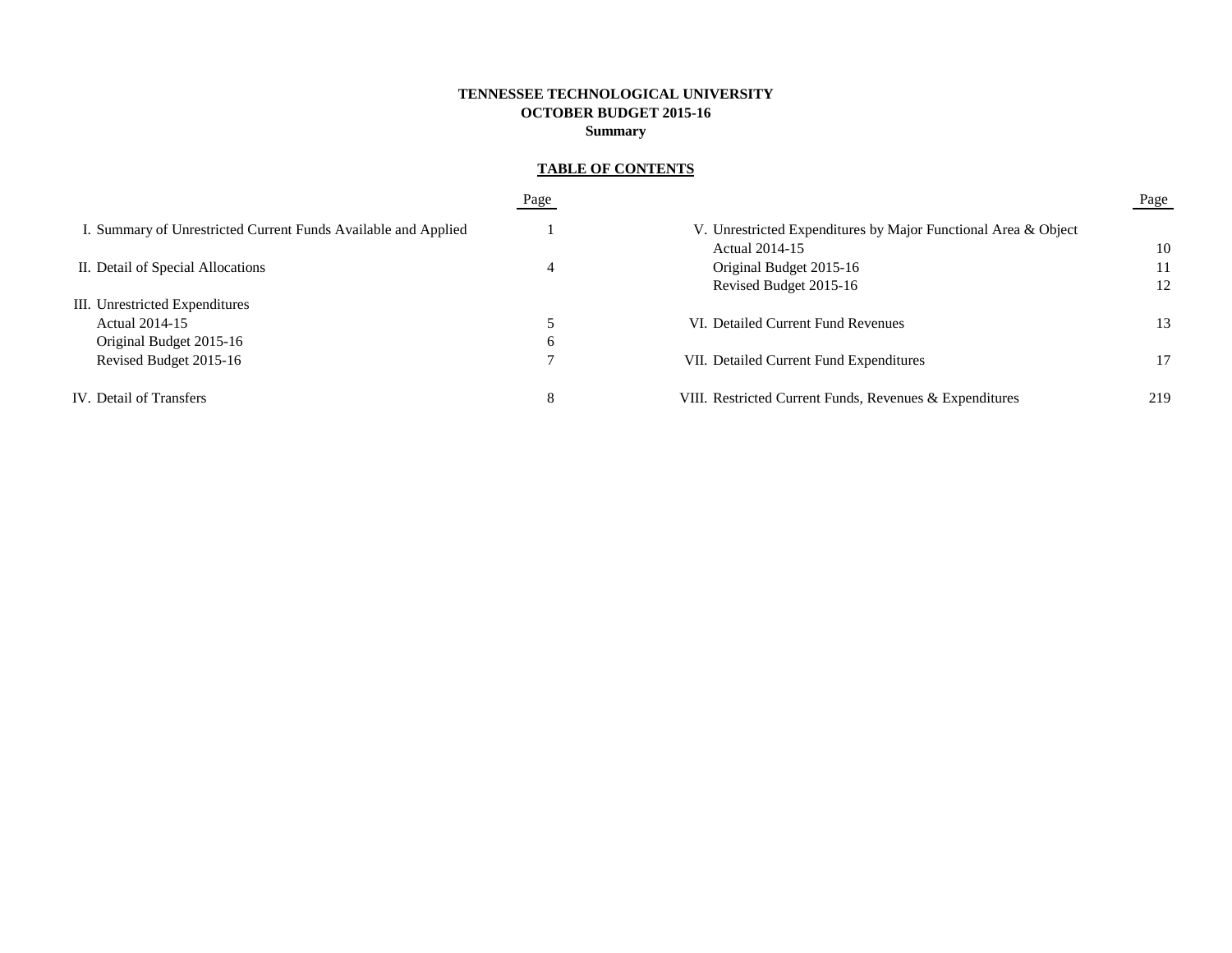### Form I Georgian Communication of the Communication of Tennessee Tech University Communication Run Time 03:27 PM Summary Of Unrestricted Current Funds Available And Applied October Budget 2015-16

|                                              | Actual<br>$2014 - 15$   | July<br>Budget<br>$2015 - 16$ | October<br>Budget<br>$2015 - 16$ | % Change<br>Over<br>Actual |  |
|----------------------------------------------|-------------------------|-------------------------------|----------------------------------|----------------------------|--|
| Unrestricted Current Fund Balances           |                         |                               |                                  |                            |  |
| at Beginning of Period                       |                         |                               |                                  |                            |  |
| Allocation for Encumbrances                  | 663,268                 | 663,300                       | 796,300                          | 20.1                       |  |
| Allocation for Working Capital               | 2,314,770               | 2,314,800                     | 2,174,300                        | $-06.1$<br>$-21.4$         |  |
| Special Allocations<br>Unallocated Balance   | 15,739,501<br>8,211,579 | 8,143,800<br>$\Omega$         | 12,377,300<br>9,603,400          | 16.9                       |  |
| Total Unrestricted Current Fund Balances     | 26,929,118              | 11,121,900                    | 24,951,300                       | $-07.3$                    |  |
| Revenues                                     |                         |                               |                                  |                            |  |
| Education and General                        |                         |                               |                                  |                            |  |
| Tuition and Fees                             | 101,847,451             | 102,818,800                   | 100,532,000                      | $-01.3$                    |  |
| State Appropriations                         | 37,928,913              | 38,671,100                    | 38,686,000                       | 02.0                       |  |
| Federal Grants and Contracts                 | 854,872                 | 870,200                       | 870,200                          | 01.8                       |  |
| Local Grants & Contracts                     | $\Omega$                | 3,200                         | 3,200                            | 00.0                       |  |
| State Grants & Contracts                     | 54,222                  | 59,400                        | 59,400                           | 09.5                       |  |
| Private Grants & Contracts                   | 79,461                  | 39,100                        | 39,100                           | $-50.8$                    |  |
| Private Gifts                                | 27,561                  | $\Omega$                      | $\Omega$                         | $-100.0$                   |  |
| Sales and Services of Educational Activities | 1,872,062               | 1,821,900                     | 1,914,900                        | 02.3                       |  |
| Sales and Services of Other Activities       | 8,829,072               | 7,626,700                     | 7,412,000                        | $-16.1$                    |  |
| Other Sources                                | 491,820                 | 388,100                       | 411,100                          | $-16.4$                    |  |
| Total Education and General                  | 151,985,434             | 152,298,500                   | 149,927,900                      | $-01.4$                    |  |
| Sales & Services of Aux Enterprises          |                         |                               |                                  |                            |  |
| Sales & Services of Aux Enterprises          | 17,444,372              | 15,893,300                    | 15,146,200                       | $-13.2$                    |  |
| Total Revenues                               | 169,429,806             | 168,191,800                   | 165,074,100                      | $-02.6$                    |  |
| Expenditures and Transfers                   |                         |                               |                                  |                            |  |
| Education and General                        |                         |                               |                                  |                            |  |
| Instruction                                  | 66, 393, 067            | 65,980,400                    | 70,002,200                       | 05.4                       |  |
| Research                                     | 2,340,602               | 1,334,400                     | 3,804,800                        | 62.6                       |  |
| Public Service                               | 2,515,924               | 2,567,700                     | 2,863,200                        | 13.8                       |  |
| Academic Support                             | 11,230,319              | 11,479,300                    | 13,053,600                       | 16.2                       |  |
| Student Services                             | 23,400,005              | 23, 297, 500                  | 24,552,100                       | 04.9                       |  |
| Institutional Support                        | 14,594,938              | 15,675,700                    | 15,438,200                       | 05.8                       |  |
| Operation & Maintenance of Plant             | 11,895,686              | 12,236,300                    | 14,456,000                       | 21.5                       |  |
| Scholarships and Fellowships                 | 8,492,848               | 8,494,700                     | 8,851,000                        | 04.2                       |  |
| Total Education and General                  | 140,863,389             | 141,066,000                   | 153,021,100                      | 08.6                       |  |
| Mandatory Transfers for:                     |                         |                               |                                  |                            |  |
| Principal and Interest                       | 472,606                 | 510,800                       | 510,800                          | 08.1                       |  |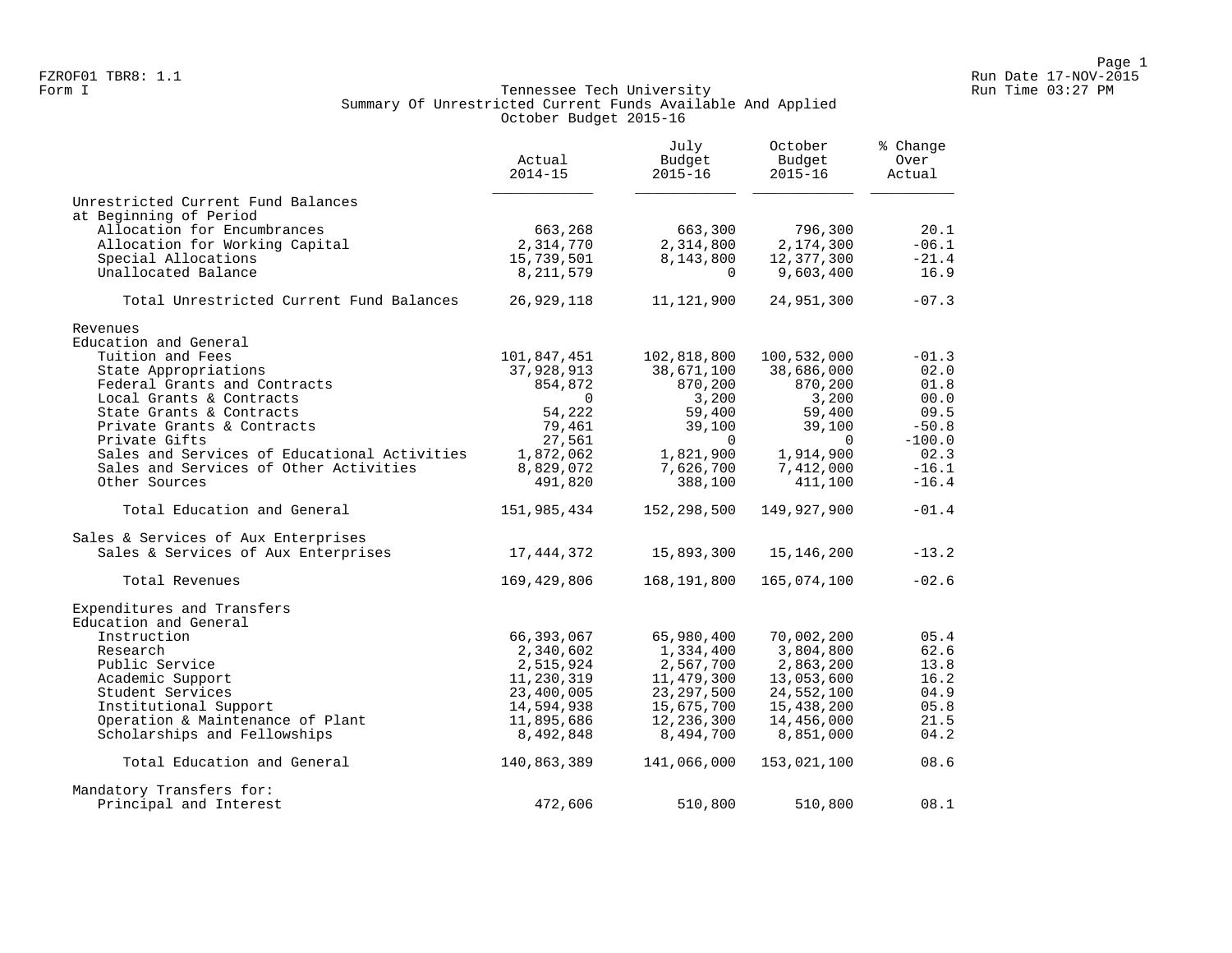# Form I Georgian Communication of the Communication of Tennessee Tech University Communication Run Time 03:27 PM Summary Of Unrestricted Current Funds Available And Applied October Budget 2015-16

|                                                                                                                                                                     | Actual<br>$2014 - 15$                             | July<br>Budget<br>$2015 - 16$                   | October<br>Budget<br>$2015 - 16$                | % Change<br>Over<br>Actual             |
|---------------------------------------------------------------------------------------------------------------------------------------------------------------------|---------------------------------------------------|-------------------------------------------------|-------------------------------------------------|----------------------------------------|
| Total Mandatory Transfers                                                                                                                                           | 472,606                                           | 510,800                                         | 510,800                                         | 08.1                                   |
| Non-Mandatory Transfers for:<br>Transfers to Unexpended Plant Fund<br>Transfers to Renewal & Replacements<br>Transfers to Other Funds<br>Transfers from Other Funds | 8,681,563<br>2,468,862<br>1,526,491<br>$-183,650$ | 5,732,400<br>2,216,900<br>1,864,700<br>$\Omega$ | 5,949,300<br>1,735,700<br>1,846,700<br>$\Omega$ | $-31.5$<br>$-29.7$<br>21.0<br>$-100.0$ |
| Total Non-Mandatory Transfers                                                                                                                                       | 12,493,266                                        | 9,814,000                                       | 9,531,700                                       | $-23.7$                                |
| Total Education and General                                                                                                                                         | 153,829,261                                       | 151,390,800                                     | 163,063,600                                     | 06.0                                   |
| Auxiliary Enterprises Expenditures<br>Auxiliary Enterprise Expenditures                                                                                             | 6,905,196                                         | 7,370,700                                       | 7,469,200                                       | 08.2                                   |
| Total Auxiliary Expenditures                                                                                                                                        | 6,905,196                                         | 7,370,700                                       | 7,469,200                                       | 08.2                                   |
| Mandatory Transfers for:<br>Principal and Interest                                                                                                                  | 3,484,720                                         | 3,554,900                                       | 3,534,700                                       | 01.4                                   |
| Total Mandatory Transfers                                                                                                                                           | 3,484,720                                         | 3,554,900                                       | 3,534,700                                       | 01.4                                   |
| Non-Mandatory Transfers for:<br>Transfers to Renewal & Replacements                                                                                                 | 7,188,511                                         | 5,845,800                                       | 5, 213, 400                                     | $-27.5$                                |
| Total Non-Mandatory Transfers                                                                                                                                       | 7,188,511                                         | 5,845,800                                       | 5, 213, 400                                     | $-27.5$                                |
| Total Auxiliary Enterprises                                                                                                                                         | 17,578,427                                        | 16,771,400                                      | 16, 217, 300                                    | $-07.7$                                |
| Total Expenditures And Transfers                                                                                                                                    | 171,407,688                                       | 168, 162, 200                                   | 179,280,900                                     | 04.6                                   |
| Other                                                                                                                                                               |                                                   |                                                 |                                                 | 00.0<br>00.0                           |
| Total Other                                                                                                                                                         | $\mathbf 0$                                       | $\mathbf 0$                                     | 0                                               | 00.0                                   |
| Unrestricted Current Fund Balances<br>at End of Period<br>Allocation for Encumbrances<br>Allocation for Working Capital                                             | 796,340<br>2,174,263                              | 663,300<br>2,314,800                            | 796,300<br>2,174,300                            | 00.0<br>00.0                           |
| Special Allocations<br>Unallocated Balance                                                                                                                          | 12, 377, 275<br>9,603,358                         | 8,173,400<br>$\Omega$                           | 7,773,900<br>$\Omega$                           | $-37.2$<br>$-100.0$                    |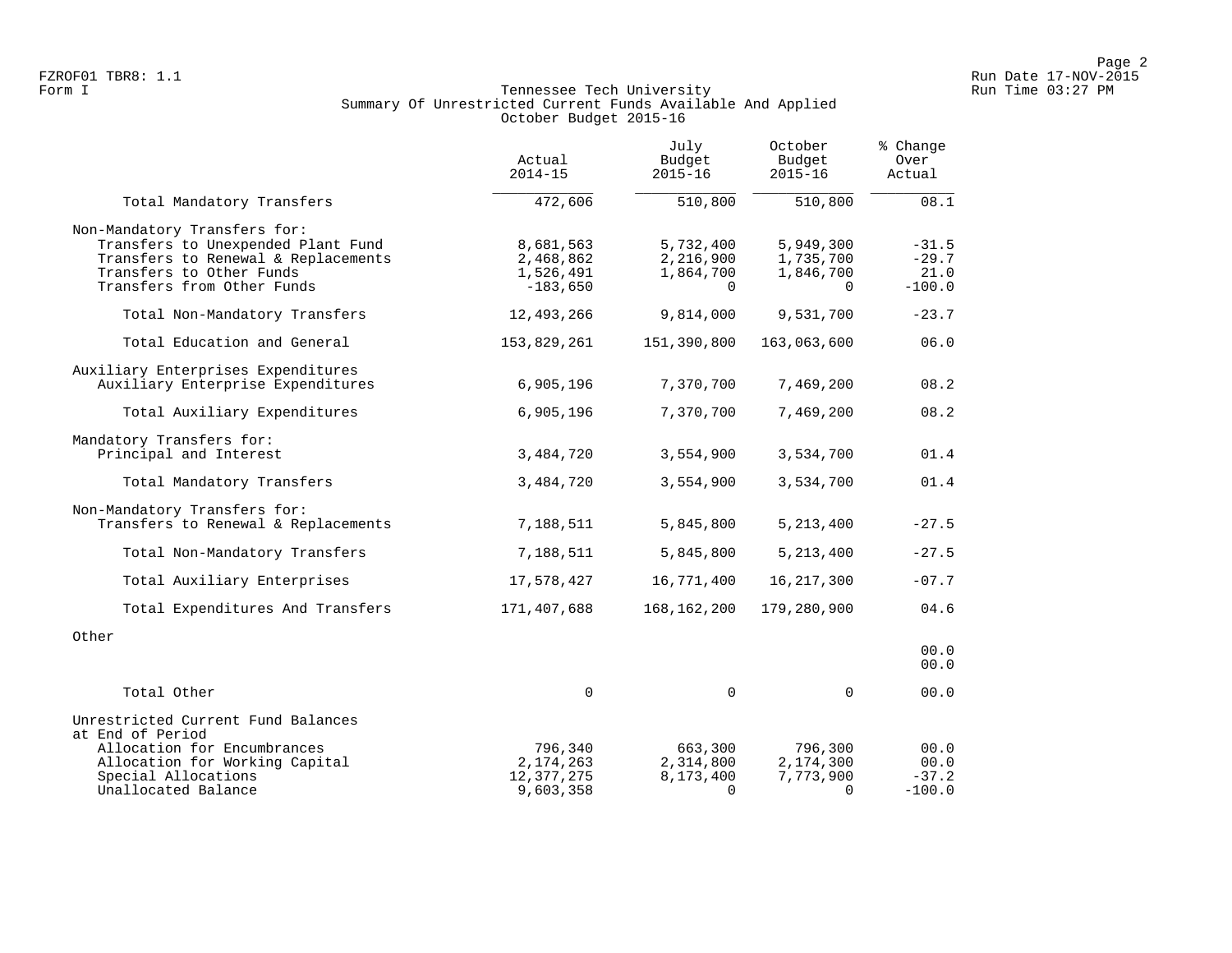# Form I Georgian Communication of the Communication of Tennessee Tech University Communication Run Time 03:27 PM Summary Of Unrestricted Current Funds Available And Applied October Budget 2015-16

|                                          | Actual<br>$2014 - 15$ | July<br>Budget<br>2015-16 | October<br>Budget<br>$2015 - 16$ | % Change<br>Over<br>Actual |
|------------------------------------------|-----------------------|---------------------------|----------------------------------|----------------------------|
| Total Unrestricted Current Fund Balances | 24,951,236            | 11,151,500                | 10,744,500                       | $-56.9$                    |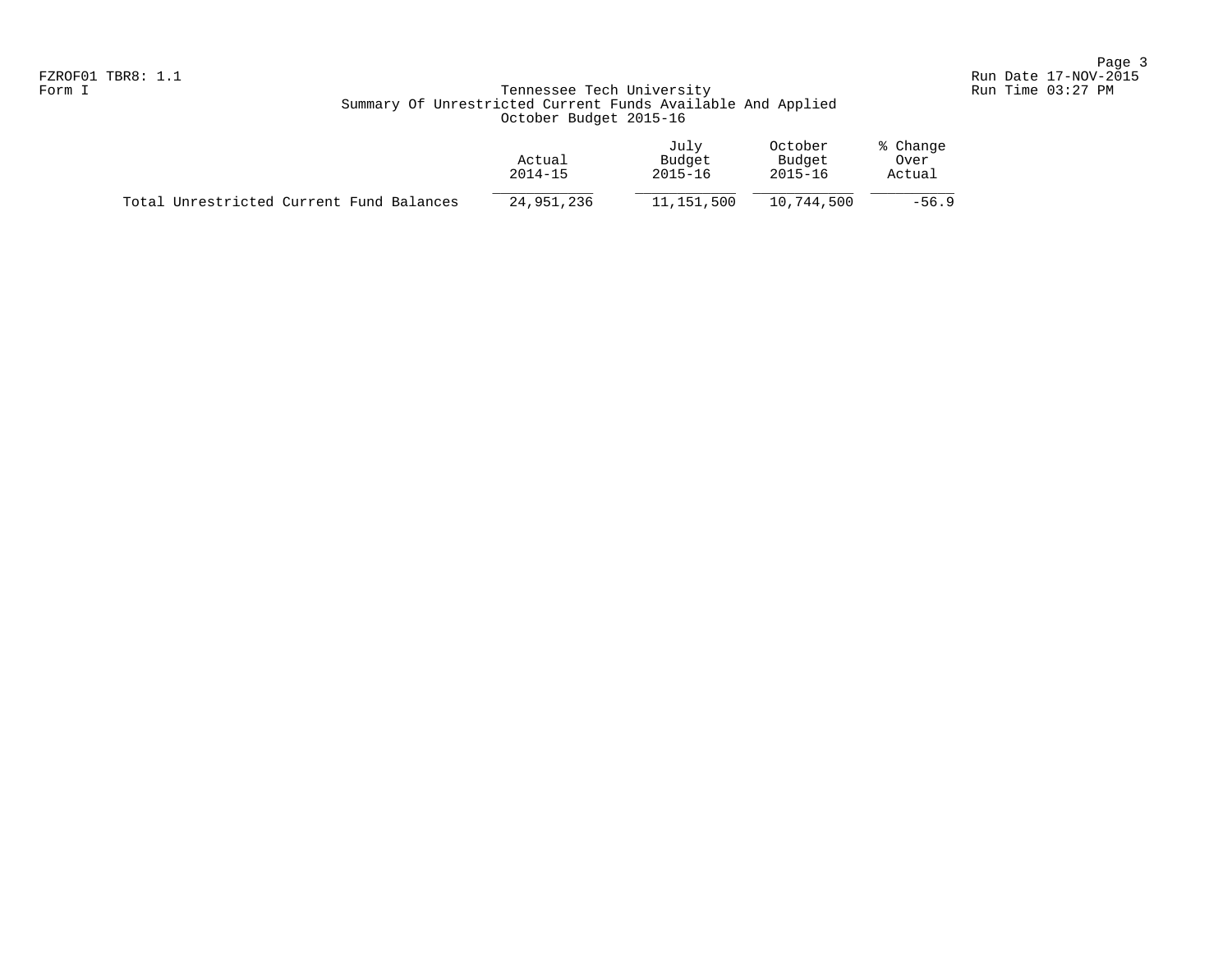# Form II Tennessee Tech University Run Time 04:39 PM Special Allocations October Budget 2015-16

|                                                                                                                                                                                                                                                                                                                                                                                                                 | Actual<br>$2014 - 15$   | July<br>Budget<br>$2015 - 16$ | October<br>Budget<br>$2015 - 16$ |
|-----------------------------------------------------------------------------------------------------------------------------------------------------------------------------------------------------------------------------------------------------------------------------------------------------------------------------------------------------------------------------------------------------------------|-------------------------|-------------------------------|----------------------------------|
| At Beginning of Period<br>2% to 5% Reserve                                                                                                                                                                                                                                                                                                                                                                      | 10,549,805              | 3,014,525                     | 7,561,447                        |
| Allocation for Compensated Absences                                                                                                                                                                                                                                                                                                                                                                             |                         |                               |                                  |
| Allocation for Student Activity Fees                                                                                                                                                                                                                                                                                                                                                                            | 1,687,939               | 1,687,940                     | 1,510,267                        |
| Allocation for Technology Access Fees                                                                                                                                                                                                                                                                                                                                                                           | 1,610,357               | 1,610,357                     | 1,643,067                        |
| Allocation for Auxiliary Contingency                                                                                                                                                                                                                                                                                                                                                                            | 859,209                 | 798,771                       | 872,219                          |
| Allocation for Specialized Academic Course Fees<br>Allocation for Unexpended Contracts<br>Allocation for Conferences and Institutes<br>Allocation for Floyd Scholarship<br>Allocation for RODP<br>Allocation for TTC Equipment Appropriation<br>Allocation for OPEB<br>Allocation for Designated Appropriations<br>Allocation for Sustainable Campus Fee<br>Allocation for International Education Fee<br>Total | 1,032,191<br>15,739,501 | 1,032,190<br>8,143,783        | 790,275<br>12,377,275            |
| At End of Period                                                                                                                                                                                                                                                                                                                                                                                                |                         |                               |                                  |
| 2% to 5% Reserve                                                                                                                                                                                                                                                                                                                                                                                                | 7,561,447               | 3,048,280                     | 4,063,433                        |
| Allocation for Compensated Absences                                                                                                                                                                                                                                                                                                                                                                             |                         |                               |                                  |
| Allocation for Student Activity Fees                                                                                                                                                                                                                                                                                                                                                                            | 1,510,267               | 1,687,940                     | 519,826                          |
| Allocation for Technology Access Fees                                                                                                                                                                                                                                                                                                                                                                           | 1,643,067               | 1,610,357                     | 1,643,067                        |
| Allocation for Auxiliary Contingency                                                                                                                                                                                                                                                                                                                                                                            | 872,219                 | 794,665                       | 757,312                          |
| Allocation for Specialized Academic Course Fees<br>Allocation for Unexpended Contracts<br>Allocation for Conferences and Institutes<br>Allocation for Floyd Scholarship<br>Allocation for RODP<br>Allocation for TTC Equipment Appropriation<br>Allocation for OPEB<br>Allocation for Designated Appropriations<br>Allocation for Sustainable Campus Fee<br>Allocation for International Education Fee          | 790,275                 | 1,032,190                     | 790,275                          |
| Total                                                                                                                                                                                                                                                                                                                                                                                                           | 12,377,275              | 8, 173, 432                   | 7,773,913                        |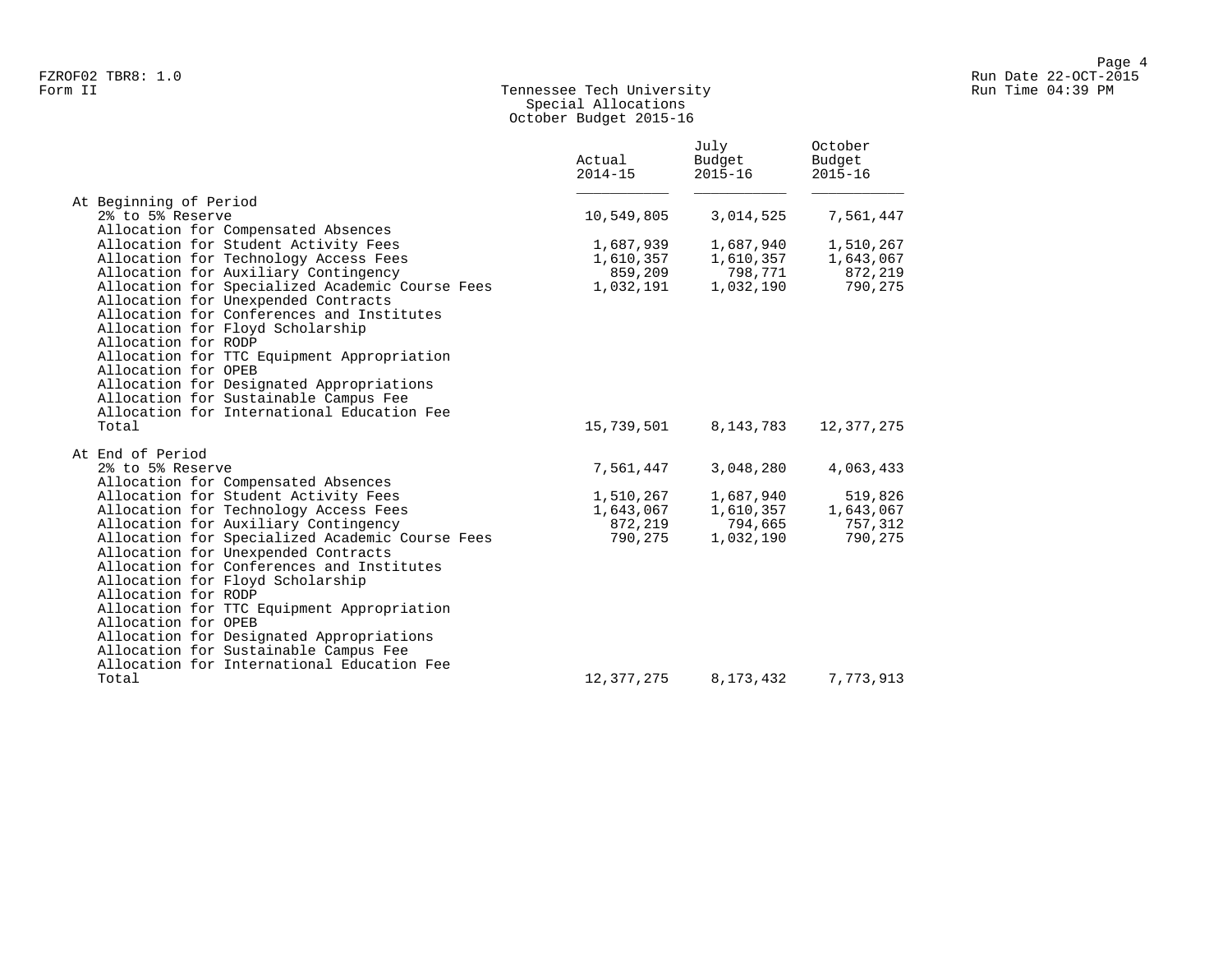FZROF03 TBR8: 1.0<br>Form III Run Date 22-OCT-2015 Porm intersed the control of the Run Date 22-OCT-2015 Porm iii

#### Form III Tennessee Tech University Run Time 05:05 PM Unrestricted Educational And General Expenditures By Budget Category Actual 2014-15

| UNRESTRICTED EXPENDITURES<br>EDUCATION AND GENERAL | Professional<br>Salaries | Other<br>Salaries | Employee<br>Benefits | Travel    | Operating<br>Expense | Capital<br>Outlay | Total       | % OF<br>Total<br>E & G |
|----------------------------------------------------|--------------------------|-------------------|----------------------|-----------|----------------------|-------------------|-------------|------------------------|
| Instruction                                        | 37,996,623               | 3,044,673         | 15,180,132           | 552,425   | 9,321,094            | 298,120           | 66,393,067  | 47.13                  |
| Research                                           | 527,613                  | 239,603           | 259,026              | 245,305   | 936,206              | 132,849           | 2,340,602   | 1.66                   |
| Public Service                                     | 521,988                  | 359,105           | 317,631              | 46,104    | 1,214,643            | 56,453            | 2,515,924   | 1.79                   |
| Academic Support                                   | 7,030,532                | 1,898,064         | 3,329,986            | 327,686   | $-1,953,642$         | 597,693           | 11,230,319  | 7.97                   |
| Student Services                                   | 6,373,407                | 1,881,907         | 3,537,294            | 1,728,119 | 9,871,378            | 7,900             | 23,400,005  | 16.61                  |
| Institutional Support                              | 5,999,044                | 2, 173, 193       | 3, 252, 379          | 189,402   | 2,980,920            | $\mathbf{0}$      | 14,594,938  | 10.36                  |
| Oper & Maint of Plant                              | 607,314                  | 2,062,684         | 1,380,344            | 20,201    | 7,806,242            | 18,901            | 11,895,686  | 8.44                   |
| Scholarships & Fellow                              | 0                        | $\mathbf 0$       | $\mathbf{0}$         | $\circ$   | 8,492,848            | $\mathbf{0}$      | 8,492,848   | 6.03                   |
| Total Educational and General                      | 59,056,521               | 11,659,229        | 27, 256, 792         | 3,109,242 | 38,669,689           | 1,111,916         | 140,863,389 |                        |
| Auxiliary Enterprises                              | 692,686                  | 1,495,192         | 737,432              | 14,787    | 3,965,099            | $\mathbf 0$       | 6,905,196   |                        |
| Total Unrestricted                                 | 59,749,207               | 13, 154, 421      | 27,994,224           | 3,124,029 | 42,634,788           | 1,111,916         | 147,768,585 |                        |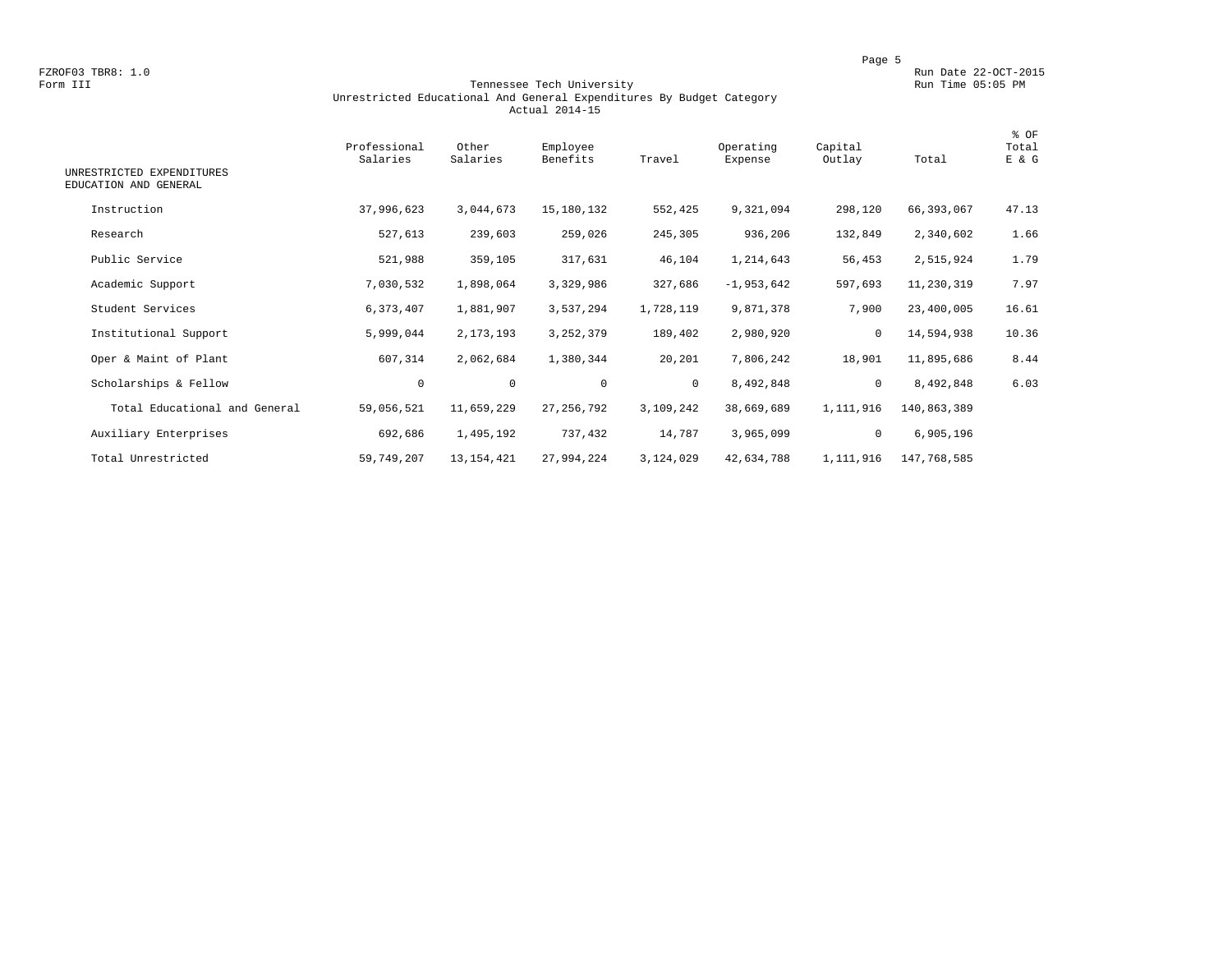FZROF03 TBR8: 1.0<br>Form III Run Date 22-OCT-2015 Run Date 22-OCT-2015<br>Form III Run Time 05:05 PM

#### Form III Tennessee Tech University Run Time 05:05 PM Unrestricted Educational And General Expenditures By Budget Category Original 2015-16

| UNRESTRICTED EXPENDITURES     | Professional<br>Salaries | Other<br>Salaries | Employee<br>Benefits | Travel       | Operating<br>Expense | Capital<br>Outlay | Total        | % OF<br>Total<br>E & G |
|-------------------------------|--------------------------|-------------------|----------------------|--------------|----------------------|-------------------|--------------|------------------------|
| EDUCATION AND GENERAL         |                          |                   |                      |              |                      |                   |              |                        |
| Instruction                   | 38,804,200               | 2,797,600         | 14,068,600           | 341,100      | 9,830,800            | 138,100           | 65,980,400   | 46.77                  |
| Research                      | 374,300                  | 70,900            | 306,400              | 1,900        | 580,900              | 0                 | 1,334,400    | 0.95                   |
| Public Service                | 642,500                  | 287,000           | 402,900              | 39,500       | 1,195,800            | 0                 | 2,567,700    | 1.82                   |
| Academic Support              | 7,903,200                | 1,862,100         | 3,790,400            | 198,000      | $-2,507,800$         | 233,400           | 11,479,300   | 8.14                   |
| Student Services              | 6,816,900                | 1,968,600         | 3,820,800            | 1,143,100    | 9,548,100            | $\mathbf 0$       | 23, 297, 500 | 16.52                  |
| Institutional Support         | 6,982,400                | 2,427,400         | 3,747,300            | 82,600       | 2,429,000            | 7,000             | 15,675,700   | 11.11                  |
| Oper & Maint of Plant         | 832,900                  | 2,307,700         | 1,663,800            | 14,400       | 7,417,500            | $\mathbf 0$       | 12,236,300   | 8.67                   |
| Scholarships & Fellow         | $\mathbf 0$              | $\mathbf 0$       | $\mathbf 0$          | $\mathbf{0}$ | 8,494,700            | $\mathbf 0$       | 8,494,700    | 6.02                   |
| Total Educational and General | 62,356,400               | 11,721,300        | 27,800,200           | 1,820,600    | 36,989,000           | 378,500           | 141,066,000  |                        |
| Auxiliary Enterprises         | 719,100                  | 1,637,200         | 807,500              | 13,700       | 4,190,700            | 2,500             | 7,370,700    |                        |
| Total Unrestricted            | 63,075,500               | 13,358,500        | 28,607,700           | 1,834,300    | 41,179,700           | 381,000           | 148,436,700  |                        |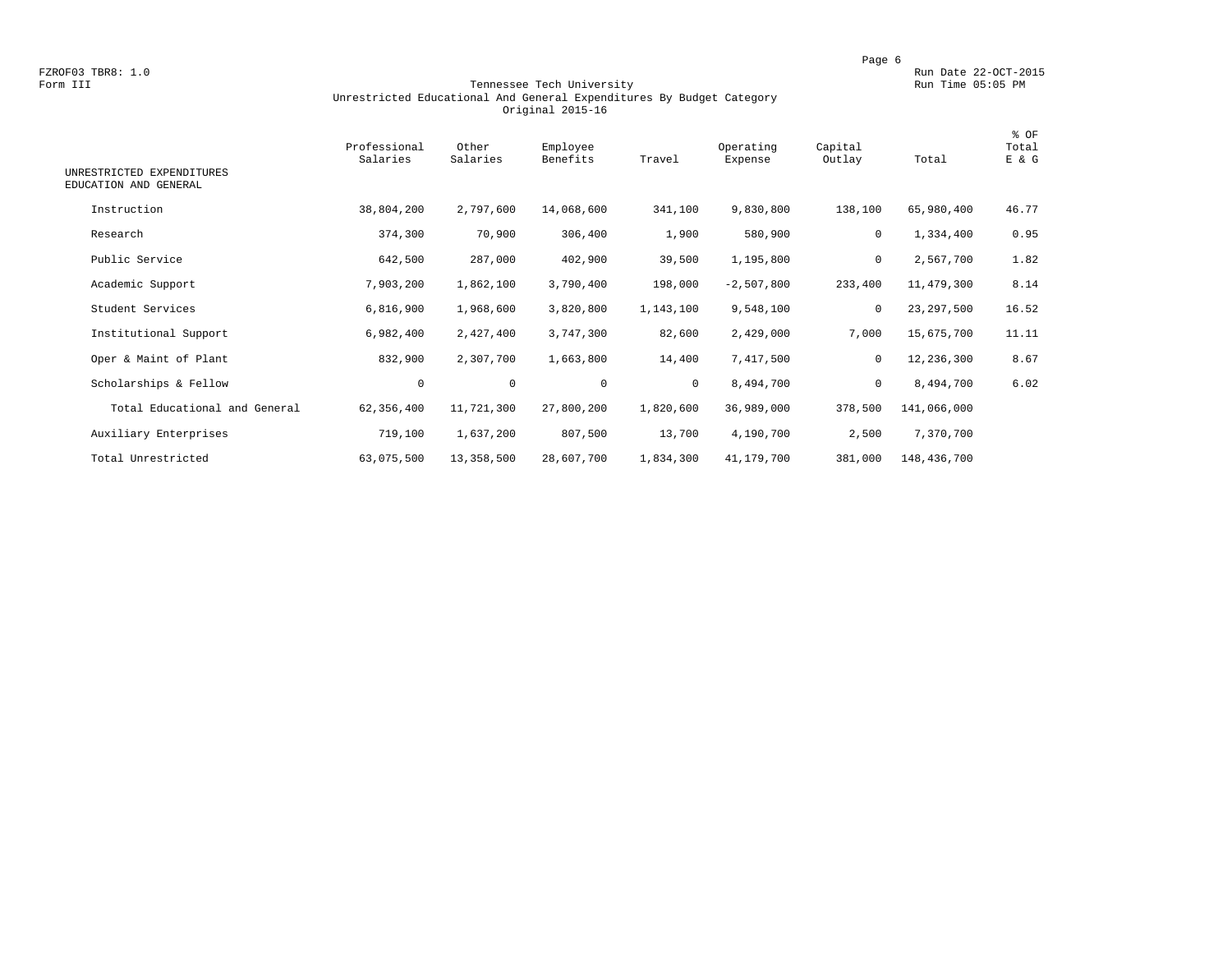FZROF03 TBR8: 1.0<br>Form III Run Date 22-OCT-2015<br>Form III Run Time 05:05 PM

#### Form III Tennessee Tech University Run Time 05:05 PM Unrestricted Educational And General Expenditures By Budget Category Revised 2015-16

| UNRESTRICTED EXPENDITURES     | Professional<br>Salaries | Other<br>Salaries | Employee<br>Benefits | Travel       | Operating<br>Expense | Capital<br>Outlay | Total       | % OF<br>Total<br>E & G |
|-------------------------------|--------------------------|-------------------|----------------------|--------------|----------------------|-------------------|-------------|------------------------|
| EDUCATION AND GENERAL         |                          |                   |                      |              |                      |                   |             |                        |
| Instruction                   | 39,024,400               | 2,894,200         | 13,955,600           | 389,000      | 13,565,600           | 173,400           | 70,002,200  | 45.75                  |
| Research                      | 411,800                  | 120,200           | 307,300              | 48,500       | 2,888,700            | 28,300            | 3,804,800   | 2.49                   |
| Public Service                | 680,200                  | 311,300           | 452,200              | 42,500       | 1,377,000            | 0                 | 2,863,200   | 1.87                   |
| Academic Support              | 8,025,500                | 1,931,400         | 3,880,800            | 242,300      | $-1, 275, 300$       | 248,900           | 13,053,600  | 8.53                   |
| Student Services              | 7,028,600                | 1,963,800         | 3,824,800            | 1,215,800    | 10,519,100           | $\mathbf 0$       | 24,552,100  | 16.04                  |
| Institutional Support         | 7,237,500                | 1,778,500         | 3,478,500            | 110,200      | 2,826,500            | 7,000             | 15,438,200  | 10.09                  |
| Oper & Maint of Plant         | 965,500                  | 3,076,500         | 2,053,100            | 16,300       | 8,344,600            | 0                 | 14,456,000  | 9.45                   |
| Scholarships & Fellow         | 0                        | $\mathbf 0$       | $\mathbf 0$          | $\mathbf{0}$ | 8,851,000            | $\mathbf 0$       | 8,851,000   | 5.78                   |
| Total Educational and General | 63, 373, 500             | 12,075,900        | 27,952,300           | 2,064,600    | 47,097,200           | 457,600           | 153,021,100 |                        |
| Auxiliary Enterprises         | 724,900                  | 1,565,300         | 732,800              | 11,500       | 4,432,200            | 2,500             | 7,469,200   |                        |
| Total Unrestricted            | 64,098,400               | 13,641,200        | 28,685,100           | 2,076,100    | 51,529,400           | 460,100           | 160,490,300 |                        |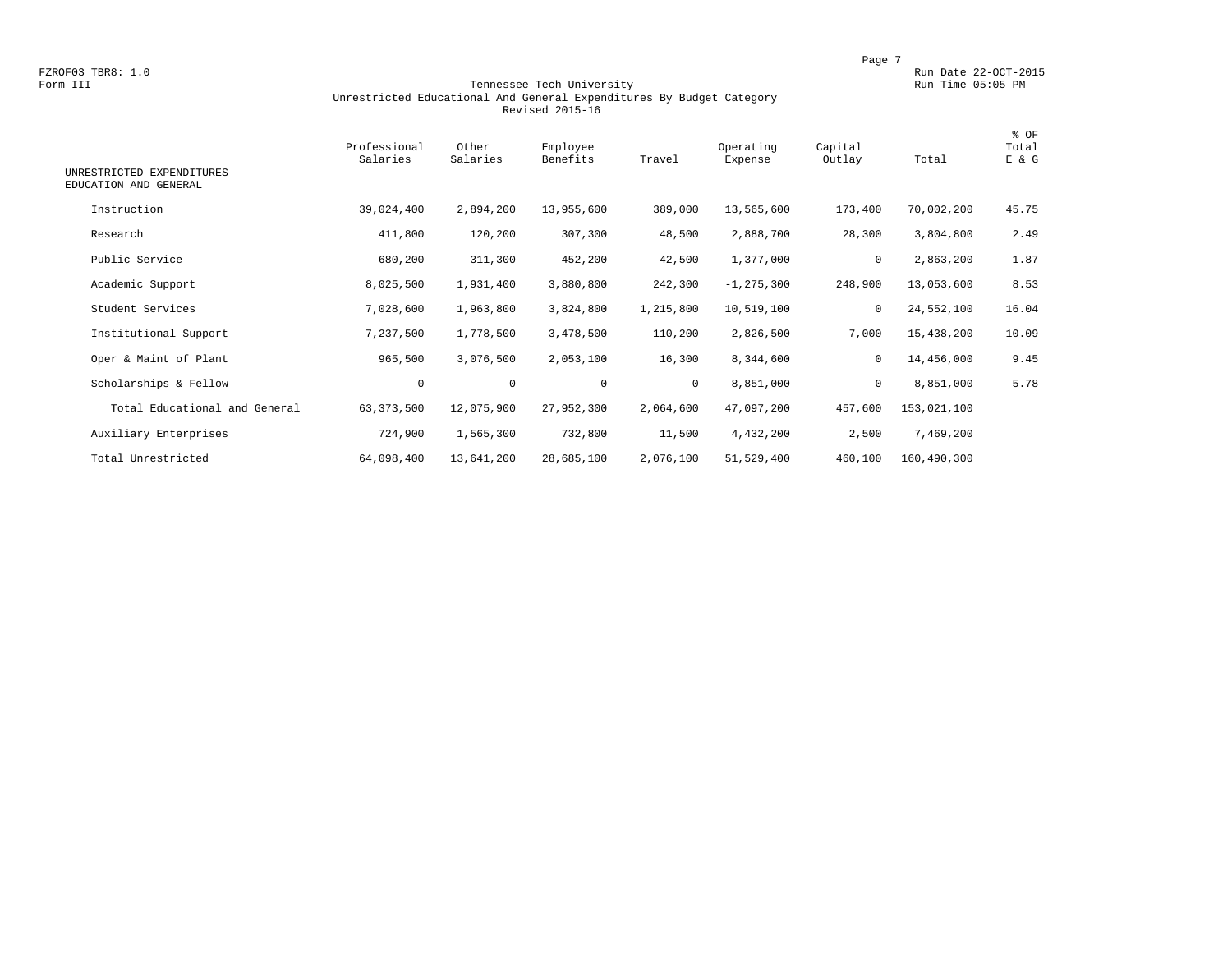#### Form IV Tennessee Tech University Run Time 05:28 PM Detail Of Transfers October Budget 2015-16

|                                                                            | Actual<br>$2014 - 15$ | July<br>$2015 - 16$  | October<br>$2015 - 16$  |  |
|----------------------------------------------------------------------------|-----------------------|----------------------|-------------------------|--|
| Educational And General                                                    |                       |                      |                         |  |
| Mandatory Transfers                                                        |                       |                      |                         |  |
| Retirement of Indebtedness:                                                |                       |                      |                         |  |
| ROI Energy Performance Contract                                            | 243,632               | 245,200              | 245,200                 |  |
| ROI Performance Contr Order 2                                              | 156,717               | 158,460              | 158,460                 |  |
| ROI Energy Perf 2014B 08B 915                                              | 42,860                | 63,530               | 63,530                  |  |
| ROI Energy Perf 2014B 09A 918                                              | 29,397                | 43,580               | 43,580                  |  |
| Loan Fund Matching-NDSL                                                    |                       |                      |                         |  |
| Renewals and Replacements:                                                 |                       |                      |                         |  |
| Total E&G Mandatory Transfers                                              | 472,606               | 510,770              | 510,770                 |  |
| Non-Mandatory Transfers To (From)                                          |                       |                      |                         |  |
| Unexpended Plant Funds:                                                    |                       |                      |                         |  |
| Transf to Un Ex Plant Extra Maint                                          | 90,000                | 90,000               | 90,000                  |  |
| Transf to Un Ex Plant Parkg Paving                                         | 214,800               | 214,800              | 214,800                 |  |
| Transf to Un Ex Plant Landscaping                                          | $\Omega$              | $\Omega$             | 500,000                 |  |
| Trf to Un Ex Plnt Infrastructure                                           | $\Omega$              | $\mathbf 0$          | 739,830                 |  |
| Trf to Un Ex Plt HR Upgrades                                               | 156,000               | $\Omega$             | 0                       |  |
| Trf to Un Ex Plt Extra Maint Local                                         | 60,000                | 60,000               | 60,000                  |  |
| Trf to Un Ex Plt West Prop Purchase                                        | 1,496,630             | 1,496,630            | 1,496,630               |  |
| Trf to Un Ex Plt Var Acad Bldg                                             | 846,750               | 841,000              | 841,000                 |  |
| Trf to Un Ex Plt Facilities Develop                                        | 1,051,615             | 1,030,000            | 1,007,000               |  |
| Trf to Un Ex Plt Hooper Eblen Seatq                                        | 2,940,000             | $\Omega$<br>$\Omega$ | $\Omega$<br>$\mathbf 0$ |  |
| Trf to Un Ex Plt Hooper Eblen Boilr<br>Trf to Un Ex Plt Acad Strat Initiat | 1,750,000             | $\Omega$             | $\Omega$                |  |
| Trf to Un Ex Plt Interntl House                                            | 75,768<br>$\Omega$    | 2,000,000            | 1,000,000               |  |
| Renewals and Replacements:                                                 |                       |                      |                         |  |
| Transfers to RR Computer Ctr                                               | 300,000               | 300,000              | 300,000                 |  |
| Transfers to RR Motor Pool                                                 | 6,500                 | $\Omega$             | 0                       |  |
| Transfers to RR MP Athletics                                               | 22,564                | 2,000                | 2,000                   |  |
| Transfers to RR MP Ext Educ                                                | $\Omega$              | 1,000                | 1,000                   |  |
| Transfers to RR MP Arts n Sci                                              | 13,323                | 10,000               | 10,000                  |  |
| Transfers to RR MP Water Ctr                                               | 11,324                | 12,000               | 12,000                  |  |
| Transfers to RR Reserves                                                   | 1,285,110             | 1,242,600            | 983,597                 |  |
| Transfers to RR Athletic Fund                                              | 184,784               | 222,150              | $\mathbf 0$             |  |
| Transfers to RR Craft Ctr E&G                                              | 65,600                | $\Omega$             | $\mathbf 0$             |  |
| Transfers to RR Com Equipment Repl                                         | 77,110                | 77,110               | 77,110                  |  |
| Transfers to RR University Police                                          | 29,750                | $\Omega$             | 0                       |  |
| Transfers to RR Electronic Updates                                         | 450,000               | 350,000              | 350,000                 |  |
| Transfers to RR MP Engineering                                             | 5,797                 | 0                    | 0                       |  |
| Transfers to RR Environment                                                | 17,000                | $\mathbf 0$          | $\mathbf 0$             |  |
| Other:                                                                     |                       |                      |                         |  |
| Transfers to ROI Fitness Center                                            | 1,193,676             | 1,529,220            | 1,538,200               |  |
| Transfers to ROI Univ Center                                               | 104,005               | 104,835              | 96,403                  |  |
| Transfers to ROI Eblen Center                                              | 228,810               | 230,645              | 212,097                 |  |
| Transfers from Restricted                                                  | $-183,650$            | $\Omega$             | 0                       |  |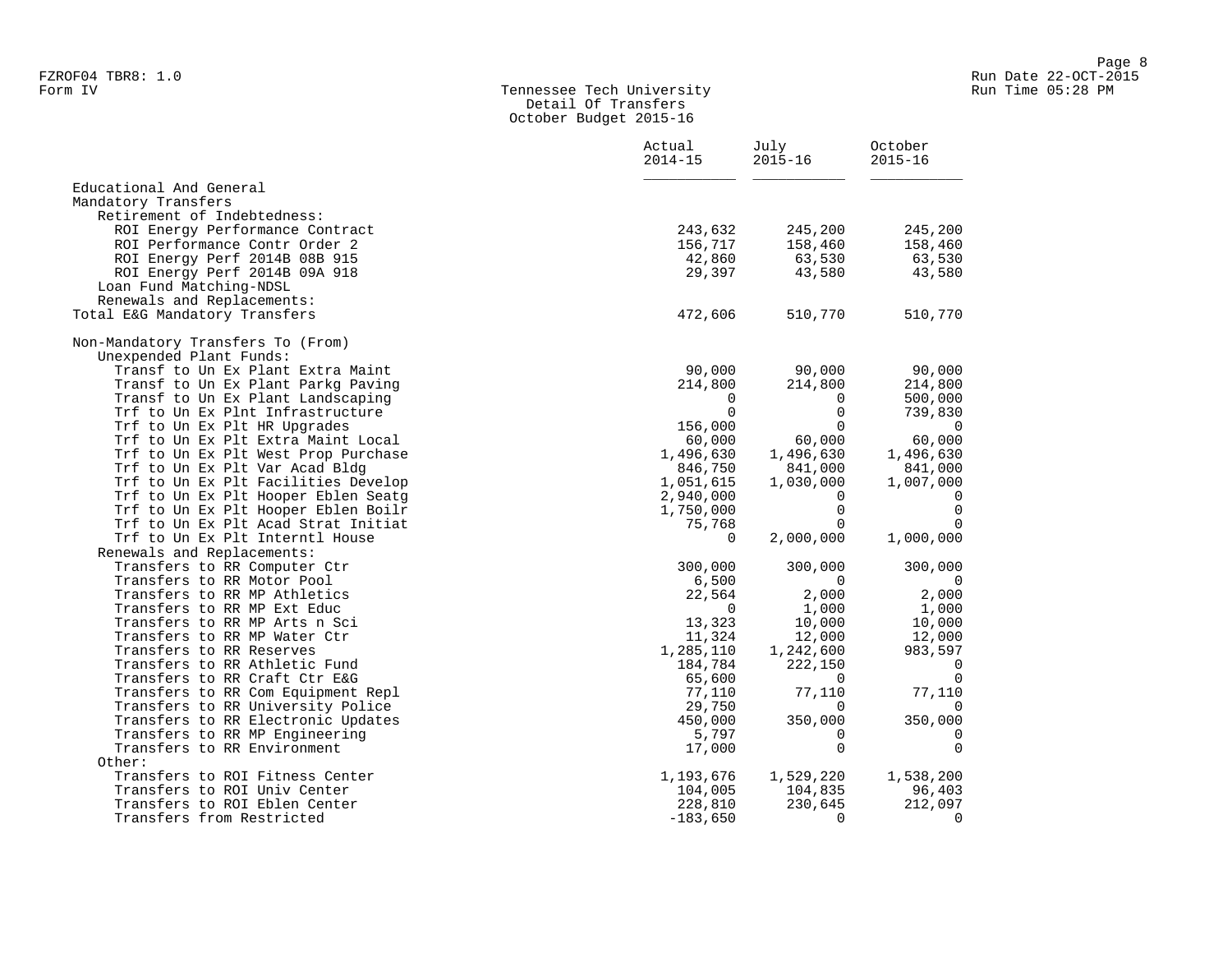# Form IV Tennessee Tech University Run Time 05:28 PM Detail Of Transfers October Budget 2015-16

|                                         | Actual<br>$2014 - 15$ | July<br>$2015 - 16$                    | October<br>$2015 - 16$ |
|-----------------------------------------|-----------------------|----------------------------------------|------------------------|
| Total E&G Non-Mandatory Transfers       | 12,493,266            | 9,813,990                              | 9,531,667              |
| Total Educational And General           | 12,965,872            | 10,324,760                             | 10,042,437             |
| Auxiliary Enterprises                   |                       |                                        |                        |
| Mandatory Transfers                     |                       |                                        |                        |
| Retirement of Indebtedness:             |                       |                                        |                        |
| ROI Dorms 10TH D 2012C 914 (2004B)      | 342,568               | 347,830                                | 347,830                |
| ROI Dorms 10TH Dixie 2005A 914 Bd       | 149,858               | $\overline{0}$                         | $\overline{0}$         |
| ROI R H Rep 2007C 914 Bd                | 186,172               | 186,170                                | 112,930                |
| ROI New Dorm 2010 917                   | 1,839,118             | 1,883,010                              | 1,292,500              |
| ROI TV Apts 2012A 920                   | 450,712               | 460,900                                | 460,900                |
| ROI TV Apts Renov PH2 P921              | 454,656               | 465,840                                | 465,840                |
| ROI Warf Ellington P922                 | 26,777                | 5,000                                  | 25,000                 |
| ROI Jobe Murphy RH P924                 |                       |                                        | 25,000                 |
| ROI TV Ph 3 P923                        |                       | $19,335$ $20,000$                      | 25,000                 |
| ROI Dorms 10TH Dixie 2014A 05A 914      | 1,033                 | 176,140                                | 176,140                |
| ROI RH 2015A 914 07C 076125 390252      | $\Omega$              | $\Omega$                               | 32,030                 |
| ROI RH 2015B 917 10A 076126 390253      | $\Omega$              | $\Omega$                               | 571,570                |
| Renewals and Replacements:              |                       |                                        |                        |
| Total Auxiliary Mandatory Transfers     | 3,484,720             | 3,554,890                              | 3,534,740              |
| Non-Mandatory Transfers To (From)       |                       |                                        |                        |
| Unexpended Plant Funds:                 |                       |                                        |                        |
| Renewals and Replacements:              |                       |                                        |                        |
| Transfers to RR Housing                 | 4,225,770             | 2,458,788                              | 1,812,607              |
| Transfers to RR Bookstore               |                       | 506,934 495,446<br>1,928,715 2,466,106 | 479,556                |
| Transfers to RR Cafeteria               |                       | 2,466,106                              | 2,462,746              |
| Transfers to RR Vending                 |                       | 84,353 75,490                          | 267,977                |
| Transfers to RR Post Office             |                       | 194, 191 131, 661                      | 9,647                  |
| Transfers to RR Fitness Center          | 223,818               | 178,458                                | 142,958                |
| Transfers to RR CC Housing              | 24,433                | 39,881                                 | 37,951                 |
| Transfers to RR CC Contr SR             | 297                   | $\Omega$                               | $\cap$                 |
| Other:                                  |                       |                                        |                        |
| Total Auxiliary Non-Mandatory Transfers | 7,188,511             | 5,845,830                              | 5, 213, 442            |
| Total Auxiliary Enterprises             | 10,673,231            | 9,400,720                              | 8,748,182              |
| Total Transfers                         | 23,639,103            | 19,725,480                             | 18,790,619             |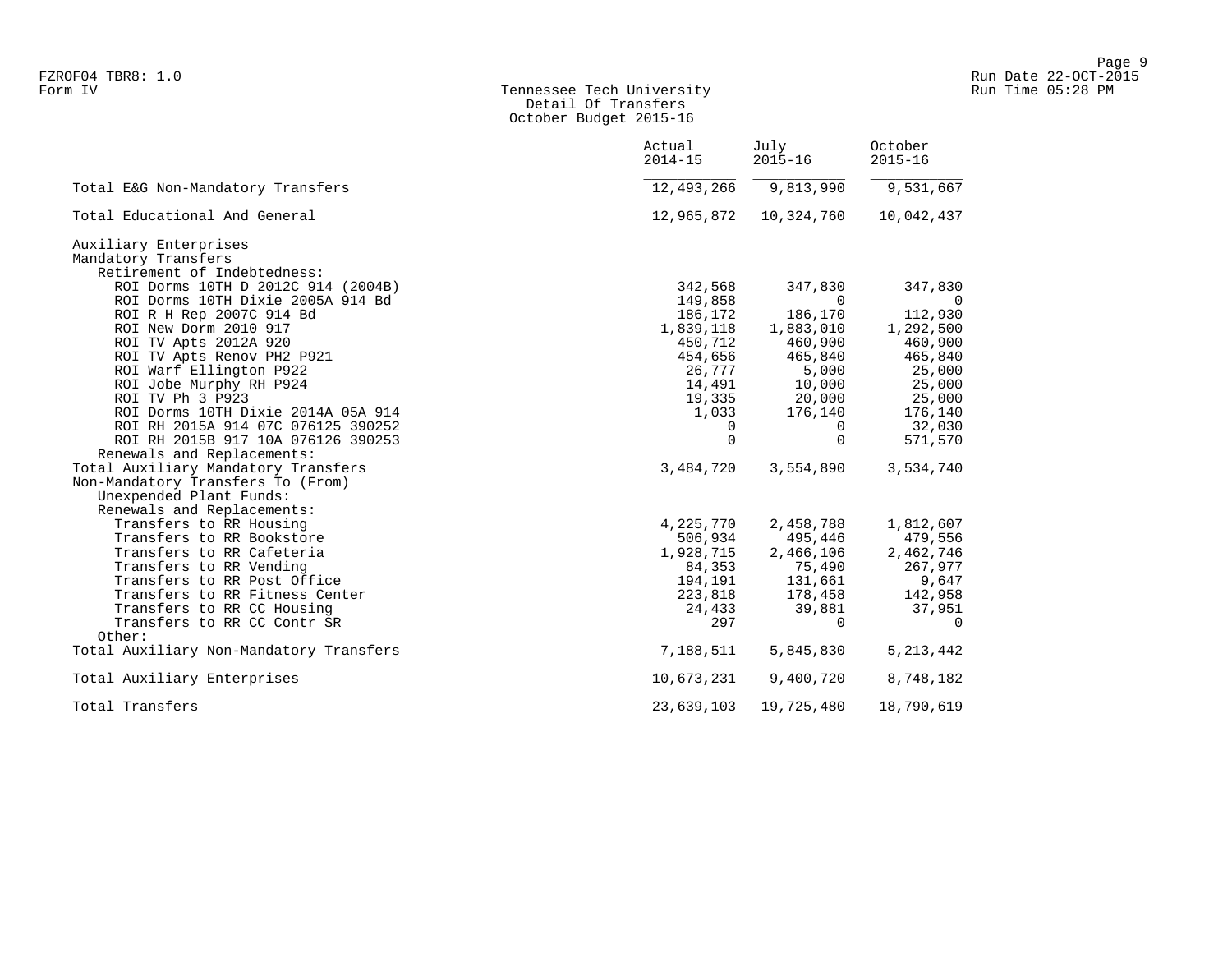Page 10 FZROF05 TBR8: 1.0 Run Date 22-OCT-2015

#### Form V Tennessee Tech University Run Time 05:32 PM Unrestricted Expenditures And Transfers By Major Functional Area And Account For Fiscal Year Actual 2014-15

|                             |              |                | Public       | Academic     | Student     | Inst.        | Operation &  | Scholar/    | Total        |              |              |
|-----------------------------|--------------|----------------|--------------|--------------|-------------|--------------|--------------|-------------|--------------|--------------|--------------|
|                             | Instruction  | Research       | Service      | Support      | Services    | Support      | Maintenance  | Fellowships | $E$ & $G$    | Auxiliary    | Total        |
| Salaries                    |              |                |              |              |             |              |              |             |              |              |              |
| Administrative/Professional | 163,580      | 119,127        | $\mathbf{0}$ | 1,681,858    | 416,132     | 2,340,926    | 110,090      | $\mathbf 0$ | 4.831.713    | $\circ$      | 4.831.713    |
| Academic                    | 35,656,025   | 254,899        | 114,143      | 911,728      | 11,545      | 158,113      | $\Omega$     | $\Omega$    | 37, 106, 453 | $\mathbb O$  | 37, 106, 453 |
| Supporting                  | 2,301,999    | 70,369         | 251,151      | 1,693,324    | 1,567,028   | 2,103,413    | 2,001,616    | $\mathbf 0$ | 9,988,900    | 818,150      | 10,807,050   |
| Students                    | 742,674      | 169,234        | 107,954      | 204,740      | 314,879     | 69,780       | 61,068       | $\Omega$    | 1,670,329    | 677,042      | 2,347,371    |
| Professional                | 2,177,018    | 153,587        | 407,845      | 4,436,946    | 5,945,730   | 3,500,005    | 497,224      | $\Omega$    | 17, 118, 355 | 692,686      | 17,811,041   |
| Total Salaries              | 41,041,296   | 767,216        | 881,093      | 8,928,596    | 8,255,314   | 8,172,237    | 2,669,998    | $\mathbf 0$ | 70, 715, 750 | 2,187,878    | 72,903,628   |
| Employee Benefits           |              |                |              |              |             |              |              |             |              |              |              |
| FICA                        | 2,816,331    | 42,565         | 57.327       | 609,265      | 564,000     | 551,857      | 186,933      | $\mathbf 0$ | 4,828,278    | 118,030      | 4,946,308    |
| Retirement                  | 4,254,588    | 51,788         | 83,929       | 1,020,637    | 909,559     | 1,001,722    | 360,760      | $\mathbf 0$ | 7,682,983    | 191,868      | 7,874,851    |
| Insurance                   | 5,619,964    | 60,466         | 143,456      | 1,423,799    | 1,560,790   | 1,373,590    | 738,081      | $\mathbf 0$ | 10,920,146   | 360,803      | 11,280,949   |
| Unemployment Compensation   | 4,218        | $\circ$        | $\mathbf{0}$ | 5,350        | $\Omega$    | 8,257        | $\Omega$     | $\Omega$    | 17,825       | 2,592        | 20,417       |
| Other                       | 2,485,031    | 104,207        | 32,919       | 270,935      | 502,945     | 316,953      | 94,570       | $\mathbf 0$ | 3,807,560    | 64,139       | 3,871,699    |
| Total Benefits              | 15, 180, 132 | 259,026        | 317,631      | 3,329,986    | 3,537,294   | 3, 252, 379  | 1,380,344    | $\mathbf 0$ | 27, 256, 792 | 737,432      | 27,994,224   |
| Total Personal Serv.        | 56, 221, 428 | 1,026,242      | 1,198,724    | 12, 258, 582 | 11,792,608  | 11, 424, 616 | 4,050,342    | $\Omega$    | 97, 972, 542 | 2,925,310    | 100,897,852  |
| Other                       |              |                |              |              |             |              |              |             |              |              |              |
| Travel                      | 552,425      | 245,305        | 46,104       | 327,686      | 1,728,119   | 189,402      | 20,201       | $\mathbf 0$ | 3,109,242    | 14,787       | 3,124,029    |
| Printing, Duplicating, Film | 93,649       | 16,059         | 33,607       | 9,022        | 259,055     | $-151, 217$  | 1,139        | $\mathbf 0$ | 261,314      | 6,410        | 267,724      |
| Processing                  |              |                |              |              |             |              |              |             |              |              |              |
| Capitalized Software        | $\mathbf 0$  | $\mathbf 0$    | $\circ$      | 205,425      | $\Omega$    | $\circ$      | $\mathbf{0}$ | $\circ$     | 205,425      | $\circ$      | 205,425      |
| Utilities & Fuel            | $\Omega$     | 54             | $\Omega$     | 26,497       | 23          | $\Omega$     | 5, 251, 335  | $\Omega$    | 5,277,909    | $\circ$      | 5,277,909    |
| Communications & Shipping   | 148,087      | 9,527          | 25,987       | 259,825      | 225,347     | $-465, 168$  | 26,333       | $\mathbf 0$ | 229,938      | 434,128      | 664,066      |
| Cost                        |              |                |              |              |             |              |              |             |              |              |              |
| Maintenance/Repairs         | 174,363      | 11,147         | 25,045       | 236,917      | 98,106      | 70,844       | 2,785,342    | $\Omega$    | 3,401,764    | 563,722      | 3,965,486    |
| Professional/Admin.         | 1,268,273    | 112,634        | 164,651      | 2,301,268    | 1,455,085   | 1,806,347    | 254,545      | $\mathbf 0$ | 7,362,803    | 176,214      | 7,539,017    |
| Services                    |              |                |              |              |             |              |              |             |              |              |              |
| Supplies                    | 2,616,890    | 385,320        | 208,788      | 1,052,495    | 1,756,667   | 543,258      | 733,669      | $\mathbf 0$ | 7,297,087    | 272,662      | 7,569,749    |
| Rental & Insurance          | 331,014      | 6,902          | 9,865        | 79,683       | 287,050     | 131,892      | 388,924      | $\mathbf 0$ | 1,235,330    | 192,847      | 1,428,177    |
| Motor Vehicle Operation     | 1,106        | 1,597          | 6,209        | 47,176       | 44,593      | 29,427       | 76,962       | $\mathbf 0$ | 207,070      | 4,121        | 211,191      |
| Grants & Subsidies          | $\Omega$     | 474            | 300          | 5,302        | 4,750       | 459          | 45           | $\Omega$    | 11,330       | $\circ$      | 11,330       |
| Other Services & Expenses   | 62,945       | $\overline{0}$ | 7,535        | 1,765        | 110,695     | 736,315      | $\mathbf{0}$ | $\mathbf 0$ | 919,255      | 42,738       | 961,993      |
| Stores for Resale           | $\mathbf 0$  | $\mathbf 0$    | $\mathbf{0}$ | $\mathbb O$  | $\mathbf 0$ | $\mathbf 0$  | $\mathbf 0$  | $\mathbf 0$ | $\mathbb O$  | 102,464      | 102,464      |
| Equipment                   | 258,379      | 132,849        | 6,423        | 215,620      | 7,900       | $\Omega$     | 18,901       | $\Omega$    | 640,072      | $\circ$      | 640,072      |
| Improvements Other Than     | $^{\circ}$   | $^{\circ}$     | 50,000       | 2,344        | $\Omega$    | $\Omega$     | $\mathbf{0}$ | $\Omega$    | 52,344       | $\mathbf{0}$ | 52,344       |
| Buildings                   |              |                |              |              |             |              |              |             |              |              |              |
| Dept Revenue & Service      | 4,257,981    | 287, 414       | 732,656      | $-6,072,941$ | 587,404     | 278,763      | $-1,712,052$ | $\Omega$    | $-1,640,775$ | 2,140,438    | 499,663      |
| Charges                     |              |                |              |              |             |              |              |             |              |              |              |
| Library Holdings & Bindings | 39,741       | $\mathbf 0$    | 30           | 174,304      | $\circ$     | $\mathbf 0$  | $\mathbf{0}$ | $\mathbf 0$ | 214,075      | $\circ$      | 214,075      |
| Scholarships                | 366,786      | 105,078        | $\Omega$     | 99,349       | 5,042,603   | $\Omega$     | $\Omega$     | 8,492,848   | 14,106,664   | 29,355       | 14, 136, 019 |
| Total Other                 | 10, 171, 639 | 1,314,360      | 1,317,200    | $-1,028,263$ | 11,607,397  | 3,170,322    | 7,845,344    | 8,492,848   | 42,890,847   | 3,979,886    | 46,870,733   |
| Total E & G                 | 66, 393, 067 | 2,340,602      | 2,515,924    | 11,230,319   | 23,400,005  | 14,594,938   | 11,895,686   | 8,492,848   | 140,863,389  | 6,905,196    | 147,768,585  |
| Transfers & Debt Serv.      | $\mathbf 0$  | $\mathbf{0}$   | $\Omega$     | $\mathbf 0$  | $\Omega$    | $\circ$      | $\Omega$     | $\Omega$    | 12,965,872   | 10,673,231   | 23,639,103   |
| Grand Total                 | 66, 393, 067 | 2,340,602      | 2,515,924    | 11,230,319   | 23,400,005  | 14,594,938   | 11,895,686   | 8,492,848   | 153,829,261  | 17,578,427   | 171,407,688  |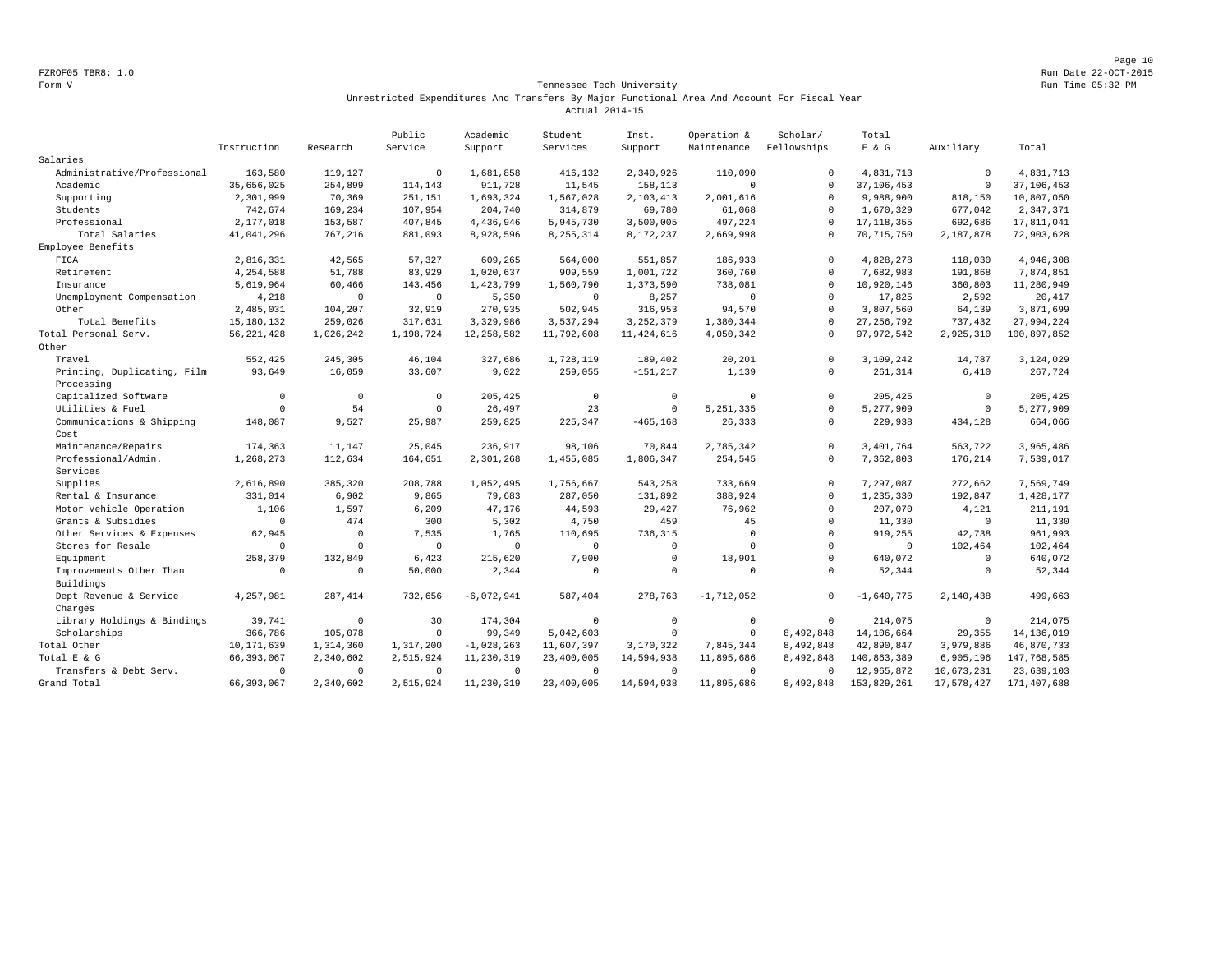Page 11 FZROF05 TBR8: 1.0 Run Date 22-OCT-2015

#### Form V Tennessee Tech University **Tennessee Tech University** Run Time 05:32 PM Unrestricted Expenditures And Transfers By Major Functional Area And Account For Fiscal Year Original 2015-16

|                             |              |            | Public    | Academic       | Student      | Inst.          | Operation &  | Scholar/    | Total          |             |               |
|-----------------------------|--------------|------------|-----------|----------------|--------------|----------------|--------------|-------------|----------------|-------------|---------------|
|                             | Instruction  | Research   | Service   | Support        | Services     | Support        | Maintenance  | Fellowships | E & G          | Auxiliary   | Total         |
| Salaries                    |              |            |           |                |              |                |              |             |                |             |               |
| Administrative/Professional | 146,950      | 127,175    | $\Omega$  | 1,961,761      | 435,450      | 2,630,983      | 112,396      | $\Omega$    | 5, 414, 715    | $^{\circ}$  | 5, 414, 715   |
| Academic                    | 36, 432, 353 | 142,560    | 122,748   | 877,679        | $^{\circ}$   | 156,175        | 0            | $\Omega$    | 37, 731, 515   | 4,000       | 37, 735, 515  |
| Supporting                  | 2,294,738    | 70,483     | 248,133   | 1,763,601      | 1,728,224    | 2,377,533      | 2,290,936    |             | 10,773,648     | 933,287     | 11,706,935    |
| Students                    | 502,830      | 390        | 38,860    | 98,470         | 240,420      | 49,860         | 16,770       |             | 947,600        | 703,900     | 1,651,500     |
| Professional                | 2,224,908    | 104,539    | 519,757   | 5,063,729      | 6,381,408    | 4, 195, 213    | 720,536      | $\Omega$    | 19,210,090     | 715,109     | 19,925,199    |
| Total Salaries              | 41,601,779   | 445,147    | 929,498   | 9,765,240      | 8,785,502    | 9,409,764      | 3,140,638    | $\Omega$    | 74,077,568     | 2,356,296   | 76, 433, 864  |
| Employee Benefits           |              |            |           |                |              |                |              |             |                |             |               |
| FICA                        | 2,532,343    | 55,144     | 72,528    | 682,277        | 687,739      | 674,516        | 299,491      | $\Omega$    | 5,004,038      | 145,342     | 5,149,380     |
| Retirement                  | 4,220,571    | 91,907     | 120,881   | 1,137,128      | 1,146,232    | 1,124,193      | 499,152      | $\Omega$    | 8,340,064      | 242,237     | 8,582,301     |
| Insurance                   | 5,908,799    | 128,670    | 169,233   | 1,591,980      | 1,604,724    | 1,573,871      | 698,812      | 0           | 11,676,089     | 339,131     | 12,015,220    |
| Unemployment Compensation   | 140,686      | 3,064      | 4,029     | 37,904         | 38,208       | 37,473         | 16,638       |             | 278,002        | 8,075       | 286,077       |
| Other                       | 1,266,171    | 27,572     | 36,264    | 341,139        | 343,869      | 337,258        | 149,746      | $\Omega$    | 2,502,019      | 72,671      | 2,574,690     |
| Total Benefits              | 14,068,570   | 306,357    | 402,935   | 3,790,428      | 3,820,772    | 3,747,311      | 1,663,839    |             | 27,800,212     | 807,456     | 28,607,668    |
| Total Personal Serv.        | 55,670,349   | 751,504    | 1,332,433 | 13,555,668     | 12,606,274   | 13, 157, 075   | 4,804,477    | $\Omega$    | 101,877,780    | 3, 163, 752 | 105,041,532   |
| Other                       |              |            |           |                |              |                |              |             |                |             |               |
| Travel                      | 341,140      | 1,940      | 39,520    | 198,045        | 1,143,100    | 82,570         | 14,430       | $\Omega$    | 1,820,745      | 13,710      | 1,834,455     |
| Operating Expense Budget    | 5, 131, 436  | 283,338    | 424,728   | 3,838,121      | 3,442,350    | 3,891,422      | 3,942,482    | $\Omega$    | 20,953,877     | 1,828,116   | 22,781,993    |
| Capital Expenditure Budget  | 138,100      | $\Omega$   |           | 233,420        | 0            | 6,970          | $^{\circ}$   |             | 378,490        | 2,500       | 380,990       |
| Utilities & Fuel            | $\Omega$     | $\Omega$   |           | $^{\circ}$     | $\Omega$     | $^{\circ}$     | 5,943,480    | $\cap$      | 5,943,480      | $^{\circ}$  | 5,943,480     |
| Dept Revenue & Service      | 4,276,523    | 297,540    | 771,050   | $-6, 345, 967$ | 536.377      | $-1, 462, 464$ | $-2,468,461$ | $\cap$      | $-4, 395, 402$ | 2,362,630   | $-2,032,772$  |
| Charges                     |              |            |           |                |              |                |              |             |                |             |               |
| Scholarships                | 422,880      | $^{\circ}$ | $\Omega$  | $^{\circ}$     | 5,569,340    | $^{\circ}$     | $^{\circ}$   | 8,494,733   | 14,486,953     | $^{\circ}$  | 14,486,953    |
| Total Other                 | 10,310,079   | 582,818    | 1,235,298 | $-2,076,381$   | 10,691,167   | 2,518,498      | 7,431,931    | 8,494,733   | 39, 188, 143   | 4,206,956   | 43,395,099    |
| Total E & G                 | 65,980,428   | 1,334,322  | 2,567,731 | 11,479,287     | 23, 297, 441 | 15,675,573     | 12,236,408   | 8,494,733   | 141,065,923    | 7,370,708   | 148,436,631   |
| Transfers & Debt Serv.      | $\Omega$     | $^{\circ}$ | $\Omega$  | $^{\circ}$     | $^{\circ}$   | $\Omega$       | $^{\circ}$   | $\Omega$    | 10,324,760     | 9,400,720   | 19,725,480    |
| Grand Total                 | 65,980,428   | 1,334,322  | 2,567,731 | 11, 479, 287   | 23, 297, 441 | 15,675,573     | 12,236,408   | 8,494,733   | 151,390,683    | 16,771,428  | 168, 162, 111 |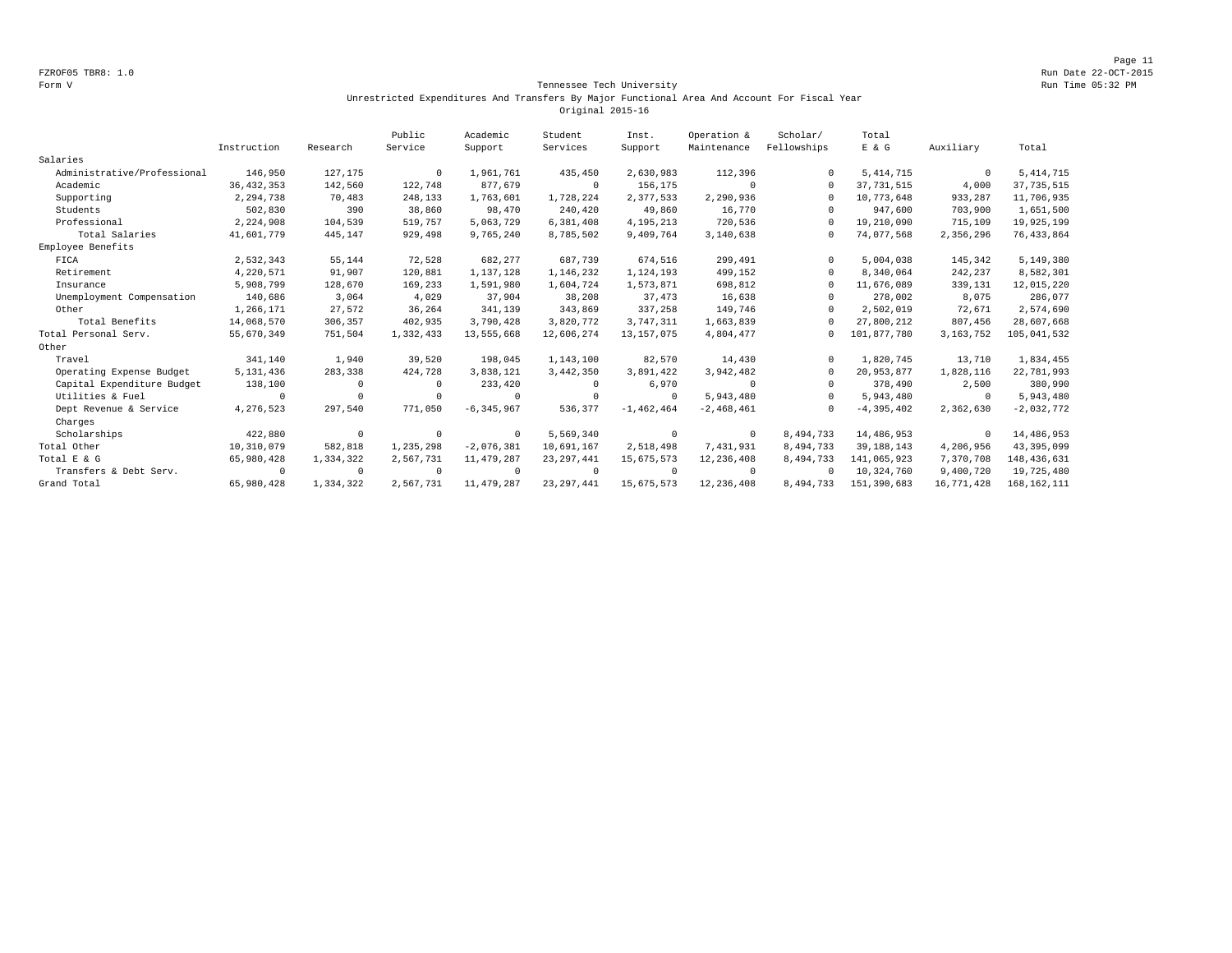Page 12 FZROF05 TBR8: 1.0 Run Date 22-OCT-2015

#### Form V Tennessee Tech University Run Time 05:32 PM Unrestricted Expenditures And Transfers By Major Functional Area And Account For Fiscal Year Revised 2015-16

|                             |              |            | Public     | Academic       | Student      | Inst.        | Operation &  | Scholar/    | Total          |              |                |
|-----------------------------|--------------|------------|------------|----------------|--------------|--------------|--------------|-------------|----------------|--------------|----------------|
|                             | Instruction  | Research   | Service    | Support        | Services     | Support      | Maintenance  | Fellowships | E & G          | Auxiliary    | Total          |
| Salaries                    |              |            |            |                |              |              |              |             |                |              |                |
| Administrative/Professional | 145,000      | 160,300    | $\Omega$   | 1,929,495      | 452,153      | 2,745,279    | 117,389      | $\Omega$    | 5,549,616      | $\mathbf 0$  | 5,549,616      |
| Academic                    | 36, 546, 217 | 148,018    | 121,138    | 843,427        | $^{\circ}$   | 153,900      | $\Omega$     | $\Omega$    | 37,812,700     | 4,000        | 37,816,700     |
| Supporting                  | 2,308,645    | 70,483     | 248,485    | 1,832,943      | 1,719,486    | 1,732,629    | 3,055,725    | $\Omega$    | 10,968,396     | 862,429      | 11,830,825     |
| Students                    | 585,530      | 49,717     | 62,860     | 98,470         | 244,340      | 45,860       | 20,770       | $\Omega$    | 1,107,547      | 702,900      | 1,810,447      |
| Professional                | 2,333,153    | 103,494    | 559,026    | 5, 252, 541    | 6,576,477    | 4,338,309    | 848,155      | $\Omega$    | 20,011,155     | 720,912      | 20,732,067     |
| Total Salaries              | 41,918,545   | 532,012    | 991,509    | 9,956,876      | 8,992,456    | 9,015,977    | 4,042,039    | 0           | 75, 449, 414   | 2,290,241    | 77,739,655     |
| Employee Benefits           |              |            |            |                |              |              |              |             |                |              |                |
| FICA                        | 2,511,999    | 55,314     | 81,387     | 698,538        | 688,462      | 626,137      | 369,565      | $\Omega$    | 5,031,402      | 131,896      | 5, 163, 298    |
| Retirement                  | 4,186,666    | 92,190     | 135,645    | 1,164,230      | 1,147,437    | 1,043,562    | 615,942      | $\Omega$    | 8,385,672      | 219,827      | 8,605,499      |
| Insurance                   | 5,861,332    | 129,066    | 189,903    | 1,629,922      | 1,606,411    | 1,460,986    | 862,318      | $\Omega$    | 11,739,938     | 307,757      | 12,047,695     |
| Unemployment Compensation   | 139,556      | 3,073      | 4,522      | 38,808         | 38,248       | 34,785       | 20,531       |             | 279,523        | 7,328        | 286,851        |
| Other                       | 1,256,000    | 27,657     | 40,694     | 349,269        | 344,231      | 313,069      | 184,783      | $\Omega$    | 2,515,703      | 65,948       | 2,581,651      |
| Total Benefits              | 13,955,553   | 307,300    | 452,151    | 3,880,767      | 3,824,789    | 3,478,539    | 2,053,139    |             | 27,952,238     | 732,756      | 28,684,994     |
| Total Personal Serv.        | 55,874,098   | 839,312    | 1,443,660  | 13,837,643     | 12,817,245   | 12,494,516   | 6,095,178    | $\Omega$    | 103,401,652    | 3,022,997    | 106, 424, 649  |
| Other                       |              |            |            |                |              |              |              |             |                |              |                |
| Travel                      | 389,047      | 48,512     | 42,460     | 242,316        | 1,215,800    | 110,160      | 16,340       | $\cap$      | 2,064,635      | 11,510       | 2,076,145      |
| Operating Expense Budget    | 8,702,051    | 2,326,190  | 577,193    | 5,320,951      | 4, 118, 374  | 4,339,506    | 4,908,177    | $\Omega$    | 30, 292, 442   | 2,025,096    | 32, 317, 538   |
| Capital Expenditure Budget  | 173,424      | 28,341     | $\Omega$   | 248,908        | 0            | 6,970        | $^{\circ}$   | $\Omega$    | 457,643        | 2,500        | 460,143        |
| Utilities & Fuel            | $^{\circ}$   | $^{\circ}$ | $\Omega$   | $^{\circ}$     | $\Omega$     | $^{\circ}$   | 5,943,480    | $\cap$      | 5,943,480      | $^{\circ}$   | 5,943,480      |
| Dept Revenue & Service      | 4,440,653    | 308,640    | 799,810    | $-6, 596, 267$ | 553,846      | $-1,512,975$ | $-2,507,044$ | $\Omega$    | $-4, 513, 337$ | 2,407,060    | $-2, 106, 277$ |
| Charges                     |              |            |            |                |              |              |              |             |                |              |                |
| Scholarships                | 422,880      | 253,886    | $^{\circ}$ | $^{\circ}$     | 5,846,910    | 0            | $^{\circ}$   | 8,851,008   | 15, 374, 684   | 0            | 15, 374, 684   |
| Total Other                 | 14, 128, 055 | 2,965,569  | 1,419,463  | $-784,092$     | 11,734,930   | 2,943,661    | 8,360,953    | 8,851,008   | 49,619,547     | 4,446,166    | 54,065,713     |
| Total E & G                 | 70,002,153   | 3,804,881  | 2,863,123  | 13,053,551     | 24, 552, 175 | 15, 438, 177 | 14, 456, 131 | 8,851,008   | 153,021,199    | 7,469,163    | 160,490,362    |
| Transfers & Debt Serv.      | $\Omega$     | $^{\circ}$ |            | $^{\circ}$     | $\Omega$     | $\Omega$     | $\Omega$     |             | 10,042,437     | 8,748,182    | 18,790,619     |
| Grand Total                 | 70,002,153   | 3,804,881  | 2,863,123  | 13,053,551     | 24, 552, 175 | 15, 438, 177 | 14, 456, 131 | 8,851,008   | 163,063,636    | 16, 217, 345 | 179,280,981    |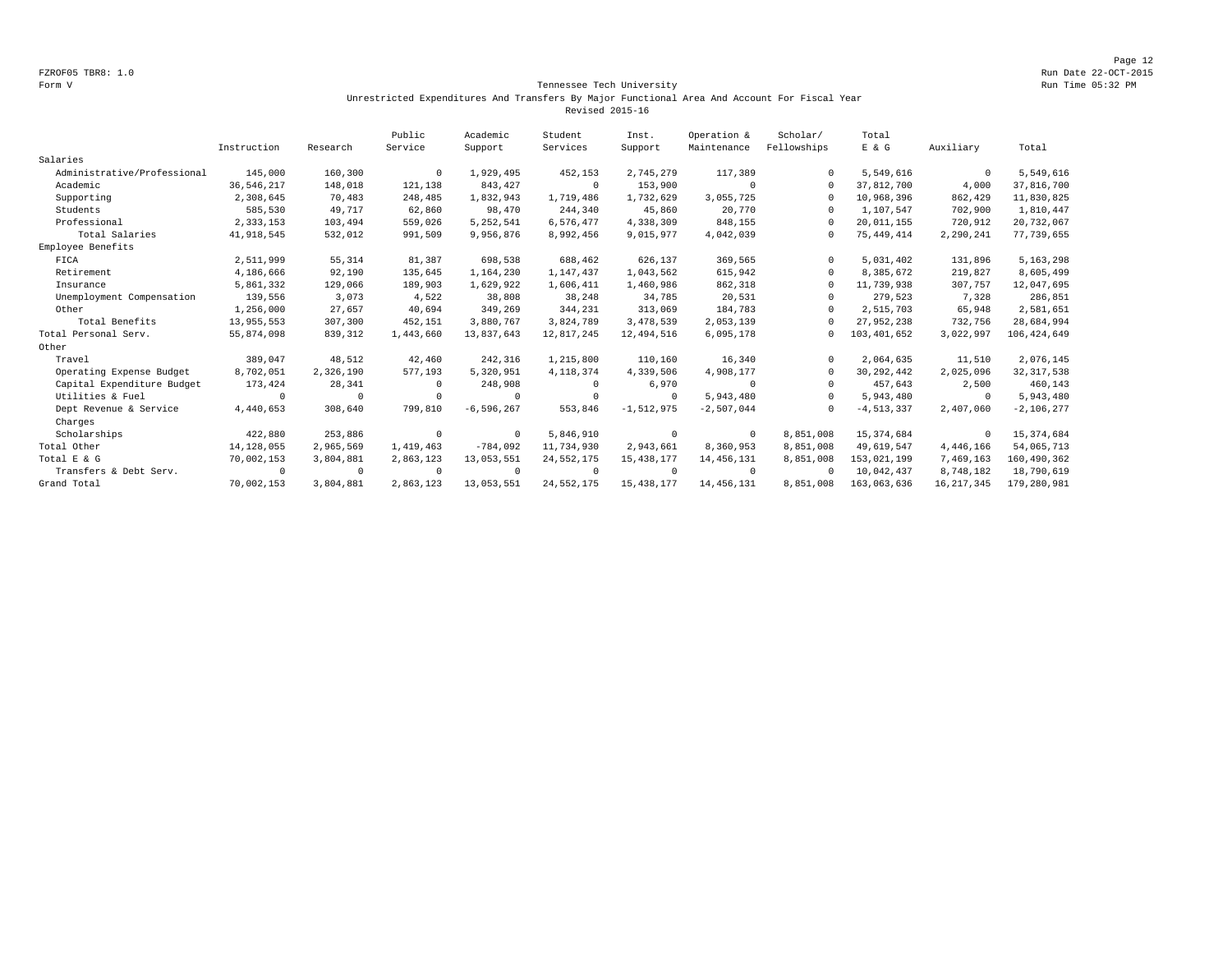|                                                                          | Current Fund Revenues<br>October Budget 2015-16 |             |                       |
|--------------------------------------------------------------------------|-------------------------------------------------|-------------|-----------------------|
|                                                                          | ACTUAL                                          | JULY        | <b>OCTOBER</b>        |
|                                                                          | $2014 - 15$                                     | $2015 - 16$ | $2015 - 16$           |
| Education and General                                                    |                                                 |             |                       |
| Tuition and Fees                                                         |                                                 |             |                       |
| Mandatory Fees                                                           |                                                 |             |                       |
| 5100 Maintenance Fees                                                    | 71,021,821                                      | 75,176,000  | 74,862,800            |
| 5105 Out-Of-State Tuition                                                | 17,632,577                                      | 17,352,700  | 15,549,700            |
| 5110 Debt Service Fees                                                   | 1,526,491                                       | 1,864,700   | 1,846,700             |
| General Access                                                           |                                                 |             |                       |
| 51154 Gen Access UG Graduation Reg Term                                  | 79,127                                          | 3,200       | 3,270                 |
| 51155 Gen Access UG Graduation Sum Term                                  | 6,995                                           | $\Omega$    | $\overline{0}$        |
| 5120 Technology Access Fee                                               | 2,432,146                                       | 2,389,900   | 2,338,100             |
| 5125 Student Activity Fee                                                | 2,290,121                                       | 82,200      | 84,030                |
| 5131 Facilities Fee                                                      | 1,051,615                                       | 1,030,000   | 1,007,000             |
| 5132 Sustainable Campus Fee                                              | 159,386                                         | $\Omega$    | $\Omega$              |
| 5133 International Fee                                                   | 301,996                                         | 11,200      | 11,500                |
|                                                                          |                                                 |             |                       |
| Total Mandatory Fees                                                     | 96,502,275                                      | 97,909,900  | 95,703,100            |
| Non-Mandatory Fees                                                       |                                                 |             |                       |
| 5160 CEU Student Fees                                                    | 208,923                                         | 195,500     | 55,730                |
| 5170 Application Fees                                                    | 257,701                                         | 242,500     | 247,200               |
| 5175 Late Registration Fees                                              | 141,700                                         | 122,500     | 153,000               |
| 5150 Institution On-Line Course Fee                                      | 339,568                                         | 325,500     | 391,300               |
| 5155 RODP Fee                                                            | 695,105                                         | 690,000     | 665,500               |
| Specialized Academic Course Fee                                          |                                                 |             |                       |
| 51650 SACFee Engineering Regr Term                                       | 1,506,710                                       | 1,575,000   | 1,646,000             |
| 51651 SACFee Engineering Summ Term                                       | 84,020                                          | $\Omega$    | $\Omega$              |
| 51652 SACFee Business Regr Term                                          | 652,888                                         | 704,700     | 736,900               |
| 51653 SACFee Business Summ Term                                          | 53,414                                          | $\Omega$    | $\Omega$              |
| 51654 SACFee Nursing Regr Term                                           | 221,310                                         | 297,000     | 309,000               |
| 51655 SACFee Nursing Summ Term                                           | 9,940                                           | $\Omega$    | 0                     |
| 51656 SACFee Nursing Regr Term RODP                                      | 49,538                                          | $\mathbf 0$ | $\mathbf 0$           |
| 51657 SACFee Nursing Summ Term RODP                                      | 15,065                                          | $\Omega$    | $\Omega$              |
| 51658 SACFee Education Regr Term                                         | 434,431                                         | 446,500     | 336,500               |
| 51659 SACFee Education Summ Term                                         | 11,817                                          | $\mathbf 0$ | $\mathbf 0$           |
| 51800 Laboratory Materials Fees                                          | 11,440                                          | $\mathbf 0$ | $\mathbf 0$           |
| 51801 Music Private Lesson Fees                                          | 117,513                                         | 118,000     | 118,000               |
| 51802 Craft Ctr Studio Fees Regr Term                                    | 80,915                                          | 2,200       | 2,200                 |
|                                                                          |                                                 |             |                       |
| 51803 Craft Ctr Studio Fees Summer Term<br>51804 Craft Ctr Workshop Fees | 2,170<br>68,731                                 | 0<br>50,000 | $\mathbf 0$<br>50,000 |
|                                                                          |                                                 |             |                       |
| 51807 Credit By Examination                                              | 1,640                                           | 2,000       | 2,000                 |
| 51808 Return Check Fines                                                 | 3,253                                           | 3,300       | 3,300                 |
| 51810 Laboratory Breakage                                                | 2,490                                           | 2,800       | 2,800                 |

51810 Laboratory Breakage 2,490 2,800 2,800 2,800 2,800 2,800 2,800 2,800 2,800 2,800 2,800 2,800 2,800 2,800<br>
51813 Examination and Testing Fees 0 2,800 41,502 51,744<br>
51814 Examination and Testing Nursing 35,052 0 0 51813 Examination and Testing Fees 0 51,744<br>51814 Examination and Tesing Nursing 1988 61,052 51,744 51814 Examination and Tesing Nursing 35,052 0 0

 $1,670$  2,000

Tennessee Tech University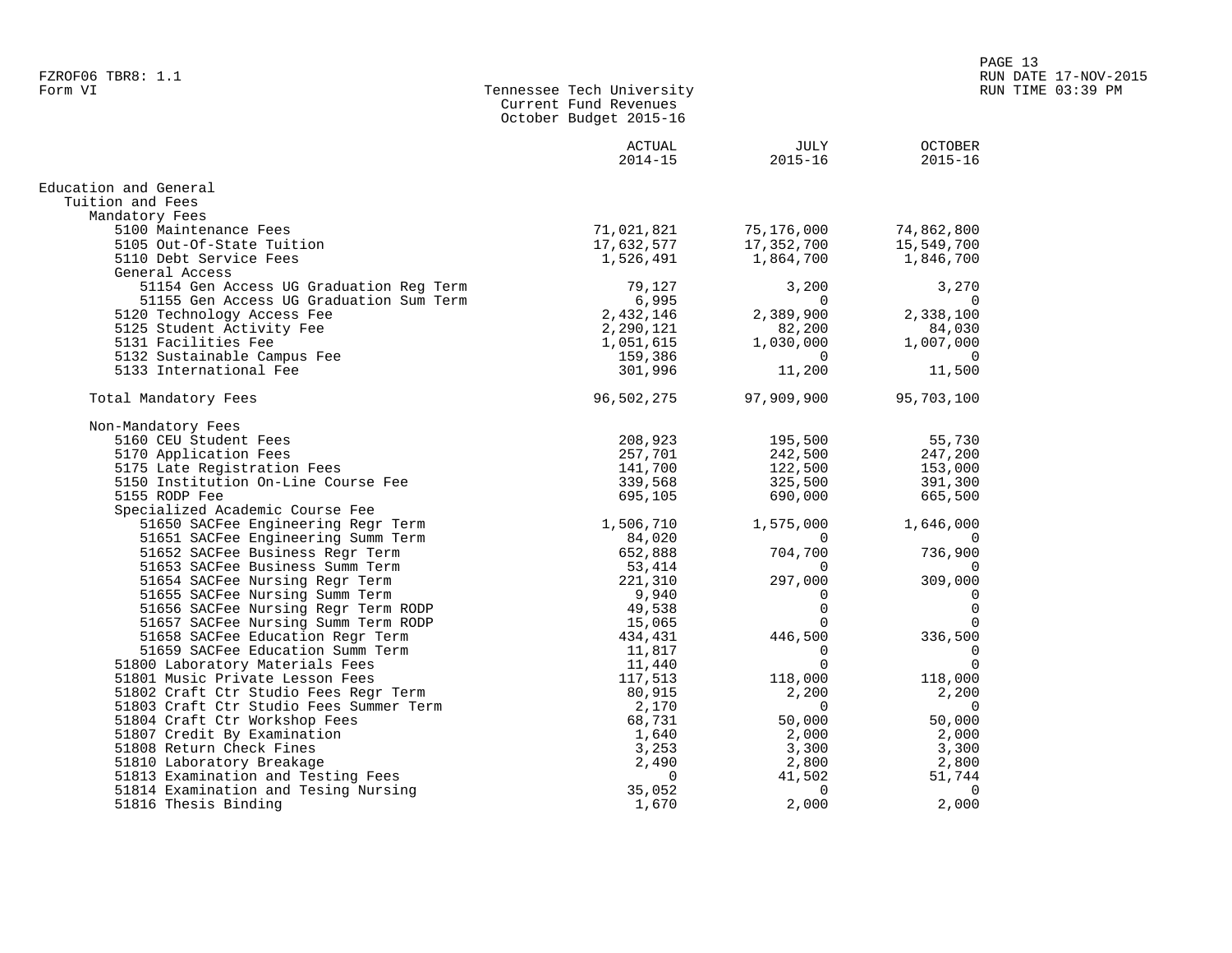| Form VI | Tennessee Tech University |
|---------|---------------------------|
|         | Current Fund Revenues     |
|         | October Budget 2015-16    |

|                                                                  | ACTUAL<br>$2014 - 15$ | JULY<br>$2015 - 16$     | <b>OCTOBER</b><br>$2015 - 16$ |
|------------------------------------------------------------------|-----------------------|-------------------------|-------------------------------|
| 51818 Library Fines                                              | 10,974                | 15,500                  | 10,000                        |
| 51819 LRC Library Fines                                          | 490                   | 200                     | 200                           |
| 51820 Transcription Fees<br>51822 DMBA Module Fee                | 202<br>2,875          | $\overline{0}$<br>5,000 | $\overline{0}$                |
| 51823 Eagle Card Replacement Fees                                | 14,999                | 14,500                  | 5,000<br>13,500               |
| 51826 Alternative Del Fee Acad Yr Undrgrd                        | 202,264               | 52,700                  | 27,000                        |
| 51827 Alternative Del Fee Acad Yr Grad                           | 47,543                | $\overline{0}$          | $\overline{0}$                |
| 51828 Alternative Del Fee Sum Undrgrd                            | 29,060                | $\Omega$                | $\mathbf 0$                   |
| 51829 Alternative Del Fee Sum Grad                               | 19,083                | $\Omega$                | $\mathbf 0$                   |
| 51832 Recital Fees                                               | 650                   | $\Omega$                | $\overline{0}$                |
| 51833 NCLEX                                                      | 1,475                 | $\mathbf 0$             | $\mathsf 0$                   |
| 51834 Art Course Fee                                             | 6,200                 | $\mathbf 0$             | $\,0\,$                       |
| 51835 Figure Studies - Modeling                                  | 735                   | $\mathbf 0$             | $\,0\,$                       |
| 51840 Workshop Fee Meals                                         | 3,649                 | $\mathbf 0$<br>$\Omega$ | $\mathbf 0$<br>$\Omega$       |
| 51900 Sales Tax Transmitted                                      | $-2,027$              |                         |                               |
| Total Non-Mandatory Fees                                         | 5,345,176             | 4,908,902               | 4,828,874                     |
| Total Tuition & Fees                                             |                       | 101,847,451 102,818,802 | 100,531,974                   |
| 52000 State Appropriations                                       | 37,928,913            | 38,671,100              | 38,686,000                    |
| 5300 Federal Grants and Contracts                                | 854,872               | 870,170                 | 870,170                       |
| 5400 State Grants & Contracts                                    | 54,222                | 59,400                  | 59,400                        |
| 5500 Local Grants & Contracts                                    | $\overline{0}$        | 3,200                   | 3,200                         |
| 5600 Private Grants & Contracts                                  | 79,461                | 39,100                  | 39,100                        |
| 5700 Private Gifts                                               | 27,561                | $\overline{0}$          | $\mathbf 0$                   |
| Sales & Services of Educ. Activities                             |                       |                         |                               |
| 5810 Child Care Centers - Educational                            | 449,484               | 393,040                 | 393,040                       |
| 58361 Extramurals                                                | $\overline{0}$        | 820                     | 820                           |
| 58362 Band Camps                                                 | 30,706                | 53,330<br>325,050       | 57,340<br>325,050             |
| 58364 Livestock Dairy Beef Cattle<br>58365 Livestock Dairy Sheep | 372,973<br>11,859     | 6,900                   | 6,900                         |
| 58366 Livestock Dairy Hogs                                       | 19,373                | 13,870                  | 13,870                        |
| 58374 Dramatics                                                  | 8,012                 | 2,420                   | 2,420                         |
| 58379 Sales Svcs Edu Depts Taxable                               | 2,352                 | 5,580                   | 5,580                         |
| 58380 Sales Svcs Edu Depts Nontaxable                            | $\overline{0}$        | 10,800                  | 8,915                         |
| 58381 Sales Tax Transmitted                                      | $-712$                | $\overline{0}$          | $\overline{0}$                |
| 58382 Workshop Fees                                              | 26,439                | 25,500                  | 25,500                        |
| 58387 Dairy Cattle                                               | $\Omega$              | 430                     | 430                           |
| 58388 Showing Fitting Services                                   | $\Omega$              | 5,240                   | 5,240                         |
| 58389 Bull Development Center                                    | 7,777                 | 6,000                   | 6,000                         |
| 58391 Business Media Service Center                              | 488,600               | 498,570                 | 527,510                       |
| 58393 Entry Fees                                                 | 920                   | $\mathbf 0$             | 0                             |
| 58394 Sponsorships                                               | 1,170                 | $\Omega$                | $\Omega$                      |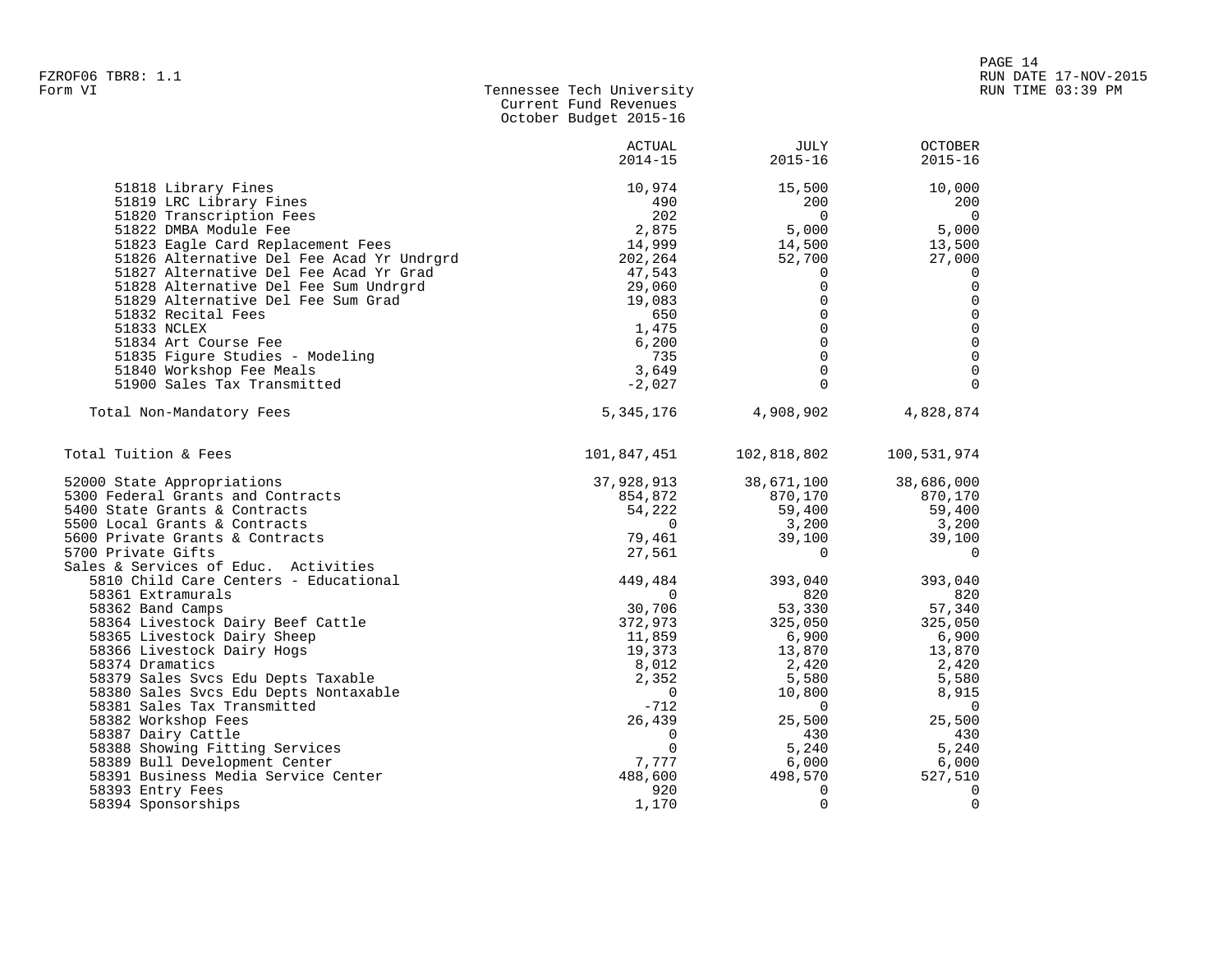| Form VI | Tennessee Tech University |
|---------|---------------------------|
|         | Current Fund Revenues     |
|         | October Budget 2015-16    |

|                                            | <b>ACTUAL</b>  | <b>JULY</b>    | <b>OCTOBER</b>           |
|--------------------------------------------|----------------|----------------|--------------------------|
|                                            | $2014 - 15$    | $2015 - 16$    | $2015 - 16$              |
| 58395 Federal Program Income               | 238            | $\mathbf 0$    | $\overline{0}$           |
| 58396 Vegetables and Garden Products       | 100,859        | 71,000         | 71,000                   |
| 58397 Bull Sales                           | $\overline{0}$ | 50,000         | 50,000                   |
| 58398 Oakley Aq Ctr Student Rental         | 113            | 15,000         | 15,000                   |
| 58399 Membership Dues Collected            | $\overline{0}$ | 150,000        | 150,000                  |
| 58400 Indirect Cost Recovery Unrestricted  | 134,614        | 124,640        | 186,620                  |
| 58408 Plant Sales                          | 519            | 2,220          | 2,220                    |
| 58411 Competitions                         | 74             | $\overline{0}$ | $\overline{0}$           |
| 58412 Instructional Equipment Rental       | 42,177         | $\overline{0}$ | $\overline{0}$           |
| 58414 Examination and Testing Fees         | 2,145          | 8,500          | 8,500                    |
| 58415 Examination and Testing COMPASS      | 10,640         | 6,000          | 6,000                    |
| 58418 Lab Manuals                          | 65,024         | 46,940         | 46,940                   |
| 58419 Livestock Chickens                   | 5,170          | $\Omega$       | $\overline{0}$           |
| 58423 Royalties Patents Copyrights         | 91,536         | $\Omega$       | $\Omega$                 |
| Total Sales & Services of Educ. Activities | 1,872,062      | 1,821,850      | 1,914,895                |
| Sales & Services of Other Activities       |                |                |                          |
| 5800 Athletics                             | 6,678,457      | 6,278,390      | 6,293,390                |
| 58860 Sales and Service Other Act Taxable  | 47,307         | 35,000         | 35,000                   |
| 58861 Sales and Serv Other Act Nontaxable  | 133,292        | 101,000        | 101,000                  |
| 58862 Sales & Serv Oth Sales Tax Transmit  | $-19,769$      | $-4,130$       | $-4,130$                 |
| 58863 Parking Permits Taxable              | 50,273         | 47,400         | 53,200                   |
| 58864 Parking Permits Nontaxable           | 3,125          | $\bigcirc$     | $\overline{0}$           |
| 58865 Campus Access Regular Term           | 496,826        | 20,000         | 20,500                   |
| 58866 Campus Access Summer Term            | 43,713         | $\Omega$       | $\overline{0}$           |
| 58867 Facilities Rental                    | 133,345        | 135,009        | 139,009                  |
| 58868 Agric Pavilion Concessions Taxable   | 33,652         | 46,000         | 46,000                   |
| 58869 Agric Pavilion Student Resid Rent    | 3,905          | 4,980          | 4,980                    |
| 58870 Salvage Income                       | 38,750         | 40,000         | 40,000                   |
| 58871 Royalties Patents Copyrights         | 3,025          | $\Omega$       | $\overline{0}$           |
| 58872 Commissions on Other Sources         | 307,043        | 360,000        | 120,000                  |
| 58873 PSC Metals Salvage                   | 18,301         | $\Omega$       | - 0                      |
| 58874 Photo Services Sales Taxable         | 22,608         | 32,490         | 32,490                   |
| 58875 Photo Services Sales Nontaxable      | 10,363         | $\mathbf 0$    | $\overline{0}$           |
| 58876 International Student Reg Fee        | 251,100        | 175,600        | 175,600                  |
| 58877 Airport Transportation Fee           | 11,720         | 9,440          | 9,440                    |
| 58878 Intrastate Long Distance (9.75%)     | 13,874         | 21,000         | 21,000                   |
| 58879 Interstate Long Distance (8.50%)     | 430            | $\overline{0}$ | $\overline{\phantom{0}}$ |
| 58880 Long Distance Nontaxable             | 5,245          | $\Omega$       | $\bigcirc$               |
| 58881 Printing Services Taxable            | 23,804         | 22,160         | 22,160                   |
| 58882 Printing Services Nontaxable         | 46,883         | 50,000         | 50,000                   |
| 58883 Cable TV Taxable                     | 497            | 600            | 600                      |
| 58885 Clinics                              | 22,177         | $\mathbf 0$    | $\overline{0}$           |
| 58886 Career Services                      | 110,854        | 43,100         | 43,100                   |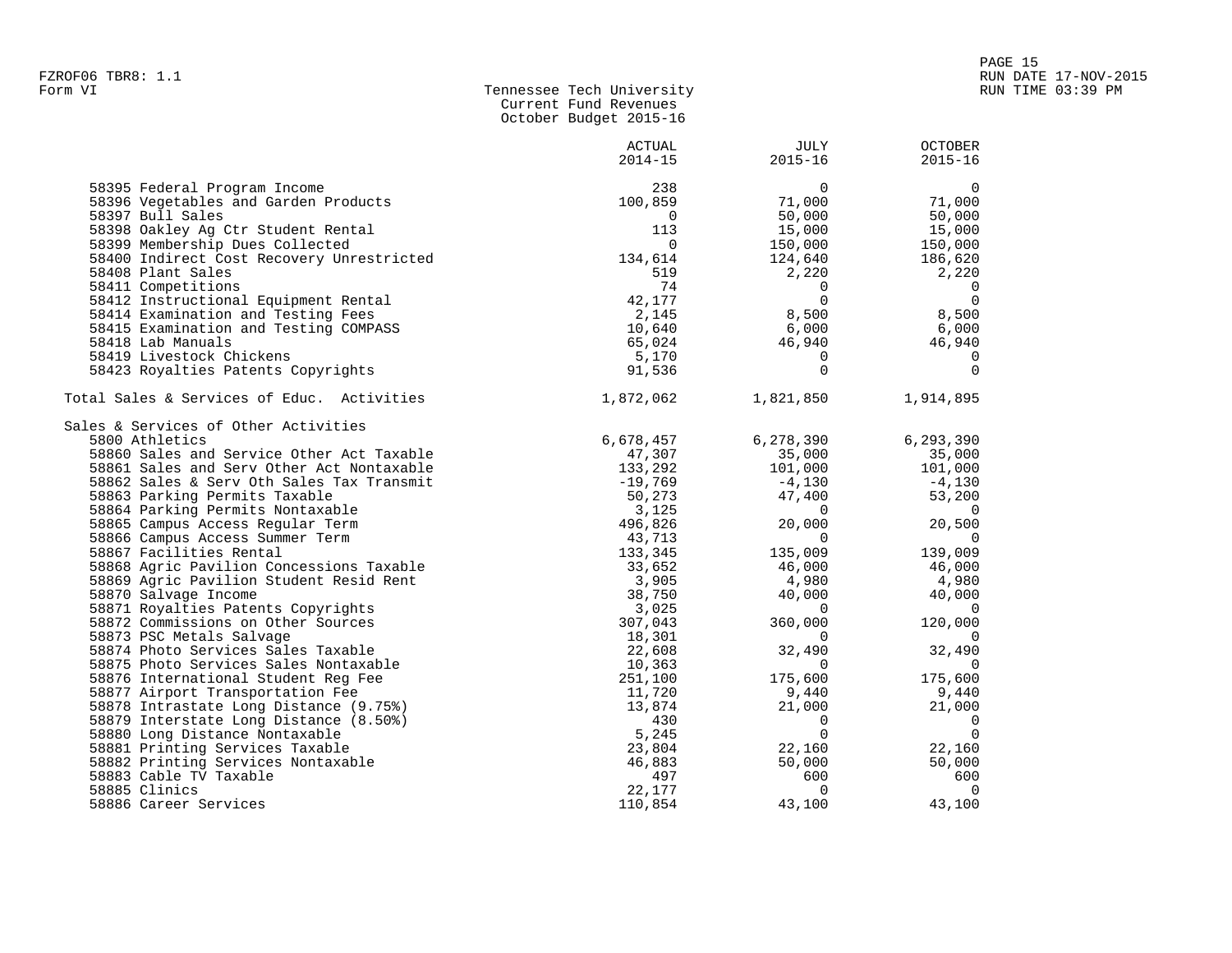| Form VI | Tennessee Tech University |  |
|---------|---------------------------|--|
|         | Current Fund Revenues     |  |
|         | October Budget 2015-16    |  |

|                                                                                | <b>ACTUAL</b><br>$2014 - 15$ | <b>JULY</b><br>$2015 - 16$ | <b>OCTOBER</b><br>$2015 - 16$ |
|--------------------------------------------------------------------------------|------------------------------|----------------------------|-------------------------------|
| 58887 Pharmacy                                                                 | 68,505                       | 63,800                     | 63,800                        |
| 58888 Infirmary Lab                                                            | 18,261                       | 27,000                     | 27,000                        |
| 58889 Health Services Faculty Staff<br>58890 Student Orientation SOAR Reg Fees | 3,314<br>189,930             | $\Omega$<br>75,000         | $\overline{0}$<br>75,000      |
| 58891 Student Orientation SOAR Hours Taxb                                      | 20,150                       | 20,000                     | 20,000                        |
| 58892 Career College Fair                                                      | 4,510                        | 5,880                      | 5,880                         |
| 58893 Replacement Diplomas                                                     | 975                          | 250                        | 250                           |
| 58894 Advertising                                                              | 11,040                       | 6,780                      | 6,780                         |
| 58895 Yearbook Sales Taxable                                                   | 1,080                        | 500                        | 500                           |
| 58896 Yearbook Sales Nontaxable                                                | 241                          | $\Omega$                   | $\Omega$                      |
| 58897 Copies Taxable                                                           | 9,486                        | 9,460                      | 9,460                         |
| 58898 Over and Short Taxable                                                   | 14                           | 0                          | 0                             |
| 58899 Salvage of Fixed Assets                                                  | 10,766                       | $\Omega$                   | $\Omega$                      |
| Total Sales & Services of Other Activities                                     | 8,829,072                    | 7,626,709                  | 7,412,009                     |
| Other Sources<br>58505 Traffic Fines                                           |                              |                            |                               |
| 58508 ACT GED Testing                                                          | 255,444<br>$\Omega$          | 230,000<br>70              | 253,000<br>70                 |
| 58514 Over and Short General Nontaxable                                        | 47                           | $\Omega$                   | $\Omega$                      |
| 58519 Miscellaneous Income Nontaxable                                          | 124,746                      | 30,000                     | 30,000                        |
| 58542 Equipment Rental                                                         | $\mathbf 0$                  | 2,000                      | 2,000                         |
| 58545 Expired Grants                                                           | 5,188                        | $\overline{0}$             | $\overline{0}$                |
| 58805 Interest Income                                                          | 112,671                      | 125,000                    | 125,000                       |
| 58830 Unrealized Gains and Losses                                              | $-6,276$                     | 1,000                      | 1,000                         |
| Total Other Sources                                                            | 491,820                      | 388,070                    | 411,070                       |
| Total Educational & General                                                    | 151,985,434                  | 152,298,401                | 149,927,818                   |
| Auxiliary Enterprises Revenues                                                 |                              |                            |                               |
| 310 Book & University Store                                                    | 540,436                      | 537,500                    | 525,500                       |
| 320 Food Services                                                              | 2,194,593                    | 1,912,000                  | 1,912,000                     |
| 330 Housing                                                                    | 12,584,273                   | 11,405,660                 | 11,026,490                    |
| 370 Post Office                                                                | 370,756                      | 375,700                    | 40,800                        |
| 350 Wellness Facility<br>390 Other Auxiliaries                                 | 1,449,708<br>304,606         | 1,392,450                  | 1,371,450                     |
|                                                                                |                              | 270,000                    | 270,000                       |
| Total Auxiliary Revenues                                                       | 17,444,372                   | 15,893,310                 | 15,146,240                    |
| Total Revenues                                                                 | 169, 429, 806                | 168, 191, 711              | 165,074,058                   |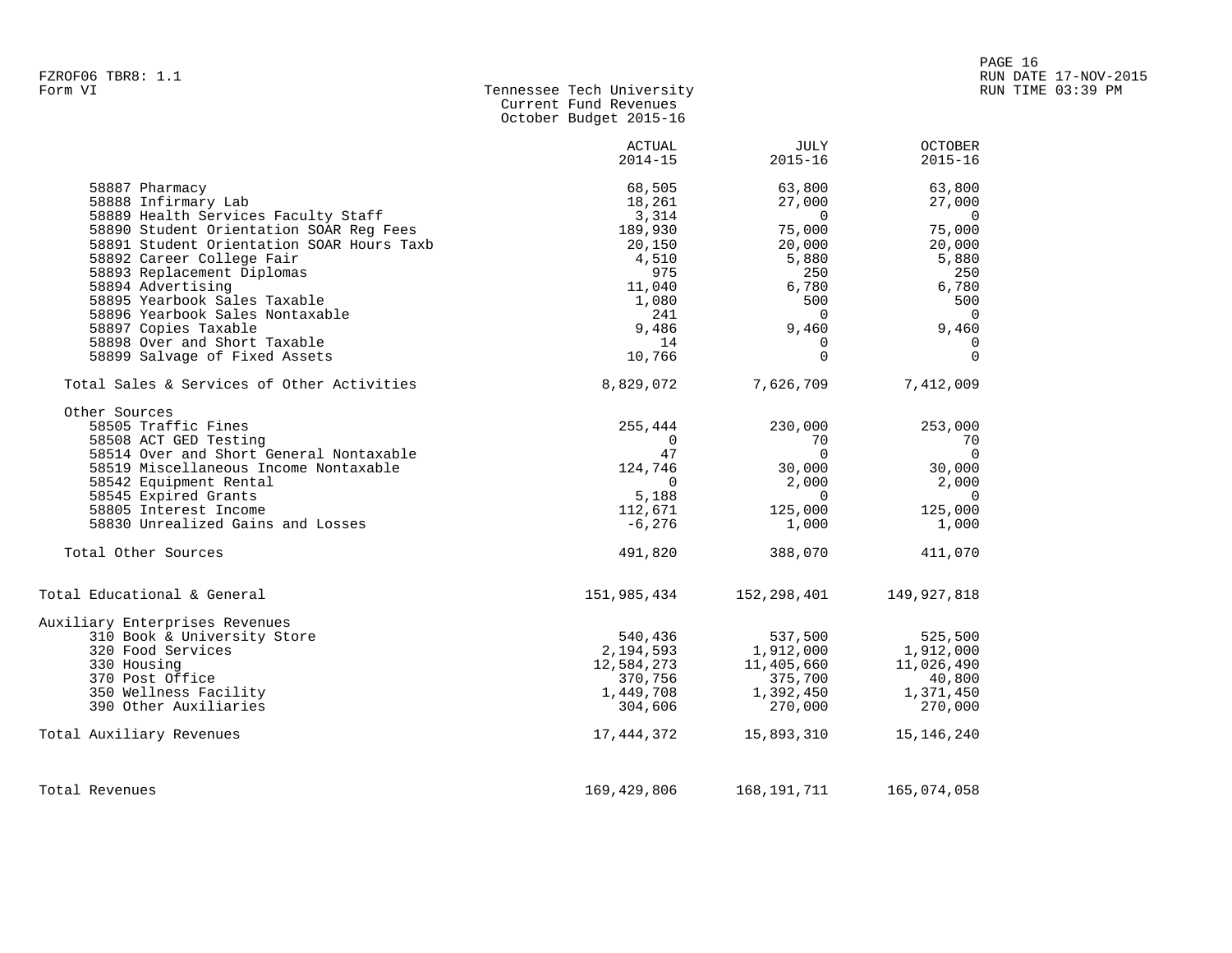PAGE 17 FZROF07 TBR8: 1.0 RUN DATE 22-OCT-2015

|                                                                | Actual<br>$2014 - 15$ | July<br>$2015 - 16$ | October<br>$2015 - 16$ |
|----------------------------------------------------------------|-----------------------|---------------------|------------------------|
| Education and General<br>Instruction (20)<br>Instruction (200) |                       |                     |                        |
| Summer School (120004)<br>Salaries - Academic                  | 2,391,879             | 1,509,620           | 1,509,620              |
| Salaries - Students                                            | 15,479                | $\Omega$            | $\Omega$               |
| Employee Benefits                                              | 439,522               | 398,320             | 398,320                |
| Operating Expenses                                             | 2,250                 | $\Omega$            | $\Omega$               |
| Total - Summer School (120004):                                | 2,849,130             | 1,907,940           | 1,907,940              |
| Provost Surplus Instruction (120020)                           |                       |                     |                        |
| Salaries - Academic                                            | 0                     | 60,202              | 56,353                 |
| Operating Expenses                                             | $\mathbf 0$           | $\Omega$            | 324,641                |
| Total - Provost Surplus Instruction (120020):                  | $\mathbf 0$           | 60,202              | 380,994                |
| Online & Distance Education (120022)                           |                       |                     |                        |
| Salaries - Administrative                                      | $\mathbf 0$           | 130,000             | 130,000                |
| Operating Expenses                                             | $\Omega$              | $\Omega$            | 130,000                |
| Total - Online & Distance Education (120022):                  | $\Omega$              | 130,000             | 260,000                |
| Other Faculty Instruction (120025)                             |                       |                     |                        |
| Salaries - Academic                                            | $\mathbf 0$           | 458,365             | 126,315                |
| Salaries - Supporting                                          | $\mathbf 0$           | 32,320              | 32,320                 |
| Employee Benefits                                              | $\mathbf 0$           | 100,085             | 18,470                 |
| Total - Other Faculty Instruction (120025):                    | $\mathbf 0$           | 590,770             | 177,105                |
|                                                                |                       |                     |                        |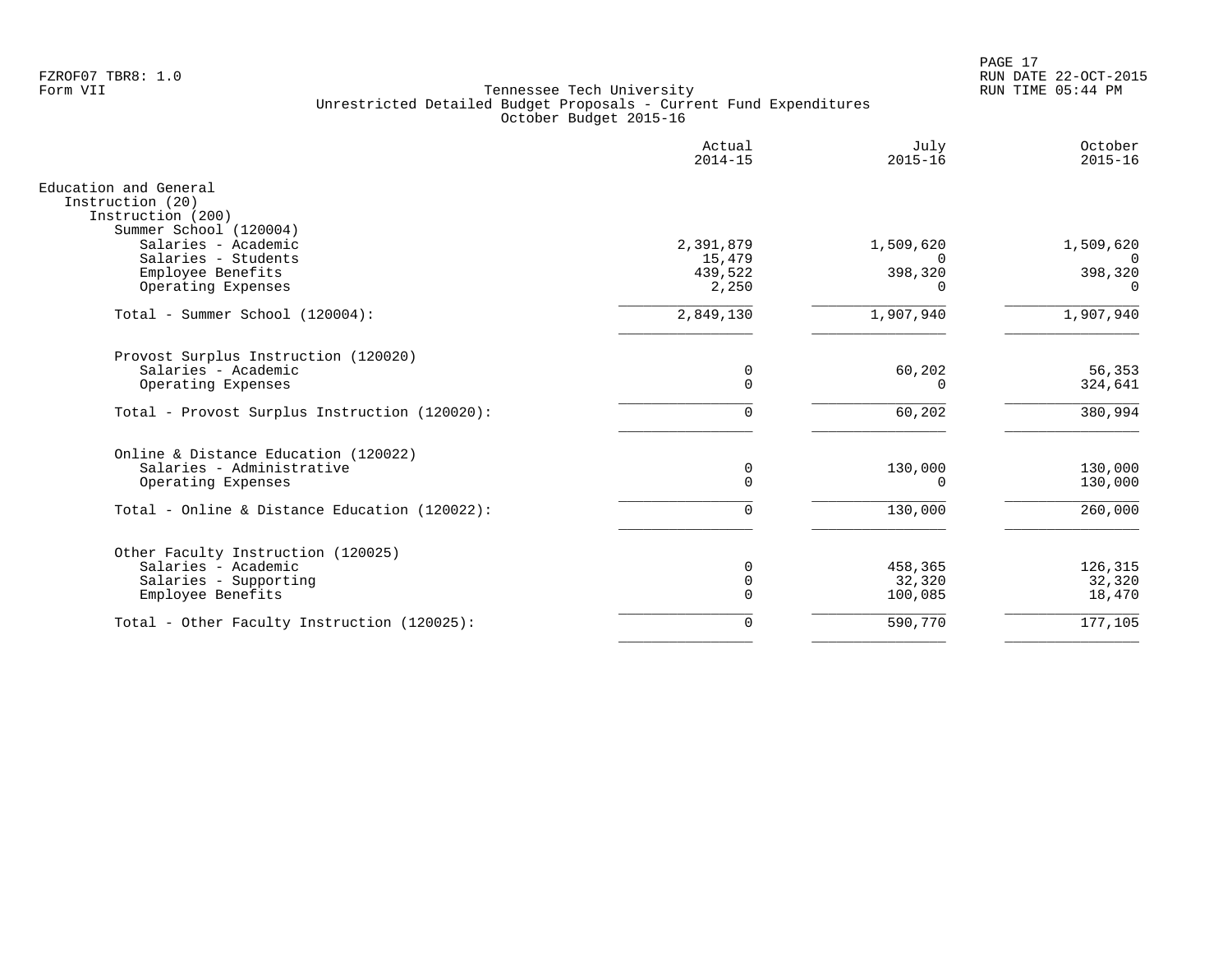PAGE 18 FZROF07 TBR8: 1.0 RUN DATE 22-OCT-2015

|                                                     | Actual<br>$2014 - 15$ | July<br>$2015 - 16$ | October<br>$2015 - 16$ |
|-----------------------------------------------------|-----------------------|---------------------|------------------------|
| Strategic Initiatives Instruction (120027)          |                       |                     |                        |
| Operating Expenses                                  | 30,398                | 0                   | 295,387                |
| Capital Outlay                                      | 16,183                | $\Omega$            | 6,158                  |
| Total - Strategic Initiatives Instruction (120027): | 46,581                | $\mathbf 0$         | 301,545                |
| SAF Student Success Fee (121000)                    |                       |                     |                        |
| Salaries - Academic                                 | 241,653               | 225,970             | 225,970                |
| Salaries - Supporting                               | 1,775                 | 22,880              | 22,880                 |
| Salaries - Students                                 | 66,770                | 48,500              | 48,500                 |
| Salaries - Professional                             | 79,373                | 97,583              | 100,007                |
| Employee Benefits                                   | 87,678                | 81,230              | 81,230                 |
| Travel                                              | 243                   | 5,000               | 5,000                  |
| Operating Expenses                                  | 67,006                | 33,895              | 54,892                 |
| Total - SAF Student Success Fee (121000):           | 544,498               | 515,058             | 538,479                |
| SAF SS Fee Villages (121001)                        |                       |                     |                        |
| Salaries - Academic                                 | 35,000                | 36,500              | 36,500                 |
| Salaries - Students                                 | 42,723                | 48,000              | 48,000                 |
| Employee Benefits                                   | 10,414                | 8,600               | 8,600                  |
| Travel                                              | 13,346                | $\Omega$            | $\Omega$               |
| Operating Expenses                                  | 83,784                | 105,181             | $-34,819$              |
| Total - SAF SS Fee Villages (121001):               | 185,267               | 198,281             | 58,281                 |
| Instr TAF Equipment (121600)                        |                       |                     |                        |
| Operating Expenses                                  | 136,069               | 259,400             | 741,487                |
| Capital Outlay                                      | $\Omega$              | 5,500               | 5,500                  |
| Total - Instr TAF Equipment (121600):               | 136,069               | 264,900             | 746,987                |
|                                                     |                       |                     |                        |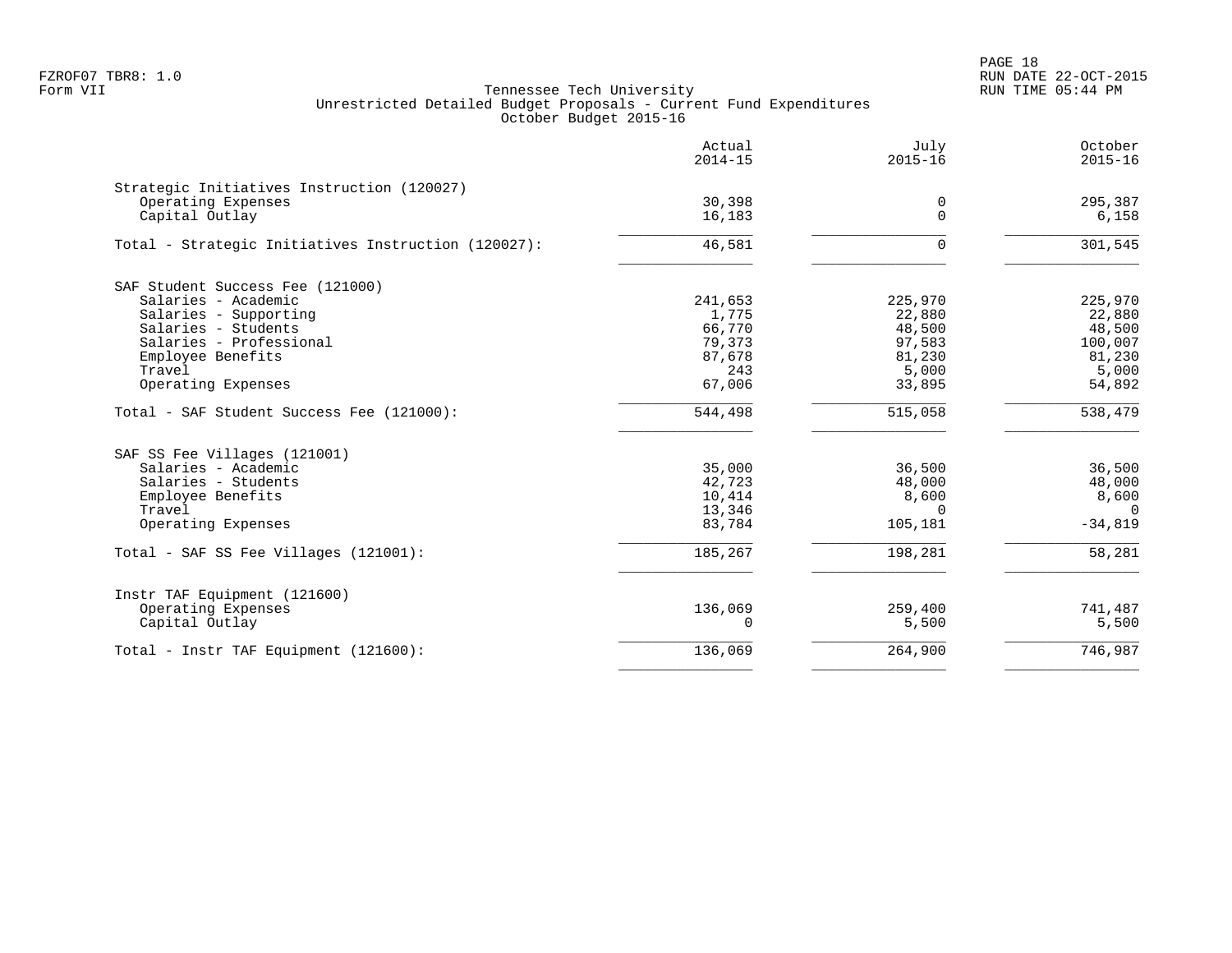|                                                      | Actual<br>$2014 - 15$ | July<br>$2015 - 16$ | October<br>$2015 - 16$ |
|------------------------------------------------------|-----------------------|---------------------|------------------------|
| COOP Education (121801)                              |                       |                     |                        |
| Salaries - Professional                              | 45,610                | 53,626              | 42,676                 |
| Employee Benefits                                    | 9,700                 | 13,030              | 15,555                 |
| Operating Expenses                                   | 825                   | 1,500               | 1,500                  |
| Total - COOP Education (121801):                     | 56,135                | 68,156              | 59,731                 |
| Honors Program (121900)                              |                       |                     |                        |
| Salaries - Academic                                  | 63,295                | 71,500              | 67,768                 |
| Salaries - Supporting                                | 24,633                | 24,853              | 27,115                 |
| Salaries - Students                                  | 2,434                 | 3,780               | 3,780                  |
| Salaries - Professional                              | 58,874                | 60,068              | 63,938                 |
| Employee Benefits                                    | 58,439                | 53,040              | 56,772                 |
| Travel                                               | 1,979                 | 2,340               | 2,340                  |
| Operating Expenses                                   | 3,477                 | 2,710               | 2,710                  |
| Total - Honors Program (121900):                     | 213,131               | 218,291             | 224,423                |
| Federal College Work Study Program (122001)          |                       |                     |                        |
| Salaries - Students                                  | 54,310                | 57,730              | 57,730                 |
| Total - Federal College Work Study Program (122001): | 54,310                | 57,730              | 57,730                 |
| Military Science (125600)                            |                       |                     |                        |
| Salaries - Supporting                                | 31,784                | 32,029              | 32,529                 |
| Employee Benefits                                    | 20,765                | 24,150              | 24,150                 |
| Operating Expenses                                   | 5,518                 | 5,460               | 5,460                  |
| Department Revenues                                  | $-1$                  | $\Omega$            | $\Omega$               |
| Total - Military Science (125600):                   | 58,066                | 61,639              | 62,139                 |
|                                                      |                       |                     |                        |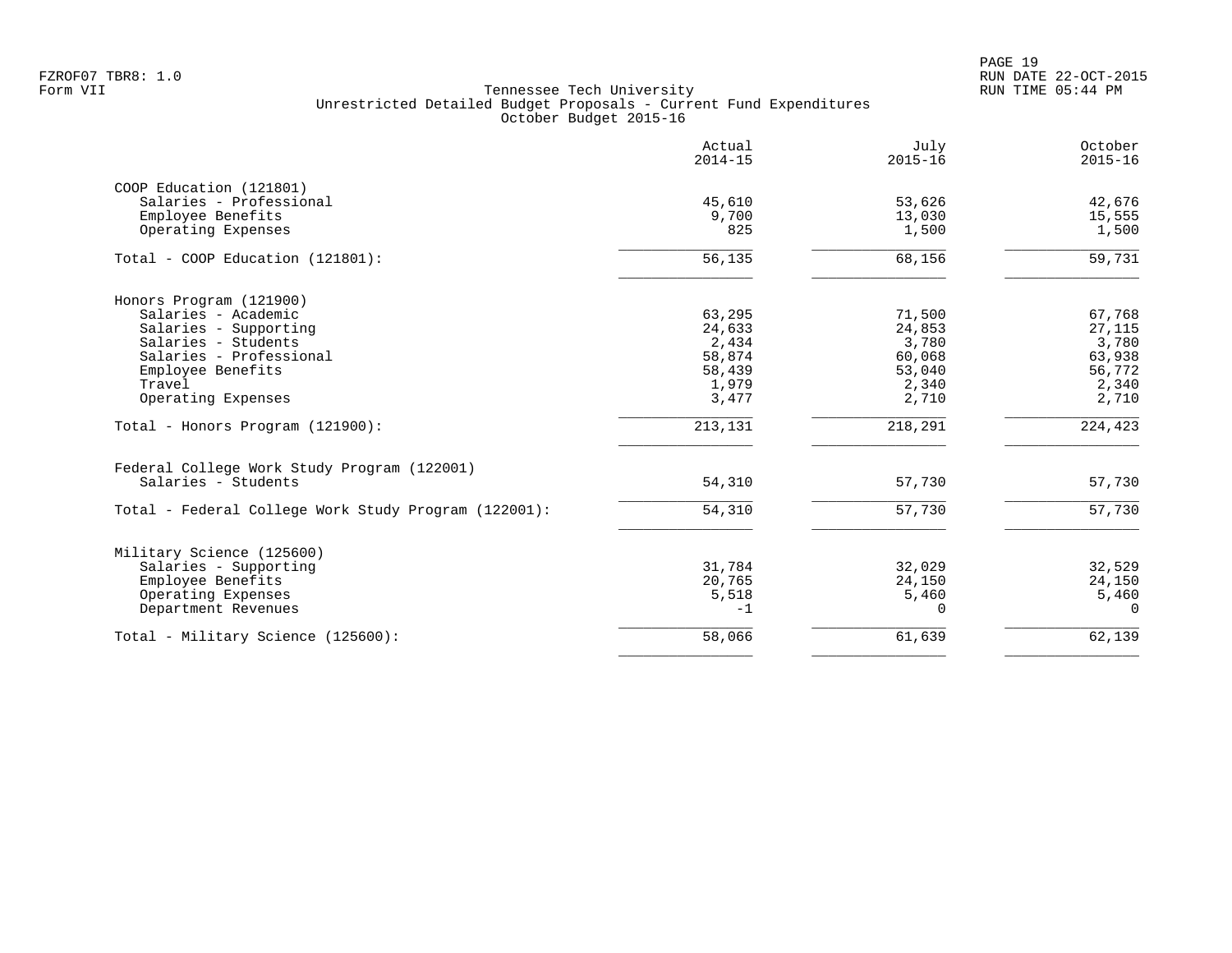PAGE 20 FZROF07 TBR8: 1.0 RUN DATE 22-OCT-2015

|                                                                                                                                                                                                        | Actual<br>$2014 - 15$                                                            | July<br>$2015 - 16$                                                                   | October<br>$2015 - 16$                                                                |
|--------------------------------------------------------------------------------------------------------------------------------------------------------------------------------------------------------|----------------------------------------------------------------------------------|---------------------------------------------------------------------------------------|---------------------------------------------------------------------------------------|
| Arts and Sci Grad Assist (130001)<br>Employee Benefits                                                                                                                                                 | 254,167                                                                          | 271,990                                                                               | 283,334                                                                               |
| Total - Arts and Sci Grad Assist (130001):                                                                                                                                                             | 254,167                                                                          | 271,990                                                                               | 283,334                                                                               |
| Online Course Dev Arts and Science (130010)<br>Operating Expenses                                                                                                                                      | $\mathbf 0$                                                                      | 11,800                                                                                | 11,800                                                                                |
| Total - Online Course Dev Arts and Science (130010):                                                                                                                                                   | $\mathbf 0$                                                                      | 11,800                                                                                | 11,800                                                                                |
| Biology (131000)<br>Salaries - Academic<br>Salaries - Supporting<br>Salaries - Students<br>Salaries - Professional<br>Employee Benefits<br>Travel<br>Operating Expenses<br>$Total - Biology (131000):$ | 1,252,488<br>75,714<br>49,185<br>64,011<br>536,091<br>229<br>35,210<br>2,012,928 | 1,395,340<br>68,075<br>46,500<br>78,387<br>490,640<br>$\Omega$<br>22,890<br>2,101,832 | 1,458,750<br>71,697<br>68,000<br>80,840<br>490,640<br>$\Omega$<br>20,175<br>2,190,102 |
| Biology Lab Fees (131001)<br>Salaries - Students<br>Travel<br>Operating Expenses                                                                                                                       | 76<br>12,727<br>72,128                                                           | $\Omega$<br>9,400<br>75,530                                                           | $\mathbf 0$<br>9,400<br>75,530                                                        |
| Total - Biology Lab Fees (131001):                                                                                                                                                                     | 84,931                                                                           | 84,930                                                                                | 84,930                                                                                |
|                                                                                                                                                                                                        |                                                                                  |                                                                                       |                                                                                       |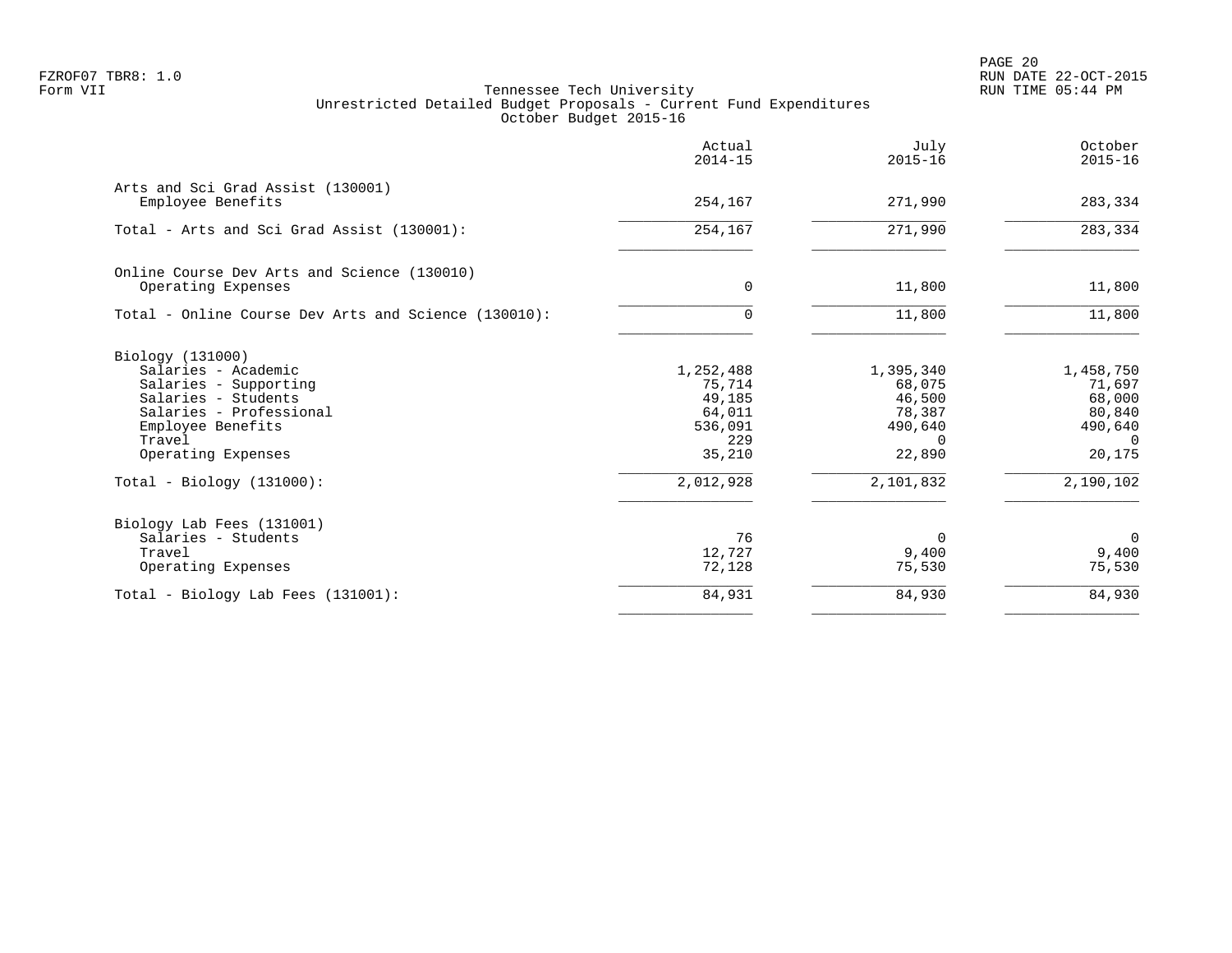PAGE 21 FZROF07 TBR8: 1.0 RUN DATE 22-OCT-2015

|                                                                                                                                                                           | Actual<br>$2014 - 15$                                                 | July<br>$2015 - 16$                                                   | October<br>$2015 - 16$                                                |
|---------------------------------------------------------------------------------------------------------------------------------------------------------------------------|-----------------------------------------------------------------------|-----------------------------------------------------------------------|-----------------------------------------------------------------------|
| Biology TAs (131006)<br>Salaries - Academic<br>Employee Benefits                                                                                                          | 38,400<br>28,580                                                      | $\Omega$<br>$\Omega$                                                  | 0<br>$\mathbf 0$                                                      |
| Total - Biology TAs $(131006)$ :                                                                                                                                          | 66,980                                                                |                                                                       | 0                                                                     |
| Biology Lab Manuals (131008)<br>Operating Expenses                                                                                                                        | 1,915                                                                 | 0                                                                     | 1,915                                                                 |
| Total - Biology Lab Manuals (131008):                                                                                                                                     | 1,915                                                                 |                                                                       | 1,915                                                                 |
| Biology Lab Materials (131009)<br>Operating Expenses                                                                                                                      | 25,000                                                                | $\mathbf 0$                                                           | 0                                                                     |
| Total - Biology Lab Materials (131009):                                                                                                                                   | 25,000                                                                | ∩                                                                     | $\Omega$                                                              |
| Chemistry (131500)<br>Salaries - Academic<br>Salaries - Supporting<br>Salaries - Students<br>Salaries - Professional<br>Employee Benefits<br>Travel<br>Operating Expenses | 1,543,114<br>70,523<br>23,943<br>52,815<br>573,197<br>1,674<br>43,660 | 1,535,868<br>72,351<br>12,800<br>53,174<br>525,880<br>2,000<br>23,930 | 1,613,100<br>76,469<br>27,800<br>54,308<br>525,880<br>2,000<br>23,930 |
| Total - Chemistry $(131500)$ :                                                                                                                                            | 2,308,926                                                             | 2,226,003                                                             | 2,323,487                                                             |
|                                                                                                                                                                           |                                                                       |                                                                       |                                                                       |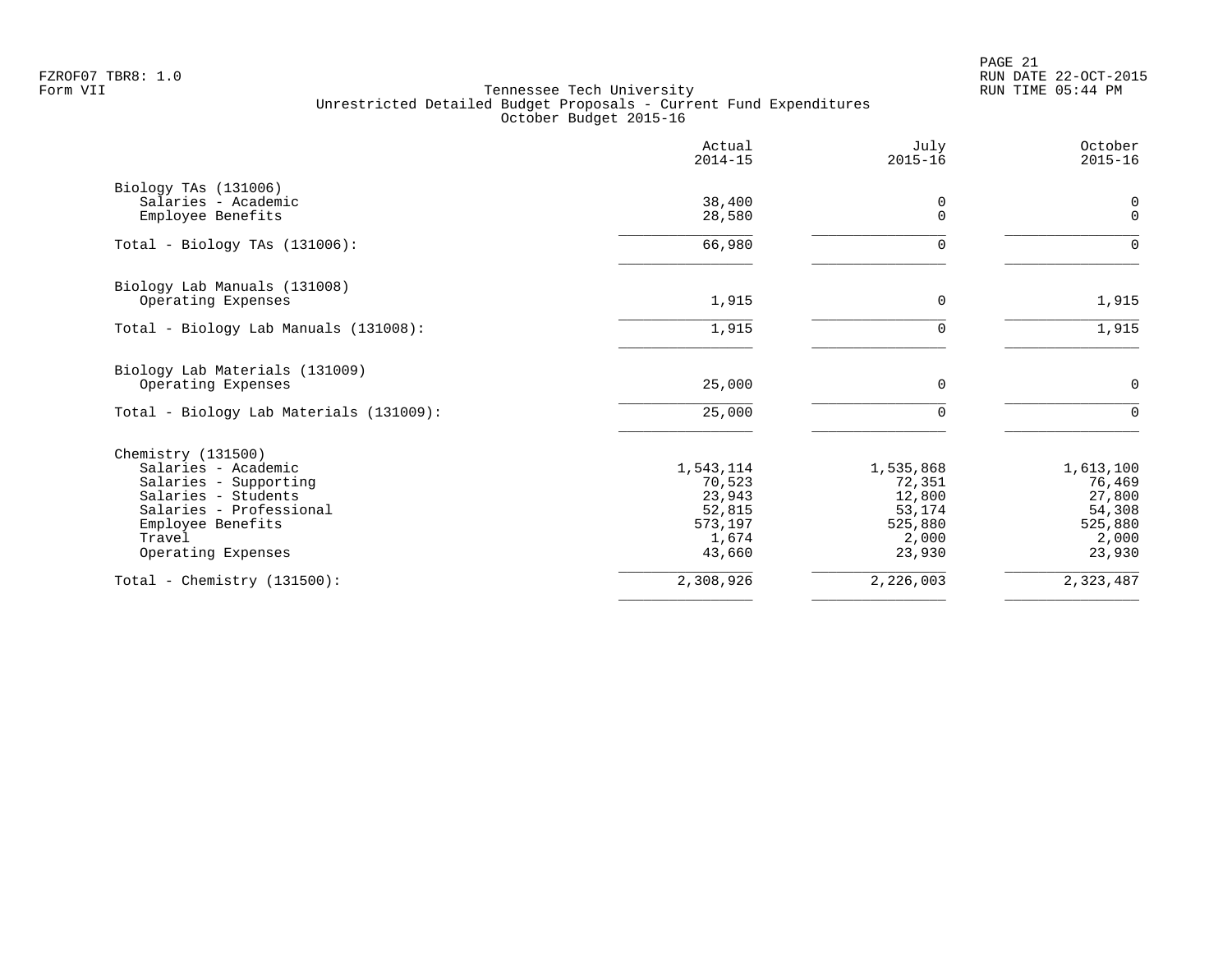|                                                    | Actual<br>$2014 - 15$ | July<br>$2015 - 16$ | October<br>$2015 - 16$ |
|----------------------------------------------------|-----------------------|---------------------|------------------------|
| Chemistry NMR Maint (131501)<br>Operating Expenses | 25,114                | 25,000              | 25,000                 |
|                                                    |                       |                     |                        |
| Total - Chemistry NMR Maint (131501):              | 25,114                | 25,000              | 25,000                 |
| Chemistry Lab Fees (131502)                        |                       |                     |                        |
| Operating Expenses                                 | 67,188                | 63,900              | 63,900                 |
| Total - Chemistry Lab Fees (131502):               | 67,188                | 63,900              | 63,900                 |
| Preprofessional Health Services (131503)           |                       |                     |                        |
| Salaries - Supporting                              | 22,335                | 22,746              | 23,246                 |
| Employee Benefits                                  | 5,716                 | 5,700               | 5,700                  |
| Travel                                             | 151                   | 500                 | 500                    |
| Operating Expenses                                 | 919                   | 860                 | 860                    |
| Total - Preprofessional Health Services (131503):  | 29,121                | 29,806              | 30,306                 |
| Environmental Science PHD (131504)                 |                       |                     |                        |
| Salaries - Academic                                | 61,667                | 37,000              | 37,000                 |
| Salaries - Students                                | 38,523                | $\Omega$            | $\Omega$               |
| Salaries - Professional                            | 20,739                | 87,580              | 87,580                 |
| Employee Benefits                                  | 1,934                 | 6,690               | 6,690                  |
| Travel<br>Operating Expenses                       | 3,447<br>14,160       | 3,700<br>5,660      | 3,700<br>5,660         |
|                                                    |                       |                     |                        |
| Total - Environmental Science PHD (131504):        | 140,470               | 140,630             | 140,630                |
|                                                    |                       |                     |                        |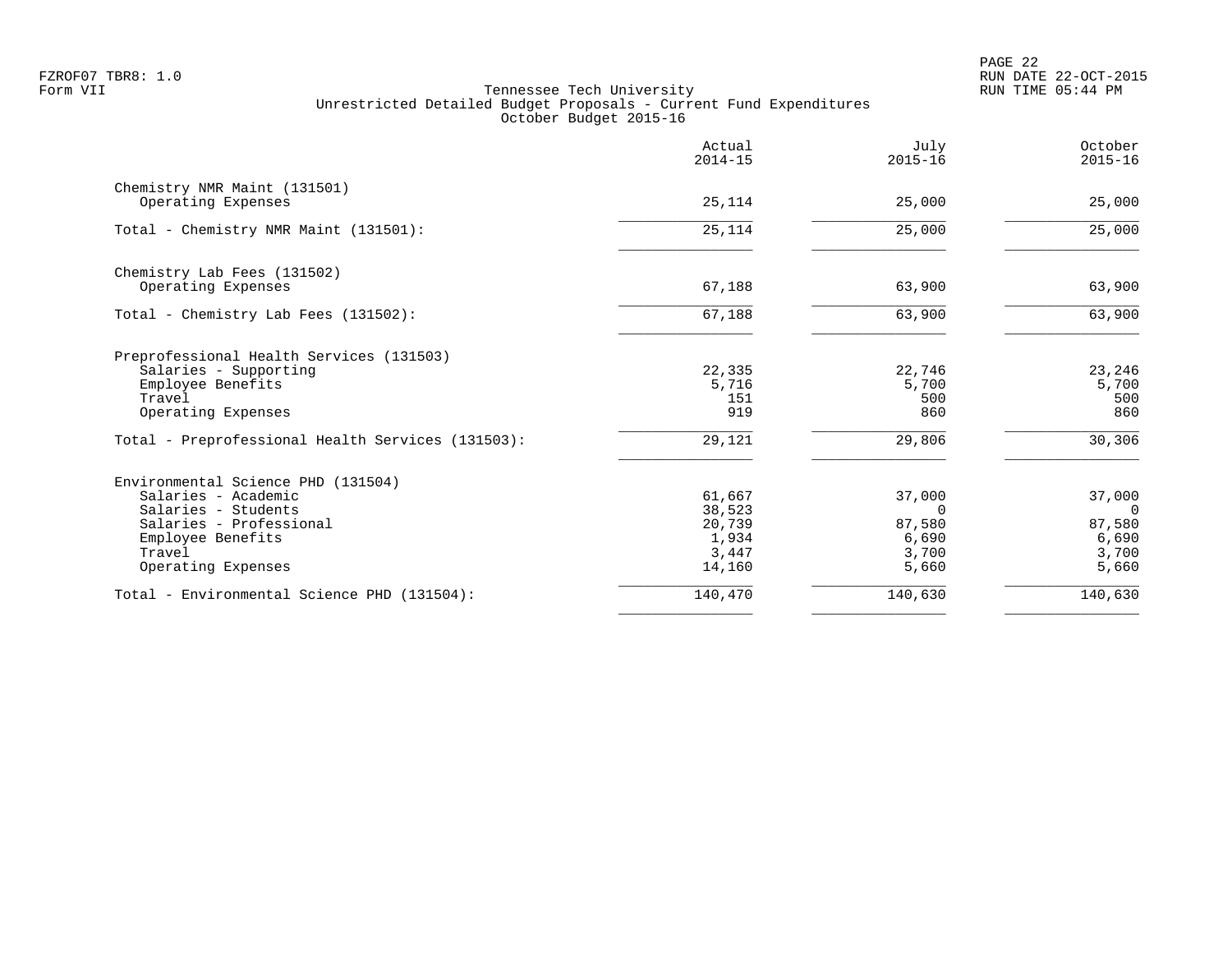PAGE 23 FZROF07 TBR8: 1.0 RUN DATE 22-OCT-2015

| Actual<br>$2014 - 15$ | July<br>$2015 - 16$                                                                   | October<br>$2015 - 16$                                                                                             |
|-----------------------|---------------------------------------------------------------------------------------|--------------------------------------------------------------------------------------------------------------------|
|                       |                                                                                       | 115,950                                                                                                            |
|                       |                                                                                       |                                                                                                                    |
| 37,191                | 75,250                                                                                | 115,950                                                                                                            |
|                       |                                                                                       |                                                                                                                    |
| 43,200                | 0                                                                                     | $\mathsf 0$                                                                                                        |
|                       |                                                                                       | $\mathsf{O}$                                                                                                       |
| 78,469                | $\Omega$                                                                              | $\mathbf 0$                                                                                                        |
|                       |                                                                                       |                                                                                                                    |
| 23,514                | 0                                                                                     | $\mathsf 0$                                                                                                        |
|                       |                                                                                       | $\overline{0}$                                                                                                     |
| 24,789                | $\Omega$                                                                              | $\Omega$                                                                                                           |
|                       |                                                                                       |                                                                                                                    |
|                       |                                                                                       | 19,510                                                                                                             |
| 19,509                | 19,510                                                                                | 19,510                                                                                                             |
|                       |                                                                                       |                                                                                                                    |
| 653,882               | 788,483                                                                               | 922,371                                                                                                            |
|                       |                                                                                       | 50,441                                                                                                             |
|                       |                                                                                       | 6,000                                                                                                              |
|                       |                                                                                       | 43,042                                                                                                             |
|                       |                                                                                       | 257,390                                                                                                            |
| 24,135                | 15,830                                                                                | $\Omega$<br>15,830                                                                                                 |
|                       |                                                                                       | 1,295,074                                                                                                          |
|                       | 37,191<br>35,269<br>1,275<br>19,509<br>46,086<br>$\Omega$<br>48,090<br>241,738<br>995 | 75,250<br>$\mathbf 0$<br>0<br>19,510<br>48,112<br>6,000<br>40,979<br>225,080<br>$\Omega$<br>1,014,926<br>1,124,484 |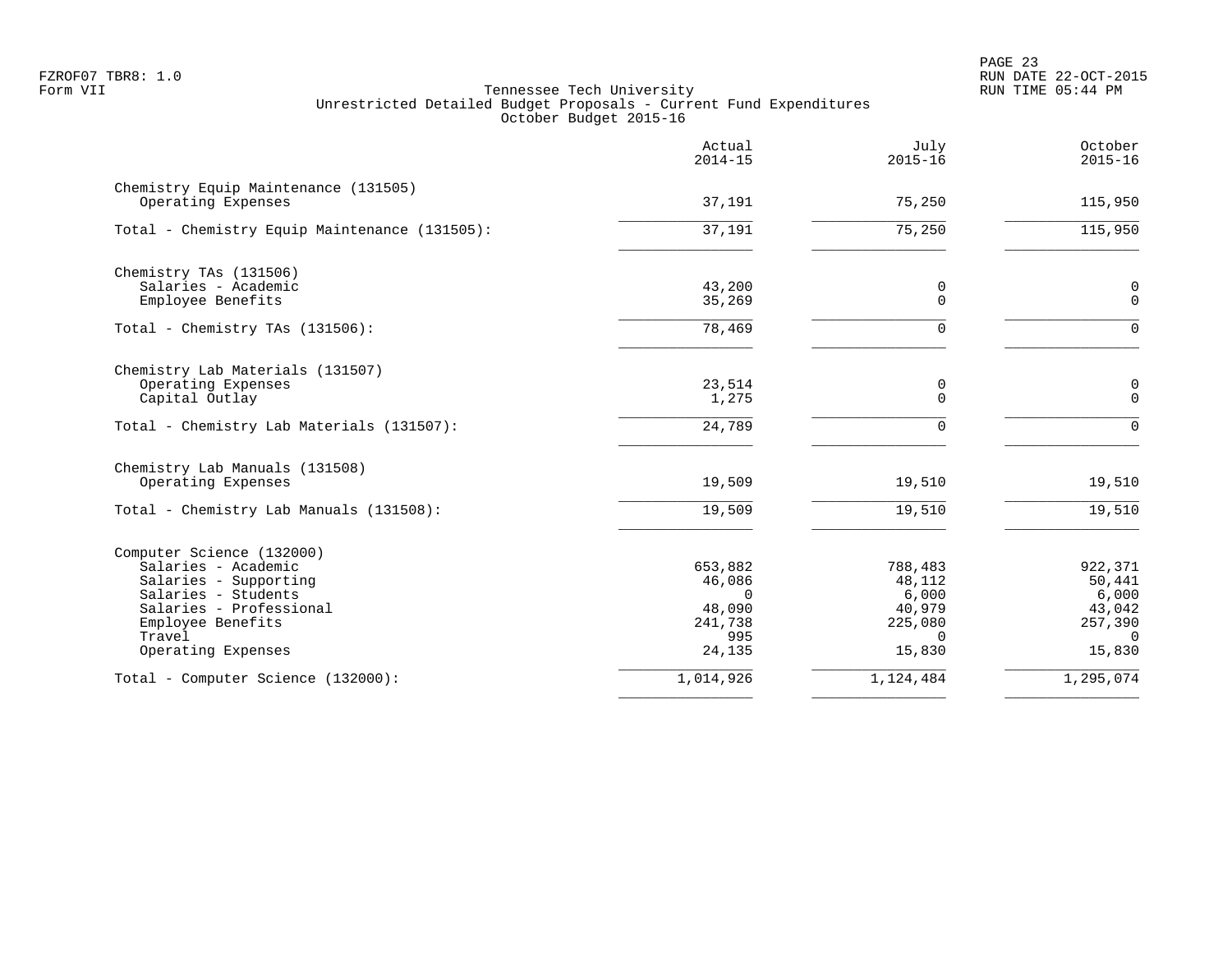PAGE 24 FZROF07 TBR8: 1.0 RUN DATE 22-OCT-2015

|                                                                                                                                                     | Actual<br>$2014 - 15$                                  | July<br>$2015 - 16$                                         | October<br>$2015 - 16$                                      |
|-----------------------------------------------------------------------------------------------------------------------------------------------------|--------------------------------------------------------|-------------------------------------------------------------|-------------------------------------------------------------|
| Computer Science Grad Assist (132001)<br>Salaries - Academic<br>Employee Benefits                                                                   | 50,400<br>79,498                                       | 0<br>29,010                                                 | $\mathbf{0}$<br>29,010                                      |
| Total - Computer Science Grad Assist (132001):                                                                                                      | 129,898                                                | 29,010                                                      | 29,010                                                      |
| SACF Comp Sci GTAs (132007)<br>Employee Benefits                                                                                                    | 7,989                                                  | 0                                                           | $\mathbf 0$                                                 |
| Total - SACF Comp Sci GTAs (132007):                                                                                                                | 7,989                                                  | $\Omega$                                                    | $\Omega$                                                    |
| Earth Sciences (132500)<br>Salaries - Academic<br>Salaries - Supporting<br>Salaries - Students<br>Employee Benefits<br>Travel<br>Operating Expenses | 555,694<br>27,430<br>5,235<br>217,687<br>233<br>21,093 | 490,454<br>27,662<br>5,300<br>211,040<br>$\Omega$<br>13,400 | 501,288<br>28,162<br>5,300<br>211,040<br>$\Omega$<br>13,400 |
| Total - Earth Sciences (132500):                                                                                                                    | 827,372                                                | 747,856                                                     | 759,190                                                     |
| Earth Sciences Lab Fees (132501)<br>Travel<br>Operating Expenses                                                                                    | 4,709<br>4,938                                         | $\Omega$<br>9,650                                           | $\Omega$<br>9,650                                           |
| Total - Earth Sciences Lab Fees (132501):                                                                                                           | 9,647                                                  | 9,650                                                       | 9,650                                                       |
|                                                                                                                                                     |                                                        |                                                             |                                                             |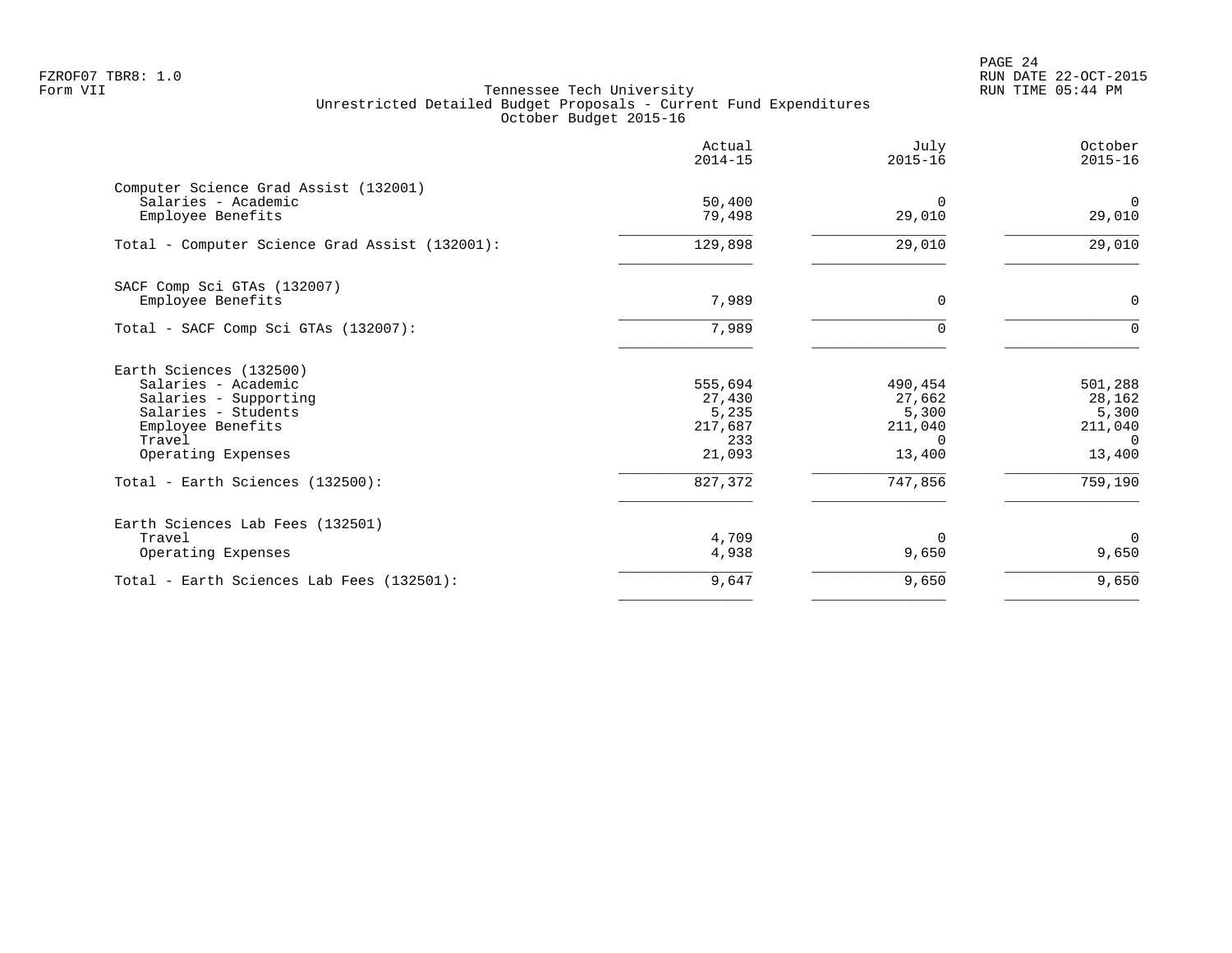PAGE 25 FZROF07 TBR8: 1.0 RUN DATE 22-OCT-2015

|                                                                                                                                                    | Actual<br>$2014 - 15$                                    | July<br>$2015 - 16$                                            | October<br>$2015 - 16$                                  |
|----------------------------------------------------------------------------------------------------------------------------------------------------|----------------------------------------------------------|----------------------------------------------------------------|---------------------------------------------------------|
| Earth Science Lab Materials (132506)<br>Operating Expenses                                                                                         | 14,995                                                   | $\mathbf 0$                                                    | $\mathbf 0$                                             |
| Total - Earth Science Lab Materials (132506):                                                                                                      | 14,995                                                   | $\Omega$                                                       | $\Omega$                                                |
| English (133000)<br>Salaries - Academic<br>Salaries - Supporting                                                                                   | 1,827,065<br>52,060                                      | 1,856,502<br>51,413                                            | 1,890,741<br>52,413                                     |
| Salaries - Students<br>Employee Benefits<br>Travel<br>Operating Expenses                                                                           | 7,373<br>624,666<br>252<br>30,811                        | $\Omega$<br>575,600<br>$\Omega$<br>27,670                      | $\Omega$<br>575,600<br>500<br>26,570                    |
| Total - English $(133000)$ :                                                                                                                       | 2,542,227                                                | 2,511,185                                                      | 2,545,824                                               |
| Speech (133001)<br>Travel                                                                                                                          | 19,185                                                   | 10,000                                                         | 10,000                                                  |
| Total - Speech $(133001)$ :                                                                                                                        | 19,185                                                   | 10,000                                                         | 10,000                                                  |
| Communication (133003)<br>Salaries - Academic<br>Salaries - Supporting<br>Employee Benefits<br>Travel<br>Operating Expenses<br>Department Revenues | 588,072<br>27,934<br>202,322<br>1,487<br>9,979<br>$-480$ | 607,347<br>28,162<br>188,830<br>$\Omega$<br>11,000<br>$\Omega$ | 654,378<br>28,662<br>188,830<br>$\Omega$<br>11,000<br>0 |
| Total - Communication (133003):                                                                                                                    | 829,314                                                  | 835,339                                                        | 882,870                                                 |
|                                                                                                                                                    |                                                          |                                                                |                                                         |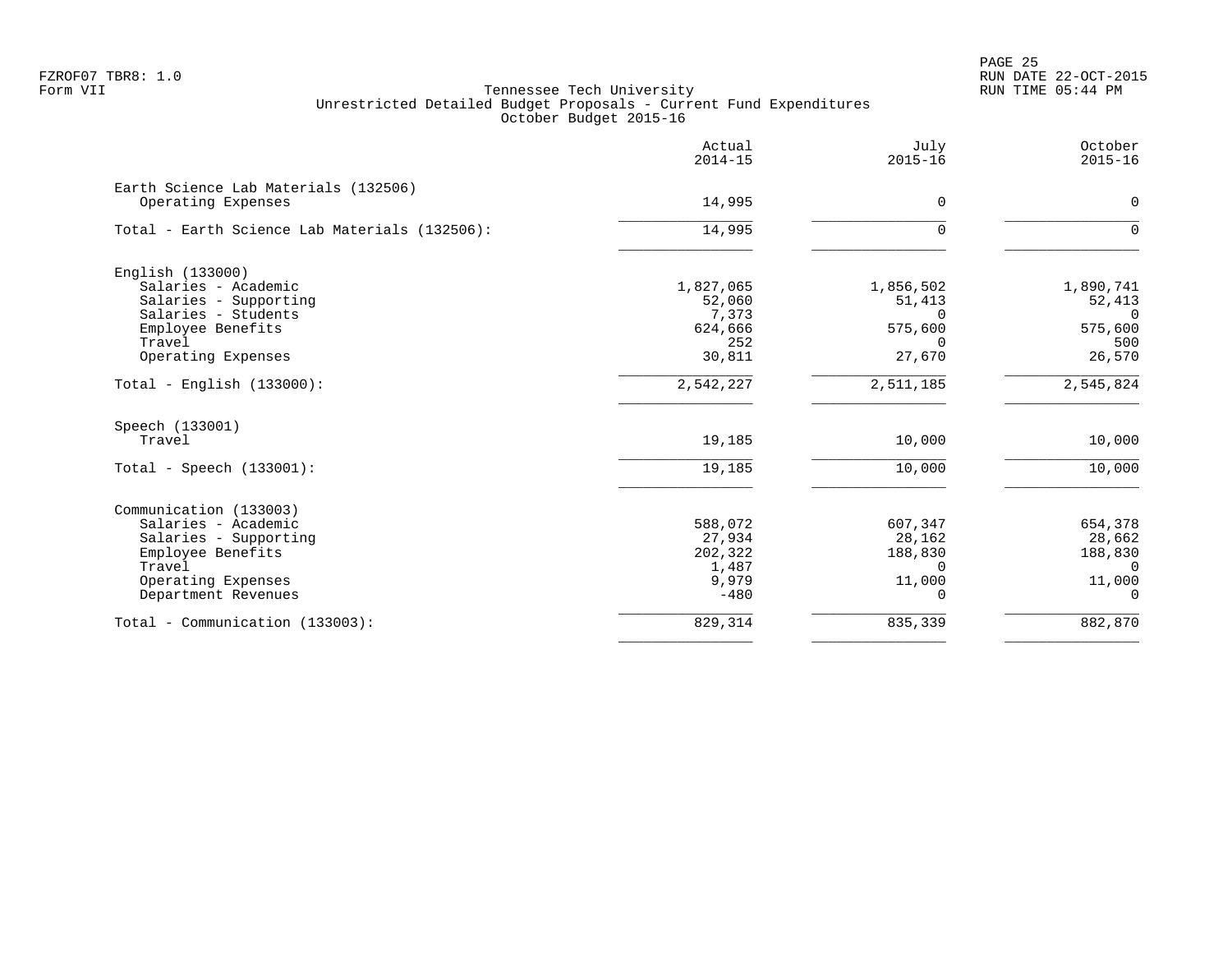|                                     | Actual<br>$2014 - 15$ | July<br>$2015 - 16$ | October<br>$2015 - 16$ |
|-------------------------------------|-----------------------|---------------------|------------------------|
| Theatre (133004)                    |                       |                     |                        |
| Salaries - Supporting               | 4,786                 | 0                   | 16,000                 |
| Employee Benefits                   | 366                   | $\Omega$            | $\Omega$               |
| Operating Expenses                  | 6,214                 | 2,440               | 22,420                 |
| Total - Theatre $(133004)$ :        | 11,366                | 2,440               | 38,420                 |
| Foreign Languages (133500)          |                       |                     |                        |
| Salaries - Academic                 | 509,566               | 459,929             | 469,025                |
| Salaries - Supporting               | 27,430                | 27,662              | 28,162                 |
| Salaries - Students                 | 4,446                 | 5,220               | 5,220                  |
| Employee Benefits                   | 175,187               | 166,530             | 166,530                |
| Travel                              | 1,553                 | $\Omega$            | $\Omega$               |
| Operating Expenses                  | 10,094                | 8,000               | 8,000                  |
| Department Revenues                 | $-181$                | $\Omega$            | $\Omega$               |
| Total - Foreign Languages (133500): | 728,095               | 667,341             | 676,937                |
| History (134000)                    |                       |                     |                        |
| Salaries - Academic                 | 770,207               | 747,174             | 761,702                |
| Salaries - Supporting               | 24,965                | 25,185              | 26,418                 |
| Employee Benefits                   | 278,915               | 257,270             | 257,270                |
| Operating Expenses                  | 15,874                | 10,810              | 10,810                 |
| Total - History $(134000)$ :        | 1,089,961             | 1,040,439           | 1,056,200              |
| Mathematics (134500)                |                       |                     |                        |
| Salaries - Academic                 | 1,551,965             | 1,684,863           | 1,737,008              |
| Salaries - Supporting               | 56,124                | 55,929              | 56,929                 |
| Salaries - Students                 | 18,070                | 870                 | 20,000                 |
| Employee Benefits                   | 551,428               | 501,060             | 501,060                |
| Travel                              | 4,537                 | $\Omega$            | 4,000                  |
| Operating Expenses                  | 26,390                | 22,880              | 18,880                 |
| Total - Mathematics (134500):       | 2,208,514             | 2,265,602           | 2,337,877              |
|                                     |                       |                     |                        |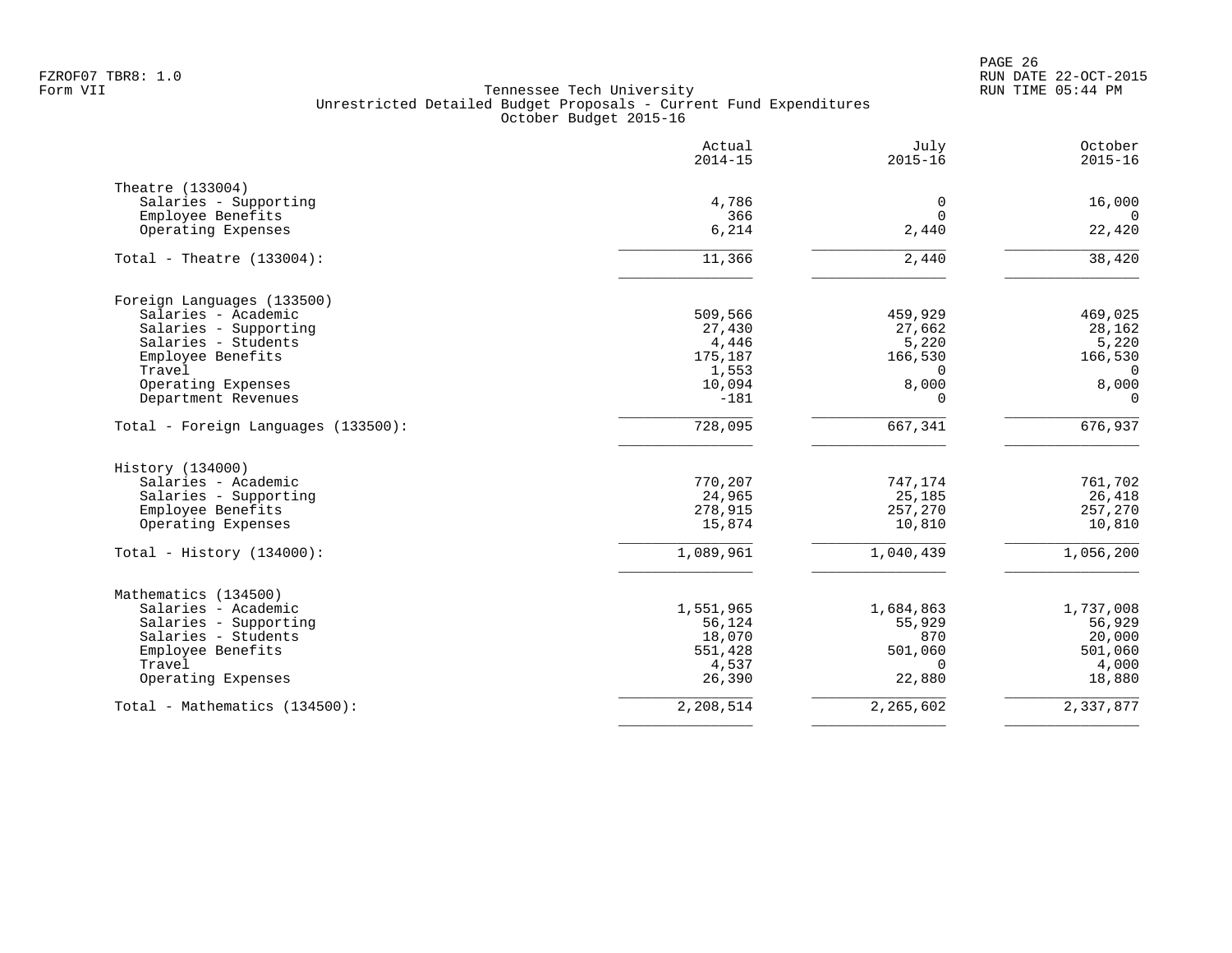PAGE 27 FZROF07 TBR8: 1.0 RUN DATE 22-OCT-2015

|                                                           | Actual<br>$2014 - 15$ | July<br>$2015 - 16$ | October<br>$2015 - 16$ |
|-----------------------------------------------------------|-----------------------|---------------------|------------------------|
| Math Grad Assist TIKI (134502)<br>Salaries - Professional | 0                     | 0                   | 15,000                 |
|                                                           |                       |                     |                        |
| Total - Math Grad Assist TIKI (134502):                   | $\cap$                |                     | 15,000                 |
| Math TAs (134506)                                         |                       |                     |                        |
| Salaries - Academic                                       | 19,200                | 0                   | 0                      |
| Employee Benefits                                         | 17,200                | $\Omega$            | $\mathbf 0$            |
| Total - Math TAs (134506):                                | 36,400                |                     | $\Omega$               |
| Physics (135000)                                          |                       |                     |                        |
| Salaries - Academic                                       | 652,941               | 653,737             | 666,145                |
| Salaries - Supporting                                     | 71,928                | 72,469              | 74,639                 |
| Salaries - Students                                       | 17,657                | 12,640              | 19,000                 |
| Employee Benefits                                         | 261,428               | 241,940             | 241,940                |
| Travel                                                    | 420                   | $\Omega$            | $\Omega$               |
| Operating Expenses<br>Department Revenues                 | 12,001<br>$-264$      | 10,790<br>0         | 13,790<br>$\mathbf 0$  |
| Total - Physics (135000):                                 | 1,016,111             | 991,576             | 1,015,514              |
| Physics Lab Fees (135001)                                 |                       |                     |                        |
| Operating Expenses                                        | 6,752                 | 18,930              | 18,930                 |
| Total - Physics Lab Fees (135001):                        | 6,752                 | 18,930              | 18,930                 |
|                                                           |                       |                     |                        |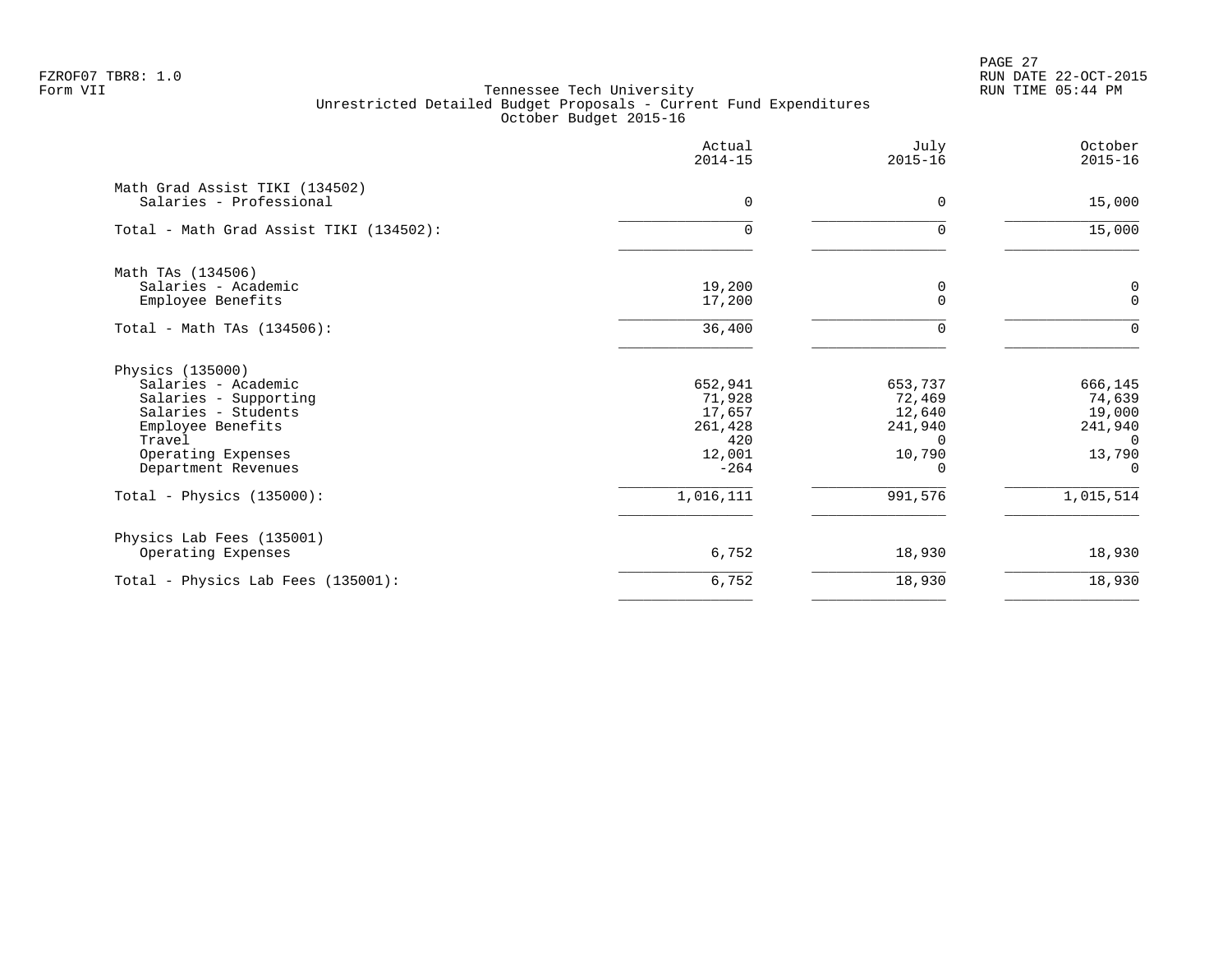PAGE 28 FZROF07 TBR8: 1.0 RUN DATE 22-OCT-2015

|                                                      | Actual<br>$2014 - 15$ | July<br>$2015 - 16$ | October<br>$2015 - 16$ |
|------------------------------------------------------|-----------------------|---------------------|------------------------|
| Physics Lab Materials (135007)                       |                       |                     |                        |
| Operating Expenses<br>Capital Outlay                 | 7,799<br>5,909        | 0<br>$\Omega$       | 0<br>$\mathbf{0}$      |
| Total - Physics Lab Materials (135007):              | 13,708                | $\Omega$            | $\Omega$               |
| Physics Lab Manual (135008)                          |                       |                     |                        |
| Operating Expenses                                   | 2,404                 | 2,400               | 2,400                  |
| Total - Physics Lab Manual (135008):                 | 2,404                 | 2,400               | 2,400                  |
| Sociology and Political Science (135500)             |                       |                     |                        |
| Salaries - Academic                                  | 1,000,799             | 1,035,546           | 1,101,489              |
| Salaries - Supporting<br>Employee Benefits           | 25,173<br>392,962     | 25,298<br>355,700   | 25,798<br>355,700      |
| Travel                                               | 7,403                 | $\Omega$            | $\Omega$               |
| Operating Expenses                                   | 41,787                | 14,670              | 14,670                 |
| Total - Sociology and Political Science (135500):    | 1,468,124             | 1,431,214           | 1,497,657              |
| General Curriculum Student Success (136000)          |                       |                     |                        |
| Salaries - Supporting                                | 25,380                | 26,104              | 27,886                 |
| Salaries - Students                                  | 520                   | 1,800               | 1,800                  |
| Salaries - Professional                              | 106,588               | 107,074             | 108,896                |
| Employee Benefits<br>Operating Expenses              | 36,185<br>4,272       | 36,050<br>3,050     | 36,050<br>3,050        |
| Total - General Curriculum Student Success (136000): | 172,945               | 174,078             | 177,682                |
|                                                      |                       |                     |                        |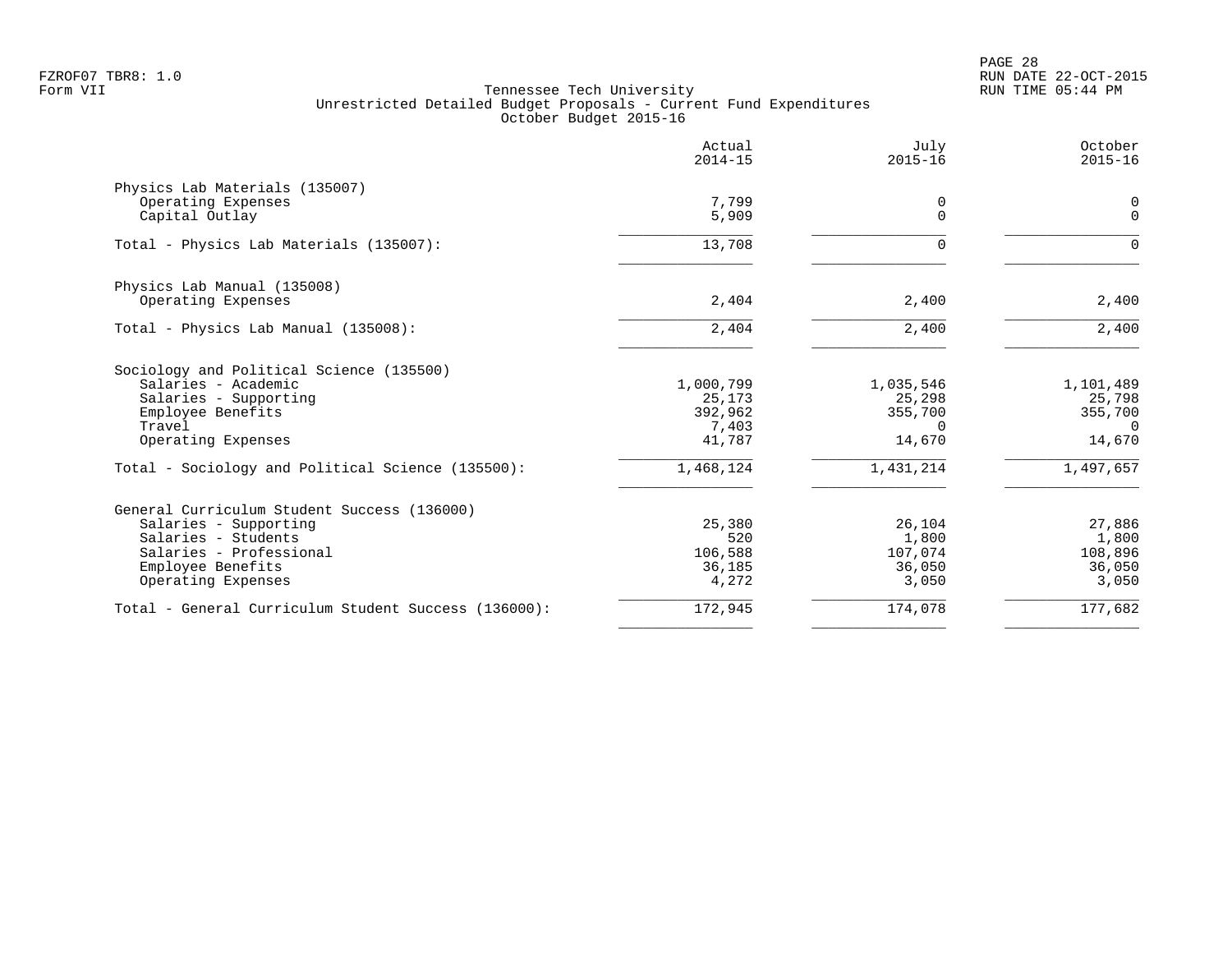PAGE 29 FZROF07 TBR8: 1.0 RUN DATE 22-OCT-2015

|                                                       | Actual<br>$2014 - 15$ | July<br>$2015 - 16$ | October<br>$2015 - 16$ |
|-------------------------------------------------------|-----------------------|---------------------|------------------------|
| Gen Curr Studt Succ Grad Assist (136001)              |                       |                     |                        |
| Employee Benefits                                     | 17,190                | 10,710              | 10,710                 |
| Total - Gen Curr Studt Succ Grad Assist (136001):     | 17,190                | 10,710              | 10,710                 |
| SACF Engineering Spec Acad Crs Fees (137001)          |                       |                     |                        |
| Salaries - Academic                                   | 238,649               | 90,000              | 90,000                 |
| Salaries - Supporting                                 | 4,085                 | $\Omega$            | $\overline{0}$         |
| Salaries - Students                                   | 175,781               | 73,000              | 73,000                 |
| Salaries - Professional                               | 16,224                | $\Omega$            | $\overline{0}$         |
| Employee Benefits                                     | 36,353                | 46,600              | 46,600                 |
| Travel                                                | 102,852               | 36,000              | 36,000                 |
| Operating Expenses                                    | 583,145               | 1,165,900           | 1,793,213              |
| Capital Outlay                                        | 199,286               | 6,000               | 6,000                  |
| Department Revenues                                   | $-10$                 | ∩                   | $\Omega$               |
| Total - SACF Engineering Spec Acad Crs Fees (137001): | 1,356,365             | 1,417,500           | 2,044,813              |
| SACF Enginrg Student Success (137002)                 |                       |                     |                        |
| Salaries - Academic                                   | 102                   |                     | $\Omega$               |
| Salaries - Supporting                                 | 29,082                | 25,094              | 25,594                 |
| Salaries - Students                                   | 4,236                 | $\Omega$            | $\Omega$               |
| Salaries - Professional                               | 54,982                | 91,805              | 95,831                 |
| Employee Benefits                                     | 40,593                | 46,800              | 45,293                 |
| Travel                                                | 31,401                | <sup>n</sup>        | $\cap$                 |
| Operating Expenses                                    | 50,616                | $-6,197$            | 122,615                |
| Total - SACF Enginrg Student Success (137002):        | 211,012               | 157,502             | 289,333                |
|                                                       |                       |                     |                        |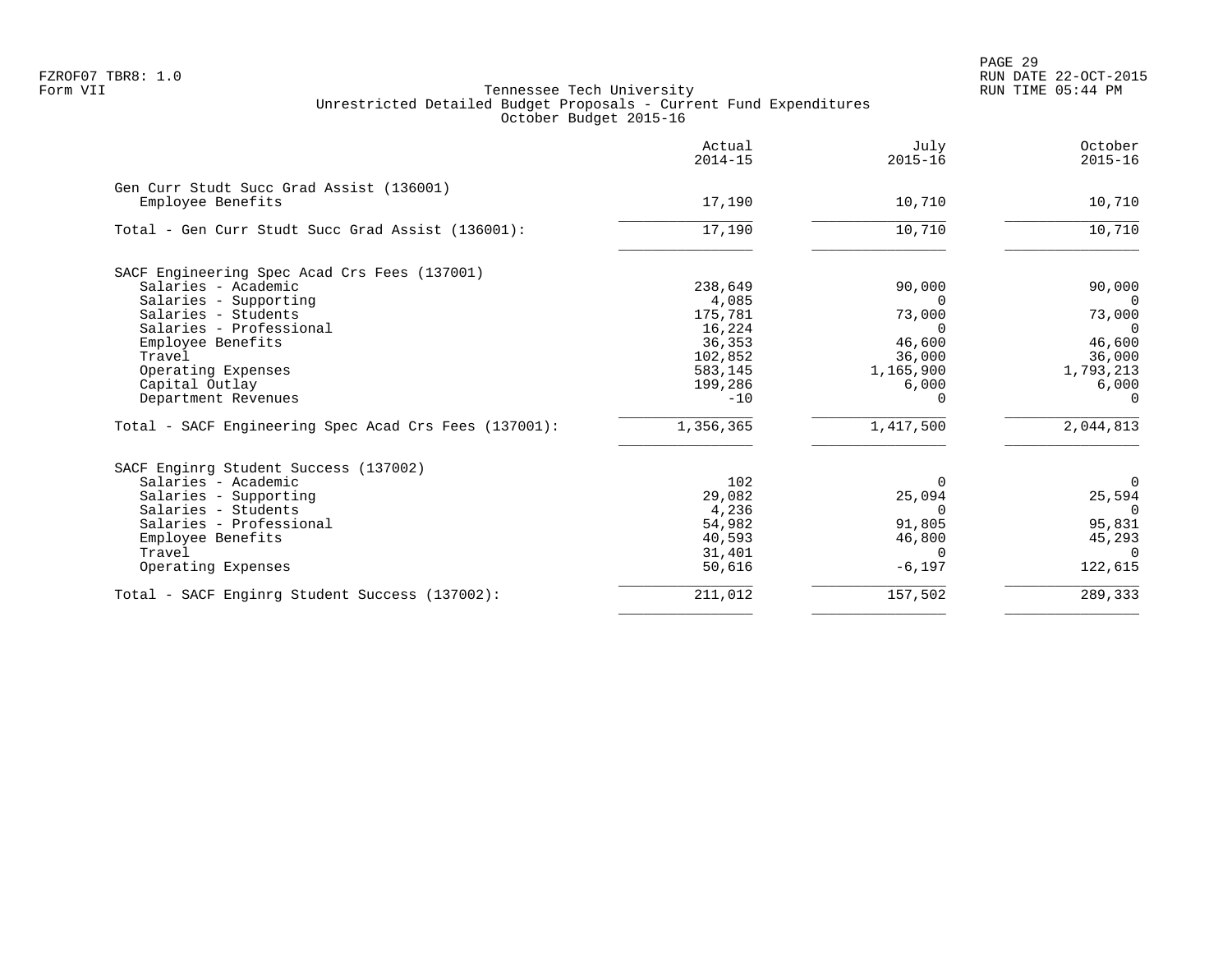PAGE 30 FZROF07 TBR8: 1.0 RUN DATE 22-OCT-2015

|                                                                                                                          | Actual<br>$2014 - 15$                  | July<br>$2015 - 16$ | October<br>$2015 - 16$                     |
|--------------------------------------------------------------------------------------------------------------------------|----------------------------------------|---------------------|--------------------------------------------|
| Engineering Instruction Support (137008)<br>Employee Benefits                                                            | $\Omega$                               | 6,000               | 6,000                                      |
| Total - Engineering Instruction Support (137008):                                                                        | $\Omega$                               | 6,000               | 6,000                                      |
| SACF Dean of Engineering GTAs (137010)<br>Employee Benefits                                                              | 2,316                                  | $\Omega$            | $\mathbf 0$                                |
| Total - SACF Dean of Engineering GTAs (137010):                                                                          | 2,316                                  |                     | $\Omega$                                   |
| Solar Panel Go-Cart (137016)<br>Operating Expenses                                                                       | 7,000                                  | $\Omega$            | $\mathbf 0$                                |
| Total - Solar Panel Go-Cart (137016):                                                                                    | 7,000                                  |                     | $\Omega$                                   |
| Engineering MOE Funding (137020)<br>Salaries - Academic<br>Employee Benefits                                             | 466,341<br>134,963                     | 468,813<br>128,000  | 480,046<br>128,000                         |
| Total - Engineering MOE Funding (137020):                                                                                | 601,304                                | 596,813             | 608,046                                    |
| ORNL PHD (137100)<br>Salaries - Students<br>Salaries - Professional<br>Employee Benefits<br>Travel<br>Operating Expenses | 1,298<br>3,514<br>1,369<br>1,119<br>69 | ∩                   | 0<br>$\mathbf 0$<br>0<br>$\Omega$<br>1,631 |
| Total - ORNL PHD (137100):                                                                                               | 7,369                                  | $\Omega$            | 1,631                                      |
|                                                                                                                          |                                        |                     |                                            |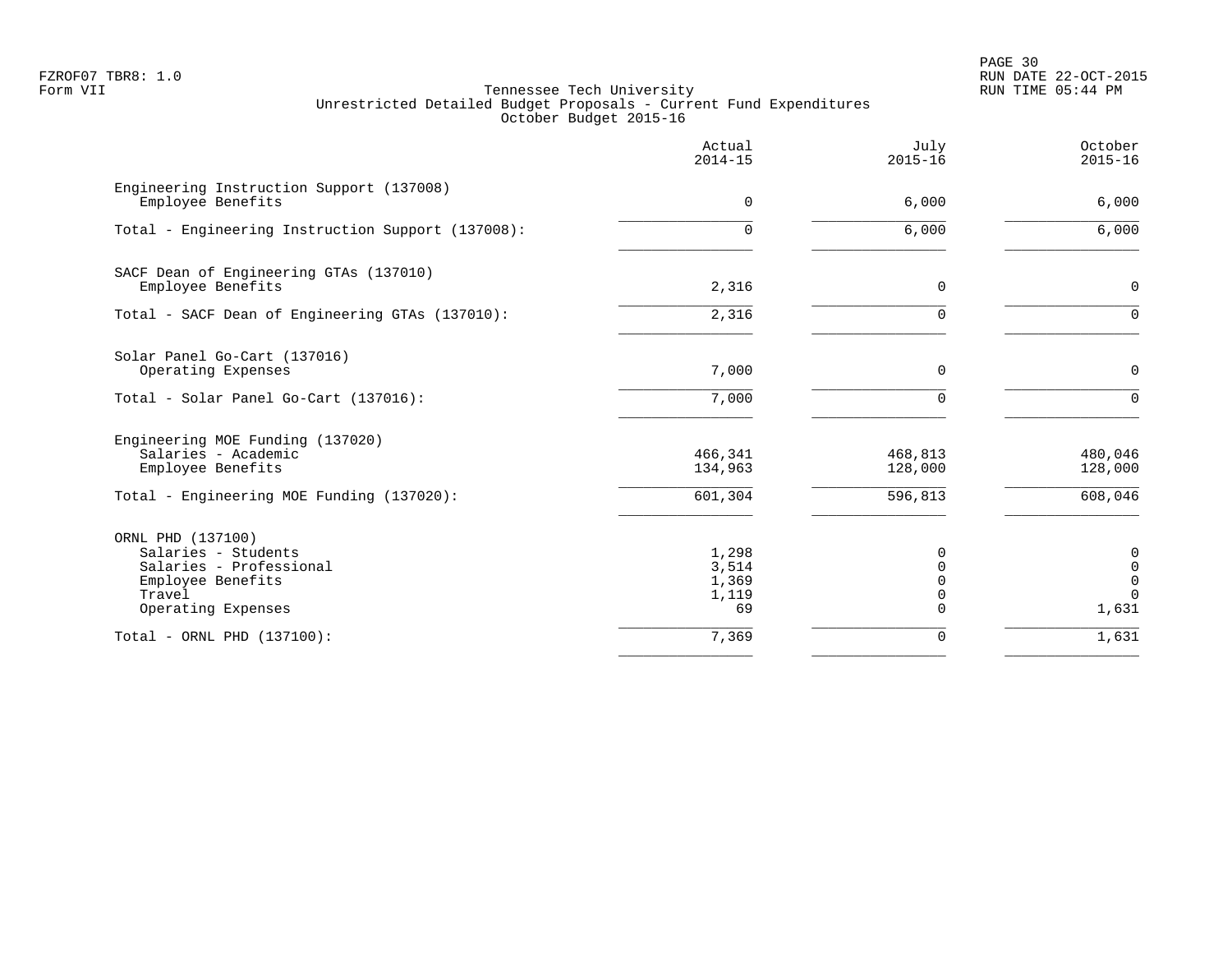|                                        | Actual<br>$2014 - 15$ | July<br>$2015 - 16$ | October<br>$2015 - 16$ |
|----------------------------------------|-----------------------|---------------------|------------------------|
| Basic Engineering (137200)             |                       |                     |                        |
| Salaries - Academic                    | 239,426               | 288,929             | 365,870                |
| Salaries - Supporting                  | 27,530                | 27,762              | 28,262                 |
| Employee Benefits                      | 85,109                | 87,940              | 92,180                 |
| Operating Expenses                     | 17,091                | 11,420              | 11,420                 |
| Total - Basic Engineering (137200):    | 369,156               | 416,051             | 497,732                |
| Basic Engr Lab Fees (137203)           |                       |                     |                        |
| Operating Expenses                     | 18,478                | 18,400              | 18,400                 |
| Total - Basic Engr Lab Fees (137203):  | 18,478                | 18,400              | 18,400                 |
| SACF Basic Engr GTAs (137206)          |                       |                     |                        |
| Employee Benefits                      | 2,316                 | $\Omega$            | $\mathbf 0$            |
| Total - SACF Basic Engr GTAs (137206): | 2,316                 | $\Omega$            | $\Omega$               |
| Chemical Engineering (137400)          |                       |                     |                        |
| Salaries - Academic                    | 710,356               | 746,288             | 851,858                |
| Salaries - Supporting                  | 94,754                | 94,601              | 96,101                 |
| Salaries - Professional                | 42,000                | $\Omega$            | 32,500                 |
| Employee Benefits                      | 270,396               | 242,910             | 268,155                |
| Travel                                 | 3,933                 | $\Omega$            | $\Omega$               |
| Operating Expenses                     | 32,147                | 9,700               | 9,700                  |
| Total - Chemical Engineering (137400): | 1,153,586             | 1,093,499           | 1,258,314              |
|                                        |                       |                     |                        |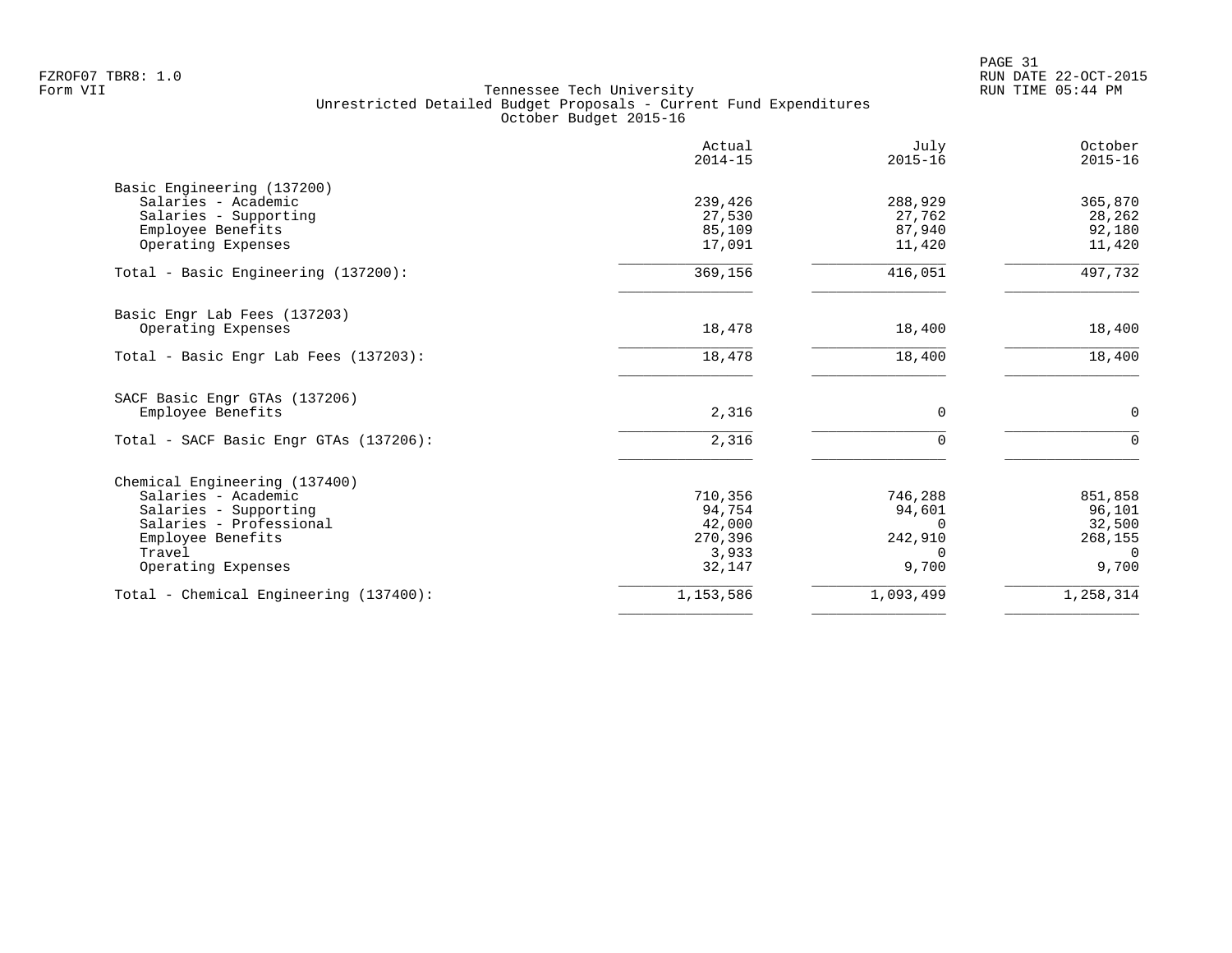PAGE 32 FZROF07 TBR8: 1.0 RUN DATE 22-OCT-2015

|                                                                                                                                                                                                     | Actual<br>$2014 - 15$                                                | July<br>$2015 - 16$                                                   | October<br>$2015 - 16$                                                |
|-----------------------------------------------------------------------------------------------------------------------------------------------------------------------------------------------------|----------------------------------------------------------------------|-----------------------------------------------------------------------|-----------------------------------------------------------------------|
| Chemical Engr Grad Assistant (137401)<br>Salaries - Academic<br>Employee Benefits                                                                                                                   | 36,000<br>63,090                                                     | $\mathbf 0$<br>8,120                                                  | $\overline{0}$<br>24,650                                              |
| Total - Chemical Engr Grad Assistant (137401):                                                                                                                                                      | 99,090                                                               | 8,120                                                                 | 24,650                                                                |
| Chemical Engr Lab Fees (137402)<br>Operating Expenses                                                                                                                                               | 5,828                                                                | 5,800                                                                 | 5,800                                                                 |
| Total - Chemical Engr Lab Fees (137402):                                                                                                                                                            | $\overline{5,828}$                                                   | 5,800                                                                 | 5,800                                                                 |
| SACF Chemical Engrg GTA (137406)<br>Employee Benefits                                                                                                                                               | 16,153                                                               | $\mathbf 0$                                                           | $\mathbf 0$                                                           |
| Total - SACF Chemical Engrg GTA (137406):                                                                                                                                                           | 16,153                                                               | $\Omega$                                                              | $\Omega$                                                              |
| Chem Engr Chall Grad Assit (137408)<br>Salaries - Professional<br>Employee Benefits                                                                                                                 | 7,800<br>6,111                                                       | 0<br>$\Omega$                                                         | 16,090<br>$\Omega$                                                    |
| Total - Chem Engr Chall Grad Assit (137408):                                                                                                                                                        | 13,911                                                               | $\mathbf 0$                                                           | 16,090                                                                |
| Civil and Environmental Engineering (137600)<br>Salaries - Academic<br>Salaries - Supporting<br>Salaries - Students<br>Salaries - Professional<br>Employee Benefits<br>Travel<br>Operating Expenses | 1,140,576<br>97,554<br>1,008<br>41,063<br>415,556<br>3,053<br>31,838 | 1,252,596<br>96,401<br>0<br>$\Omega$<br>375,040<br>$\Omega$<br>18,550 | 1,287,798<br>98,415<br>0<br>$\Omega$<br>375,040<br>$\Omega$<br>18,550 |
| Total - Civil and Environmental Engineering (137600):                                                                                                                                               | 1,730,648                                                            | 1,742,587                                                             | 1,779,803                                                             |
|                                                                                                                                                                                                     |                                                                      |                                                                       |                                                                       |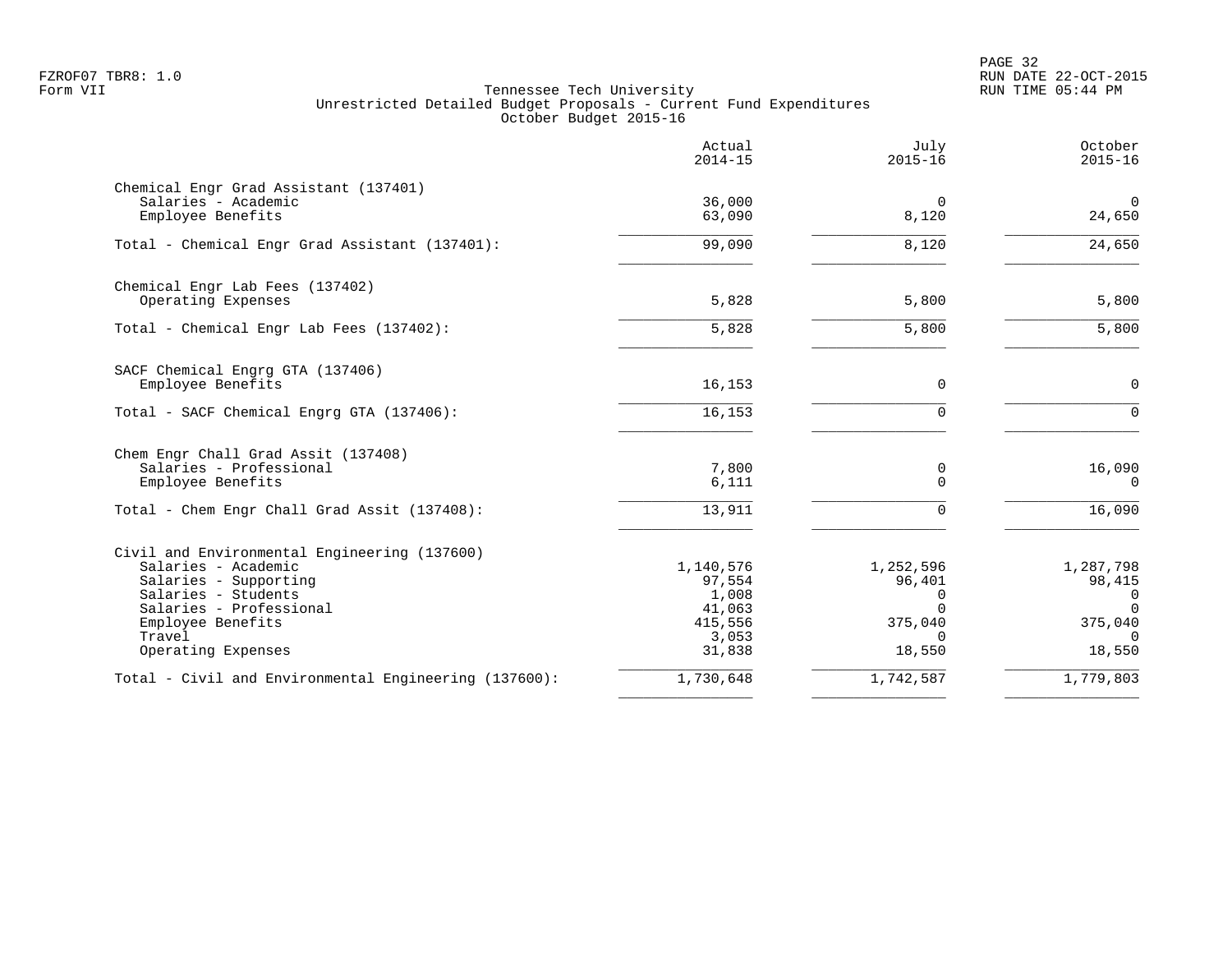PAGE 33 FZROF07 TBR8: 1.0 RUN DATE 22-OCT-2015

|                                                                                                                                                                                              | Actual<br>$2014 - 15$                                                  | July<br>$2015 - 16$                                             | October<br>$2015 - 16$                                                 |
|----------------------------------------------------------------------------------------------------------------------------------------------------------------------------------------------|------------------------------------------------------------------------|-----------------------------------------------------------------|------------------------------------------------------------------------|
| Civil and Envir Grad Assistant (137601)<br>Employee Benefits                                                                                                                                 | 43,283                                                                 | 24,390                                                          | 24,390                                                                 |
| Total - Civil and Envir Grad Assistant (137601):                                                                                                                                             | 43,283                                                                 | 24,390                                                          | 24,390                                                                 |
| Civil and Envir Lab Fees (137602)<br>Operating Expenses                                                                                                                                      | 4,000                                                                  | 4,000                                                           | 4,000                                                                  |
| Total - Civil and Envir Lab Fees (137602):                                                                                                                                                   | 4,000                                                                  | 4,000                                                           | 4,000                                                                  |
| Elect and Comptr Engr Office (137800)<br>Salaries - Academic<br>Salaries - Supporting<br>Salaries - Students<br>Salaries - Professional<br>Employee Benefits<br>Travel<br>Operating Expenses | 1,367,956<br>120,272<br>1,000<br>63,363<br>538,912<br>30,841<br>60,359 | 1,390,941<br>121,255<br>0<br>60,152<br>533,690<br>990<br>19,250 | 1,413,638<br>123,483<br>$\Omega$<br>60,863<br>533,690<br>990<br>19,250 |
| Total - Elect and Comptr Engr Office (137800):                                                                                                                                               | 2,182,703                                                              | 2,126,278                                                       | 2,151,914                                                              |
| Elect and Comp Engr Grad Assist (137801)<br>Salaries - Academic<br>Employee Benefits                                                                                                         | 27,000<br>96,934                                                       | $\Omega$<br>32,510                                              | $\Omega$<br>32,510                                                     |
| Total - Elect and Comp Engr Grad Assist (137801):                                                                                                                                            |                                                                        | 32,510                                                          | 32,510                                                                 |
|                                                                                                                                                                                              | 123,934                                                                |                                                                 |                                                                        |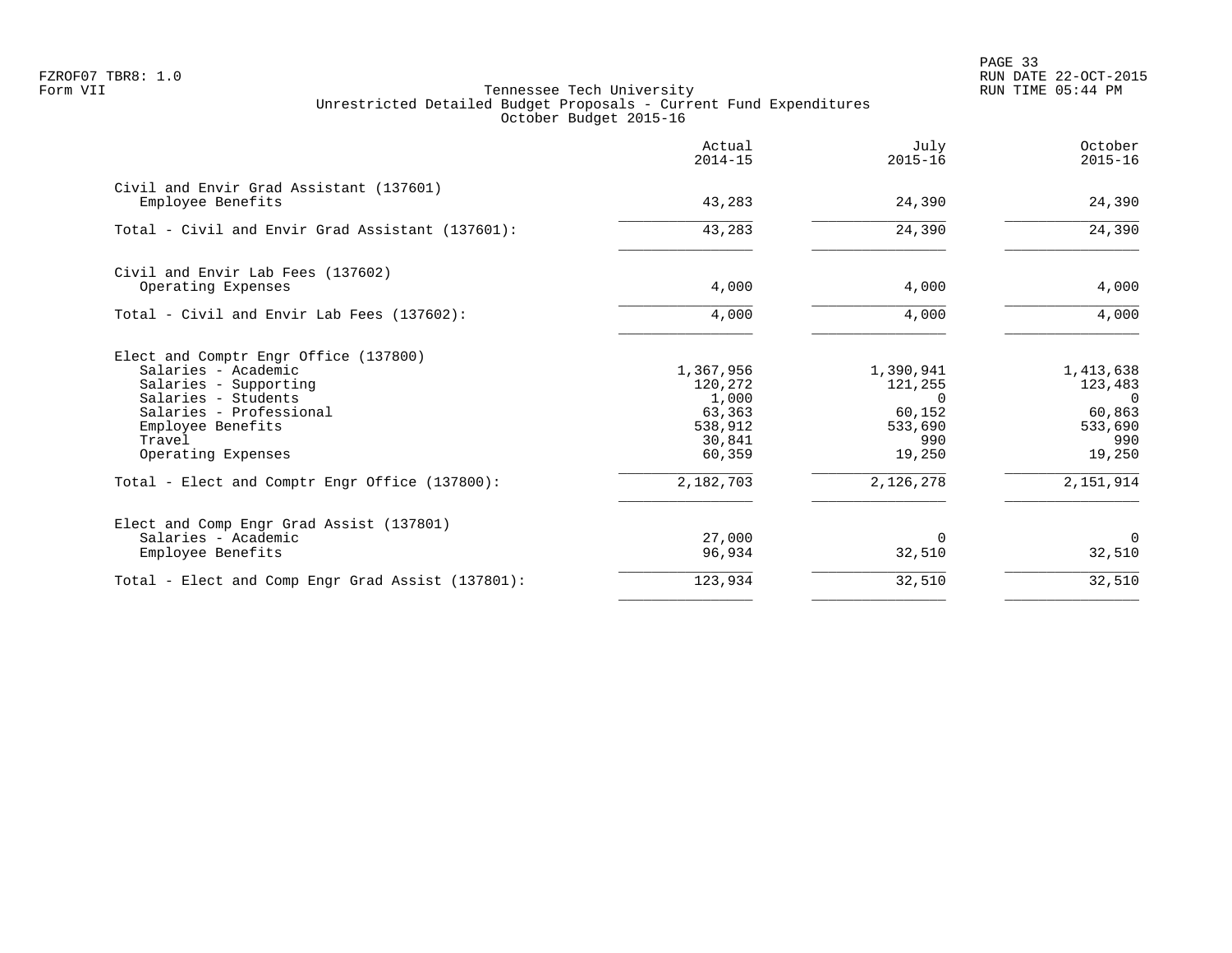|                                                      | Actual<br>$2014 - 15$ | July<br>$2015 - 16$ | October<br>$2015 - 16$ |
|------------------------------------------------------|-----------------------|---------------------|------------------------|
| Elect and Comp Lab Fees (137802)                     |                       |                     |                        |
| Operating Expenses                                   | 4,500                 | 4,500               | 4,500                  |
| Total - Elect and Comp Lab Fees (137802):            | 4,500                 | 4,500               | 4,500                  |
| Dept Manuf & EngineeringTechnology (138200)          |                       |                     |                        |
| Salaries - Academic                                  | 455,350               | 405,071             | 418,277                |
| Salaries - Supporting                                | 73,223                | 73,660              | 74,819                 |
| Salaries - Students                                  | 10,899                | $\Omega$            | $\Omega$               |
| Employee Benefits                                    | 173,651               | 174,450             | 174,450                |
| Travel                                               | 273                   | $\Omega$            | $\Omega$               |
| Operating Expenses                                   | 11,719<br>$\Omega$    | 11,050<br>$\Omega$  | 11,050                 |
| Capital Outlay                                       |                       |                     | 17,250                 |
| Total - Dept Manuf & EngineeringTechnology (138200): | 725, 115              | 664,231             | 695,846                |
| Manuf & Engineering Tech Lab Fees (138202)           |                       |                     |                        |
| Operating Expenses                                   | 5,015                 | 5,000               | 5,000                  |
| Total - Manuf & Engineering Tech Lab Fees (138202):  | 5,015                 | 5,000               | 5,000                  |
| Mechanical Engineering (138400)                      |                       |                     |                        |
| Salaries - Academic                                  | 1,889,772             | 1,920,562           | 1,953,214              |
| Salaries - Supporting                                | 84,484                | 85,198              | 89,350                 |
| Salaries - Students                                  | 1,200                 | $\Omega$            | $\Omega$               |
| Salaries - Professional                              | 103,270               | 99,222              | 103,316                |
| Employee Benefits<br>Travel                          | 660,088<br>705        | 604,940             | 629,000                |
| Operating Expenses                                   | 72,707                | $\Omega$<br>24,540  | $\Omega$<br>26,419     |
|                                                      |                       |                     |                        |
| Total - Mechanical Engineering (138400):             | 2,812,226             | 2,734,462           | 2,801,299              |
|                                                      |                       |                     |                        |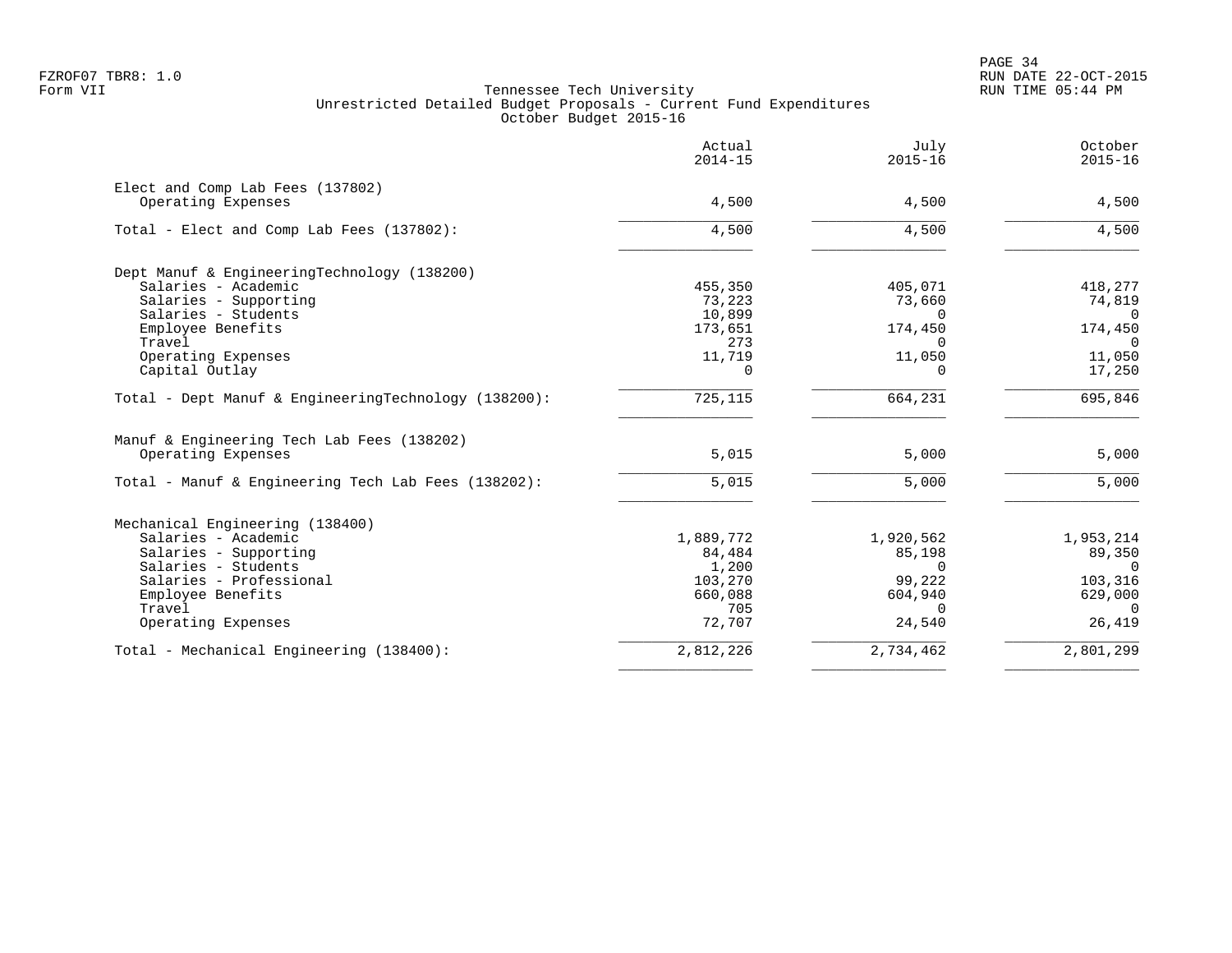en and the state of the state of the state of the state of the state of the state of the state of the state of the state of the state of the state of the state of the state of the state of the state of the state of the sta FZROF07 TBR8: 1.0 RUN DATE 22-OCT-2015

| Actual<br>$2014 - 15$ | July<br>$2015 - 16$ | October<br>$2015 - 16$ |
|-----------------------|---------------------|------------------------|
|                       |                     |                        |
| 43,200                | $\Omega$            | $\overline{0}$         |
| 75,781                | 32,510              | 32,510                 |
| 118,981               | 32,510              | 32,510                 |
|                       |                     |                        |
| 12,205                | 12,200              | 12,200                 |
| 12,205                | 12,200              | 12,200                 |
|                       |                     |                        |
| 21,050                | 0                   | $\mathbf 0$            |
| 21,050                | $\Omega$            | $\Omega$               |
|                       |                     |                        |
| 180,628               |                     | 12,680                 |
| 9,581                 |                     | $\Omega$               |
| 14,384                |                     | 7,850                  |
| 745                   |                     | $\Omega$               |
| 29,134                | 22,390              | 22,390                 |
| 39,291                | 25,000              | 25,000                 |
| 85,687                | 309,200             | 311,177                |
| 12,052                | $\Omega$            | 0                      |
| 371,502               | 356,590             | 379,097                |
|                       |                     |                        |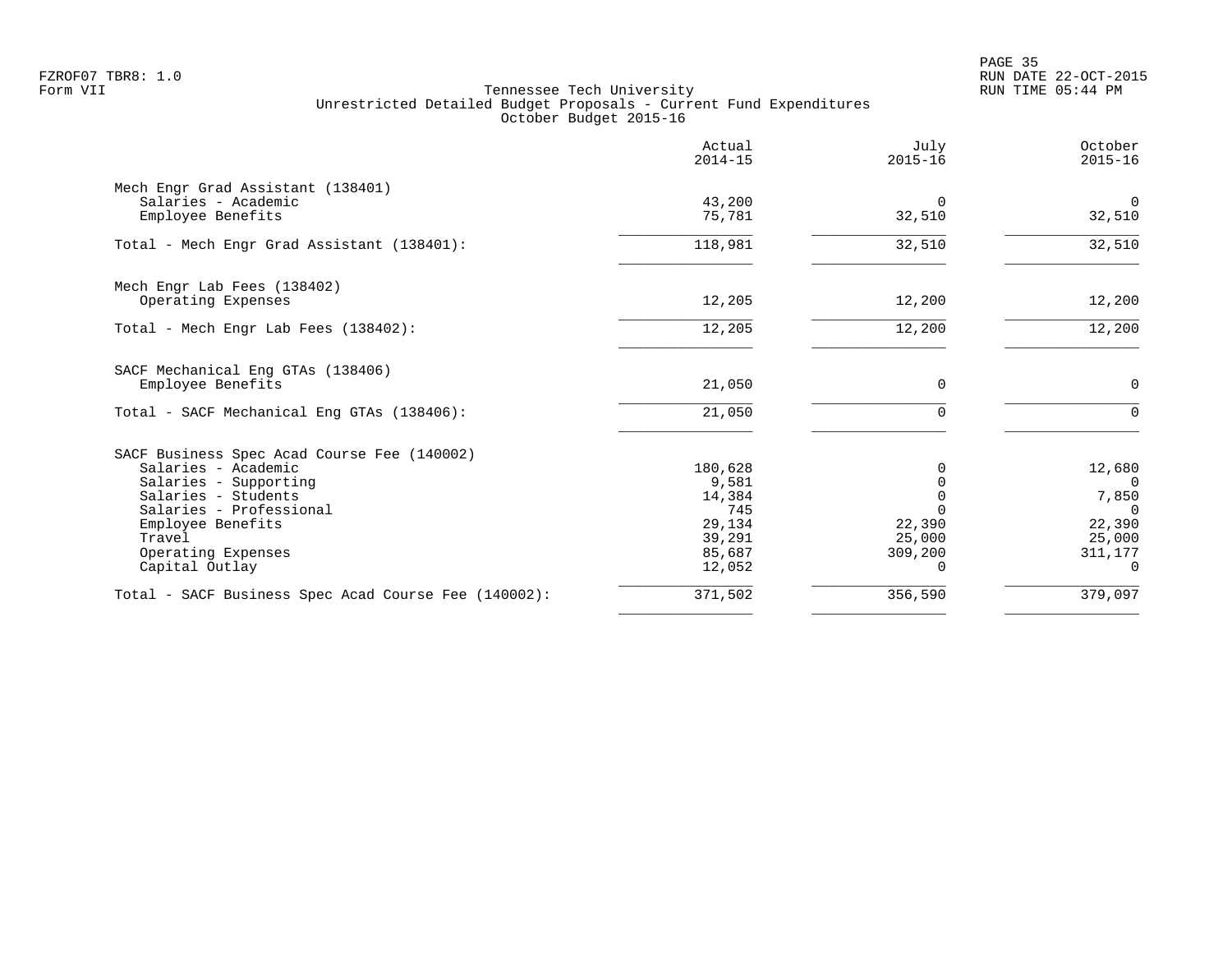en and the state of the state of the state of the state of the state of the state of the state of the state of the state of the state of the state of the state of the state of the state of the state of the state of the sta FZROF07 TBR8: 1.0 RUN DATE 22-OCT-2015

|                                                                                                                                                   | Actual<br>$2014 - 15$                        | July<br>$2015 - 16$                      | October<br>$2015 - 16$                          |
|---------------------------------------------------------------------------------------------------------------------------------------------------|----------------------------------------------|------------------------------------------|-------------------------------------------------|
| J E Owens Chair of Excellence (140015)<br>Salaries - Academic                                                                                     | $\Omega$                                     | 1,700                                    | 1,700                                           |
| Total - J E Owens Chair of Excellence $(140015)$ :                                                                                                |                                              | 1,700                                    | 1,700                                           |
| Online Course Dev Business Admin (140110)<br>Operating Expenses                                                                                   | 0                                            | 117,930                                  | 83,170                                          |
| Total - Online Course Dev Business Admin (140110):                                                                                                |                                              | 117,930                                  | 83,170                                          |
| Accounting and Bus Law (141500)<br>Salaries - Academic<br>Salaries - Supporting<br>Salaries - Students<br>Employee Benefits<br>Operating Expenses | 815,634<br>25,551<br>936<br>253,500<br>9,099 | 884,376<br>25,978<br>930<br>230,500<br>0 | 895,057<br>26,478<br>930<br>230,500<br>$\Omega$ |
| Total - Accounting and Bus Law (141500):                                                                                                          | 1,104,720                                    | 1,141,784                                | 1,152,965                                       |
| SACF Accounting and Bus Law (141501)<br>Salaries - Academic<br>Employee Benefits<br>Travel                                                        | 75,580<br>20,867<br>13,189                   | 75,957<br>18,030                         | 79,599<br>18,030<br>$\Omega$                    |
| Total - SACF Accounting and Bus Law (141501):                                                                                                     | 109,636                                      | 93,987                                   | 97,629                                          |
|                                                                                                                                                   |                                              |                                          |                                                 |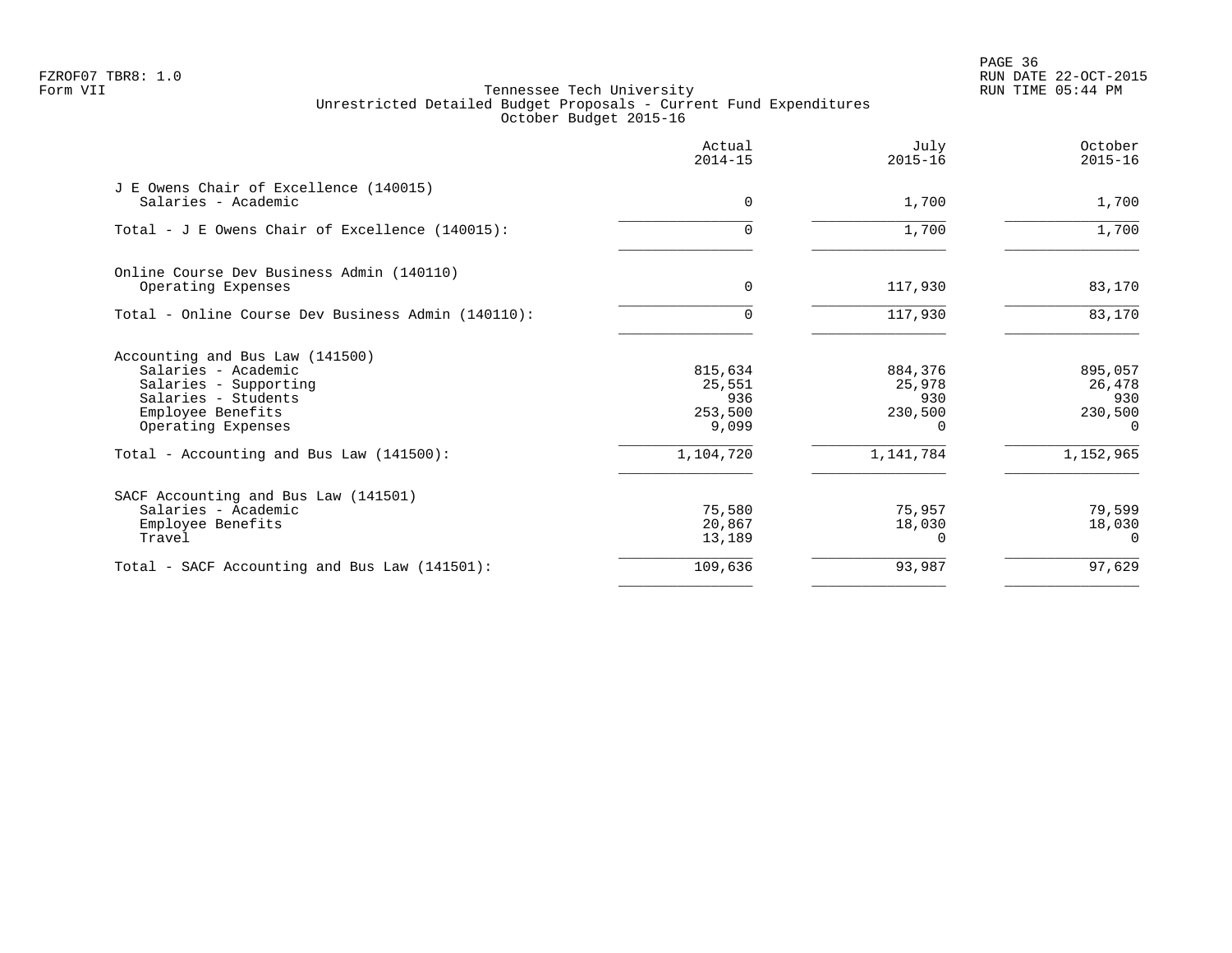| Actual<br>$2014 - 15$ | July<br>$2015 - 16$                                    | October<br>$2015 - 16$                                             |
|-----------------------|--------------------------------------------------------|--------------------------------------------------------------------|
|                       |                                                        |                                                                    |
|                       |                                                        | 10,000                                                             |
|                       |                                                        | 24,319                                                             |
|                       |                                                        | 112,060                                                            |
|                       |                                                        | 24,410                                                             |
|                       |                                                        | $\Omega$                                                           |
| 148,115               | 196,693                                                | 170,789                                                            |
|                       |                                                        |                                                                    |
| 11,850                | 0                                                      | $\overline{0}$                                                     |
| 2,994                 | 7,570                                                  | 7,570                                                              |
| 14,844                | 7,570                                                  | 7,570                                                              |
|                       |                                                        |                                                                    |
| 4,400                 | $\Omega$                                               | 0                                                                  |
| 160,016               | 112,000                                                | 146,760                                                            |
| 164,416               | 112,000                                                | 146,760                                                            |
|                       |                                                        |                                                                    |
|                       |                                                        | 1,170,203                                                          |
| 34,694                | 33,990                                                 | 34,490                                                             |
| 350,552               | 311,840                                                | 311,840                                                            |
| 13,535                | $\Omega$                                               | 0                                                                  |
| 1,485,473             | 1,494,646                                              | 1,516,533                                                          |
|                       | 0<br>13,617<br>109,496<br>22,036<br>2,966<br>1,086,692 | 10,000<br>23,819<br>138,464<br>24,410<br><sup>n</sup><br>1,148,816 |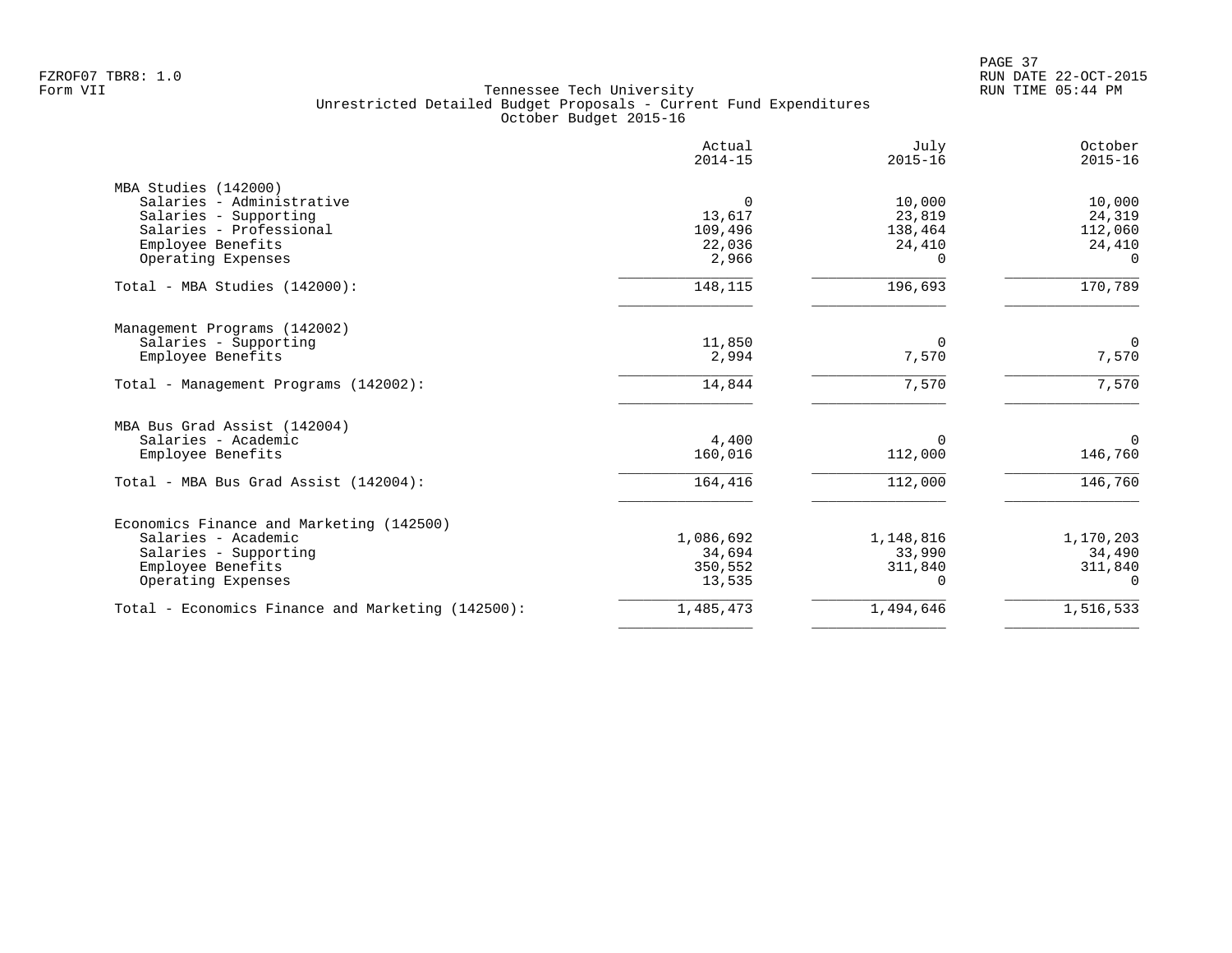PAGE 38 FZROF07 TBR8: 1.0 RUN DATE 22-OCT-2015

|                                               | Actual<br>$2014 - 15$ | July<br>$2015 - 16$ | October<br>$2015 - 16$ |
|-----------------------------------------------|-----------------------|---------------------|------------------------|
| SACF Econ Fin and Marketing (142501)          |                       |                     |                        |
| Salaries - Academic                           | 128,698               | 129,187             | 161,299                |
| Employee Benefits                             | 34,597                | 36,300              | 36,300                 |
| Travel                                        | 14,110                | O                   | $\Omega$               |
| Total - SACF Econ Fin and Marketing (142501): | 177,405               | 165,487             | 197,599                |
| CF Econ Fin and Marketing (142502)            |                       |                     |                        |
| Salaries - Academic                           | $\Omega$              | 27,775              | $\mathbf 0$            |
| Total - CF Econ Fin and Marketing (142502):   | <sup>n</sup>          | 27,775              | $\Omega$               |
| Basic Business (143000)                       |                       |                     |                        |
| Salaries - Supporting                         | 54,838                | 68,446              | 69,516                 |
| Salaries - Professional                       | 76,621                | 77,094              | 78,028                 |
| Employee Benefits                             | 52,451                | 54,130              | 54,130                 |
| Operating Expenses                            | 5,936                 | ∩                   | $\Omega$               |
| Total - Basic Business (143000):              | 189,846               | 199,670             | 201,674                |
| SACF Basic Business (143001)                  |                       |                     |                        |
| Salaries - Supporting                         | 1,265                 | $\Omega$            | $\overline{0}$         |
| Salaries - Professional                       | 27,459                | 25,611              | 25,961                 |
| Employee Benefits                             | 14,344                | 9,110               | 9,110                  |
| Total - SACF Basic Business (143001):         | 43,068                | 34,721              | 35,071                 |
|                                               |                       |                     |                        |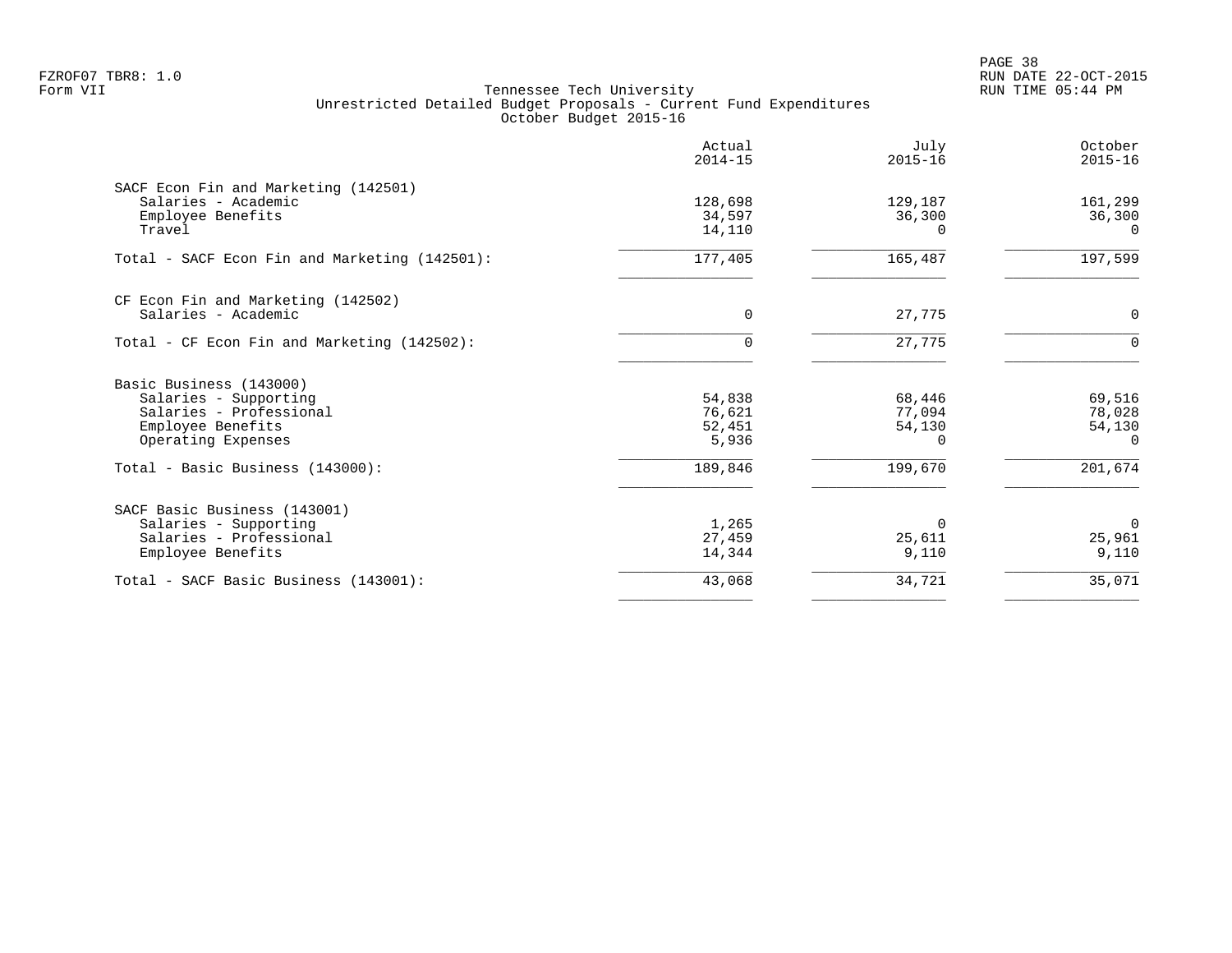|                                                     | Actual<br>$2014 - 15$ | July<br>$2015 - 16$ | October<br>$2015 - 16$ |
|-----------------------------------------------------|-----------------------|---------------------|------------------------|
| Decision Sciences and Management (144000)           |                       |                     |                        |
| Salaries - Academic                                 | 1,120,414             | 1,261,632           | 1,210,409              |
| Salaries - Supporting                               | 27,877                | 28,062              | 28,562                 |
| Employee Benefits                                   | 333,963               | 302,330             | 302,330                |
| Operating Expenses                                  | 10,610                | $\Omega$            | 304                    |
| Total - Decision Sciences and Management (144000):  | 1,492,864             | 1,592,024           | 1,541,605              |
| SACF Decision Sciences and Mangmt (144001)          |                       |                     |                        |
| Salaries - Academic                                 | 51,828                | 52,086              | 52,086                 |
| Employee Benefits                                   | 13,781                | 15,830              | 15,830                 |
| Travel                                              | 7,488                 | $\Omega$            | $\Omega$               |
| Total - SACF Decision Sciences and Mangmt (144001): | 73,097                | 67,916              | 67,916                 |
| World Cultures (144003)                             |                       |                     |                        |
| Operating Expenses                                  | 390                   | 950                 | 950                    |
| Total - World Cultures (144003):                    | 390                   | 950                 | 950                    |
|                                                     |                       |                     |                        |
| Fleetquard Cummins Computer Ctr (145000)            |                       |                     |                        |
| Salaries - Professional                             | 0                     | 2,400               | $\Omega$               |
| Employee Benefits                                   | $\Omega$              | 750                 | 750                    |
| Operating Expenses                                  | 4,101                 | 3,420               | 3,420                  |
| Total - Fleetquard Cummins Computer Ctr (145000):   | 4,101                 | 6,570               | 4,170                  |
|                                                     |                       |                     |                        |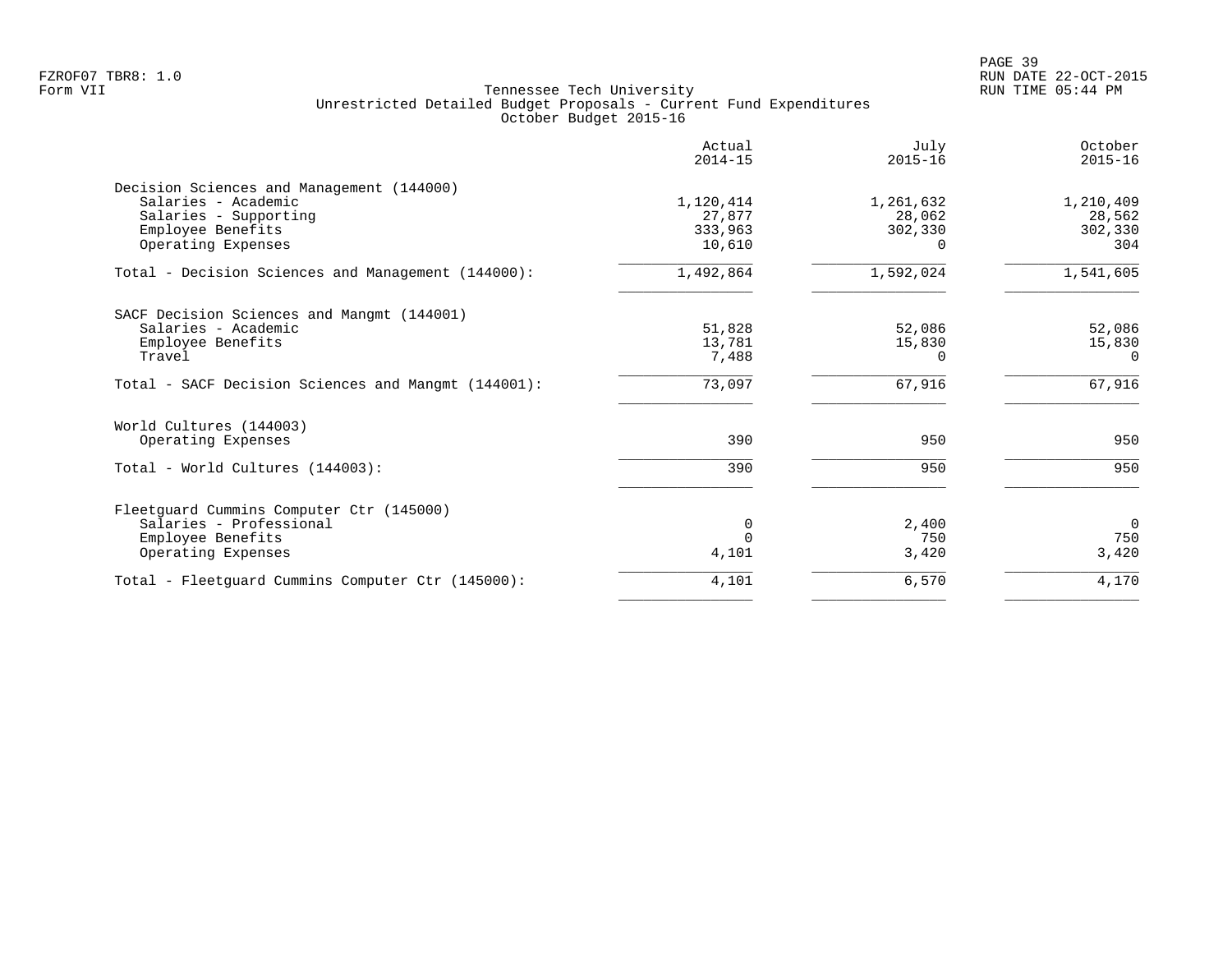PAGE 40 FZROF07 TBR8: 1.0 RUN DATE 22-OCT-2015

|                                            | Actual<br>$2014 - 15$ | July<br>$2015 - 16$ | October<br>$2015 - 16$ |
|--------------------------------------------|-----------------------|---------------------|------------------------|
| External Relations (146000)                |                       |                     |                        |
| Salaries - Supporting                      | 27,430                | 0                   | $\mathbf 0$            |
| Employee Benefits                          | 22,248                | 22,260              | 22,260                 |
| Total - External Relations (146000):       | 49,678                | 22,260              | 22,260                 |
| Governors Schools (148000)                 |                       |                     |                        |
| Salaries - Academic                        | 7,603                 | 14,500              | 14,500                 |
| Salaries - Supporting                      | 420                   | 4,000               | 4,000                  |
| Salaries - Professional                    | 2,500                 | $\Omega$            | 0                      |
| Employee Benefits                          | 1,322                 | 3,000               | 3,000                  |
| Operating Expenses                         | 10,665                | 3,130               | 7,139                  |
| Total - Governors Schools (148000):        | 22,510                | 24,630              | 28,639                 |
| Education Grad Assistant (150001)          |                       |                     |                        |
| Employee Benefits                          | 278,670               | 275,280             | 275,280                |
| Total - Education Grad Assistant (150001): | 278,670               | 275,280             | 275,280                |
| Educ TIKI Grad Assistant (150002)          |                       |                     |                        |
| Salaries - Professional                    | 12,000                | $\mathbf 0$         | 15,000                 |
| Total - Educ TIKI Grad Assistant (150002): | 12,000                | $\Omega$            | 15,000                 |
| SACF Education (150009)                    |                       |                     |                        |
| Salaries - Administrative                  | 3,278                 | $\Omega$            | $\Omega$               |
| Salaries - Academic                        | $\Omega$              | 82,000              | 82,000                 |
| Salaries - Supporting                      | 172,520               | $\Omega$            | $\Omega$               |
| Salaries - Professional                    | 99,387                | 96,275              | 98,574                 |
| Employee Benefits                          | 61,074                | 45,040              | 45,040                 |
| Travel                                     | 42,301                | 60,000              | 60,000                 |
| Operating Expenses<br>Capital Outlay       | 156,806<br>10,711     | 136,583<br>26,600   | 50,327<br>26,600       |
|                                            |                       |                     |                        |
| Total - SACF Education (150009):           | 546,077               | 446,498             | 362,541                |
|                                            |                       |                     |                        |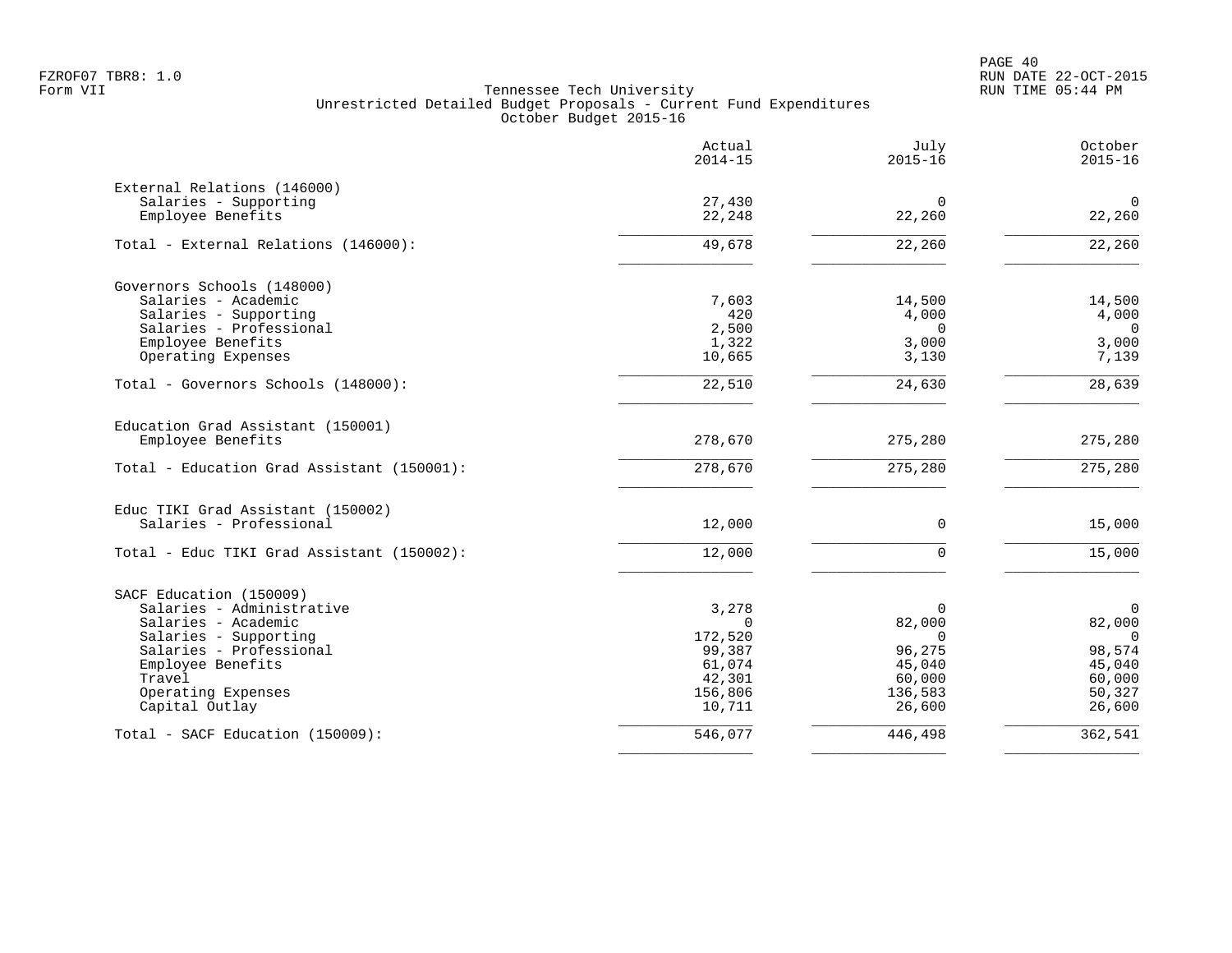PAGE 41 FZROF07 TBR8: 1.0 RUN DATE 22-OCT-2015

|                                                            | Actual<br>$2014 - 15$ | July<br>$2015 - 16$ | October<br>$2015 - 16$ |
|------------------------------------------------------------|-----------------------|---------------------|------------------------|
| Online Course Dev Education (150010)<br>Operating Expenses | 3,620                 | 0                   | $\mathbf 0$            |
| Total - Online Course Dev Education (150010):              | 3,620                 | $\Omega$            | $\mathbf 0$            |
| Learning Support Program (151000)                          |                       |                     |                        |
| Salaries - Academic                                        | 290,757               | 293,145             | 303,137                |
| Salaries - Supporting                                      | 9,132                 | 1,960               | 1,960                  |
| Salaries - Students                                        | 10,938                | 7,820               | 7,820                  |
| Employee Benefits                                          | 111,833               | 116,390             | 116,390                |
| Travel                                                     | 109                   | 1,420               | 1,420                  |
| Operating Expenses                                         | 21,720                | 11,630              | 11,630                 |
| Total - Learning Support Program (151000):                 | 444,489               | 432,365             | 442,357                |
| Associate Dean Coll of Educ (151500)                       |                       |                     |                        |
| Salaries - Supporting                                      | 56,001                | 56,456              | 58,014                 |
| Salaries - Professional                                    | 114,725               | 115,350             | 116,650                |
| Employee Benefits                                          | 62,957                | 62,910              | 64,505                 |
| Operating Expenses                                         | 3,591                 | 12,580              | 4,280                  |
| Total - Associate Dean Coll of Educ (151500):              | 237,274               | 247,296             | 243,449                |
| Education PHD (151501)                                     |                       |                     |                        |
| Salaries - Academic                                        | 15,552                | 15,490              | 15,490                 |
| Salaries - Professional                                    | 66,418                | 84,000              | 84,000                 |
| Employee Benefits                                          | 2,739                 | 6,300               | 6,300                  |
| Operating Expenses                                         | 3,540                 | 4,120               | 4,120                  |
| Total - Education PHD (151501):                            | 88,249                | 109,910             | 109,910                |
|                                                            |                       |                     |                        |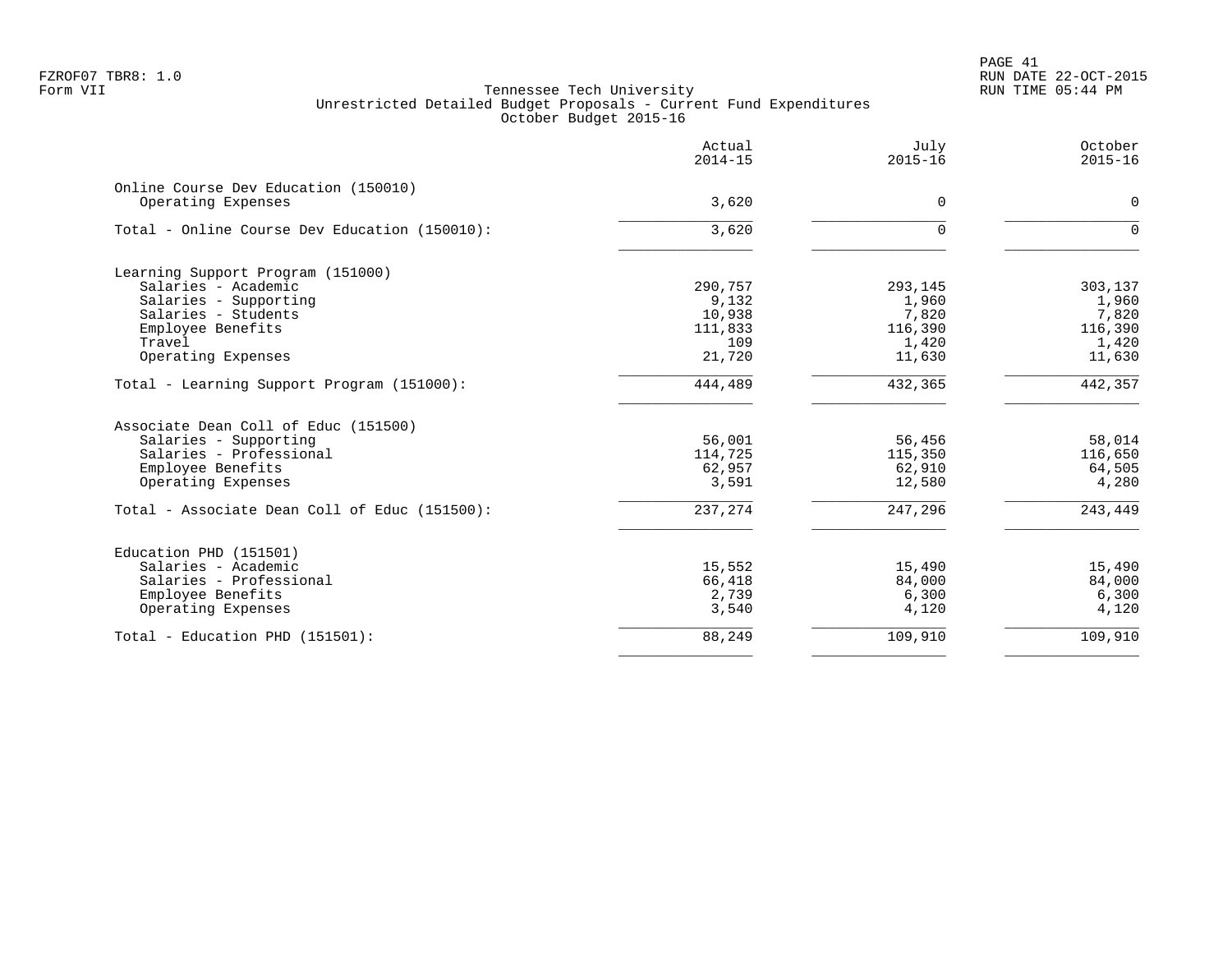|                                                              | Actual<br>$2014 - 15$ | July<br>$2015 - 16$ | October<br>$2015 - 16$ |
|--------------------------------------------------------------|-----------------------|---------------------|------------------------|
| Exceptional Learning Grad Asst (151502)<br>Employee Benefits | 67,469                | 86,730              | 86,730                 |
|                                                              |                       |                     |                        |
| Total - Exceptional Learning Grad Asst (151502):             | 67,469                | 86,730              | 86,730                 |
| Counseling and Psychology (152000)                           |                       |                     |                        |
| Salaries - Academic                                          | 1,001,180             | 1,003,111           | 1,029,891              |
| Salaries - Supporting                                        | 24,519                | 33,429              | 33,929                 |
| Salaries - Students                                          | 5,920                 | 860                 | 860                    |
| Salaries - Professional                                      | 2,350                 | $\Omega$            | $\Omega$               |
| Employee Benefits                                            | 378,203               | 342,200             | 342,200                |
| Travel                                                       | 8,178                 | $\Omega$            | $\Omega$               |
| Operating Expenses                                           | 45,590                | 9,780               | 9,780                  |
| Total - Counseling and Psychology (152000):                  | 1,465,940             | 1,389,380           | 1,416,660              |
| Counseling and Psychology TAs (152001)                       |                       |                     |                        |
| Salaries - Academic                                          | 5,000                 | 0                   | 0                      |
| Employee Benefits                                            | 7,230                 | $\Omega$            | $\Omega$               |
| Total - Counseling and Psychology TAs (152001):              | 12,230                | $\Omega$            | $\cap$                 |
| Department of Teacher Education (152500)                     |                       |                     |                        |
| Salaries - Academic                                          | 232,813               | 234,338             | 252,238                |
| Salaries - Supporting                                        | 49,700                | 86,027              | 60,611                 |
| Salaries - Students                                          | 548                   | 1,000               | 1,000                  |
| Salaries - Professional                                      | 8,500                 | $\Omega$            | 42,500                 |
| Employee Benefits                                            | 117,542               | 115,900             | 115,900                |
| Travel                                                       | 6,584                 | 22,650              | 22,650                 |
| Operating Expenses                                           | 31,515                | 40,290              | 40,290                 |
| Total - Department of Teacher Education (152500):            | 447,202               | 500,205             | 535,189                |
|                                                              |                       |                     |                        |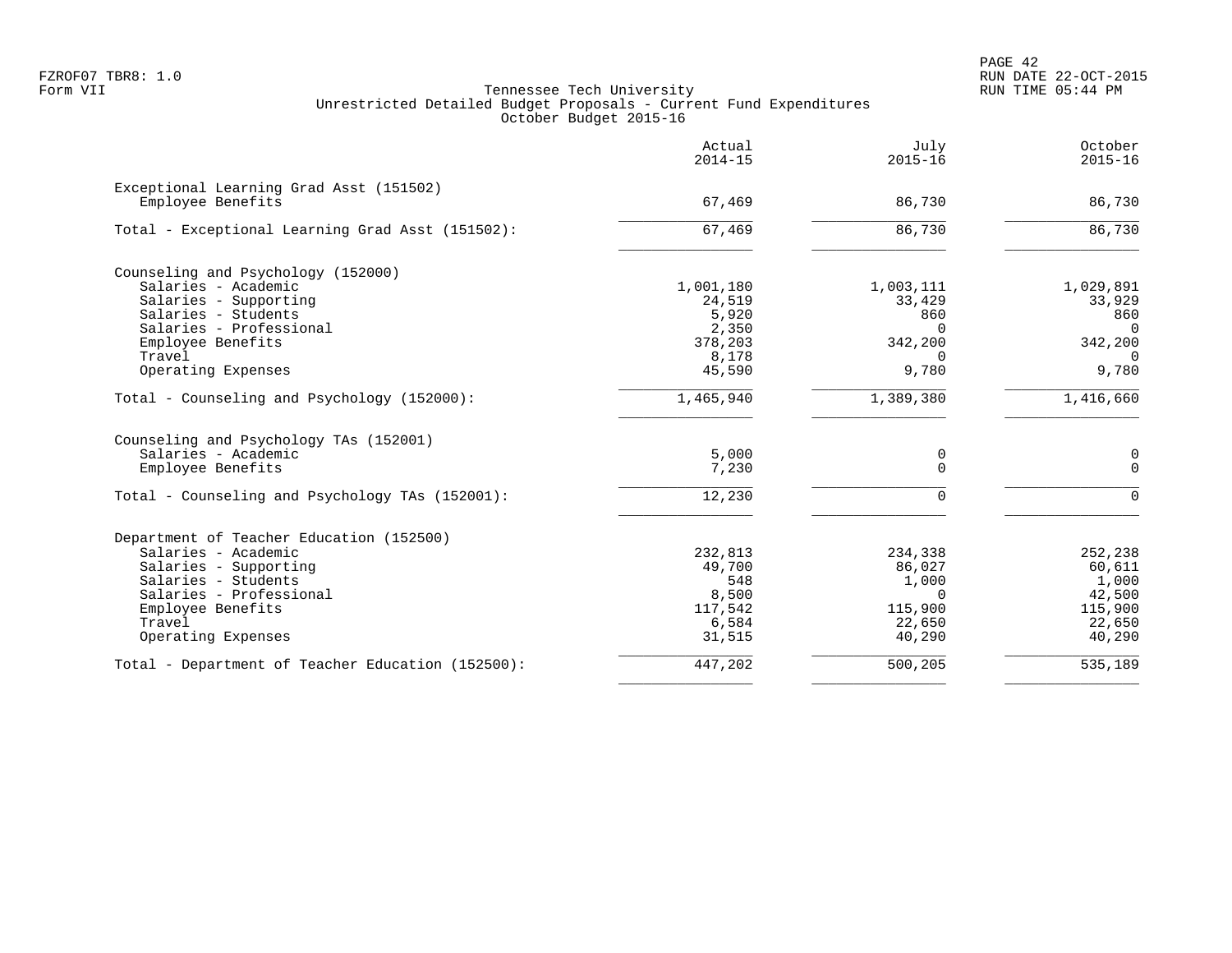| Actual<br>$2014 - 15$ | July<br>$2015 - 16$                                                                                             | October<br>$2015 - 16$                                                                                            |
|-----------------------|-----------------------------------------------------------------------------------------------------------------|-------------------------------------------------------------------------------------------------------------------|
|                       |                                                                                                                 |                                                                                                                   |
|                       |                                                                                                                 | 2,066,090                                                                                                         |
|                       |                                                                                                                 | 100,621                                                                                                           |
|                       |                                                                                                                 | 633,700                                                                                                           |
|                       |                                                                                                                 | 20,490                                                                                                            |
|                       |                                                                                                                 | 30,080                                                                                                            |
| 2,699,350             | 2,896,583                                                                                                       | 2,850,981                                                                                                         |
|                       |                                                                                                                 |                                                                                                                   |
|                       |                                                                                                                 | 0                                                                                                                 |
| 5,162                 | $\Omega$                                                                                                        | $\Omega$                                                                                                          |
| 7,762                 | $\mathbf 0$                                                                                                     | $\Omega$                                                                                                          |
|                       |                                                                                                                 |                                                                                                                   |
|                       |                                                                                                                 | 100,776                                                                                                           |
|                       |                                                                                                                 | 44,520                                                                                                            |
|                       |                                                                                                                 | 7,595                                                                                                             |
| $\Omega$              | 2,800                                                                                                           | 2,800                                                                                                             |
| 142,534               | 154,229                                                                                                         | 155,691                                                                                                           |
|                       |                                                                                                                 |                                                                                                                   |
|                       |                                                                                                                 | 57,421                                                                                                            |
|                       |                                                                                                                 | 41,590                                                                                                            |
|                       |                                                                                                                 | 7,900                                                                                                             |
| 0                     | 1,000                                                                                                           | 1,000                                                                                                             |
| 142,261               | 106,689                                                                                                         | 107,911                                                                                                           |
|                       | 1,798,390<br>103,507<br>671,913<br>51,906<br>73,634<br>2,600<br>98,400<br>44,134<br>0<br>101,683<br>40,578<br>0 | 2,113,986<br>98,327<br>633,700<br>20,490<br>30,080<br>0<br>99,314<br>44,520<br>7,595<br>56,199<br>41,590<br>7,900 |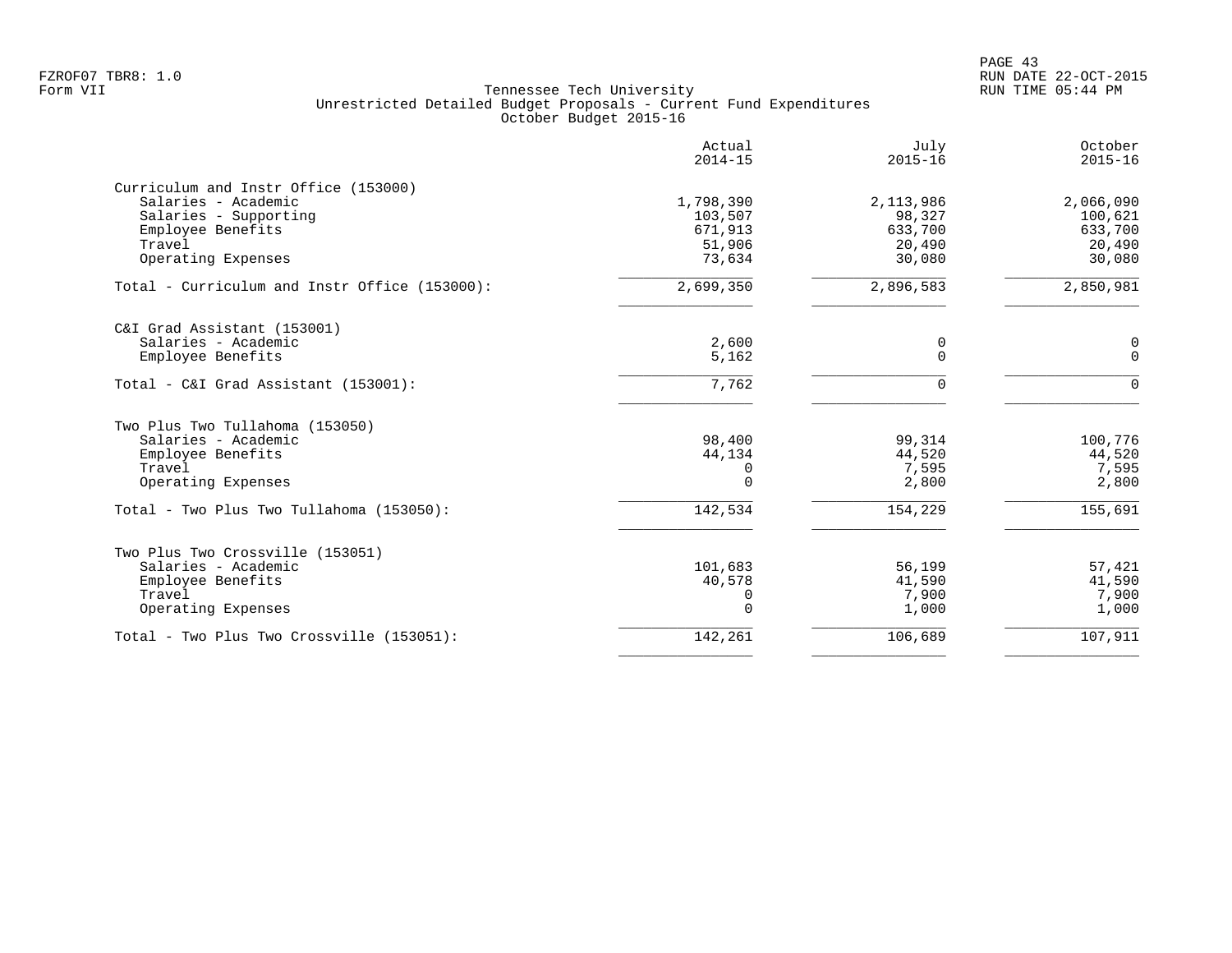|                                            | Actual<br>$2014 - 15$ | July<br>$2015 - 16$ | October<br>$2015 - 16$ |
|--------------------------------------------|-----------------------|---------------------|------------------------|
| Two Plus Two Oak Ridge (153052)            |                       |                     |                        |
| Salaries - Academic                        | 199,117               | 200,386             | 204,810                |
| Employee Benefits<br>Travel                | 83,105<br>0           | 78,140<br>6,670     | 78,140<br>6,670        |
| Operating Expenses                         | $\Omega$              | 1,734               | 1,734                  |
| Total - Two Plus Two Oak Ridge (153052):   | 282,222               | 286,930             | 291,354                |
| Two Plus Two Pellissippi (153053)          |                       |                     |                        |
| Salaries - Academic                        | 181,780               | 183,174             | 185,912                |
| Employee Benefits                          | 78,697                | 77,400              | 77,400                 |
| Travel                                     | 0                     | 10,850              | 10,850                 |
| Operating Expenses                         | $\Omega$              | 4,200               | 4,200                  |
| Total - Two Plus Two Pellissippi (153053): | 260,477               | 275,624             | 278,362                |
| Two Plus Two Chattanooga (153054)          |                       |                     |                        |
| Salaries - Academic                        | 146,969               | 103,041             | 93,696                 |
| Employee Benefits                          | 66,486                | 63,660              | 63,660                 |
| Travel                                     | 0                     | 7,345               | 7,345                  |
| Operating Expenses                         | $\Omega$              | 1,400               | 1,400                  |
| Total - Two Plus Two Chattanooga (153054): | 213,455               | 175,446             | 166,101                |
| Two Plus Two Motlow (153055)               |                       |                     |                        |
| Salaries - Academic                        | 112,587               | 72,186              | 73,514                 |
| Employee Benefits                          | 58,846                | 57,270              | 57,270                 |
| Travel                                     | 0                     | 5,367               | 5,367                  |
| Operating Expenses                         | 0                     | 2,000               | 2,000                  |
| Total - Two Plus Two Motlow (153055):      | 171,433               | 136,823             | 138,151                |
|                                            |                       |                     |                        |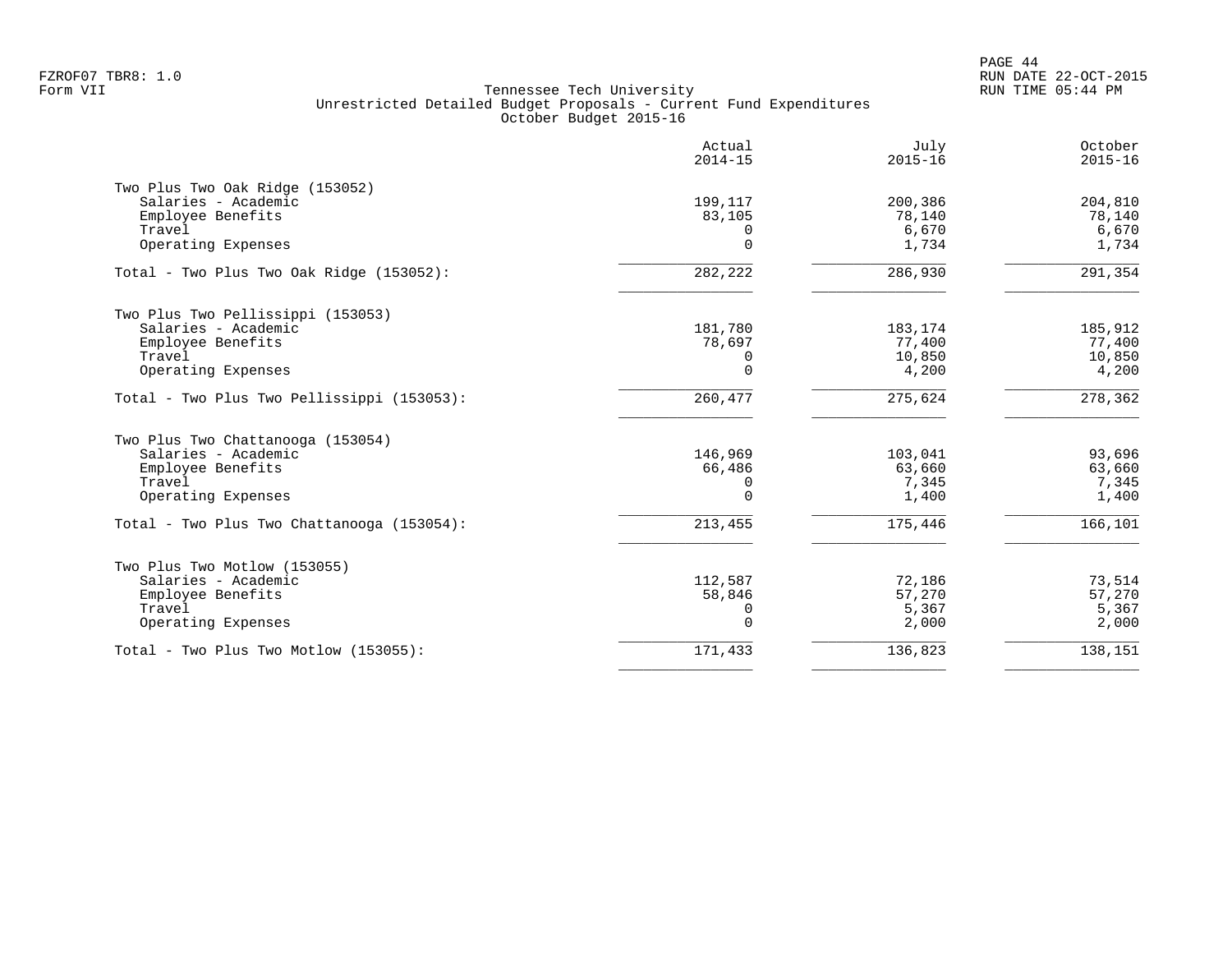PAGE 45 FZROF07 TBR8: 1.0 RUN DATE 22-OCT-2015

|                                                     | Actual<br>$2014 - 15$ | July<br>$2015 - 16$ | October<br>$2015 - 16$ |
|-----------------------------------------------------|-----------------------|---------------------|------------------------|
| Two Plus Two Roane St Harriman (153056)             |                       |                     |                        |
| Salaries - Academic                                 | 61,411                | 63,610              | 65,363                 |
| Employee Benefits                                   | 30,462                | 30,170              | 30,170                 |
| Travel                                              |                       | 4,638               | 4,638                  |
| Operating Expenses                                  | $\Omega$              | 1,150               | 1,150                  |
| Total - Two Plus Two Roane St Harriman (153056):    | 91,873                | 99,568              | 101,321                |
| Two Plus Two Scott Co (153059)                      |                       |                     |                        |
| Salaries - Academic                                 | 42,210                | 44,880              | 44,880                 |
| Employee Benefits                                   | 25,603                | 25,420              | 25,420                 |
| Travel                                              | $\Omega$              | 2,768               | 2,768                  |
| Operating Expenses                                  |                       | 1,010               | 1,010                  |
| Total - Two Plus Two Scott Co (153059):             | 67,813                | 74,078              | 74,078                 |
| Exercise Sci Physical Ed Wellness (154000)          |                       |                     |                        |
| Salaries - Academic                                 | 599,666               | 666,903             | 642,433                |
| Salaries - Supporting                               | 37,290                | 37,198              | 37,698                 |
| Salaries - Students                                 | 98                    | 100                 | 100                    |
| Salaries - Professional                             | 4,000                 | 4,000               | 4,000                  |
| Employee Benefits                                   | 234,381               | 210,340             | 210,340                |
| Travel                                              | 4,859                 | $\Omega$            | 5,000                  |
| Operating Expenses                                  | 39,173                | 25,490              | 20,490                 |
| Total - Exercise Sci Physical Ed Wellness (154000): | 919,467               | 944,031             | 920,061                |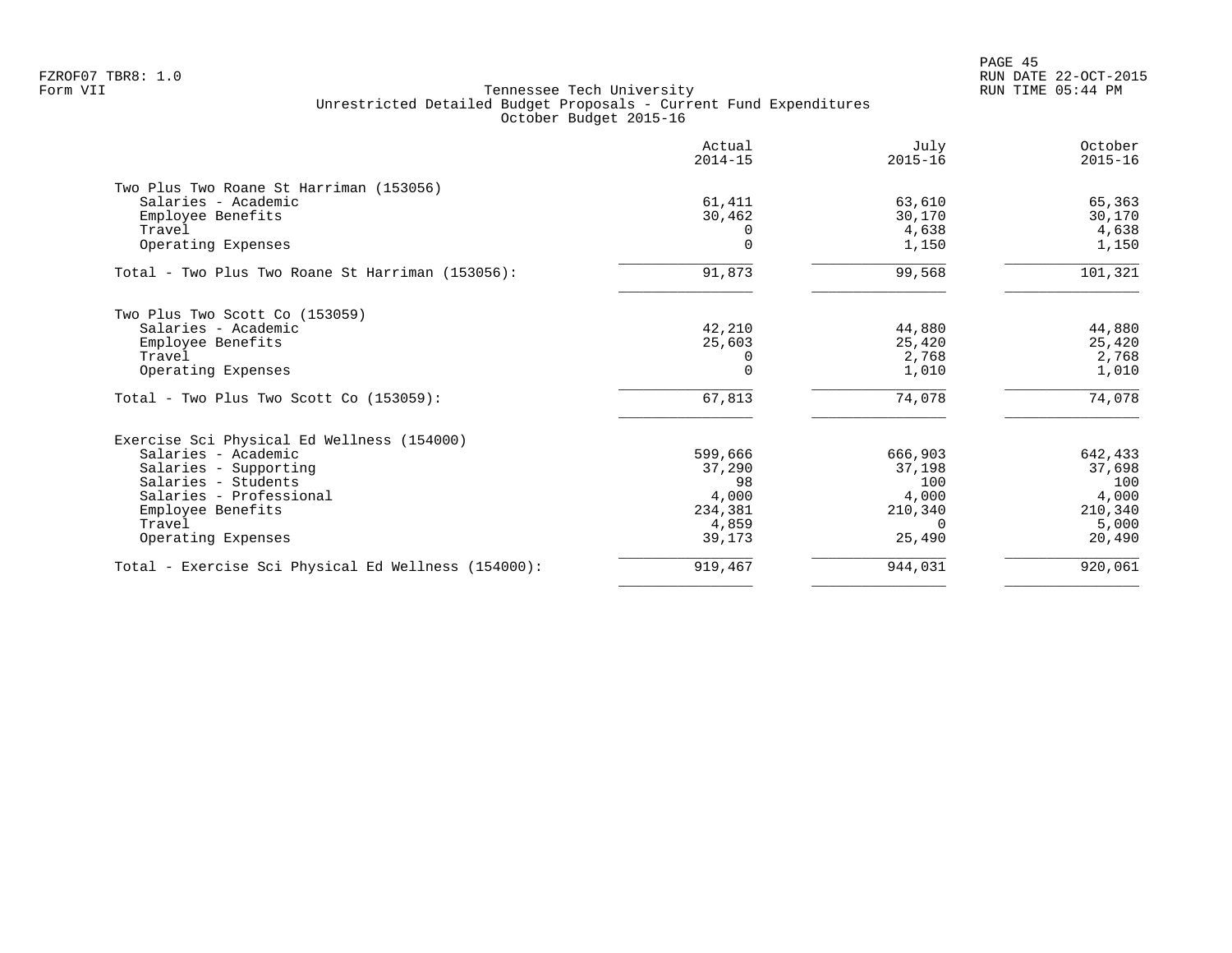PAGE 46 FZROF07 TBR8: 1.0 RUN DATE 22-OCT-2015

|                                                      | Actual<br>$2014 - 15$ | July<br>$2015 - 16$ | October<br>$2015 - 16$ |
|------------------------------------------------------|-----------------------|---------------------|------------------------|
| EXPW Special Courses (154001)                        |                       |                     |                        |
| Employee Benefits                                    | $\Omega$              | 30                  | 30                     |
| Total - EXPW Special Courses (154001):               | $\Omega$              | 30                  | 30                     |
| EXPW Special Courses Transf In (154002)              |                       |                     |                        |
| Salaries - Students                                  | 2,472                 | 3,000               | 3,000                  |
| Employee Benefits<br>Operating Expenses              | 79<br>$\Omega$        | $\Omega$<br>5,000   | $\Omega$<br>5,000      |
|                                                      |                       |                     |                        |
| Total - EXPW Special Courses Transf In (154002):     | 2,551                 | 8,000               | 8,000                  |
| Athletic Exer Sci Phys Ed Wellness (154007)          |                       |                     |                        |
| Salaries - Academic                                  | 105,154               | 106,273             | 106,873                |
| Salaries - Supporting<br>Salaries - Professional     | 7,215<br>$\Omega$     | 7,251<br>9,000      | 7,701<br>9,000         |
| Employee Benefits                                    | 37,305                | 36,845              | 38,000                 |
| Total - Athletic Exer Sci Phys Ed Wellness (154007): | 149,674               | 159,369             | 161,574                |
| EXPW Lab Manuals (154008)                            |                       |                     |                        |
| Operating Expenses                                   | $\mathbf 0$           | 3,000               | 6,722                  |
| Total - EXPW Lab Manuals (154008):                   | $\Omega$              | 3,000               | 6,722                  |
| Music (155000)                                       |                       |                     |                        |
| Salaries - Academic                                  | 1,568,975             | 1,614,943           | 1,655,240              |
| Salaries - Supporting                                | 93,159                | 93,866              | 95,864                 |
| Salaries - Students<br>Employee Benefits             | 5,170<br>586,973      | 1,000<br>550,100    | 1,000<br>550,100       |
| Travel                                               | 23,590                | 1,370               | 30,370                 |
| Operating Expenses                                   | 99,589                | 79,120              | 101,595                |
| Total - Music $(155000)$ :                           | 2,377,456             | 2,340,399           | 2,434,169              |
|                                                      |                       |                     |                        |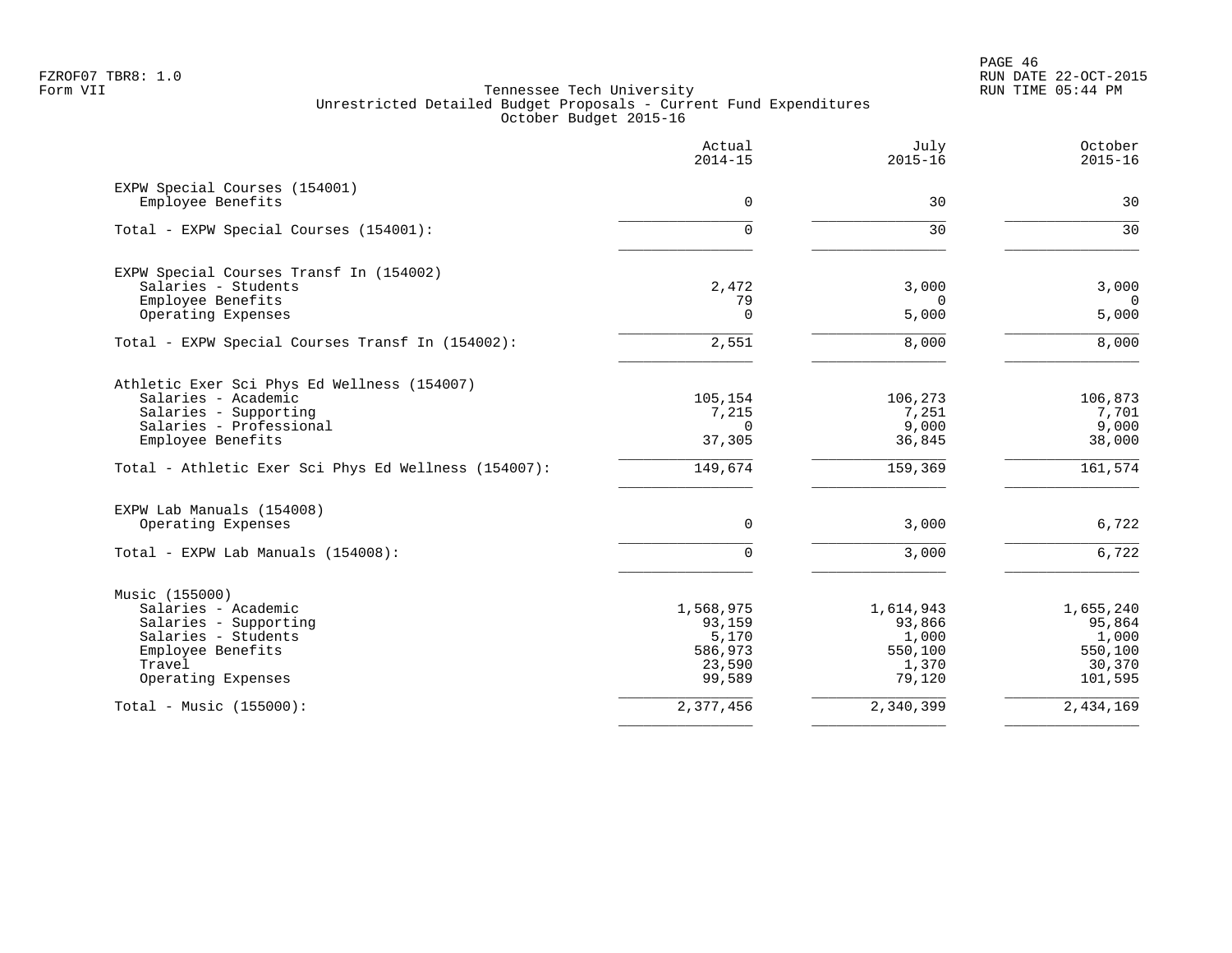PAGE 47 FZROF07 TBR8: 1.0 RUN DATE 22-OCT-2015

|                                                   | Actual<br>$2014 - 15$ | July<br>$2015 - 16$ | October<br>$2015 - 16$ |
|---------------------------------------------------|-----------------------|---------------------|------------------------|
| Music Scholarships (155005)<br>Operating Expenses | 359,275               | 383,880             | 383,880                |
| Total - Music Scholarships (155005):              | 359,275               | 383,880             | 383,880                |
| Choral (155008)                                   |                       |                     |                        |
| Operating Expenses                                | 4,760                 | 4,180               | 4,180                  |
| $Total - Choral (155008):$                        | 4,760                 | 4,180               | 4,180                  |
| Art (155300)                                      |                       |                     |                        |
| Salaries - Academic                               | 387,233               | 373,648             | 383,079                |
| Salaries - Supporting                             | 36,178                | 26,601              | 27,101                 |
| Employee Benefits<br>Travel                       | 146,119<br>1,123      | 137,500<br>1,360    | 137,500<br>1,360       |
| Operating Expenses                                | 19,132                | 14,000              | 14,000                 |
| Total - Art $(155300)$ :                          | 589,785               | 553,109             | 563,040                |
| Art Course Fee (155301)                           |                       |                     |                        |
| Salaries - Supporting                             | 255                   | 0                   | 0                      |
| Salaries - Students                               | 950                   | $\Omega$            | $\mathsf{O}\xspace$    |
| Employee Benefits<br>Operating Expenses           | 20<br>5,460           | $\Omega$<br>7,520   | $\Omega$<br>6,845      |
| Total - Art Course Fee $(155301)$ :               | 6,685                 | 7,520               | 6,845                  |
|                                                   |                       |                     |                        |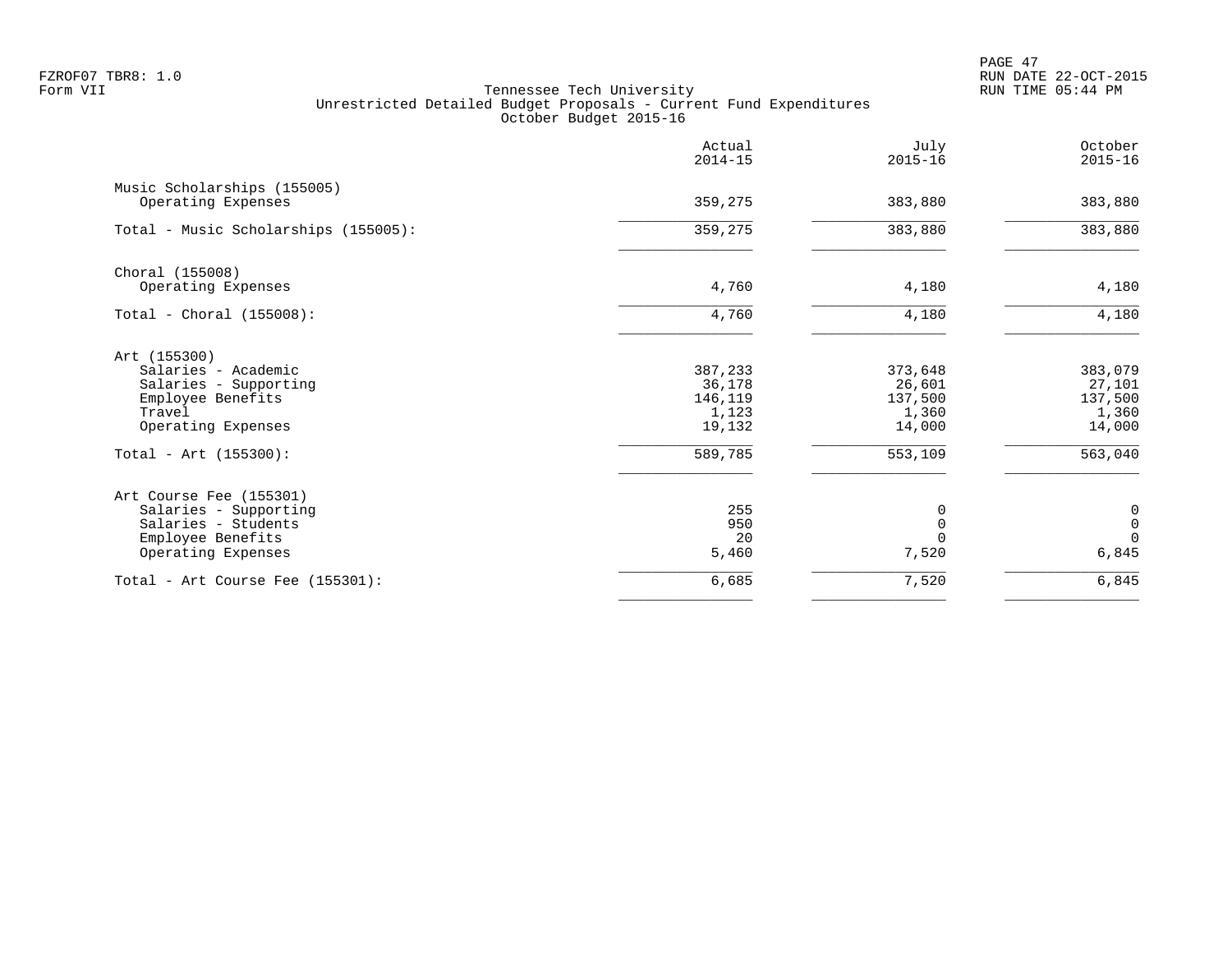PAGE 48 FZROF07 TBR8: 1.0 RUN DATE 22-OCT-2015

| Actual<br>$2014 - 15$ | July<br>$2015 - 16$                          | October<br>$2015 - 16$      |
|-----------------------|----------------------------------------------|-----------------------------|
|                       |                                              |                             |
| 353,336               | 355,437                                      | 346,268                     |
| 102,989               | 103,310                                      | 106,765                     |
| 456,325               | 458,747                                      | 453,033                     |
|                       |                                              |                             |
|                       | $\Omega$                                     | $\mathsf{O}$                |
| 9,800                 |                                              | 12,600                      |
| 76,506                | 77,186                                       | 77,186                      |
| 47,379                | 41,500                                       | 41,500                      |
|                       | $\Omega$                                     | $\Omega$                    |
| 73,740                | 61,850                                       | 61,850                      |
| 214,165               | 193,136                                      | 193, 136                    |
|                       |                                              |                             |
| 0                     | 14,440                                       | 14,440                      |
| $\Omega$              | 14,440                                       | 14,440                      |
|                       |                                              |                             |
|                       |                                              | 921,197                     |
|                       |                                              | 42,812                      |
|                       | <sup>n</sup>                                 | $\mathbf 0$                 |
| 7,899                 | $\Omega$                                     | $\Omega$                    |
| 321,363               | 292,785                                      | 292,785                     |
| 13,093                | 500                                          | 500                         |
| 23,572                | 23,120                                       | 15,800                      |
| 1,259,069             | 1,203,510                                    | 1,273,094                   |
|                       | 2,800<br>3,940<br>849,186<br>41,943<br>2,013 | 12,600<br>844,993<br>42,112 |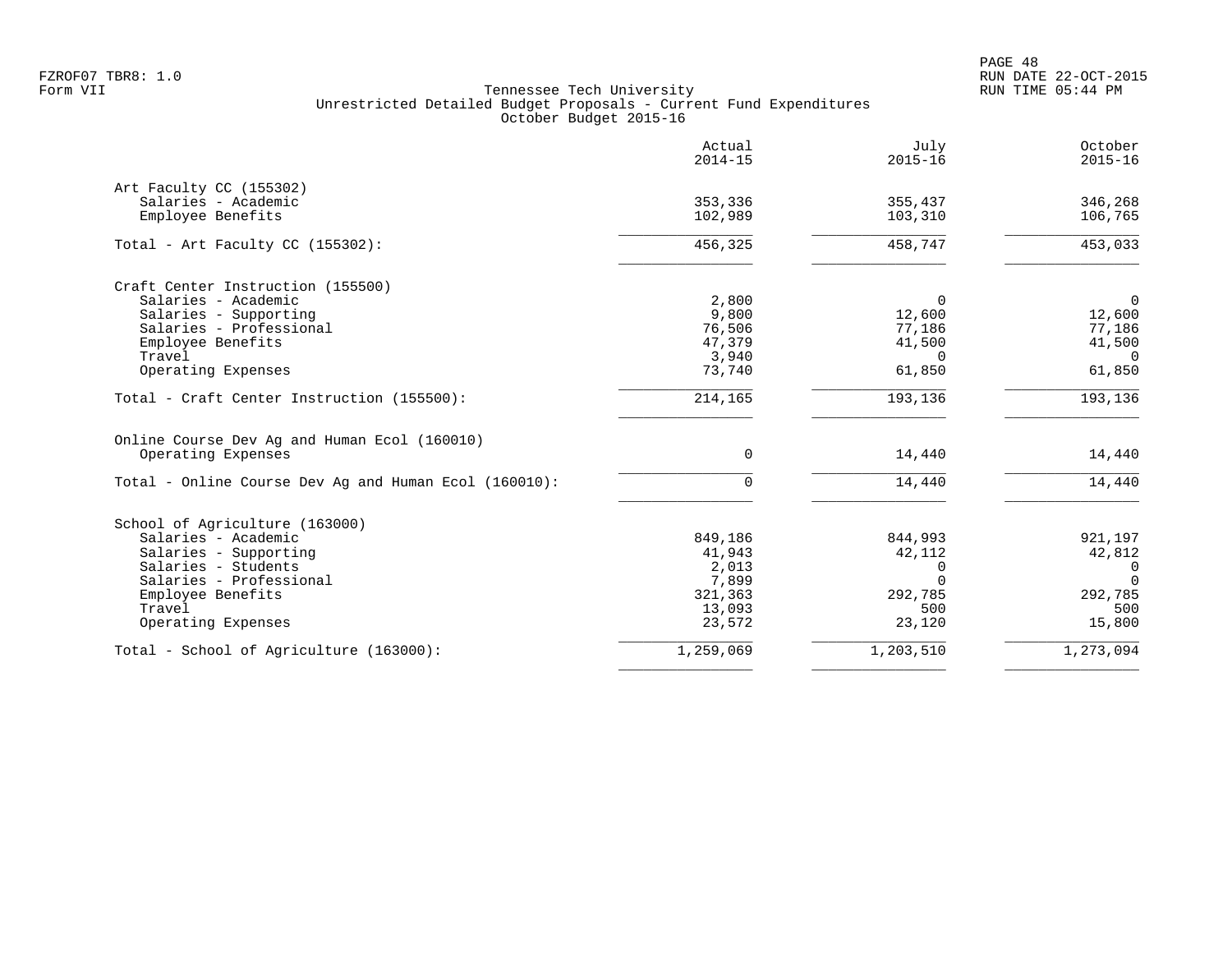PAGE 49 FZROF07 TBR8: 1.0 RUN DATE 22-OCT-2015

|                                                                                                                                                                                    | Actual<br>$2014 - 15$                                     | July<br>$2015 - 16$                                   | October<br>$2015 - 16$                                             |
|------------------------------------------------------------------------------------------------------------------------------------------------------------------------------------|-----------------------------------------------------------|-------------------------------------------------------|--------------------------------------------------------------------|
| Lab Fee Agriculture (163001)<br>Travel<br>Operating Expenses                                                                                                                       | 1,507<br>12,325                                           | 220<br>15,980                                         | 220<br>16,085                                                      |
| Total - Lab Fee Agriculture (163001):                                                                                                                                              | 13,832                                                    | 16,200                                                | 16,305                                                             |
| Dept Match Agriculture (163005)<br>Employee Benefits                                                                                                                               | $\mathbf 0$                                               | 0                                                     | $-4,082$                                                           |
| Total - Dept Match Agriculture (163005):                                                                                                                                           | $\Omega$                                                  | $\mathbf 0$                                           | $-4,082$                                                           |
| School of Human Ecology (165000)<br>Salaries - Academic<br>Salaries - Supporting<br>Employee Benefits<br>Travel<br>Operating Expenses<br>Total - School of Human Ecology (165000): | 578,452<br>25,799<br>220,200<br>4,904<br>9,648<br>839,003 | 583,712<br>25,978<br>197,250<br>0<br>8,780<br>815,720 | 591,070<br>26,478<br>197,250<br>$\overline{0}$<br>8,780<br>823,578 |
| Lab Fee Human Ecology (165001)<br>Operating Expenses<br>Total - Lab Fee Human Ecology (165001):                                                                                    | 3,437<br>3,437                                            | 3,500<br>3,500                                        | 3,500<br>$\overline{3}$ , 500                                      |
| Lab Fee Nursing (166000)<br>Operating Expenses                                                                                                                                     | 24,800                                                    | 22,800                                                | 22,800                                                             |
| Total - Lab Fee Nursing $(166000)$ :                                                                                                                                               | 24,800                                                    | 22,800                                                | 22,800                                                             |
|                                                                                                                                                                                    |                                                           |                                                       |                                                                    |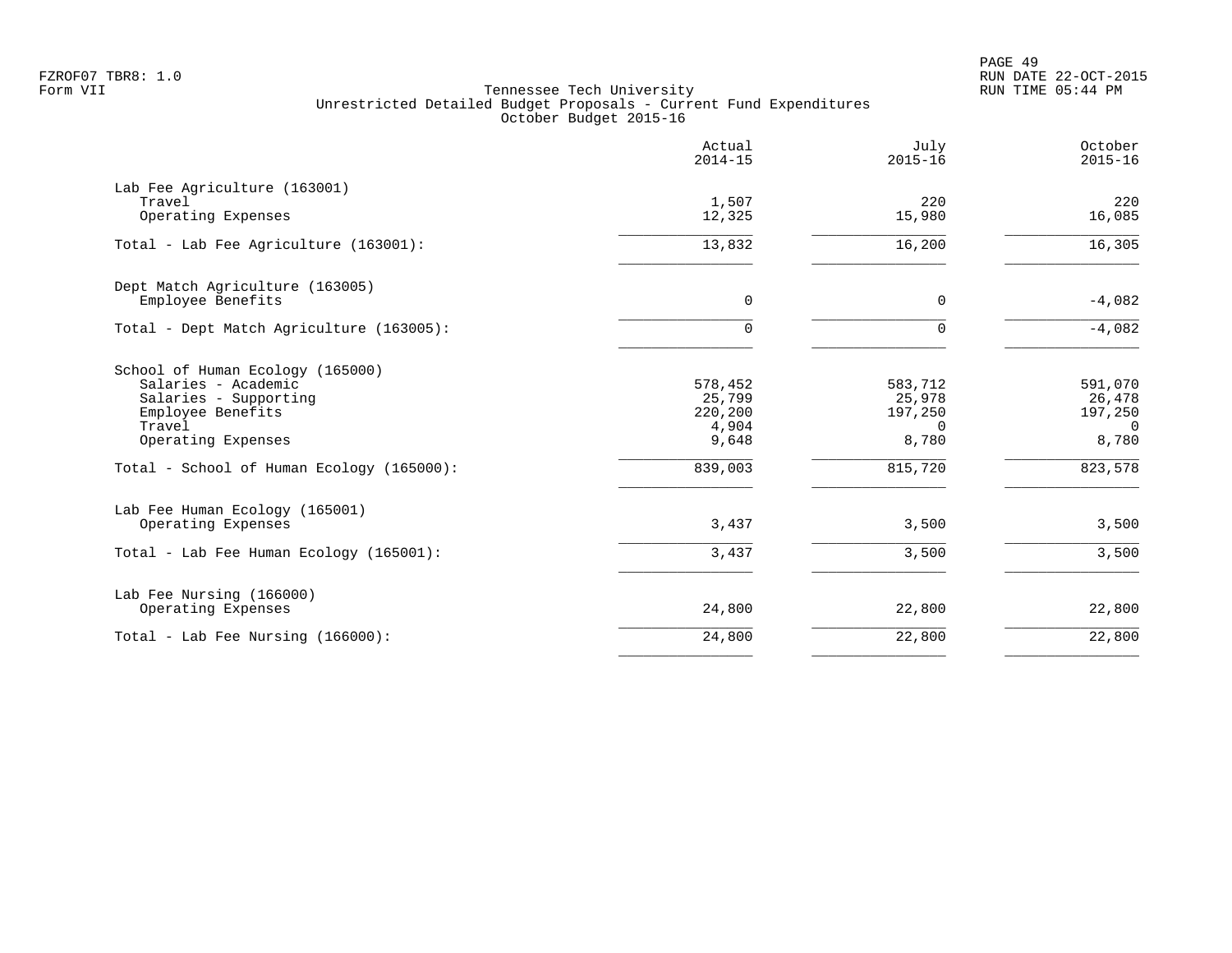|                                            | Actual<br>$2014 - 15$ | July<br>$2015 - 16$ | October<br>$2015 - 16$ |
|--------------------------------------------|-----------------------|---------------------|------------------------|
| Nursing Instruction (166001)               |                       |                     |                        |
| Salaries - Administrative                  | 160,302               | $\Omega$            | $\overline{0}$         |
| Salaries - Academic                        | 1,069,507             | 1,088,558           | 1,084,454              |
| Salaries - Supporting                      | 55,016                | 25,298              | 27,368                 |
| Salaries - Students                        | 4,650                 | $\Omega$            | 3,860                  |
| Salaries - Professional                    | 146,221               | 152,174             | 218,829                |
| Employee Benefits                          | 523,655               | 473,345             | 473,345                |
| Travel                                     | 21,263                | 4,690               | 21,102                 |
| Operating Expenses                         | 42,570                | 18,160              | 18,160                 |
| Total - Nursing Instruction (166001):      | 2,023,184             | 1,762,225           | 1,847,118              |
| Nursing Exam and Testing (166002)          |                       |                     |                        |
| Salaries - Academic                        |                       | 3,500               | 3,500                  |
| Employee Benefits                          |                       | 500                 | 500                    |
| Operating Expenses                         | 17,891                | 24,580              | 50,688                 |
| Total - Nursing Exam and Testing (166002): | 17,891                | 28,580              | 54,688                 |
| SACF Nursing (166003)                      |                       |                     |                        |
| Salaries - Academic                        | 301,218               | 180,750             | 195,565                |
| Employee Benefits                          | 52,630                | 26,830              | 26,830                 |
| Travel                                     | 11,837                | $\Omega$            | $\Omega$               |
| Operating Expenses                         | 3,878                 | 89,420              | 183,030                |
| Total - SACF Nursing (166003):             | 369,563               | 297,000             | 405,425                |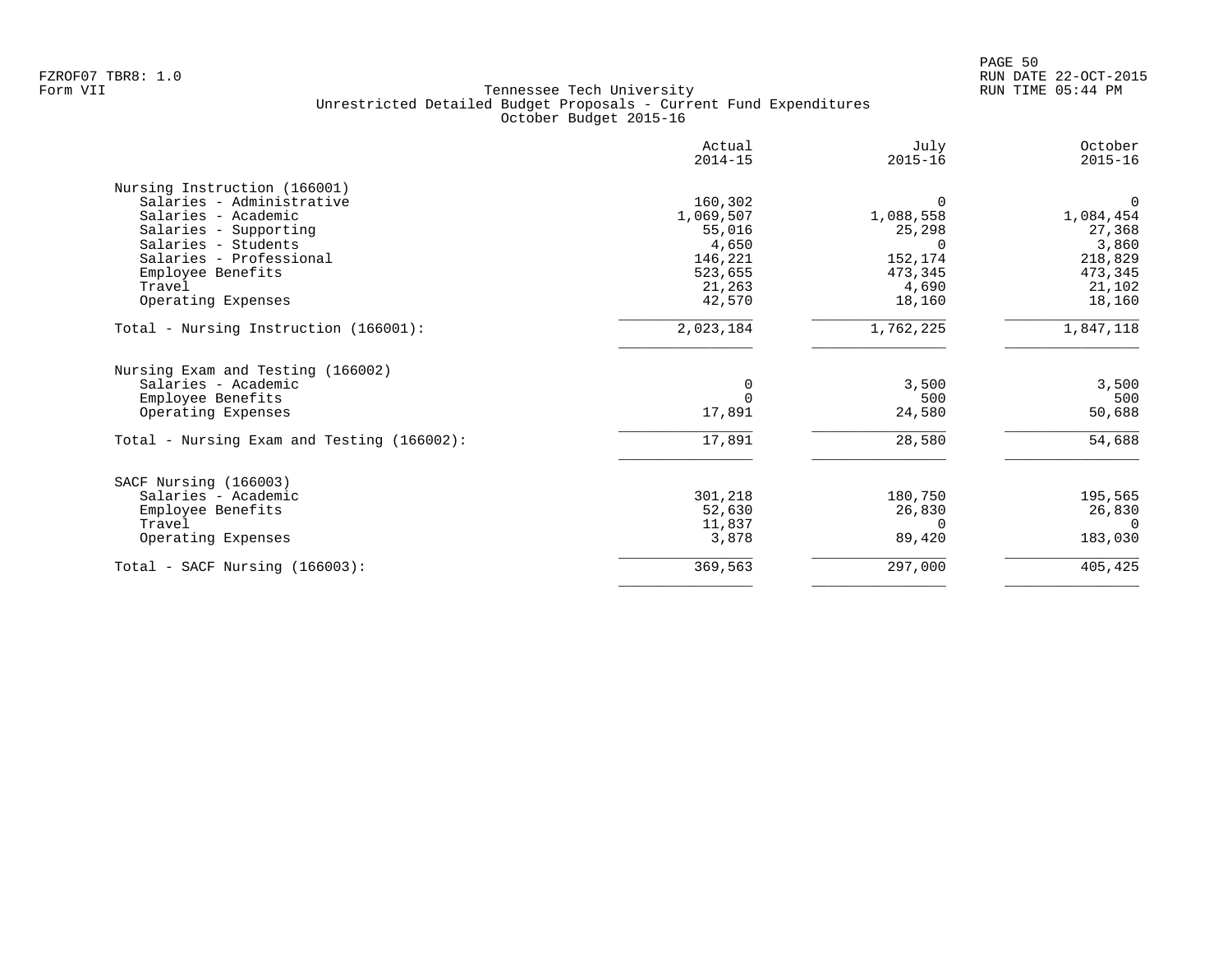PAGE 51 FZROF07 TBR8: 1.0 RUN DATE 22-OCT-2015

|                                                                                      | Actual<br>$2014 - 15$ | July<br>$2015 - 16$ | October<br>$2015 - 16$ |
|--------------------------------------------------------------------------------------|-----------------------|---------------------|------------------------|
| Online Course Dev Nursing (166010)<br>Operating Expenses                             | $\Omega$              | 49,790              | 49,790                 |
| Total - Online Course Dev Nursing (166010):                                          | 0                     | 49,790              | 49,790                 |
| GA Instruction Pool (170006)<br>Employee Benefits                                    | 0                     | 75,000              | 24,910                 |
| Total - GA Instruction Pool (170006):                                                | 0                     | 75,000              | 24,910                 |
| GA Project Inspire (170007)<br>Employee Benefits                                     | 29,319                | 0                   | 0                      |
| Total - GA Project Inspire (170007):                                                 | 29,319                | $\Omega$            | $\Omega$               |
| Minority Graduate Assistant (176004)<br>Salaries - Professional<br>Employee Benefits | 133,431<br>134,763    | 49,910<br>156,870   | 49,910<br>156,870      |
| Total - Minority Graduate Assistant (176004):                                        | 268,194               | 206,780             | 206,780                |
| Graduate Studies TA Pool (176006)<br>Operating Expenses                              | 0                     | $\mathbf 0$         | 384,864                |
| Total - Graduate Studies TA Pool (176006):                                           | 0                     | $\Omega$            | 384,864                |
|                                                                                      |                       |                     |                        |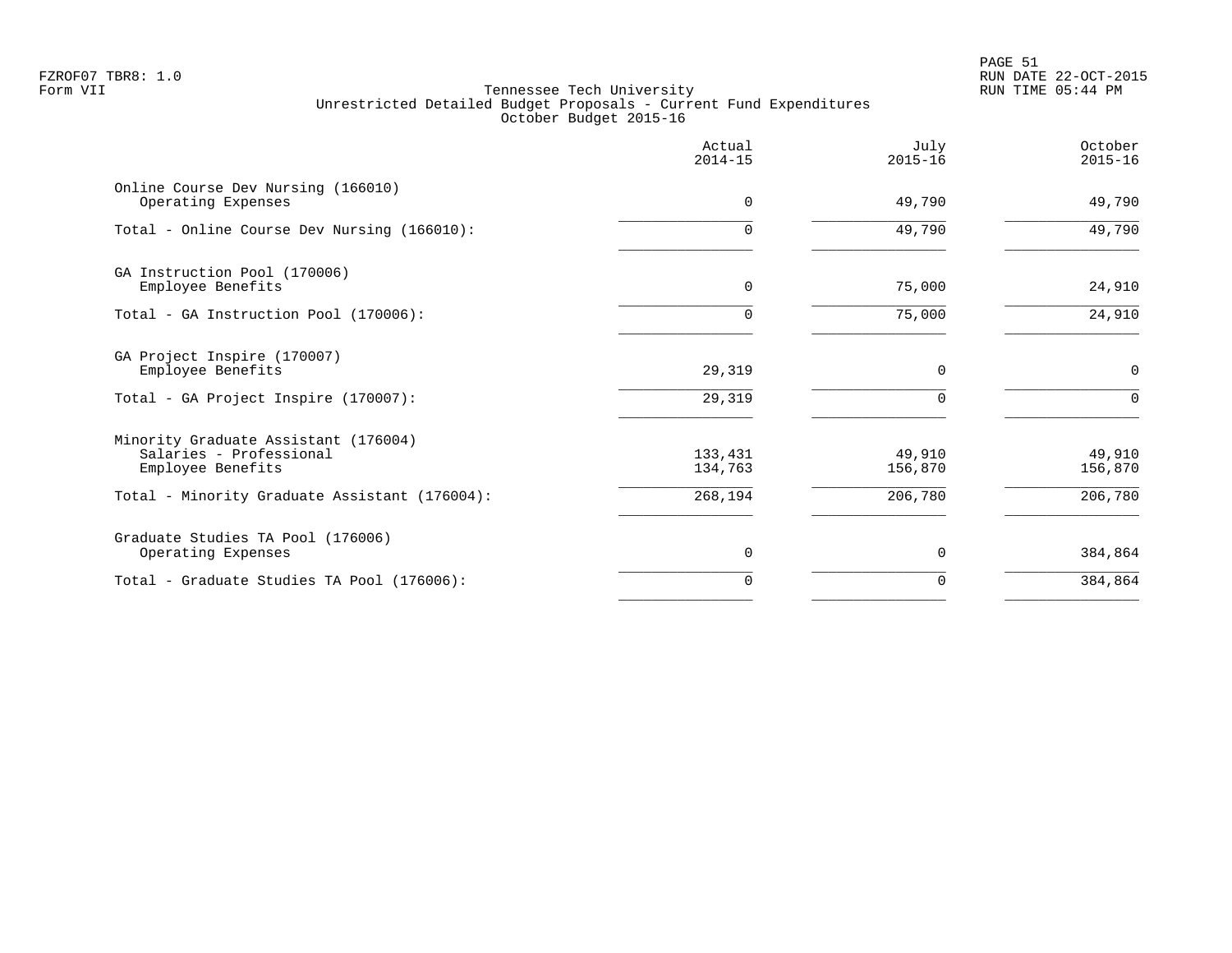|                                      | Actual<br>$2014 - 15$ | July<br>$2015 - 16$ | October<br>$2015 - 16$ |
|--------------------------------------|-----------------------|---------------------|------------------------|
| Ext Edu Off Campus (180003)          |                       |                     |                        |
| Salaries - Academic                  | 12,906                | 54,378              | 32,378                 |
| Salaries - Supporting                |                       | 35,000              | 35,000                 |
| Salaries - Students                  |                       | 650                 | 650                    |
| Salaries - Professional              |                       | 960                 | 960                    |
| Employee Benefits                    | 1,297                 | 8,110               | 8,110                  |
| Travel                               | $\Omega$              | 23,450              | 15,450                 |
| Operating Expenses                   | 11,296                | 33,630              | 26,146                 |
| Capital Outlay                       | 12,963                |                     | 11,916                 |
| Total - Ext Edu Off Campus (180003): | 38,462                | 156,178             | 130,610                |
| Ext Educ Overload (180005)           |                       |                     |                        |
| Salaries - Academic                  | 0                     | 22,440              | 22,440                 |
| Employee Benefits                    | $\Omega$              | 5,010               | 5,010                  |
| Total - Ext Educ Overload (180005):  | $\mathbf 0$           | 27,450              | 27,450                 |
| Distance MBA (180500)                |                       |                     |                        |
| Salaries - Academic                  | 247,936               | 288,190             | 288,190                |
| Salaries - Professional              | 87,831                | 92,445              | 95,735                 |
| Employee Benefits                    | 82,534                | 91,290              | 91,290                 |
| Travel                               | 3,596                 | $\Omega$            | 2,500                  |
| Operating Expenses                   | 93,752                | 116,800             | 79,300                 |
| Total - Distance MBA (180500):       | 515,649               | 588,725             | 557,015                |
|                                      |                       |                     |                        |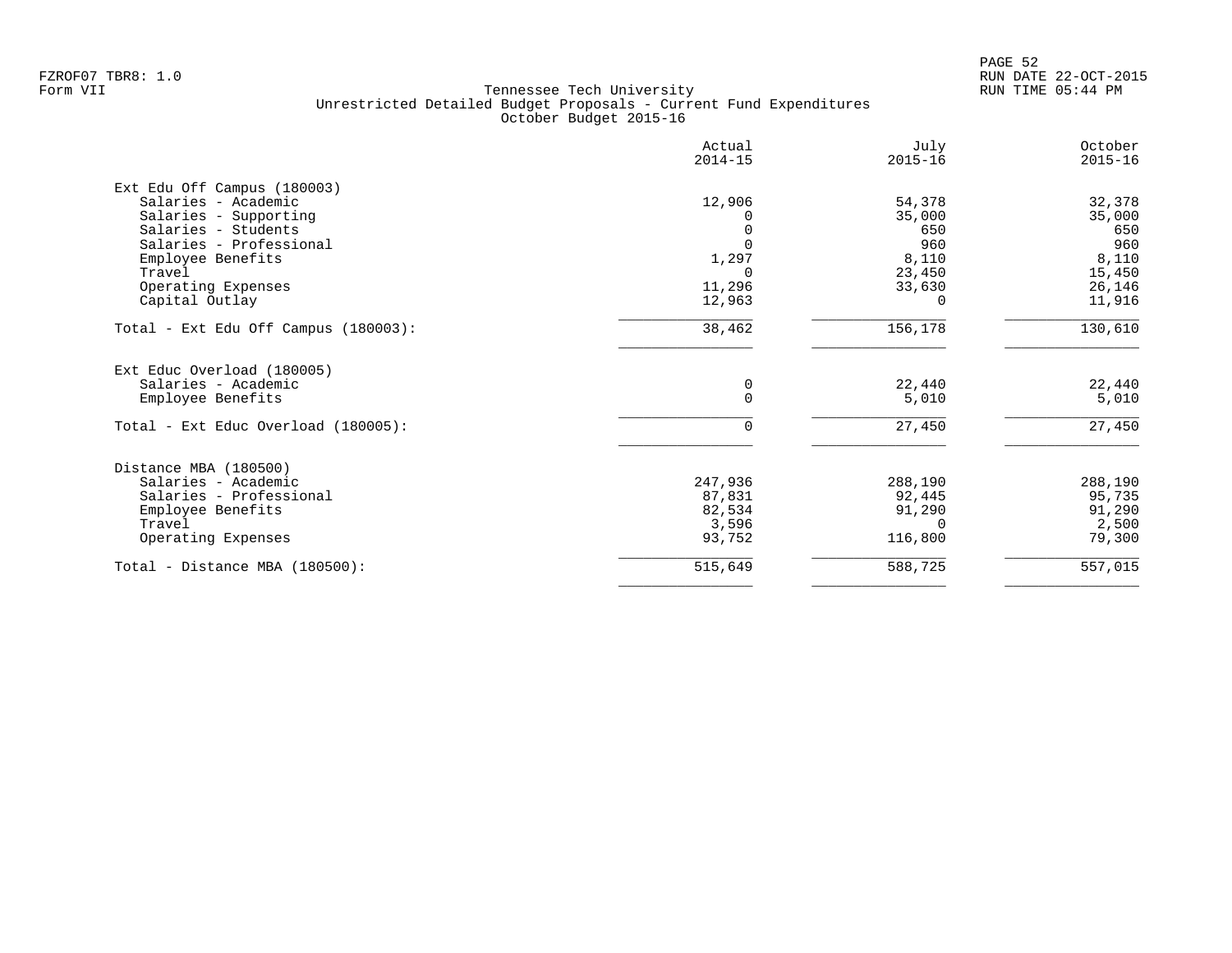|                                                   | Actual<br>$2014 - 15$ | July<br>$2015 - 16$ | October<br>$2015 - 16$ |
|---------------------------------------------------|-----------------------|---------------------|------------------------|
| Distance MBA Modules (180501)                     |                       |                     |                        |
| Salaries - Academic                               | $\Omega$              | 7,125               | 7,125                  |
| Salaries - Professional                           | 3,964                 | $\Omega$            | $\Omega$               |
| Employee Benefits                                 | 2,248                 | 8,030               | 8,030                  |
| Operating Expenses                                | 294                   | $-10,154$           | $-10, 154$             |
| Total - Distance MBA Modules (180501):            | 6,506                 | 5,001               | 5,001                  |
| Non Credit Ext Educ Instruction (181001)          |                       |                     |                        |
| Salaries - Academic                               | 24,007                | 9,110               | 9,110                  |
| Salaries - Supporting                             | 17,205                | 21,600              | 24,686                 |
| Salaries - Professional                           | 49,293                | 49,631              | 47,045                 |
| Employee Benefits                                 | 32,591                | 37,760              | 37,760                 |
| Travel                                            | 2,571                 | 600                 | 600                    |
| Operating Expenses                                | 14,725                | 39,990              | 39,990                 |
| Total - Non Credit Ext Educ Instruction (181001): | 140,392               | 158,691             | 159,191                |
| Non Credit Ext Ed (181002)                        |                       |                     |                        |
| Salaries - Academic                               | 8,337                 | 22,000              | 22,000                 |
| Salaries - Supporting                             | 48,266                | 53,267              | 53,767                 |
| Salaries - Students                               | 600                   | 0                   | 0                      |
| Salaries - Professional                           | 3,561                 | $\Omega$            | $\Omega$               |
| Employee Benefits                                 | 22,940                | 23,325              | 23,325                 |
| Travel                                            | 633                   | 200                 | 200                    |
| Operating Expenses                                | 41,566                | 3,980               | 33,980                 |
| Department Revenues                               | $-1,273$              | $\Omega$            | $\Omega$               |
| Total - Non Credit Ext Ed (181002):               | 124,630               | 102,772             | 133,272                |
|                                                   |                       |                     |                        |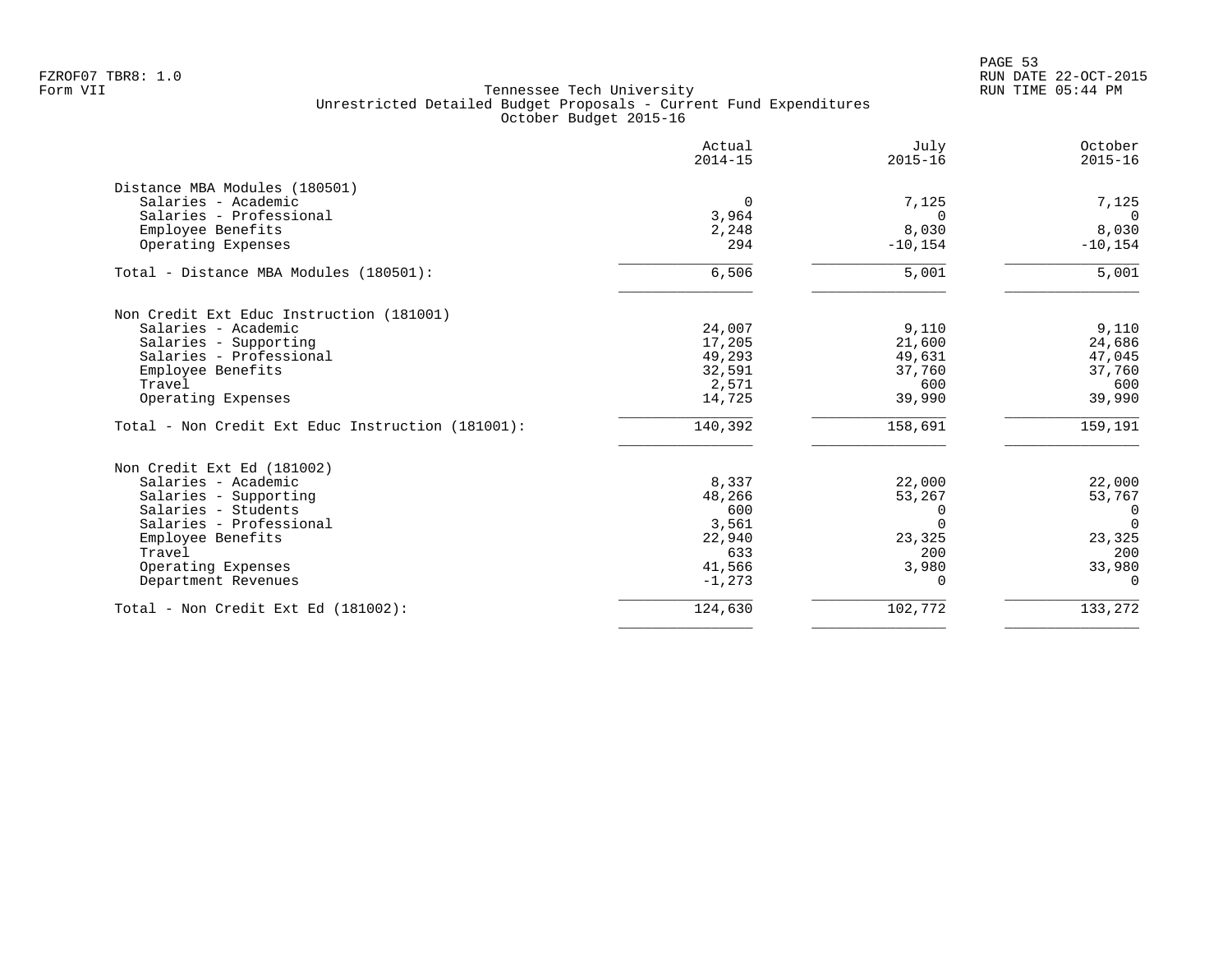|                                                                                                                                                                       | Actual<br>$2014 - 15$                                  | July<br>$2015 - 16$                                   | October<br>$2015 - 16$                                         |
|-----------------------------------------------------------------------------------------------------------------------------------------------------------------------|--------------------------------------------------------|-------------------------------------------------------|----------------------------------------------------------------|
| Governor Sch fr Emerging Technology (183000)<br>Salaries - Academic<br>Salaries - Professional<br>Employee Benefits<br>Operating Expenses                             | 20,482<br>3,620<br>5,299<br>4,625                      | 26,380<br>7,100<br>10,460                             | 26,380<br>$\Omega$<br>7,100<br>11,866                          |
| Total - Governor Sch fr Emerging Technology (183000):                                                                                                                 | 34,026                                                 | 43,940                                                | 45,346                                                         |
| Two Plus Two Eled Crossville (184000)<br>Salaries - Academic<br>Salaries - Supporting<br>Salaries - Professional<br>Employee Benefits<br>Travel<br>Operating Expenses | 2,100<br>12,093<br>61,528<br>30,757<br>1,383<br>11,356 | 1,450<br>12,025<br>61,920<br>30,310<br>1,090<br>3,540 | $\overline{0}$<br>12,275<br>61,920<br>30,310<br>1,090<br>9,540 |
| Total - Two Plus Two Eled Crossville (184000):                                                                                                                        | 119,217                                                | 110,335                                               | 115,135                                                        |
| Two Plus Two Eled Oak Ridge (184001)<br>Salaries - Academic<br>Salaries - Supporting<br>Employee Benefits<br>Travel<br>Operating Expenses                             | $\Omega$<br>13,152<br>2,804<br>576<br>10,193           | 150<br>12,025<br>2,825<br>2,050<br>1,176              | 150<br>12,275<br>2,825<br>2,050<br>1,176                       |
| Total - Two Plus Two Eled Oak Ridge (184001):                                                                                                                         | 26,725                                                 | 18,226                                                | 18,476                                                         |
|                                                                                                                                                                       |                                                        |                                                       |                                                                |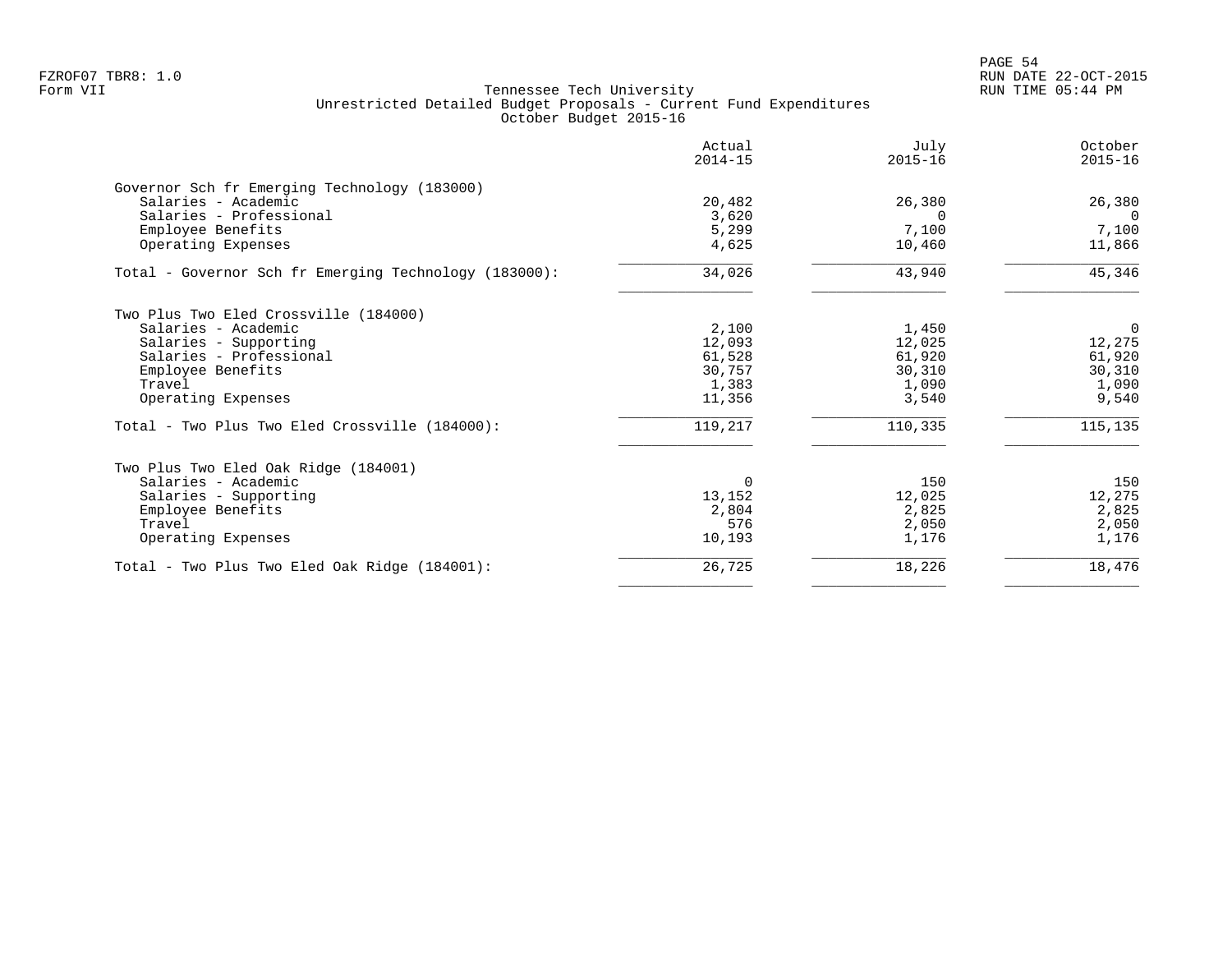|                                                  | Actual<br>$2014 - 15$ | July<br>$2015 - 16$ | October<br>$2015 - 16$ |
|--------------------------------------------------|-----------------------|---------------------|------------------------|
| Two Plus Two Eled Pellissippii (184002)          |                       |                     |                        |
| Salaries - Academic                              | 4,200                 | 2,510               | $\overline{0}$         |
| Salaries - Supporting                            | 11,099                | 10,754              | 11,722                 |
| Employee Benefits                                | 3,379                 | 3,270               | 3,270                  |
| Travel                                           | 1,225                 | 1,290               | 1,290                  |
| Operating Expenses                               | 14,637                | 3,270               | 3,270                  |
| Total - Two Plus Two Eled Pellissippii (184002): | 34,540                | 21,094              | 19,552                 |
| Two Plus Two Eled Chattanooga (184003)           |                       |                     |                        |
| Salaries - Academic                              | 1,200                 | 1,320               | $\overline{0}$         |
| Employee Benefits                                | 91                    | 350                 | 350                    |
| Travel                                           | 69                    | 1,275               | 1,275                  |
| Operating Expenses                               | $\Omega$              | 340                 | 340                    |
| Total - Two Plus Two Eled Chattanooga (184003):  | 1,360                 | 3,285               | 1,965                  |
| Two Plus Two Eled Motlow (184004)                |                       |                     |                        |
| Salaries - Academic                              | 2,100                 | 6,410               | 690                    |
| Salaries - Supporting                            | 11,954                | 12,025              | 12,275                 |
| Salaries - Professional                          | 60,628                | 61,020              | 61,520                 |
| Employee Benefits                                | 20,277                | 20,340              | 20,340                 |
| Travel                                           | 3,205                 | 2,363               | 2,363                  |
| Operating Expenses                               | 7,268                 | 3,550               | 3,550                  |
| Total - Two Plus Two Eled Motlow (184004):       | 105,432               | 105,708             | 100,738                |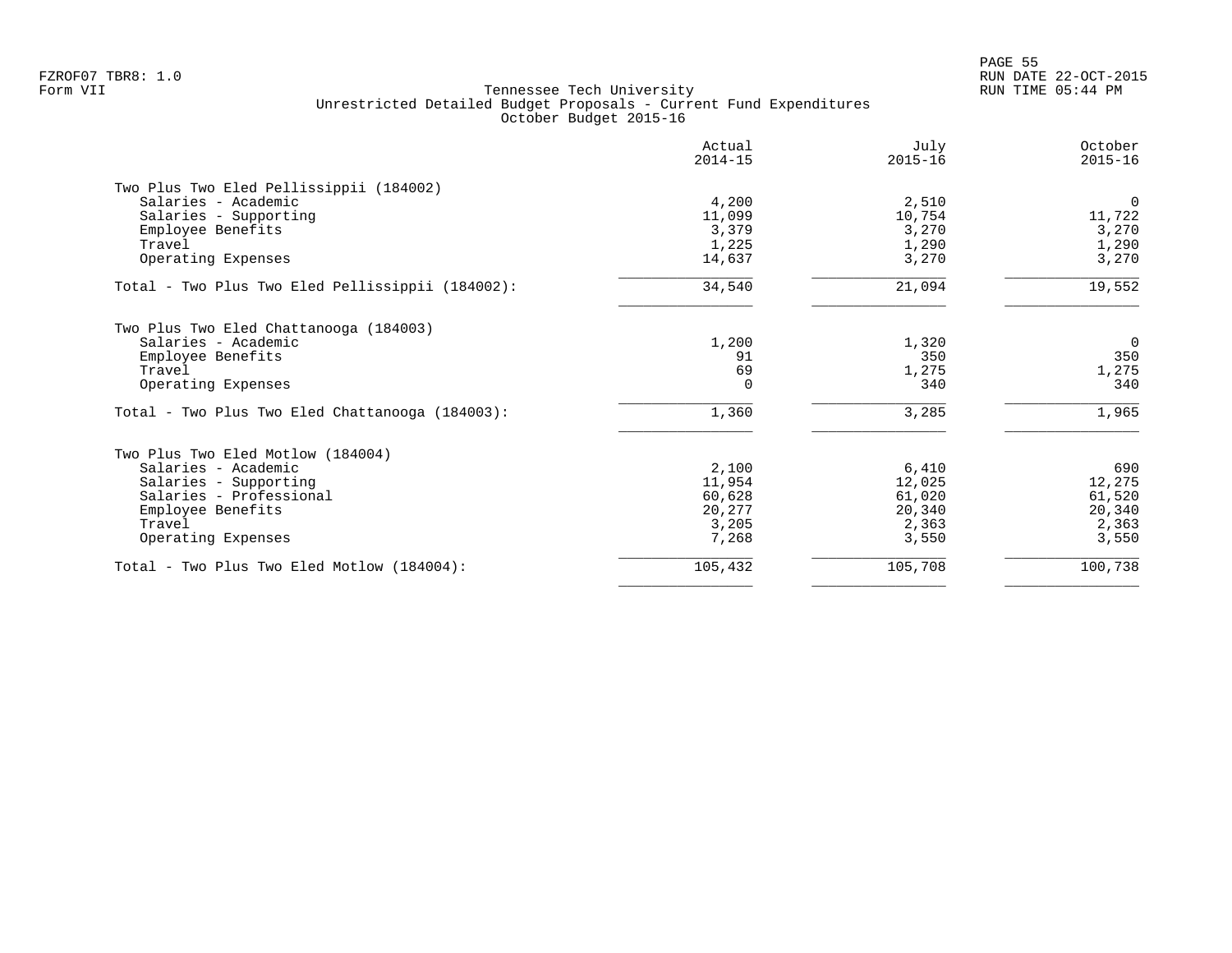|                                                      | Actual<br>$2014 - 15$ | July<br>$2015 - 16$ | October<br>$2015 - 16$ |
|------------------------------------------------------|-----------------------|---------------------|------------------------|
| Two Plus Two Eled Tullahoma (184005)                 |                       |                     |                        |
| Salaries - Academic                                  | 2,100                 | 2,330               | 2,330                  |
| Employee Benefits                                    | 160                   | 300                 | 300                    |
| Travel                                               | 1,105                 | 1,385               | 1,385                  |
| Operating Expenses                                   | 7,650                 | 2,450               | 2,450                  |
| Total - Two Plus Two Eled Tullahoma (184005):        | 11,015                | 6,465               | 6,465                  |
| Two Plus Two Eled RS Harriman (184006)               |                       |                     |                        |
| Salaries - Academic                                  | 2,100                 | 5,850               | 5,850                  |
| Employee Benefits                                    | 160                   | 1,000               | 1,000                  |
| Travel                                               | 1,774                 | 2,062               | 2,062                  |
| Operating Expenses                                   | 8,241                 | 4,690               | 4,690                  |
| Total - Two Plus Two Eled RS Harriman (184006):      | 12,275                | 13,602              | 13,602                 |
| Two Plus Two Eled Scott Co (184007)                  |                       |                     |                        |
| Salaries - Academic                                  | 2,100                 | 4,550               | 550                    |
| Salaries - Supporting                                | 14,723                | 15,000              | 15,000                 |
| Employee Benefits                                    | 1,287                 | 1,600               | 1,600                  |
| Travel                                               | 1,519                 | 1,382               | 1,382                  |
| Operating Expenses                                   | 13,019                | 2,990               | 11,990                 |
| Total - Two Plus Two Eled Scott Co (184007):         | 32,648                | 25,522              | 30,522                 |
| Interdisciplinary Studies Instruct (185000)          |                       |                     |                        |
| Salaries - Academic                                  | 278,752               | 261,116             | 206,748                |
| Salaries - Supporting                                | 43,590                | 45,478              | 47,978                 |
| Salaries - Students                                  | 360                   | $\Omega$            | 4,000                  |
| Employee Benefits                                    | 106,506               | 107,390             | 92,610                 |
| Travel                                               | 9,790                 | 25,000              | 25,000                 |
| Operating Expenses                                   | 23,688                | 20,000              | 20,000                 |
| Total - Interdisciplinary Studies Instruct (185000): | 462,686               | 458,984             | 396,336                |
|                                                      |                       |                     |                        |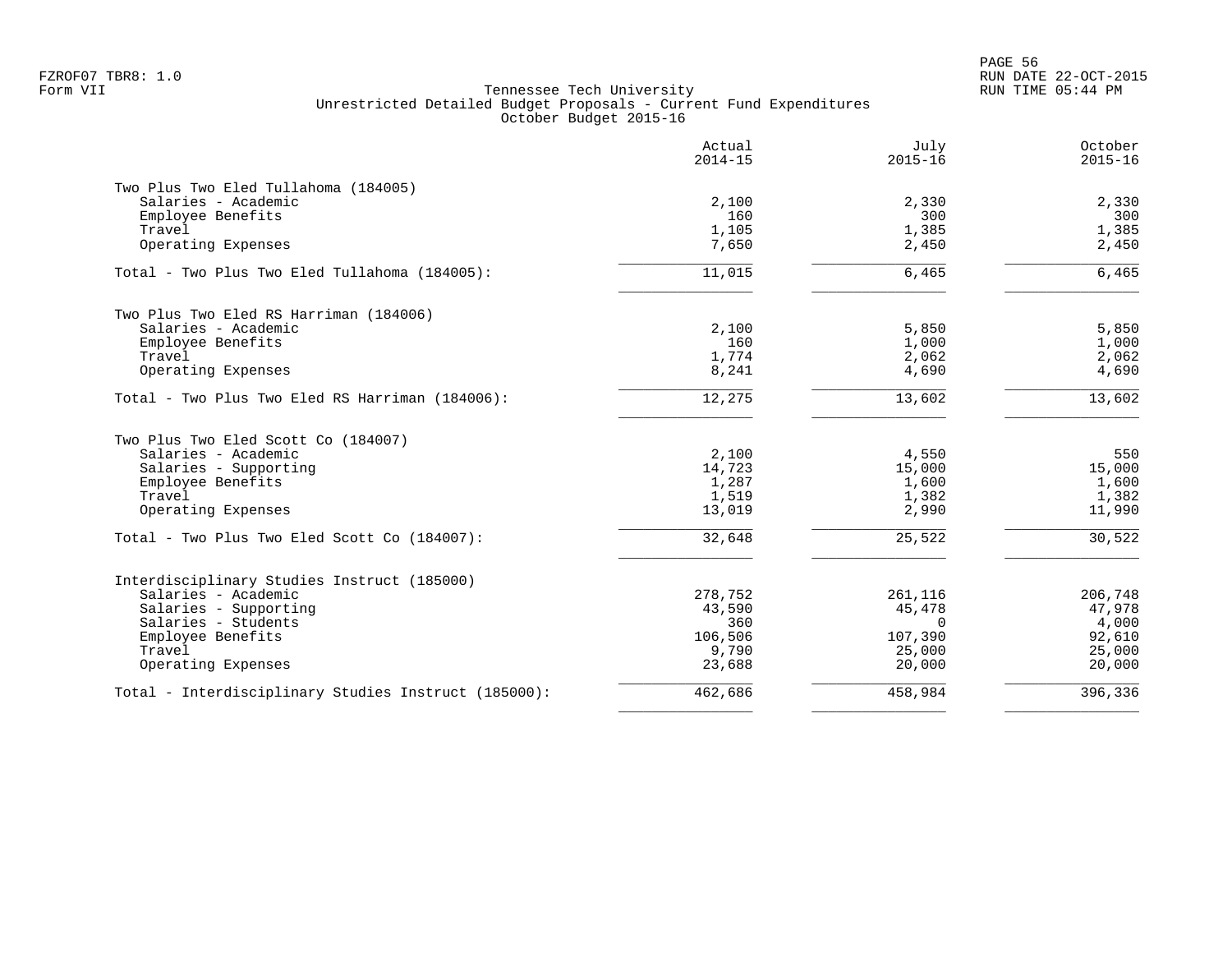|                                                | Actual<br>$2014 - 15$ | July<br>$2015 - 16$ | October<br>$2015 - 16$ |
|------------------------------------------------|-----------------------|---------------------|------------------------|
| Professional Studies (185001)                  |                       |                     |                        |
| Salaries - Academic                            | 49,884                | 52,568              | 52,568                 |
| Salaries - Professional                        | 3,375                 | $\Omega$            | $\Omega$               |
| Employee Benefits                              | 16,391                | 16,685              | 16,685                 |
| Travel                                         | 100                   | 4,000               | 4,000                  |
| Operating Expenses                             | 856                   | 3,000               | 3,000                  |
| Total - Professional Studies (185001):         | 70,606                | 76,253              | 76,253                 |
| RODP Instruction (185002)                      |                       |                     |                        |
| Salaries - Academic                            | 770,626               | 821,500             | 821,500                |
| Salaries - Supporting                          | 29,044                | 31,691              | 32,191                 |
| Salaries - Professional                        | 61,816                | 78,161              | 78,661                 |
| Employee Benefits                              | 160,160               | 163,280             | 186,785                |
| Travel                                         | 1,400                 | 4,330               | 4,330                  |
| Operating Expenses                             | 2,714                 | 32,040              | 32,040                 |
| Total - RODP Instruction (185002):             | 1,025,760             | 1,131,002           | 1,155,507              |
| Environmental Studies Udrgrd (185005)          |                       |                     |                        |
| Salaries - Administrative                      | $\Omega$              | 5,000               | 5,000                  |
| Salaries - Academic                            | 106,238               | 57,945              | 113,719                |
| Salaries - Supporting                          | 24,672                | 30,094              | 25,594                 |
| Employee Benefits                              | 54,197                | 53,090              | 61,270                 |
| Travel                                         | 2,103                 | 1,900               | 1,900                  |
| Operating Expenses                             | 9,253                 | 5,000               | 5,000                  |
| Total - Environmental Studies Udrgrd (185005): | 196,463               | 153,029             | 212,483                |
|                                                |                       |                     |                        |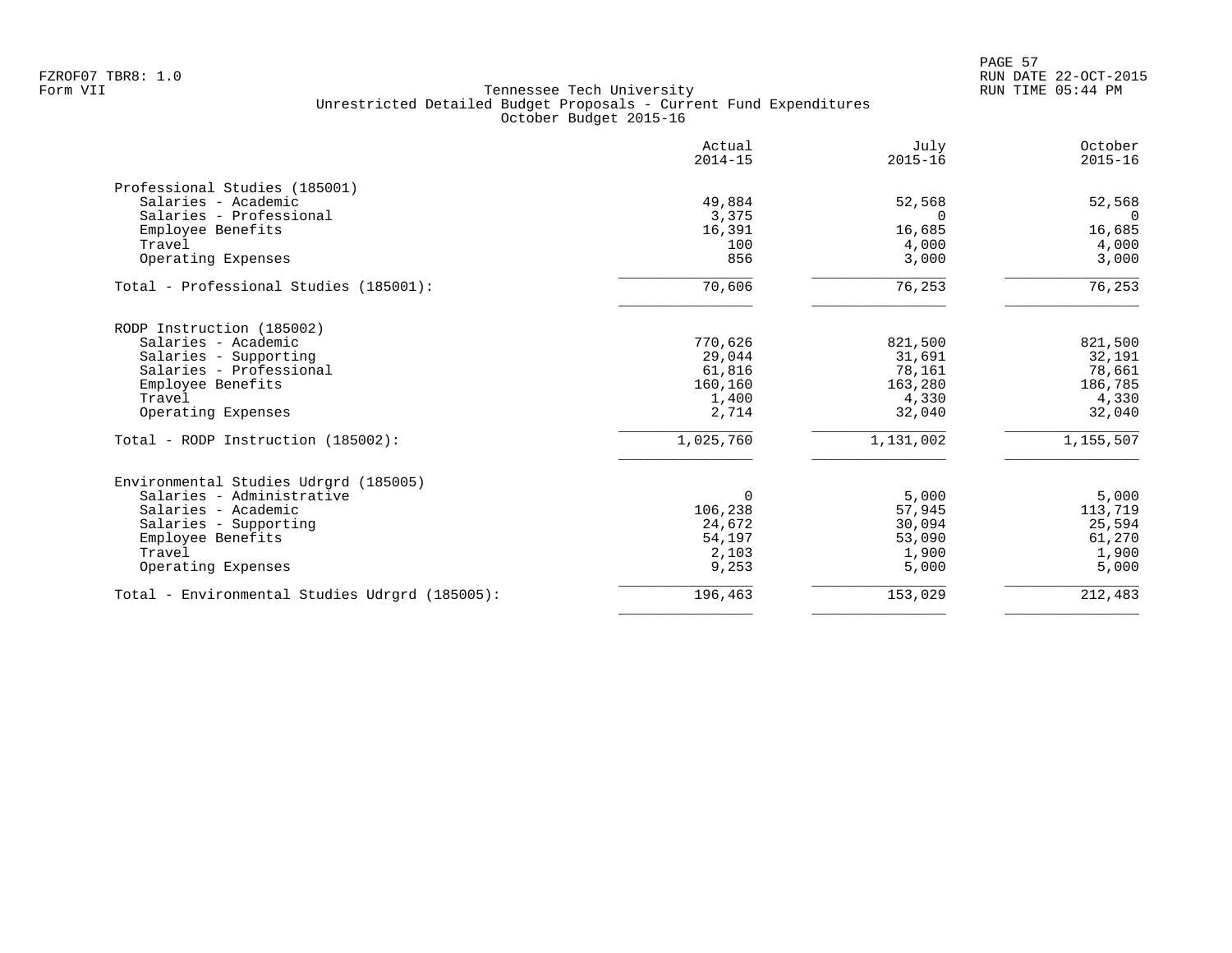PAGE 58 FZROF07 TBR8: 1.0 RUN DATE 22-OCT-2015

|                                                                                                                                           | Actual<br>$2014 - 15$              | July<br>$2015 - 16$                    | October<br>$2015 - 16$                  |
|-------------------------------------------------------------------------------------------------------------------------------------------|------------------------------------|----------------------------------------|-----------------------------------------|
| Interdiscip Studies Campus Instr (185007)<br>Employee Benefits                                                                            | $\Omega$                           | 2,330                                  | 2,330                                   |
| Total - Interdiscip Studies Campus Instr (185007):                                                                                        | 0                                  | 2,330                                  | 2,330                                   |
| Online Course Dev Interdiscipl Stys (185010)<br>Operating Expenses                                                                        | $\mathbf 0$                        | 29,610                                 | 29,610                                  |
| Total - Online Course Dev Interdiscipl Stys (185010):                                                                                     | $\Omega$                           | 29,610                                 | 29,610                                  |
| Environmental Sci Grad Assist (188000)<br>Salaries - Academic<br>Employee Benefits<br>Total - Environmental Sci Grad Assist (188000):     | 78,289<br>94,870<br>173,159        | 0<br>45,000<br>45,000                  | $\mathbf 0$<br>45,000<br>45,000         |
| EVS Challenge (188001)<br>Salaries - Professional<br>Employee Benefits                                                                    | 15,000<br>8,555                    | 0<br>$\Omega$                          | 15,000<br>$\Omega$                      |
| Total - EVS Challenge (188001):                                                                                                           | 23,555                             | $\Omega$                               | 15,000                                  |
| Environmental Science Masters (188002)<br>Salaries - Academic<br>Salaries - Students<br>Employee Benefits<br>Travel<br>Operating Expenses | 0<br>$\Omega$<br>462<br>182<br>790 | 0<br>$\Omega$<br>615<br>4,000<br>3,000 | 1,505<br>5,000<br>615<br>2,495<br>3,000 |
| Total - Environmental Science Masters (188002):                                                                                           | 1,434                              | 7,615                                  | 12,615                                  |
|                                                                                                                                           |                                    |                                        |                                         |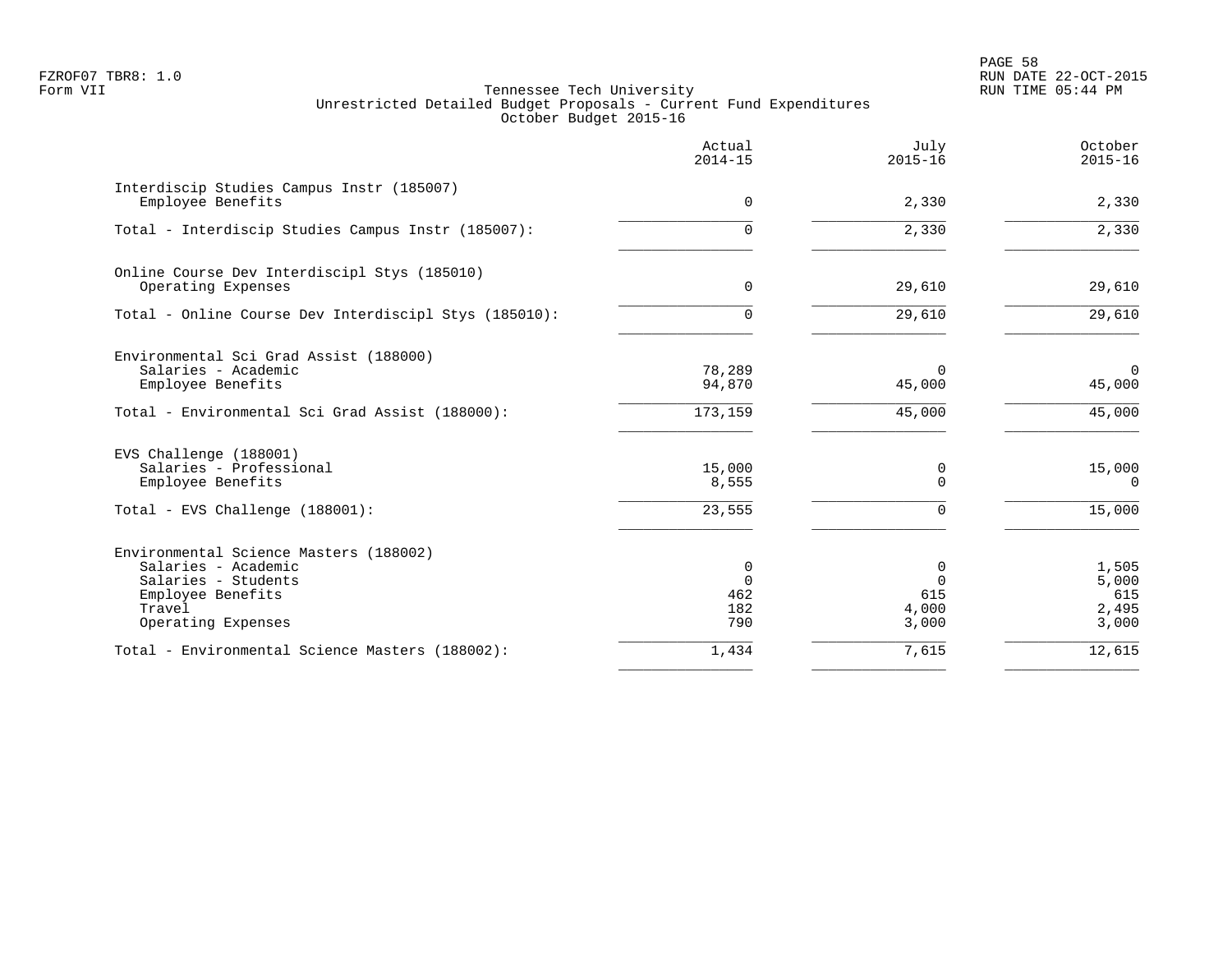|                                                     | Actual<br>$2014 - 15$ | July<br>$2015 - 16$ | October<br>$2015 - 16$ |
|-----------------------------------------------------|-----------------------|---------------------|------------------------|
| Interdisciplinary Student Success (189000)          |                       |                     |                        |
| Salaries - Supporting                               | $\Omega$              | $\Omega$            | 500                    |
| Salaries - Professional                             | 129,828               | 134,227             | 135,727                |
| Employee Benefits                                   | 65,818                | 64,325              | 64,325                 |
| Travel                                              | 3,175                 | 4,000               | 4,000                  |
| Operating Expenses                                  | 5,696                 | 5,000               | 5,000                  |
| Total - Interdisciplinary Student Success (189000): | 204,517               | 207,552             | 209,552                |
| TAF Technology Access Fee (190006)                  |                       |                     |                        |
| Salaries - Students                                 | 151,469               | 118,830             | 118,830                |
| Employee Benefits                                   | 3,276                 | 15,310              | 15,310                 |
| Operating Expenses                                  | 1,913,277             | 1,610,442           | 2,854,350              |
| Capital Outlay                                      | 39,741                | 100,000             | 100,000                |
| Total - TAF Technology Access Fee (190006):         | 2,107,763             | 1,844,582           | 3,088,490              |
| Craft Center Instuct Transfer (200007)              |                       |                     |                        |
| Operating Expenses                                  | $-374,000$            | $-374,000$          | $-374,000$             |
| Total - Craft Center Instuct Transfer (200007):     | $-374,000$            | $-374,000$          | $-374,000$             |
| CHEC TAF Tech Access Fee (210004)                   |                       |                     |                        |
| Operating Expenses                                  | 0                     | 5,000               | 5,000                  |
| Total - CHEC TAF Tech Access Fee (210004):          | 0                     | 5,000               | 5,000                  |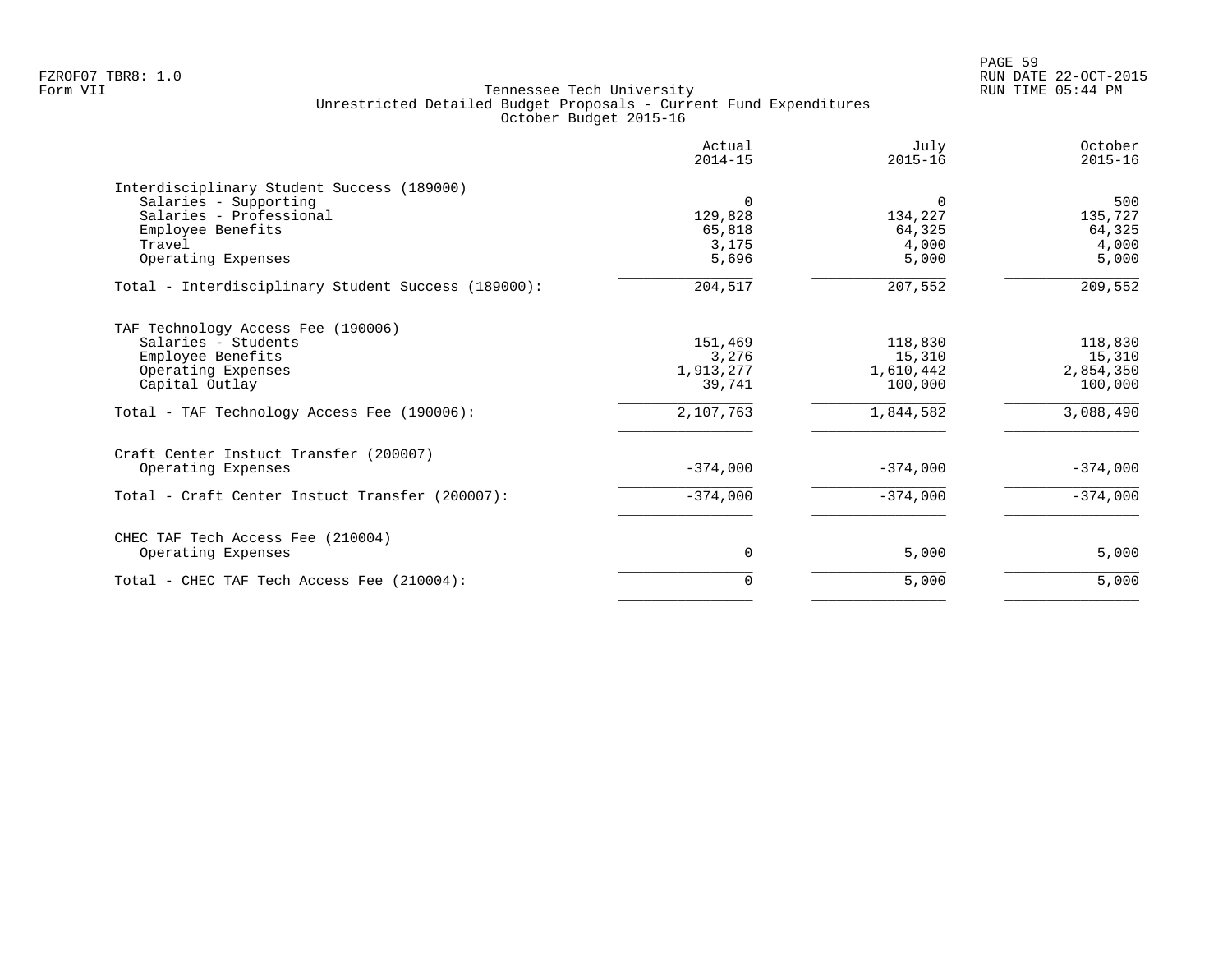PAGE 60 FZROF07 TBR8: 1.0 RUN DATE 22-OCT-2015

|                                              | Actual<br>$2014 - 15$ | July<br>$2015 - 16$ | October<br>$2015 - 16$ |
|----------------------------------------------|-----------------------|---------------------|------------------------|
| CHEC Tutoring Math (210020)                  |                       |                     |                        |
| Salaries - Students                          | $\Omega$              | 15,500              | 15,500                 |
| Employee Benefits                            | $\Omega$              | 1,200               | 1,200                  |
| Operating Expenses                           | $\Omega$              | 1,000               | 1,000                  |
| Department Revenues                          | $\Omega$              | $-11,800$           | $-11,800$              |
| Total - CHEC Tutoring Math (210020):         | $\Omega$              | 5,900               | 5,900                  |
| CHEC Tutoring Writing (210021)               |                       |                     |                        |
| Salaries - Students                          | 0                     | 15,500              | 15,500                 |
| Employee Benefits                            | $\Omega$              | 1,200               | 1,200                  |
| Operating Expenses                           | 0                     | 1,000               | 1,000                  |
| Department Revenues                          | $\Omega$              | $-11,800$           | $-11,800$              |
| Total - CHEC Tutoring Writing (210021):      | 0                     | 5,900               | 5,900                  |
| CHEC Lab Supplies (210022)                   |                       |                     |                        |
| Salaries - Supporting                        | $\Omega$              | 25,375              | 25,000                 |
| Salaries - Students                          | $\Omega$              | 15,500              | 15,500                 |
| Employee Benefits                            | $\Omega$              | 12,865              | 12,865                 |
| Operating Expenses                           | $\Omega$              | 32,150              | 32,150                 |
| Department Revenues                          | 0                     | $-57,260$           | $-57,010$              |
| Total - CHEC Lab Supplies (210022):          | 0                     | 28,630              | 28,505                 |
| CHEC EETH & Comp Operating (210023)          |                       |                     |                        |
| Salaries - Supporting                        | 0                     | 25,375              | 25,000                 |
| Employee Benefits                            | 0                     | 11,665              | 11,665                 |
| Operating Expenses                           | $\mathbf 0$           | 6,650               | 6,650                  |
| Department Revenues                          | 0                     | $-29,127$           | $-28,877$              |
| Total - CHEC EETH & Comp Operating (210023): | 0                     | 14,563              | 14,438                 |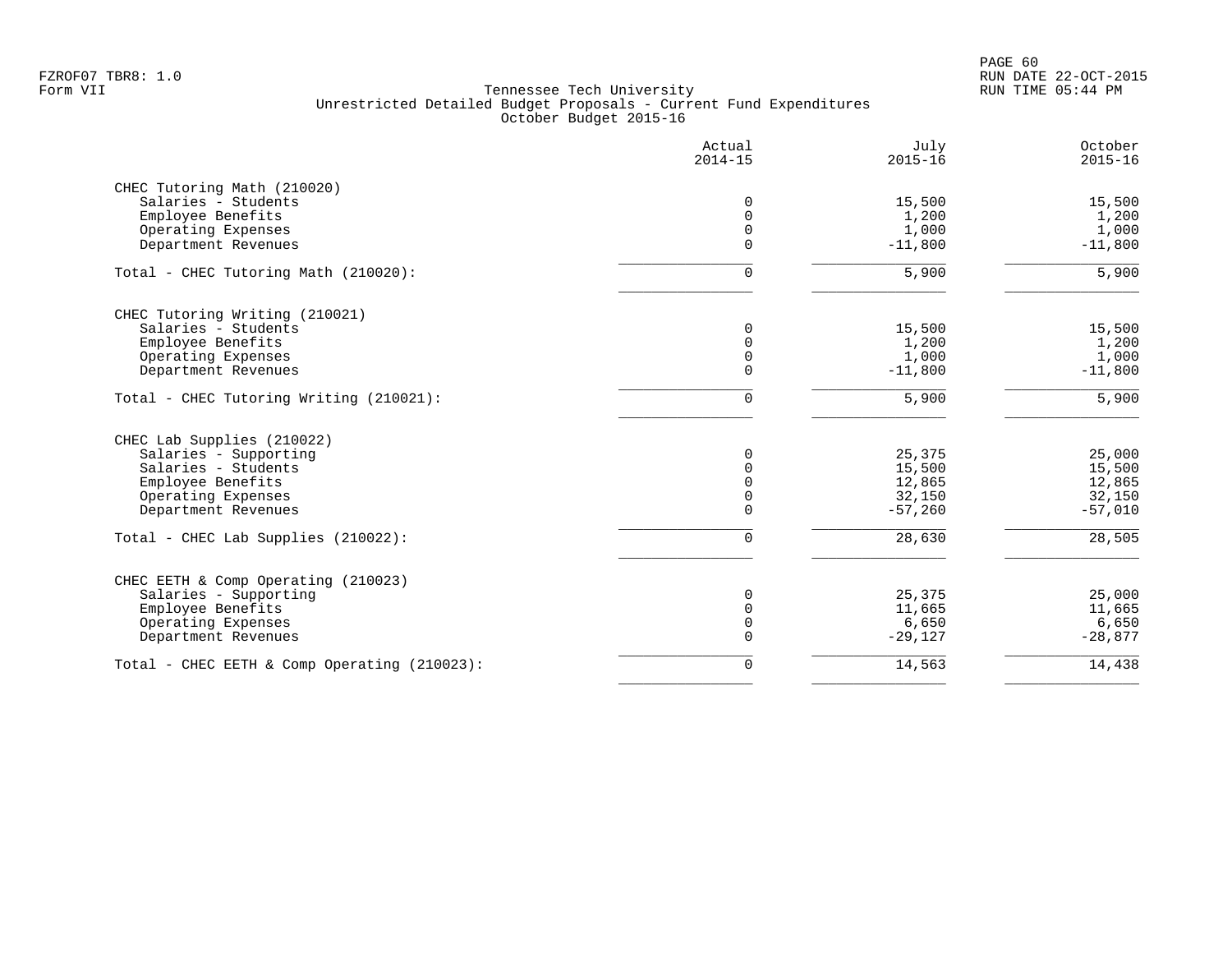|                                                                                                                                                                               | Actual<br>$2014 - 15$              | July<br>$2015 - 16$                                          | October<br>$2015 - 16$                                               |
|-------------------------------------------------------------------------------------------------------------------------------------------------------------------------------|------------------------------------|--------------------------------------------------------------|----------------------------------------------------------------------|
| TBR Spouse Dependent Discount (700000)<br>Employee Benefits                                                                                                                   | 365,746                            | 226,140                                                      | 226,140                                                              |
| Total - TBR Spouse Dependent Discount (700000):                                                                                                                               | 365,746                            | 226,140                                                      | 226,140                                                              |
| TBR Employ Remission PC191 (700001)<br>Employee Benefits                                                                                                                      | 92,172                             | 62,600                                                       | 62,600                                                               |
| Total - TBR Employ Remission PC191 (700001):                                                                                                                                  | 92,172                             | 62,600                                                       | 62,600                                                               |
| E and G Data Processing Allocation (700003)<br>Department Revenues                                                                                                            | 4,237,250                          | 4,386,510                                                    | 4,550,140                                                            |
| Total - E and G Data Processing Allocation (700003):                                                                                                                          | 4, 237, 250                        | 4,386,510                                                    | 4,550,140                                                            |
| E and G Claims Adjustment (700004)<br>Operating Expenses                                                                                                                      | 210,801                            | 210,800                                                      | 210,800                                                              |
| Total - E and G Claims Adjustment $(700004)$ :                                                                                                                                | 210,801                            | 210,800                                                      | 210,800                                                              |
| $E$ and G Support (700005)<br>Salaries - Administrative<br>Salaries - Academic<br>Salaries - Supporting<br>Salaries - Professional<br>Employee Benefits<br>Operating Expenses | 0<br>0<br>0<br>74,015<br>$-41,929$ | 1,950<br>472,025<br>30,760<br>27,530<br>239,819<br>$-38,134$ | $\overline{0}$<br>18,530<br>1,820<br>$\Omega$<br>86,239<br>$-38,239$ |
| Total - E and G Support $(700005)$ :                                                                                                                                          | 32,086                             | 733,950                                                      | 68,350                                                               |
|                                                                                                                                                                               |                                    |                                                              |                                                                      |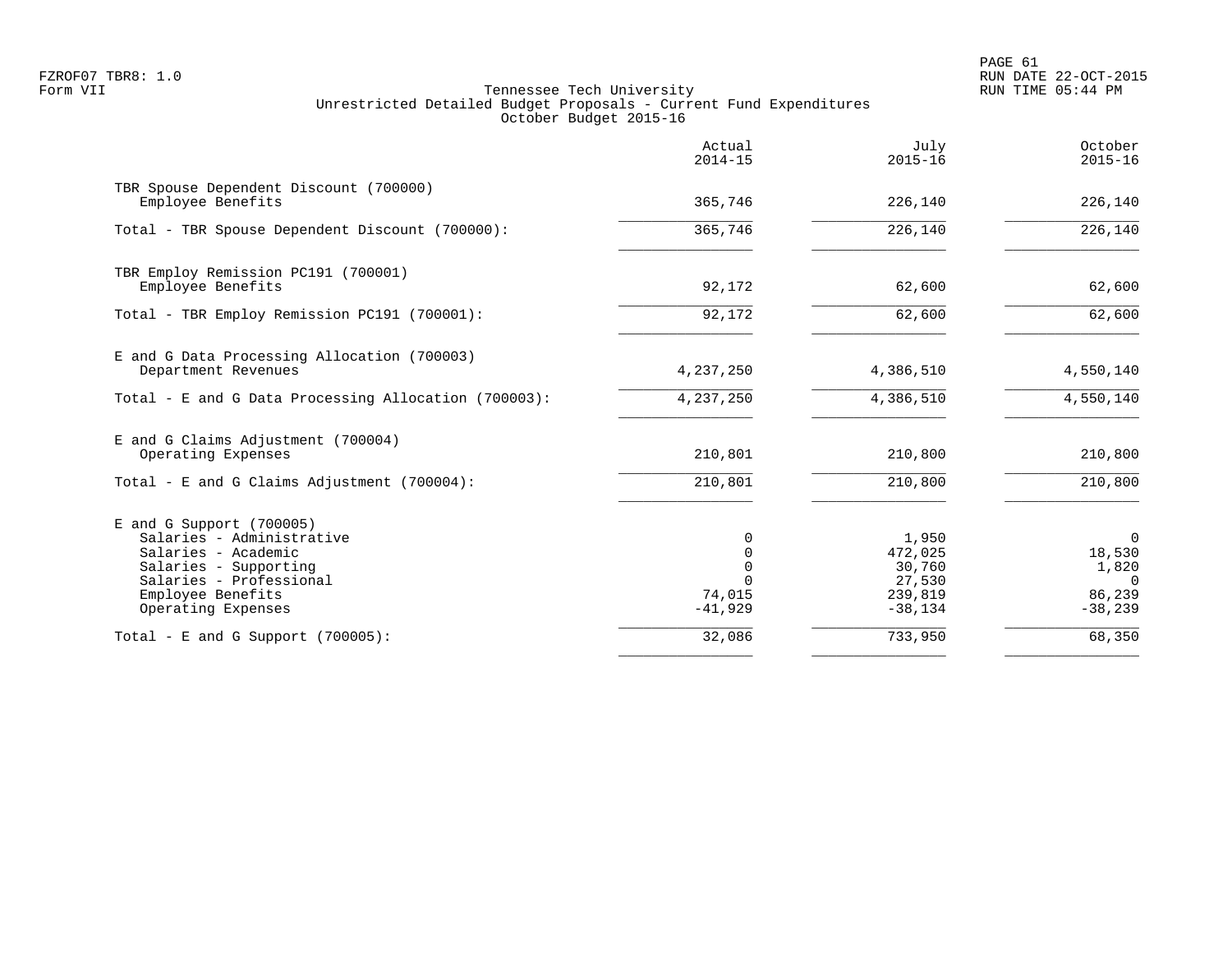PAGE 62 FZROF07 TBR8: 1.0 RUN DATE 22-OCT-2015

|                                                                                                                                                              | Actual<br>$2014 - 15$      | July<br>$2015 - 16$                   | October<br>$2015 - 16$           |
|--------------------------------------------------------------------------------------------------------------------------------------------------------------|----------------------------|---------------------------------------|----------------------------------|
| Pool Reclass (700007)<br>Salaries - Supporting                                                                                                               | 0                          | 10,000                                | 10,000                           |
| Total - Pool Reclass (700007):                                                                                                                               | 0                          | 10,000                                | 10,000                           |
| Pool Degree Adj (700008)<br>Salaries - Academic                                                                                                              | $\mathbf 0$                | 5,000                                 | 5,000                            |
| Total - Pool Degree Adj (700008):                                                                                                                            | 0                          | 5,000                                 | 5,000                            |
| E and G Other Salary Pool (700009)<br>Salaries - Academic<br>Salaries - Supporting<br>Salaries - Professional<br>Total - E and G Other Salary Pool (700009): | 0<br>0<br>0<br>$\mathbf 0$ | 110,800<br>5,650<br>57,900<br>174,350 | 110,800<br>5,650<br>0<br>116,450 |
| Post Office Allocation (700045)<br>Operating Expenses<br>Department Revenues                                                                                 | $\Omega$<br>22,940         | 27,340<br>∩                           | 27,340<br>$\Omega$               |
| Total - Post Office Allocation (700045):                                                                                                                     | 22,940                     | 27,340                                | 27,340                           |
| TTU Staff Scholarships (700067)<br>Employee Benefits                                                                                                         | $-1,398$                   | $-1,398$                              | $-1,398$                         |
| Total - TTU Staff Scholarships (700067):                                                                                                                     | $-1,398$                   | $-1,398$                              | $-1,398$                         |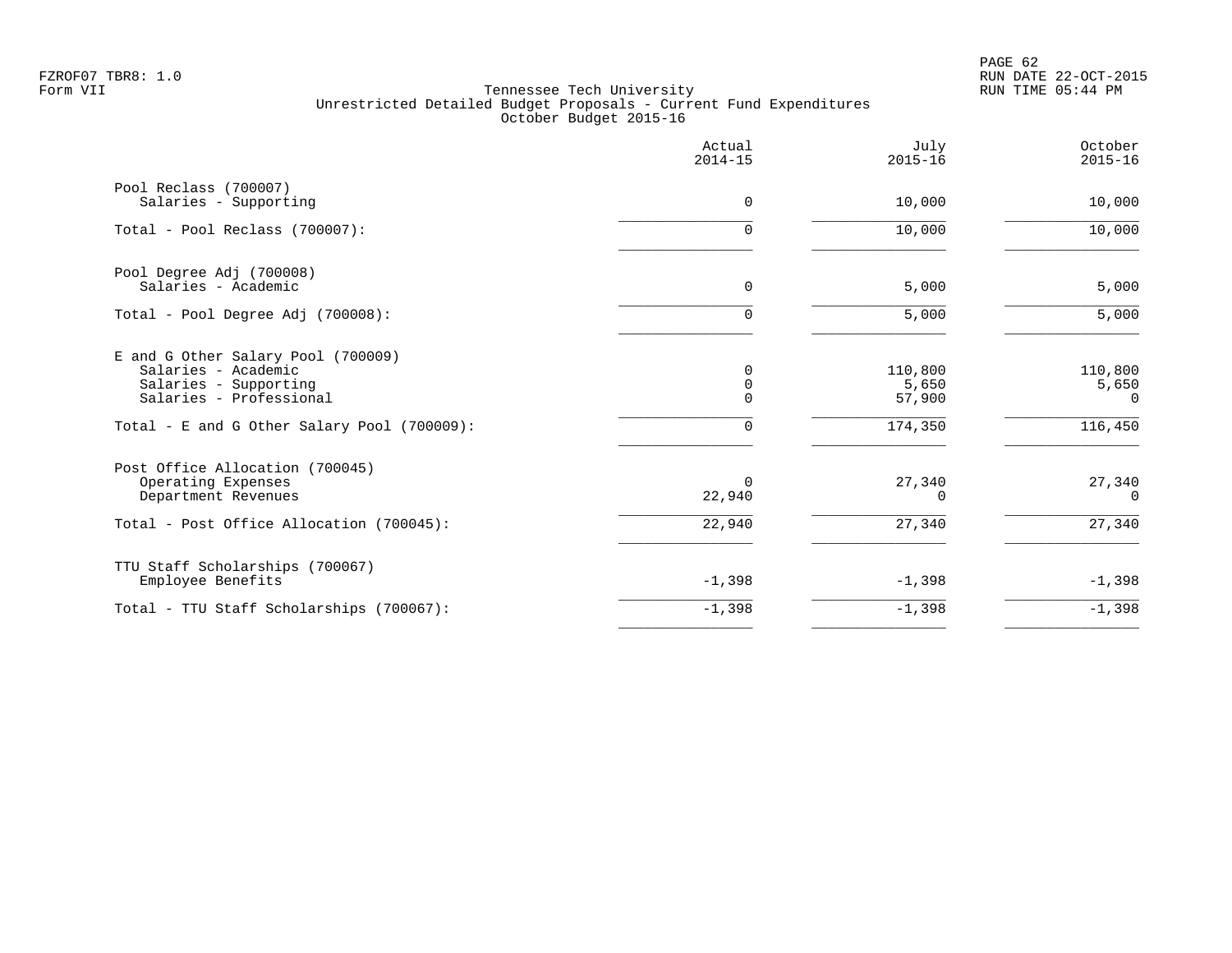|                                                                                                                                                                                                                           | Actual<br>$2014 - 15$                                                                                                    | July<br>$2015 - 16$                                                                                                        | October<br>$2015 - 16$                                                                                                   |
|---------------------------------------------------------------------------------------------------------------------------------------------------------------------------------------------------------------------------|--------------------------------------------------------------------------------------------------------------------------|----------------------------------------------------------------------------------------------------------------------------|--------------------------------------------------------------------------------------------------------------------------|
| TTU Staff Tuit Maint Reimbursment (700068)<br>Employee Benefits                                                                                                                                                           | 141,598                                                                                                                  | 108,484                                                                                                                    | 108,484                                                                                                                  |
| Total - TTU Staff Tuit Maint Reimbursment (700068):                                                                                                                                                                       | 141,598                                                                                                                  | 108,484                                                                                                                    | 108,484                                                                                                                  |
| Total - Instruction (200):                                                                                                                                                                                                |                                                                                                                          |                                                                                                                            |                                                                                                                          |
| Salaries - Administrative<br>Salaries - Academic<br>Salaries - Supporting<br>Salaries - Students<br>Salaries - Professional<br>Employee Benefits<br>Travel<br>Operating Expenses<br>Capital Outlay<br>Department Revenues | 163,580<br>35,656,025<br>2,301,999<br>742,674<br>2,177,018<br>15,180,132<br>552,425<br>5,063,113<br>298,120<br>4,257,981 | 146,950<br>36, 432, 353<br>2,294,738<br>502,830<br>2,224,908<br>14,068,570<br>341,140<br>5,554,316<br>138,100<br>4,276,523 | 145,000<br>36,546,217<br>2,308,645<br>585,530<br>2,333,153<br>13,955,552<br>389,047<br>9,124,931<br>173,424<br>4,440,653 |
| Total                                                                                                                                                                                                                     | 66,393,067                                                                                                               | 65,980,428                                                                                                                 | 70,002,152                                                                                                               |
| Total - Instruction (20):                                                                                                                                                                                                 |                                                                                                                          |                                                                                                                            |                                                                                                                          |
| Salaries - Administrative<br>Salaries - Academic<br>Salaries - Supporting<br>Salaries - Students<br>Salaries - Professional<br>Employee Benefits<br>Travel<br>Operating Expense<br>Capital Outlay<br>Department Revenues  | 163,580<br>35,656,025<br>2,301,999<br>742,674<br>2,177,018<br>15,180,132<br>552,425<br>5,063,113<br>298,120<br>4,257,981 | 146,950<br>36, 432, 353<br>2,294,738<br>502,830<br>2,224,908<br>14,068,570<br>341,140<br>5,554,316<br>138,100<br>4,276,523 | 145,000<br>36,546,217<br>2,308,645<br>585,530<br>2,333,153<br>13,955,552<br>389,047<br>9,124,931<br>173,424<br>4,440,653 |
| Total                                                                                                                                                                                                                     | 66, 393, 067                                                                                                             | 65,980,428                                                                                                                 | 70,002,152                                                                                                               |

 Research (25) Research (250)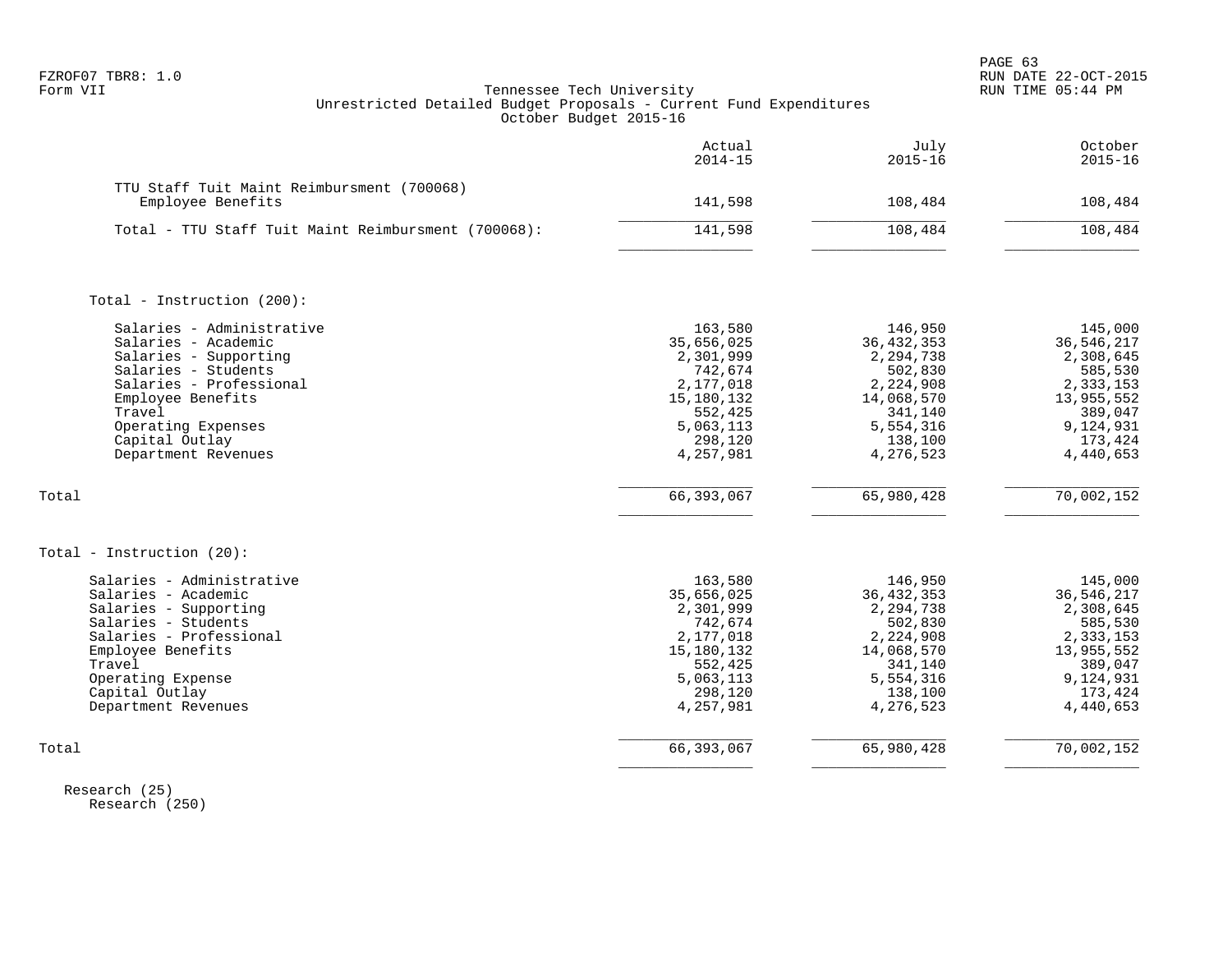| Actual<br>$2014 - 15$ | July<br>$2015 - 16$                                | October<br>$2015 - 16$              |
|-----------------------|----------------------------------------------------|-------------------------------------|
|                       |                                                    |                                     |
| 119,127               | 125,300                                            | 160,300                             |
| 3,000                 | $\Omega$                                           | $\Omega$                            |
|                       |                                                    | 85,500                              |
|                       |                                                    | 63,000                              |
|                       |                                                    | $\Omega$                            |
|                       |                                                    | 287,552                             |
|                       |                                                    | 17,068                              |
| 274,150               | 300                                                | 613,420                             |
|                       |                                                    |                                     |
| 0                     | $\Omega$                                           | 5,350                               |
| U                     |                                                    | 5,350                               |
|                       |                                                    |                                     |
|                       |                                                    | 18,278                              |
|                       |                                                    |                                     |
| 24,012                | $\Omega$                                           | 18,278                              |
|                       |                                                    |                                     |
| $\Omega$              | 7,500                                              | 7,500                               |
| $\Omega$              | 5,300                                              | 5,300                               |
| $\Omega$              | 12,500                                             | 12,500                              |
| 0                     | 25,300                                             | 25,300                              |
|                       | 69,663<br>61,004<br>4,276<br>17,080<br>0<br>24,012 | 85,000<br>63,000<br>$-273,000$<br>0 |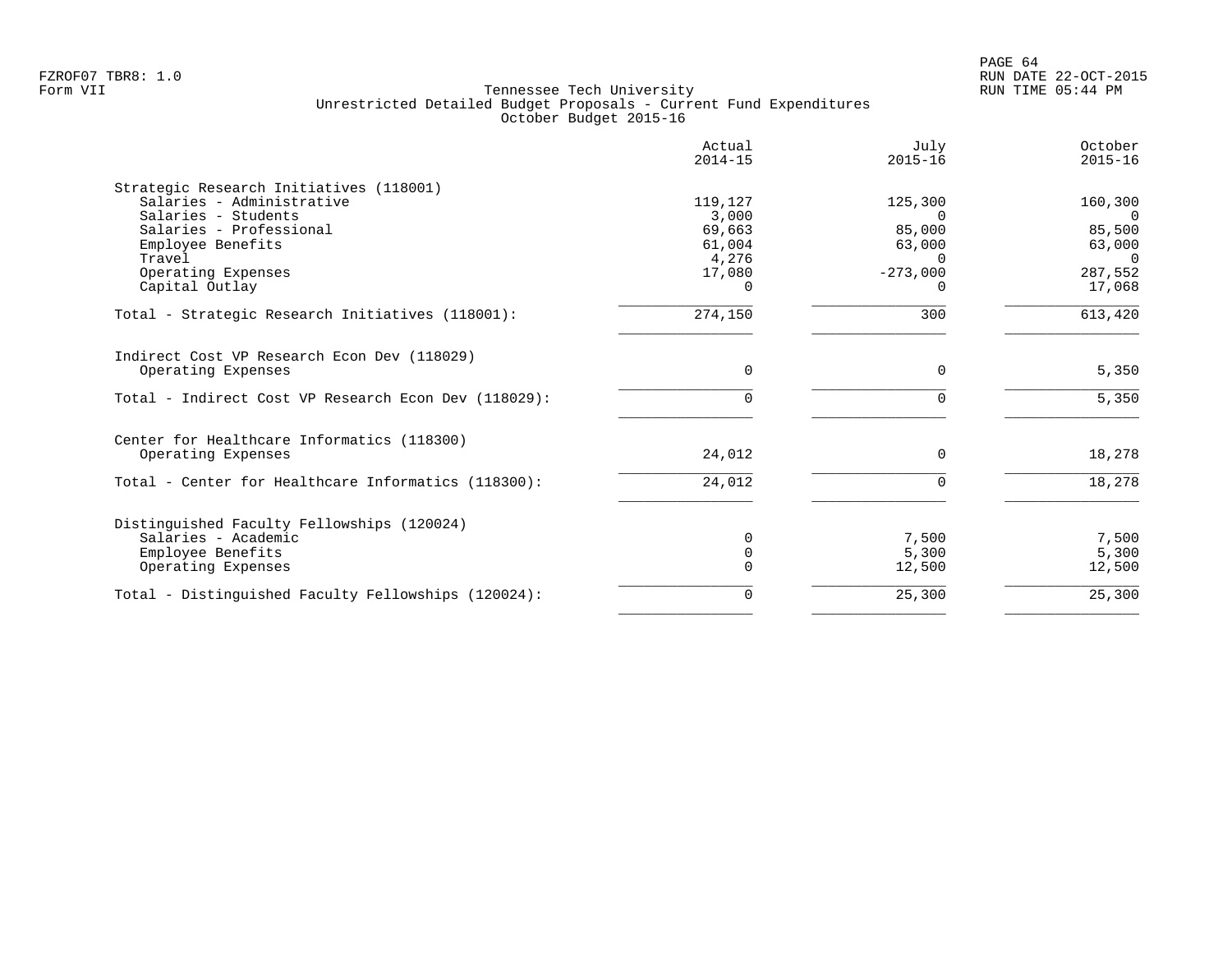|                                                      | Actual<br>$2014 - 15$ | July<br>$2015 - 16$ | October<br>$2015 - 16$ |
|------------------------------------------------------|-----------------------|---------------------|------------------------|
| SAF Undergrad Research Initiative (121002)           |                       |                     |                        |
| Salaries - Students                                  | 61,578                | 0                   | 30,000                 |
| Employee Benefits                                    | 2,881                 | $\Omega$            | 2,000                  |
| Travel                                               | 48,218                | $\Omega$            | 10,000                 |
| Operating Expenses                                   | 33,592                | $\Omega$            | 124,985                |
| Capital Outlay                                       | 3,000                 | $\Omega$            | $\Omega$               |
| Total - SAF Undergrad Research Initiative (121002):  | 149,269               | 0                   | 166,985                |
| QEP Operating (121702)                               |                       |                     |                        |
| Salaries - Academic                                  | 5,000                 | 5,000               | 5,000                  |
| Employee Benefits                                    | 1,671                 | 9,200               | 9,200                  |
| Travel                                               | 8,659                 | 1,000               | 1,000                  |
| Operating Expenses                                   | 66,027                | 72,000              | 561,000                |
| Total - QEP Operating $(121702)$ :                   | 81,357                | 87,200              | 576,200                |
| Federal College Work Study Program (122001)          |                       |                     |                        |
| Salaries - Students                                  | 1,710                 | 390                 | 390                    |
| Total - Federal College Work Study Program (122001): | 1,710                 | 390                 | 390                    |
| Upper Cumberland Hum Sci (130008)                    |                       |                     |                        |
| Travel                                               | 470                   | 470                 | 470                    |
| Operating Expenses                                   | 970                   | 970                 | 970                    |
| Total - Upper Cumberland Hum Sci (130008):           | 1,440                 | 1,440               | 1,440                  |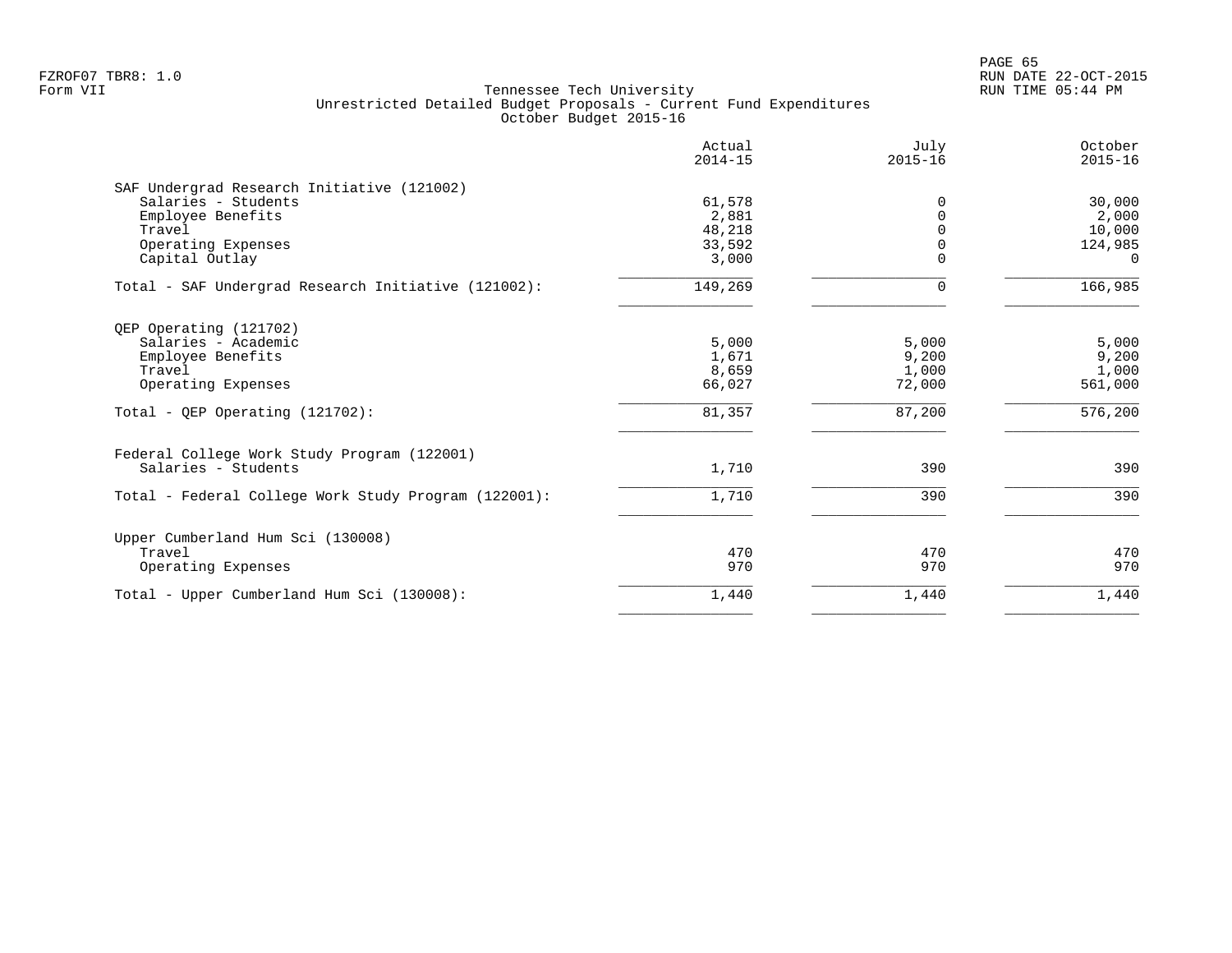PAGE 66 FZROF07 TBR8: 1.0 RUN DATE 22-OCT-2015

|                                                  | Actual<br>$2014 - 15$ | July<br>$2015 - 16$ | October<br>$2015 - 16$ |
|--------------------------------------------------|-----------------------|---------------------|------------------------|
| Research Arts and Science (130014)               |                       |                     |                        |
| Travel                                           | 772                   | $\Omega$            | 1,228                  |
| Total - Research Arts and Science (130014):      | 772                   |                     | 1,228                  |
| Indirect Cost Arts and Science (130029)          |                       |                     |                        |
| Travel                                           | 11,506                | 0                   | $\Omega$               |
| Operating Expenses                               | 10,279                |                     | 69,790                 |
| Capital Outlay                                   | 5,945                 |                     | $\Omega$               |
| Total - Indirect Cost Arts and Science (130029): | 27,730                | U                   | 69,790                 |
| Match Biology (131005)                           |                       |                     |                        |
| Salaries - Students                              | 1,468                 | O                   | $-732$                 |
| Salaries - Professional                          | 3,152                 |                     | $\overline{0}$         |
| Employee Benefits                                | 3,727                 |                     | $\Omega$               |
| Total - Match Biology (131005):                  | 8,347                 | 0                   | $-732$                 |
| IC Faculty Biology (131011)                      |                       |                     |                        |
| Salaries - Academic                              | 6,587                 |                     | $\mathbf 0$            |
| Employee Benefits                                | 1,182                 |                     | $\Omega$               |
| Travel                                           | 0                     |                     | 1,200                  |
| Operating Expenses                               |                       |                     | 15,443                 |
| Total - IC Faculty Biology (131011):             | 7,769                 | 0                   | 16,643                 |
|                                                  |                       |                     |                        |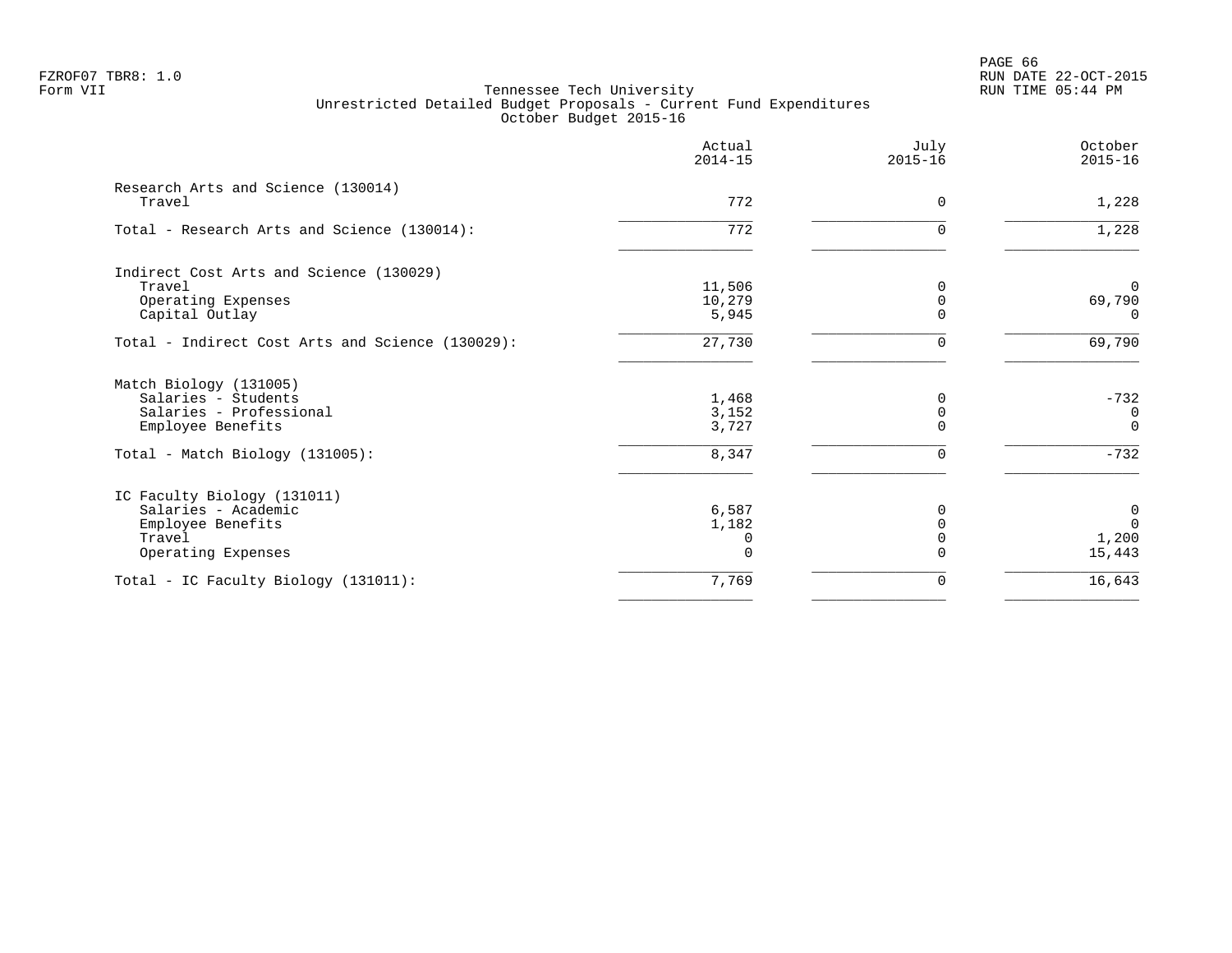PAGE 67 FZROF07 TBR8: 1.0 RUN DATE 22-OCT-2015

|                                            | Actual<br>$2014 - 15$ | July<br>$2015 - 16$ | October<br>$2015 - 16$ |
|--------------------------------------------|-----------------------|---------------------|------------------------|
| Faculty Start-Up Biology (131012)          |                       |                     |                        |
| Travel                                     | 530                   | 0                   | $\overline{0}$         |
| Operating Expenses                         | 6,404                 | $\Omega$            | 25,500                 |
| Capital Outlay                             | 14,066                |                     | $\Omega$               |
| Total - Faculty Start-Up Biology (131012): | 21,000                | 0                   | 25,500                 |
| Restricted Biology (131013)                |                       |                     |                        |
| Salaries - Academic                        | 7,500                 | $\Omega$            | 7,500                  |
| Total - Restricted Biology (131013):       | 7,500                 |                     | 7,500                  |
| Biology Faculty Research (131014)          |                       |                     |                        |
| Salaries - Students                        | 0                     | O                   | 10,334                 |
| Travel                                     |                       |                     | 1,040                  |
| Operating Expenses                         | 10,158                |                     | 3,793                  |
| Total - Biology Faculty Research (131014): | 10,158                |                     | 15,167                 |
| IC Faculty Fisheries (131021)              |                       |                     |                        |
| Salaries - Academic                        | 586                   |                     | $\mathbf 0$            |
| Employee Benefits                          | 109                   |                     | $\Omega$               |
| Operating Expenses                         | $\Omega$              |                     | 15,716                 |
| Capital Outlay                             | 2,508                 |                     | $\Omega$               |
| Total - IC Faculty Fisheries (131021):     | 3,203                 |                     | 15,716                 |
|                                            |                       |                     |                        |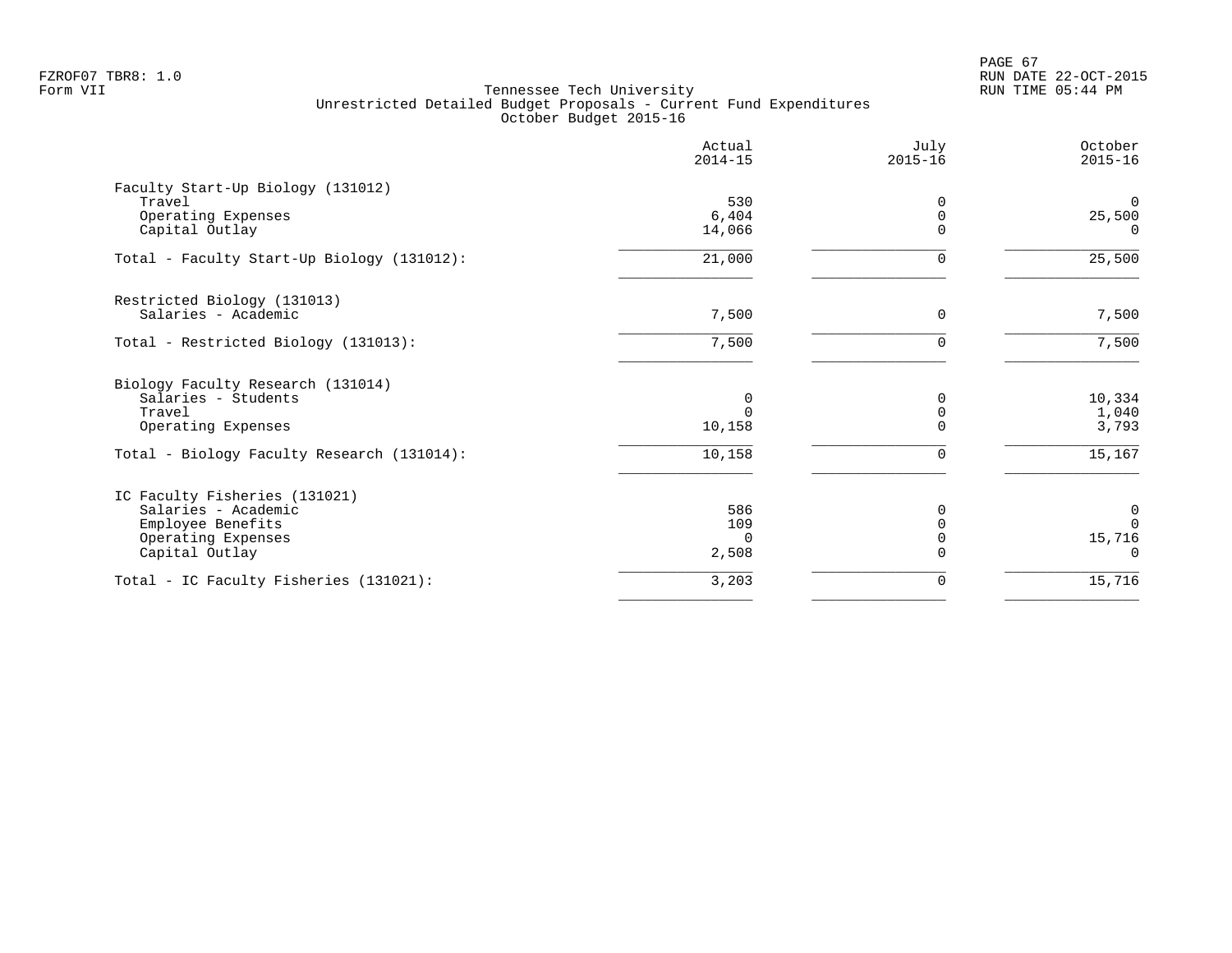|                                                                    | Actual<br>$2014 - 15$ | July<br>$2015 - 16$  | October<br>$2015 - 16$   |
|--------------------------------------------------------------------|-----------------------|----------------------|--------------------------|
| Indirect Cost Biology (131029)<br>Travel<br>Operating Expenses     | 5,246<br>17,842       | $\Omega$<br>$\Omega$ | $\overline{0}$<br>17,137 |
| Total - Indirect Cost Biology (131029):                            | 23,088                | $\Omega$             | 17,137                   |
| Indirect Cost Fisheries (131039)<br>Operating Expenses             | 10,470                | $\mathbf 0$          | 25,380                   |
| Total - Indirect Cost Fisheries (131039):                          | 10,470                | $\Omega$             | 25,380                   |
| Chemistry Student Research Developm (131510)<br>Operating Expenses | 1,182                 | 12,215               | 25,586                   |
| Total - Chemistry Student Research Developm (131510):              | 1,182                 | 12,215               | 25,586                   |
| IC Faculty Chemistry (131511)<br>Travel<br>Operating Expenses      | 243<br>$\Omega$       | 0<br>$\Omega$        | $\mathbf 0$<br>1,048     |
| Total - IC Faculty Chemistry (131511):                             | 243                   | $\Omega$             | 1,048                    |
| Faculty Start-Up Chemistry (131512)<br>Operating Expenses          | 0                     | 0                    | 60,000                   |
| Total - Faculty Start-Up Chemistry (131512):                       | 0                     | $\mathbf 0$          | 60,000                   |
|                                                                    |                       |                      |                          |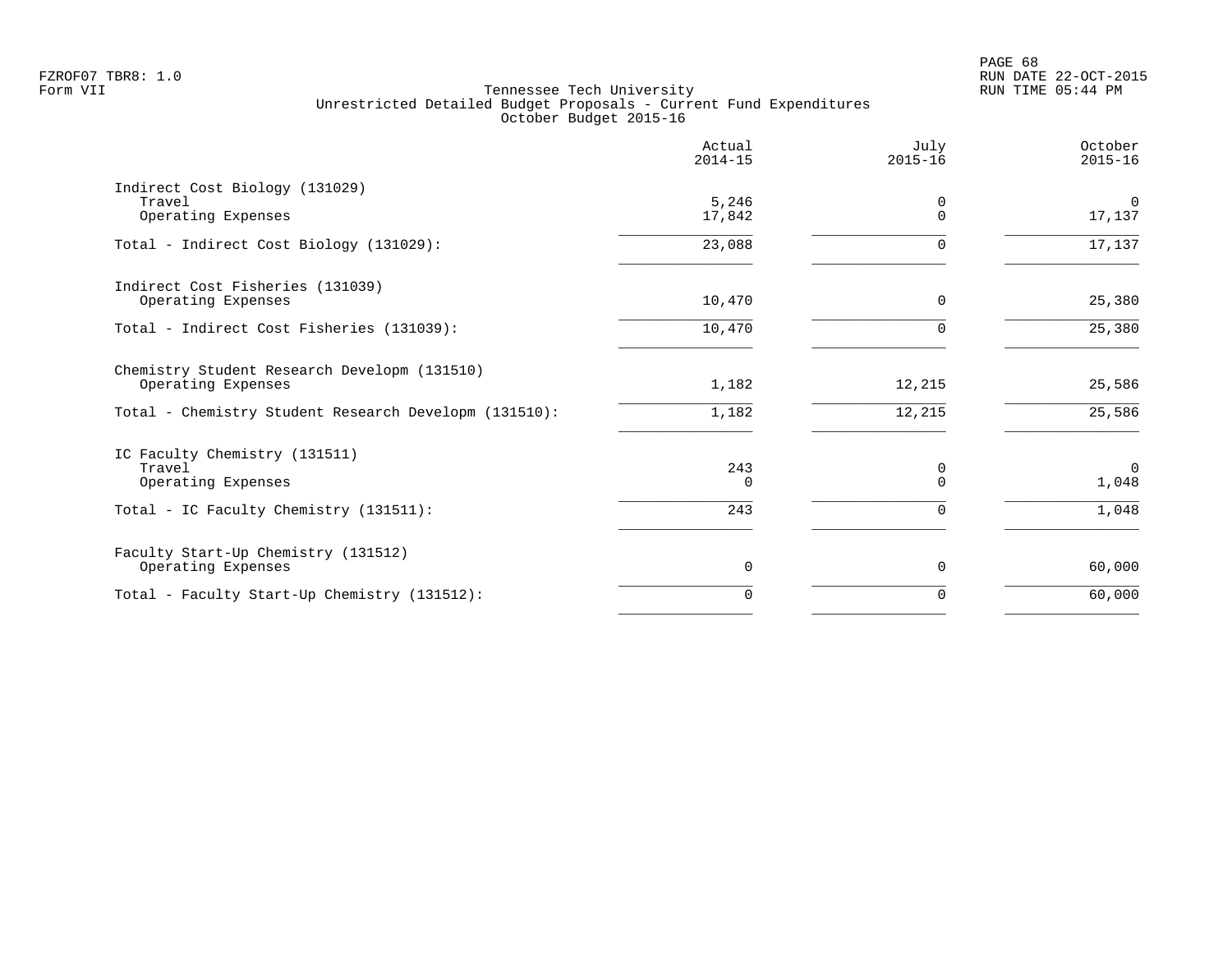|                                                            | Actual<br>$2014 - 15$ | July<br>$2015 - 16$ | October<br>$2015 - 16$ |
|------------------------------------------------------------|-----------------------|---------------------|------------------------|
| Faculty Research Chemistry (131514)<br>Salaries - Students | 800                   |                     |                        |
| Travel                                                     | 748                   | 0<br>$\overline{0}$ | 0<br>$\mathsf{O}$      |
| Operating Expenses                                         | 5,329                 | $\Omega$            | $\Omega$               |
| Total - Faculty Research Chemistry (131514):               | 6,877                 | $\Omega$            | $\Omega$               |
| Indirect Cost Chemistry (131529)                           |                       |                     |                        |
| Operating Expenses                                         | 2,069                 | $\Omega$            | 2,580                  |
| Total - Indirect Cost Chemistry (131529):                  | 2,069                 | $\Omega$            | 2,580                  |
| Faculty Research Computer Sci (132004)                     |                       |                     |                        |
| Salaries - Students<br>Employee Benefits                   | 9,116<br>201          | 0<br>$\mathbf 0$    | 0<br>$\Omega$          |
|                                                            |                       |                     |                        |
| Total - Faculty Research Computer Sci (132004):            | 9,317                 | $\Omega$            | $\Omega$               |
| Match Computer Science (132005)                            |                       |                     |                        |
| Salaries - Academic<br>Employee Benefits                   | 50,007<br>14,106      | 50,000<br>15,480    | 50,000<br>16,360       |
| Total - Match Computer Science (132005):                   | 64,113                | 65,480              | 66,360                 |
|                                                            |                       |                     |                        |
| IC Faculty Computer Sci (132011)<br>Salaries - Academic    | 1,212                 | 0                   | 0                      |
| Employee Benefits                                          | 217                   | $\mathbf 0$         | $\Omega$               |
| Operating Expenses                                         | $\Omega$              | $\Omega$            | 12,122                 |
| Total - IC Faculty Computer Sci (132011):                  | 1,429                 | 0                   | 12,122                 |
|                                                            |                       |                     |                        |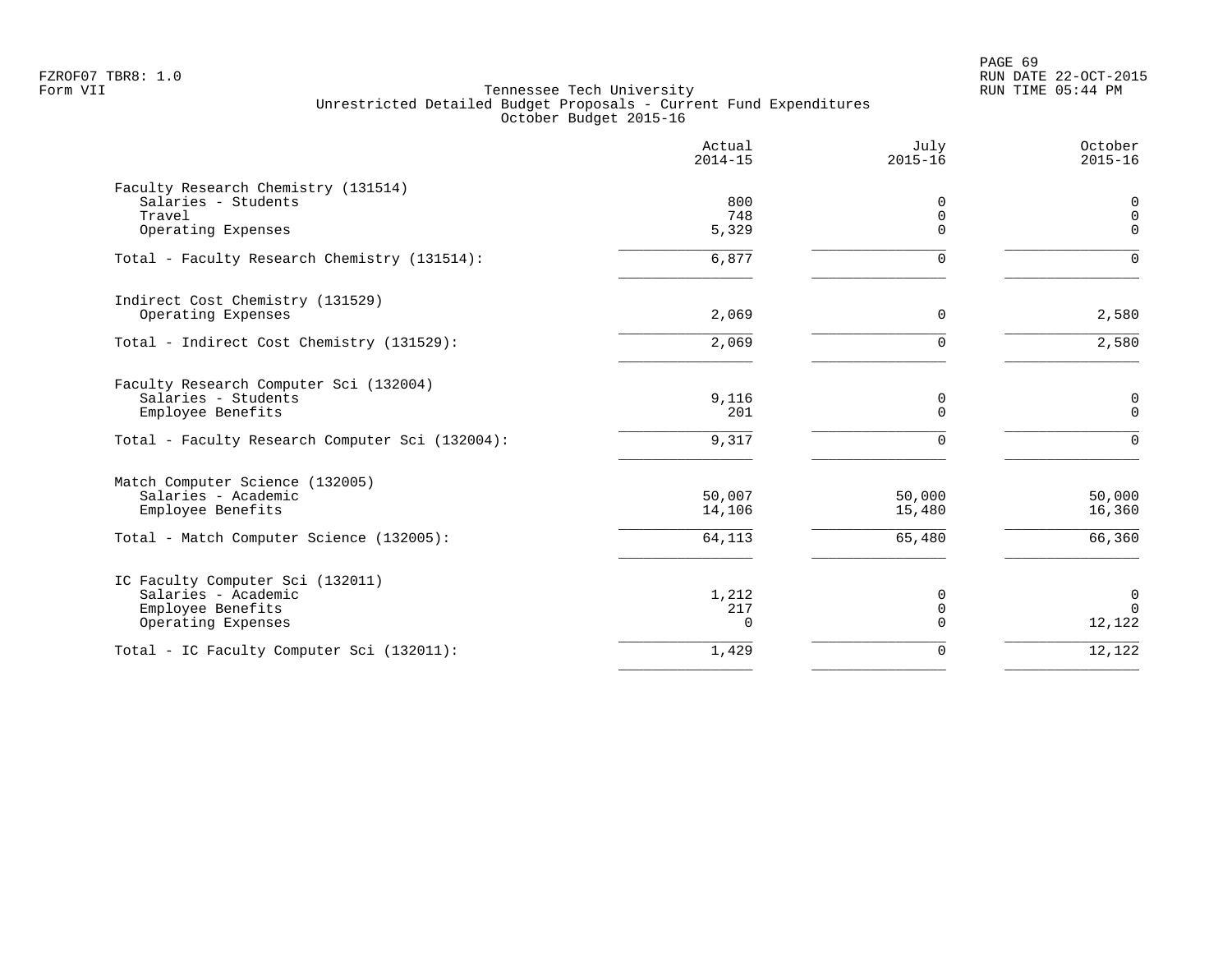|                                                       | Actual<br>$2014 - 15$ | July<br>$2015 - 16$ | October<br>$2015 - 16$ |
|-------------------------------------------------------|-----------------------|---------------------|------------------------|
| Indirect Cost Computer Science (132029)               |                       |                     |                        |
| Travel                                                | 4,258                 | 0                   | $\overline{0}$         |
| Operating Expenses                                    | 300                   | $\Omega$            | 26,915                 |
| Total - Indirect Cost Computer Science (132029):      | 4,558                 | $\Omega$            | 26,915                 |
| IC Faculty Earth Science (132511)                     |                       |                     |                        |
| Salaries - Academic                                   | 514                   | $\Omega$            | $\mathbf 0$            |
| Employee Benefits                                     | 117                   | $\mathbf 0$         | $\Omega$               |
| Operating Expenses                                    | $\Omega$              | $\Omega$            | 2,470                  |
| Total - IC Faculty Earth Science (132511):            | 631                   | $\Omega$            | 2,470                  |
| Indirect Cost Earth Sciences (132529)                 |                       |                     |                        |
| Operating Expenses                                    | $\Omega$              | $\Omega$            | 2,485                  |
| Total - Indirect Cost Earth Sciences (132529):        | 0                     | $\Omega$            | 2,485                  |
| IC Faculty English and Communicatns (133011)          |                       |                     |                        |
| Salaries - Academic                                   | 314                   | 0                   | 0                      |
| Employee Benefits                                     | 55                    | $\Omega$            | $\Omega$               |
| Total - IC Faculty English and Communicatns (133011): | 369                   | $\Omega$            | $\Omega$               |
| Faculty Research English (133014)                     |                       |                     |                        |
| Travel                                                | 8,000                 | 0                   | 3,000                  |
| Total - Faculty Research English (133014):            | 8,000                 | $\Omega$            | 3,000                  |
|                                                       |                       |                     |                        |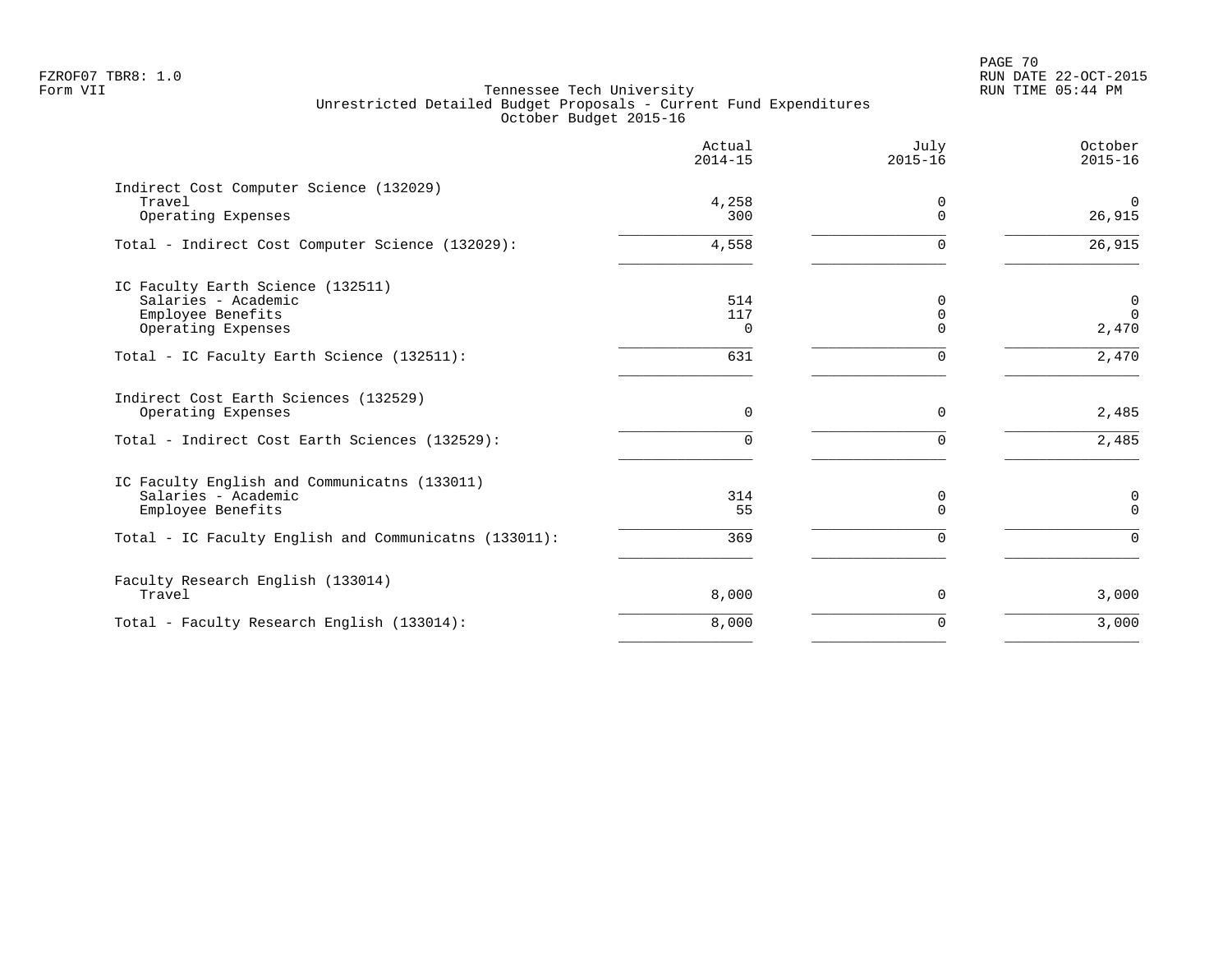PAGE 71 FZROF07 TBR8: 1.0 RUN DATE 22-OCT-2015

|                                                                             | Actual<br>$2014 - 15$ | July<br>$2015 - 16$ | October<br>$2015 - 16$ |
|-----------------------------------------------------------------------------|-----------------------|---------------------|------------------------|
| Indirect Cost English Communicat (133029)<br>Operating Expenses             | 1,956                 | $\Omega$            | 730                    |
| Total - Indirect Cost English Communicat (133029):                          | 1,956                 | $\Omega$            | 730                    |
| Faculty Research Foreign Lang (133514)<br>Travel<br>Operating Expenses      | 690<br>$\Omega$       | 0<br>$\Omega$       | $\overline{0}$<br>750  |
| Total - Faculty Research Foreign Lang (133514):                             | 690                   | ∩                   | 750                    |
| Indirect Cost History (134029)<br>Operating Expenses                        | $\mathbf 0$           | 0                   | 440                    |
| Total - Indirect Cost History (134029):                                     | $\Omega$              | $\Omega$            | 440                    |
| IC Faculty Mathematics (134511)<br>Salaries - Academic<br>Employee Benefits | 484<br>86             | 0<br>$\Omega$       | 0<br>$\Omega$          |
| Total - IC Faculty Mathematics (134511):                                    | 570                   | $\Omega$            | $\Omega$               |
| Faculty Research Mathematics (134514)<br>Travel<br>Operating Expenses       | 2,350<br>O            | 0<br>$\Omega$       | $\overline{0}$<br>500  |
| Total - Faculty Research Mathematics (134514):                              | 2,350                 | 0                   | 500                    |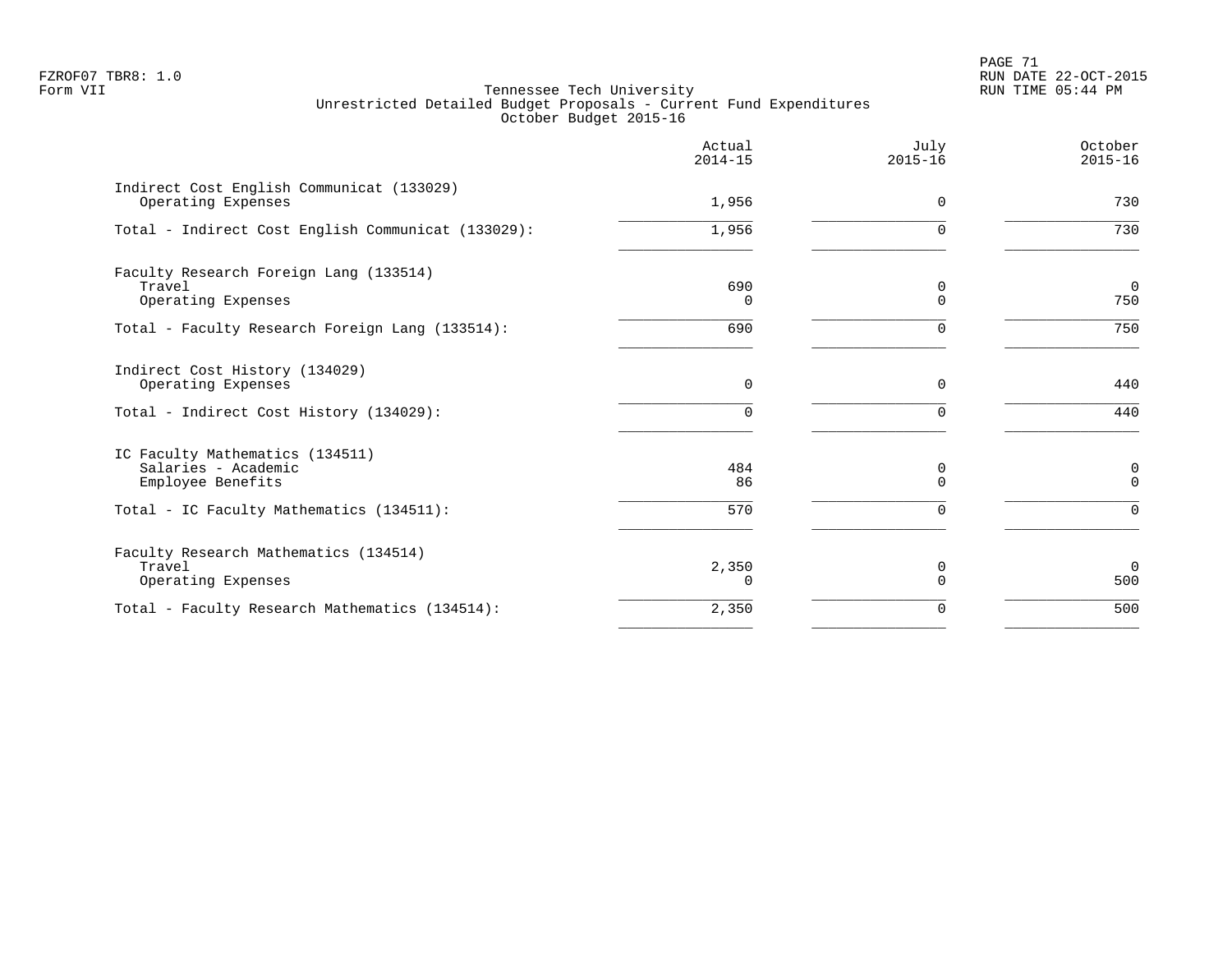|                                                          | Actual<br>$2014 - 15$ | July<br>$2015 - 16$ | October<br>$2015 - 16$ |
|----------------------------------------------------------|-----------------------|---------------------|------------------------|
| Indirect Cost Mathematics (134529)<br>Operating Expenses | 12,555                | $\Omega$            | 9,225                  |
| Total - Indirect Cost Mathematics (134529):              | 12,555                |                     | 9,225                  |
| IC Faculty Physics (135011)                              |                       |                     |                        |
| Salaries - Academic                                      | 1,045                 | $\Omega$            | $\mathsf{O}$           |
| Employee Benefits                                        | 150                   | $\Omega$            | $\mathsf 0$            |
| Travel                                                   | 3,288                 | $\Omega$            | $\Omega$               |
| Operating Expenses                                       | 440                   | $\Omega$            | 2,121                  |
| Total - IC Faculty Physics (135011):                     | 4,923                 | $\Omega$            | 2,121                  |
| Faculty Start-Up Physics (135012)                        |                       |                     |                        |
| Travel                                                   | 7,295                 | 0                   | 12,504                 |
| Operating Expenses                                       | 201                   | $\Omega$            | $\Omega$               |
| Total - Faculty Start-Up Physics (135012):               | 7,496                 | $\Omega$            | 12,504                 |
| Faculty Research Physics (135014)                        |                       |                     |                        |
| Travel                                                   | 1,391                 | 0                   | 0                      |
| Operating Expenses                                       | 1,598                 | $\Omega$            | $\Omega$               |
| Total - Faculty Research Physics (135014):               | 2,989                 | $\Omega$            | $\Omega$               |
| Indirect Cost Physics (135029)                           |                       |                     |                        |
| Travel                                                   | 4,126                 | 0                   | $\Omega$               |
| Operating Expenses                                       | 3,315                 | $\Omega$            | 7,468                  |
| Total - Indirect Cost Physics (135029):                  | 7,441                 | $\Omega$            | 7,468                  |
|                                                          |                       |                     |                        |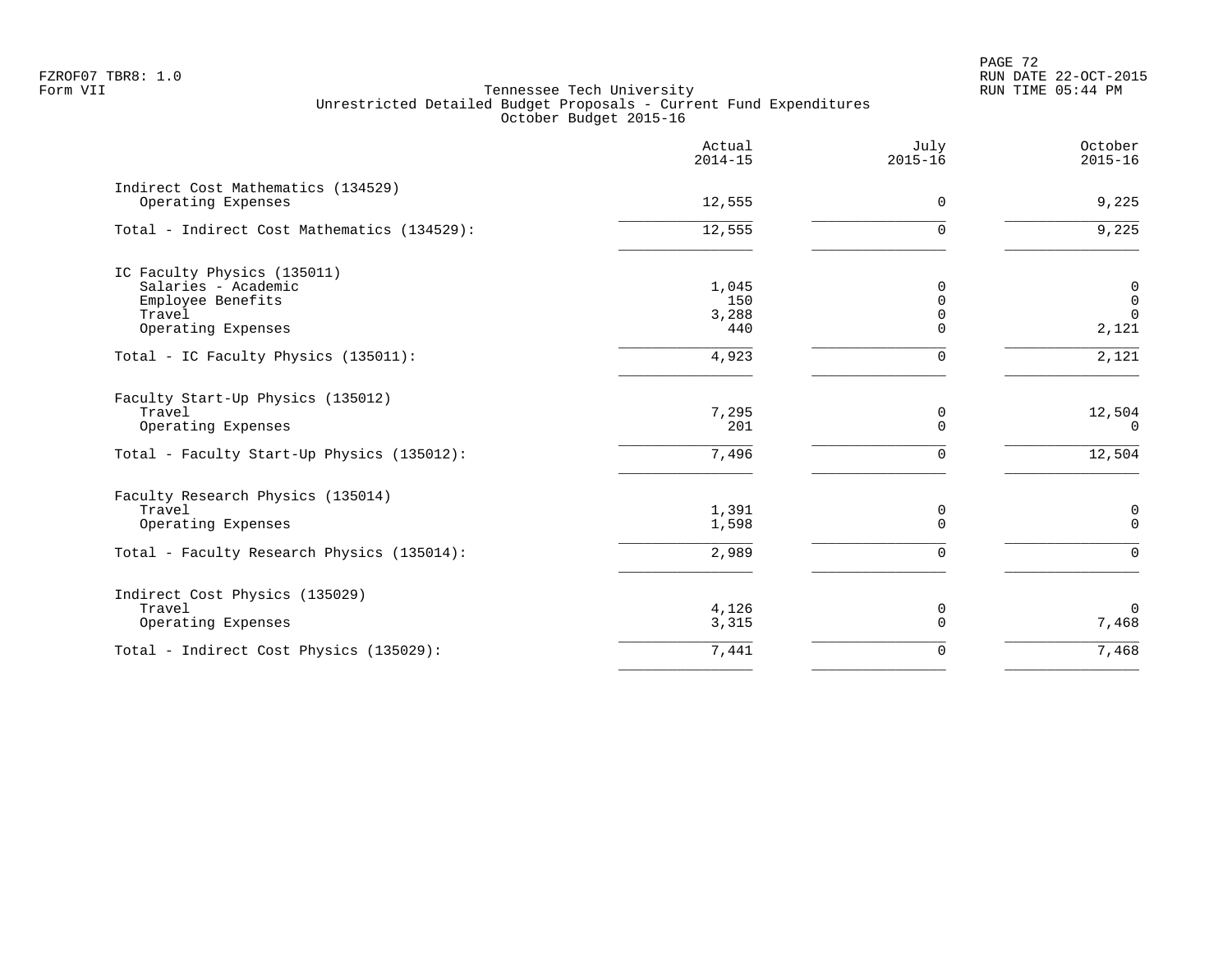PAGE 73 FZROF07 TBR8: 1.0 RUN DATE 22-OCT-2015

|                                                                                                                                       | Actual<br>$2014 - 15$    | July<br>$2015 - 16$       | October<br>$2015 - 16$                 |
|---------------------------------------------------------------------------------------------------------------------------------------|--------------------------|---------------------------|----------------------------------------|
| Summer Research Soc Pol (135510)<br>Salaries - Academic                                                                               | 0                        | $\Omega$                  | 5,000                                  |
| Total - Summer Research Soc Pol (135510):                                                                                             | $\Omega$                 | $\Omega$                  | 5,000                                  |
| IC Faculty Sociology and Pol Sci (135511)<br>Salaries - Academic<br>Employee Benefits<br>Operating Expenses                           | 4,309<br>750<br>$\Omega$ | $\Omega$<br>$\Omega$      | $\overline{0}$<br>$\Omega$<br>8,448    |
| Total - IC Faculty Sociology and Pol Sci (135511):                                                                                    | 5,059                    |                           | 8,448                                  |
| Faculty Research Sociology & Pol Sc (135514)<br>Travel<br>Operating Expenses<br>Total - Faculty Research Sociology & Pol Sc (135514): | 348<br>500<br>848        | 0<br>$\Omega$<br>$\Omega$ | $\mathbf 0$<br>$\mathbf 0$<br>$\Omega$ |
| Indirect Cost Soc and Pol Sci (135529)<br>Operating Expenses                                                                          | $\Omega$                 | $\Omega$                  | 36,980                                 |
| Total - Indirect Cost Soc and Pol Sci (135529):                                                                                       | $\Omega$                 |                           | 36,980                                 |
| Research College of Engineering (137004)<br>Travel                                                                                    | 2,200                    | 0                         | 300                                    |
| Total - Research College of Engineering (137004):                                                                                     | 2,200                    | $\Omega$                  | 300                                    |
|                                                                                                                                       |                          |                           |                                        |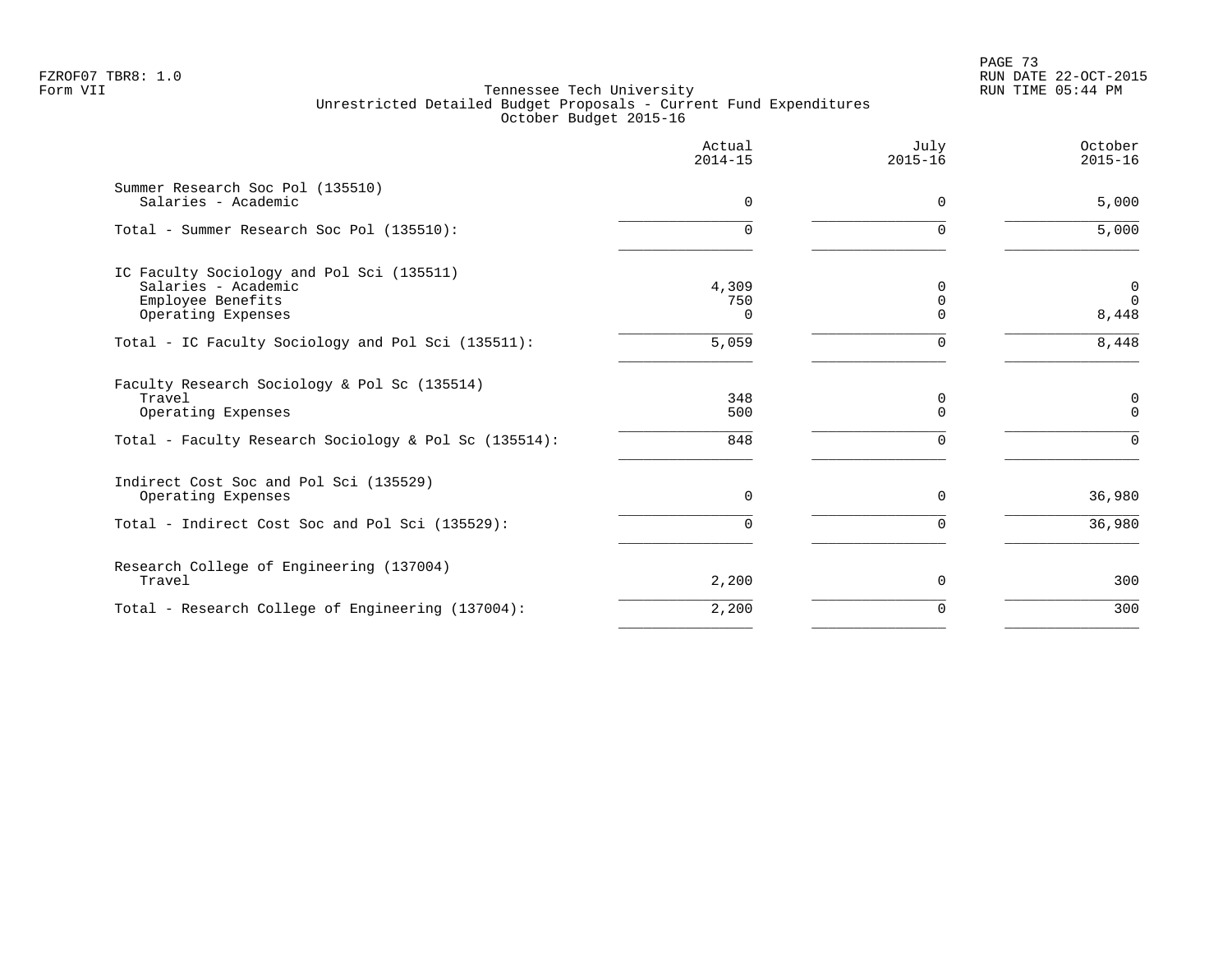PAGE 74 FZROF07 TBR8: 1.0 RUN DATE 22-OCT-2015

|                                                      | Actual<br>$2014 - 15$ | July<br>$2015 - 16$ | October<br>$2015 - 16$ |
|------------------------------------------------------|-----------------------|---------------------|------------------------|
| Faculty Start-Up Dean of Engineer (137012)<br>Travel | 3,034                 | $\Omega$            | $\Omega$               |
|                                                      |                       |                     |                        |
| Total - Faculty Start-Up Dean of Engineer (137012):  | 3,034                 | $\Omega$            | $\Omega$               |
| Indirect Cost Coll of Engineering (137029)           |                       |                     |                        |
| Travel                                               | 23,734                | $\Omega$            | 6,450                  |
| Operating Expenses                                   | 10,703                | $\cap$              | 279,187                |
| Total - Indirect Cost Coll of Engineering (137029):  | 34,437                | 0                   | 285,637                |
| IC Faculty Basic Engineering (137211)                |                       |                     |                        |
| Salaries - Supporting                                | 2,000                 |                     | 0                      |
| Employee Benefits                                    | 153                   |                     | $\mathbf 0$            |
| Travel                                               | 378                   |                     | $\overline{0}$         |
| Operating Expenses                                   | 162                   | $\Omega$            | 173                    |
| Total - IC Faculty Basic Engineering (137211):       | 2,693                 | $\Omega$            | 173                    |
| Indirect Cost Basic Engineering (137229)             |                       |                     |                        |
| Salaries - Supporting                                | 4,072                 | $\Omega$            | 0                      |
| Employee Benefits                                    | 311                   |                     | $\Omega$               |
| Operating Expenses                                   | 0                     |                     | 6,539                  |
| Total - Indirect Cost Basic Engineering (137229):    | 4,383                 | 0                   | 6,539                  |
|                                                      |                       |                     |                        |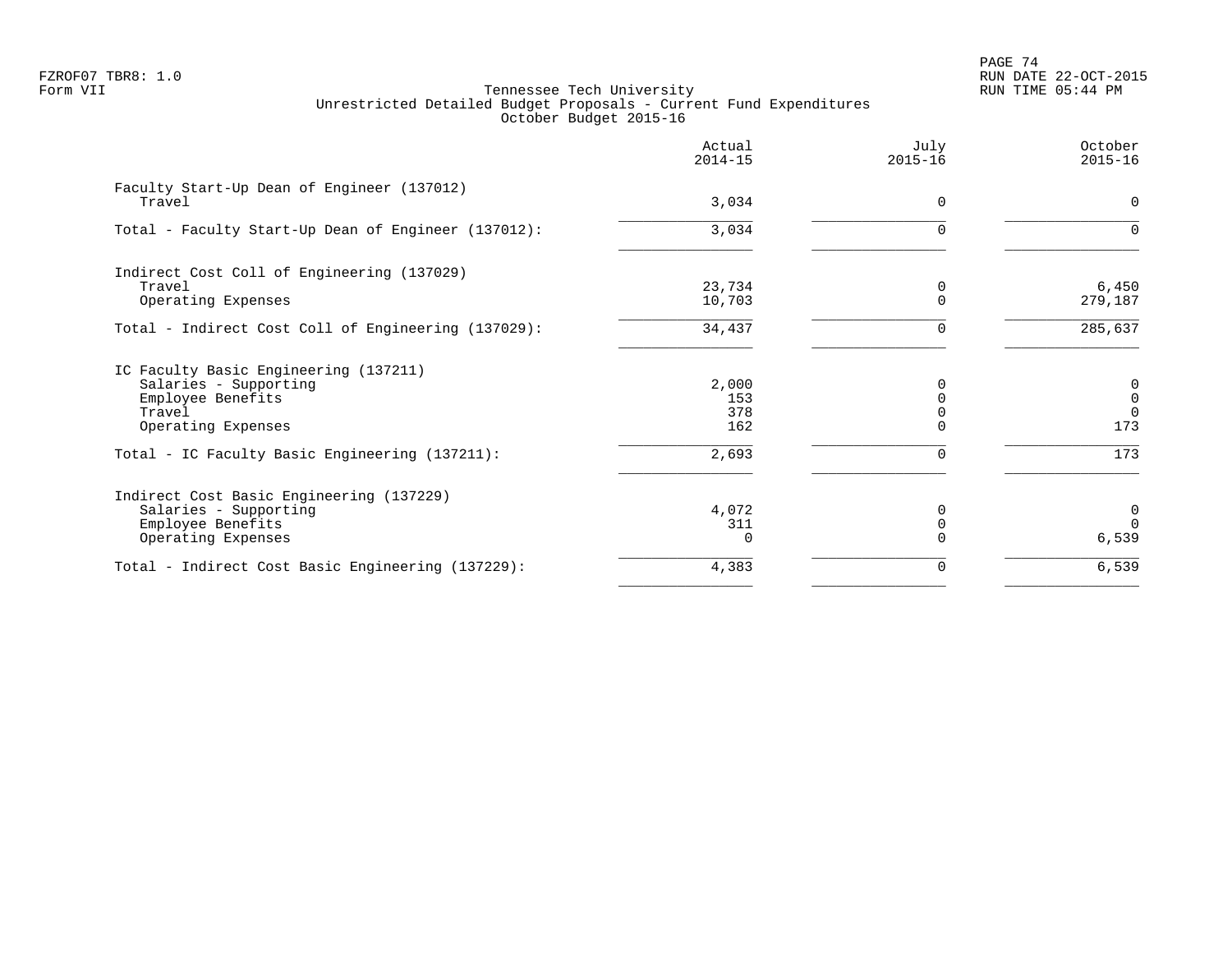|                                                      | Actual<br>$2014 - 15$ | July<br>$2015 - 16$ | October<br>$2015 - 16$ |
|------------------------------------------------------|-----------------------|---------------------|------------------------|
| Faculty Research Chem Engineering (137404)           |                       |                     |                        |
| Salaries - Students                                  | 1,584                 | 0                   | $\Omega$               |
| Employee Benefits                                    | 99                    | $\Omega$            | $\Omega$               |
| Travel                                               | 78                    | $\Omega$            | $\Omega$               |
| Operating Expenses                                   | 1,715                 | ∩                   | $\Omega$               |
| Total - Faculty Research Chem Engineering (137404):  | 3,476                 | $\Omega$            | $\Omega$               |
| IC Faculty Chemical Engineering (137411)             |                       |                     |                        |
| Travel                                               | 828                   | 0                   | $\Omega$               |
| Operating Expenses                                   | 0                     | $\Omega$            | 4,628                  |
| Total - IC Faculty Chemical Engineering (137411):    | 828                   | $\Omega$            | 4,628                  |
| Faculty Start-Up Chem Engineering (137412)           |                       |                     |                        |
| Salaries - Students                                  | 7,720                 | 0                   | 0                      |
| Salaries - Professional                              | 12,900                | $\Omega$            | $\mathbf 0$            |
| Employee Benefits                                    | 9,050                 |                     | $\mathbf 0$            |
| Operating Expenses                                   | 15,220                |                     | $\Omega$               |
| Capital Outlay                                       | 12,604                | $\Omega$            | 273                    |
| Total - Faculty Start-Up Chem Engineering (137412):  | 57,494                | $\Omega$            | 273                    |
| Indirect Cost Chemical Engineering (137429)          |                       |                     |                        |
| Operating Expenses                                   | 593                   | 0                   | 12,117                 |
| Total - Indirect Cost Chemical Engineering (137429): | 593                   | $\Omega$            | 12,117                 |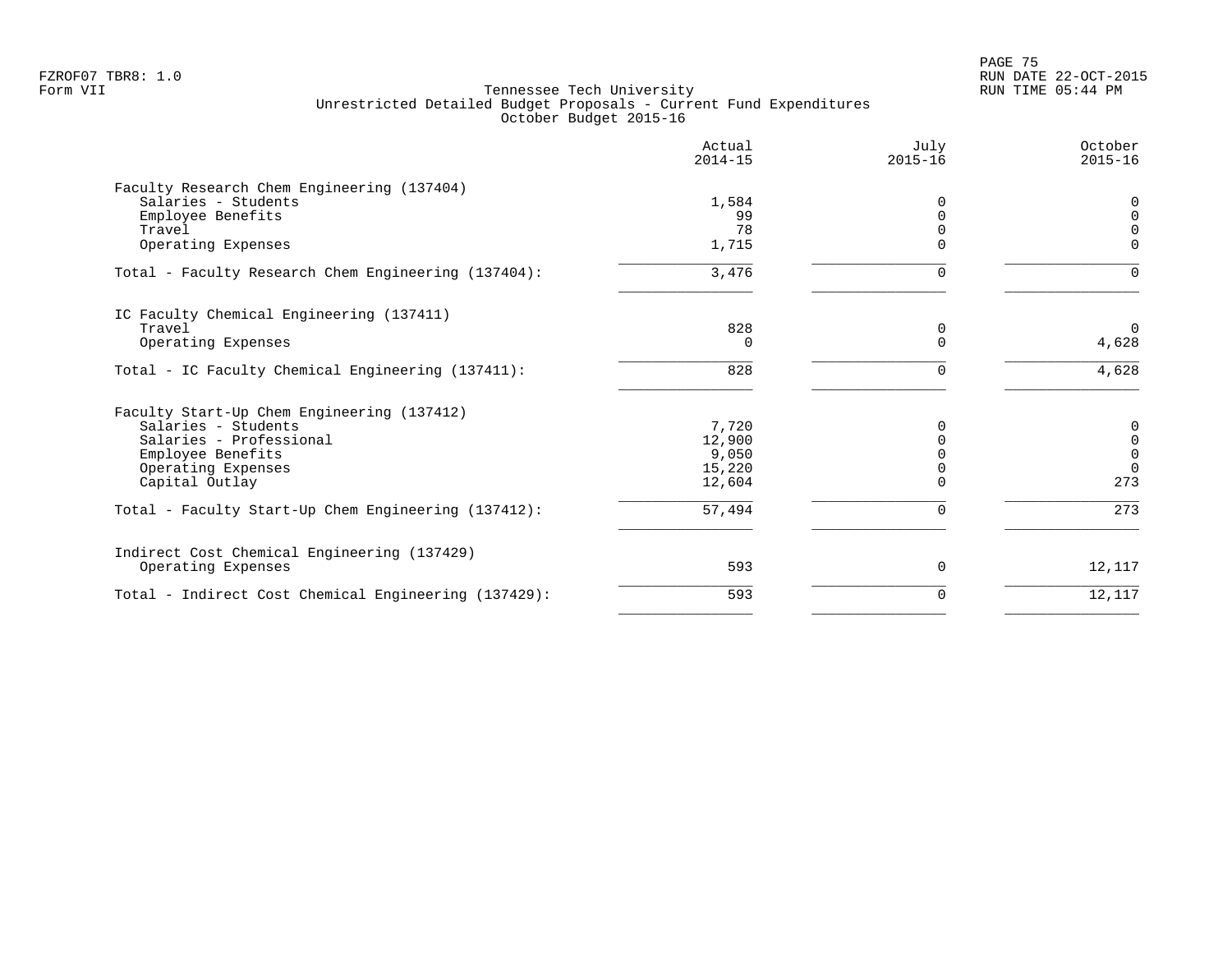en and the set of the set of the set of the set of the set of the set of the set of the set of the set of the set of the set of the set of the set of the set of the set of the set of the set of the set of the set of the se FZROF07 TBR8: 1.0 RUN DATE 22-OCT-2015

|                                                       | Actual<br>$2014 - 15$ | July<br>$2015 - 16$ | October<br>$2015 - 16$ |
|-------------------------------------------------------|-----------------------|---------------------|------------------------|
| IC Faculty Civil and Envir Engr (137611)              |                       |                     |                        |
| Salaries - Academic                                   | 5,032                 |                     | 0                      |
| Employee Benefits                                     | 769                   |                     | $\Omega$               |
| Operating Expenses                                    | 803                   |                     | 4,058                  |
| Total - IC Faculty Civil and Envir Engr (137611):     | 6,604                 | 0                   | 4,058                  |
| Faculty Start-Up Civil & Envir Engr (137612)          |                       |                     |                        |
| Salaries - Students                                   | 4,545                 | 0                   | 0                      |
| Salaries - Professional                               | 9,376                 | $\Omega$            | $\Omega$               |
| Employee Benefits                                     | 10,112                |                     | $\Omega$               |
| Total - Faculty Start-Up Civil & Envir Engr (137612): | 24,033                | 0                   | $\Omega$               |
| Faculty Research Civil Envir Engr (137614)            |                       |                     |                        |
| Salaries - Students                                   | 6,496                 |                     | 0                      |
| Employee Benefits                                     | 497                   | $\Omega$            | $\Omega$               |
| Travel                                                | 3,000                 |                     | $\Omega$               |
| Total - Faculty Research Civil Envir Engr (137614):   | 9,993                 | $\mathbf 0$         | $\Omega$               |
| Indirect Cost Civil Envir Engr (137629)               |                       |                     |                        |
| Travel                                                | 14,560                | 0                   | $\Omega$               |
| Operating Expenses                                    | 12,327                | $\Omega$            | 57,546                 |
| Total - Indirect Cost Civil Envir Engr (137629):      | 26,887                | 0                   | 57,546                 |
|                                                       |                       |                     |                        |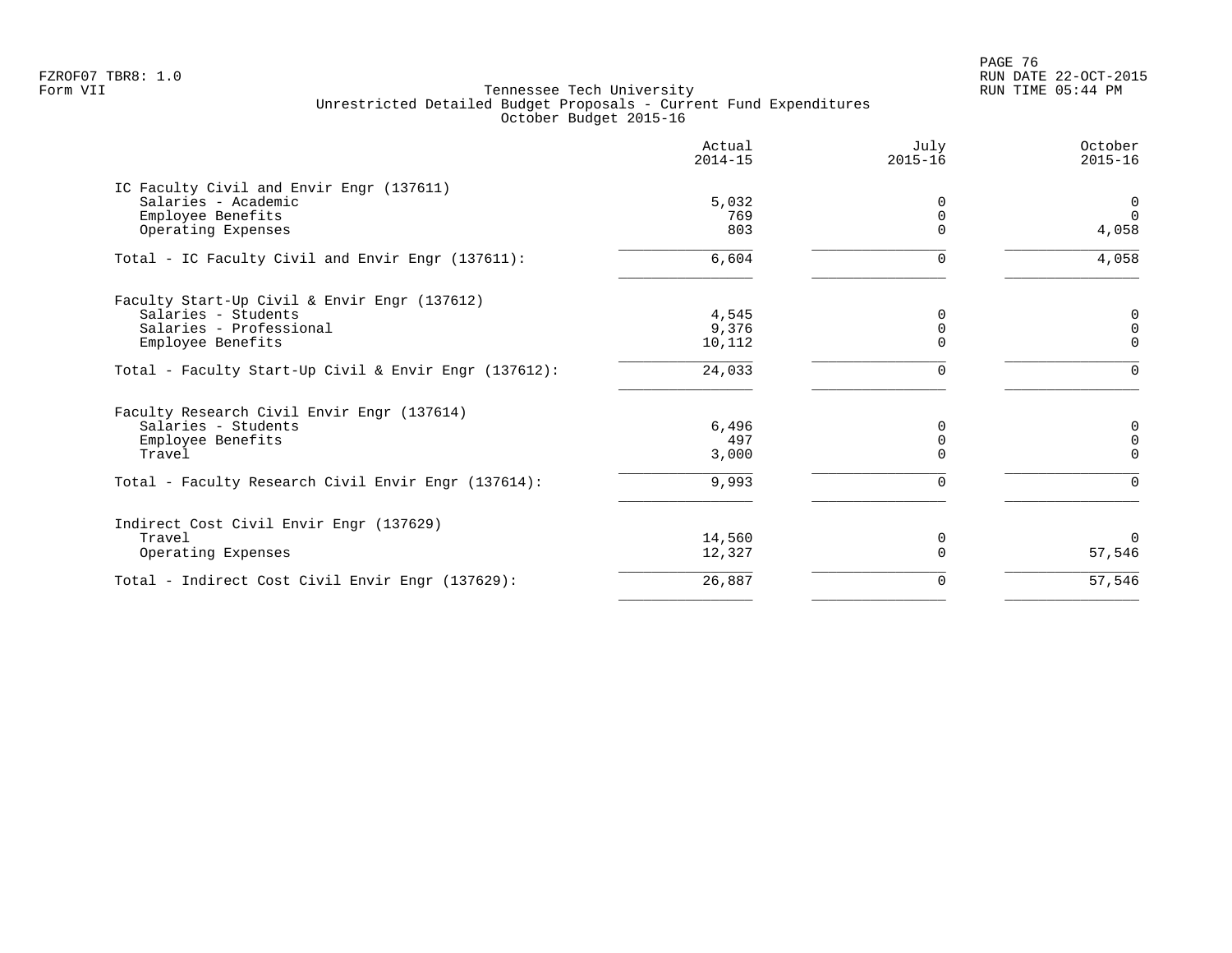PAGE 77 FZROF07 TBR8: 1.0 RUN DATE 22-OCT-2015

|                                                      | Actual<br>$2014 - 15$ | July<br>$2015 - 16$ | October<br>$2015 - 16$ |
|------------------------------------------------------|-----------------------|---------------------|------------------------|
| Faculty Research Elect Comp Engr (137804)            |                       |                     |                        |
| Salaries - Students                                  | 7,000                 | 0                   | 0                      |
| Employee Benefits                                    | 230                   | $\Omega$            | $\mathbf 0$            |
| Operating Expenses                                   | 2,770                 | $\Omega$            | $\Omega$               |
| Total - Faculty Research Elect Comp Engr (137804):   | 10,000                |                     | $\Omega$               |
| IC Faculty Elect and Comp Engr (137811)              |                       |                     |                        |
| Salaries - Academic                                  | 1,925                 | 0                   | 0                      |
| Employee Benefits                                    | 339                   |                     | $\overline{0}$         |
| Travel                                               | 690                   |                     | $\Omega$               |
| Operating Expenses                                   | $\Omega$              |                     | 2,334                  |
| Total - IC Faculty Elect and Comp Engr (137811):     | 2,954                 | 0                   | 2,334                  |
| Faculty Start-Up Elect & Comp Engr (137812)          |                       |                     |                        |
| Salaries - Academic                                  | 19,302                | 0                   | 0                      |
| Salaries - Professional                              | 7,500                 |                     | $\overline{0}$         |
| Employee Benefits                                    | 6,597                 |                     | $\Omega$               |
| Operating Expenses                                   | 24,005                |                     | 10,575                 |
| Capital Outlay                                       | 13,068                |                     | $\Omega$               |
| Total - Faculty Start-Up Elect & Comp Engr (137812): | 70,472                |                     | 10,575                 |
| Indirect Cost Elect Comp Engr (137829)               |                       |                     |                        |
| Operating Expenses                                   | 2,307                 | 0                   | 22,511                 |
| Total - Indirect Cost Elect Comp Engr (137829):      | 2,307                 | $\Omega$            | 22,511                 |
|                                                      |                       |                     |                        |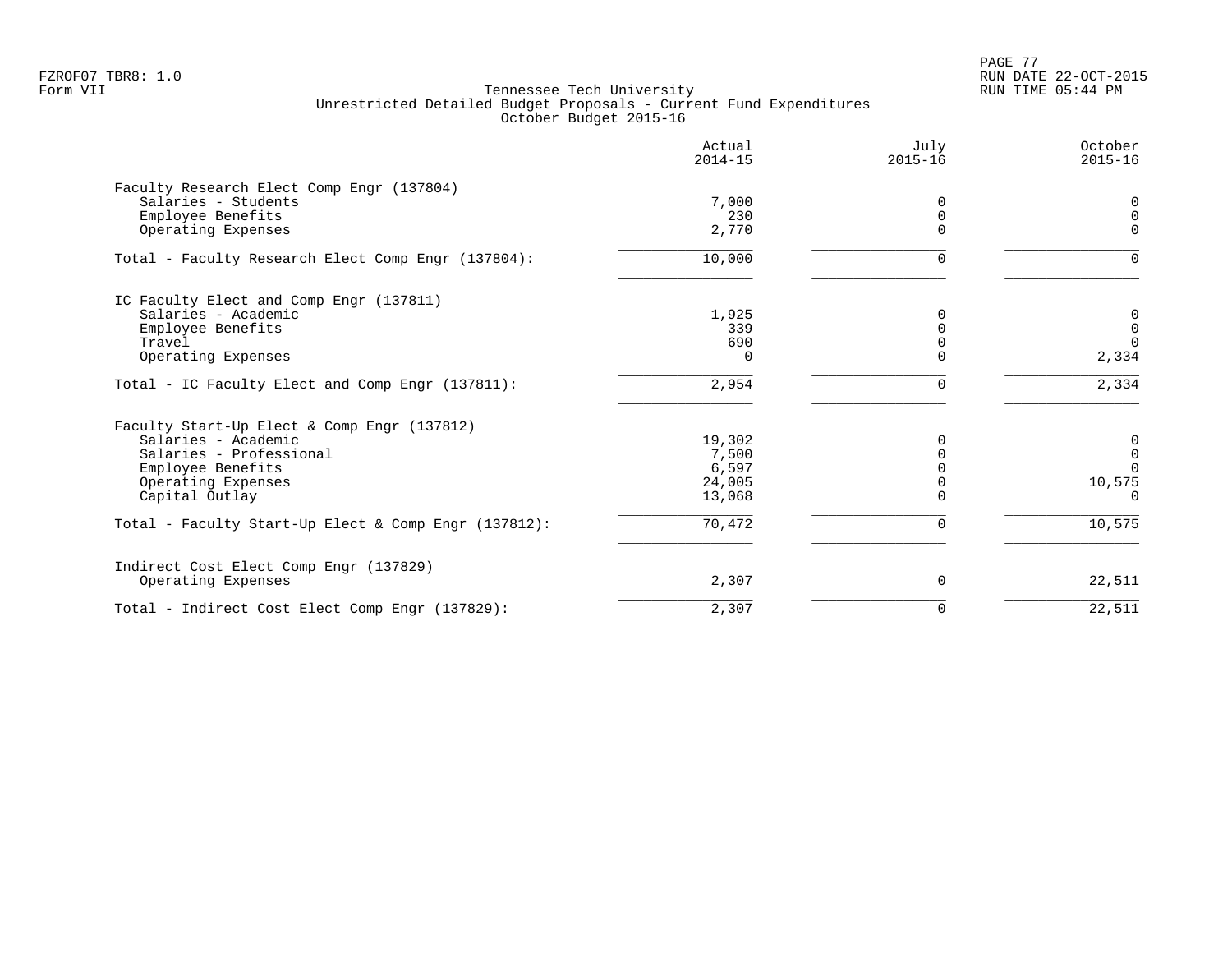|                                                                                                                                                                         | Actual<br>$2014 - 15$        | July<br>$2015 - 16$                      | October<br>$2015 - 16$                      |
|-------------------------------------------------------------------------------------------------------------------------------------------------------------------------|------------------------------|------------------------------------------|---------------------------------------------|
| Faculty Research Manuf Enginrg Tech (138204)<br>Salaries - Students<br>Travel<br>Operating Expenses                                                                     | 500<br>1,757<br>2,931        | $\Omega$<br>$\mathbf 0$<br>$\Omega$      | 0<br>0<br>$\Omega$                          |
| Total - Faculty Research Manuf Enginrg Tech (138204):                                                                                                                   | 5,188                        | $\Omega$                                 | <sup>n</sup>                                |
| Matching Manuf & Engineering Tech (138205)<br>Salaries - Academic<br>Employee Benefits                                                                                  | 595<br>120                   | 0<br>$\Omega$                            | $-603$<br>$\Omega$                          |
| Total - Matching Manuf & Engineering Tech (138205):                                                                                                                     | 715                          | $\Omega$                                 | $-603$                                      |
| IC Faculty Manuf & Engineering Tech (138211)<br>Salaries - Academic<br>Employee Benefits<br>Operating Expenses<br>Total - IC Faculty Manuf & Engineering Tech (138211): | 128<br>19<br>$\Omega$<br>147 | 0<br>$\mathbf 0$<br>$\Omega$<br>$\Omega$ | $\mathbf 0$<br>$\overline{0}$<br>286<br>286 |
| Faculty Start-Up Manuf & Engr Tech (138212)<br>Capital Outlay<br>Total - Faculty Start-Up Manuf & Engr Tech (138212):                                                   | 15,000<br>15,000             | $\Omega$<br>$\Omega$                     | $\Omega$<br>$\Omega$                        |
| Indirect Cost Manuf & Enginrg Tech (138229)<br>Travel<br>Operating Expenses                                                                                             | 3,338<br>525                 | 0<br>$\Omega$                            | $\Omega$<br>9,825                           |
| Total - Indirect Cost Manuf & Enginrg Tech (138229):                                                                                                                    | 3,863                        | $\Omega$                                 | 9,825                                       |
|                                                                                                                                                                         |                              |                                          |                                             |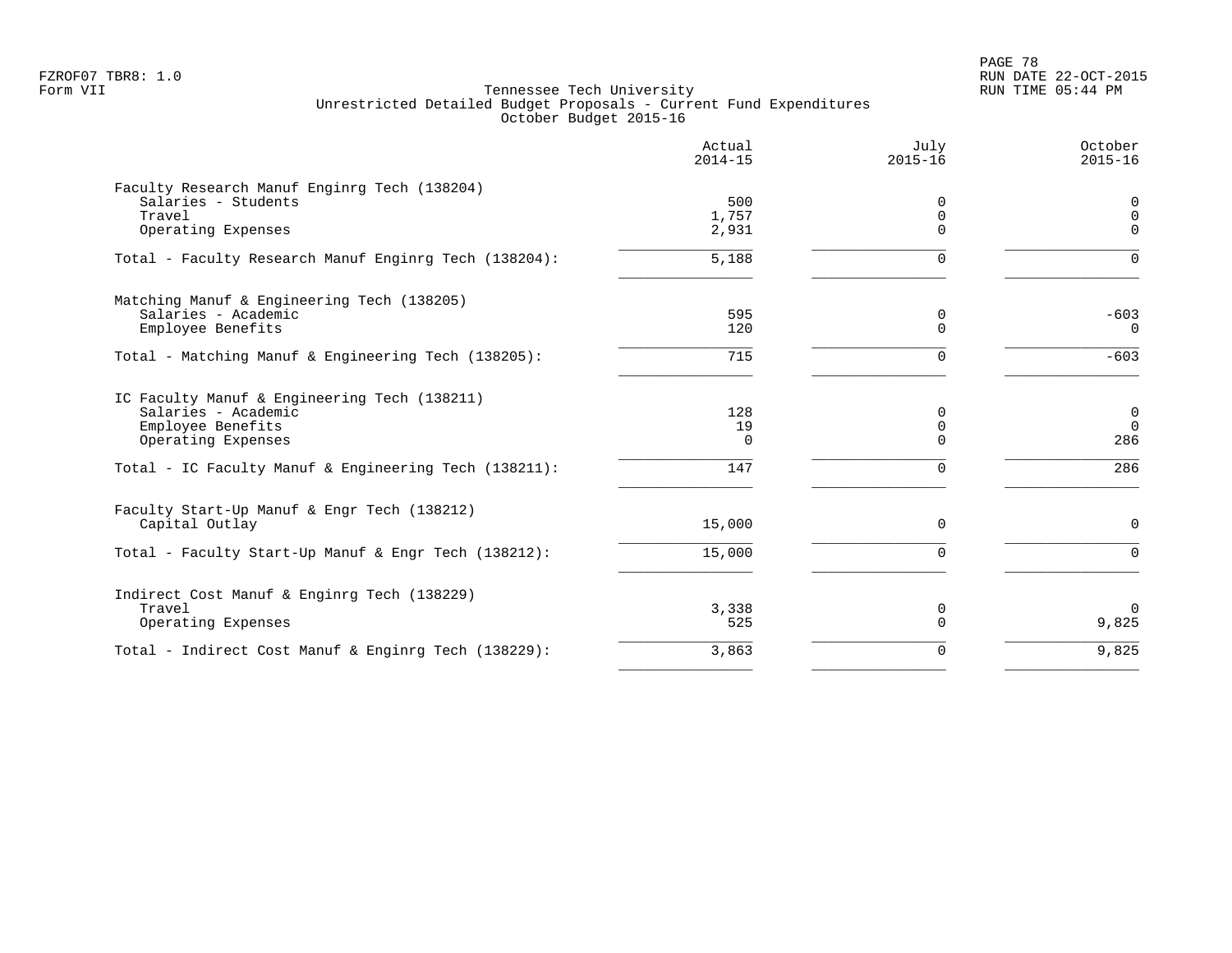|                                                     | Actual<br>$2014 - 15$ | July<br>$2015 - 16$ | October<br>$2015 - 16$ |
|-----------------------------------------------------|-----------------------|---------------------|------------------------|
| Match Mechanical Engineering (138405)               |                       |                     |                        |
| Salaries - Academic                                 | 3,095                 | 0                   | $\overline{0}$         |
| Employee Benefits                                   | 746                   | $\mathbf 0$         | $-45$                  |
| Operating Expenses                                  | $\Omega$              | $\Omega$            | 5,750                  |
| Total - Match Mechanical Engineering (138405):      | 3,841                 | 0                   | 5,705                  |
| IC Faculty Mechanical Engineering (138411)          |                       |                     |                        |
| Salaries - Academic                                 | 6,147                 | 0                   |                        |
| Salaries - Professional                             |                       | $\mathbf 0$         | 0<br>$\mathbf 0$       |
|                                                     | 5,152                 |                     | $\Omega$               |
| Employee Benefits                                   | 1,597                 | $\mathbf 0$         |                        |
| Operating Expenses                                  | $\Omega$              | $\Omega$            | 21,371                 |
| Total - IC Faculty Mechanical Engineering (138411): | 12,896                | $\Omega$            | 21,371                 |
| Faculty Start-Up Mechanical Engr (138412)           |                       |                     |                        |
| Salaries - Academic                                 | 23,428                | 0                   | 0                      |
| Salaries - Students                                 | 4,500                 | $\Omega$            | $\mathbf 0$            |
| Salaries - Professional                             | 28,500                | $\Omega$            | $\mathsf 0$            |
| Employee Benefits                                   | 29,809                | $\Omega$            | $\mathsf{O}\xspace$    |
| Travel                                              | 13,385                | $\Omega$            | $\Omega$               |
| Operating Expenses                                  | 16,040                | $\mathbf 0$         | 4,500                  |
| Capital Outlay                                      | 6,134                 | $\Omega$            | $\Omega$               |
| Total - Faculty Start-Up Mechanical Engr (138412):  | 121,796               | 0                   | 4,500                  |
|                                                     |                       |                     |                        |
| Faculty Research Mechanical Engrg (138414)          |                       |                     |                        |
| Salaries - Students                                 | 2,514                 | 0                   | 5,000                  |
| Employee Benefits                                   | 96                    | $\mathbf 0$         | $\Omega$               |
| Travel                                              | 1,500                 | $\overline{0}$      | 3,000                  |
| Operating Expenses                                  | 5,890                 | 0                   | 1,000                  |
| Capital Outlay                                      | 0                     | $\Omega$            | 11,000                 |
| Total - Faculty Research Mechanical Engrg (138414): | 10,000                | $\Omega$            | 20,000                 |
|                                                     |                       |                     |                        |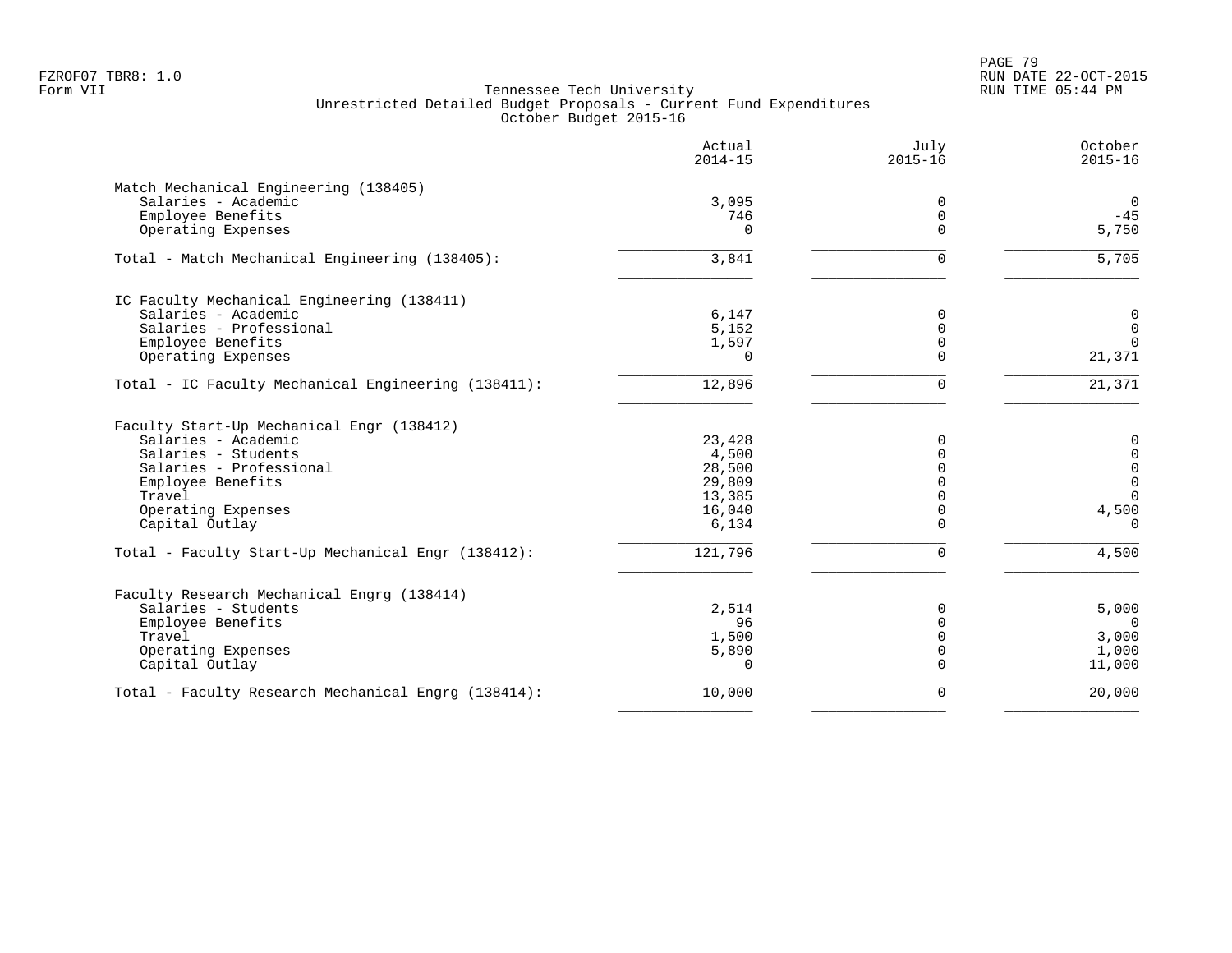|                                                      | Actual<br>$2014 - 15$ | July<br>$2015 - 16$  | October<br>$2015 - 16$ |
|------------------------------------------------------|-----------------------|----------------------|------------------------|
| Indirect Cost Mech Engr (138429)                     |                       |                      |                        |
| Travel<br>Operating Expenses                         | 1,593<br>7,153        | $\Omega$<br>$\Omega$ | $\Omega$<br>22,207     |
| Total - Indirect Cost Mech Engr (138429):            | 8,746                 | $\Omega$             | 22,207                 |
| IC Faculty Manufacturing Center (139011)             |                       |                      |                        |
| Salaries - Academic                                  | 766                   | O                    | 0                      |
| Employee Benefits                                    | 171                   |                      | $\mathbf 0$            |
| Travel                                               | 2,585                 |                      | $\Omega$               |
| Operating Expenses                                   | 3,820                 | ∩                    | 3,095                  |
| Total - IC Faculty Manufacturing Center (139011):    | 7,342                 | ∩                    | 3,095                  |
| Faculty Research Manufacturing Ctr (139014)          |                       |                      |                        |
| Salaries - Students                                  | $\Omega$              | $\Omega$             | 3,000                  |
| Travel                                               | $\Omega$              |                      | 1,000                  |
| Operating Expenses                                   | 0                     |                      | 6,000                  |
| Total - Faculty Research Manufacturing Ctr (139014): | 0                     | 0                    | 10,000                 |
| Indirect Cost Manuf Res Center (139029)              |                       |                      |                        |
| Operating Expenses                                   | 5,604                 | 10,620               | 15,496                 |
| Total - Indirect Cost Manuf Res Center (139029):     | 5,604                 | 10,620               | 15,496                 |
|                                                      |                       |                      |                        |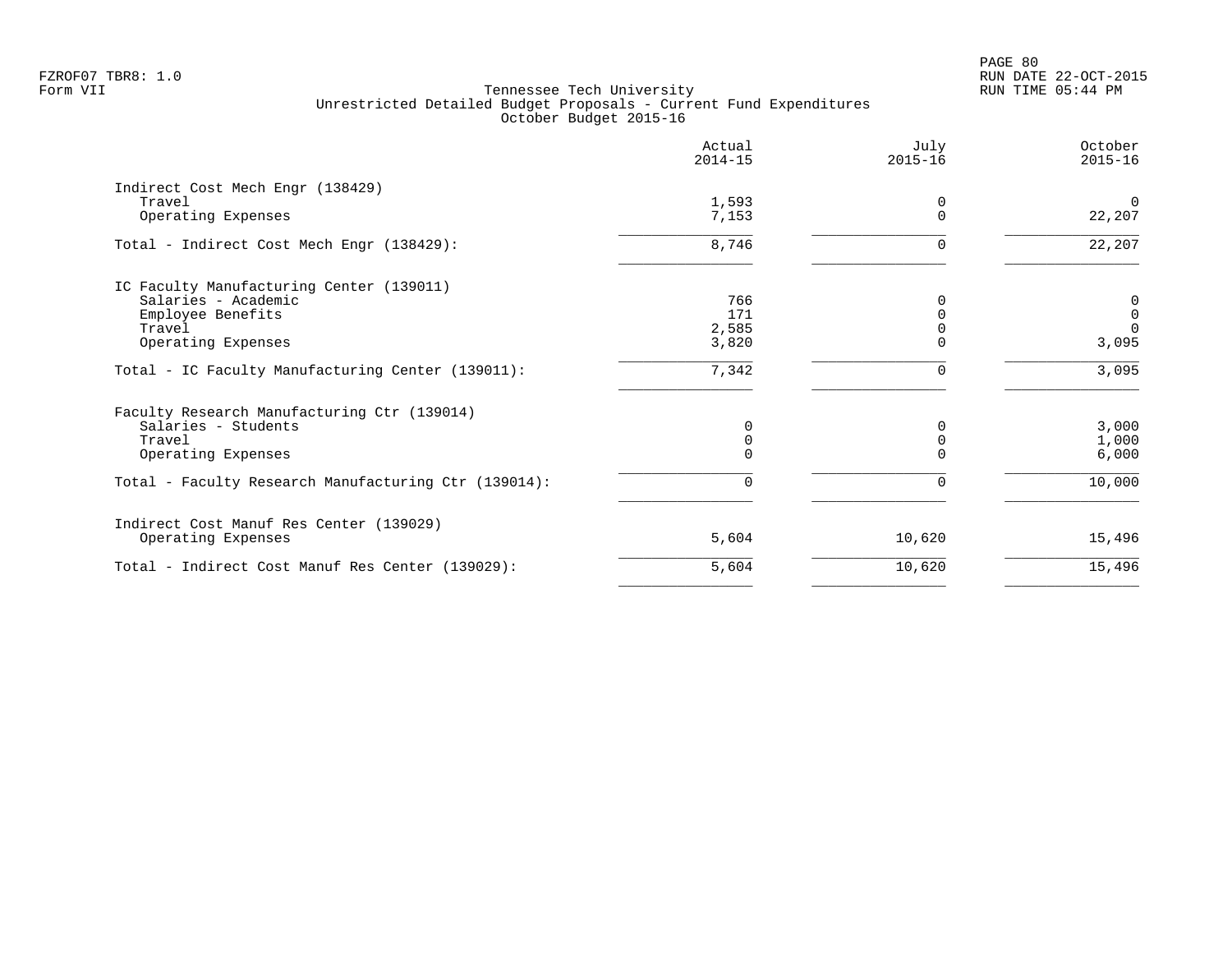PAGE 81 FZROF07 TBR8: 1.0 RUN DATE 22-OCT-2015

|                                                                                                                    | Actual<br>$2014 - 15$          | July<br>$2015 - 16$ | October<br>$2015 - 16$                    |
|--------------------------------------------------------------------------------------------------------------------|--------------------------------|---------------------|-------------------------------------------|
| Indirect Cost Energy Syst Res Ctr (139229)<br>Operating Expenses                                                   | $\mathbf 0$                    | 0                   | 1,490                                     |
| Total - Indirect Cost Energy Syst Res Ctr (139229):                                                                | $\Omega$                       | $\Omega$            | 1,490                                     |
| IC Faculty Water Center (139411)<br>Operating Expenses                                                             | 1,263                          | $\Omega$            | 160                                       |
| Total - IC Faculty Water Center (139411):                                                                          | 1,263                          |                     | 160                                       |
| Faculty Research Water Center (139414)<br>Salaries - Students<br>Employee Benefits<br>Travel<br>Operating Expenses | 3,480<br>113<br>1,160<br>6,577 | 0                   | 1,000<br>$\overline{0}$<br>1,000<br>8,000 |
| Total - Faculty Research Water Center (139414):                                                                    | 11,330                         | $\Omega$            | 10,000                                    |
| Indirect Cost Water Res Center (139429)<br>Operating Expenses                                                      | 7,460                          | 6,820               | 2,720                                     |
| Total - Indirect Cost Water Res Center (139429):                                                                   | 7,460                          | 6,820               | 2,720                                     |
| Indirect Cost Dean Coll of Bus (140029)<br>Operating Expenses                                                      | 0                              | 0                   | 18,270                                    |
| Total - Indirect Cost Dean Coll of Bus (140029):                                                                   | $\Omega$                       | $\Omega$            | 18,270                                    |
|                                                                                                                    |                                |                     |                                           |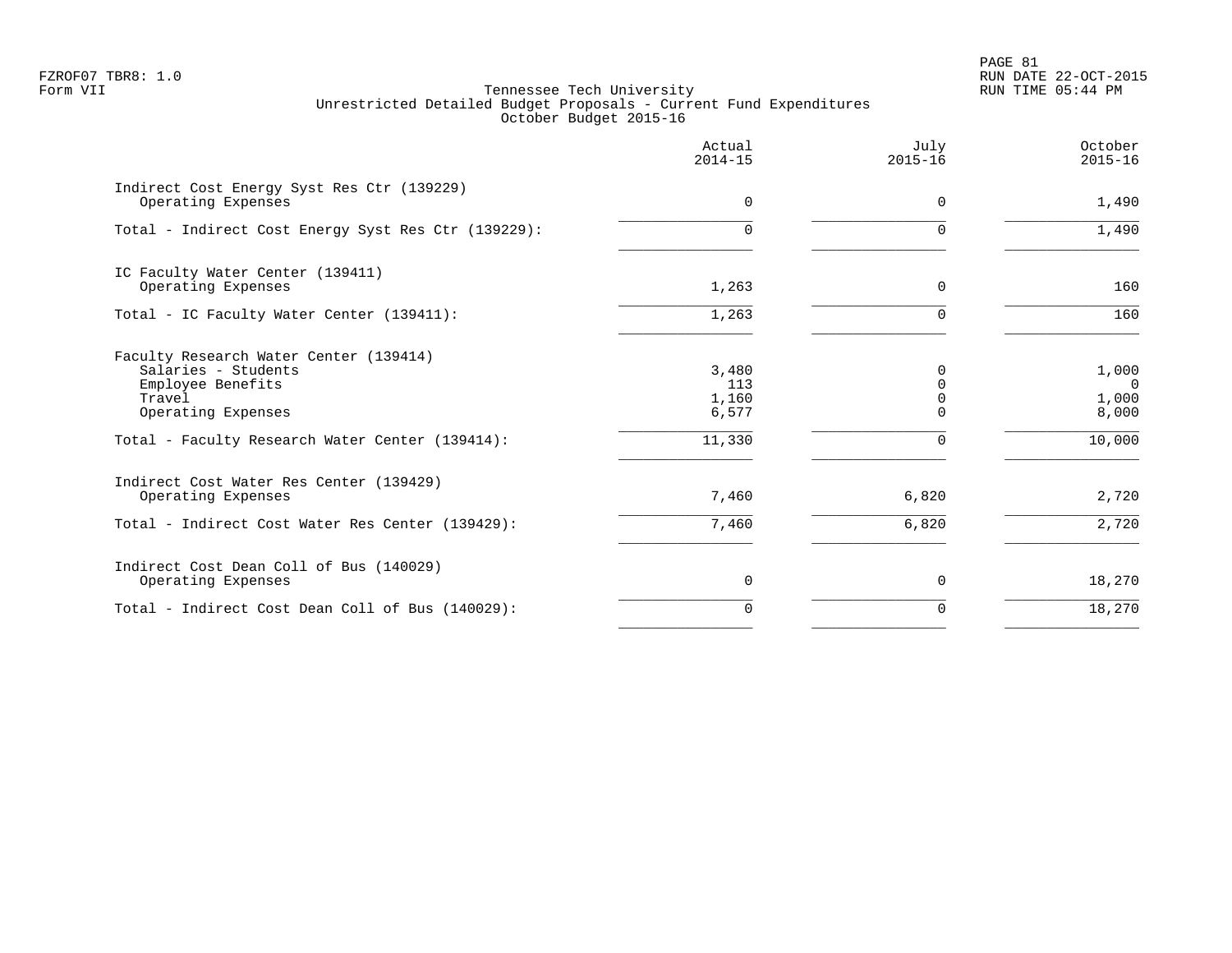PAGE 82 FZROF07 TBR8: 1.0 RUN DATE 22-OCT-2015

|                                                       | Actual<br>$2014 - 15$ | July<br>$2015 - 16$ | October<br>$2015 - 16$ |
|-------------------------------------------------------|-----------------------|---------------------|------------------------|
| Indirect Cost Business Media Center (140129)          |                       |                     |                        |
| Salaries - Students                                   | 7,755                 | $\Omega$            | $\mathbf 0$            |
| Employee Benefits                                     | 360                   | 0                   | $\Omega$               |
| Operating Expenses                                    | 3,955                 | $\Omega$            | 15,790                 |
| Total - Indirect Cost Business Media Center (140129): | 12,070                | 0                   | 15,790                 |
| IC Faculty Econ Finance Marketing (142511)            |                       |                     |                        |
| Salaries - Academic                                   | 6,281                 | $\Omega$            | $\mathbf 0$            |
| Employee Benefits                                     | 789                   | $\Omega$            | $\Omega$               |
| Operating Expenses                                    | $\Omega$              | $\Omega$            | 1,794                  |
| Total - IC Faculty Econ Finance Marketing (142511):   | 7,070                 | 0                   | 1,794                  |
| Faculty Research Econ Fin Marketing (142524)          |                       |                     |                        |
| Operating Expenses                                    | 1,490                 | 0                   | $\mathbf 0$            |
| Total - Faculty Research Econ Fin Marketing (142524): | 1,490                 | $\Omega$            | $\Omega$               |
| Indirect Cost Econ and Finance (142529)               |                       |                     |                        |
| Operating Expenses                                    | $\mathbf 0$           | 0                   | 840                    |
| Total - Indirect Cost Econ and Finance (142529):      | $\Omega$              | $\Omega$            | 840                    |
| Indirect Cost Dec Sci and Mgnt (144029)               |                       |                     |                        |
| Salaries - Academic                                   | 569                   | 0                   | $\mathbf 0$            |
| Employee Benefits                                     | 101                   | $\Omega$            | $\Omega$               |
| Total - Indirect Cost Dec Sci and Mgnt (144029):      | 670                   | $\mathbf 0$         | $\Omega$               |
|                                                       |                       |                     |                        |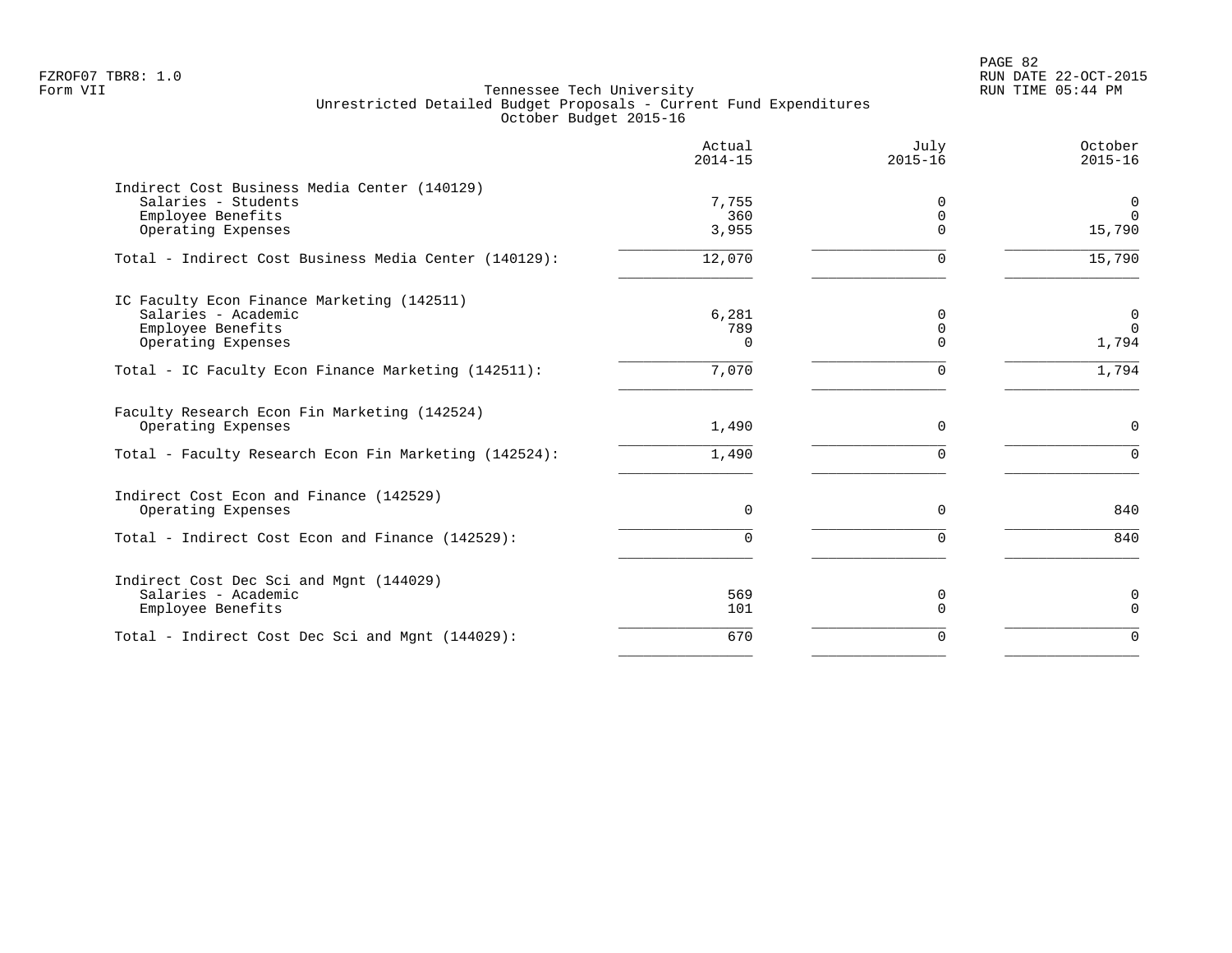PAGE 83 FZROF07 TBR8: 1.0 RUN DATE 22-OCT-2015

|                                                                                                | Actual<br>$2014 - 15$ | July<br>$2015 - 16$ | October<br>$2015 - 16$                       |
|------------------------------------------------------------------------------------------------|-----------------------|---------------------|----------------------------------------------|
| Match Dean College of Education (150015)<br>Operating Expenses                                 | 103,578               | $\Omega$            | 253,886                                      |
| Total - Match Dean College of Education (150015):                                              | 103,578               | $\Omega$            | 253,886                                      |
| Indirect Cost College of Educ (150029)<br>Salaries - Supporting<br>Employee Benefits<br>Travel | 1,315<br>314<br>3,140 | $\Omega$<br>O       | $\overline{0}$<br>$\overline{0}$<br>$\Omega$ |
| Operating Expenses                                                                             | 11,374                |                     | 20,220                                       |
| Total - Indirect Cost College of Educ (150029):                                                | 16,143                |                     | 20,220                                       |
| Research Education (151504)<br>Travel                                                          | 3,375                 | $\Omega$            | $\mathbf 0$                                  |
| Total - Research Education (151504):                                                           | 3,375                 | $\Omega$            | $\Omega$                                     |
| Indirect Cost Assoc Dean Educ (151529)<br>Operating Expenses                                   | 1,824                 | $\Omega$            | 1,322                                        |
| Total - Indirect Cost Assoc Dean Educ (151529):                                                | 1,824                 | $\Omega$            | 1,322                                        |
| Counseling and Psychology (152000)<br>Employee Benefits                                        | $\Omega$              | 200                 | 200                                          |
| Total - Counseling and Psychology (152000):                                                    | $\Omega$              | 200                 | 200                                          |
|                                                                                                |                       |                     |                                              |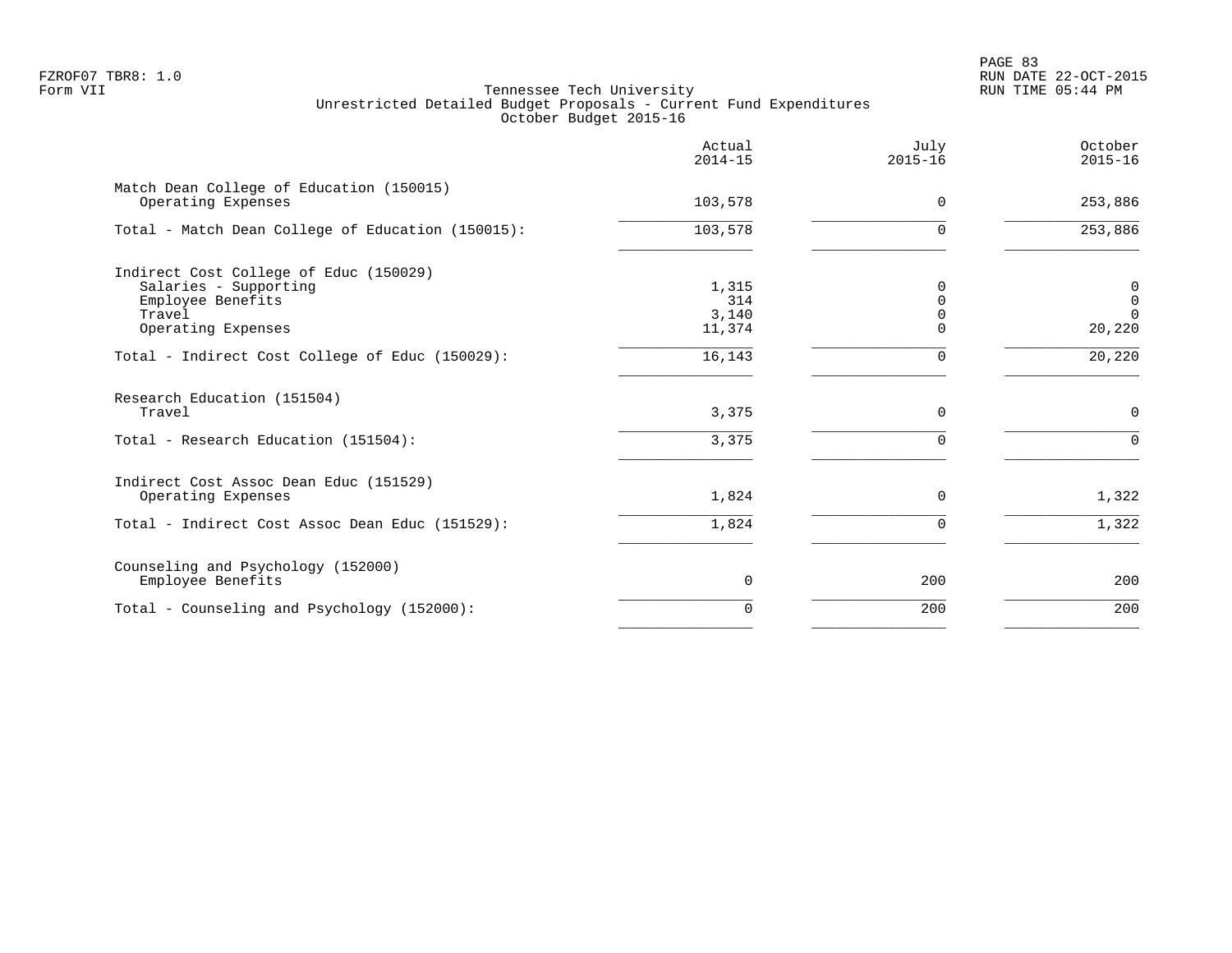PAGE 84 FZROF07 TBR8: 1.0 RUN DATE 22-OCT-2015

|                                                                                                            | Actual<br>$2014 - 15$    | July<br>$2015 - 16$              | October<br>$2015 - 16$         |
|------------------------------------------------------------------------------------------------------------|--------------------------|----------------------------------|--------------------------------|
| Match Counseling Psychology (152005)<br>Salaries - Academic                                                | $\Omega$                 | $\Omega$                         | 1,239                          |
| Total - Match Counseling Psychology (152005):                                                              | $\Omega$                 | $\Omega$                         | 1,239                          |
| IC Faculty Counseling and Psych (152011)<br>Salaries - Academic<br>Employee Benefits<br>Operating Expenses | 4,309<br>552<br>$\Omega$ | $\Omega$<br>$\Omega$<br>$\Omega$ | $\mathbf 0$<br>$\Omega$<br>328 |
| Total - IC Faculty Counseling and Psych (152011):                                                          | 4,861                    | $\Omega$                         | 328                            |
| Faculty Research Counsel and Psych (152014)<br>Travel                                                      | $\Omega$                 | $\Omega$                         | 3,000                          |
| Total - Faculty Research Counsel and Psych (152014):                                                       | 0                        | $\Omega$                         | 3,000                          |
| Indirect Cost Counsel and Psychol (152029)<br>Travel<br>Operating Expenses                                 | 63<br>13,748             | 0<br>$\Omega$                    | $\Omega$<br>18,864             |
| Total - Indirect Cost Counsel and Psychol (152029):                                                        | 13,811                   | $\Omega$                         | 18,864                         |
| IC Faculty Dept Teacher Educ (152511)<br>Salaries - Academic<br>Employee Benefits                          | 179<br>41                | 0<br>$\Omega$                    | 0<br>$\Omega$                  |
| Total - IC Faculty Dept Teacher Educ (152511):                                                             | 220                      | $\Omega$                         | $\Omega$                       |
|                                                                                                            |                          |                                  |                                |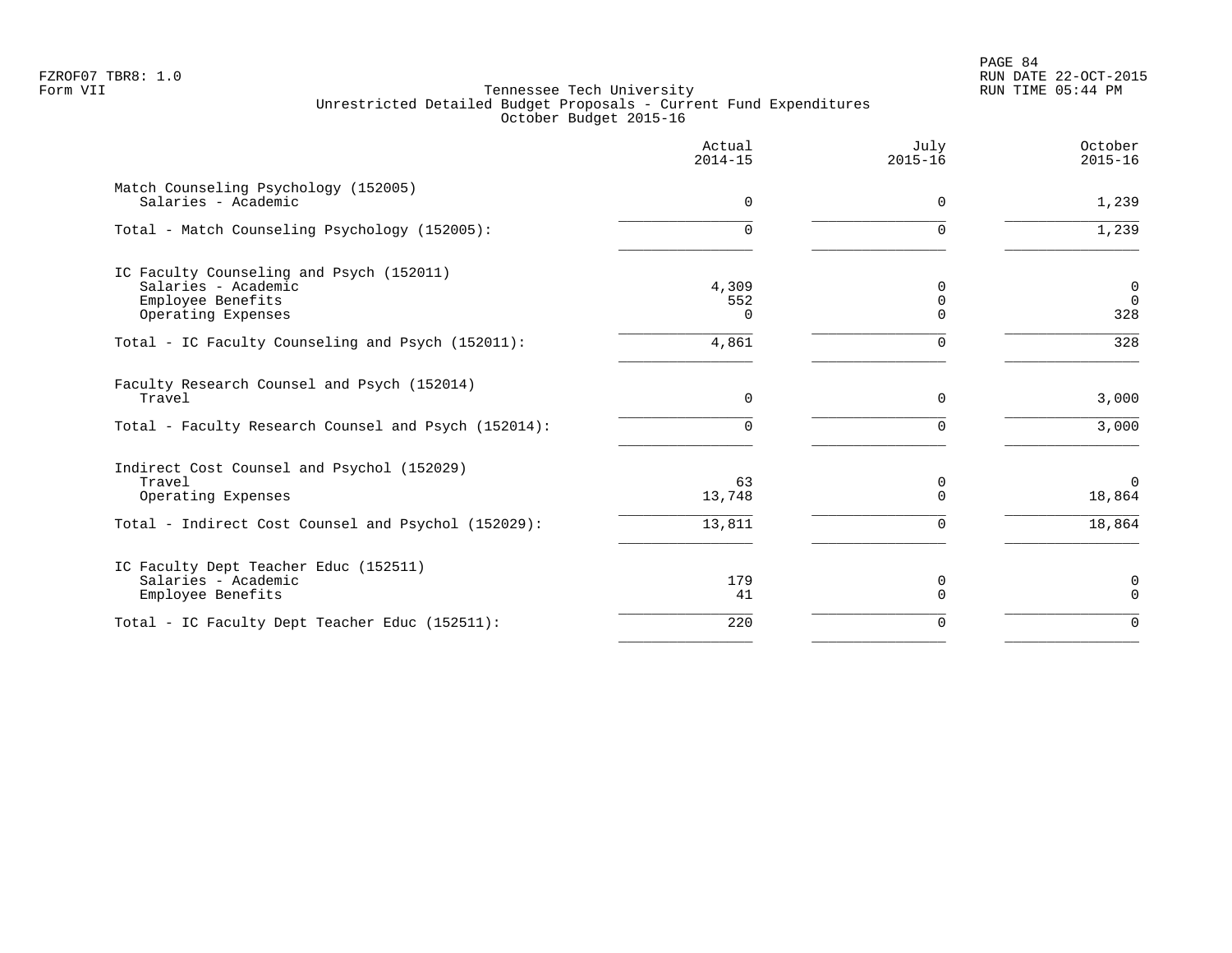|                                                   | Actual<br>$2014 - 15$ | July<br>$2015 - 16$ | October<br>$2015 - 16$ |
|---------------------------------------------------|-----------------------|---------------------|------------------------|
| Faculty Research Curr Instruct (153004)           |                       |                     |                        |
| Salaries - Students                               | 83                    | 0                   | 725                    |
| Employee Benefits                                 | 4                     | $\Omega$            | $\overline{0}$         |
| Travel                                            | $\Omega$              | $\Omega$            | 500                    |
| Operating Expenses                                | 450                   | $\Omega$            | 4,390                  |
| Total - Faculty Research Curr Instruct (153004):  | 537                   | $\Omega$            | 5,615                  |
| IC Faculty Curr and Instruction (153011)          |                       |                     |                        |
| Salaries - Academic                               | 5,748                 | 0                   | 0                      |
| Employee Benefits                                 | 1,275                 | 0                   | $\mathbf{0}$           |
| Operating Expenses                                | $\Omega$              | $\Omega$            | 10,077                 |
| Total - IC Faculty Curr and Instruction (153011): | 7,023                 | $\Omega$            | 10,077                 |
| Indirect Cost Curr and Instruct (153029)          |                       |                     |                        |
| Operating Expenses                                | 23,778                | $\mathbf 0$         | 14,875                 |
| Total - Indirect Cost Curr and Instruct (153029): | 23,778                | $\Omega$            | 14,875                 |
| IC Faculty Child Dev Lab (153411)                 |                       |                     |                        |
| Travel                                            | 109                   | $\Omega$            | $\Omega$               |
| Total - IC Faculty Child Dev Lab (153411):        | 109                   | $\Omega$            | $\Omega$               |
| Child Dev Lab Indirect Costs (153429)             |                       |                     |                        |
| Travel                                            | 144                   | 0                   | $\mathbf 0$            |
| Operating Expenses                                | $\mathbf 0$           | $\Omega$            | 366                    |
| Total - Child Dev Lab Indirect Costs (153429):    | 144                   | $\mathbf 0$         | 366                    |
|                                                   |                       |                     |                        |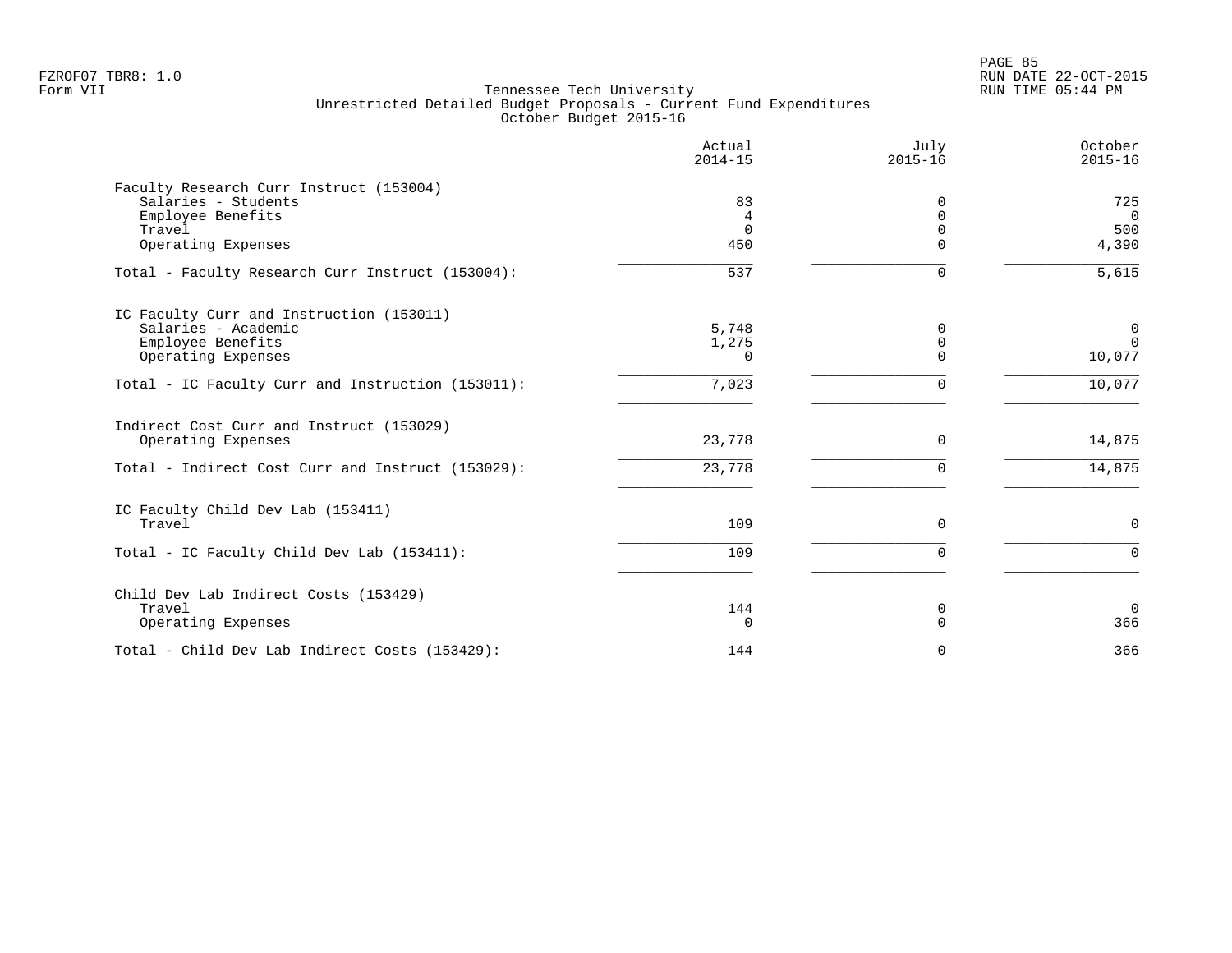PAGE 86 FZROF07 TBR8: 1.0 RUN DATE 22-OCT-2015

|                                                                                                           | Actual<br>$2014 - 15$ | July<br>$2015 - 16$ | October<br>$2015 - 16$ |
|-----------------------------------------------------------------------------------------------------------|-----------------------|---------------------|------------------------|
| Faculty Research EXPW (154014)<br>Operating Expenses                                                      | 0                     | 0                   | 2,276                  |
| Total - Faculty Research EXPW (154014):                                                                   | $\Omega$              | $\Omega$            | 2,276                  |
| Faculty Research Music Art (155014)<br>Travel<br>Operating Expenses                                       | 500<br>4,500          | 0<br>$\Omega$       | 2,350<br>650           |
| Total - Faculty Research Music Art (155014):                                                              | 5,000                 | $\Omega$            | 3,000                  |
| Match STEM (156005)<br>Salaries - Academic<br>Employee Benefits<br>Total - Match STEM (156005):           | 1,510<br>487<br>1,997 | 0<br>$\Omega$<br>∩  | 23<br>$\Omega$<br>23   |
| Indirect Costs STEM Center (156009)<br>Operating Expenses<br>Total - Indirect Costs STEM Center (156009): | 2,705<br>2,705        | 0<br>$\Omega$       | 12,495<br>12,495       |
| IC Faculty STEM (156021)<br>Operating Expenses                                                            | 2,882                 | 0                   | 4,247                  |
| Total - IC Faculty STEM (156021):                                                                         | 2,882                 | $\Omega$            | 4,247                  |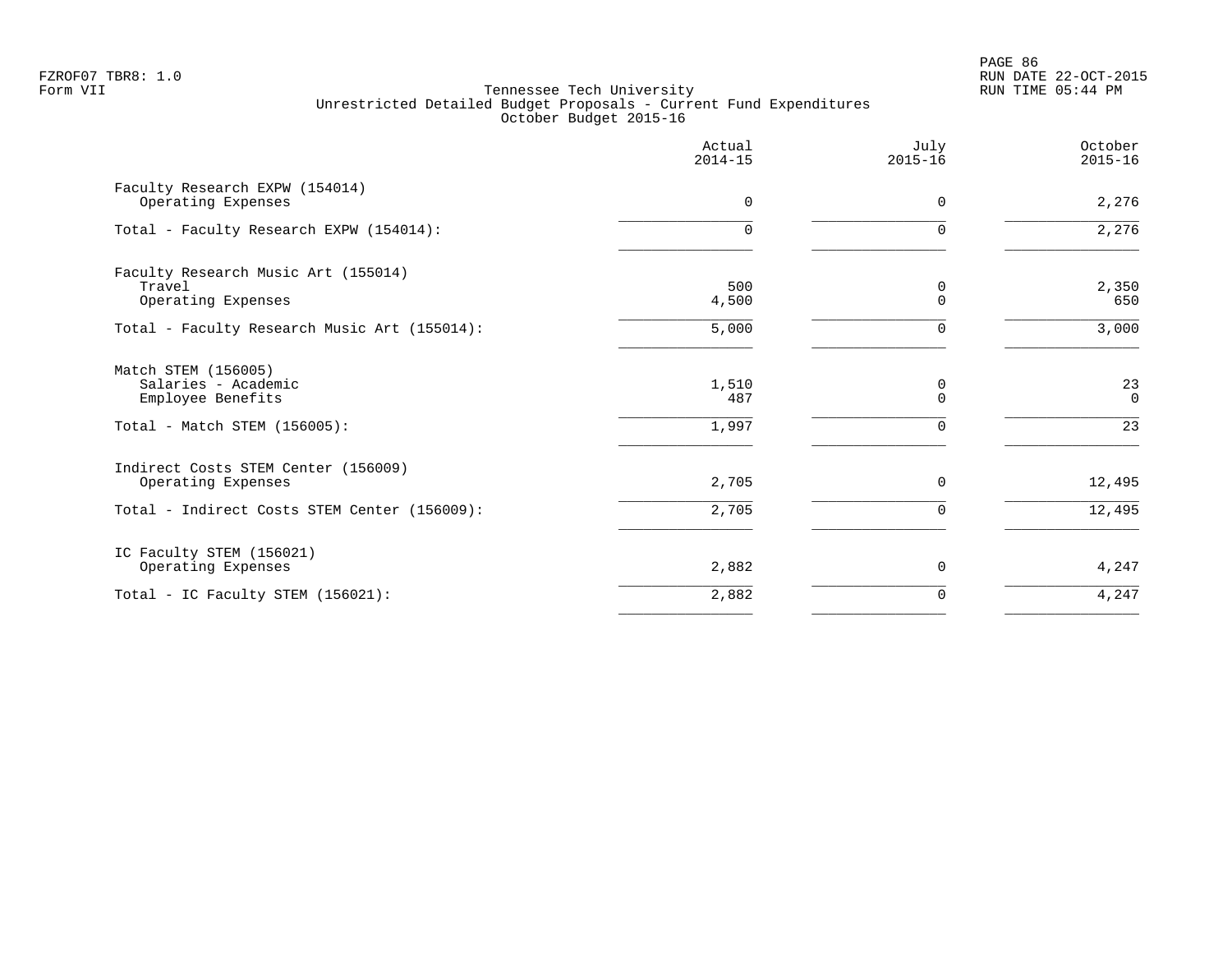|                                                         | Actual<br>$2014 - 15$ | July<br>$2015 - 16$ | October<br>$2015 - 16$ |
|---------------------------------------------------------|-----------------------|---------------------|------------------------|
| Indirect Cost Rural Educ (156029)<br>Operating Expenses | $\Omega$              | $\mathbf 0$         | 30                     |
| Total - Indirect Cost Rural Educ (156029):              | O.                    | <sup>n</sup>        | 30                     |
| Horticulture Rest Staff (160001)                        |                       |                     |                        |
| Salaries - Academic                                     | 76,080                | 76,405              | 70,559                 |
| Salaries - Supporting                                   | 62,982                | 69,483              | 70,483                 |
| Salaries - Students                                     | 1,704                 | $\Omega$            | $\Omega$               |
| Employee Benefits                                       | 55,565                | 55,050              | 55,050                 |
| Travel                                                  | 2,312                 | 470                 | 470                    |
| Operating Expenses                                      | 12,322                | $-420$              | 18,500                 |
| Total - Horticulture Rest Staff (160001):               | 210,965               | 200,988             | 215,062                |
| Indirect Cost Coll of Ag Hum Ecol (160029)              |                       |                     |                        |
| Operating Expenses                                      | 144                   | $\Omega$            | 9,135                  |
| Total - Indirect Cost Coll of Ag Hum Ecol (160029):     | 144                   | $\Omega$            | 9,135                  |
| IC Faculty School of Gen Aq (163011)                    |                       |                     |                        |
| Salaries - Academic                                     | 1,424                 | <sup>0</sup>        | 0                      |
| Employee Benefits                                       | 159                   | $\Omega$            | $\overline{0}$         |
| Operating Expenses                                      | $\Omega$              | $\Omega$            | 910                    |
| Total - IC Faculty School of Gen Ag (163011):           | 1,583                 | 0                   | 910                    |
|                                                         |                       |                     |                        |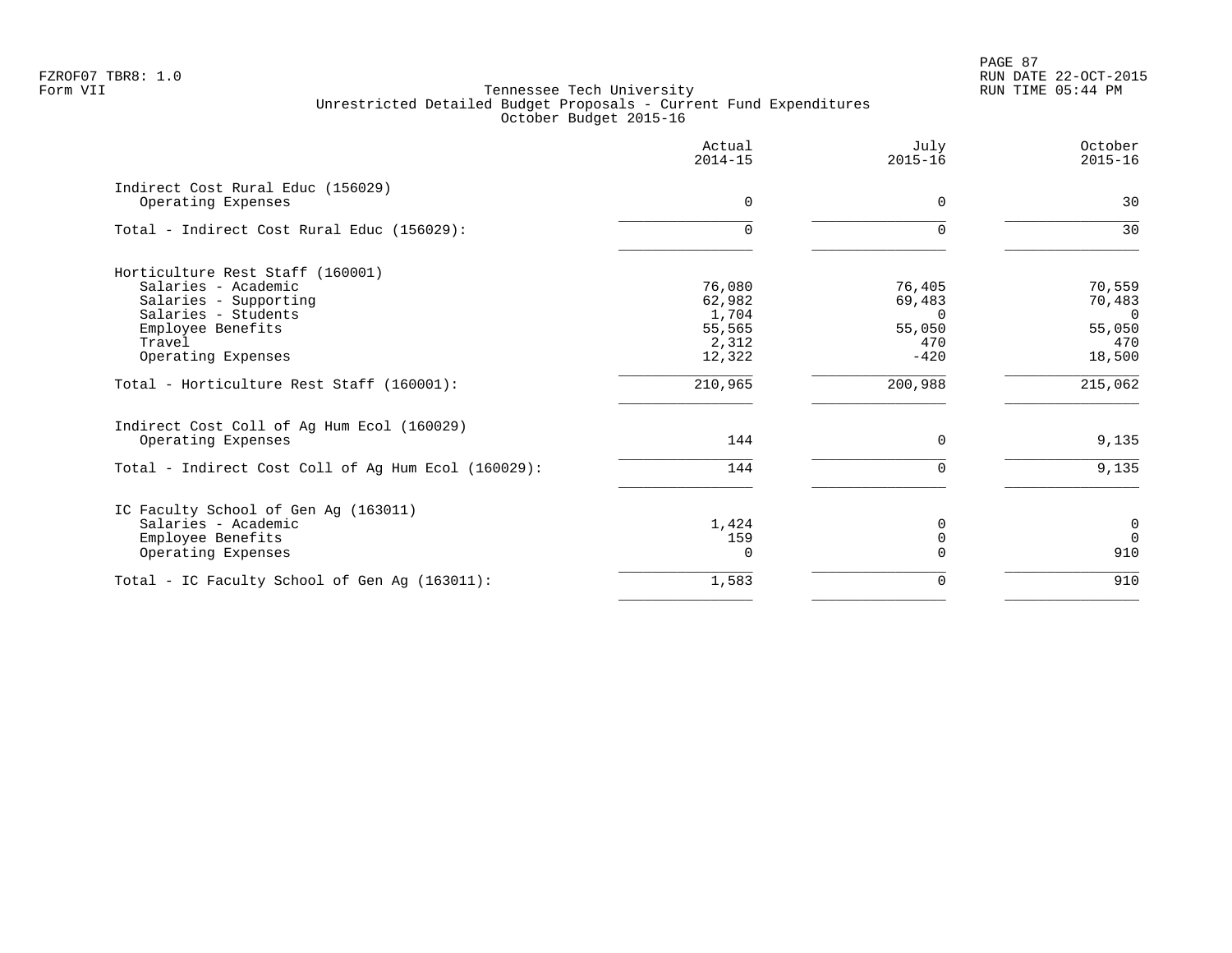|                                                | Actual<br>$2014 - 15$ | July<br>$2015 - 16$ | October<br>$2015 - 16$ |
|------------------------------------------------|-----------------------|---------------------|------------------------|
| Faculty Research Agriculture (163014)          |                       |                     |                        |
| Salaries - Students                            | 1,631                 | 0                   | 0                      |
| Employee Benefits                              | 62                    |                     | $\mathbf 0$            |
| Travel                                         | 3,741                 |                     | $\mathbf 0$            |
| Operating Expenses                             | 1,072                 | U                   | $\Omega$               |
| Total - Faculty Research Agriculture (163014): | 6,506                 |                     | $\Omega$               |
| Indirect Cost Gen Aq (163029)                  |                       |                     |                        |
| Operating Expenses                             | 4,561                 | 0                   | 3,160                  |
| Total - Indirect Cost Gen Aq (163029):         | 4,561                 | $\Omega$            | 3,160                  |
| IC Faculty Human Ecology (165011)              |                       |                     |                        |
| Salaries - Academic                            | 2,635                 | O                   | $\boldsymbol{0}$       |
| Employee Benefits                              | 597                   | U                   | $\mathsf 0$            |
| Travel                                         | 433                   |                     | $\Omega$               |
| Operating Expenses                             | 240                   |                     | 1,005                  |
| Total - IC Faculty Human Ecology (165011):     | 3,905                 | U                   | 1,005                  |
| Indirect Cost Human Ecology (165029)           |                       |                     |                        |
| Salaries - Academic                            | 18,188                |                     | $\mathsf 0$            |
| Employee Benefits                              | 1,392                 | $\Omega$            | $\mathsf 0$            |
| Travel                                         | 4,249                 | $\Omega$            | $\Omega$               |
| Operating Expenses                             | 12,717                |                     | $6,440$                |
| Total - Indirect Cost Human Ecology (165029):  | 36,546                | $\Omega$            | 6,440                  |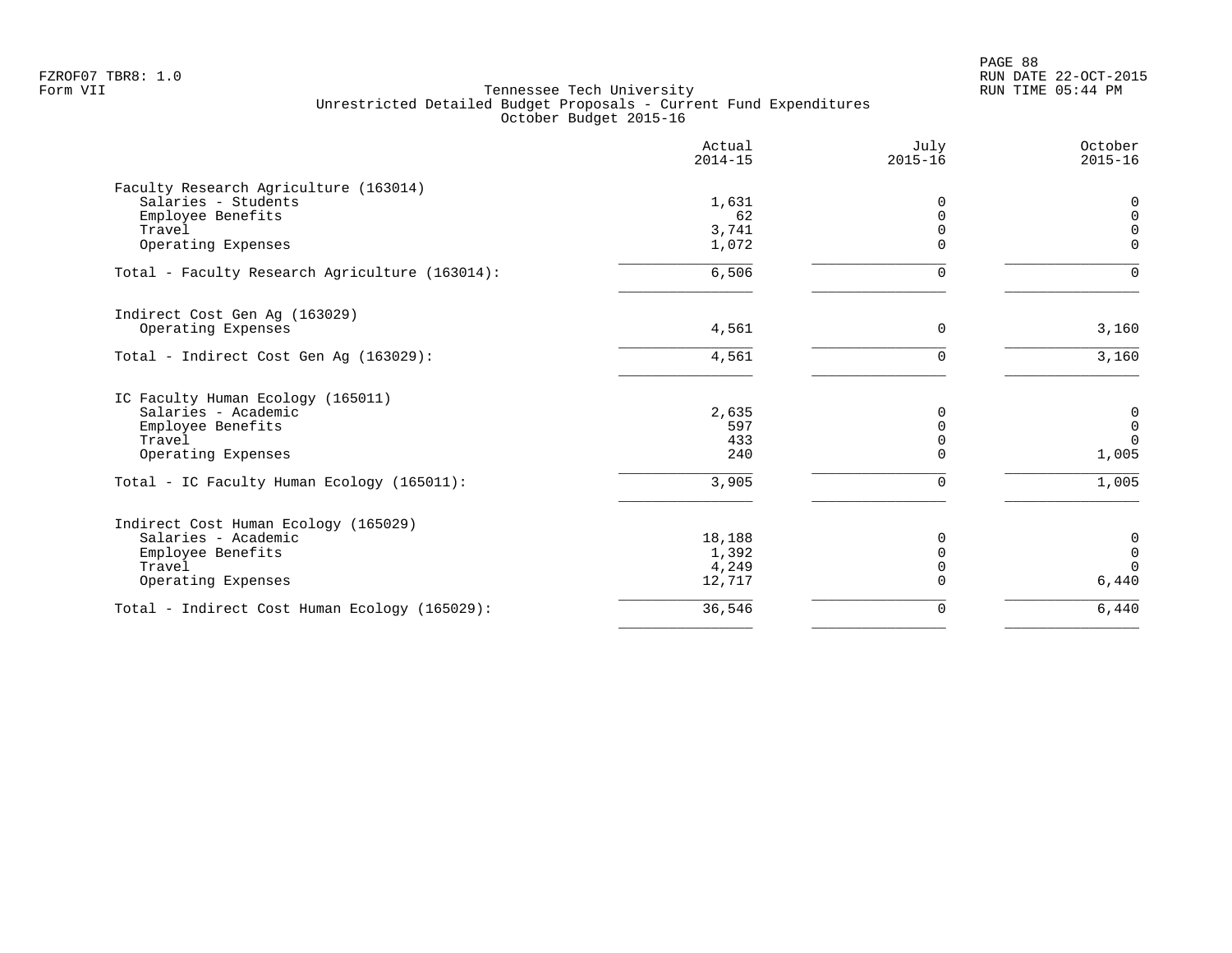|                                                 | Actual<br>$2014 - 15$ | July<br>$2015 - 16$ | October<br>$2015 - 16$  |
|-------------------------------------------------|-----------------------|---------------------|-------------------------|
| Faculty Research Nursing (166014)               |                       |                     |                         |
| Salaries - Students<br>Operating Expenses       | 3,036<br>350          | 0<br>$\mathbf 0$    | $\overline{0}$<br>6,614 |
| Total - Faculty Research Nursing (166014):      | 3,386                 | $\Omega$            | 6,614                   |
| Research Admin (170001)                         |                       |                     |                         |
| Salaries - Students                             | 39,014                | $\Omega$            | $\mathbf{0}$            |
| Salaries - Professional                         | 17,344                | 17,994              | 17,994                  |
| Employee Benefits                               | 3,846                 | 6,170               | 6,170                   |
| Travel                                          | 41,005                |                     | $\Omega$                |
| Operating Expenses                              | 182,636               |                     | $-8,822$                |
| Capital Outlay                                  | 60,524                | $\Omega$            | $\Omega$                |
| Total - Research Admin (170001):                | 344,369               | 24,164              | 15,342                  |
| IC Faculty Office of Research (170011)          |                       |                     |                         |
| Operating Expenses                              | 0                     | $\Omega$            | 1,680                   |
| Total - IC Faculty Office of Research (170011): | 0                     | $\Omega$            | 1,680                   |
| Indirect Cost Pool 20 Percent (172000)          |                       |                     |                         |
| Operating Expenses                              | $\Omega$              | 249,370             | $-750$                  |
| Total - Indirect Cost Pool 20 Percent (172000): | 0                     | 249,370             | $-750$                  |
|                                                 |                       |                     |                         |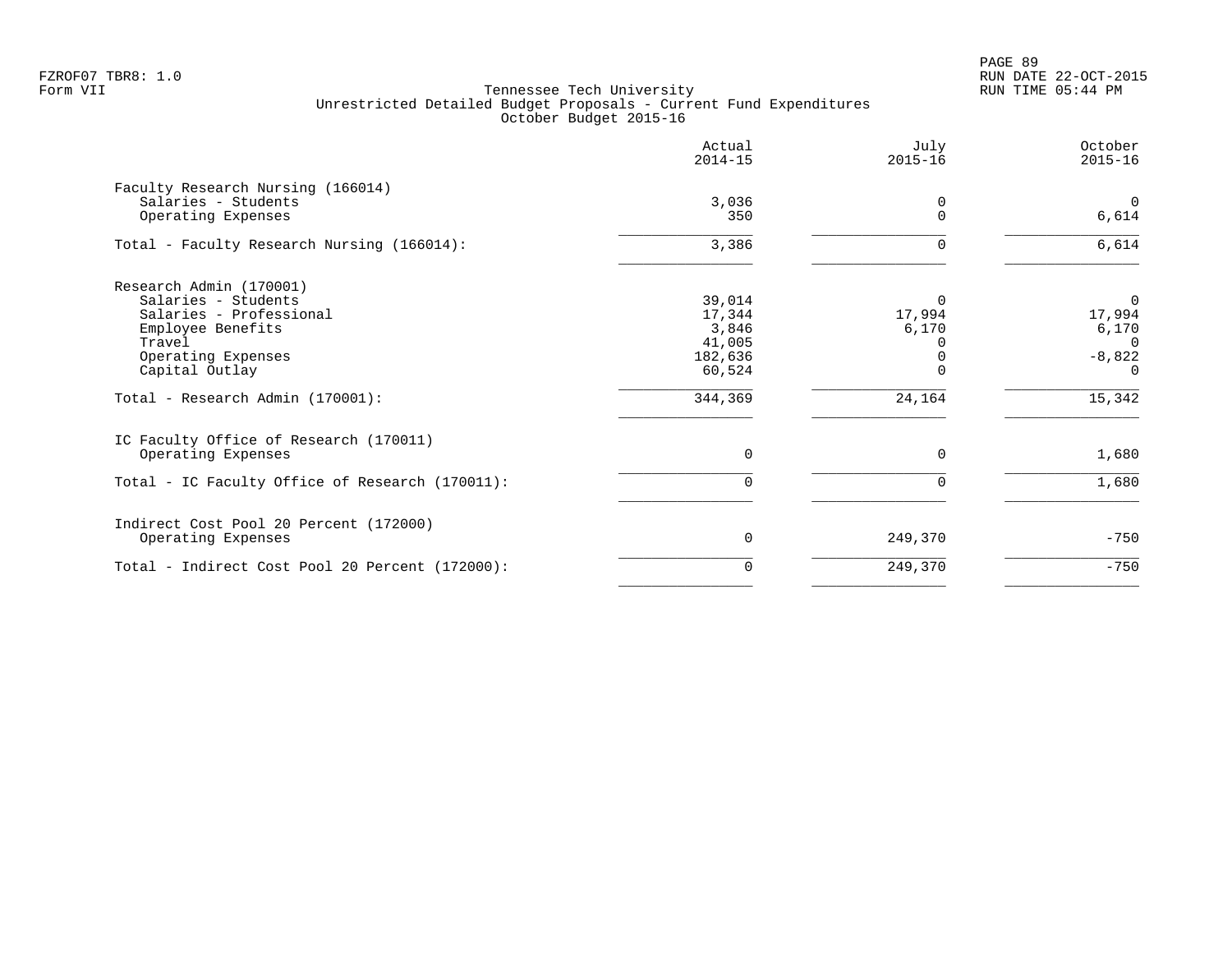PAGE 90 FZROF07 TBR8: 1.0 RUN DATE 22-OCT-2015

|                                                                  | Actual<br>$2014 - 15$ | July<br>$2015 - 16$ | October<br>$2015 - 16$ |
|------------------------------------------------------------------|-----------------------|---------------------|------------------------|
| Indirect Cost Pool Faculty 10 Per (172005)<br>Operating Expenses | $\Omega$              | 89,200              | 89,200                 |
| Total - Indirect Cost Pool Faculty 10 Per (172005):              | 0                     | 89,200              | 89,200                 |
| Faculty Research 30 Percent (174000)                             |                       |                     |                        |
| Employee Benefits<br>Operating Expenses                          | 0<br>0                | 19,700<br>194,290   | 19,700<br>275,258      |
| Total - Faculty Research 30 Percent (174000):                    | 0                     | 213,990             | 294,958                |
| Fac Research Combined (174001)<br>Employee Benefits              | 0                     | 9,840               | 9,840                  |
| Total - Fac Research Combined (174001):                          | 0                     | 9,840               | 9,840                  |
| Indirect Costs Extended Programs (180029)                        |                       |                     |                        |
| Operating Expenses                                               | $\Omega$              | $\Omega$            | 3,570                  |
| Total - Indirect Costs Extended Programs (180029):               | $\Omega$              | $\Omega$            | 3,570                  |
| TBR Spouse Dependent Discount (700000)<br>Employee Benefits      | 7,314                 | 35,150              | 35,150                 |
| Total - TBR Spouse Dependent Discount (700000):                  | 7,314                 | 35,150              | 35,150                 |
|                                                                  |                       |                     |                        |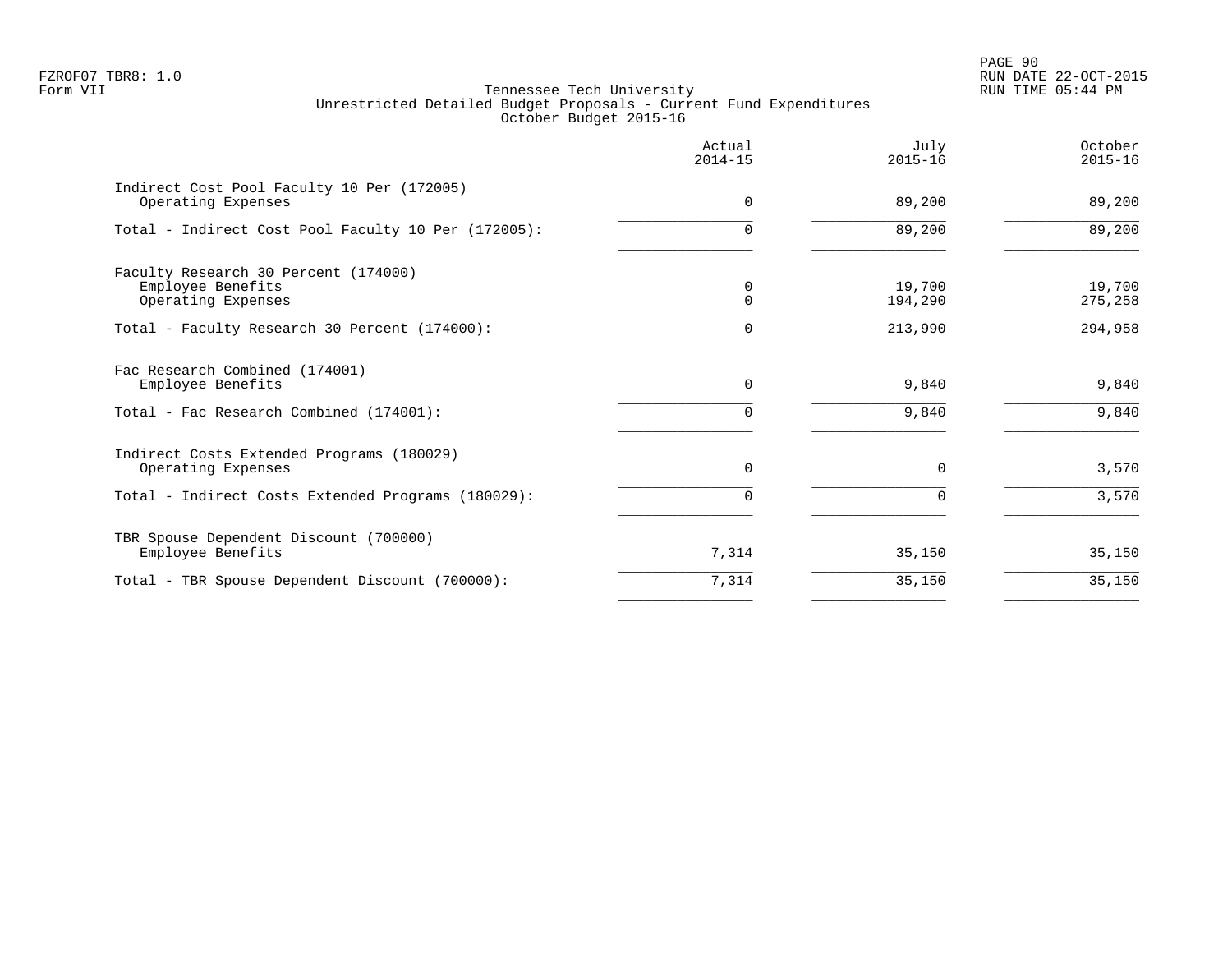PAGE 91 FZROF07 TBR8: 1.0 RUN DATE 22-OCT-2015

|                                                                                                                                                                               | Actual<br>$2014 - 15$                           | July<br>$2015 - 16$                                     | October<br>$2015 - 16$                                             |
|-------------------------------------------------------------------------------------------------------------------------------------------------------------------------------|-------------------------------------------------|---------------------------------------------------------|--------------------------------------------------------------------|
| TBR Employ Remission PC191 (700001)<br>Employee Benefits                                                                                                                      | 21,438                                          | 23,120                                                  | 23,120                                                             |
| Total - TBR Employ Remission PC191 (700001):                                                                                                                                  | 21,438                                          | 23,120                                                  | 23,120                                                             |
| E and G Data Processing Allocation (700003)<br>Department Revenues                                                                                                            | 287,414                                         | 297,540                                                 | 308,640                                                            |
| Total - E and G Data Processing Allocation (700003):                                                                                                                          | 287,414                                         | 297,540                                                 | 308,640                                                            |
| E and G Claims Adjustment (700004)<br>Operating Expenses<br>Total - E and G Claims Adjustment $(700004)$ :                                                                    | 2,436<br>2,436                                  | 2,440<br>2,440                                          | 2,440<br>2,440                                                     |
| $E$ and G Support (700005)<br>Salaries - Administrative<br>Salaries - Academic<br>Salaries - Supporting<br>Salaries - Professional<br>Employee Benefits<br>Operating Expenses | 0<br>0<br>$\mathbf 0$<br>$\cap$<br>4,529<br>183 | 1,875<br>1,855<br>1,000<br>1,545<br>53,975<br>$-1, 367$ | 0<br>$\mathbf 0$<br>$\mathsf{O}$<br>$\Omega$<br>52,085<br>$-1,514$ |
| Total - E and G Support $(700005)$ :                                                                                                                                          | 4,712                                           | 58,883                                                  | 50,571                                                             |
| E and G Salary Increase Pool (700010)<br>Salaries - Academic                                                                                                                  | $\mathbf 0$                                     | 1,800                                                   | 1,800                                                              |
| Total - E and G Salary Increase Pool (700010):                                                                                                                                | $\mathbf 0$                                     | 1,800                                                   | 1,800                                                              |
|                                                                                                                                                                               |                                                 |                                                         |                                                                    |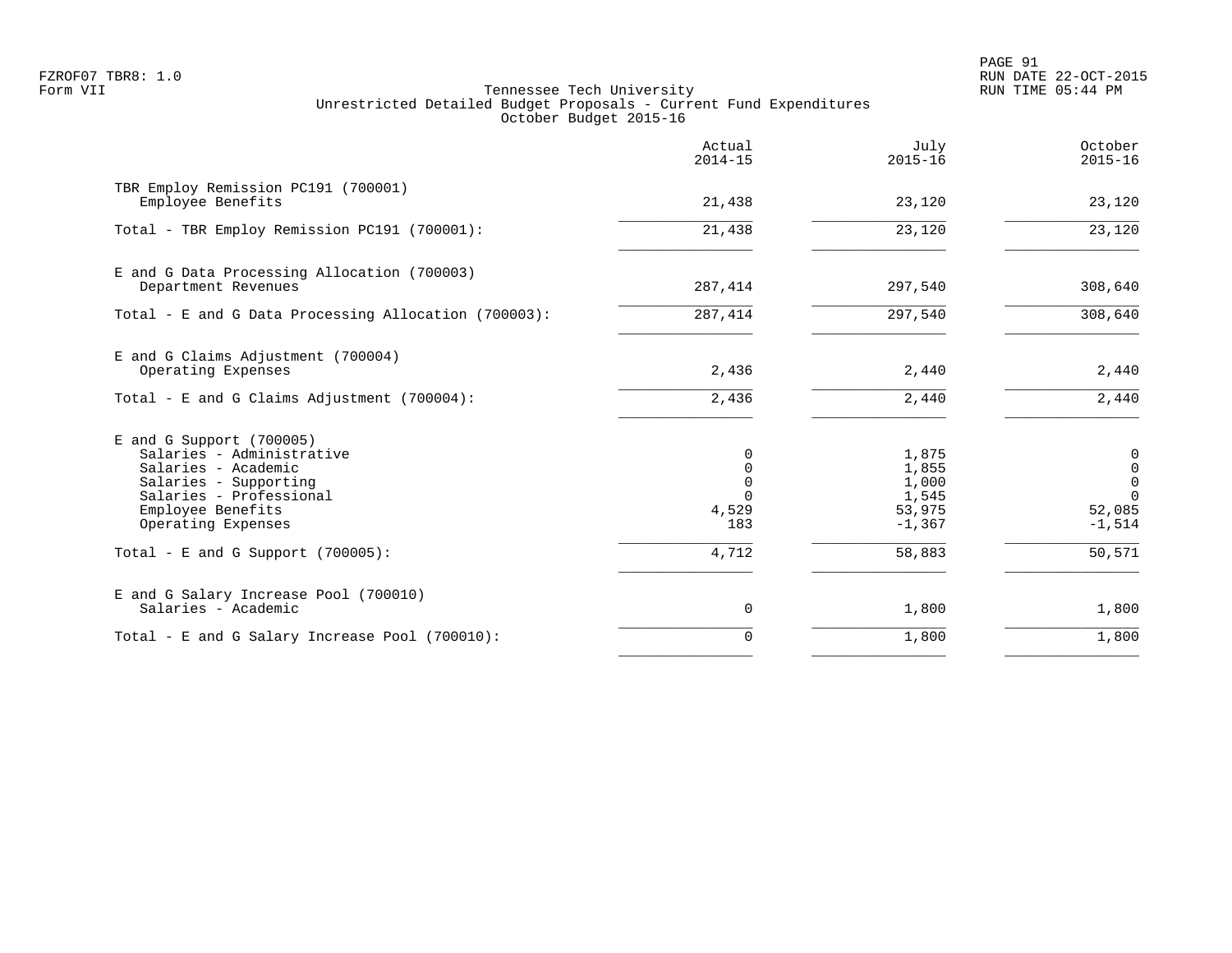PAGE 92

# FZROF07 TBR8: 1.0 RUN DATE 22-OCT-2015 Tennessee Tech University Unrestricted Detailed Budget Proposals - Current Fund Expenditures October Budget 2015-16

|                                                                                                                                                                                                                | Actual<br>$2014 - 15$                                                               | July<br>$2015 - 16$                                                                           | October<br>$2015 - 16$                                                              |
|----------------------------------------------------------------------------------------------------------------------------------------------------------------------------------------------------------------|-------------------------------------------------------------------------------------|-----------------------------------------------------------------------------------------------|-------------------------------------------------------------------------------------|
| Horticulure Rest Staff Alloc (700050)<br>Operating Expenses                                                                                                                                                    | $-92,300$                                                                           | $-92,300$                                                                                     | $-92,300$                                                                           |
| Total - Horticulure Rest Staff Alloc (700050):                                                                                                                                                                 | $-92,300$                                                                           | $-92,300$                                                                                     | $-92,300$                                                                           |
| TTU Staff Tuit Maint Reimbursment (700068)<br>Employee Benefits                                                                                                                                                | 13,117                                                                              | 10,171                                                                                        | 10,171                                                                              |
| Total - TTU Staff Tuit Maint Reimbursment (700068):                                                                                                                                                            | 13,117                                                                              | 10,171                                                                                        | 10,171                                                                              |
| Total - Research $(250)$ :<br>Salaries - Administrative<br>Salaries - Academic<br>Salaries - Supporting<br>Salaries - Students<br>Salaries - Professional<br>Employee Benefits<br>Travel<br>Operating Expenses | 119,127<br>254,899<br>70,369<br>169,234<br>153,587<br>259,026<br>245,305<br>648,792 | 127,175<br>142,560<br>70,483<br>390<br>104,539<br>306,356<br>1,940<br>283,338<br><sup>n</sup> | 160,300<br>148,018<br>70,483<br>49,717<br>103,494<br>307,301<br>48,512<br>2,580,076 |
| Capital Outlay<br>Department Revenues                                                                                                                                                                          | 132,849<br>287,414                                                                  | 297,540                                                                                       | 28,341<br>308,640                                                                   |
| Total                                                                                                                                                                                                          | 2,340,602                                                                           | 1,334,321                                                                                     | 3,804,882                                                                           |

 $\overline{\phantom{a}}$  , and the contract of the contract of the contract of the contract of the contract of the contract of the contract of the contract of the contract of the contract of the contract of the contract of the contrac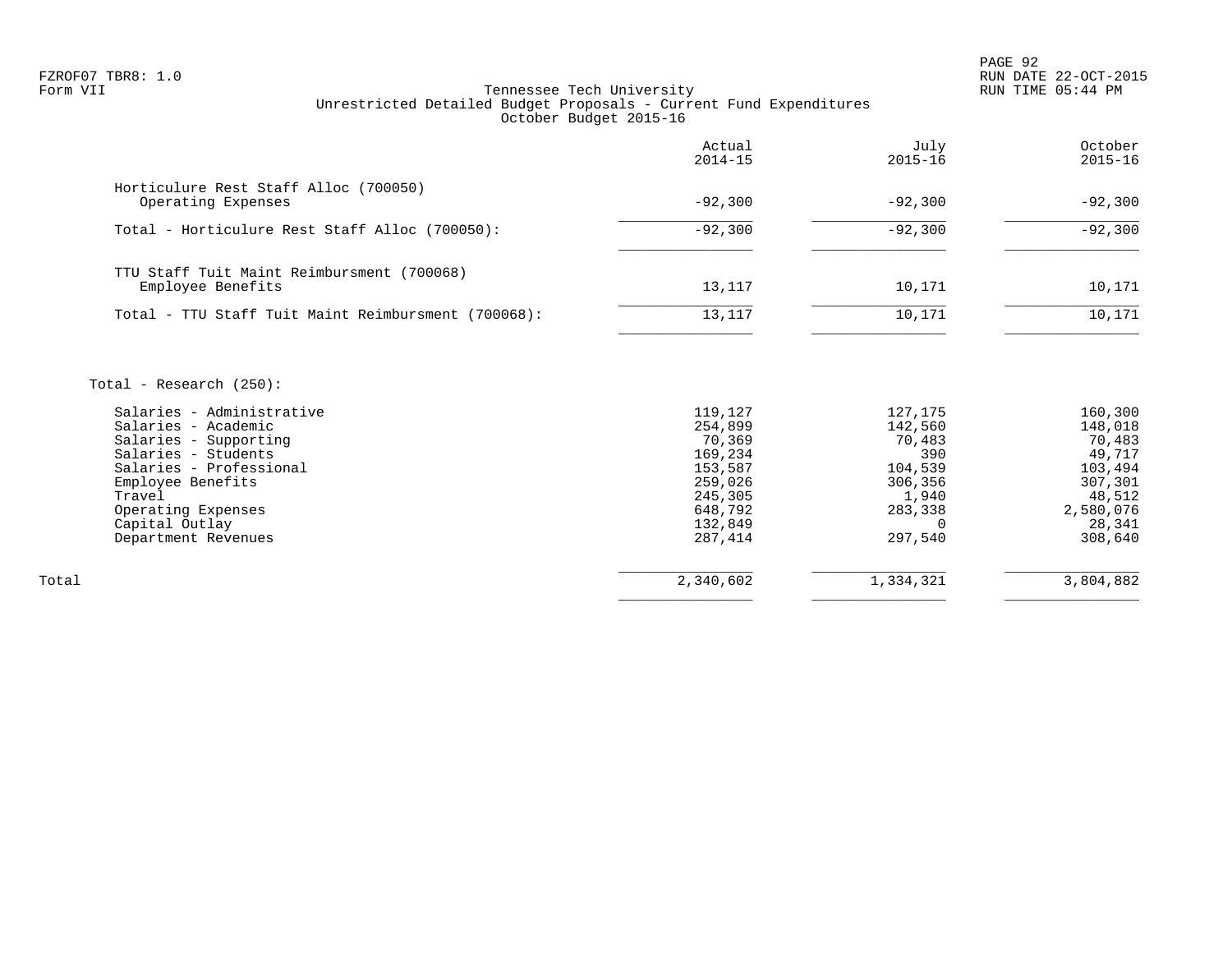PAGE 93 FZROF07 TBR8: 1.0 RUN DATE 22-OCT-2015

|                                                                                                                                                                                                                          | Actual<br>$2014 - 15$                                                                                     | July<br>$2015 - 16$                                                                                  | October<br>$2015 - 16$                                                                                   |
|--------------------------------------------------------------------------------------------------------------------------------------------------------------------------------------------------------------------------|-----------------------------------------------------------------------------------------------------------|------------------------------------------------------------------------------------------------------|----------------------------------------------------------------------------------------------------------|
| Total - Research $(25)$ :                                                                                                                                                                                                |                                                                                                           |                                                                                                      |                                                                                                          |
| Salaries - Administrative<br>Salaries - Academic<br>Salaries - Supporting<br>Salaries - Students<br>Salaries - Professional<br>Employee Benefits<br>Travel<br>Operating Expense<br>Capital Outlay<br>Department Revenues | 119,127<br>254,899<br>70,369<br>169,234<br>153,587<br>259,026<br>245,305<br>648,792<br>132,849<br>287,414 | 127,175<br>142,560<br>70,483<br>390<br>104,539<br>306,356<br>1,940<br>283,338<br>$\Omega$<br>297,540 | 160,300<br>148,018<br>70,483<br>49,717<br>103,494<br>307,301<br>48,512<br>2,580,076<br>28,341<br>308,640 |
| Total                                                                                                                                                                                                                    | 2,340,602                                                                                                 | 1,334,321                                                                                            | 3,804,882                                                                                                |
| Public Service (30)<br>Public Service (300)<br>Craft Center Workshops (121762)<br>Salaries - Academic<br>Salaries - Supporting<br>Salaries - Students<br>Salaries - Professional<br>Employee Benefits<br>Travel          | $\mathbf 0$<br>18,468<br>4,493<br>28,718<br>15,689<br>1,229                                               | 750<br>15,750<br>4,000<br>42,945<br>13,530<br>600                                                    | 750<br>15,750<br>4,000<br>42,945<br>13,530<br>600                                                        |
| Operating Expenses                                                                                                                                                                                                       | 72,091                                                                                                    | 45,240                                                                                               | 45,240                                                                                                   |
| Total - Craft Center Workshops (121762):                                                                                                                                                                                 | 140,688                                                                                                   | 122,815                                                                                              | 122,815                                                                                                  |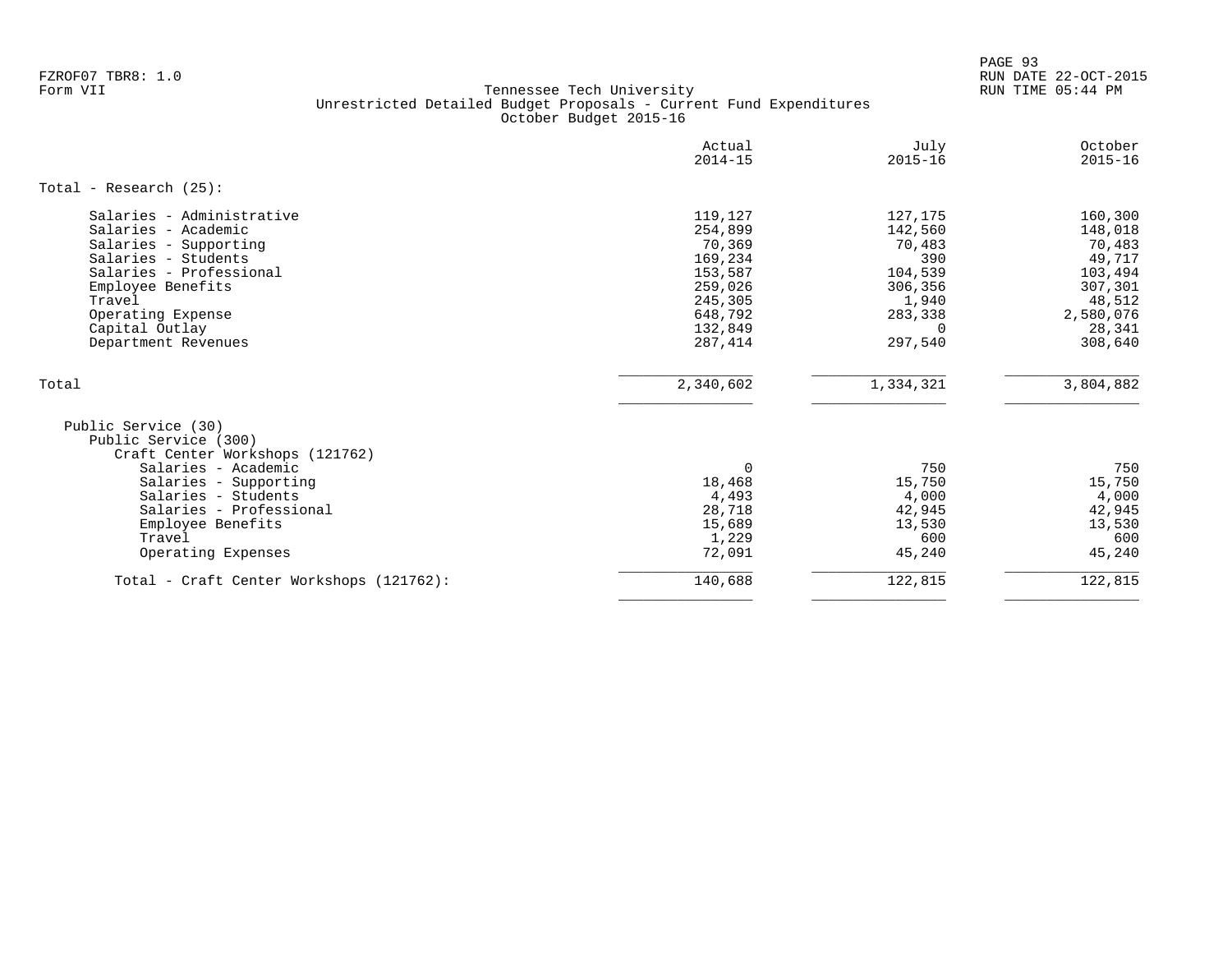PAGE 94 FZROF07 TBR8: 1.0 RUN DATE 22-OCT-2015

|                                                                    | Actual<br>$2014 - 15$ | July<br>$2015 - 16$ | October<br>$2015 - 16$ |
|--------------------------------------------------------------------|-----------------------|---------------------|------------------------|
| Craft Center Workshops Transf In (121763)<br>Operating Expenses    | $-50,000$             | $-50,000$           | $-50,000$              |
| Total - Craft Center Workshops Transf In (121763):                 | $-50,000$             | $-50,000$           | $-50,000$              |
| Craft Center Exhibitions (121769)                                  |                       |                     |                        |
| Salaries - Supporting                                              | 0                     | 1,000               | 1,000                  |
| Employee Benefits<br>Travel                                        | $\Omega$<br>124       | 760<br>100          | 760<br>100             |
| Operating Expenses                                                 | 2,821                 | 2,180               | 2,180                  |
| Total - Craft Center Exhibitions (121769):                         | 2,945                 | 4,040               | 4,040                  |
| Federal College Work Study Program (122001)<br>Salaries - Students | 9,907                 | 12,080              | 12,080                 |
| Total - Federal College Work Study Program (122001):               | 9,907                 | 12,080              | 12,080                 |
| WTTU Tech Radio (127904)                                           |                       |                     |                        |
| Salaries - Students                                                | 6,890                 | 10,880              | 10,880                 |
| Employee Benefits                                                  | 43                    | 5,830               | 5,830                  |
| Operating Expenses                                                 | 5,032                 | 6,880               | 6,880                  |
| Total - WTTU Tech Radio (127904):                                  | 11,965                | 23,590              | 23,590                 |
| Science Fair (130005)                                              |                       |                     |                        |
| Employee Benefits                                                  | $\mathbf 0$           | 2,600               | 2,600                  |
| Total - Science Fair $(130005)$ :                                  | $\Omega$              | 2,600               | 2,600                  |
|                                                                    |                       |                     |                        |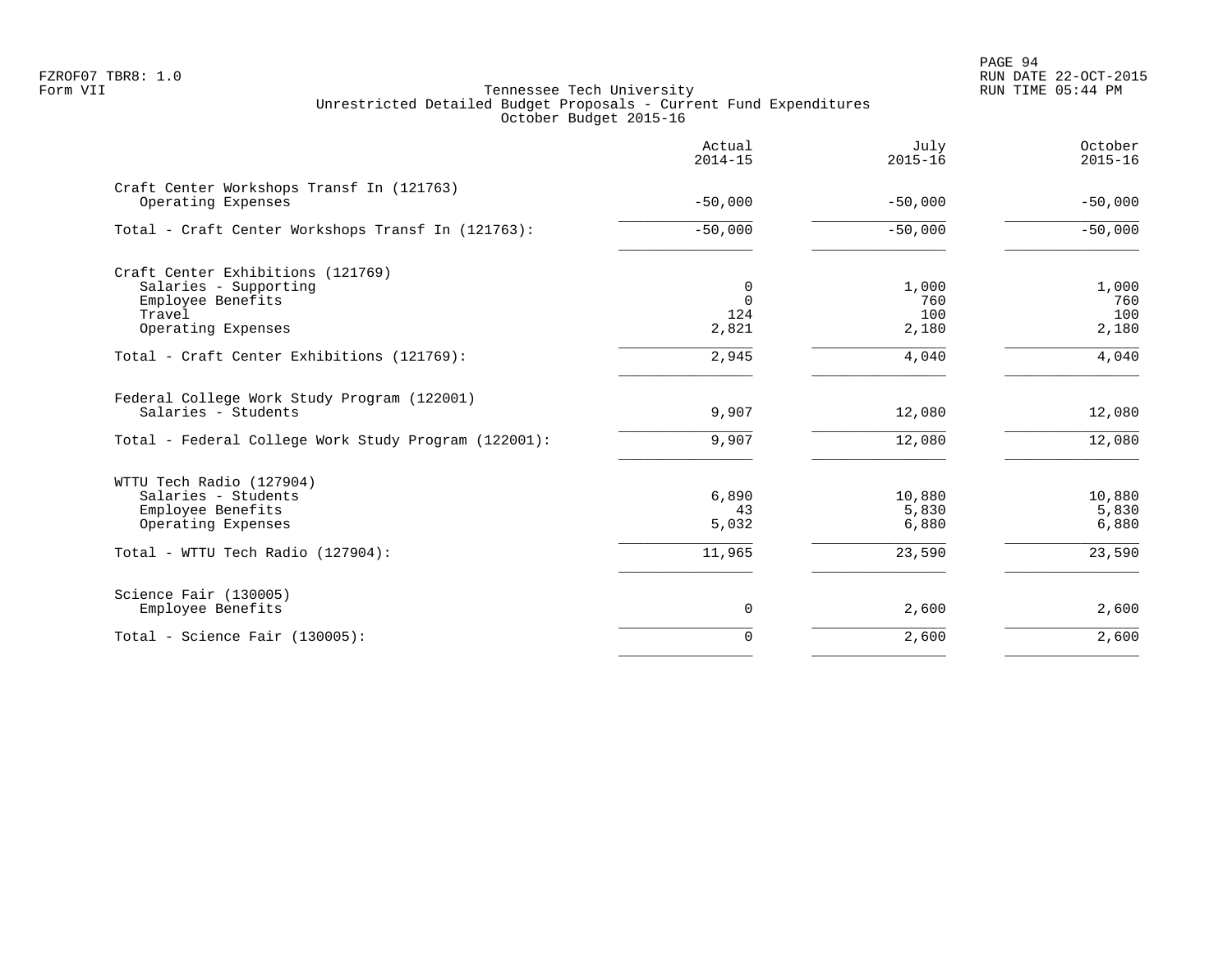|                                                                                                                                 | Actual<br>$2014 - 15$              | July<br>$2015 - 16$                      | October<br>$2015 - 16$                 |
|---------------------------------------------------------------------------------------------------------------------------------|------------------------------------|------------------------------------------|----------------------------------------|
| COOP Fisheries Unit (131002)<br>Salaries - Supporting<br>Employee Benefits                                                      | 33,635<br>20,554                   | 33,888<br>20,715                         | 34,388<br>20,715                       |
| Total - COOP Fisheries Unit (131002):                                                                                           | 54,189                             | 54,603                                   | 55,103                                 |
| TN Great War Comm Chair (134001)<br>Travel                                                                                      | 698                                | 0                                        | $\mathbf 0$                            |
| Operating Expenses<br>Capital Outlay                                                                                            | 244<br>30                          | 0<br>$\Omega$                            | 9,029<br>$\Omega$                      |
| Total - TN Great War Comm Chair (134001):                                                                                       | 972                                | $\Omega$                                 | 9,029                                  |
| Engineering MOE Funding (137020)<br>Employee Benefits                                                                           | 0                                  | 2,500                                    | 2,500                                  |
| Total - Engineering MOE Funding (137020):                                                                                       | 0                                  | 2,500                                    | 2,500                                  |
| Match Mechanical Engineering (138405)<br>Salaries - Academic<br>Employee Benefits                                               | 1,782<br>531                       | 0<br>$\Omega$                            | $-2,312$<br>$\Omega$                   |
| Total - Match Mechanical Engineering (138405):                                                                                  | 2,313                              | $\Omega$                                 | $-2,312$                               |
| Match College of Business (140035)<br>Salaries - Students<br>Salaries - Professional<br>Employee Benefits<br>Operating Expenses | 12,277<br>23,074<br>7,115<br>4,131 | 0<br>$\Omega$<br>$\mathbf 0$<br>$\Omega$ | 0<br>$\mathbf 0$<br>$\Omega$<br>60,674 |
| Total - Match College of Business (140035):                                                                                     | 46,597                             | 0                                        | 60,674                                 |
|                                                                                                                                 |                                    |                                          |                                        |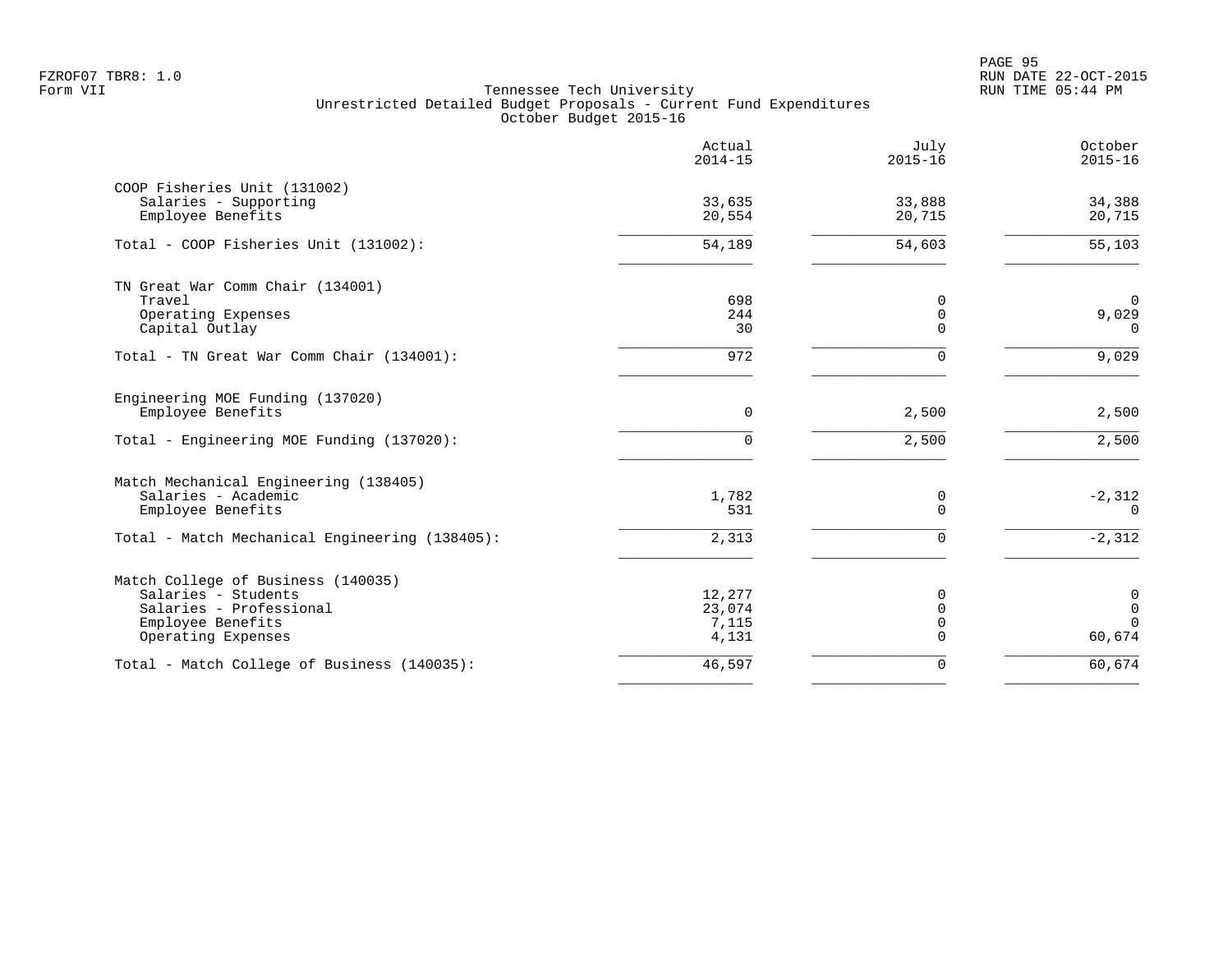|                                                       | Actual<br>$2014 - 15$ | July<br>$2015 - 16$ | October<br>$2015 - 16$ |
|-------------------------------------------------------|-----------------------|---------------------|------------------------|
| RODP Marketing Campaign (140100)                      |                       |                     |                        |
| Salaries - Supporting                                 | 11,646                | $\Omega$            | $\Omega$               |
| Salaries - Students                                   | 31,254                | 8,000               | 20,000                 |
| Salaries - Professional                               | 143,636               | 228,398             | 292,405                |
| Employee Benefits                                     | 29,139                | 46,800              | 80,000                 |
| Travel                                                | 29,478                | 30,000              | 30,000                 |
| Operating Expenses                                    | 196,848               | 183,970             | 186,060                |
| Total - RODP Marketing Campaign (140100):             | 442,001               | 497,168             | 608,465                |
| Business Media Service Center (140101)                |                       |                     |                        |
| Salaries - Students                                   | 650                   | <sup>0</sup>        | 0                      |
| Salaries - Professional                               | 1,718                 | $\Omega$            | $\overline{0}$         |
| Employee Benefits                                     | 2,958                 | 800                 | 800                    |
| Operating Expenses                                    | 17,588                | 34,198              | 34,198                 |
| Department Revenues                                   | $-13,005$             | ∩                   | $\Omega$               |
| Total - Business Media Service Center (140101):       | 9,909                 | 34,998              | 34,998                 |
| Match Business Media Service Center (140105)          |                       |                     |                        |
| Salaries - Professional                               | 28,113                | 0                   | $-27,014$              |
| Employee Benefits                                     | 8,250                 | $\Omega$            | $\Omega$               |
| Total - Match Business Media Service Center (140105): | 36,363                | 0                   | $-27,014$              |
| SACF SBDC (147001)                                    |                       |                     |                        |
| Employee Benefits                                     | $\Omega$              | 850                 | 850                    |
| Total - SACF SBDC (147001):                           | $\Omega$              | 850                 | 850                    |
|                                                       |                       |                     |                        |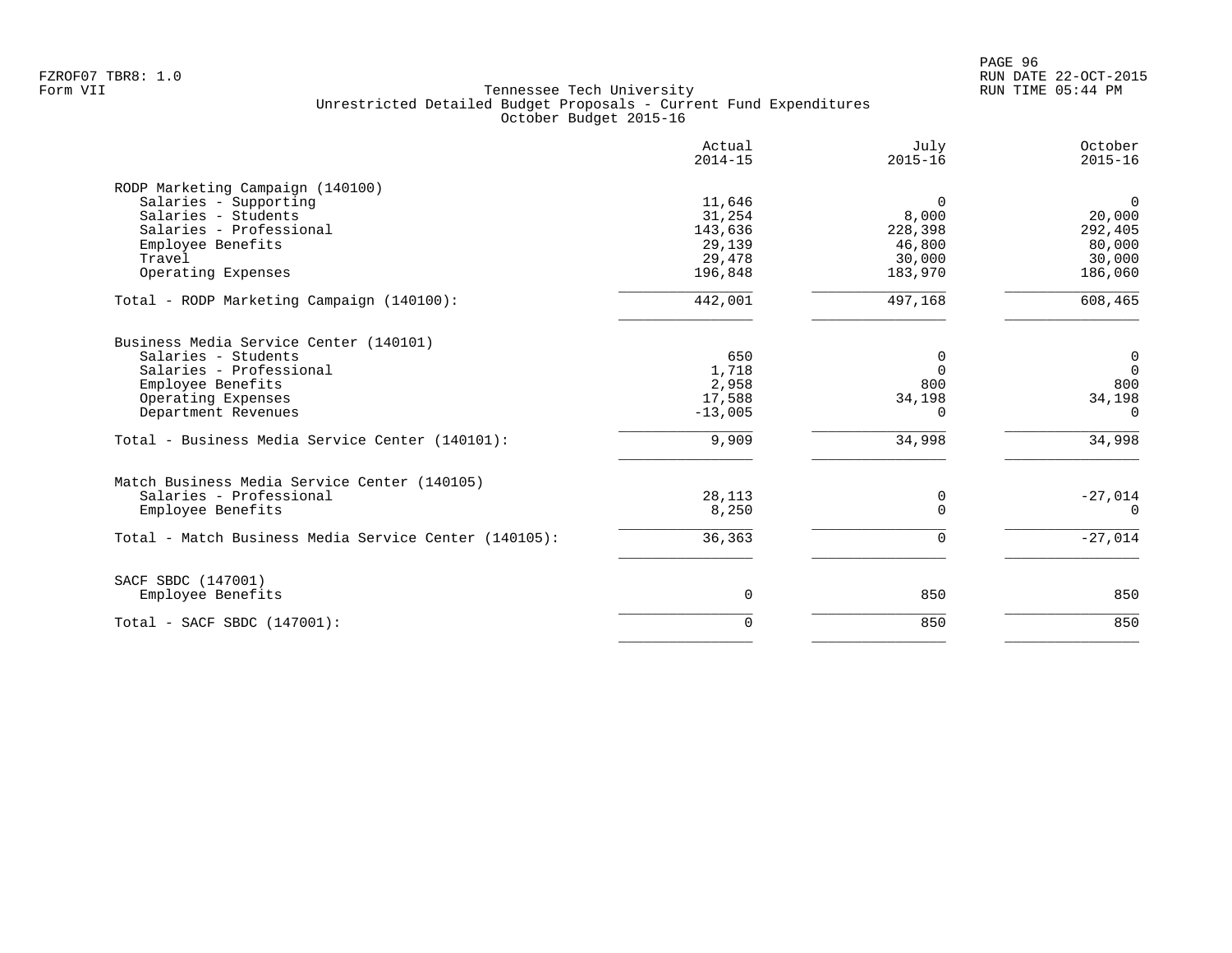PAGE 97 FZROF07 TBR8: 1.0 RUN DATE 22-OCT-2015

|                                                                                                          | Actual<br>$2014 - 15$    | July<br>$2015 - 16$                 | October<br>$2015 - 16$          |
|----------------------------------------------------------------------------------------------------------|--------------------------|-------------------------------------|---------------------------------|
| Matching Curriculum Instruction (153005)<br>Operating Expenses                                           | $\mathbf 0$              | 0                                   | 800                             |
| Total - Matching Curriculum Instruction (153005):                                                        | $\Omega$                 | $\Omega$                            | 800                             |
| Match Child Development Lab (153405)<br>Salaries - Supporting<br>Employee Benefits<br>Operating Expenses | 4,486<br>1,242<br>12,105 | $\Omega$<br>$\mathbf 0$<br>$\Omega$ | 0<br>$\mathbf 0$<br>$\mathbf 0$ |
| Total - Match Child Development Lab (153405):                                                            | 17,833                   | $\Omega$                            | $\Omega$                        |
| Band Camps and Clinics (155002)<br>Operating Expenses<br>Total - Band Camps and Clinics (155002):        | 25,228<br>25,228         | 33,330<br>33,330                    | 37,340<br>37,340                |
| Southeast Chamber Music (155007)<br>Salaries - Students<br>Employee Benefits<br>Operating Expenses       | 210<br>16<br>319         | $\Omega$<br>2,000<br>18,000         | $\mathbf 0$<br>2,000<br>18,505  |
| Total - Southeast Chamber Music (155007):                                                                | 545                      | 20,000                              | 20,505                          |
| Rural Education Program (156000)<br>Operating Expenses                                                   | $\mathbf 0$              | 1,670                               | 1,670                           |
| Total - Rural Education Program (156000):                                                                | $\mathbf 0$              | 1,670                               | 1,670                           |
|                                                                                                          |                          |                                     |                                 |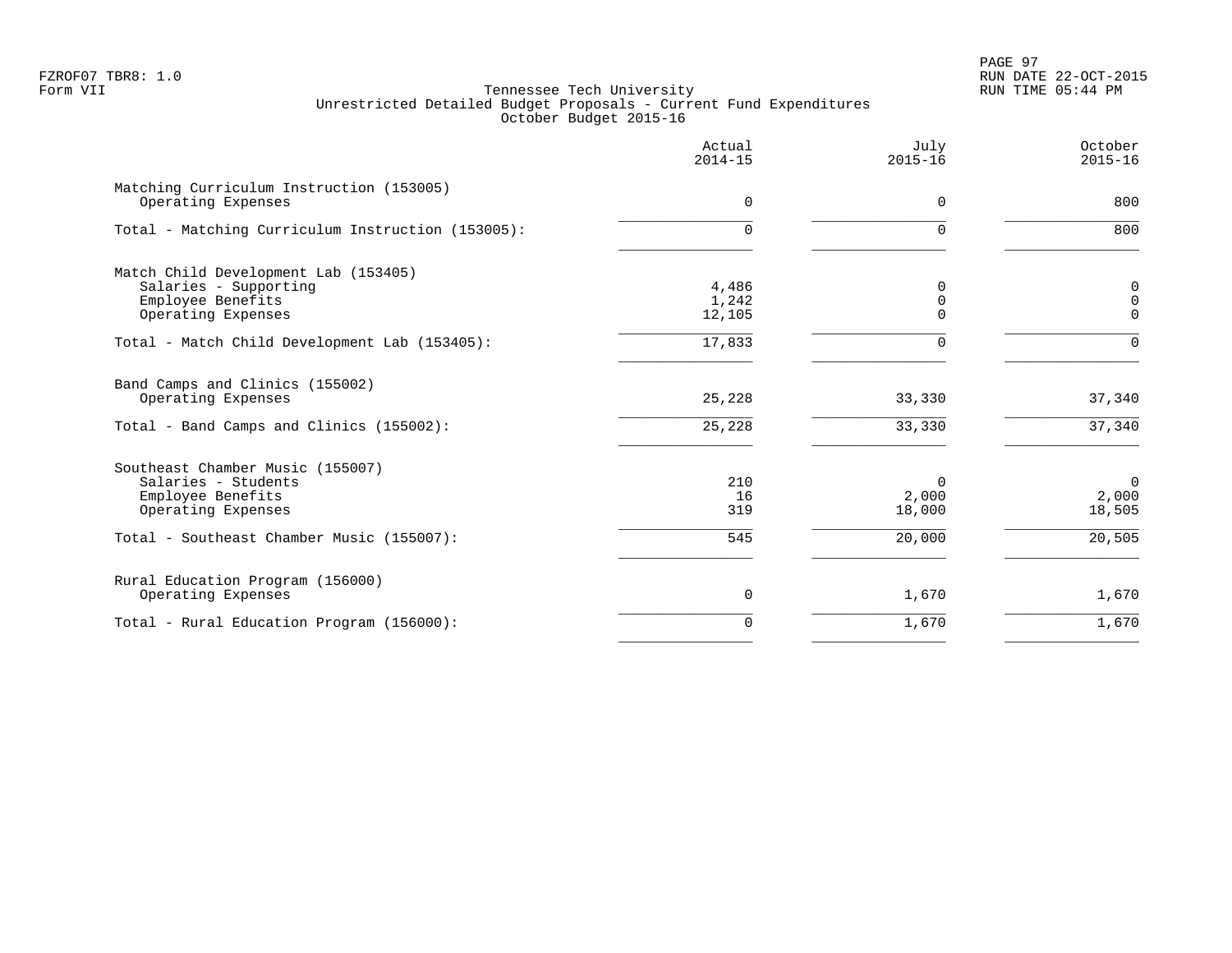|                                           | Actual<br>$2014 - 15$ | July<br>$2015 - 16$ | October<br>$2015 - 16$ |
|-------------------------------------------|-----------------------|---------------------|------------------------|
| STEM Operating (156002)                   |                       |                     |                        |
| Salaries - Academic                       | 109,956               | 113,818             | 116,200                |
| Salaries - Supporting                     | 146,799               | 160,096             | 162,713                |
| Salaries - Students                       | 23,339                | 400                 | 12,400                 |
| Salaries - Professional                   | 34,398                | 87,000              | 87,500                 |
| Employee Benefits                         | 120,004               | 121,700             | 139,430                |
| Travel                                    | 4,960                 | 2,820               | 5,760                  |
| Operating Expenses                        | 61,530                | 54,240              | 39,300                 |
| Capital Outlay                            | 6,423                 | 0                   | $\Omega$               |
| Total - STEM Operating (156002):          | 507,409               | 540,074             | 563,303                |
| STEM Graduate Assistant (156003)          |                       |                     |                        |
| Employee Benefits                         | 8,645                 | 23,130              | 23,130                 |
| Total - STEM Graduate Assistant (156003): | 8,645                 | 23,130              | 23,130                 |
| STEM Workshops (156004)                   |                       |                     |                        |
| Salaries - Academic                       | 780                   | 6,500               | 6,500                  |
| Salaries - Students                       | $\Omega$              | 500                 | 500                    |
| Employee Benefits                         | 160                   | 1,600               | 1,600                  |
| Operating Expenses                        | 50                    | 11,400              | 37,246                 |
| Total - STEM Workshops (156004):          | 990                   | 20,000              | 45,846                 |
| STEM Equip Rental (156006)                |                       |                     |                        |
| Operating Expenses                        | 2,738                 | 2,000               | 2,815                  |
| Total - STEM Equip Rental (156006):       | 2,738                 | 2,000               | 2,815                  |
|                                           |                       |                     |                        |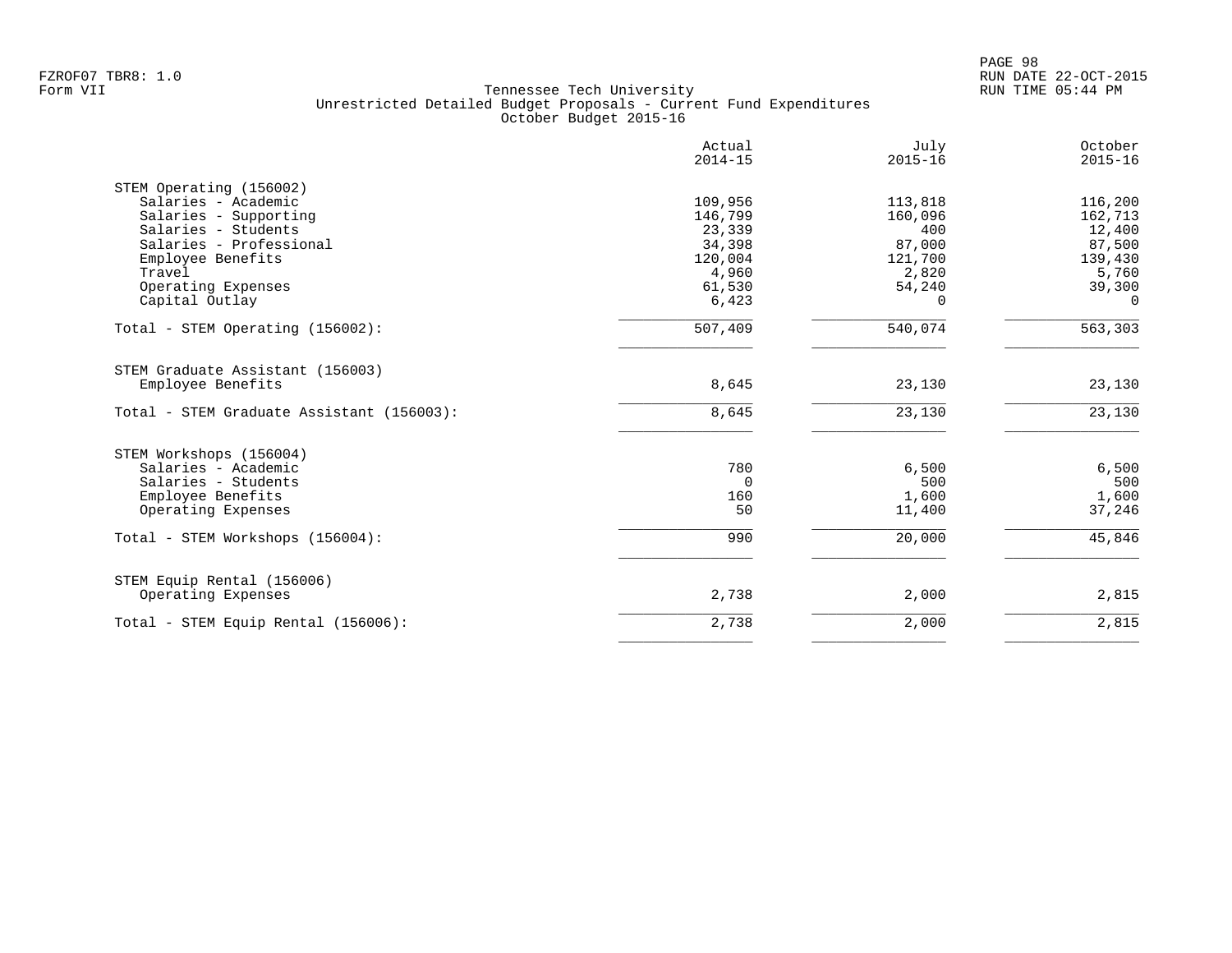PAGE 99 FZROF07 TBR8: 1.0 RUN DATE 22-OCT-2015

|                                          | Actual<br>$2014 - 15$ | July<br>$2015 - 16$ | October<br>$2015 - 16$ |
|------------------------------------------|-----------------------|---------------------|------------------------|
| STEM Science Fair (156007)               |                       |                     |                        |
| Travel                                   | 3,904                 | 0                   | $\mathbf 0$            |
| Operating Expenses                       | 3,018                 | $\overline{0}$      | 8,391                  |
| Total - STEM Science Fair (156007):      | 6,922                 | 0                   | 8,391                  |
| STEM Mobile (156008)                     |                       |                     |                        |
| Travel                                   | 1,410                 | 0                   | $\mathbf 0$            |
| Operating Expenses                       | 22,458                | $\Omega$            | 15,432                 |
| Total - STEM Mobile (156008):            | 23,868                | $\Omega$            | 15,432                 |
| Ag Pavilion (161000)                     |                       |                     |                        |
| Salaries - Supporting                    | 36,117                | 34,134              | 34,634                 |
| Salaries - Students                      | 18,934                | 3,000               | 3,000                  |
| Salaries - Professional                  | 55,184                | 55,552              | 58,909                 |
| Employee Benefits                        | 48,274                | 48,315              | 48,315                 |
| Travel                                   | 411                   | $\Omega$            | $\Omega$               |
| Operating Expenses                       | 65,745                | 69,590              | 69,590                 |
| Total - Aq Pavilion $(161000)$ :         | 224,665               | 210,591             | 214,448                |
| Dept Match Agriculture (163005)          |                       |                     |                        |
| Salaries - Academic                      | 1,625                 | 0                   | 0                      |
| Employee Benefits                        | 375                   | $\Omega$            | 0                      |
| Travel                                   | 493                   | $\Omega$            | $\mathsf{O}$           |
| Capital Outlay                           | 50,000                | $\Omega$            | $\mathbf 0$            |
| Total - Dept Match Agriculture (163005): | 52,493                | $\mathbf 0$         | $\mathbf 0$            |
|                                          |                       |                     |                        |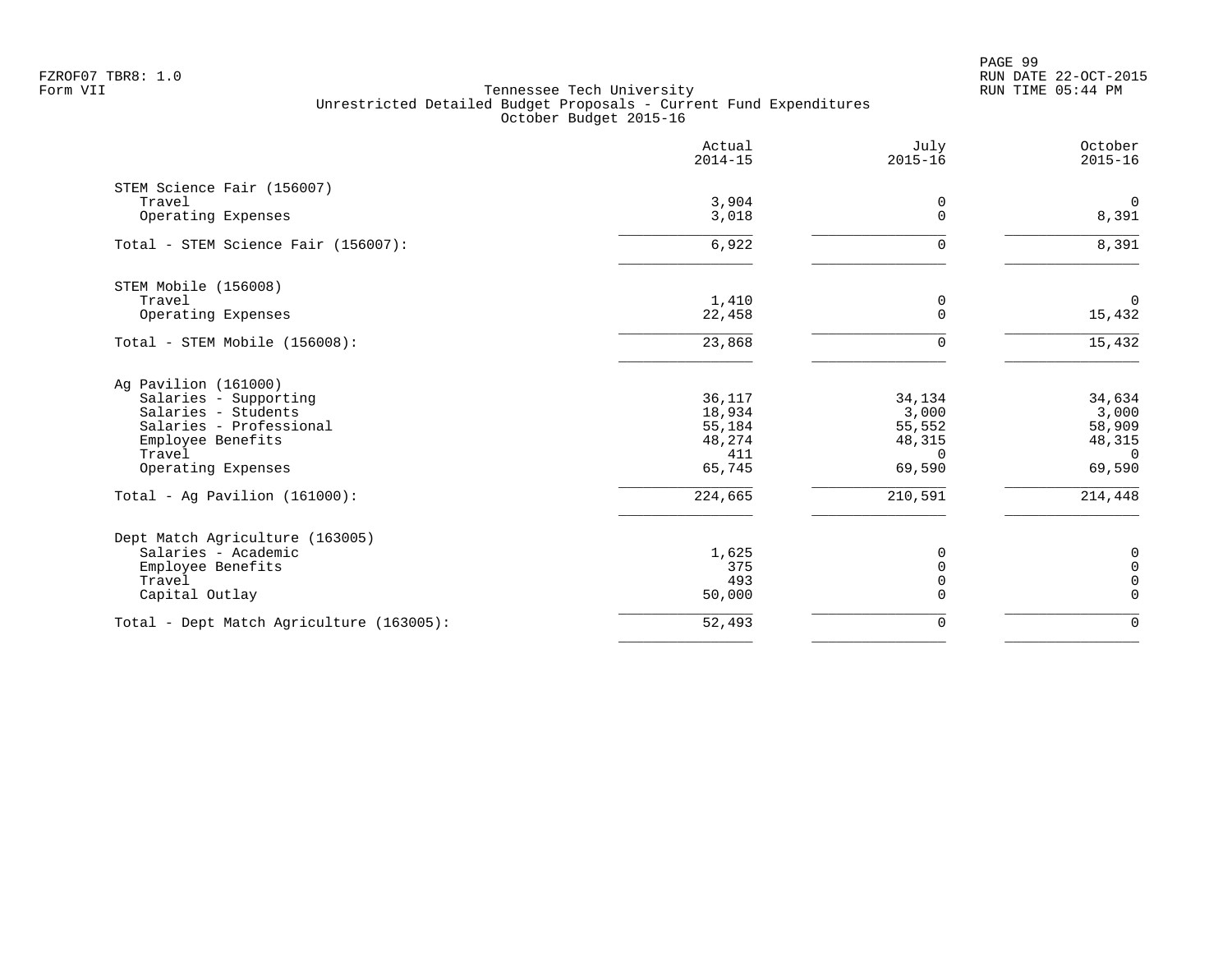|                                                                                                                 | Actual<br>$2014 - 15$   | July<br>$2015 - 16$  | October<br>$2015 - 16$  |
|-----------------------------------------------------------------------------------------------------------------|-------------------------|----------------------|-------------------------|
| Extended Education (180001)<br>Employee Benefits                                                                | $\Omega$                | 100                  | 100                     |
| Total - Extended Education (180001):                                                                            | $\Omega$                | 100                  | 100                     |
| Ext Prog Vehicles (180007)<br>Operating Expenses                                                                | 870                     | 1,000                | 1,000                   |
| Total - Ext Prog Vehicles (180007):                                                                             | 870                     | 1,000                | 1,000                   |
| Ext Prog Vehicles Transfer In (180008)<br>Operating Expenses<br>Total - Ext Prog Vehicles Transfer In (180008): | $\mathbf 0$<br>$\Omega$ | $-2,000$<br>$-2,000$ | $-2,000$<br>$-2,000$    |
| Highlands Workforce Development (180201)<br>Salaries - Professional<br>Employee Benefits                        | 31,725<br>2,427         | $\Omega$<br>2,900    | $\overline{0}$<br>2,900 |
| Operating Expenses<br>Total - Highlands Workforce Development (180201):                                         | 16,114<br>50,266        | ∩<br>2,900           | 40,000<br>42,900        |
| Ext Educ NC Seminars (181004)<br>Travel<br>Operating Expenses                                                   | 381<br>714              | 0<br>1,800           | $\mathbf 0$<br>1,800    |
| Total - Ext Educ NC Seminars (181004):                                                                          | 1,095                   | 1,800                | 1,800                   |
|                                                                                                                 |                         |                      |                         |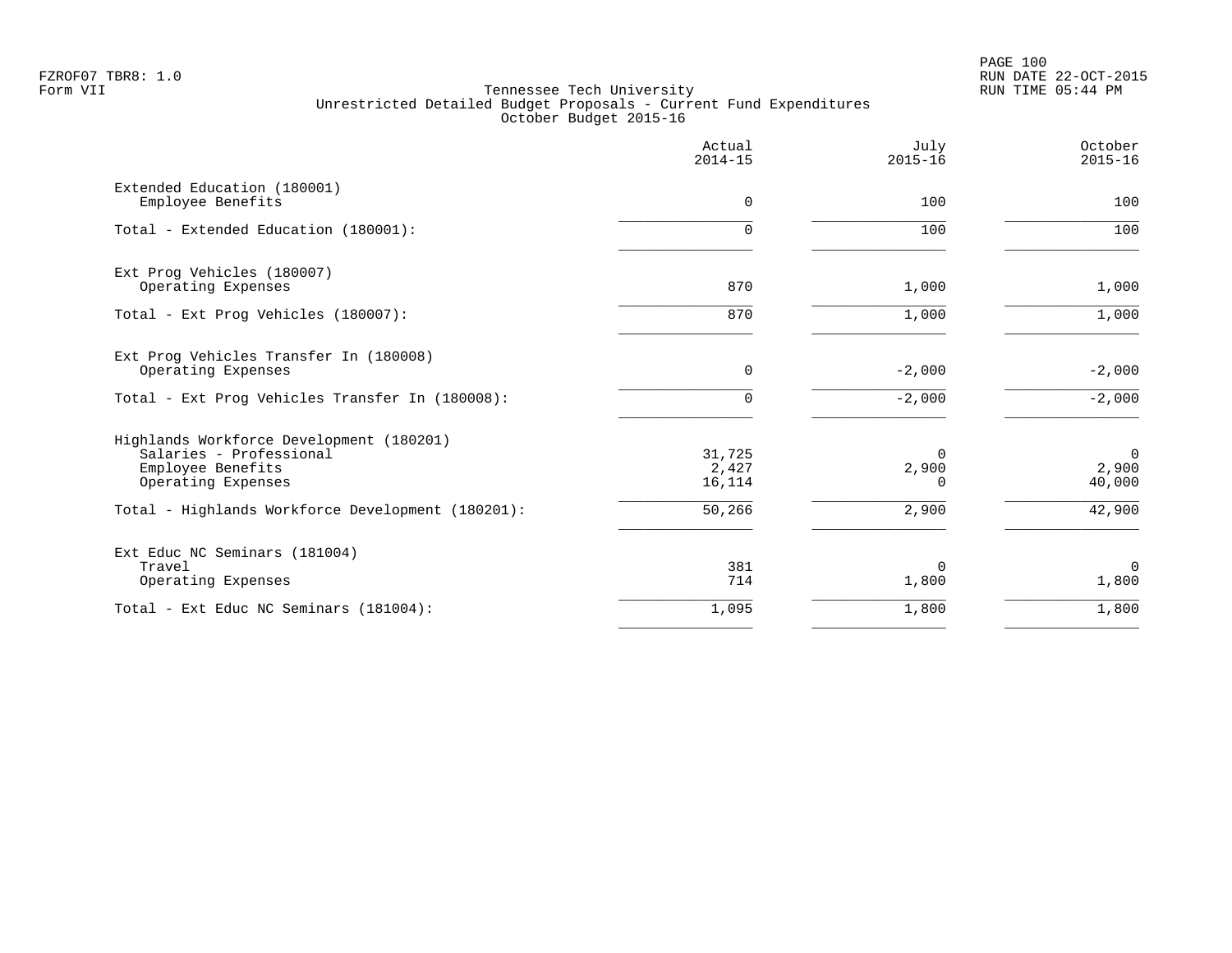|                                                      | Actual<br>$2014 - 15$ | July<br>$2015 - 16$ | October<br>$2015 - 16$ |
|------------------------------------------------------|-----------------------|---------------------|------------------------|
| Service Learning Center (187000)                     |                       |                     |                        |
| Salaries - Professional                              | 61,279                | 61,682              | 65,881                 |
| Employee Benefits                                    | 32,273                | 31,920              | 33,425                 |
| Travel                                               | 3,016                 | 6,000               | 6,000                  |
| Operating Expenses                                   | 9,095                 | 5,000               | 5,000                  |
| Total - Service Learning Center (187000):            | 105,663               | 104,602             | 110,306                |
| TBR Spouse Dependent Discount (700000)               |                       |                     |                        |
| Employee Benefits                                    | 1,971                 | 11,580              | 11,580                 |
| Total - TBR Spouse Dependent Discount (700000):      | 1,971                 | 11,580              | 11,580                 |
| TBR Employ Remission PC191 (700001)                  |                       |                     |                        |
| Employee Benefits                                    | 9,200                 | 11,840              | 11,840                 |
| Total - TBR Employ Remission PC191 (700001):         | 9,200                 | 11,840              | 11,840                 |
| E and G Data Processing Allocation (700003)          |                       |                     |                        |
| Department Revenues                                  | 744,811               | 771,050             | 799,810                |
| Total - E and G Data Processing Allocation (700003): | 744,811               | 771,050             | 799,810                |
| E and G Claims Adjustment (700004)                   |                       |                     |                        |
| Operating Expenses                                   | 4,958                 | 4,960               | 4,960                  |
| Total - E and G Claims Adjustment $(700004)$ :       | 4,958                 | 4,960               | 4,960                  |
|                                                      |                       |                     |                        |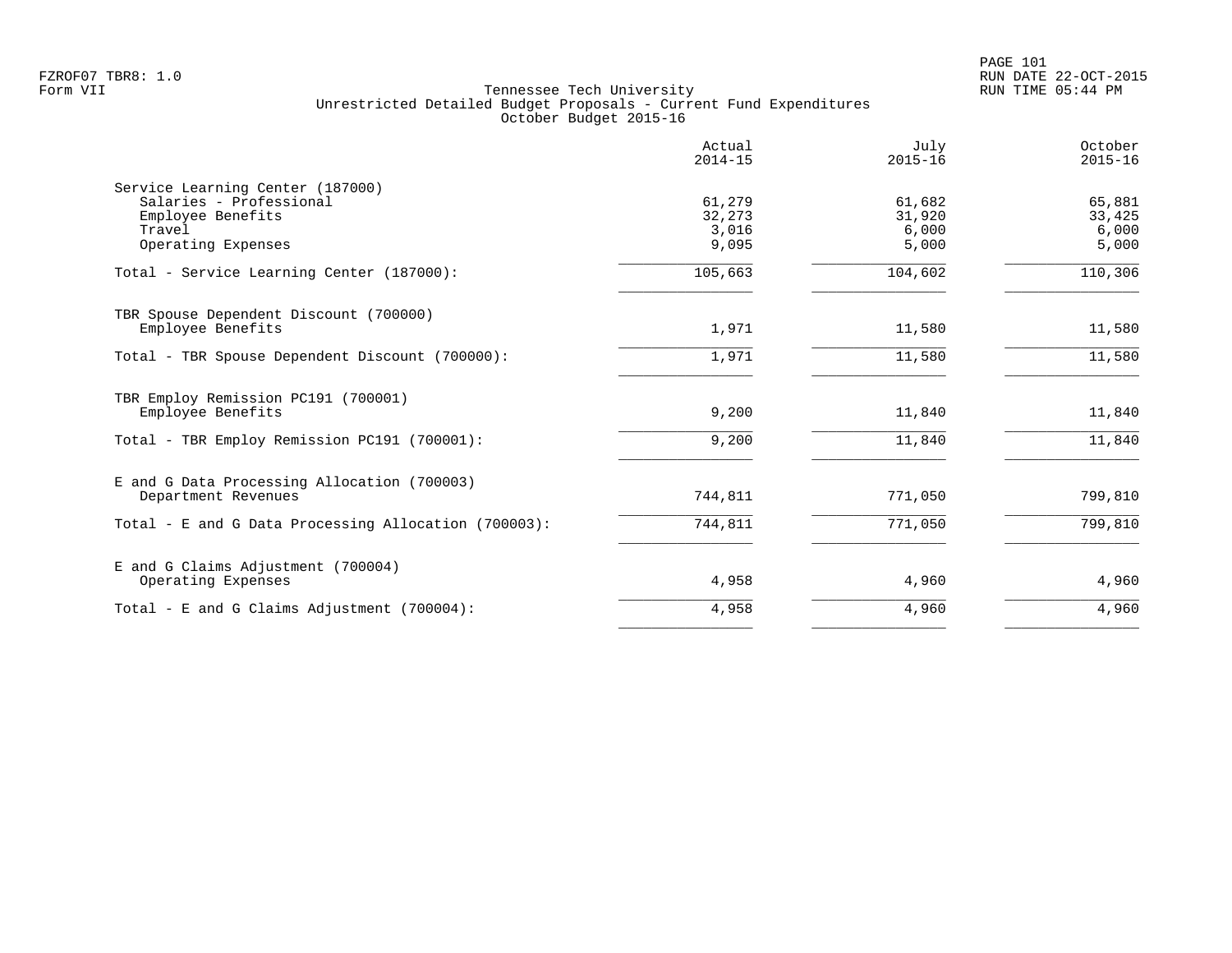PAGE 102 FZROF07 TBR8: 1.0 RUN DATE 22-OCT-2015

|                                                                                                                                                  | Actual<br>$2014 - 15$  | July<br>$2015 - 16$                      | October<br>$2015 - 16$                                |
|--------------------------------------------------------------------------------------------------------------------------------------------------|------------------------|------------------------------------------|-------------------------------------------------------|
| $E$ and G Support (700005)<br>Salaries - Academic<br>Salaries - Supporting<br>Salaries - Professional<br>Employee Benefits<br>Operating Expenses | 3,790<br>8,290         | 1,680<br>3,265<br>5,780<br>50,035<br>300 | 0<br>$\mathsf{O}\xspace$<br>$\Omega$<br>46,815<br>113 |
| Total - E and G Support $(700005)$ :                                                                                                             | 12,080                 | 61,060                                   | 46,928                                                |
| E and G Salary Increase Pool (700010)<br>Salaries - Professional                                                                                 | $\Omega$               | 38,400                                   | 38,400                                                |
| Total - E and G Salary Increase Pool (700010):                                                                                                   | $\Omega$               | 38,400                                   | 38,400                                                |
| Post Office Allocation (700045)<br>Operating Expenses<br>Department Revenues<br>Total - Post Office Allocation (700045):                         | $\Omega$<br>850<br>850 | 970<br>$\Omega$<br>970                   | 970<br>$\Omega$<br>970                                |
|                                                                                                                                                  |                        |                                          |                                                       |
| TTU Staff Tuit Maint Reimbursment (700068)<br>Employee Benefits                                                                                  | 4,975                  | 3,430                                    | 3,430                                                 |
| Total - TTU Staff Tuit Maint Reimbursment (700068):                                                                                              | 4,975                  | 3,430                                    | 3,430                                                 |
|                                                                                                                                                  |                        |                                          |                                                       |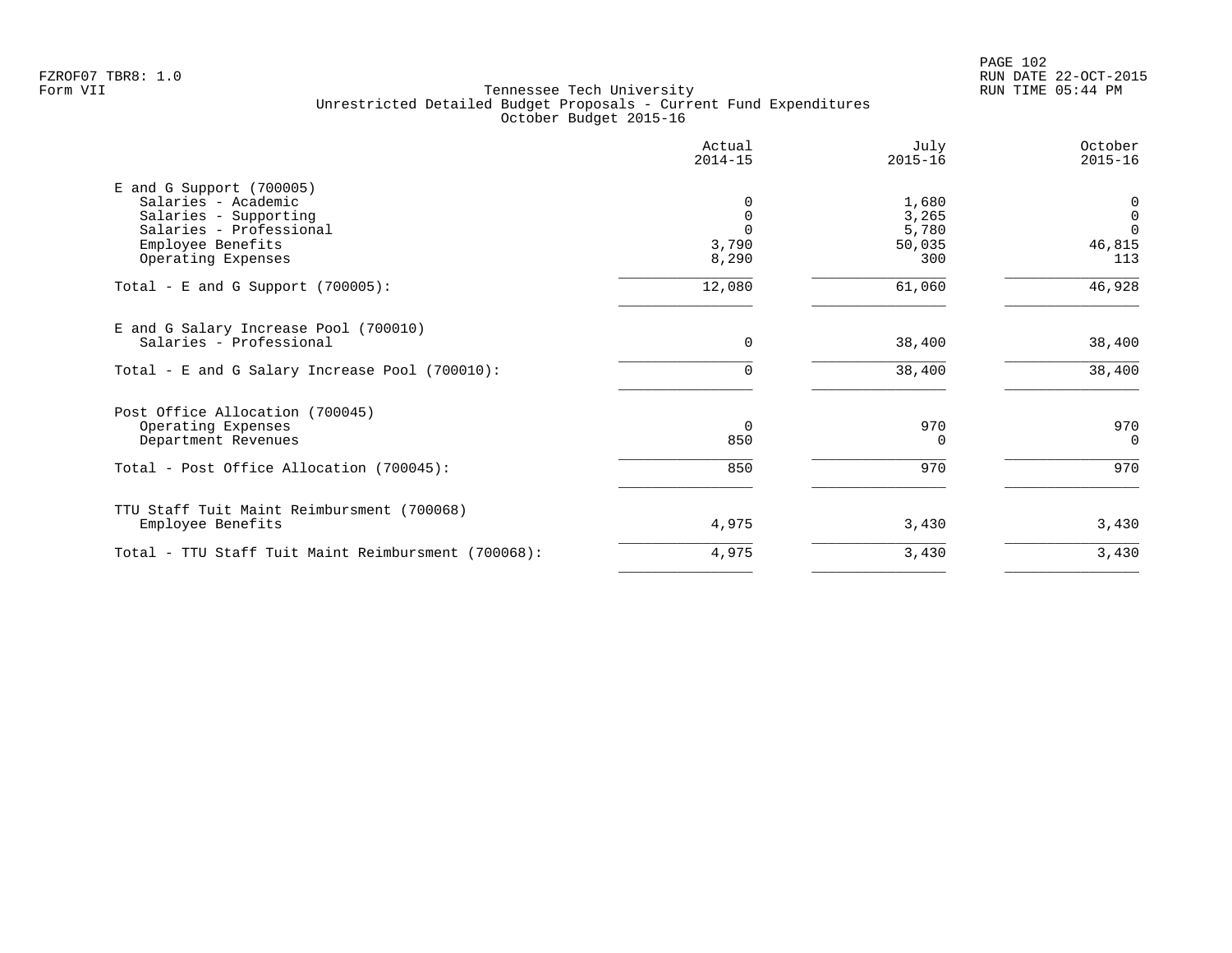|                                                     | Actual<br>$2014 - 15$ | July<br>$2015 - 16$ | October<br>$2015 - 16$ |
|-----------------------------------------------------|-----------------------|---------------------|------------------------|
| Total - Public Service (300):                       |                       |                     |                        |
| Salaries - Academic                                 | 114,143               | 122,748             | 121,138                |
| Salaries - Supporting                               | 251,151               | 248,133             | 248,485                |
| Salaries - Students                                 | 107,954               | 38,860              | 62,860                 |
| Salaries - Professional                             | 407,845               | 519,757             | 559,026                |
| Employee Benefits                                   | 317,631               | 402,935             | 452,150                |
| Travel                                              | 46,104                | 39,520              | 42,460                 |
| Operating Expenses                                  | 481,987               | 424,728             | 577,193                |
| Capital Outlay                                      | 56,453                | $\Omega$            | - 0                    |
| Department Revenues                                 | 732,656               | 771,050             | 799,810                |
| Total                                               | 2,515,924             | 2,567,731           | 2,863,122              |
| Total - Public Service (30):<br>Salaries - Academic | 114,143               | 122,748             | 121,138                |
| Salaries - Supporting                               | 251,151               | 248,133             | 248,485                |
| Salaries - Students                                 | 107,954               | 38,860              | 62,860                 |
| Salaries - Professional                             | 407,845               | 519,757             | 559,026                |
| Employee Benefits                                   | 317,631               | 402,935             | 452,150                |
| Travel                                              | 46,104                | 39,520              | 42,460                 |
| Operating Expense                                   | 481,987               | 424,728             | 577,193                |
| Capital Outlay                                      | 56,453                | $\Omega$            | $\Omega$               |
| Department Revenues                                 | 732,656               | 771,050             | 799,810                |
| Total                                               | 2,515,924             | 2,567,731           | 2,863,122              |
|                                                     |                       |                     |                        |

 Academic Support (35) Academic Support (350)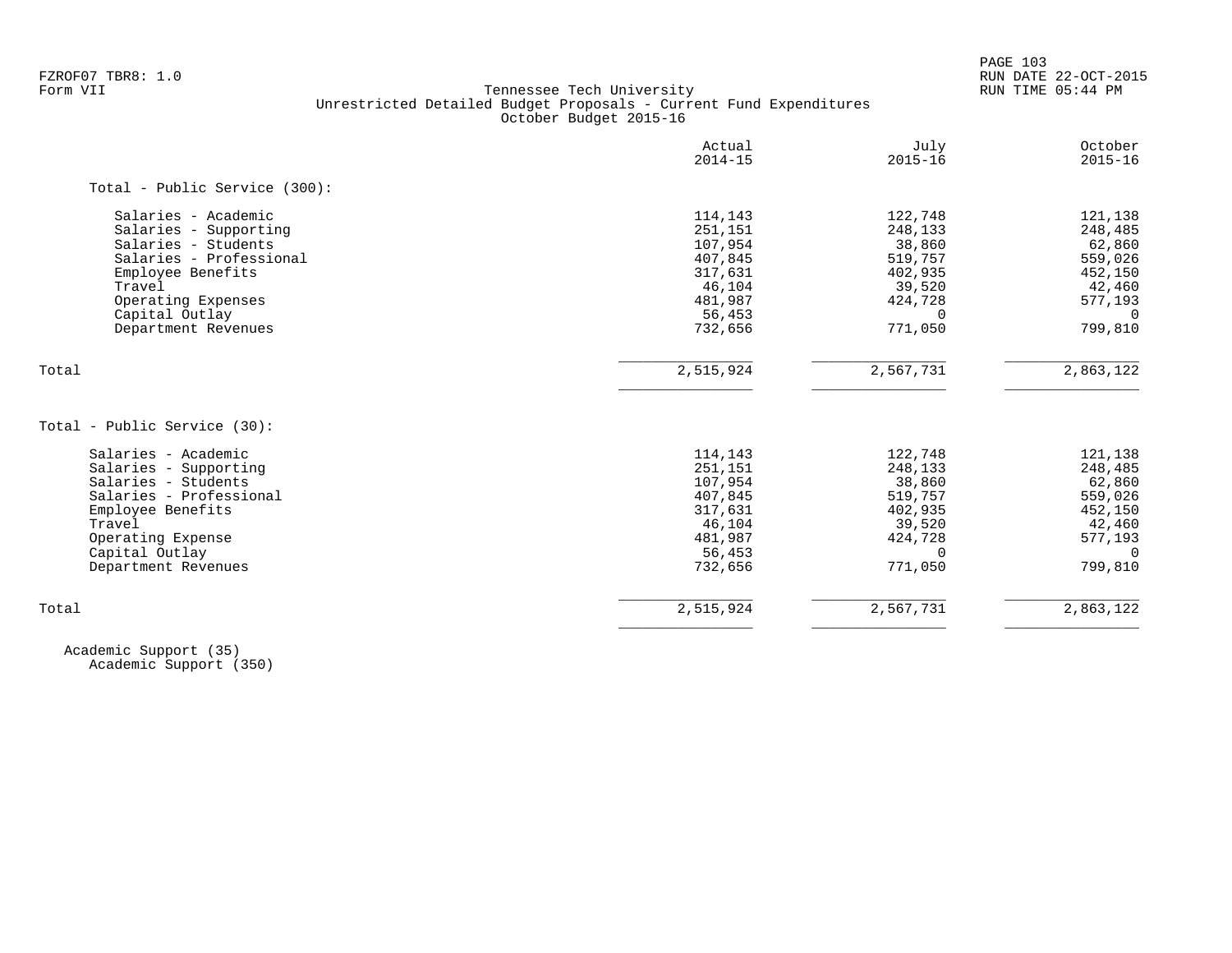PAGE 104 FZROF07 TBR8: 1.0 RUN DATE 22-OCT-2015

|                                         | Actual<br>$2014 - 15$ | July<br>$2015 - 16$ | October<br>$2015 - 16$ |
|-----------------------------------------|-----------------------|---------------------|------------------------|
| Testing and Surveys (120006)<br>Travel  | 1,137                 | $\Omega$            | $\Omega$               |
| Operating Expenses                      | 33,051                | 32,400              | 32,400                 |
| Total - Testing and Surveys (120006):   | 34,188                | 32,400              | 32,400                 |
| Self Study Accred Fee (120007)          |                       |                     |                        |
| Employee Benefits                       | 0                     | 3,400               | 3,400                  |
| Travel                                  | 1,449                 | 1,100               | 1,100                  |
| Operating Expenses                      | 56,497                | 45,000              | 45,000                 |
| Total - Self Study Accred Fee (120007): | 57,946                | 49,500              | 49,500                 |
| Faculty Recruitment (120008)            |                       |                     |                        |
| Travel                                  | 55,288                | 12,620              | 12,620                 |
| Operating Expenses                      | 53,617                | 6,440               | 6,440                  |
| Total - Faculty Recruitment (120008):   | 108,905               | 19,060              | 19,060                 |
| Faculty Moving (120009)                 |                       |                     |                        |
| Salaries - Administrative               | 17,000                | 0                   | 0                      |
| Salaries - Academic                     | 72,200                | $\Omega$            | $\mathsf 0$            |
| Employee Benefits                       | 6,922                 |                     | $\Omega$               |
| Travel                                  | 0                     | 4,620               | 4,620                  |
| Operating Expenses                      | $\Omega$              |                     | 1,820                  |
| Total - Faculty Moving (120009):        | 96,122                | 4,620               | 6,440                  |
|                                         |                       |                     |                        |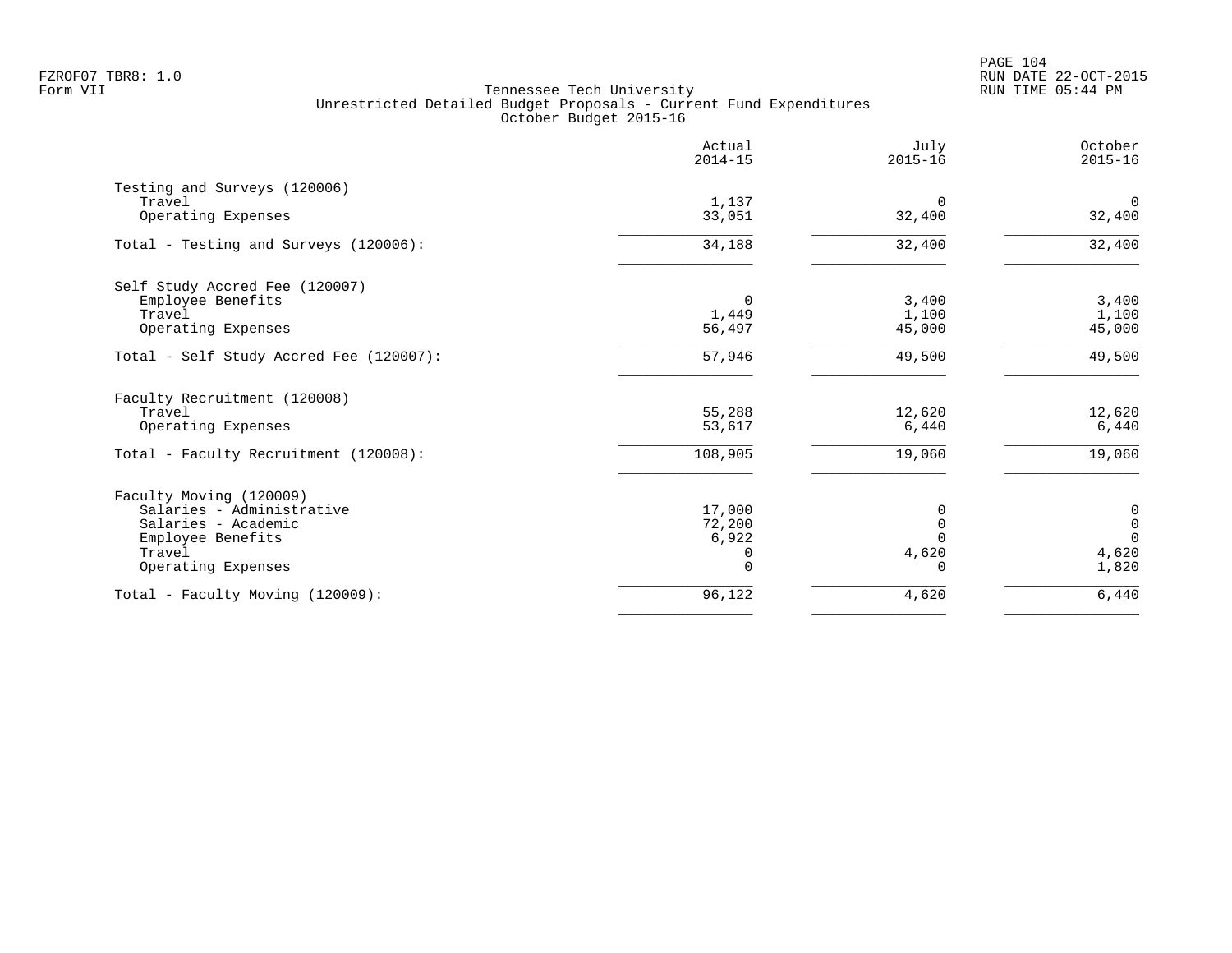|                                                | Actual<br>$2014 - 15$ | July<br>$2015 - 16$ | October<br>$2015 - 16$ |
|------------------------------------------------|-----------------------|---------------------|------------------------|
| Provost Office Discretion (120010)             |                       |                     |                        |
| Salaries - Academic                            | 97,763                | $\Omega$            | 0                      |
| Salaries - Supporting                          | 491                   | $\mathbf 0$         | $\mathbf 0$            |
| Salaries - Students                            | 6,513                 | $\Omega$            | $\Omega$               |
| Employee Benefits                              | 21,681                | 3,500               | 3,500                  |
| Travel                                         | 24,793                | ∩                   | $\Omega$               |
| Operating Expenses                             | 279,478               | 3,000               | 405,180                |
| Total - Provost Office Discretion (120010):    | 430,719               | 6,500               | 408,680                |
| Faculty Development (120011)                   |                       |                     |                        |
| Employee Benefits                              | $\Omega$              | 1,000               | 1,000                  |
| Travel                                         | 30,670                | 14,900              | 14,900                 |
| Operating Expenses                             | 4,040                 | ∩                   | $\Omega$               |
| Total - Faculty Development (120011):          | 34,710                | 15,900              | 15,900                 |
| Non Instr Faculty Assignment (120012)          |                       |                     |                        |
| Salaries - Academic                            | 0                     | 44,000              | $\mathbf{0}$           |
| Operating Expenses                             | $\Omega$              | $\Omega$            | 22,000                 |
| Total - Non Instr Faculty Assignment (120012): | $\Omega$              | 44,000              | 22,000                 |
| Faculty Award (120016)                         |                       |                     |                        |
| Operating Expenses                             | 5,142                 | 7,740               | 10,338                 |
| Total - Faculty Award (120016):                | 5,142                 | 7,740               | 10,338                 |
|                                                |                       |                     |                        |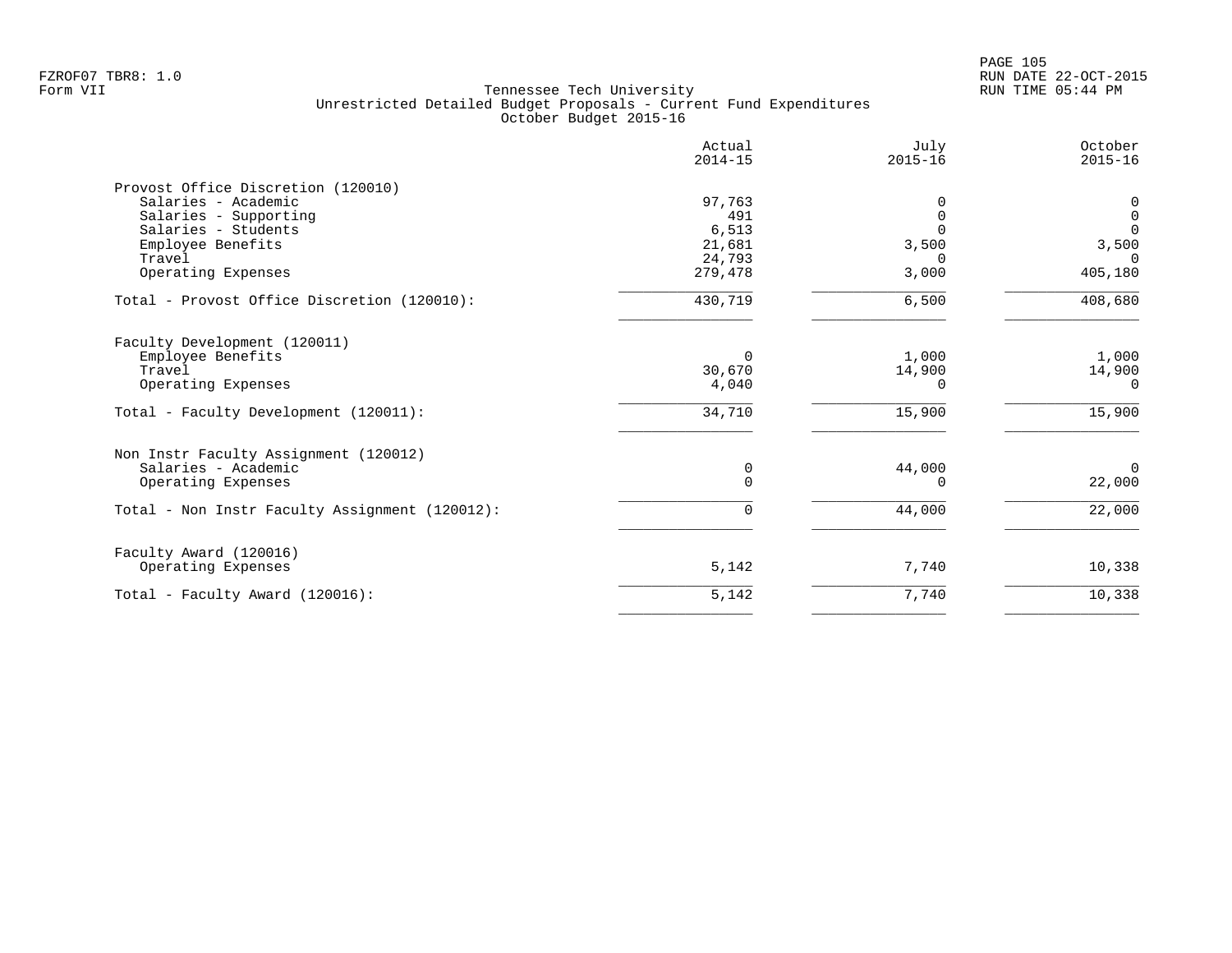PAGE 106 FZROF07 TBR8: 1.0 RUN DATE 22-OCT-2015

|                                                       | Actual<br>$2014 - 15$ | July<br>$2015 - 16$ | October<br>$2015 - 16$ |
|-------------------------------------------------------|-----------------------|---------------------|------------------------|
| Faculty Evaluations (120017)                          |                       |                     |                        |
| Salaries - Students                                   | 1,659                 | $\Omega$            | $\overline{0}$         |
| Employee Benefits                                     | 107                   | 1,750               | 1,750                  |
| Operating Expenses                                    | 38,473                | 15,220              | 15,220                 |
| Total - Faculty Evaluations (120017):                 | 40,239                | 16,970              | 16,970                 |
| Provost Surplus Non Instruction (120021)              |                       |                     |                        |
| Operating Expenses                                    | $\mathbf 0$           | 133,428             | 25,557                 |
| Total - Provost Surplus Non Instruction (120021):     | 0                     | 133,428             | 25,557                 |
| Strategic Initiatives Non Instructi (120028)          |                       |                     |                        |
| Salaries - Administrative                             | 3,000                 | 0                   | $\mathbf 0$            |
| Salaries - Academic                                   | 3,000                 | $\mathbf 0$         | $\mathbf 0$            |
| Employee Benefits                                     | 956                   | $\Omega$            | $\mathbf 0$            |
| Travel                                                | 238                   | $\mathbf 0$         | $\Omega$               |
| Operating Expenses                                    | $\Omega$              | $\Omega$            | 190,707                |
| Total - Strategic Initiatives Non Instructi (120028): | 7,194                 | $\mathbf 0$         | 190,707                |
| Office of Senior Associate Provost (121700)           |                       |                     |                        |
| Salaries - Administrative                             | 286,075               | 287,576             | 292,374                |
| Salaries - Supporting                                 | 22,021                | 48,419              | 48,919                 |
| Salaries - Professional                               | 122,360               | 203,051             | 207,846                |
| Employee Benefits                                     | 136,292               | 134,245             | 154,855                |
| Travel                                                | 790                   | 1,920               | 1,920                  |
| Operating Expenses                                    | 24,494                | 2,950               | 2,950                  |
| Total - Office of Senior Associate Provost (121700):  | 592,032               | 678,161             | 708,864                |
|                                                       |                       |                     |                        |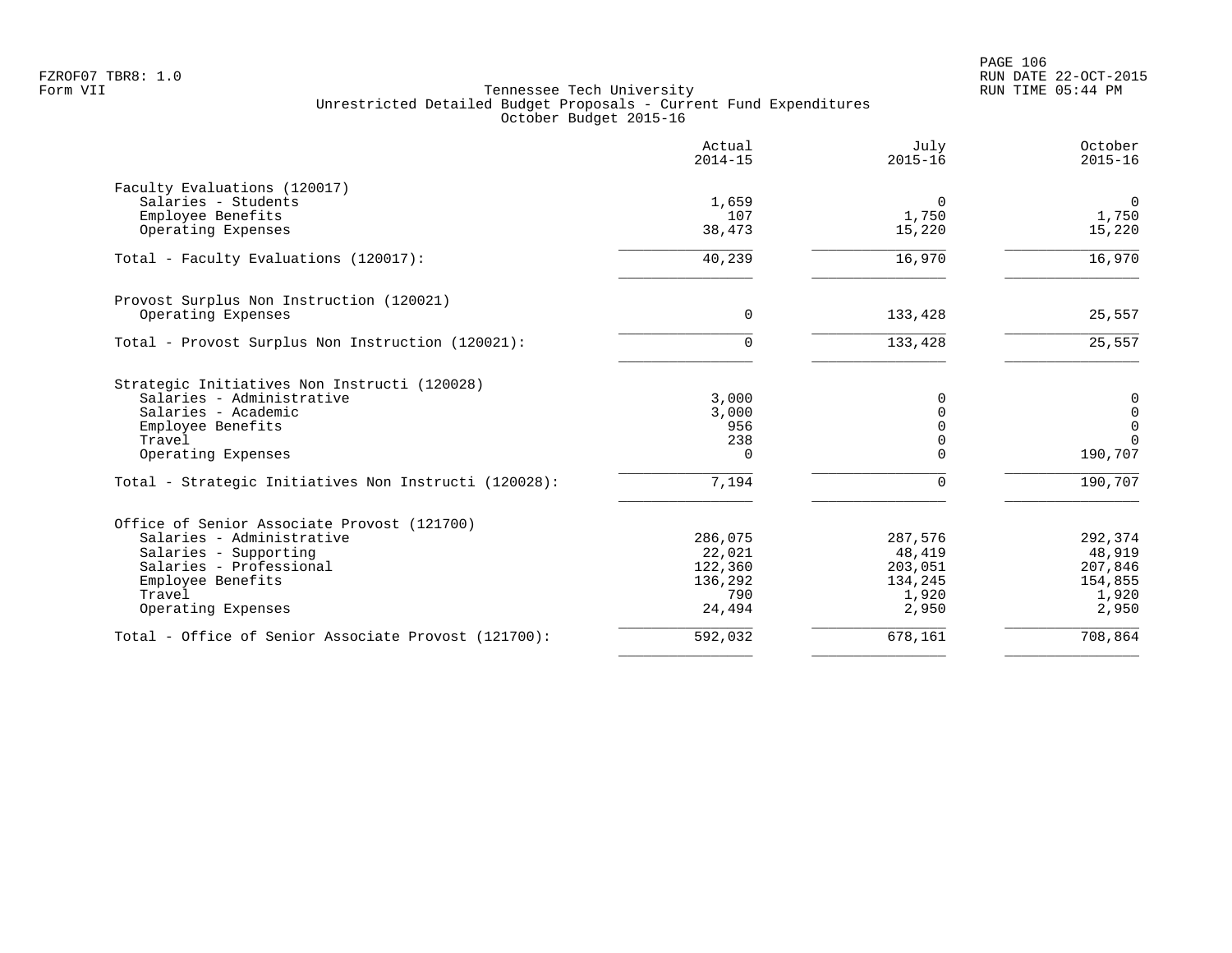|                                                      | Actual<br>$2014 - 15$ | July<br>$2015 - 16$ | October<br>$2015 - 16$ |
|------------------------------------------------------|-----------------------|---------------------|------------------------|
| Craft Center Admin (121760)                          |                       |                     |                        |
| Salaries - Supporting                                | 9,825                 | $\mathbf 0$         | $\mathbf 0$            |
| Salaries - Students                                  | 14,562                | 10,870              | 10,870                 |
| Salaries - Professional                              | 55,647                | 82,097              | 83,097                 |
| Employee Benefits                                    | 24,285                | 23,490              | 36,965                 |
| Travel                                               | 3,814                 | 700                 | 700                    |
| Operating Expenses                                   | 77,017                | 50,880              | 50,880                 |
| Total - Craft Center Admin (121760):                 | 185,150               | 168,037             | 182,512                |
| Federal College Work Study Program (122001)          |                       |                     |                        |
| Salaries - Students                                  | 20,883                | 27,260              | 27,260                 |
| Total - Federal College Work Study Program (122001): | 20,883                | 27,260              | 27,260                 |
| Student Exchance Program (123703)                    |                       |                     |                        |
| Operating Expenses                                   | 70,313                | $\mathbf 0$         | $\mathbf 0$            |
| Total - Student Exchance Program (123703):           | 70,313                | $\Omega$            | $\Omega$               |
| Exchange BA ENG Course Fee (123704)                  |                       |                     |                        |
| Operating Expenses                                   | 6,688                 | 2,500               | 2,500                  |
| Total - Exchange BA ENG Course Fee (123704):         | 6,688                 | 2,500               | 2,500                  |
| Library Administration (124000)                      |                       |                     |                        |
| Salaries - Administrative                            | 129,633               | 130,376             | 130,376                |
| Salaries - Supporting                                | 35,593                | 35,323              | 35,823                 |
| Salaries - Professional                              | 35,111                | 46,563              | 47,063                 |
| Employee Benefits                                    | 80,867                | 78,505              | 90,440                 |
| Travel                                               | 464                   | 1,660               | 1,660                  |
| Total - Library Administration (124000):             | 281,668               | 292,427             | 305,362                |
|                                                      |                       |                     |                        |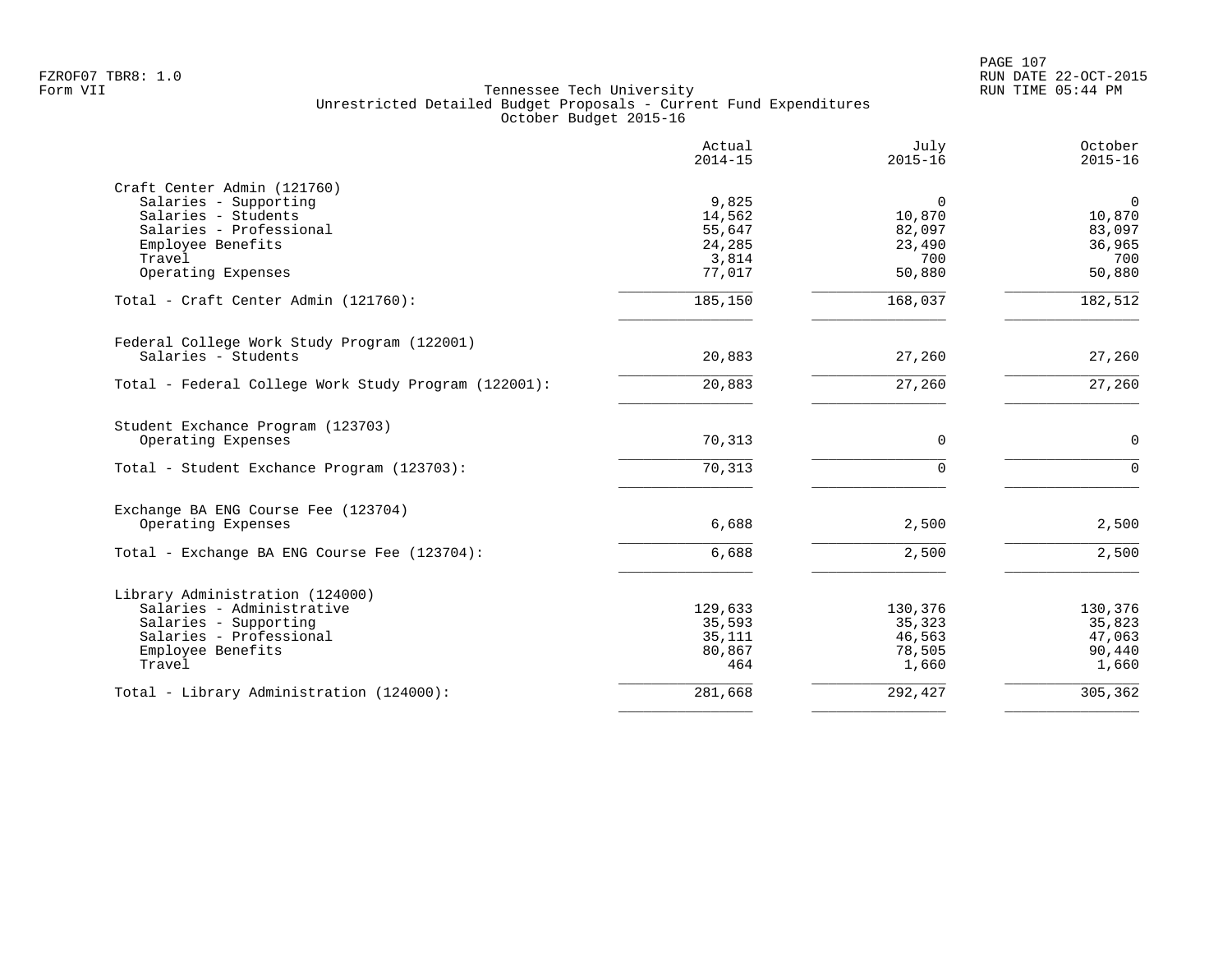|                                                   | Actual<br>$2014 - 15$ | July<br>$2015 - 16$ | October<br>$2015 - 16$ |
|---------------------------------------------------|-----------------------|---------------------|------------------------|
| Library Operating (124001)                        |                       |                     |                        |
| Salaries - Academic                               | 713,565               | 758,421             | 779,329                |
| Salaries - Supporting                             | 316,360               | 309,460             | 316,419                |
| Salaries - Students                               | 26,446                | 35,000              | 35,000                 |
| Salaries - Professional                           | 59,832                | 96,566              | 98,006                 |
| Employee Benefits                                 | 461,674               | 480,540             | 480,540                |
| Travel                                            | 11,600                | 4,850               | 4,850                  |
| Operating Expenses                                | 201,457               | 87,530              | 100,546                |
| Department Revenues                               | $-70, 266$            | $\Omega$            | $\Omega$               |
| Total - Library Operating (124001):               | 1,720,668             | 1,772,367           | 1,814,690              |
| Library Copying (124004)                          |                       |                     |                        |
| Operating Expenses                                | 4,051                 | 4,050               | 4,050                  |
| Department Revenues                               | $\Omega$              | $-50$               | $-50$                  |
| Total - Library Copying (124004):                 | 4,051                 | 4,000               | 4,000                  |
| Library Books and Periodicals (124008)            |                       |                     |                        |
| Operating Expenses                                | 347,779               | 511,780             | 709,392                |
| Capital Outlay                                    | 174,304               | 220,000             | 220,000                |
| Total - Library Books and Periodicals (124008):   | 522,083               | 731,780             | 929,392                |
| Dean of Arts and Science Office (130000)          |                       |                     |                        |
| Salaries - Administrative                         | 158,953               | 159,830             | 159,830                |
| Salaries - Supporting                             | 66,459                | 65,768              | 69,045                 |
| Salaries - Professional                           | 106,489               | 107,107             | 107,607                |
| Employee Benefits                                 | 94,905                | 105,760             | 105,760                |
| Travel                                            | 35,954                | 1,040               | 37,793                 |
| Operating Expenses                                | 13,788                | 9,740               | 25,000                 |
| Total - Dean of Arts and Science Office (130000): | 476,548               | 449,245             | 505,035                |
|                                                   |                       |                     |                        |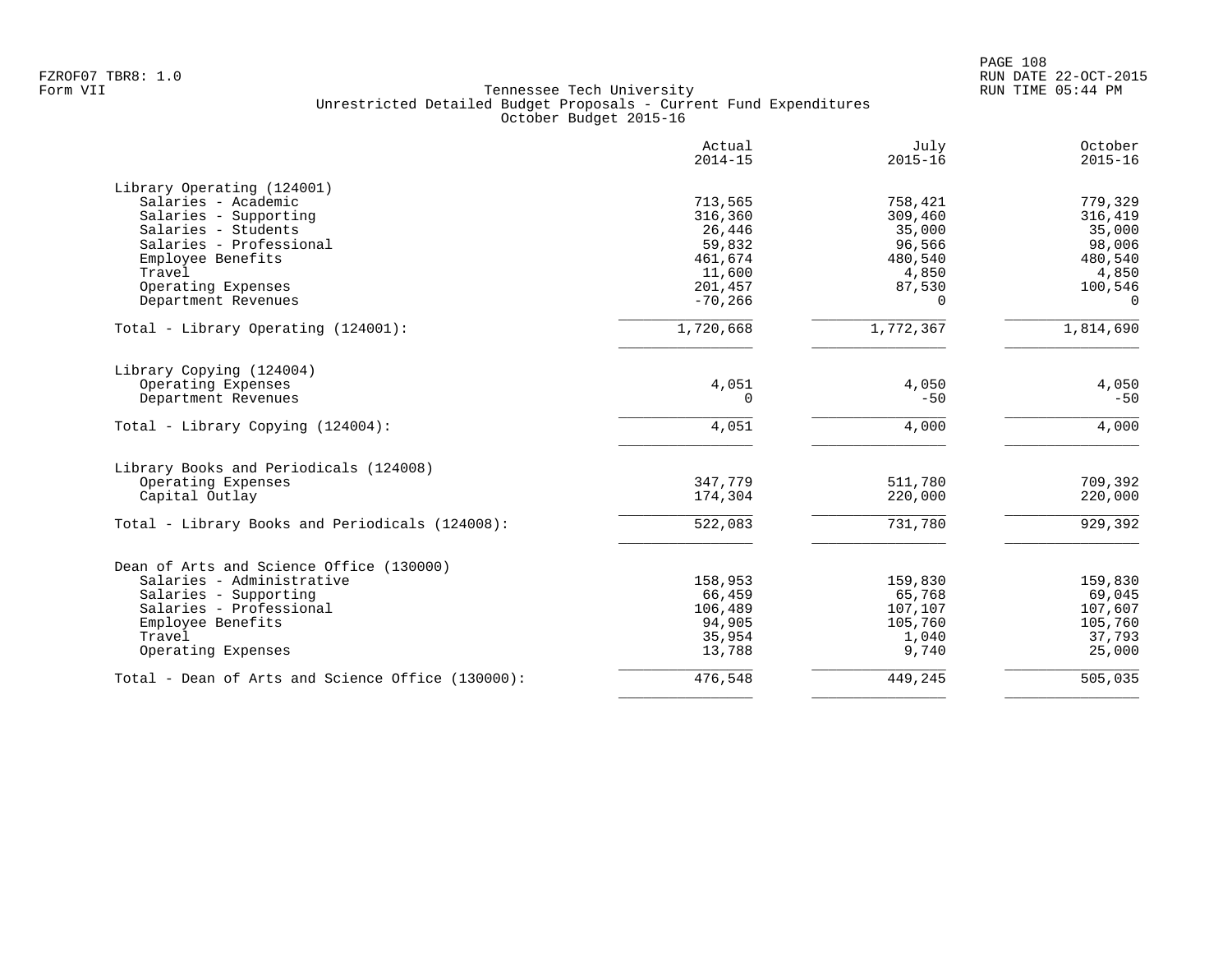PAGE 109 FZROF07 TBR8: 1.0 RUN DATE 22-OCT-2015

|                                                    | Actual<br>$2014 - 15$ | July<br>$2015 - 16$ | October<br>$2015 - 16$ |
|----------------------------------------------------|-----------------------|---------------------|------------------------|
| Arts and Sci Vehicles (131003)                     |                       |                     |                        |
| Operating Expenses                                 | 6,679                 | 3,860               | 3,860                  |
| Total - Arts and Sci Vehicles (131003):            | 6,679                 | 3,860               | 3,860                  |
| Arts and Sci Vehicles Revenue (131004)             |                       |                     |                        |
| Travel                                             | $-20,002$             | $\Omega$            | $\overline{0}$         |
| Department Revenues                                | 0                     | $-13,860$           | $-13,860$              |
| Total - Arts and Sci Vehicles Revenue (131004):    | $-20,002$             | $-13,860$           | $-13,860$              |
| Dean of Engineering Admin Office (137000)          |                       |                     |                        |
| Salaries - Administrative                          | 214,651               | 215,818             | 215,818                |
| Salaries - Supporting                              | 11,333                | 100                 | 100                    |
| Salaries - Professional                            | 549,373               | 527,468             | 534,571                |
| Employee Benefits                                  | 215,408               | 225,680             | 225,680                |
| Travel                                             | 15,100                | $\Omega$            | $\Omega$               |
| Operating Expenses<br>Department Revenues          | 40,785<br>$-28$       | 12,825<br>0         | 21,890<br>$\Omega$     |
| Total - Dean of Engineering Admin Office (137000): | 1,046,622             | 981,891             | 998,059                |
| Engineering Admin Vehicles (137006)                |                       |                     |                        |
| Travel                                             | $-10,908$             | 0                   | 0                      |
| Operating Expenses                                 | 5,111                 | $\Omega$            | $\mathbf 0$            |
| Total - Engineering Admin Vehicles (137006):       | $-5,797$              | 0                   | $\mathbf 0$            |
|                                                    |                       |                     |                        |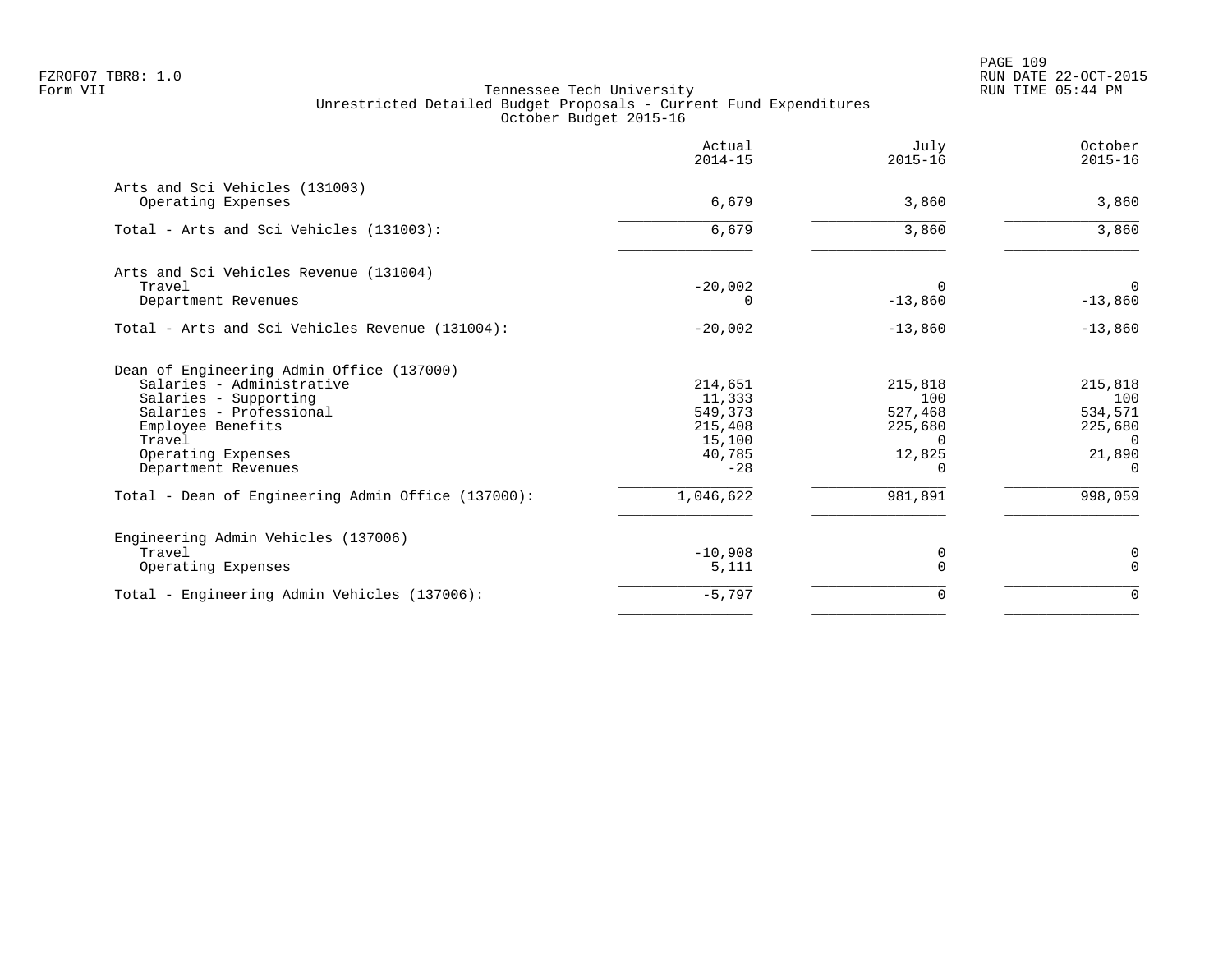|                                                      | Actual<br>$2014 - 15$ | July<br>$2015 - 16$ | October<br>$2015 - 16$ |
|------------------------------------------------------|-----------------------|---------------------|------------------------|
| Dean College of Interdiscp Studies (139300)          |                       |                     |                        |
| Salaries - Administrative                            | 104,580               | 135,082             | 118,082                |
| Salaries - Academic                                  | 3,128                 | $\Omega$            | $\Omega$               |
| Salaries - Supporting                                | 33,313                | 28,094              | 28,594                 |
| Salaries - Professional                              | 52,135                | 52,481              | 52,981                 |
| Employee Benefits                                    | 67,266                | 67,080              | 70,095                 |
| Travel                                               | 8,757                 | 5,000               | 5,000                  |
| Operating Expenses                                   | 32,573                | 10,000              | 10,000<br>$\Omega$     |
| Capital Outlay                                       | 5,927                 | $\Omega$            |                        |
| Total - Dean College of Interdiscp Studies (139300): | 307,679               | 297,737             | 284,752                |
| Water Ctr Vehicle (139401)                           |                       |                     |                        |
| Operating Expenses                                   | 4,362                 | 13,000              | 13,000                 |
| Total - Water Ctr Vehicle (139401):                  | 4,362                 | 13,000              | 13,000                 |
| Water Ctr Vehicle Transfer In (139402)               |                       |                     |                        |
| Travel                                               | $-15,686$             | $\Omega$            | $\mathbf 0$            |
| Operating Expenses                                   | 0                     | $-25,000$           | $-25,000$              |
| Total - Water Ctr Vehicle Transfer In (139402):      | $-15,686$             | $-25,000$           | $-25,000$              |
| Dean College Of Business (140000)                    |                       |                     |                        |
| Salaries - Administrative                            | 182,049               | 202,300             | 202,300                |
| Salaries - Academic                                  | 0                     | 6,980               | 6,980                  |
| Salaries - Supporting                                | 67,058                | 95,119              | 96,119                 |
| Salaries - Students                                  | 830                   | $\Omega$            | $\Omega$               |
| Salaries - Professional                              | 86,144                | 92,395              | 222,247                |
| Employee Benefits                                    | 97,491                | 94,460              | 140,985                |
| Operating Expenses                                   | 19,754                | 3,390               | 5,790                  |
| Total - Dean College Of Business (140000):           | 453,326               | 494,644             | 674,421                |
|                                                      |                       |                     |                        |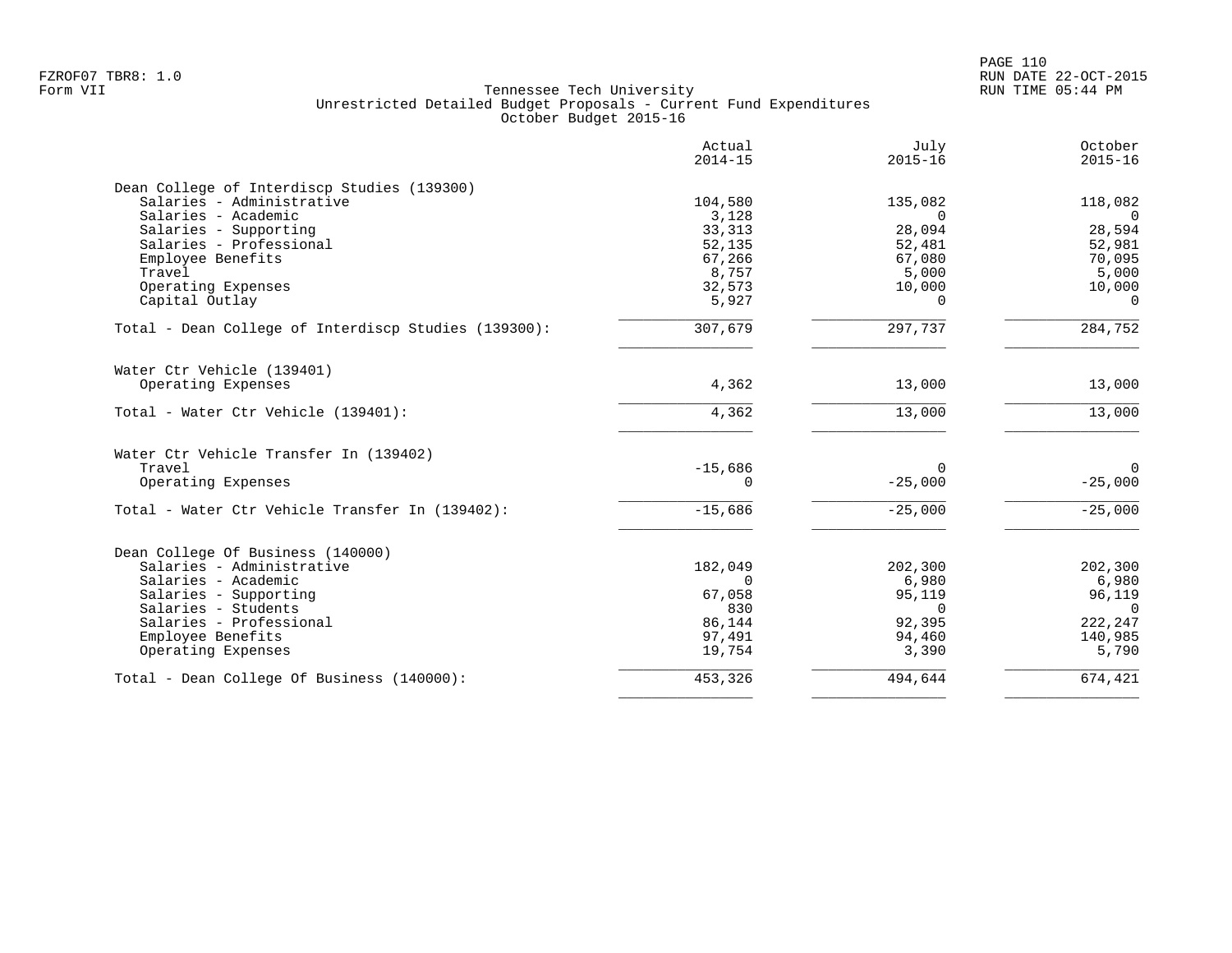|                                                                    | Actual<br>$2014 - 15$ | July<br>$2015 - 16$ | October<br>$2015 - 16$ |
|--------------------------------------------------------------------|-----------------------|---------------------|------------------------|
| Business Copying (140006)                                          | 3,566                 | 4,220               | 4,220                  |
| Operating Expenses                                                 |                       |                     |                        |
| Total - Business Copying (140006):                                 | 3,566                 | 4,220               | 4,220                  |
| Bus Copying Transfer In (140007)                                   |                       |                     |                        |
| Operating Expenses                                                 | $-5,341$              | $\Omega$            | $\Omega$               |
| Department Revenues                                                | $-616$                | $-4,220$            | $-4,220$               |
| Total - Bus Copying Transfer In (140007):                          | $-5,957$              | $-4,220$            | $-4,220$               |
| Dean Business Strategic Initiatives (140027)<br>Operating Expenses | $\Omega$              | $\Omega$            | 245,388                |
| Total - Dean Business Strategic Initiatives (140027):              |                       |                     | 245,388                |
| Dean of College of Education Office (150000)                       |                       |                     |                        |
| Salaries - Administrative                                          | 132,075               | 130,530             | 155,300                |
| Salaries - Academic                                                | 836                   | 30,668              | 30,668                 |
| Salaries - Supporting                                              | 57,655                | 58,662              | 60,859                 |
| Salaries - Students                                                | 1,814                 | 780                 | 780                    |
| Salaries - Professional                                            | 186,414               | 152,969             | 162,692                |
| Employee Benefits                                                  | 141,697               | 141,555             | 152,180                |
| Travel<br>Operating Expenses                                       | 57,668<br>86,464      | 10,900<br>27,050    | 10,900<br>127,392      |
| Total - Dean of College of Education Office (150000):              | 664,623               | 553,114             | 700,771                |
|                                                                    |                       |                     |                        |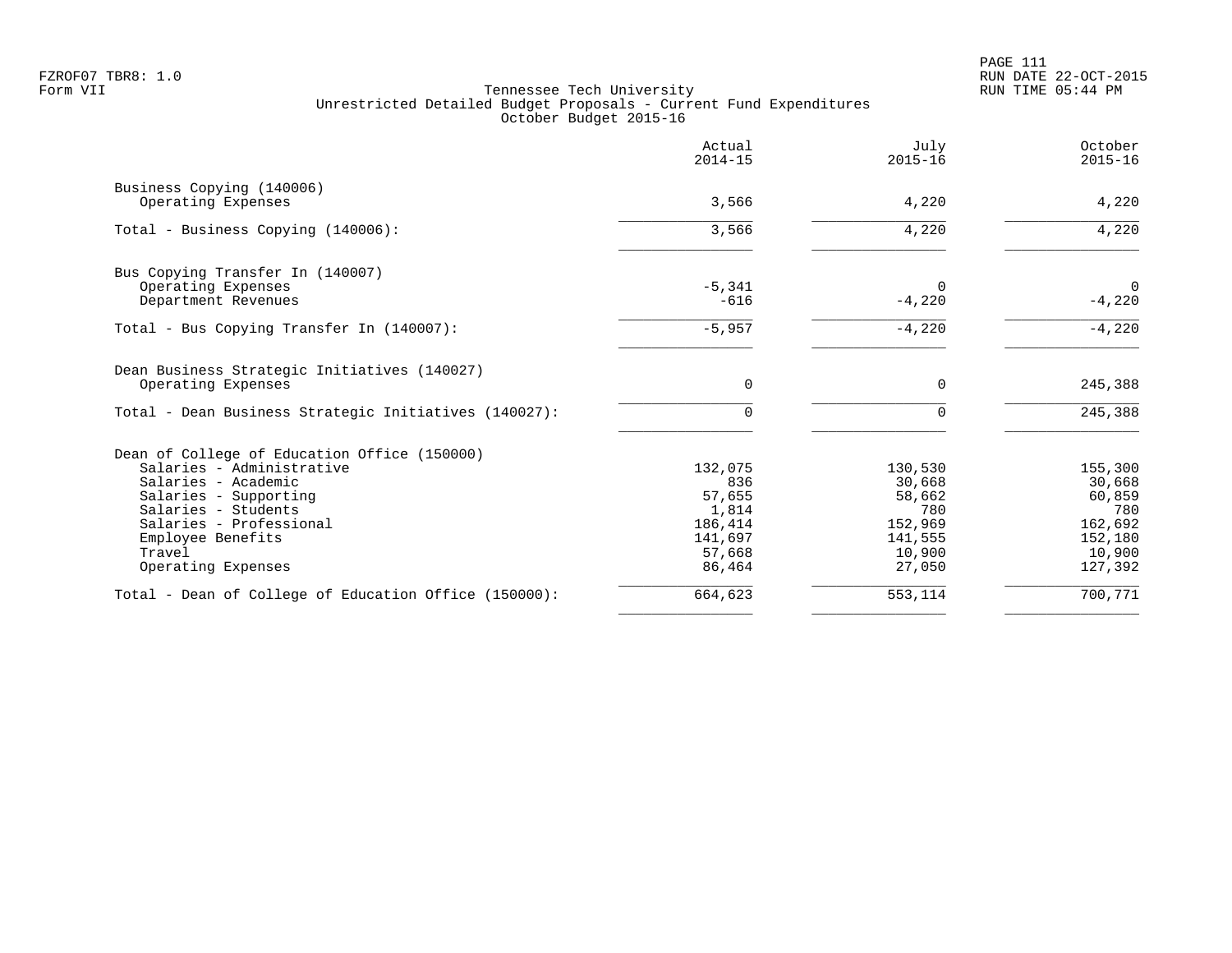|                                                       | Actual<br>$2014 - 15$ | July<br>$2015 - 16$ | October<br>$2015 - 16$ |
|-------------------------------------------------------|-----------------------|---------------------|------------------------|
| Col of Education Student Success Ct (153058)          |                       |                     |                        |
| Salaries - Supporting                                 | 51,220                | 25,048              | 25,548                 |
| Salaries - Students                                   | 4,115                 | $\Omega$            | $\Omega$               |
| Salaries - Professional                               | 111,772               | 154,828             | 187,186                |
| Employee Benefits                                     | 61,968                | 53,370              | 53,370                 |
| Operating Expenses                                    | 8,715                 | 6,640               | 6,640                  |
| Total - Col of Education Student Success Ct (153058): | 237,790               | 239,886             | 272,744                |
| Child Development Lab (153400)                        |                       |                     |                        |
| Salaries - Supporting                                 | 207,173               | 155,219             | 158,094                |
| Salaries - Students                                   | 96,133                | 6,000               | 6,000                  |
| Salaries - Professional                               | 221,668               | 230,588             | 234,834                |
| Employee Benefits                                     | 191,348               | 220,530             | 220,530                |
| Travel                                                | 470                   | 760                 | 760                    |
| Operating Expenses                                    | 54,222                | 39,110              | 39,110                 |
| Total - Child Development Lab (153400):               | 771,014               | 652,207             | 659,328                |
| UC Joan Derryberry Art Gallery (155003)               |                       |                     |                        |
| Operating Expenses                                    | 1,730                 | 1,810               | 1,810                  |
| Total - UC Joan Derryberry Art Gallery (155003):      | 1,730                 | 1,810               | 1,810                  |
| Learning Resource Center (157000)                     |                       |                     |                        |
| Salaries - Academic                                   | $\Omega$              | 6,000               | 6,000                  |
| Salaries - Supporting                                 | 28,236                | 28,467              | 28,967                 |
| Salaries - Professional                               | 42,591                | 53,689              | 51,446                 |
| Employee Benefits                                     | 22,412                | 30,000              | 30,000                 |
| Operating Expenses                                    | 14,776                | 18,760              | 21,003                 |
| Department Revenues                                   | $-365$                | $\Omega$            | $\Omega$               |
| Total - Learning Resource Center (157000):            | 107,650               | 136,916             | 137,416                |
|                                                       |                       |                     |                        |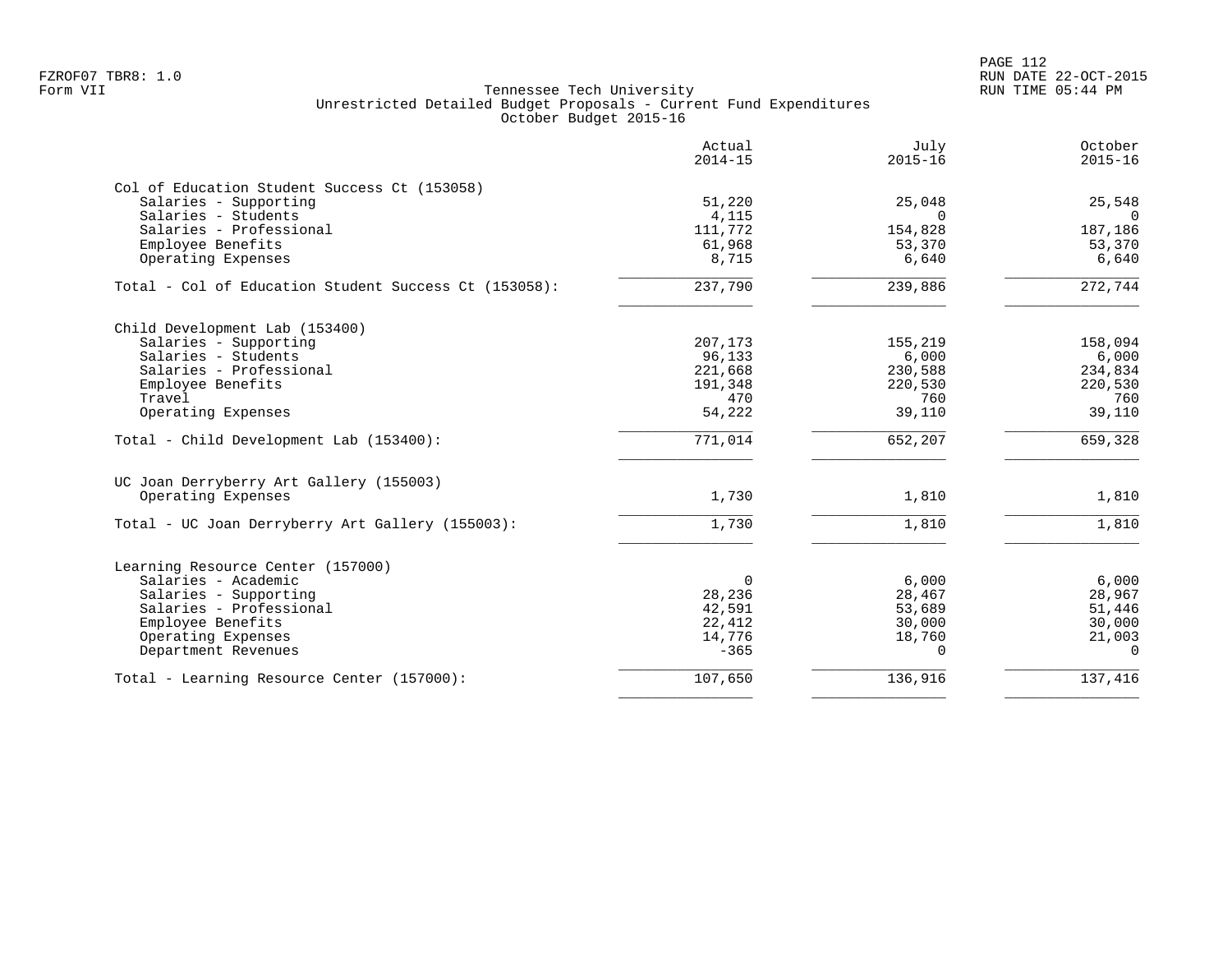PAGE 113 FZROF07 TBR8: 1.0 RUN DATE 22-OCT-2015

|                                                           | Actual<br>$2014 - 15$ | July<br>$2015 - 16$ | October<br>$2015 - 16$ |
|-----------------------------------------------------------|-----------------------|---------------------|------------------------|
| Education Media Grad Assist (157001)<br>Employee Benefits | 12,474                | 17,230              | 17,230                 |
| Total - Education Media Grad Assist (157001):             | 12,474                | 17,230              | 17,230                 |
| Ag and Human Ecology Admin (160000)                       |                       |                     |                        |
| Salaries - Administrative                                 | 152,687               | 166,500             | 166,500                |
| Salaries - Supporting                                     | 39,320                | 35,440              | 35,940                 |
| Salaries - Students                                       | $\Omega$              | 5,000               | 5,000                  |
| Employee Benefits                                         | 64,216                | 65,790              | 76,700                 |
| Travel                                                    | 859                   | $\cap$              | $\Omega$               |
| Operating Expenses                                        | 13,497                | 5,330               | 5,330                  |
| Total - Ag and Human Ecology Admin (160000):              | 270,579               | 278,060             | 289,470                |
| Dean Ag & HEC Strategic Initiatives (160027)              |                       |                     |                        |
| Operating Expenses                                        | 0                     | $\Omega$            | 100,000                |
| Total - Dean Ag & HEC Strategic Initiatives (160027):     | 0                     | $\Omega$            | 100,000                |
| Farm Administration (162000)                              |                       |                     |                        |
| Salaries - Professional                                   | 101,129               | 101,713             | 103,622                |
| Employee Benefits                                         | 50,035                | 50,650              | 50,650                 |
| Travel                                                    | O                     | 140                 | 140                    |
| Total - Farm Administration (162000):                     | 151,164               | 152,503             | 154,412                |
|                                                           |                       |                     |                        |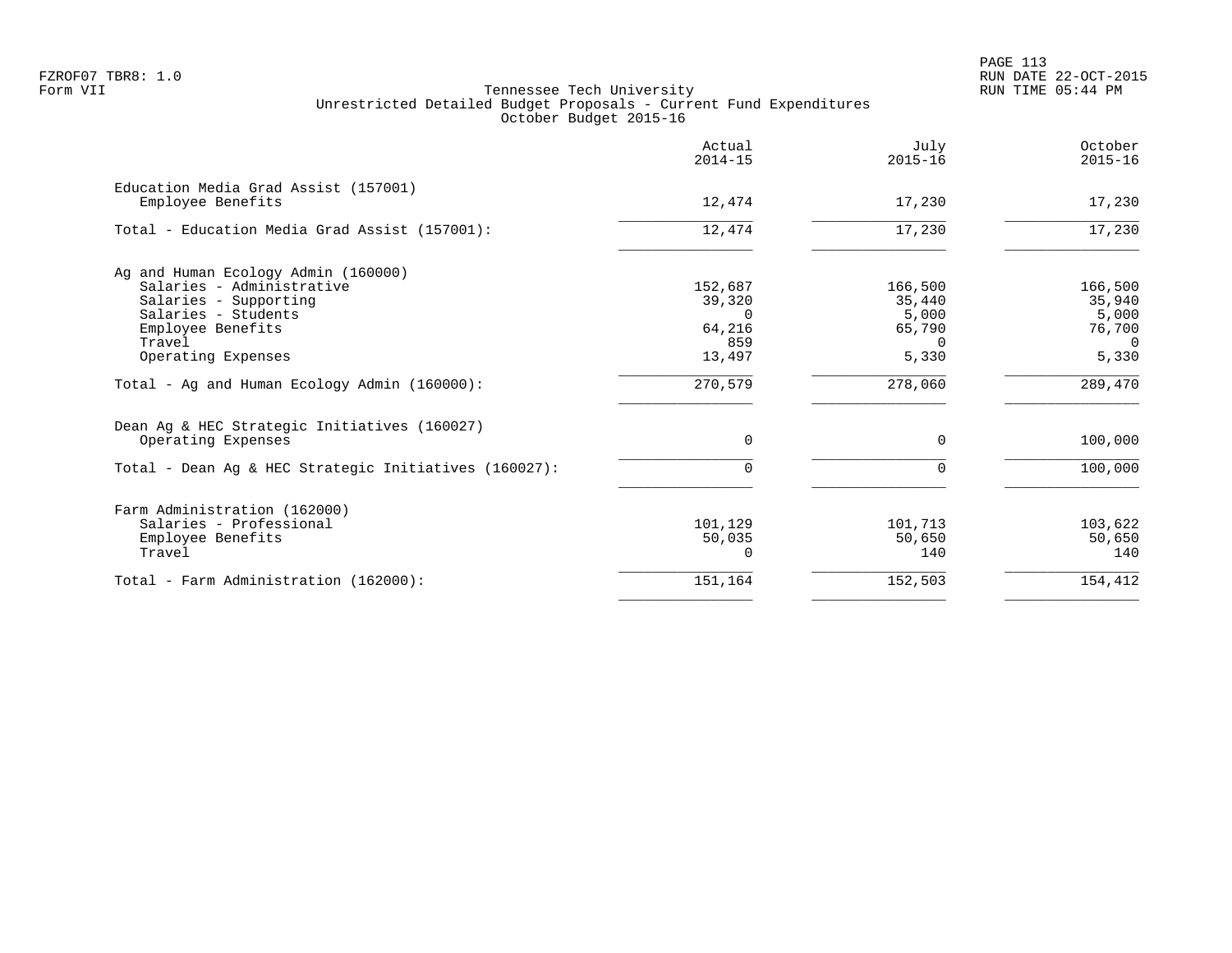|                                                | Actual<br>$2014 - 15$ | July<br>$2015 - 16$ | October<br>$2015 - 16$       |
|------------------------------------------------|-----------------------|---------------------|------------------------------|
| Livestock and Dairy (162001)                   |                       |                     |                              |
| Salaries - Students                            | 20,278                | 2,090               | 2,090                        |
| Employee Benefits                              | 429                   | 300                 | 300                          |
| Travel                                         | 201                   | $\Omega$            | $\overline{0}$               |
| Operating Expenses                             | 173,968               | 168,950             | 168,950                      |
| Capital Outlay                                 | 5,000                 |                     | $\Omega$                     |
| Total - Livestock and Dairy (162001):          | 199,876               | 171,340             | 171,340                      |
| Oakley Sustainable Aq Center (162006)          |                       |                     |                              |
| Salaries - Academic                            | 11,391                | 0                   | $\mathsf{O}$                 |
| Salaries - Supporting                          | 68,921                | 69,596              | 72,742                       |
| Salaries - Students                            | 6,680                 | $\Omega$            | $\overline{0}$               |
| Salaries - Professional                        | 32,806                | 72,799              | 75,388                       |
| Employee Benefits                              | 50,554                | 52,800              | 52,800                       |
| Operating Expenses                             | 212,896               | 105,957             | 100,220                      |
| Capital Outlay                                 | 17,000                | $\Omega$            | $\Omega$                     |
| Total - Oakley Sustainable Aq Center (162006): | 400,248               | 301,152             | 301,150                      |
| Waters Organic Farm (162007)                   |                       |                     |                              |
| Operating Expenses                             | 0                     | 6,000               | 6,000                        |
| Total - Waters Organic Farm (162007):          | $\Omega$              | 6,000               | 6,000                        |
|                                                |                       |                     |                              |
| Oakley Produce (162009)                        |                       |                     |                              |
| Salaries - Academic<br>Salaries - Students     | 4,158<br>64           |                     | 0                            |
| Employee Benefits                              | 744                   |                     | $\mathsf{O}$<br>$\mathsf{O}$ |
| Travel                                         | 1,711                 |                     | $\mathbf 0$                  |
| Operating Expenses                             | 23,166                | 15,000              | 15,000                       |
| Capital Outlay                                 | 2,344                 | 0                   | $\mathbf 0$                  |
| Department Revenues                            | $-15$                 | $\Omega$            | $\Omega$                     |
| Total - Oakley Produce (162009):               | 32,172                | 15,000              | 15,000                       |
|                                                |                       |                     |                              |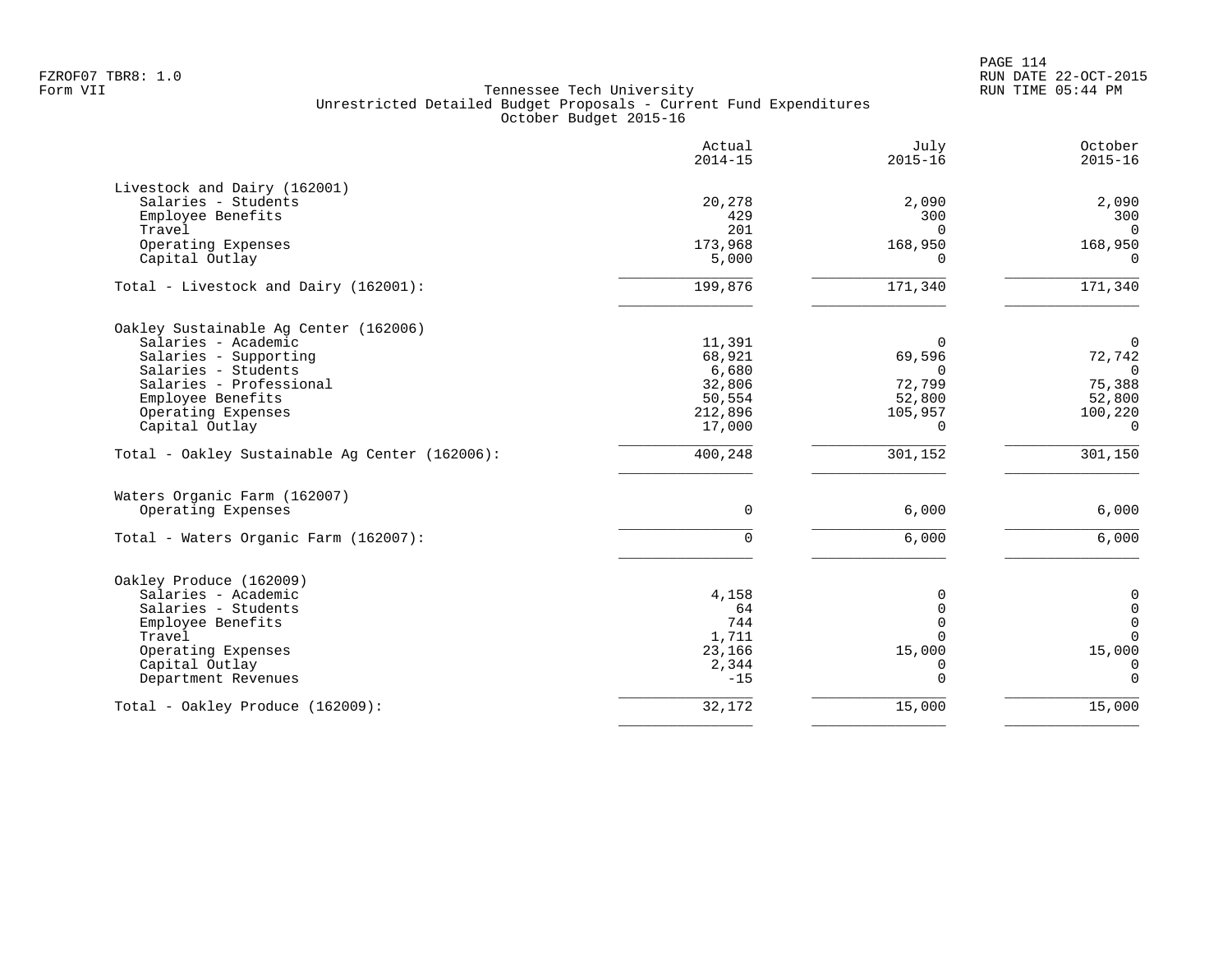|                                                                                                                                                                   | Actual<br>$2014 - 15$                                  | July<br>$2015 - 16$                                       | October<br>$2015 - 16$                                     |
|-------------------------------------------------------------------------------------------------------------------------------------------------------------------|--------------------------------------------------------|-----------------------------------------------------------|------------------------------------------------------------|
| Agriculture Vehicles (163002)<br>Travel<br>Operating Expenses                                                                                                     | $-1,282$<br>1,277                                      | 0<br>$\Omega$                                             | 0<br>$\mathbf 0$                                           |
| Total - Agriculture Vehicles (163002):                                                                                                                            | $-5$                                                   | $\Omega$                                                  | $\Omega$                                                   |
| Dean Hester School of Nursing (166004)<br>Salaries - Administrative<br>Salaries - Supporting<br>Salaries - Professional<br>Employee Benefits                      | 0<br>$\Omega$<br>27,600<br>5,866                       | 175,000<br>29,494<br>$\Omega$<br>40,000                   | 175,000<br>29,494<br>10,000<br>42,255                      |
| Total - Dean Hester School of Nursing (166004):                                                                                                                   | 33,466                                                 | 244,494                                                   | 256,749                                                    |
| Dean Nursing Strategic Initiatives (166027)<br>Operating Expenses<br>Total - Dean Nursing Strategic Initiatives (166027):                                         | $\Omega$<br>$\Omega$                                   | $\Omega$<br>$\Omega$                                      | 75,000<br>75,000                                           |
| Office of Research (170000)<br>Salaries - Administrative<br>Salaries - Supporting<br>Salaries - Professional<br>Employee Benefits<br>Travel<br>Operating Expenses | 159,646<br>32,174<br>252,902<br>157,541<br>45<br>5,811 | 160,534<br>32,319<br>284,060<br>169,840<br>2,000<br>5,000 | 163,615<br>32,819<br>286,359<br>169,840<br>2,000<br>23,719 |
| Total - Office of Research (170000):                                                                                                                              | 608,119                                                | 653,753                                                   | 678,352                                                    |
|                                                                                                                                                                   |                                                        |                                                           |                                                            |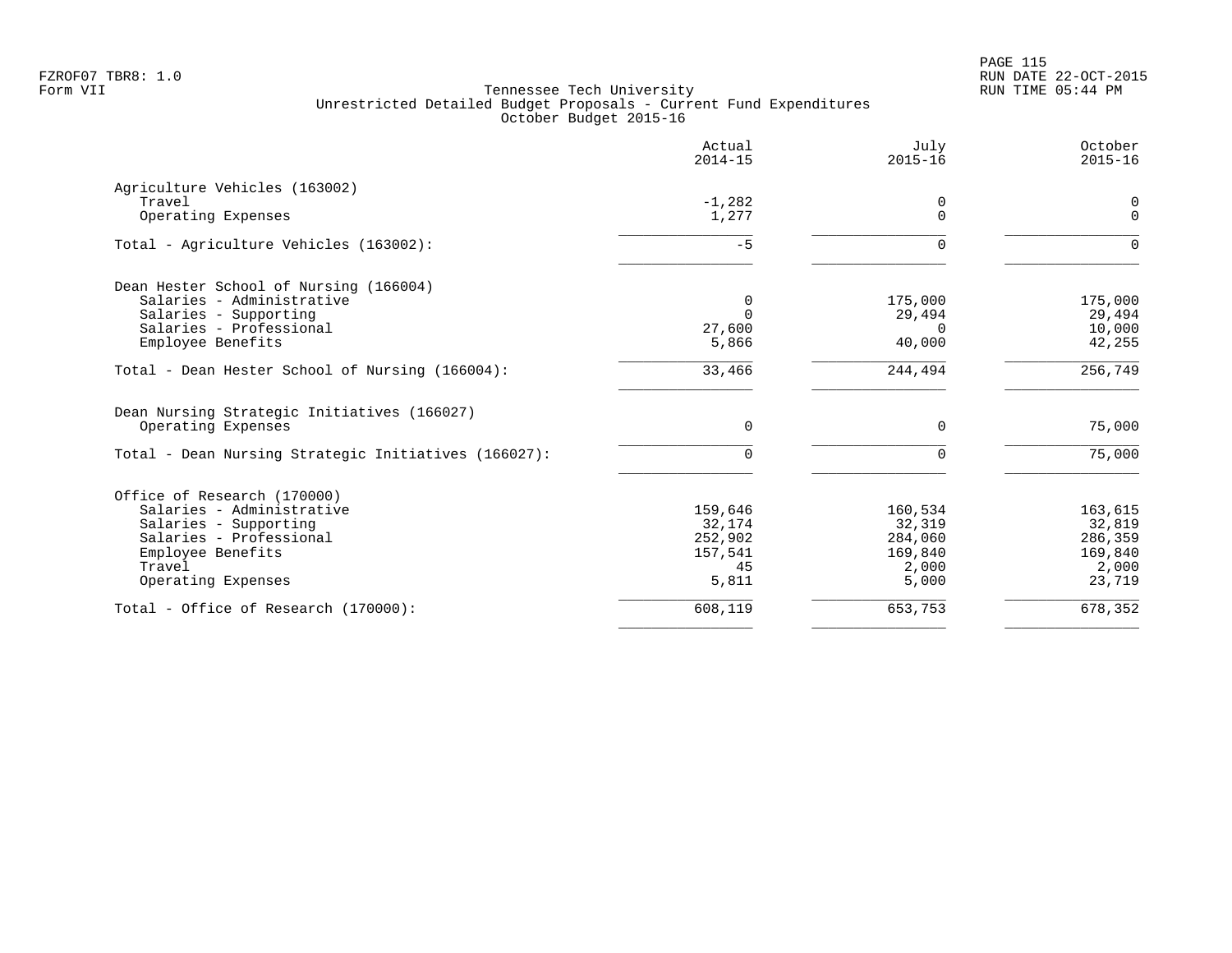| Actual<br>$2014 - 15$ | July<br>$2015 - 16$                                                                                  | October<br>$2015 - 16$                                                                           |
|-----------------------|------------------------------------------------------------------------------------------------------|--------------------------------------------------------------------------------------------------|
|                       |                                                                                                      |                                                                                                  |
| 127,766               | 118,618                                                                                              | 155,328                                                                                          |
| 2,544                 | $\Omega$                                                                                             | $\Omega$                                                                                         |
|                       |                                                                                                      | 188,529                                                                                          |
|                       |                                                                                                      | 135,630                                                                                          |
|                       |                                                                                                      | 3,368                                                                                            |
|                       |                                                                                                      | 23,000                                                                                           |
| 481,870               | 447,299                                                                                              | 505,855                                                                                          |
|                       |                                                                                                      |                                                                                                  |
| 541                   | 2,000                                                                                                | 2,000                                                                                            |
| 541                   | 2,000                                                                                                | 2,000                                                                                            |
|                       |                                                                                                      |                                                                                                  |
|                       |                                                                                                      | 30                                                                                               |
|                       |                                                                                                      |                                                                                                  |
| $\Omega$              | 30                                                                                                   | 30                                                                                               |
|                       |                                                                                                      |                                                                                                  |
|                       |                                                                                                      | $\overline{0}$                                                                                   |
|                       |                                                                                                      | 74,689                                                                                           |
|                       |                                                                                                      | 8,000                                                                                            |
|                       |                                                                                                      | 73,502                                                                                           |
|                       |                                                                                                      | 56,160                                                                                           |
|                       |                                                                                                      | 3,700                                                                                            |
| 22,104                | 32,390                                                                                               | 32,390                                                                                           |
| 226,509               | 252,164                                                                                              | 248,441                                                                                          |
|                       | 172,127<br>132,948<br>17,835<br>28,650<br>0<br>5,687<br>69,733<br>2,219<br>71,082<br>48,553<br>7,131 | 173,461<br>131,220<br>1,000<br>23,000<br>30<br>0<br>71,412<br>8,000<br>80,502<br>56,160<br>3,700 |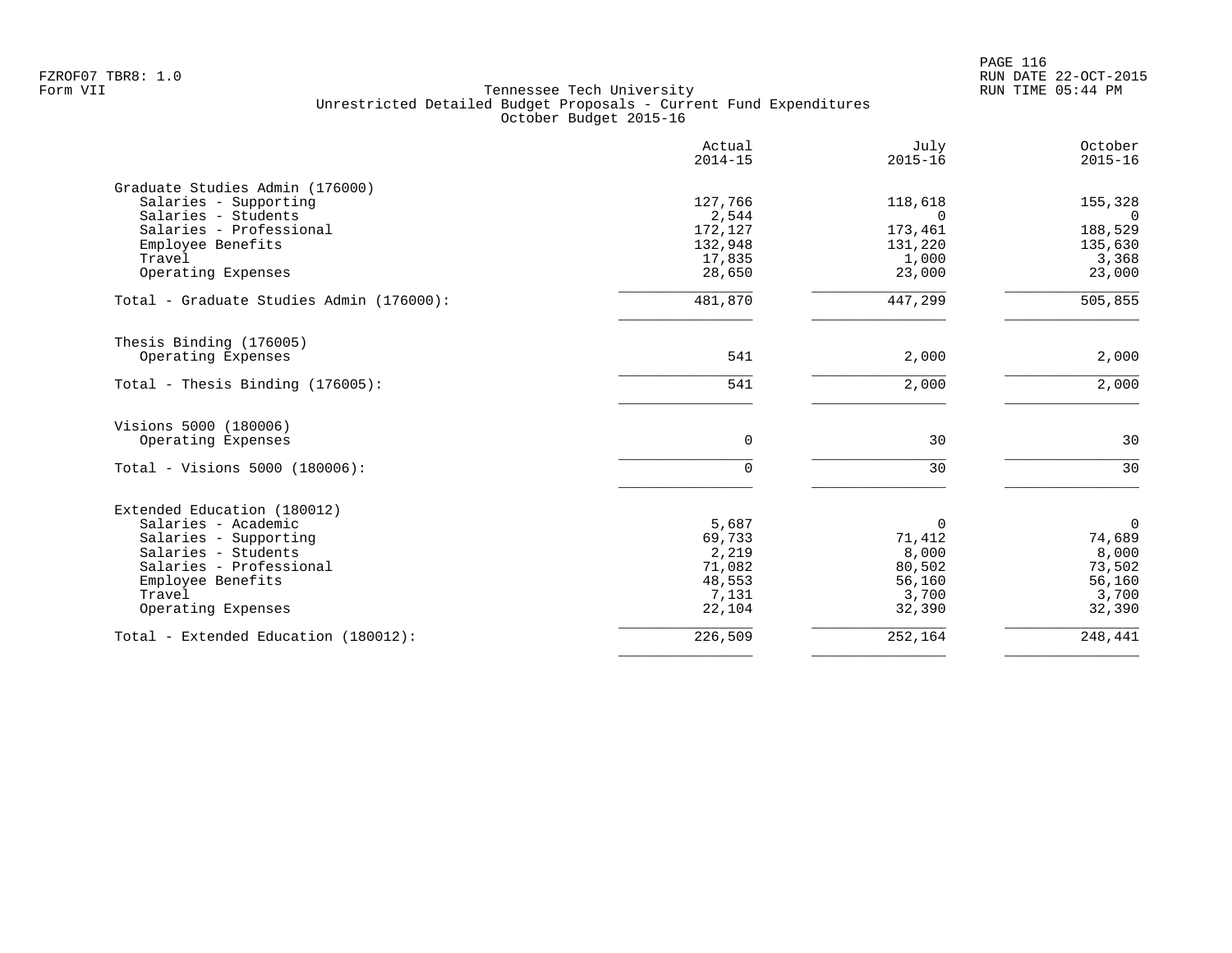PAGE 117 FZROF07 TBR8: 1.0 RUN DATE 22-OCT-2015

|                                                | Actual<br>$2014 - 15$ | July<br>$2015 - 16$ | October<br>$2015 - 16$ |
|------------------------------------------------|-----------------------|---------------------|------------------------|
| Extended Educ Grad Asst (180018)               | 7,368                 | $\mathbf 0$         |                        |
| Employee Benefits                              |                       |                     | 7,500                  |
| Total - Extended Educ Grad Asst (180018):      | 7,368                 | $\mathbf 0$         | 7,500                  |
| Information Technology Admin (190000)          |                       |                     |                        |
| Salaries - Administrative                      | 141,509               | 169,450             | 150,300                |
| Salaries - Supporting                          | 31,976                | 33,513              | 41,541                 |
| Salaries - Students                            | $\Omega$              | 2,290               | 2,290                  |
| Salaries - Professional                        | 143,739               | 175,755             | 176,728                |
| Employee Benefits                              | 87,049                | 100,620             | 100,620                |
| Travel                                         | 26,514                | 24,000              | 24,000                 |
| Operating Expenses                             | 320,660               | 51,236              | 51,236                 |
| Capital Outlay                                 | 24,746                | $\Omega$            | $\Omega$               |
| Department Revenues                            | 449,922               | 450,000             | 450,000                |
| Total - Information Technology Admin (190000): | 1,226,115             | 1,006,864           | 996, 715               |
| PC Maintenance (190004)                        |                       |                     |                        |
| Operating Expenses                             | 29,473                | 37,020              | 37,020                 |
| Total - PC Maintenance (190004):               | 29,473                | 37,020              | 37,020                 |
| Innovation Institute (190005)                  |                       |                     |                        |
| Salaries - Academic                            | 0                     | 5,000               | 5,000                  |
| Salaries - Students                            | $\Omega$              | 1,180               | 1,180                  |
| Salaries - Professional                        | 120,237               | 149,977             | 150,688                |
| Employee Benefits                              | 48,976                | 61,430              | 61,430                 |
| Travel                                         | 6,347                 | 5,000               | 5,000                  |
| Operating Expenses                             | 38,134                | 26,310              | 26,310                 |
| Capital Outlay                                 | $\Omega$              | 13,420              | 13,420                 |
| Total - Innovation Institute (190005):         | 213,694               | 262,317             | 263,028                |
|                                                |                       |                     |                        |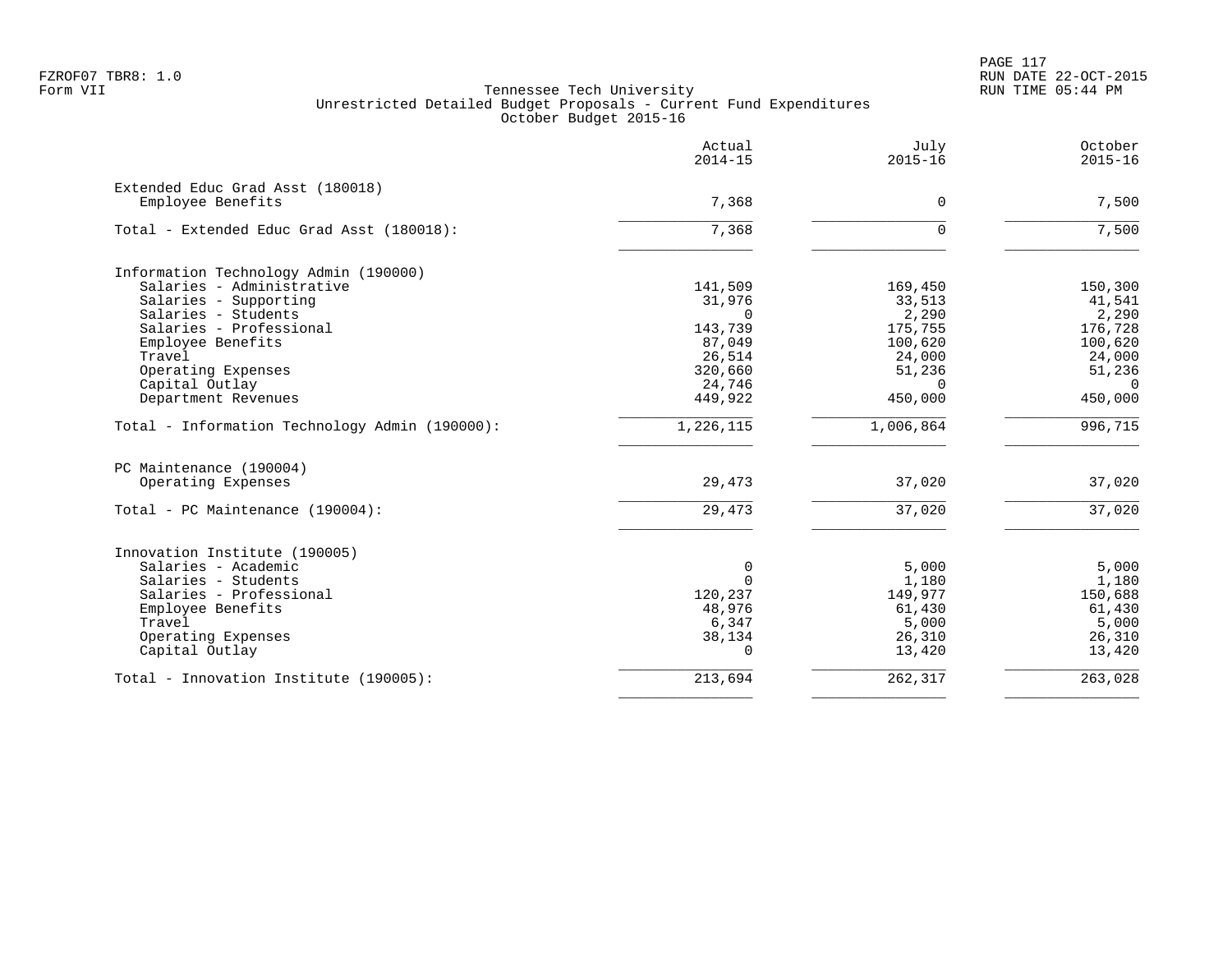PAGE 118 FZROF07 TBR8: 1.0 RUN DATE 22-OCT-2015

|                                                                                                                                                  | Actual<br>$2014 - 15$                             | July<br>$2015 - 16$                               | October<br>$2015 - 16$                            |
|--------------------------------------------------------------------------------------------------------------------------------------------------|---------------------------------------------------|---------------------------------------------------|---------------------------------------------------|
| TAF Acad Support Tech Access Fee (190007)<br>Salaries - Professional<br>Employee Benefits                                                        | 130,705<br>60,196                                 | 187,217<br>88,200                                 | 208,308<br>88,200                                 |
| Total - TAF Acad Support Tech Access Fee (190007):                                                                                               | 190,901                                           | 275,417                                           | 296,508                                           |
| ITS Equipment Loss and Damage (190009)<br>Operating Expenses                                                                                     | 4,114                                             | $\mathbf 0$                                       | $\mathbf 0$                                       |
| Total - ITS Equipment Loss and Damage (190009):                                                                                                  | 4,114                                             | $\Omega$                                          | $\Omega$                                          |
| Student Printing Cost Center (190010)<br>Operating Expenses                                                                                      | 4,571                                             | 5,460                                             | 5,460                                             |
| Total - Student Printing Cost Center (190010):                                                                                                   | 4,571                                             | 5,460                                             | 5,460                                             |
| Academic & Client Technologies (190100)<br>Salaries - Supporting<br>Salaries - Professional<br>Employee Benefits<br>Travel<br>Operating Expenses | 258,277<br>409,679<br>254,264<br>11,594<br>46,333 | 288,995<br>467,770<br>261,260<br>31,000<br>47,300 | 288,945<br>445,733<br>261,260<br>30,000<br>48,300 |
| Total - Academic & Client Technologies (190100):                                                                                                 | 980,147                                           | 1,096,325                                         | 1,074,238                                         |
| IT Infrastructure Services (190199)<br>Salaries - Professional<br>Employee Benefits                                                              | 86,843<br>20,766                                  | 105,000<br>12,700                                 | $\mathbf 0$<br>12,700                             |
| Total - IT Infrastructure Services (190199):                                                                                                     | 107,609                                           | 117,700                                           | 12,700                                            |
|                                                                                                                                                  |                                                   |                                                   |                                                   |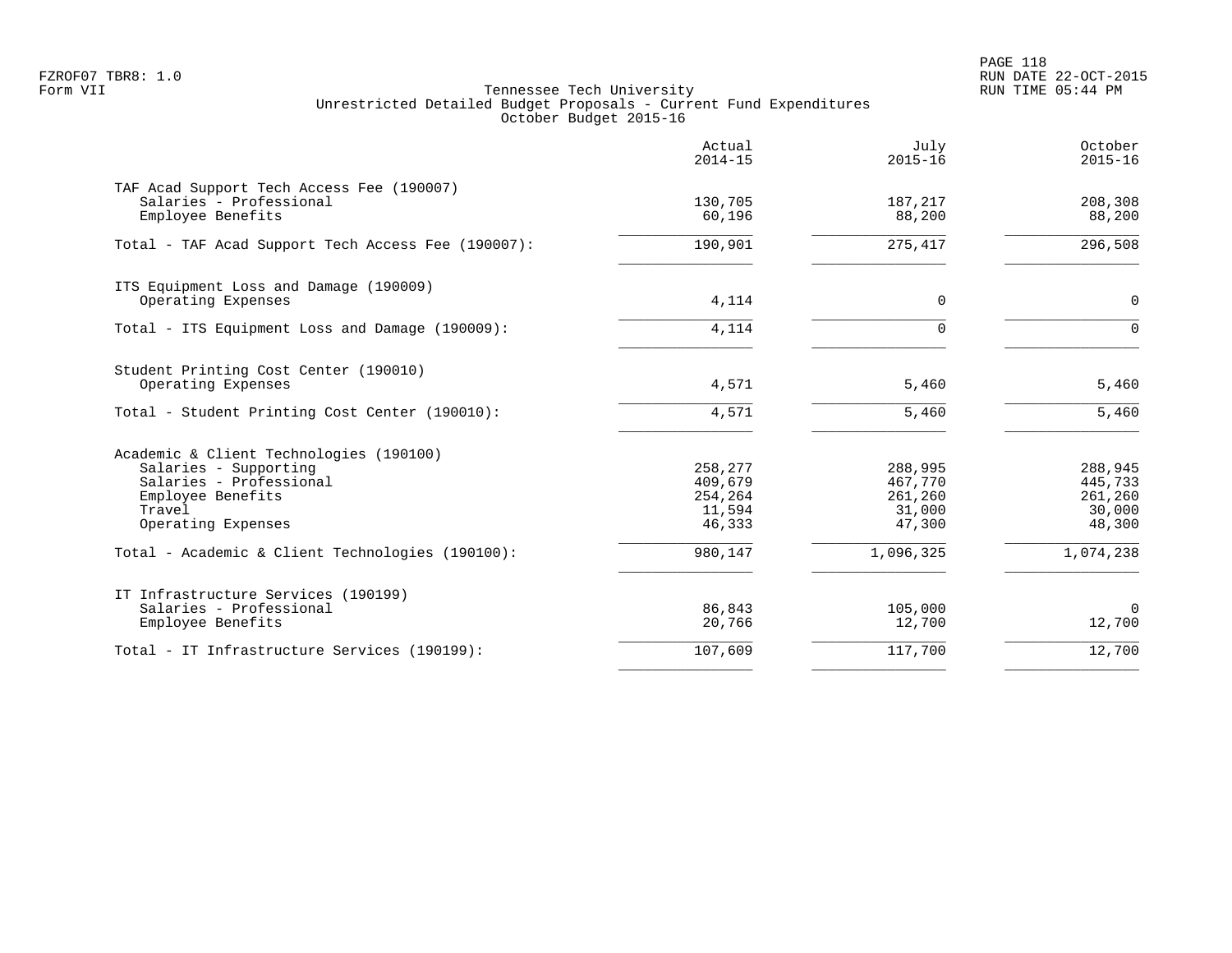|                                                   | Actual<br>$2014 - 15$ | July<br>$2015 - 16$ | October<br>$2015 - 16$ |
|---------------------------------------------------|-----------------------|---------------------|------------------------|
| Network Services & Operations (190200)            |                       |                     |                        |
| Salaries - Supporting                             | 158,420               | 150,009             | 170,689                |
| Salaries - Professional                           | 241,508               | 247,690             | 259,618                |
| Employee Benefits                                 | 142,101               | 148,130             | 138,235                |
| Travel                                            | 7,928                 | 11,600              | 11,600                 |
| Operating Expenses                                | 298,121               | 343,300             | 474,185                |
| Capital Outlay                                    | 150,925               | O.                  | 410                    |
| Total - Network Services & Operations (190200):   | 999,003               | 900,729             | 1,054,737              |
| Systems Support (190300)                          |                       |                     |                        |
| Salaries - Professional                           | 466,490               | 469,376             | 478,986                |
| Employee Benefits                                 | 168,084               | 160,000             | 169,895                |
| Travel                                            | 21,845                | 22,055              | 22,055                 |
| Operating Expenses                                | 8,283                 | 12,000              | 35,312                 |
| Total - Systems Support (190300):                 | 664,702               | 663,431             | 706,248                |
| Enterprise Application Services (190400)          |                       |                     |                        |
| Salaries - Professional                           | 429, 411              | 497,115             | 643,784                |
| Employee Benefits                                 | 176,628               | 195,250             | 195,250                |
| Travel                                            | 24,312                | 29,630              | 29,630                 |
| Operating Expenses                                | 57,189                | 65,000              | 65,000                 |
| Capital Outlay                                    | 29,541                | ∩                   | $\Omega$               |
| Total - Enterprise Application Services (190400): | 717,081               | 786,995             | 933,664                |
|                                                   |                       |                     |                        |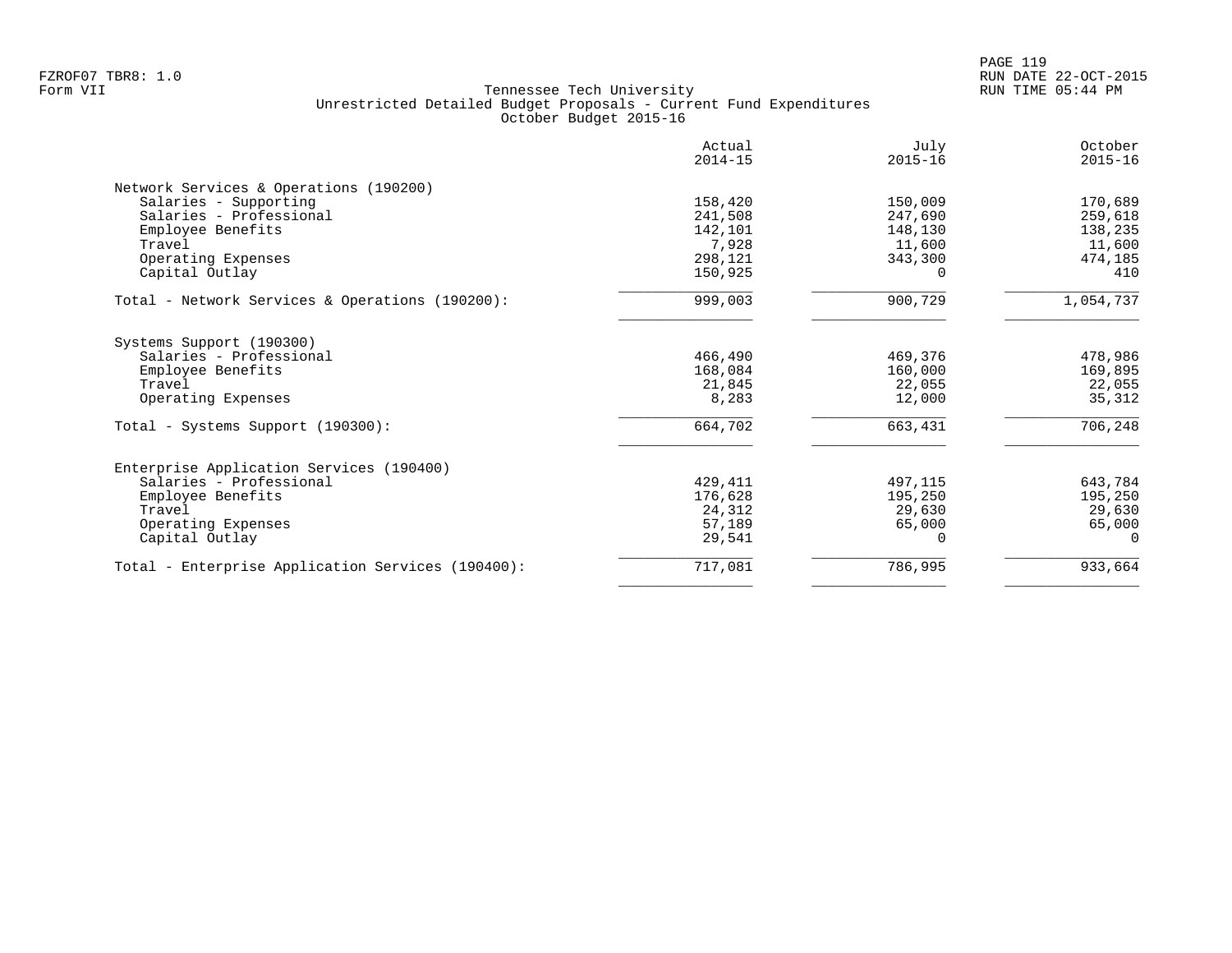| Actual<br>$2014 - 15$ | July<br>$2015 - 16$ | October<br>$2015 - 16$ |
|-----------------------|---------------------|------------------------|
|                       |                     |                        |
| 121,152               | 166,222             | 149,340                |
| 30,826                | 51,140              | 51,140                 |
| 1,050                 | 7,850               | 14,000                 |
| 9,411                 | 22,700              | 16,550                 |
| 162,439               | 247,912             | 231,030                |
|                       |                     |                        |
| 13,673                | $\Omega$            | $\mathbf 0$            |
| 13,673                | $\Omega$            | $\Omega$               |
|                       |                     |                        |
|                       |                     | 1,905,553              |
| 187,906               | ∩                   | 15,078                 |
| 1,615,010             | 1,859,471           | 1,920,631              |
|                       |                     |                        |
| 0                     | 36,581              | 38,059                 |
|                       | 14,854              | 14,907                 |
|                       | 91,000              | 91,000                 |
| O                     | $-94,957$           | $-95,977$              |
| 0                     | 47,478              | 47,989                 |
|                       | 1,427,104           | 1,859,471              |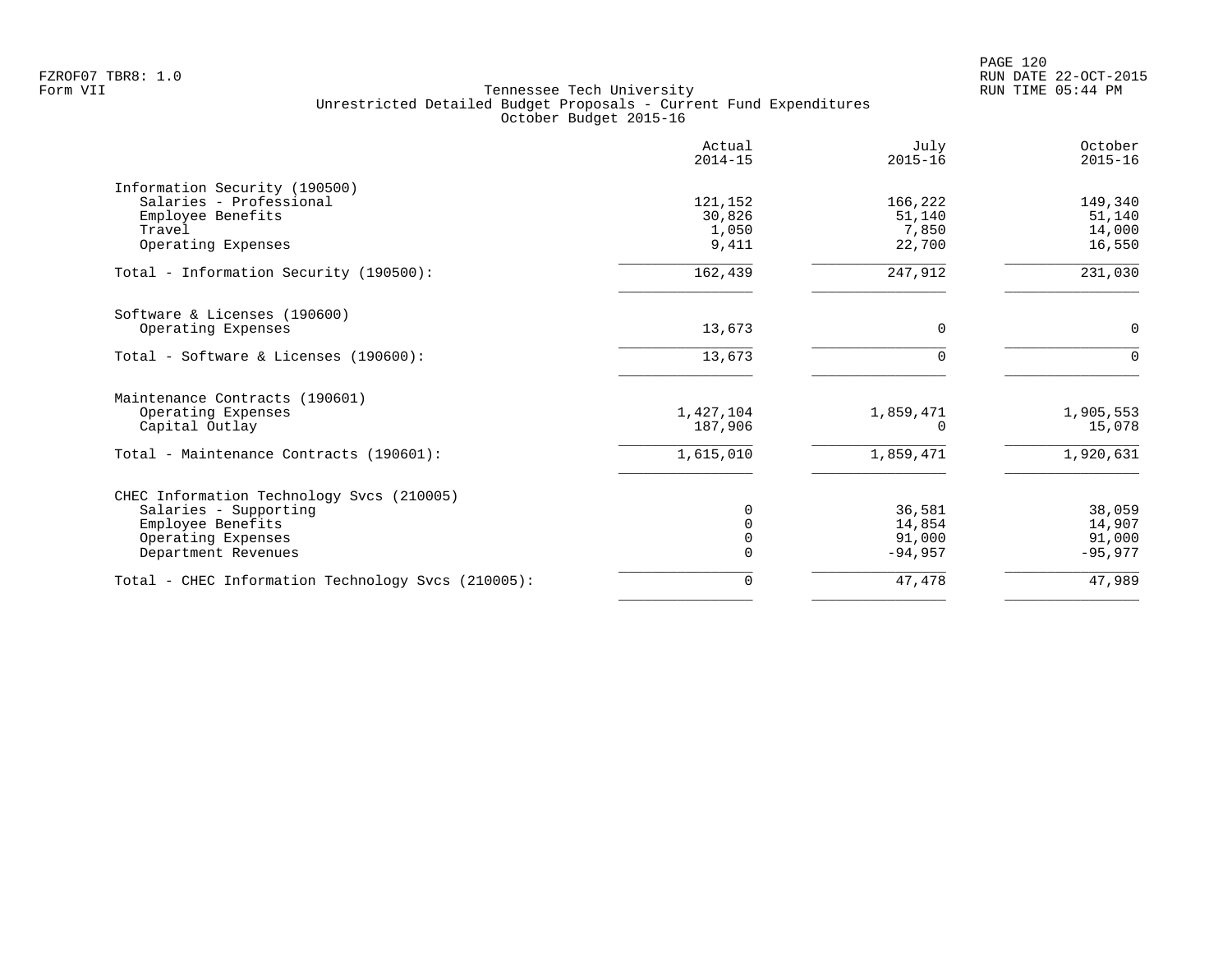PAGE 121 FZROF07 TBR8: 1.0 RUN DATE 22-OCT-2015

|                                                                                                                                                                               | Actual<br>$2014 - 15$                                            | July<br>$2015 - 16$                                          | October<br>$2015 - 16$                                                      |
|-------------------------------------------------------------------------------------------------------------------------------------------------------------------------------|------------------------------------------------------------------|--------------------------------------------------------------|-----------------------------------------------------------------------------|
| TBR Spouse Dependent Discount (700000)<br>Employee Benefits                                                                                                                   | 104,329                                                          | 105,010                                                      | 105,010                                                                     |
| Total - TBR Spouse Dependent Discount (700000):                                                                                                                               | 104,329                                                          | 105,010                                                      | 105,010                                                                     |
| TBR Employ Remission PC191 (700001)<br>Employee Benefits                                                                                                                      | 43,217                                                           | 28,700                                                       | 28,700                                                                      |
| Total - TBR Employ Remission PC191 (700001):                                                                                                                                  | 43,217                                                           | 28,700                                                       | 28,700                                                                      |
| E and G Data Processing Allocation (700003)<br>Department Revenues                                                                                                            | 32,440                                                           | 33,580                                                       | 34,830                                                                      |
| Total - E and G Data Processing Allocation (700003):                                                                                                                          | 32,440                                                           | 33,580                                                       | 34,830                                                                      |
| E and G Claims Adjustment (700004)<br>Operating Expenses                                                                                                                      | 44,077                                                           | 44,080                                                       | 44,080                                                                      |
| Total - E and G Claims Adjustment $(700004)$ :                                                                                                                                | 44,077                                                           | 44,080                                                       | 44,080                                                                      |
| $E$ and G Support (700005)<br>Salaries - Administrative<br>Salaries - Academic<br>Salaries - Supporting<br>Salaries - Professional<br>Employee Benefits<br>Operating Expenses | 0<br>$\mathbf 0$<br>$\Omega$<br>$\Omega$<br>23,096<br>$-28, 435$ | 28,765<br>26,610<br>27,275<br>72,890<br>300,902<br>$-38,166$ | $\overline{0}$<br>15,450<br>3,540<br>$\overline{0}$<br>259,927<br>$-35,207$ |
| Total - E and G Support $(700005)$ :                                                                                                                                          | $-5,339$                                                         | 418,276                                                      | 243,710                                                                     |
|                                                                                                                                                                               |                                                                  |                                                              |                                                                             |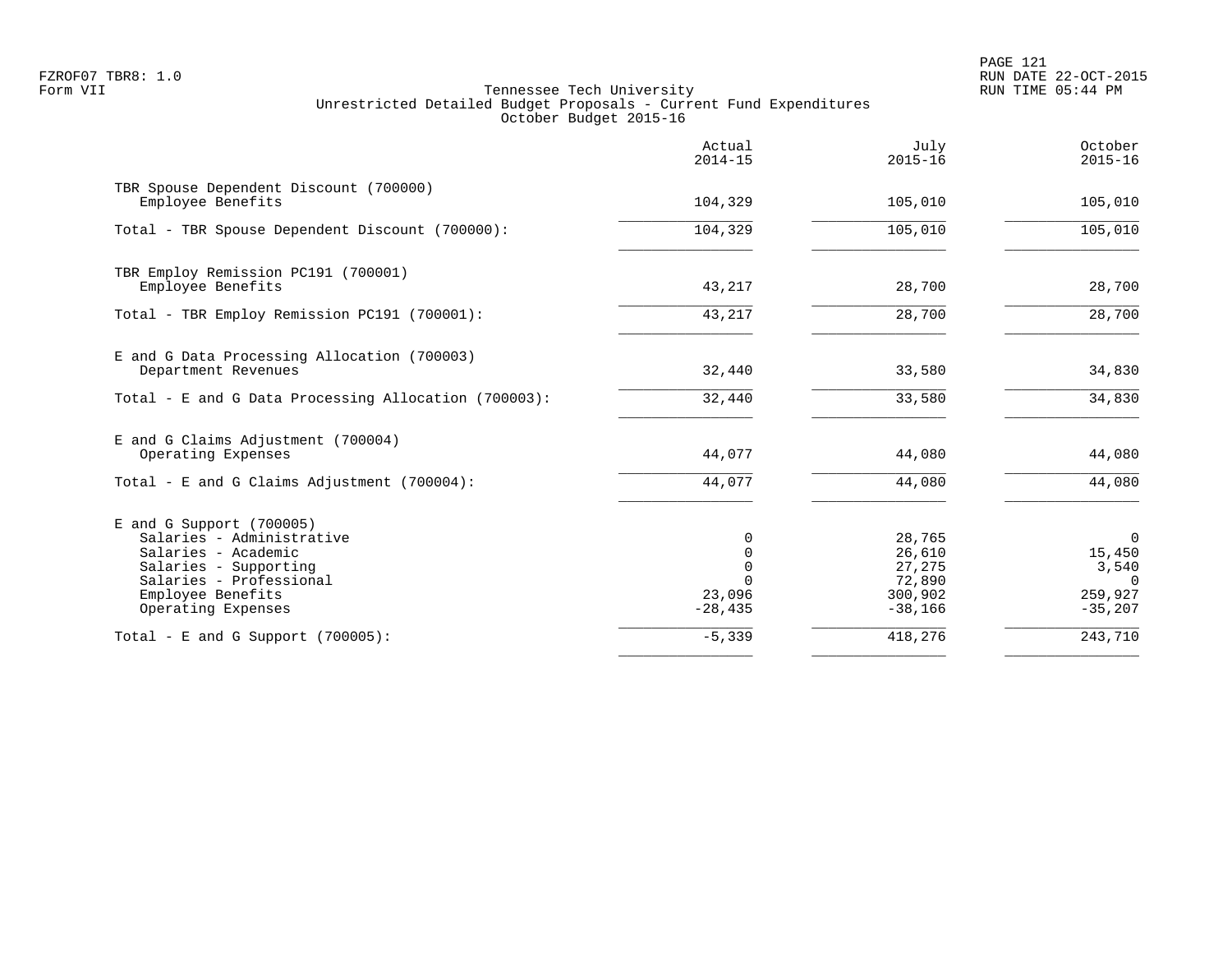PAGE 122 FZROF07 TBR8: 1.0 RUN DATE 22-OCT-2015

|                                                                                                                          | Actual<br>$2014 - 15$        | July<br>$2015 - 16$            | October<br>$2015 - 16$       |
|--------------------------------------------------------------------------------------------------------------------------|------------------------------|--------------------------------|------------------------------|
| E and G Other Salary Pool (700009)<br>Salaries - Supporting<br>Salaries - Professional                                   | 0<br>$\Omega$                | 20,670<br>12,380               | 20,670<br>12,380             |
| Total - E and G Other Salary Pool (700009):                                                                              | 0                            | 33,050                         | 33,050                       |
| $C$ C Admin Trans (700014)<br>Operating Expenses                                                                         | $-124,600$                   | $-124,600$                     | $-124,600$                   |
| Total - C C Admin Trans $(700014)$ :                                                                                     | $-124,600$                   | $-124,600$                     | $-124,600$                   |
| Post Office Allocation (700045)<br>Operating Expenses<br>Department Revenues<br>Total - Post Office Allocation (700045): | $\Omega$<br>3,890<br>3,890   | 4,030<br>$\Omega$<br>4,030     | 4,030<br>$\Omega$<br>4,030   |
| Computing Alloc to Other Function (700051)<br>Department Revenues<br>Total - Computing Alloc to Other Function (700051): | $-6,487,903$<br>$-6,487,903$ | $-6, 716, 460$<br>$-6,716,460$ | $-6,966,990$<br>$-6,966,990$ |
| TTU Staff Tuit Maint Reimbursment (700068)<br>Employee Benefits                                                          | 14,447                       | 13,377                         | 13,377                       |
| Total - TTU Staff Tuit Maint Reimbursment (700068):                                                                      | 14,447                       | 13,377                         | 13,377                       |
|                                                                                                                          |                              |                                |                              |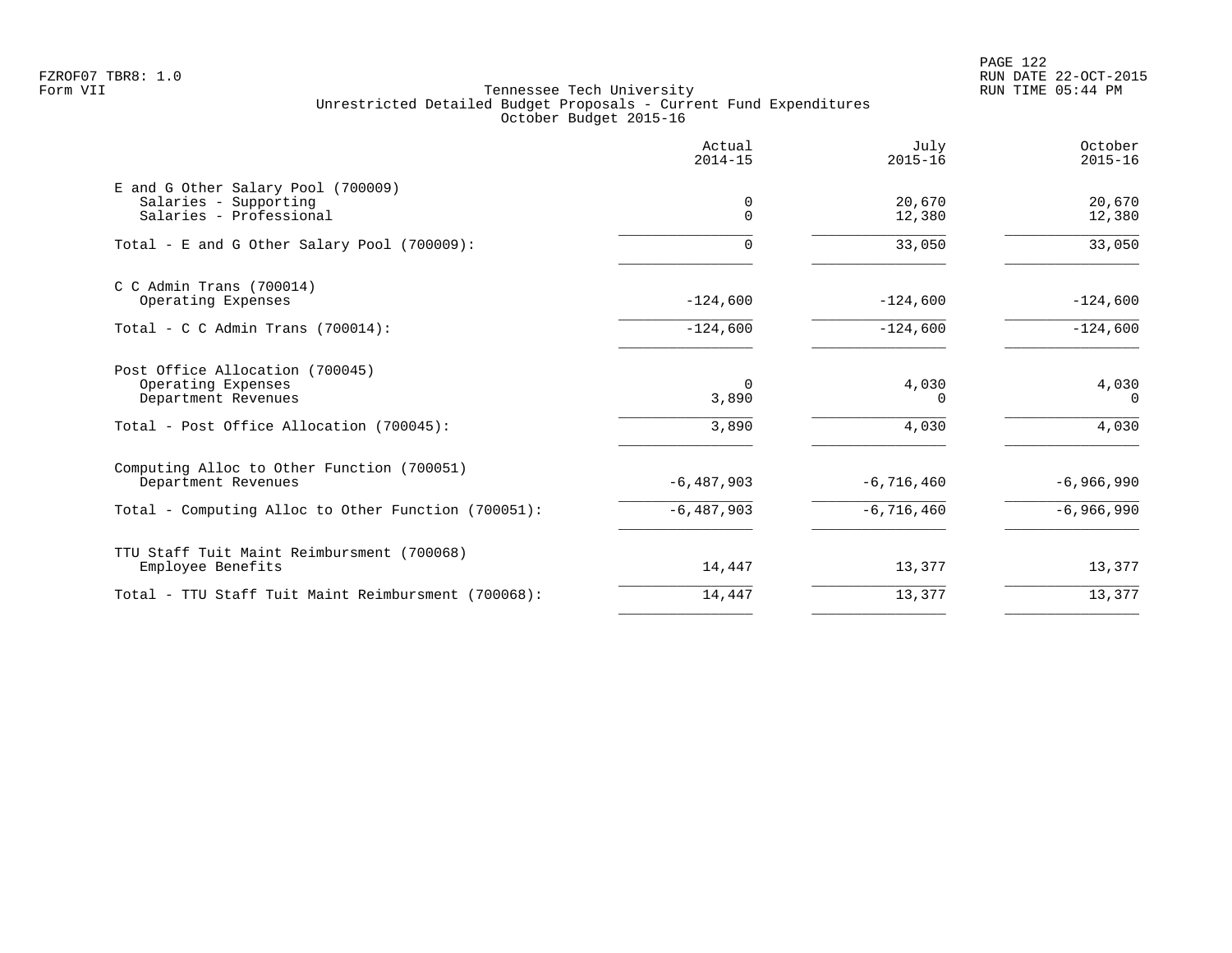PAGE 123

# FZROF07 TBR8: 1.0 RUN DATE 22-OCT-2015 Tennessee Tech University Unrestricted Detailed Budget Proposals - Current Fund Expenditures October Budget 2015-16

|                                       | Actual<br>$2014 - 15$   | July<br>$2015 - 16$       | October<br>$2015 - 16$    |
|---------------------------------------|-------------------------|---------------------------|---------------------------|
| Total - Academic Support (350):       |                         |                           |                           |
| Salaries - Administrative             | 1,681,858               | 1,961,761                 | 1,929,495                 |
| Salaries - Academic                   | 911,728                 | 877,679                   | 843,427                   |
| Salaries - Supporting                 | 1,693,324               | 1,763,601                 | 1,832,943                 |
| Salaries - Students                   | 204,740                 | 98,470                    | 98,470                    |
| Salaries - Professional               | 4,436,946               | 5,063,729                 | 5,252,541                 |
| Employee Benefits                     | 3,329,986               | 3,790,428                 | 3,880,766                 |
| Travel                                | 327,686                 | 198,045                   | 242,316                   |
| Operating Expenses                    | 4, 119, 299             | 3,838,121                 | 5,320,951                 |
| Capital Outlay                        | 597,693                 | 233,420                   | 248,908                   |
| Department Revenues                   | $-6,072,941$            | $-6, 345, 967$            | $-6, 596, 267$            |
| Total                                 | 11,230,319              | 11, 479, 287              | 13,053,550                |
| Total - Academic Support (35):        |                         |                           |                           |
| Salaries - Administrative             | 1,681,858               | 1,961,761                 | 1,929,495                 |
| Salaries - Academic                   | 911,728                 | 877,679                   | 843,427                   |
| Salaries - Supporting                 | 1,693,324               | 1,763,601                 | 1,832,943                 |
| Salaries - Students                   | 204,740                 | 98,470                    | 98,470                    |
| Salaries - Professional               | 4,436,946               | 5,063,729                 | 5, 252, 541               |
| Employee Benefits                     | 3,329,986               | 3,790,428                 | 3,880,766                 |
| Travel                                | 327,686                 | 198,045                   | 242,316                   |
| Operating Expense                     | 4, 119, 299             | 3,838,121                 | 5,320,951                 |
|                                       |                         |                           |                           |
|                                       |                         |                           |                           |
| Capital Outlay<br>Department Revenues | 597,693<br>$-6,072,941$ | 233,420<br>$-6, 345, 967$ | 248,908<br>$-6, 596, 267$ |

 Student Services (40) Student Services (400)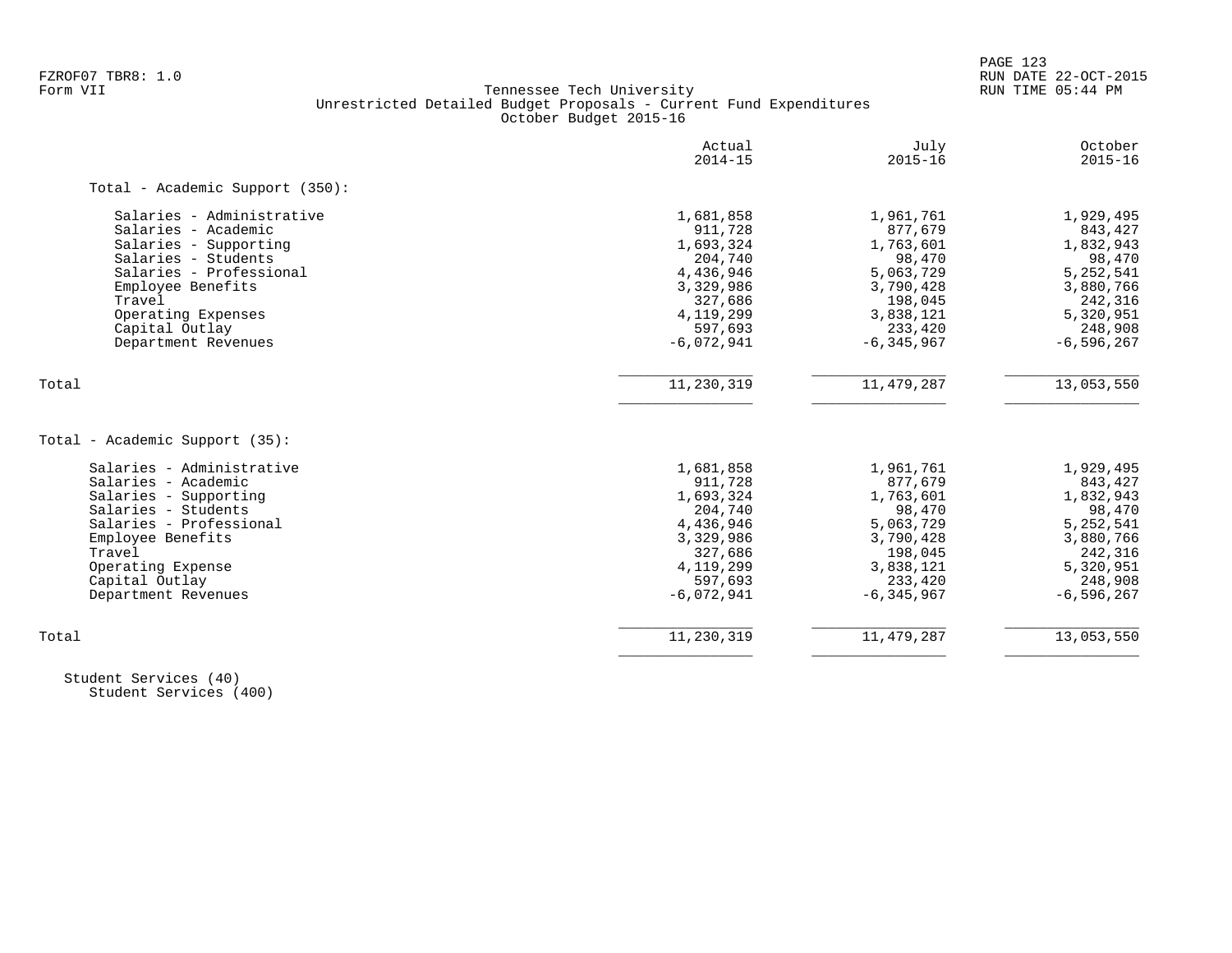|                                                     | Actual<br>$2014 - 15$ | July<br>$2015 - 16$ | October<br>$2015 - 16$ |
|-----------------------------------------------------|-----------------------|---------------------|------------------------|
| Seminars and Forums (110013)                        |                       |                     |                        |
| Operating Expenses                                  | 78,644                | 33,480              | 33,480                 |
| Total - Seminars and Forums (110013):               | 78,644                | 33,480              | 33,480                 |
| NCAA Certification and Compliance (110015)          |                       |                     |                        |
| Salaries - Professional                             | 109,098               | 106,714             | 108,524                |
| Employee Benefits                                   | 29,329                | 32,170              | 32,170                 |
| Travel                                              | 3,855                 | 7,000               | 7,000                  |
| Operating Expenses                                  | 453                   | 1,280               | 1,280                  |
| Total - NCAA Certification and Compliance (110015): | 142,735               | 147,164             | 148,974                |
| Scholarship Manager (120003)                        |                       |                     |                        |
| Salaries - Supporting                               | 26,740                | 26,969              | 27,749                 |
| Salaries - Professional                             | 45,971                | 48,479              | 47,647                 |
| Employee Benefits                                   | 35,835                | 36,640              | 36,640                 |
| Travel                                              | $\Omega$              | 800                 | 800                    |
| Operating Expenses                                  | 3,509                 | 1,260               | 1,260                  |
| Total - Scholarship Manager (120003):               | 112,055               | 114,148             | 114,096                |
| Womens Center (121500)                              |                       |                     |                        |
| Salaries - Supporting                               | 28,166                | 24,821              | 25,321                 |
| Salaries - Students                                 | 1,741                 | $\Omega$            | $\Omega$               |
| Salaries - Professional                             | 10,800                | 9,310               | 9,310                  |
| Employee Benefits                                   | 15,906                | 17,020              | 17,020                 |
| Travel                                              | 158                   | $\Omega$            | $\Omega$               |
| Operating Expenses                                  | 6,117                 | 1,600               | 1,600                  |
| Total - Womens Center (121500):                     | 62,888                | 52,751              | 53,251                 |
|                                                     |                       |                     |                        |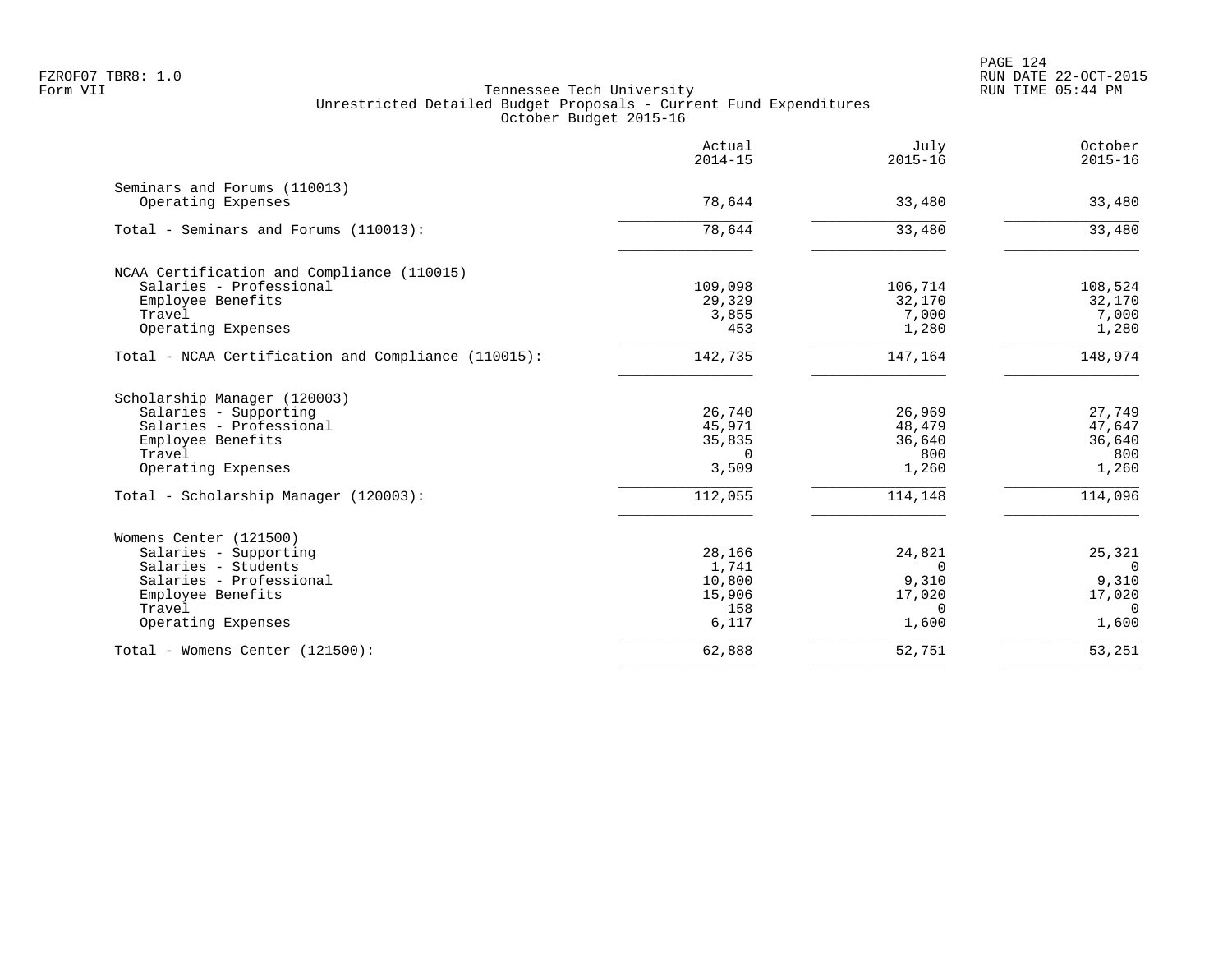PAGE 125 FZROF07 TBR8: 1.0 RUN DATE 22-OCT-2015

|                                                | Actual<br>$2014 - 15$ | July<br>$2015 - 16$ | October<br>$2015 - 16$ |
|------------------------------------------------|-----------------------|---------------------|------------------------|
| SAF Internaltional Educ Fee (121704)           |                       |                     |                        |
| Travel                                         | 290,090               | 266,980             | 266,980                |
| Operating Expenses                             | 22,247                | 34,645              | 93,986                 |
| Total - SAF Internaltional Educ Fee (121704):  | 312,337               | 301,625             | 360,966                |
| Craft Center Promo and Dev (121761)            |                       |                     |                        |
| Salaries - Supporting                          | 232                   | 0                   | 0                      |
| Salaries - Students                            | 200                   | $\Omega$            | $\Omega$               |
| Employee Benefits                              | 40                    | 5,200               | 5,200                  |
| Travel                                         | 2,425                 | 500                 | 500                    |
| Operating Expenses                             | 24,641                | 22,600              | 22,600                 |
| Total - Craft Center Promo and Dev (121761):   | 27,538                | 28,300              | 28,300                 |
| Career Services (121800)                       |                       |                     |                        |
| Salaries - Supporting                          | 19,726                | 23,122              | 25,274                 |
| Salaries - Students                            | 5,394                 | $\Omega$            | $\Omega$               |
| Salaries - Professional                        | 90,837                | 118,518             | 119,518                |
| Employee Benefits                              | 40,280                | 51,830              | 51,830                 |
| Travel                                         | 13,850                | 3,000               | 3,000                  |
| Operating Expenses                             | 51,621                | 21,310              | 31,924                 |
| Total - Career Services (121800):              | 221,708               | 217,780             | 231,546                |
| Student Financial Aid Office (122000)          |                       |                     |                        |
| Salaries - Supporting                          | 246,305               | 248,109             | 253,633                |
| Salaries - Students                            | 8,812                 | $\Omega$            | $\Omega$               |
| Salaries - Professional                        | 270,662               | 273,606             | 279,920                |
| Employee Benefits                              | 265,037               | 264,365             | 264,365                |
| Travel                                         | 14,623                | 2,190               | 2,190                  |
| Operating Expenses                             | 155,651               | 177,200             | 177,200                |
| Total - Student Financial Aid Office (122000): | 961,090               | 965,470             | 977,308                |
|                                                |                       |                     |                        |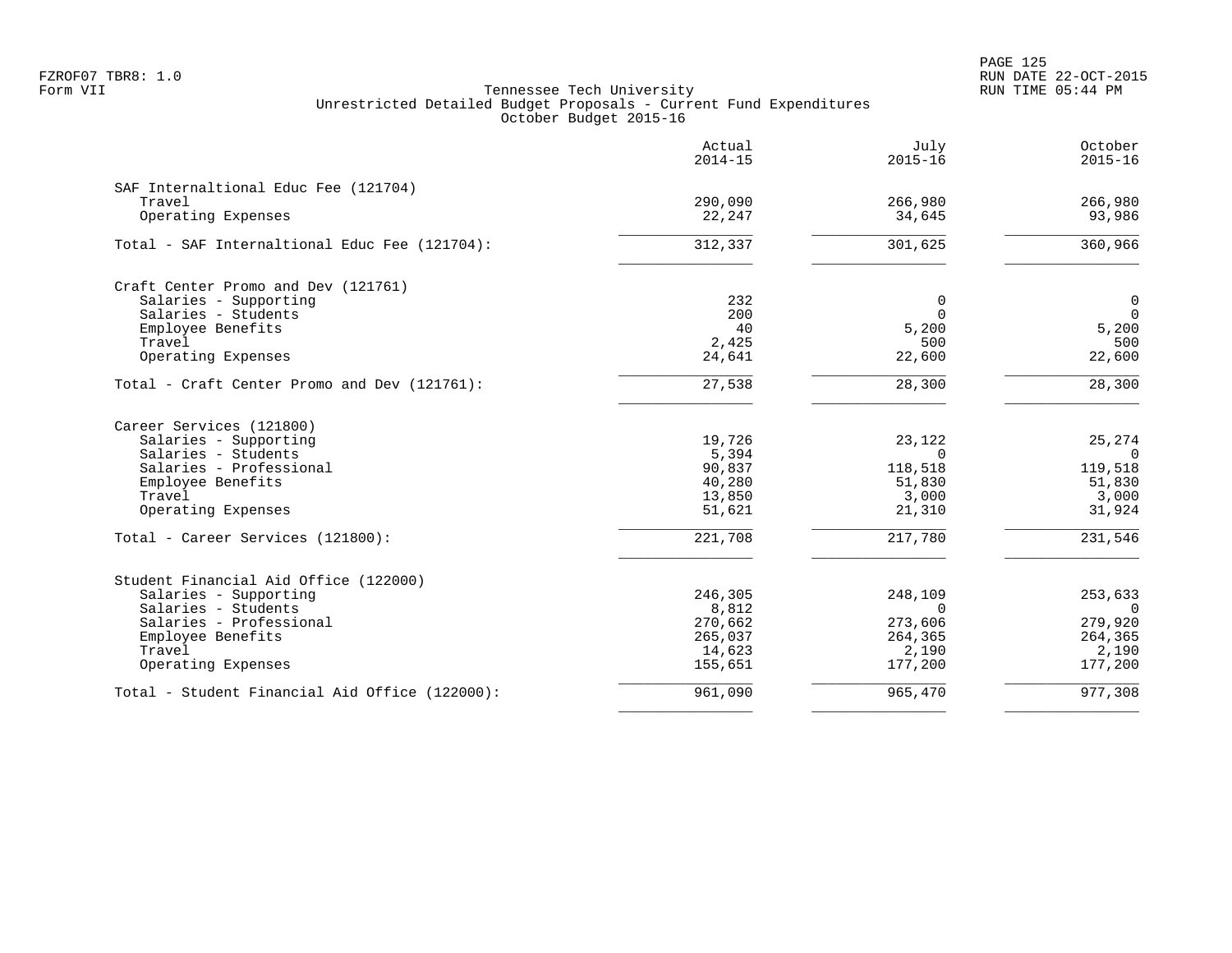PAGE 126 FZROF07 TBR8: 1.0 RUN DATE 22-OCT-2015

|                                                                    | Actual<br>$2014 - 15$ | July<br>$2015 - 16$ | October<br>$2015 - 16$ |
|--------------------------------------------------------------------|-----------------------|---------------------|------------------------|
| Federal College Work Study Program (122001)<br>Salaries - Students | 29,543                | 28,490              | 28,490                 |
| Total - Federal College Work Study Program (122001):               | 29,543                | 28,490              | 28,490                 |
| Student Fin Aid Grad Asst (122017)                                 |                       |                     |                        |
| Employee Benefits                                                  | 7,715                 | 8,320               | 8,320                  |
| Total - Student Fin Aid Grad Asst (122017):                        | 7,715                 | 8,320               | 8,320                  |
| Admissions Office (123000)                                         |                       |                     |                        |
| Salaries - Supporting                                              | 192,589               | 201,288             | 185,410                |
| Salaries - Professional                                            | 324,738               | 333,393             | 423,672                |
| Employee Benefits                                                  | 232,012               | 252,450             | 252,450                |
| Travel<br>Operating Expenses                                       | 43,128<br>52,469      | 50,000<br>28,440    | 50,000<br>28,440       |
|                                                                    |                       |                     |                        |
| Total - Admissions Office (123000):                                | 844,936               | 865,571             | 939,972                |
| Admiss Counsel Athlet Tickets (123001)                             |                       |                     |                        |
| Operating Expenses                                                 | 10,440                | 10,440              | 10,440                 |
| Total - Admiss Counsel Athlet Tickets (123001):                    | 10,440                | 10,440              | 10,440                 |
| Enrollment Management (123002)                                     |                       |                     |                        |
| Salaries - Administrative                                          | 122,646               | 123,344             | 123,344                |
| Salaries - Supporting                                              | 128,602               | 136,116             | 139,696                |
| Salaries - Students<br>Salaries - Professional                     | 1,605<br>108,831      | $\Omega$<br>109,557 | $\mathbf{0}$           |
| Employee Benefits                                                  | 116,673               | 117,910             | 119,386<br>117,910     |
| Travel                                                             | 12,087                | 2,700               | 2,700                  |
| Operating Expenses                                                 | 53,536                | 41,340              | 189,340                |
| Department Revenues                                                | $-61$                 | $\Omega$            | $\Omega$               |
| Total - Enrollment Management (123002):                            | 543,919               | 530,967             | 692,376                |
|                                                                    |                       |                     |                        |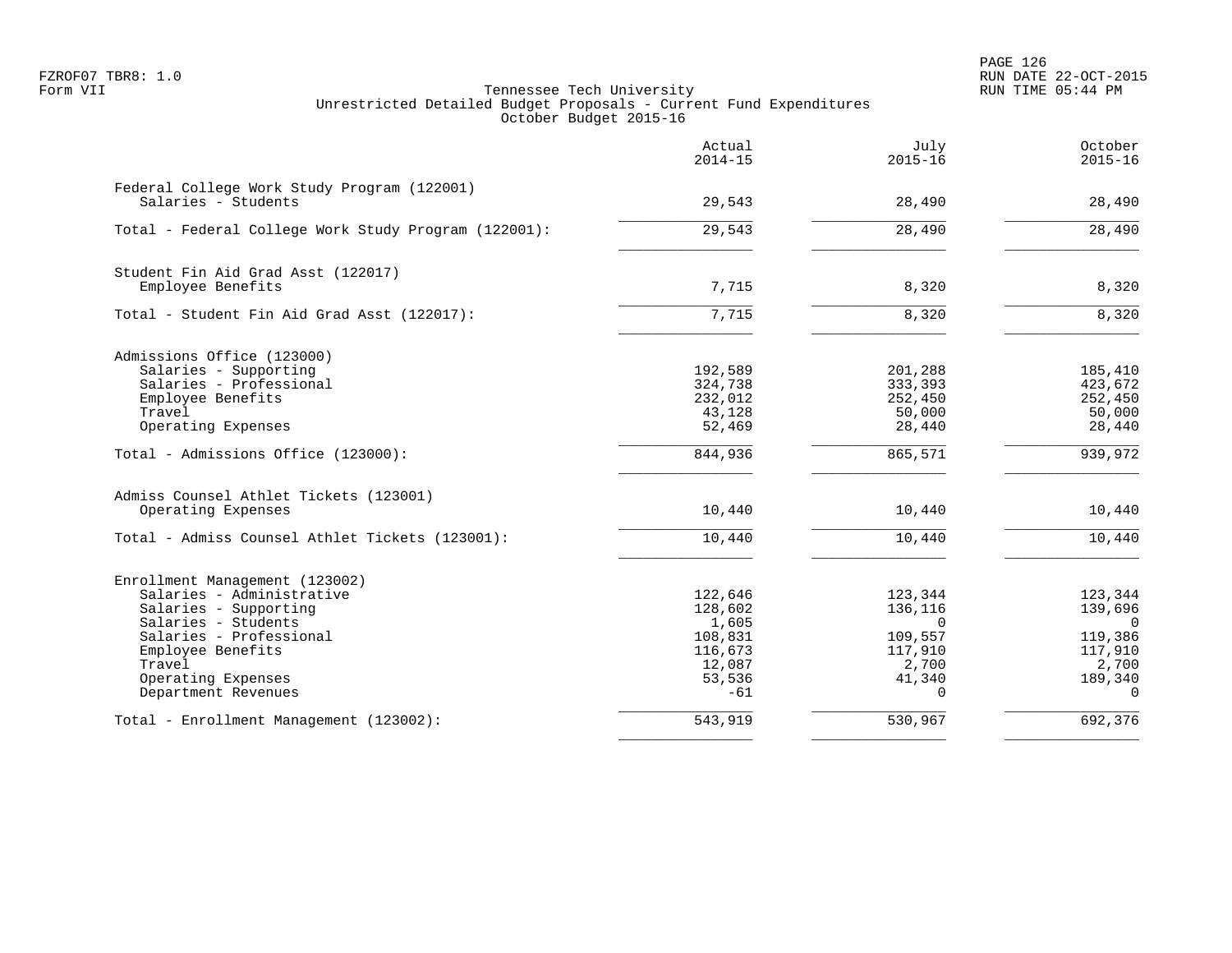PAGE 127 FZROF07 TBR8: 1.0 RUN DATE 22-OCT-2015

|                                                                                                  | Actual<br>$2014 - 15$ | July<br>$2015 - 16$    | October<br>$2015 - 16$           |
|--------------------------------------------------------------------------------------------------|-----------------------|------------------------|----------------------------------|
| Admissions Athletic Recruiting (123003)<br>Salaries - Professional<br>Employee Benefits          | 305,068<br>102,437    | 320,296<br>102,940     | 323,313<br>102,940               |
| Total - Admissions Athletic Recruiting (123003):                                                 | 407,505               | 423,236                | 426, 253                         |
| Admissions Publicatins (123004)<br>Operating Expenses                                            | 40,783                | 30,000                 | 30,000                           |
| Total - Admissions Publicatins (123004):                                                         | 40,783                | 30,000                 | 30,000                           |
| Admiss Rec Grad Assist (123005)<br>Employee Benefits                                             | 9,169                 | 9,720                  | 9,720                            |
| Total - Admiss Rec Grad Assist (123005):                                                         | 9,169                 | 9,720                  | 9,720                            |
| Career College Fair (123007)<br>Salaries - Supporting<br>Employee Benefits<br>Operating Expenses | 125<br>30<br>5,011    | 0<br>$\Omega$<br>5,880 | $\mathbf 0$<br>$\Omega$<br>5,880 |
| Total - Career College Fair (123007):                                                            | 5,166                 | 5,880                  | 5,880                            |
| Campus Visitation (123008)<br>Operating Expenses                                                 | 5,511                 | 8,000                  | 8,000                            |
| Total - Campus Visitation (123008):                                                              | 5,511                 | 8,000                  | 8,000                            |
|                                                                                                  |                       |                        |                                  |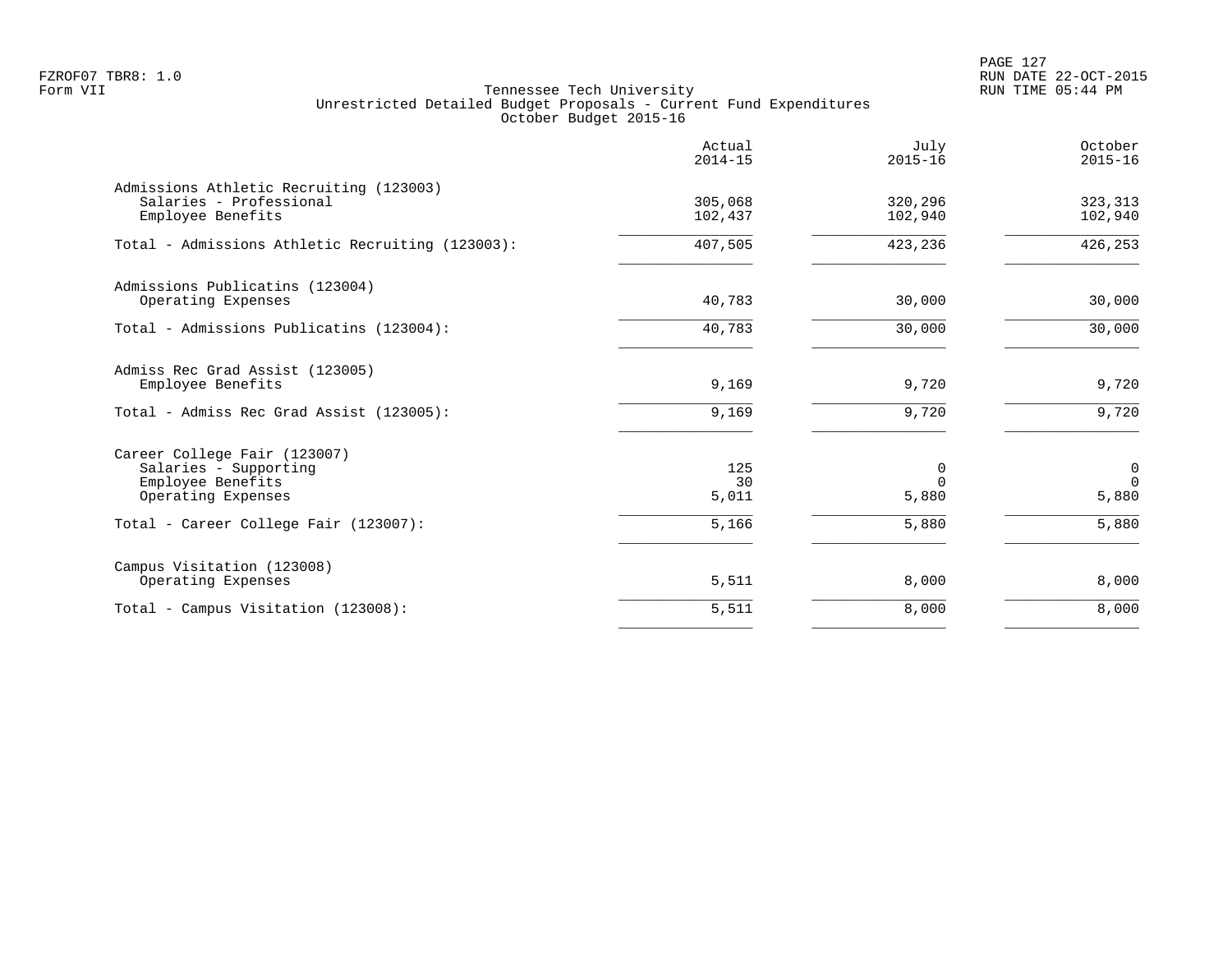|                                              | Actual<br>$2014 - 15$ | July<br>$2015 - 16$ | October<br>$2015 - 16$ |
|----------------------------------------------|-----------------------|---------------------|------------------------|
| Undergrad Recruitment (123009)               |                       |                     |                        |
| Salaries - Students                          | 21,293                | 27,200              | 27,200                 |
| Employee Benefits                            | 697                   | 2,230               | 2,230                  |
| Travel                                       | 94                    | $\Omega$            | $\Omega$               |
| Operating Expenses                           | 138,516               | 87,285              | 87,285                 |
| Total - Undergrad Recruitment (123009):      | 160,600               | 116,715             | 116,715                |
| Admissition GIK Chartwells (123100)          |                       |                     |                        |
| Operating Expenses                           | 6,516                 | $\Omega$            | $\mathbf 0$            |
| Total - Admissition GIK Chartwells (123100): | 6,516                 | 0                   | $\Omega$               |
| Advisement Services (123400)                 |                       |                     |                        |
| Salaries - Professional                      | 525,139               | 576,304             | 596,321                |
| Employee Benefits                            | 220,676               | 216,960             | 228,280                |
| Travel                                       | 4,143                 | O                   | 3,000                  |
| Operating Expenses                           | 5,240                 | $\Omega$            | 500                    |
| Total - Advisement Services (123400):        | 755,198               | 793,264             | 828,101                |
| Retention Services (123401)                  |                       |                     |                        |
| Salaries - Academic                          | $-400$                | $\Omega$            | $\mathbf{0}$           |
| Salaries - Professional                      | 57,449                | 56,879              | 57,379                 |
| Employee Benefits                            | 19,596                | 19,575              | 19,575                 |
| Travel                                       | 4,920                 | 10,000              | 7,000                  |
| Total - Retention Services (123401):         | 81,565                | 86,454              | 83,954                 |
|                                              |                       |                     |                        |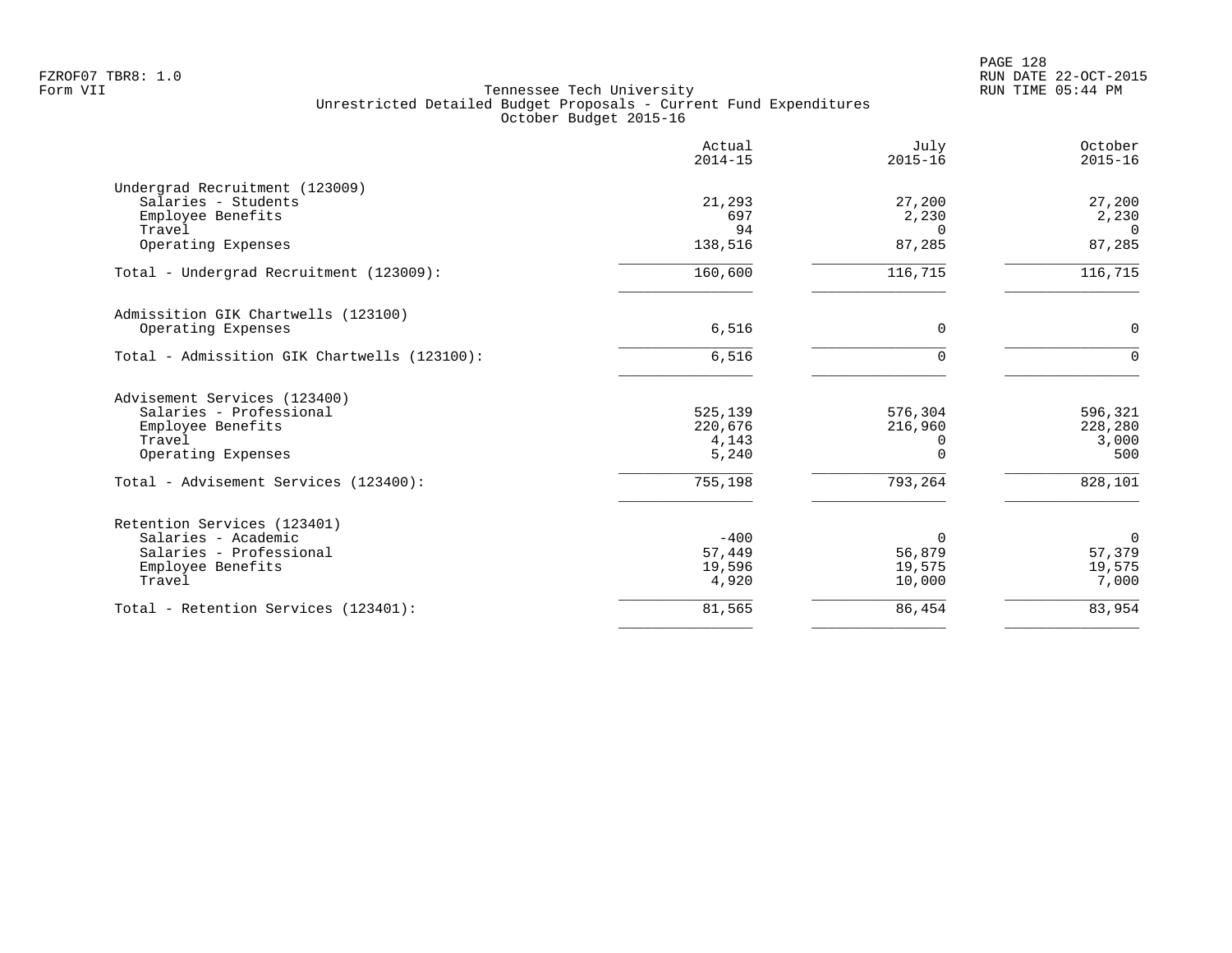PAGE 129 FZROF07 TBR8: 1.0 RUN DATE 22-OCT-2015

|                                                 | Actual<br>$2014 - 15$ | July<br>$2015 - 16$ | October<br>$2015 - 16$ |
|-------------------------------------------------|-----------------------|---------------------|------------------------|
| Military & Veterans Affairs (123402)            |                       |                     |                        |
| Salaries - Professional                         | 47,868                | 49,568              | 50,068                 |
| Employee Benefits                               | 12,984                | 13,235              | 13,235                 |
| Travel                                          | 4,211                 | 5,000               | 5,000                  |
| Operating Expenses                              | 212                   | 5,000               | 4,500                  |
| Total - Military & Veterans Affairs (123402):   | 65,275                | 72,803              | 72,803                 |
| Record Office (123500)                          |                       |                     |                        |
| Salaries - Supporting                           | 228,031               | 232,952             | 234,710                |
| Salaries - Students                             | 4,438                 | $\Omega$            | 2,240                  |
| Salaries - Professional                         | 51,541                | 115,596             | 116,242                |
| Employee Benefits                               | 173,059               | 193,150             | 193,150                |
| Travel                                          | 2,065                 | $\Omega$            | 700                    |
| Operating Expenses                              | 24,787                | 26,280              | 26,280                 |
| Total - Record Office (123500):                 | 483,921               | 567,978             | 573,322                |
| Records Publication (123502)                    |                       |                     |                        |
| Operating Expenses                              | 0                     | 700                 | $\mathbf 0$            |
| Total - Records Publication (123502):           | 0                     | 700                 | $\Omega$               |
| International Education Admin (123700)          |                       |                     |                        |
| Salaries - Supporting                           | 69,378                | 96,394              | 103,327                |
| Salaries - Students                             | $\Omega$              | 860                 | 860                    |
| Salaries - Professional                         | 244,156               | 155,290             | 160,149                |
| Employee Benefits                               | 133,967               | 148,420             | 148,420                |
| Travel                                          | 20,036                | 20,000              | 20,000                 |
| Operating Expenses                              | 8,706                 | 41,881              | 41,881                 |
| Total - International Education Admin (123700): | 476,243               | 462,845             | 474,637                |
|                                                 |                       |                     |                        |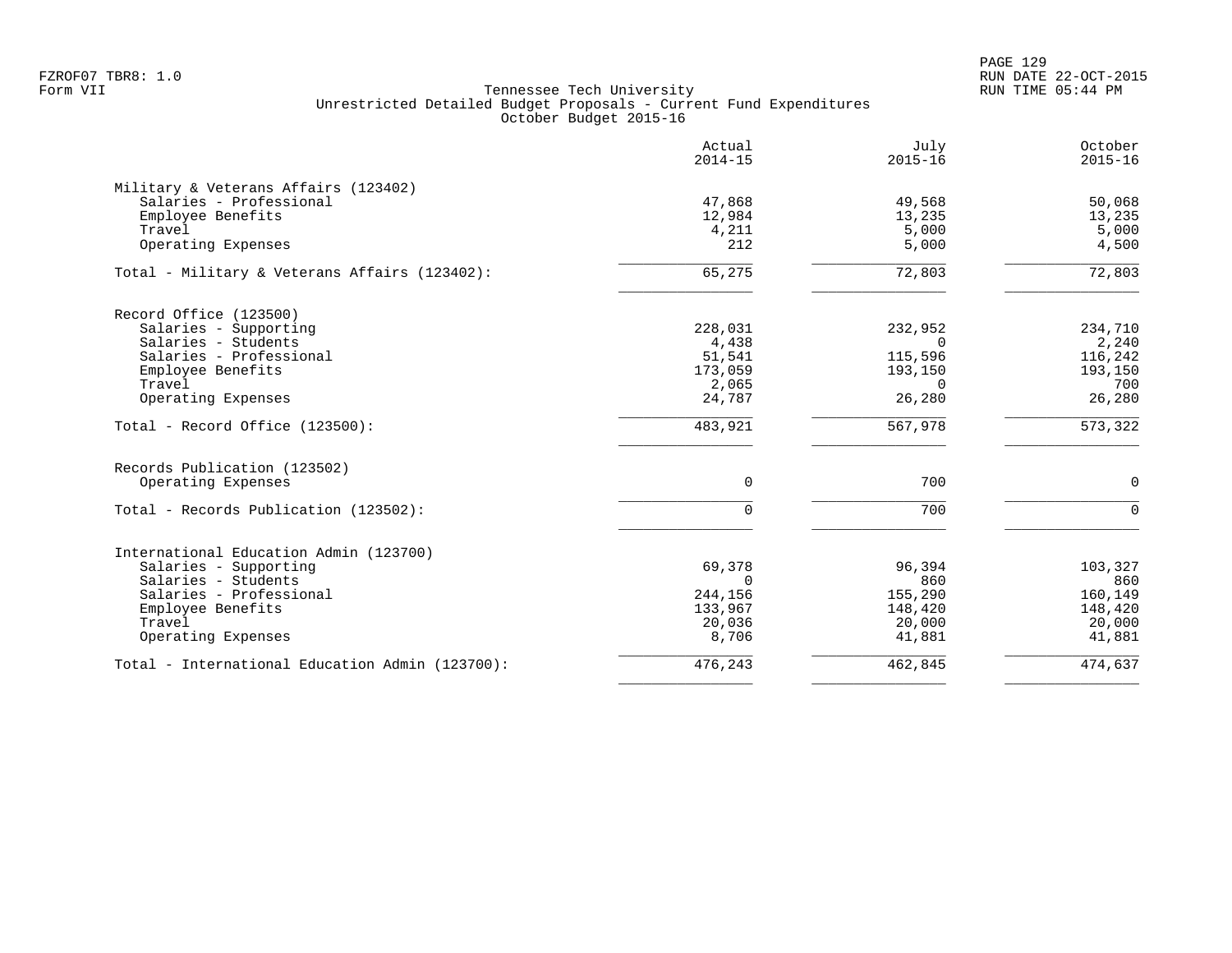PAGE 130 FZROF07 TBR8: 1.0 RUN DATE 22-OCT-2015

|                                                        | Actual<br>$2014 - 15$ | July<br>$2015 - 16$ | October<br>$2015 - 16$ |
|--------------------------------------------------------|-----------------------|---------------------|------------------------|
| International Insurance (123701)<br>Operating Expenses | 56                    | $\Omega$            | $\mathbf 0$            |
| Total - International Insurance (123701):              | 56                    | $\Omega$            | $\Omega$               |
| Intern Student Registration Fees (123702)              |                       |                     |                        |
| Salaries - Supporting                                  | 18,821                | 5,000               | 5,000                  |
| Salaries - Students                                    | 15,870                | 500                 | 500                    |
| Salaries - Professional                                | 13,750                | 91,758              | 93,094                 |
| Employee Benefits                                      | 39,903                | 500                 | 500                    |
| Travel                                                 | 8,466                 | 500                 | 10,500                 |
| Operating Expenses                                     | 62,058                | 175,600             | 507,578                |
| Total - Intern Student Registration Fees (123702):     | 158,868               | 273,858             | 617,172                |
| Airport Transportation Fee (123706)                    |                       |                     |                        |
| Travel                                                 | 7,710                 | 9,440               | 9,440                  |
| Operating Expenses                                     | U                     | O                   | 6,605                  |
| Total - Airport Transportation Fee (123706):           | 7,710                 | 9,440               | 16,045                 |
| FLS International ESL (123711)                         |                       |                     |                        |
| Operating Expenses                                     | 258,218               | 186,690             | 96,000                 |
| Total - FLS International ESL (123711):                | 258,218               | 186,690             | 96,000                 |
|                                                        |                       |                     |                        |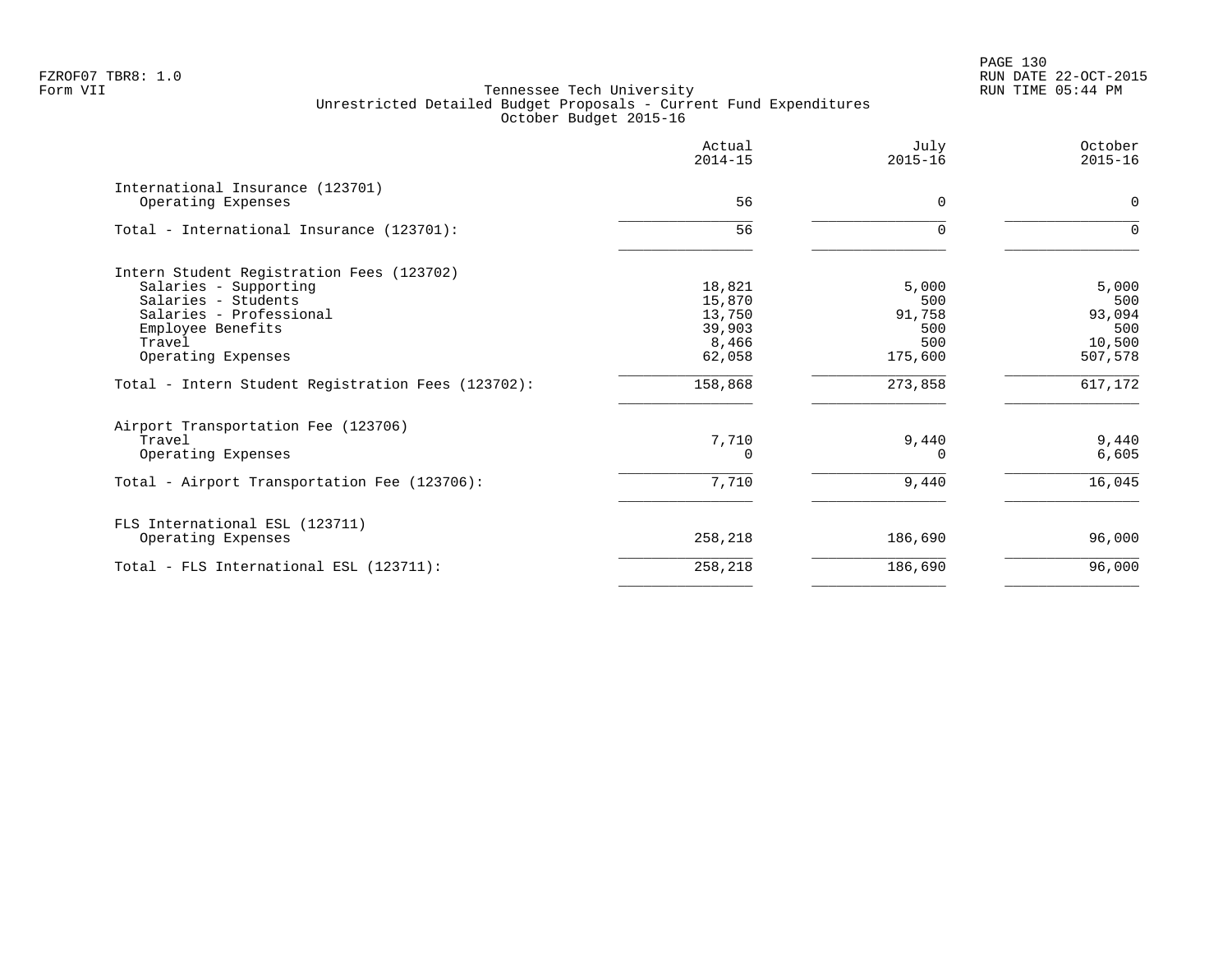|                                                  | Actual<br>$2014 - 15$ | July<br>$2015 - 16$ | October<br>$2015 - 16$ |
|--------------------------------------------------|-----------------------|---------------------|------------------------|
| International Student SOAR (123712)              |                       |                     |                        |
| Salaries - Students                              | 2,775                 | 4,950               | 4,950                  |
| Employee Benefits                                | 80                    | 750                 | 750                    |
| Operating Expenses                               | 13,980                | 7,840               | 13,040                 |
| Total - International Student SOAR (123712):     | 16,835                | 13,540              | 18,740                 |
| International Recruitment (123715)               |                       |                     |                        |
| Salaries - Professional                          | $\Omega$              | 38,000              | 38,500                 |
| Employee Benefits                                | $\Omega$              | $\Omega$            | 6,910                  |
| Travel                                           | 0                     | $\Omega$            | 50,000                 |
| Operating Expenses                               | 72,632                | 60,000              | 10,000                 |
| Total - International Recruitment (123715):      | 72,632                | 98,000              | 105,410                |
| Student Svc Publications (127003)                |                       |                     |                        |
| Operating Expenses                               | 9,704                 | 10,500              | 10,500                 |
| Total - Student Svc Publications (127003):       | 9,704                 | 10,500              | 10,500                 |
| Student Government Association (127005)          |                       |                     |                        |
| Salaries - Students                              | 3,060                 | 3,520               | 3,520                  |
| Salaries - Professional                          | 563                   | $\Omega$            | $\Omega$               |
| Travel                                           | 1,048                 | 140                 | 140                    |
| Operating Expenses                               | 3,065                 | 3,550               | 3,550                  |
| Total - Student Government Association (127005): | 7,736                 | 7,210               | 7,210                  |
|                                                  |                       |                     |                        |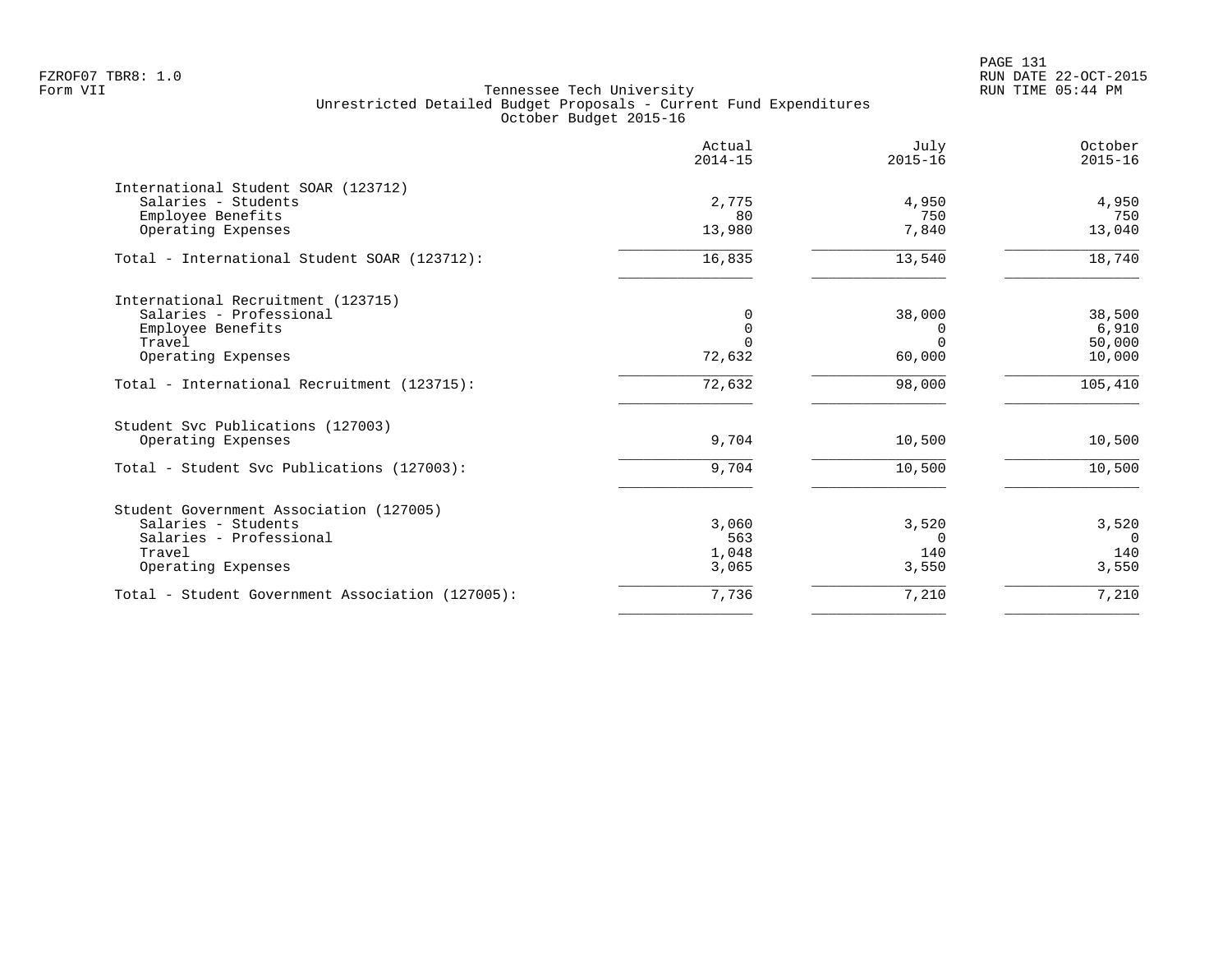|                                                    | Actual<br>$2014 - 15$ | July<br>$2015 - 16$ | October<br>$2015 - 16$ |
|----------------------------------------------------|-----------------------|---------------------|------------------------|
| Student Gov Assoc CDS (127006)                     |                       |                     |                        |
| Salaries - Students                                | 2,448                 | 0                   | 0                      |
| Travel                                             | 3,486                 | $\Omega$            | $\Omega$               |
| Operating Expenses                                 | 4,050                 | 10,000              | 10,000                 |
| Total - Student Gov Assoc CDS (127006):            | 9,984                 | 10,000              | 10,000                 |
| SAF General Educ Student Affairs (127007)          |                       |                     |                        |
| Salaries - Supporting                              | 24,632                | 24,738              | 25,238                 |
| Employee Benefits                                  | 12,369                | 14,840              | 14,840                 |
| Operating Expenses                                 | 3,449                 | 4,050               | 8,299                  |
| Total - SAF General Educ Student Affairs (127007): | 40,450                | 43,628              | 48,377                 |
| SAF University Programming (127008)                |                       |                     |                        |
| Salaries - Supporting                              | 1,999                 | 0                   | 0                      |
| Salaries - Students                                | 1,120                 | $\Omega$            | $\mathbf 0$            |
| Salaries - Professional                            | 11,600                | $\Omega$            | $\Omega$               |
| Employee Benefits                                  | 31,743                | 23,120              | 23,120                 |
| Operating Expenses                                 | 58,651                | 85,195              | 88,599                 |
| Total - SAF University Programming (127008):       | 105,113               | 108,315             | 111,719                |
| Student Gov Assoc GAs (127010)                     |                       |                     |                        |
| Salaries - Professional                            | 4,500                 | 4,500               | 4,500                  |
| Employee Benefits                                  | 4,466                 | 9,055               | 9,055                  |
| Total - Student Gov Assoc GAs (127010):            | 8,966                 | 13,555              | 13,555                 |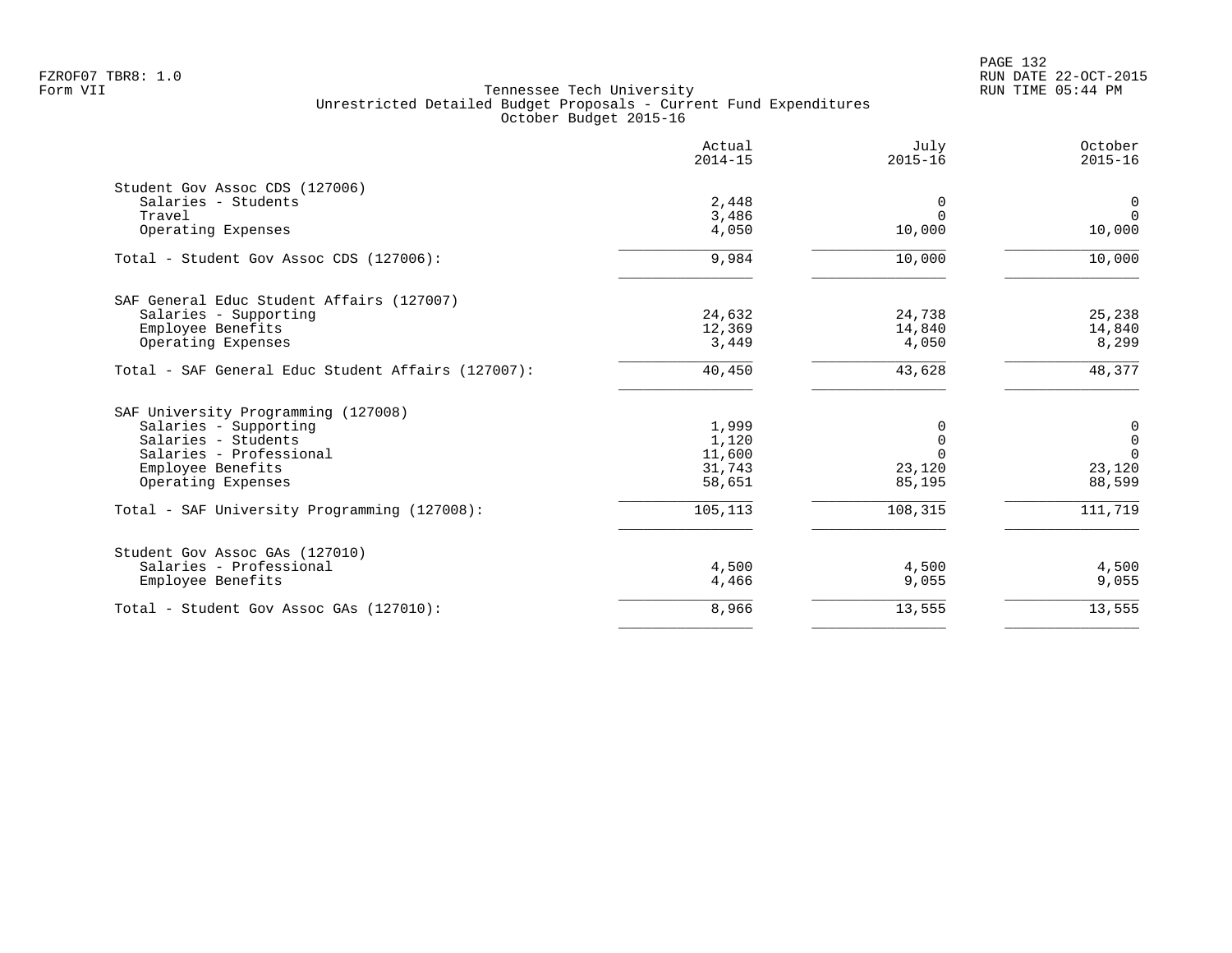|                                                | Actual<br>$2014 - 15$ | July<br>$2015 - 16$ | October<br>$2015 - 16$ |
|------------------------------------------------|-----------------------|---------------------|------------------------|
| Counseling Center (127200)                     |                       |                     |                        |
| Salaries - Supporting                          | 8,547                 | 21,600<br>$\Omega$  | 24,186<br>$\Omega$     |
| Salaries - Students<br>Salaries - Professional | 7,583<br>234,106      | 240,016             | 287,735                |
| Employee Benefits                              | 103,590               | 113,910             | 125,910                |
| Operating Expenses                             | 21,505                | 16,650              | 19,610                 |
| Total - Counseling Center (127200):            | 375,331               | 392,176             | 457,441                |
| Counseling Center GAs (127210)                 |                       |                     |                        |
| Salaries - Professional                        | 4,400                 | 4,000               | 4,000                  |
| Employee Benefits                              | 5,754                 | 8,665               | 8,665                  |
| Total - Counseling Center GAs (127210):        | 10,154                | 12,665              | 12,665                 |
| AVP Student Affairs (127300)                   |                       |                     |                        |
| Salaries - Administrative                      | 94,613                | 95,069              | 99,672                 |
| Salaries - Supporting                          | 17,743                | 17,897              | 18,147                 |
| Employee Benefits                              | 42,347                | 39,795              | 44,795                 |
| Travel<br>Operating Expenses                   | 512<br>2,937          | $\Omega$<br>2,380   | $\Omega$<br>2,380      |
|                                                |                       |                     |                        |
| Total - AVP Student Affairs (127300):          | 158,152               | 155,141             | 164,994                |
| Student Development (127301)                   |                       |                     |                        |
| Operating Expenses                             | 3,936                 | 3,990               | 3,990                  |
| Total - Student Development (127301):          | 3,936                 | 3,990               | 3,990                  |
|                                                |                       |                     |                        |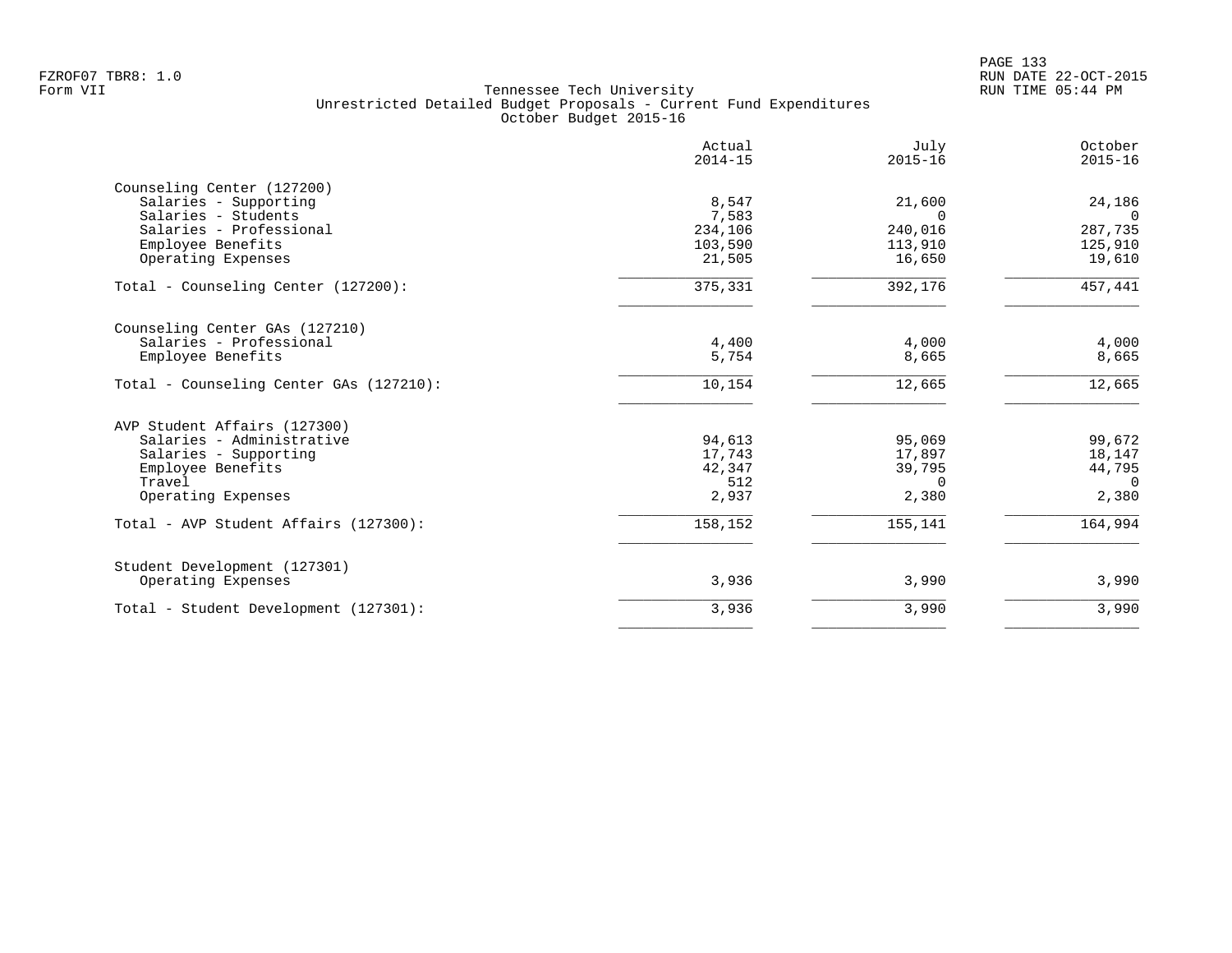PAGE 134 FZROF07 TBR8: 1.0 RUN DATE 22-OCT-2015

| Actual<br>$2014 - 15$ | July<br>$2015 - 16$                                                | October<br>$2015 - 16$                         |
|-----------------------|--------------------------------------------------------------------|------------------------------------------------|
|                       |                                                                    |                                                |
| 13,694                | 15,000                                                             | 15,000                                         |
| 13,694                | 15,000                                                             | 15,000                                         |
|                       |                                                                    |                                                |
|                       |                                                                    | 15,459                                         |
|                       |                                                                    | 7,000                                          |
| 42,179                | 72,573                                                             | 73,073                                         |
|                       |                                                                    | 27,520                                         |
|                       | $\Omega$                                                           | 5,000                                          |
| 89,844                | 86,696                                                             | 81,959                                         |
| 189,937               | 208,998                                                            | $\overline{210,011}$                           |
|                       |                                                                    |                                                |
| 517                   | $\Omega$                                                           | $\overline{0}$                                 |
| 43,508                | 30,000                                                             | 30,000                                         |
| 2,244                 | 2,000                                                              | 2,000                                          |
| 189,676               | 150,030                                                            | 179,086                                        |
| $-1,000$              | $\Omega$                                                           | $\Omega$                                       |
| 234,945               | 182,030                                                            | 211,086                                        |
|                       |                                                                    |                                                |
|                       |                                                                    | 22,396                                         |
|                       |                                                                    | 146,398                                        |
|                       | 54,890                                                             | 55,935                                         |
| 12,469                | $\Omega$                                                           | $\Omega$                                       |
| 32,638                | 16,880                                                             | 16,800                                         |
|                       |                                                                    |                                                |
|                       | 15,242<br>18,394<br>17,450<br>6,828<br>14,861<br>144,890<br>55,205 | 15,209<br>7,000<br>27,520<br>21,896<br>145,898 |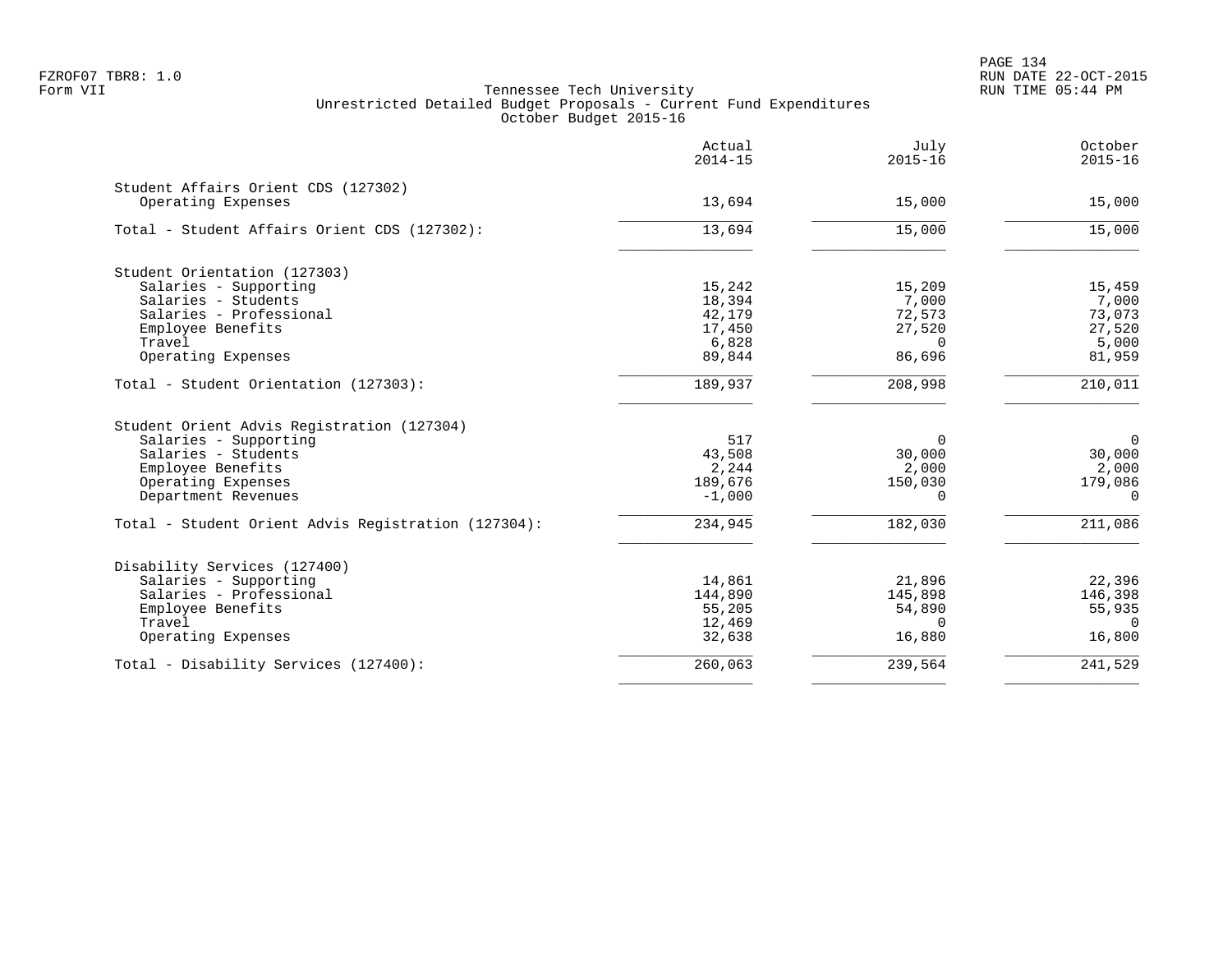PAGE 135 FZROF07 TBR8: 1.0 RUN DATE 22-OCT-2015

| 2,238   |          |          |
|---------|----------|----------|
|         |          |          |
|         | $\Omega$ | $\Omega$ |
| 4,050   | 4,500    | 4,500    |
| 36      | 1,300    | 1,300    |
| 6,324   | 5,800    | 5,800    |
|         |          |          |
| 79,292  | 86,388   | 90,032   |
| 66,040  | 66,669   | 68,034   |
| 75,051  | 80,900   | 80,900   |
| 11,850  | 10,835   | 13,635   |
| 232,233 | 244,792  | 252,601  |
|         |          |          |
| 17,863  | 18,773   | 19,023   |
| 2,624   | 2,400    | 2,400    |
| 51,729  | 42,628   | 42,377   |
| 72,216  | 63,801   | 63,800   |
|         |          |          |
| 13,542  | 27,000   | 31,719   |
| 13,542  | 27,000   | 31,719   |
|         |          |          |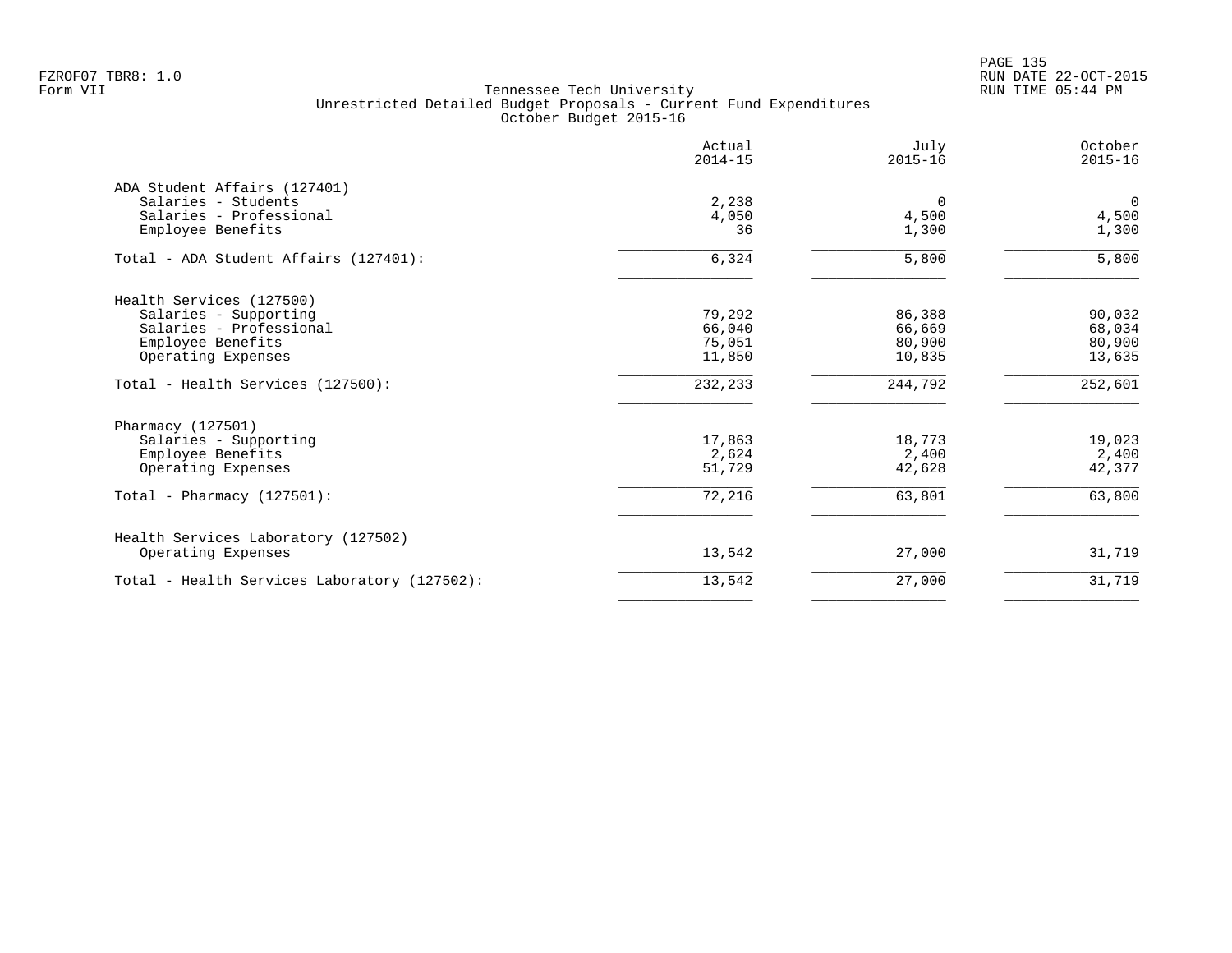| Actual<br>$2014 - 15$ | July<br>$2015 - 16$                 | October<br>$2015 - 16$    |
|-----------------------|-------------------------------------|---------------------------|
|                       |                                     |                           |
| 62,709                | 21,346                              | 22,543                    |
| 3,820                 |                                     | 1,680                     |
| 305,176               | 330,675                             | 339,323                   |
| 142,640               | 119,070                             | 119,070                   |
| 349                   | $\Omega$                            | $\Omega$                  |
| 118,656               | 176,537                             | 157,624                   |
| 633,350               | 647,628                             | 640,240                   |
|                       |                                     |                           |
| 66,089                | 72,389                              | 72,389                    |
| 46,775                | 61,681                              | 62,681                    |
|                       | $\Omega$                            | $\Omega$                  |
|                       |                                     | 44,898                    |
|                       |                                     | 74,140                    |
|                       |                                     | 4,580                     |
| 251,843               | 256,606                             | 258,688                   |
|                       |                                     |                           |
| 1,348                 | $\Omega$                            | $\Omega$                  |
| 104                   | 310                                 | 310                       |
| 6,250                 | 6,270                               | 6,270                     |
| 7,702                 | 6,580                               | 6,580                     |
|                       | 2,178<br>49,253<br>72,069<br>15,479 | 43,816<br>74,140<br>4,580 |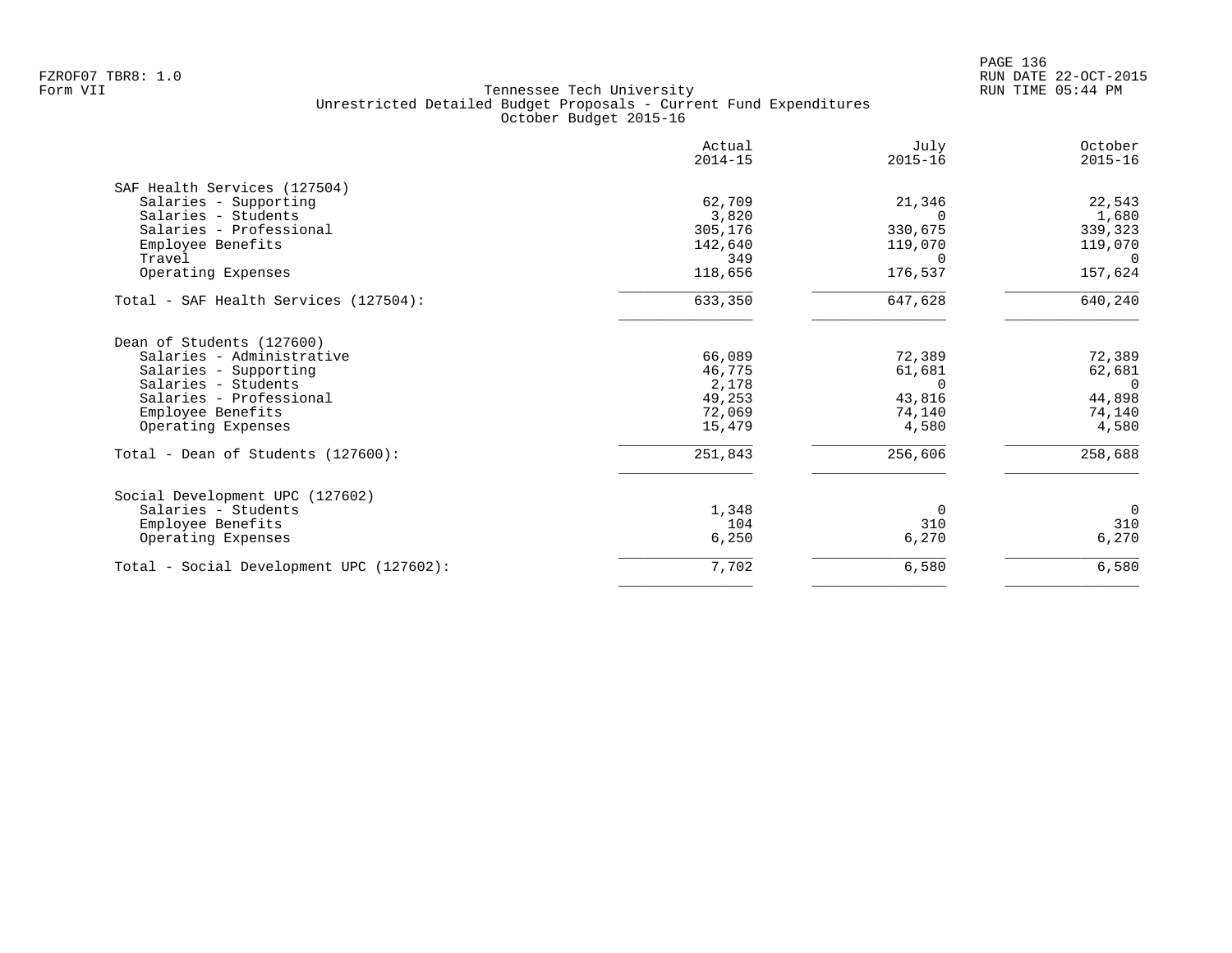PAGE 137 FZROF07 TBR8: 1.0 RUN DATE 22-OCT-2015

|                                            | Actual<br>$2014 - 15$ | July<br>$2015 - 16$ | October<br>$2015 - 16$ |
|--------------------------------------------|-----------------------|---------------------|------------------------|
| Student Act Grad Assist (127603)           |                       |                     |                        |
| Salaries - Professional                    | 8,000                 | 8,000               | 8,000                  |
| Employee Benefits                          | 13,669                | 18,000              | 18,000                 |
| Total - Student Act Grad Assist (127603):  | 21,669                | 26,000              | 26,000                 |
| Minority Student Affairs (127700)          |                       |                     |                        |
| Salaries - Administrative                  | 52,708                | 57,773              | 76,178                 |
| Salaries - Professional                    | 48,802                | 44,424              | 44,924                 |
| Employee Benefits                          | 43,677                | 43,590              | 43,590                 |
| Travel                                     | 2,458                 | 3,000               | 3,000                  |
| Operating Expenses                         | 5,061                 | 5,120               | 5,120                  |
| Total - Minority Student Affairs (127700): | 152,706               | 153,907             | 172,812                |
| Eagle Card Office (127800)                 |                       |                     |                        |
| Salaries - Supporting                      | 31,273                | 31,516              | 32,378                 |
| Salaries - Students                        | 4,688                 | $\Omega$            | $\Omega$               |
| Salaries - Professional                    | 42,437                | 38,676              | 39,032                 |
| Employee Benefits                          | 34,194                | 35,900              | 35,900                 |
| Operating Expenses                         | 29,392                | 39,660              | 39,660                 |
| Total - Eagle Card Office (127800):        | 141,984               | 145,752             | 146,970                |
| The Eagle (127900)                         |                       |                     |                        |
| Salaries - Students                        | 9,230                 | 7,840               | 7,840                  |
| Employee Benefits                          | 0                     | 5,370               | 5,370                  |
|                                            | U                     |                     | 400                    |
|                                            |                       |                     | 7,810                  |
| Department Revenues                        | $-5,752$              | $\Omega$            | $\Omega$               |
| Total - The Eagle $(127900)$ :             | 18,634                | 21,420              | 21,420                 |
| Travel<br>Operating Expenses               | 15,156                | 400<br>7,810        |                        |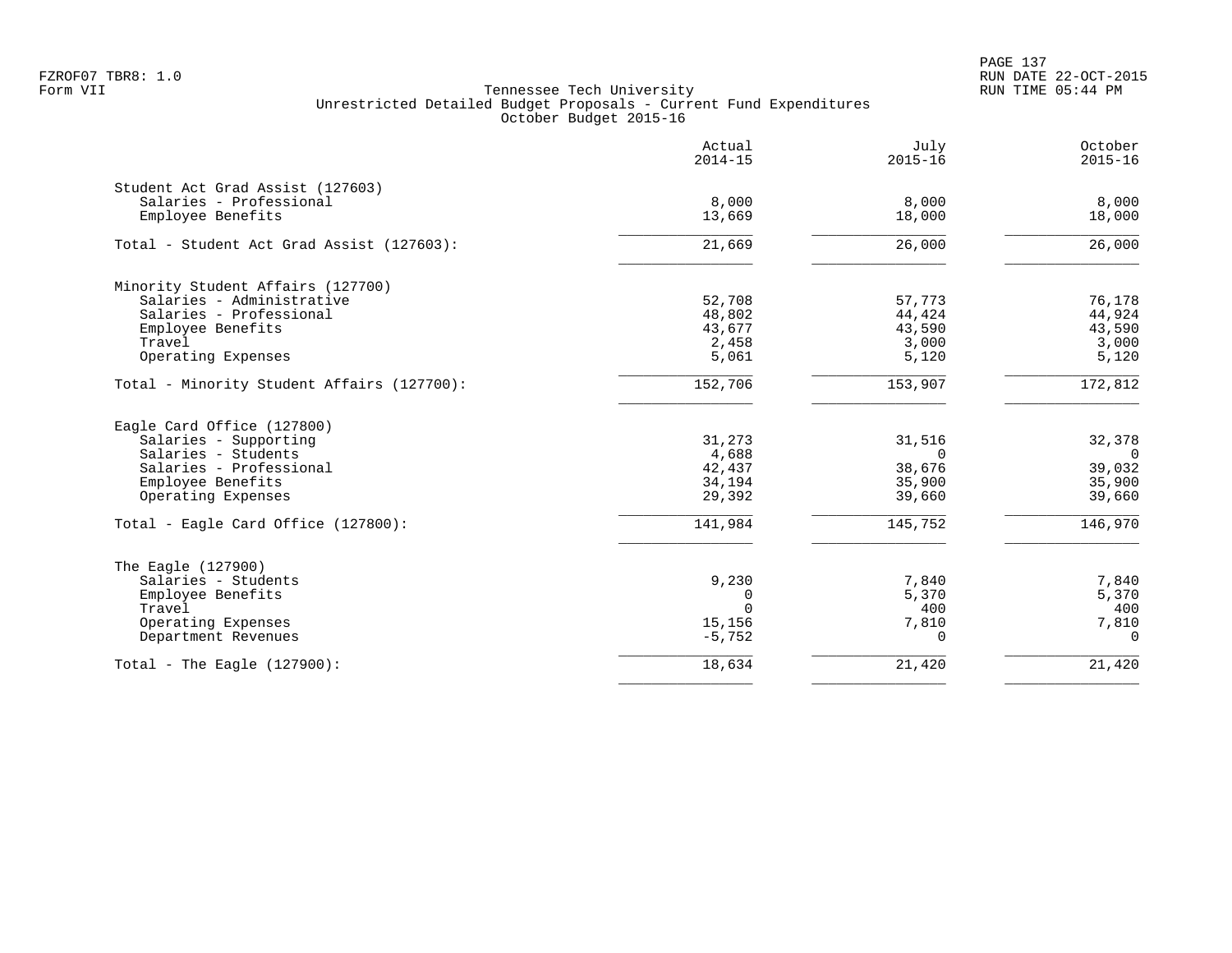PAGE 138 FZROF07 TBR8: 1.0 RUN DATE 22-OCT-2015

|                                    | Actual<br>$2014 - 15$ | July<br>$2015 - 16$ | October<br>$2015 - 16$ |
|------------------------------------|-----------------------|---------------------|------------------------|
| Tenn Tech Oracle (127902)          |                       |                     |                        |
| Salaries - Students                | 10,967                | 11,990              | 11,990                 |
| Employee Benefits                  | $\Omega$              | 6,300               | 6,300                  |
| Operating Expenses                 | 14,575                | 8,810               | 8,810                  |
| Department Revenues                | $-18$                 | $\Omega$            | $\Omega$               |
| Total - Tenn Tech Oracle (127902): | 25,524                | 27,100              | 27,100                 |
| SAF Intramurals (129001)           |                       |                     |                        |
| Salaries - Supporting              | 24,006                | 28,270              | 800                    |
| Salaries - Students                | 34,369                | 45,520              | 45,520                 |
| Salaries - Professional            | 56,414                | 46,703              | 78,161                 |
| Employee Benefits                  | 53,304                | 47,330              | 47,330                 |
| Travel                             | 6,907                 | 3,000               | 3,000                  |
| Operating Expenses                 | 29,297                | 45,051              | 56,143                 |
| Total - SAF Intramurals (129001):  | 204,297               | 215,874             | 230,954                |
| Extramurals (129002)               |                       |                     |                        |
| Operating Expenses                 | 0                     | 820                 | 820                    |
| Total - Extramurals (129002):      | 0                     | 820                 | 820                    |
| Cheerleaders (129003)              |                       |                     |                        |
| Salaries - Supporting              | 870                   | 0                   | 0                      |
| Salaries - Professional            | $\Omega$              | 44,510              | 46,638                 |
| Employee Benefits                  | 67                    | 12,470              | 12,470                 |
| Travel                             | 3,492                 | 1,000               | 8,000                  |
| Operating Expenses                 | 18,052                | 17,950              | 28,012                 |
| Total - Cheerleaders (129003):     | 22,481                | 75,930              | 95,120                 |
|                                    |                       |                     |                        |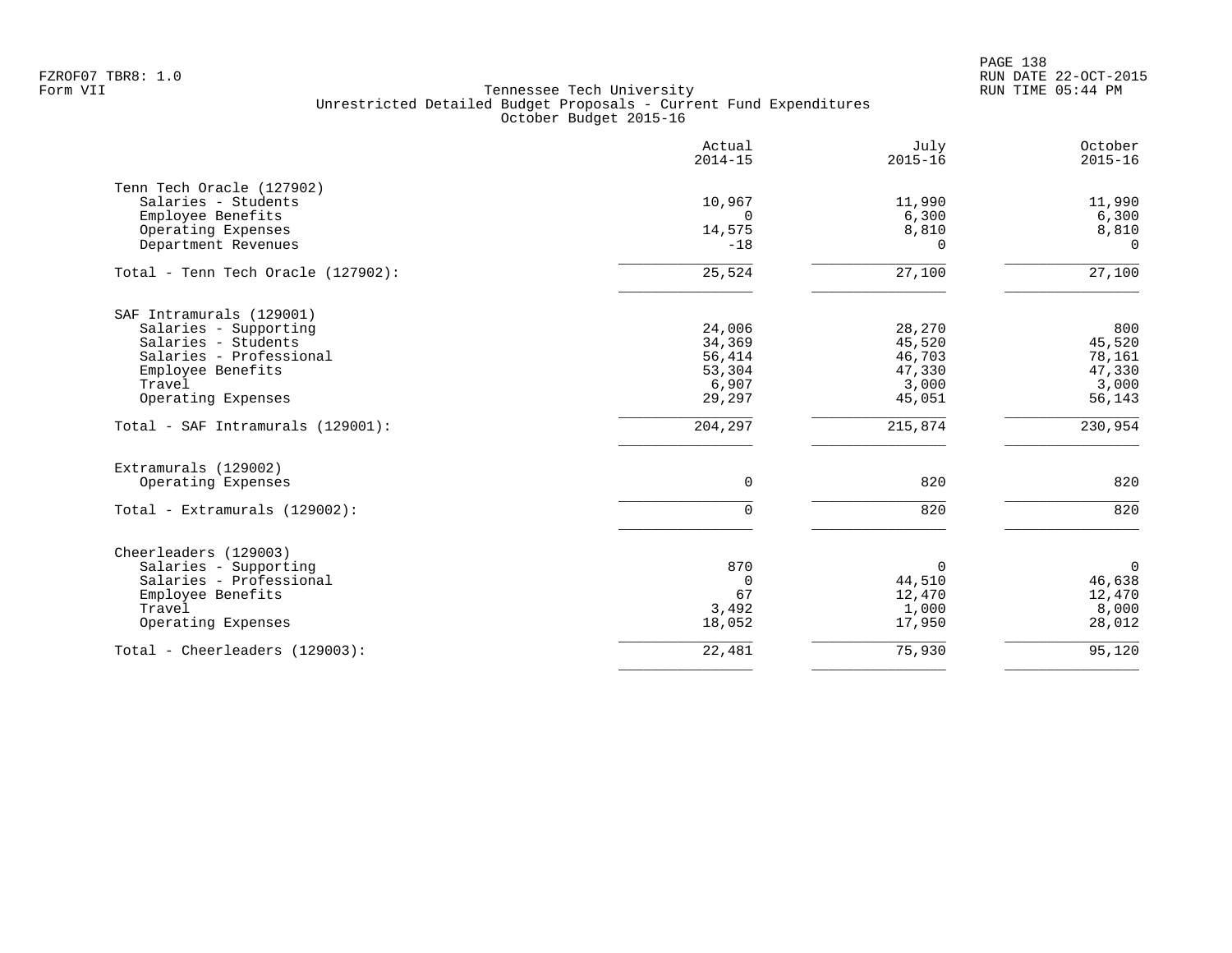PAGE 139 FZROF07 TBR8: 1.0 RUN DATE 22-OCT-2015

|                                                    | Actual<br>$2014 - 15$ | July<br>$2015 - 16$ | October<br>$2015 - 16$ |
|----------------------------------------------------|-----------------------|---------------------|------------------------|
| Cheerleaders Housing Sch (129004)                  |                       |                     |                        |
| Operating Expenses                                 | 14,400                | 25,390              | 25,390                 |
| Total - Cheerleaders Housing Sch (129004):         | 14,400                | 25,390              | 25,390                 |
| Dance Team (129007)                                |                       |                     |                        |
| Travel                                             | 18,882                | 17,100              | 17,100                 |
| Operating Expenses                                 | 4,000                 | 6,000               | 6,000                  |
| Total - Dance Team $(129007)$ :                    | 22,882                | 23,100              | 23,100                 |
| SAF General Education Acad Affrs (130002)          |                       |                     |                        |
| Salaries - Academic                                | 5,800                 | $\mathbf 0$         | 0                      |
| Salaries - Supporting                              | 15,604                | $\Omega$            | $\mathbf 0$            |
| Salaries - Students                                | 2,050                 | $\Omega$            | $\mathbf{0}$           |
| Salaries - Professional                            | 37,618                | 35,386              | 35,386                 |
| Employee Benefits<br>Travel                        | 24,471<br>579         | 21,510<br>$\Omega$  | 21,510<br>$\Omega$     |
| Operating Expenses                                 | 247,571               | 245,482             | 278,845                |
| Total - SAF General Education Acad Affrs (130002): | 333,693               | 302,378             | 335,741                |
| Band (155004)                                      |                       |                     |                        |
| Salaries - Academic                                | 4,000                 | 0                   | 0                      |
| Salaries - Supporting                              | 1,999                 | $\Omega$            | $\mathbf 0$            |
| Salaries - Students                                | 2,440                 | $\Omega$            | $\mathbf 0$            |
| Employee Benefits                                  | 858                   | 1,145               | 1,145                  |
| Travel                                             | 64,139                | 1,600               | 1,600                  |
| Operating Expenses                                 | 34,697                | 7,050               | 7,050                  |
| Total - Band $(155004)$ :                          | 108,133               | 9,795               | 9,795                  |
|                                                    |                       |                     |                        |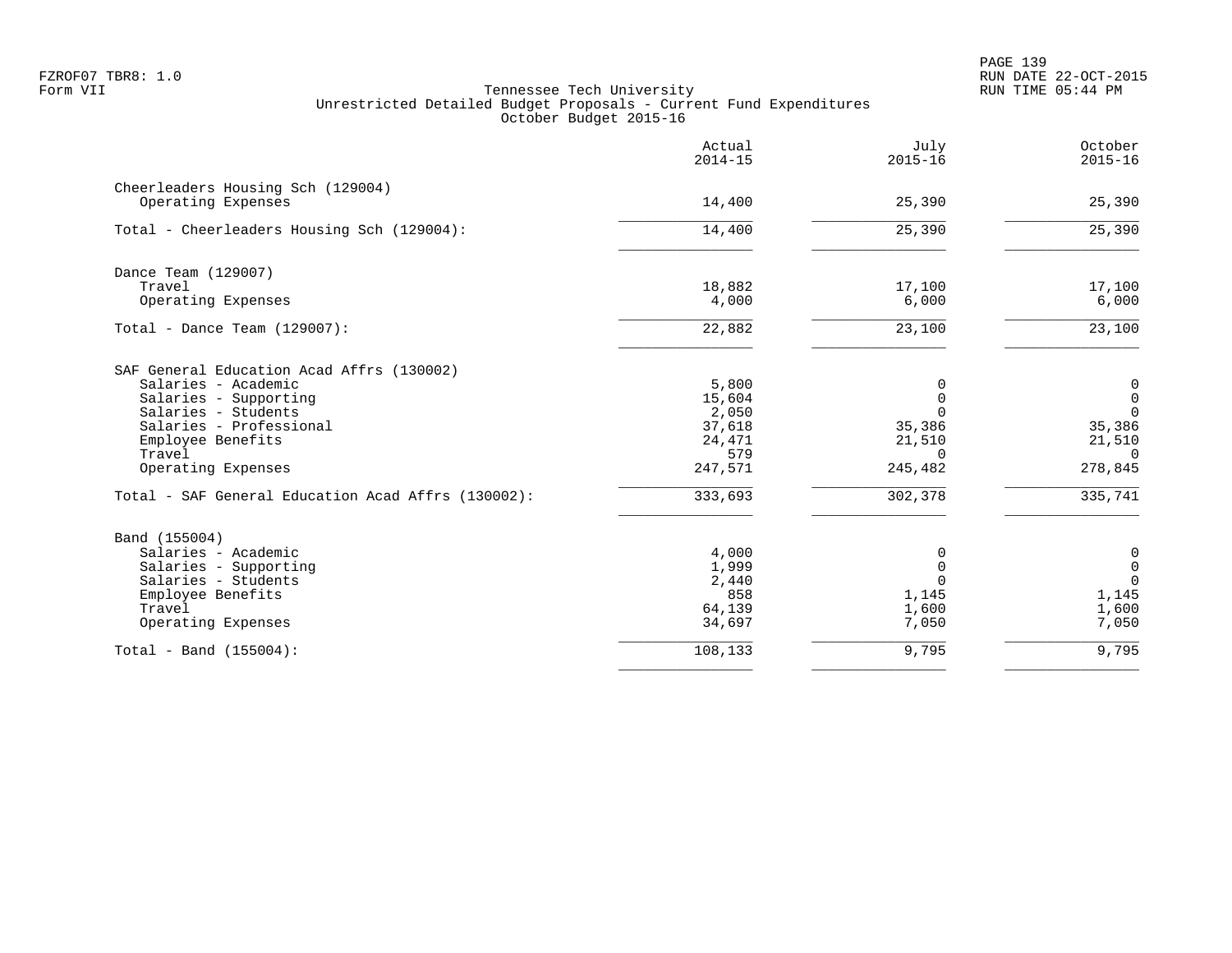| Actual<br>$2014 - 15$                             | July<br>$2015 - 16$                           | October<br>$2015 - 16$                        |
|---------------------------------------------------|-----------------------------------------------|-----------------------------------------------|
| 107,200                                           | 148,010                                       | 148,010                                       |
| 107,200                                           | 148,010                                       | 148,010                                       |
| 2,470                                             | 1,400                                         | 2,073                                         |
| 2,470                                             | 1,400                                         | 2,073                                         |
| 74,750                                            | 16,000                                        | 16,000                                        |
| 74,750                                            | 16,000                                        | 16,000                                        |
| $\Omega$<br>$\Omega$<br>$\Omega$<br>$\Omega$<br>0 | 64,014<br>34,675<br>500<br>1,000<br>$-66,793$ | 71,695<br>34,767<br>500<br>1,000<br>$-71,974$ |
| 0                                                 | 33,396                                        | 35,988                                        |
| 0<br>$\mathbf 0$                                  | 6,000<br>$-4,000$                             | 6,000<br>$-4,000$                             |
| 0                                                 | 2,000                                         | 2,000                                         |
|                                                   |                                               |                                               |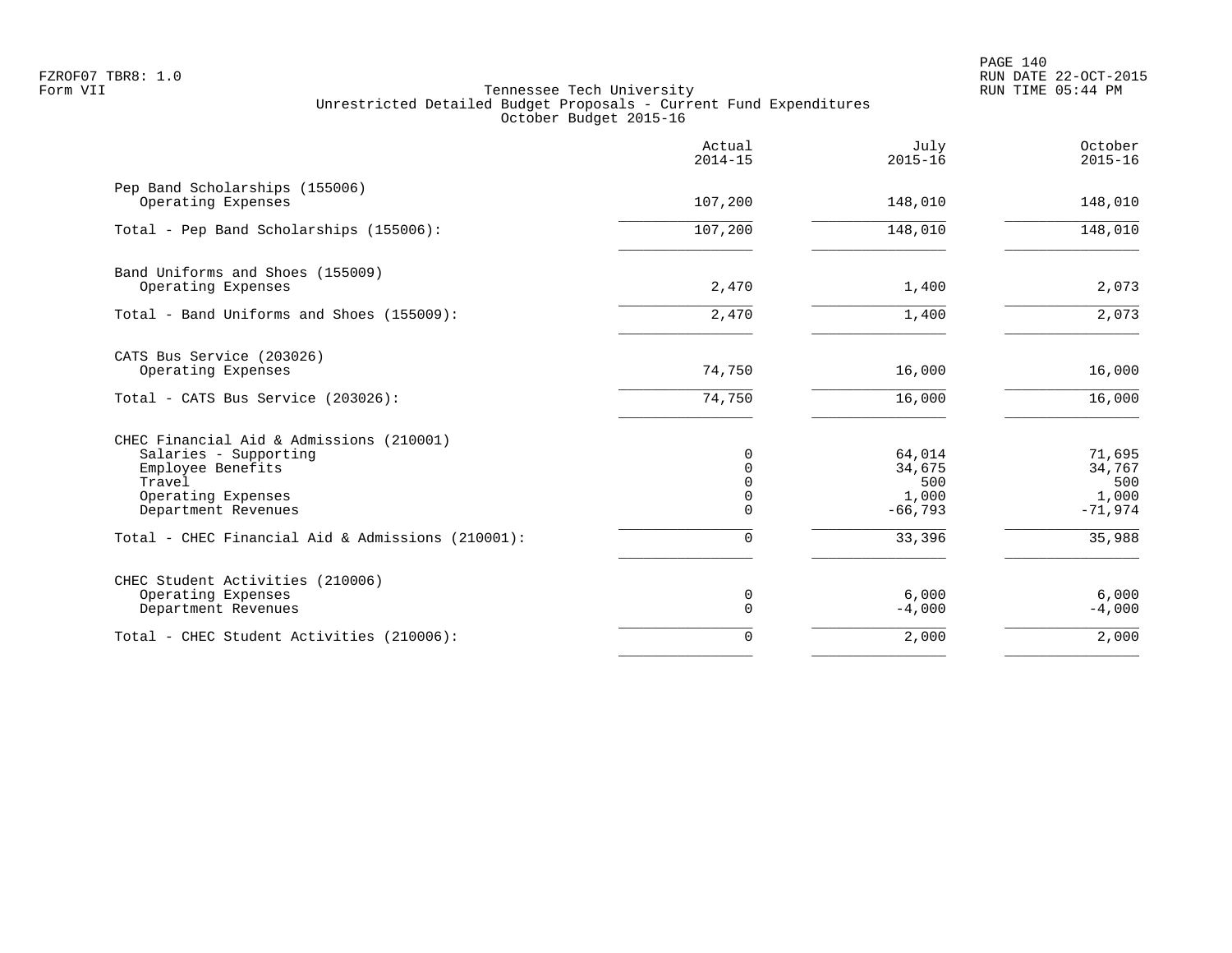PAGE 141 FZROF07 TBR8: 1.0 RUN DATE 22-OCT-2015

|                                            | Actual<br>$2014 - 15$ | July<br>$2015 - 16$ | October<br>$2015 - 16$ |
|--------------------------------------------|-----------------------|---------------------|------------------------|
| CHEC Testing Center (210007)               |                       |                     |                        |
| Salaries - Supporting                      |                       | 31,083              | 38,935                 |
| Employee Benefits                          | 0                     | 8,211               | 10,601                 |
| Operating Expenses                         | $\Omega$              | 2,208               | 2,208                  |
| Total - CHEC Testing Center (210007):      | 0                     | 41,502              | 51,744                 |
| Marketing and Promotions (305000)          |                       |                     |                        |
| Salaries - Students                        | 7,200                 | $\Omega$            | $\mathbf 0$            |
| Salaries - Professional                    |                       | 100                 | 100                    |
| Employee Benefits                          | $\Omega$              | 720                 | 720                    |
| Travel                                     | 547                   |                     | $\Omega$               |
| Operating Expenses                         | 307,790               | 219,390             | 344,390                |
| Total - Marketing and Promotions (305000): | 315,537               | 220,210             | 345,210                |
| Athletic Director (600050)                 |                       |                     |                        |
| Salaries - Administrative                  | 80,076                | 80,570              | 80,570                 |
| Salaries - Supporting                      | 104,994               | 104,135             | 107,120                |
| Salaries - Students                        | 6,906                 | 7,000               | 7,000                  |
| Salaries - Professional                    | 347,815               | 367,729             | 378,151                |
| Employee Benefits                          | 198,500               | 167,000             | 167,000                |
| Travel                                     | 26,899                | 20,000              | 20,000                 |
| Operating Expenses                         | 302,197               | 175,000             | 235,313                |
| Department Revenues                        | $-196$                |                     | $\Omega$               |
| Total - Athletic Director (600050):        | 1,067,191             | 921,434             | 995,154                |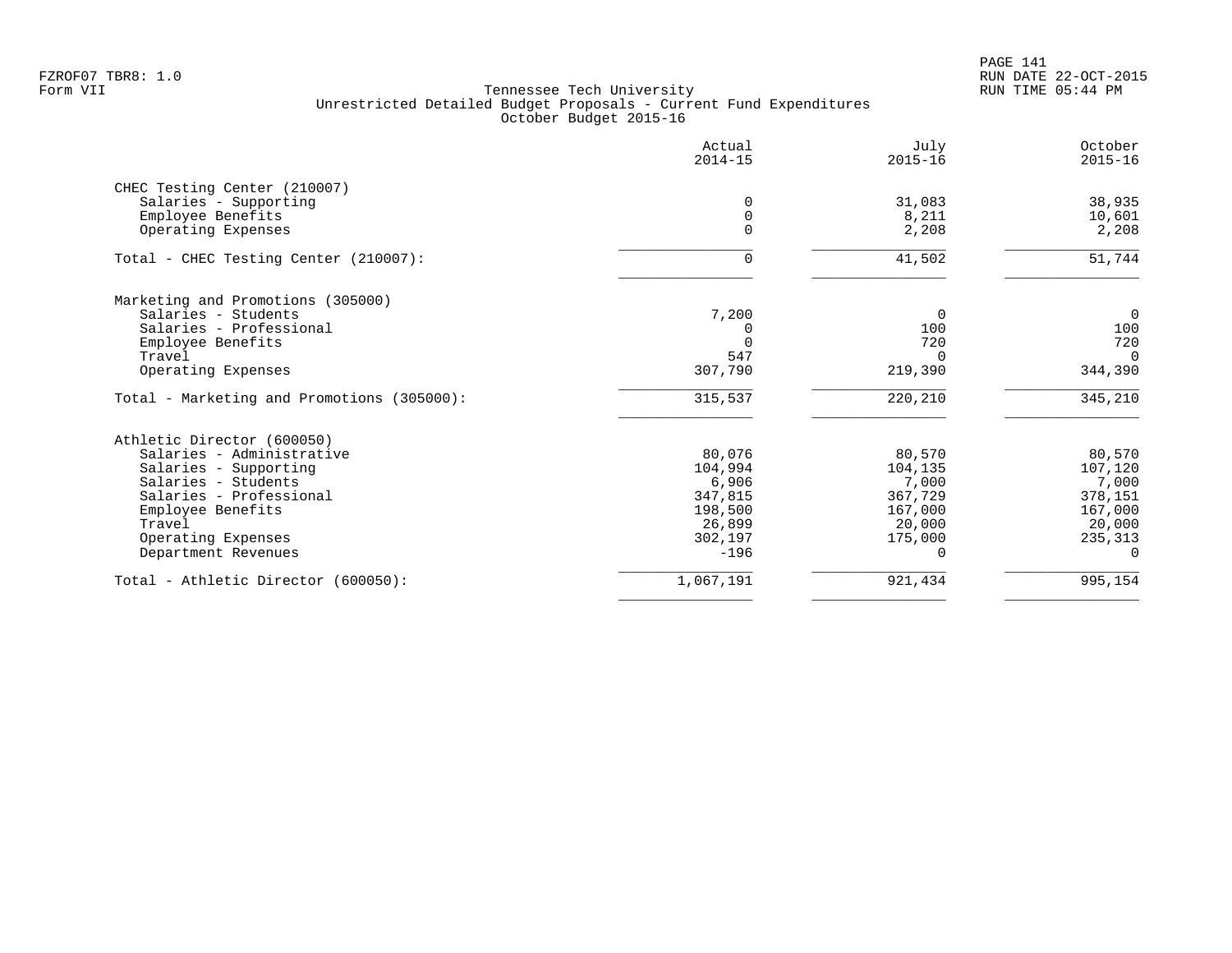|                                                       | Actual<br>$2014 - 15$ | July<br>$2015 - 16$   | October<br>$2015 - 16$  |
|-------------------------------------------------------|-----------------------|-----------------------|-------------------------|
| Athletic Grad Assistant (600051)<br>Employee Benefits | 27,069                | 31,200                | 31,200                  |
| Total - Athletic Grad Assistant (600051):             | 27,069                | 31,200                | 31,200                  |
| Marketing and Promotion Management (600052)           |                       |                       |                         |
| Salaries - Academic                                   | 2,145                 | $\Omega$              | $\overline{0}$          |
| Salaries - Supporting                                 | 13,109                | 13,000                | 13,000                  |
| Salaries - Students                                   | 11,528                | 15,000                | 15,000                  |
| Salaries - Professional                               | 63,187                | 69,000                | 69,000                  |
| Employee Benefits<br>Travel                           | 14,388<br>741         | 4,000<br><sup>n</sup> | 4,000<br>$\overline{0}$ |
| Operating Expenses                                    | 222,528               | 140,000               | 40,000                  |
| Total - Marketing and Promotion Management (600052):  | 327,626               | 241,000               | 141,000                 |
| Athletic Concessions CDS (600053)                     |                       |                       |                         |
| Operating Expenses                                    | $\Omega$              | 32,000                | 32,000                  |
| Total - Athletic Concessions CDS (600053):            |                       | 32,000                | 32,000                  |
| Athletic Medical and Insurance (600054)               |                       |                       |                         |
| Operating Expenses                                    | 271,780               | 187,650               | 187,650                 |
| Total - Athletic Medical and Insurance (600054):      | 271,780               | 187,650               | 187,650                 |
|                                                       |                       |                       |                         |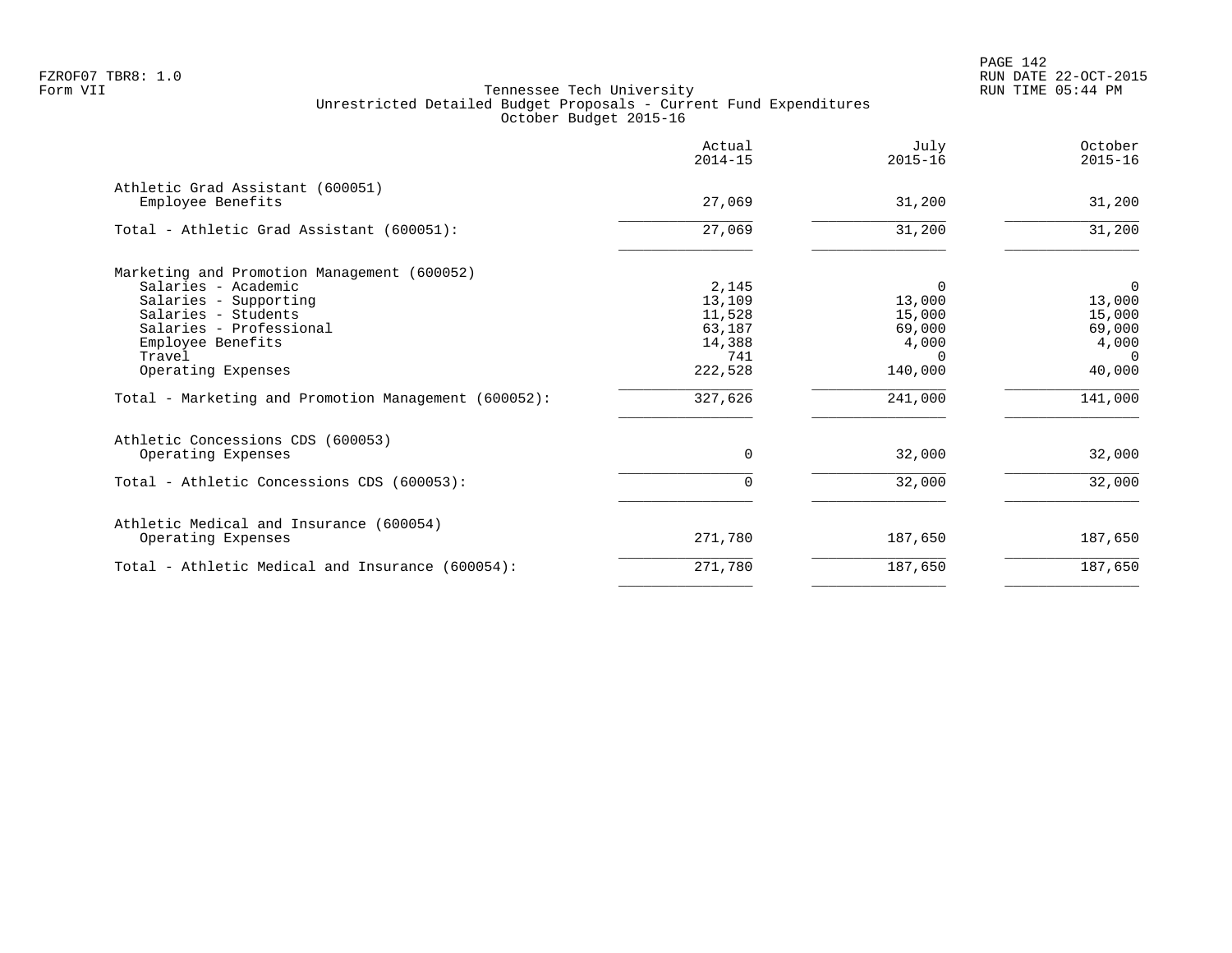PAGE 143 FZROF07 TBR8: 1.0 RUN DATE 22-OCT-2015

|                                                                                                                                    | Actual<br>$2014 - 15$                           | July<br>$2015 - 16$                            | October<br>$2015 - 16$                         |
|------------------------------------------------------------------------------------------------------------------------------------|-------------------------------------------------|------------------------------------------------|------------------------------------------------|
| Athletic Awards (600055)<br>Operating Expenses                                                                                     | 4,347                                           | 10,000                                         | 10,000                                         |
| Total - Athletic Awards (600055):                                                                                                  | 4,347                                           | 10,000                                         | 10,000                                         |
| Athletic Comp Tickets (600056)<br>Operating Expenses                                                                               | 35,082                                          | 16,890                                         | 16,890                                         |
| Total - Athletic Comp Tickets (600056):                                                                                            | 35,082                                          | 16,890                                         | 16,890                                         |
| Athletic Book Account (600057)<br>Operating Expenses                                                                               | 178,197                                         | 125,000                                        | 125,000                                        |
| Total - Athletic Book Account (600057):                                                                                            | 178,197                                         | 125,000                                        | 125,000                                        |
| Athletic Book Trans Out (600058)<br>Operating Expenses                                                                             | $-178,197$                                      | $-125,000$                                     | $-125,000$                                     |
| Total - Athletic Book Trans Out (600058):                                                                                          | $-178, 197$                                     | $-125,000$                                     | $-125,000$                                     |
| Sports Information (600059)<br>Salaries - Students<br>Salaries - Professional<br>Employee Benefits<br>Travel<br>Operating Expenses | 17,337<br>205,063<br>72,967<br>12,124<br>46,891 | 12,000<br>221,540<br>83,000<br>6,920<br>50,000 | 12,000<br>228,700<br>83,000<br>6,920<br>50,000 |
| Total - Sports Information (600059):                                                                                               | 354,382                                         | 373,460                                        | 380,620                                        |
|                                                                                                                                    |                                                 |                                                |                                                |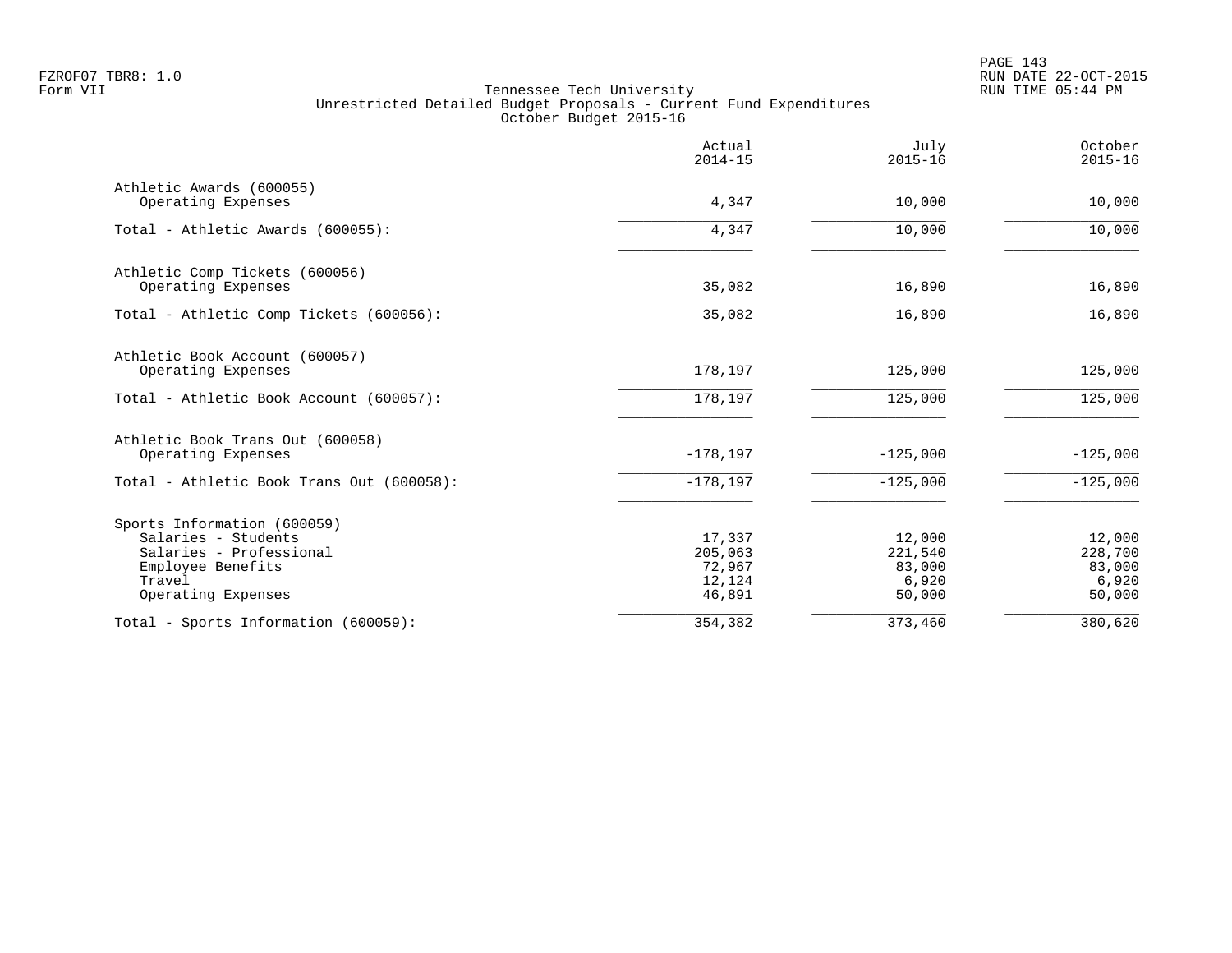|                                                       | Actual<br>$2014 - 15$ | July<br>$2015 - 16$ | October<br>$2015 - 16$ |
|-------------------------------------------------------|-----------------------|---------------------|------------------------|
| Athletic Academic Counseling (600060)                 |                       |                     |                        |
| Salaries - Supporting                                 | 27,198                | 28,233              | 30,131                 |
| Salaries - Professional                               | 100,587               | 101,578             | 106,314                |
| Employee Benefits                                     | 71,755                | 70,000              | 70,000                 |
| Operating Expenses                                    | 16,692                | 12,690              | 12,690                 |
| Total - Athletic Academic Counseling (600060):        | 216,232               | 212,501             | 219,135                |
| Athletic Academic Tutoring (600061)                   |                       |                     |                        |
| Salaries - Students                                   | 22,741                | 30,000              | 30,000                 |
| Salaries - Professional                               | $\Omega$              | 300                 | 300                    |
| Employee Benefits                                     | 21                    | $\Omega$            | $\Omega$               |
| Operating Expenses                                    | $\Omega$              | 7,490               | 7,490                  |
| Total - Athletic Academic Tutoring (600061):          | 22,762                | 37,790              | 37,790                 |
| Athletic Student Therapy Center (600062)              |                       |                     |                        |
| Salaries - Students                                   | 2,000                 | $\Omega$            | $\overline{0}$         |
| Salaries - Professional                               | 244,401               | 210,355             | 216,816                |
| Employee Benefits                                     | 91,016                | 90,000              | 90,000                 |
| Travel                                                | 5,511                 | 6,010               | 6,010                  |
| Operating Expenses                                    | 102,040               | 85,190              | 85,190                 |
| Total - Athletic Student Therapy Center (600062):     | 444,968               | 391,555             | 398,016                |
| Athletic Training Graduate Teaching (600064)          |                       |                     |                        |
| Employee Benefits                                     | 21,592                | 23,830              | 23,830                 |
| Total - Athletic Training Graduate Teaching (600064): | 21,592                | 23,830              | 23,830                 |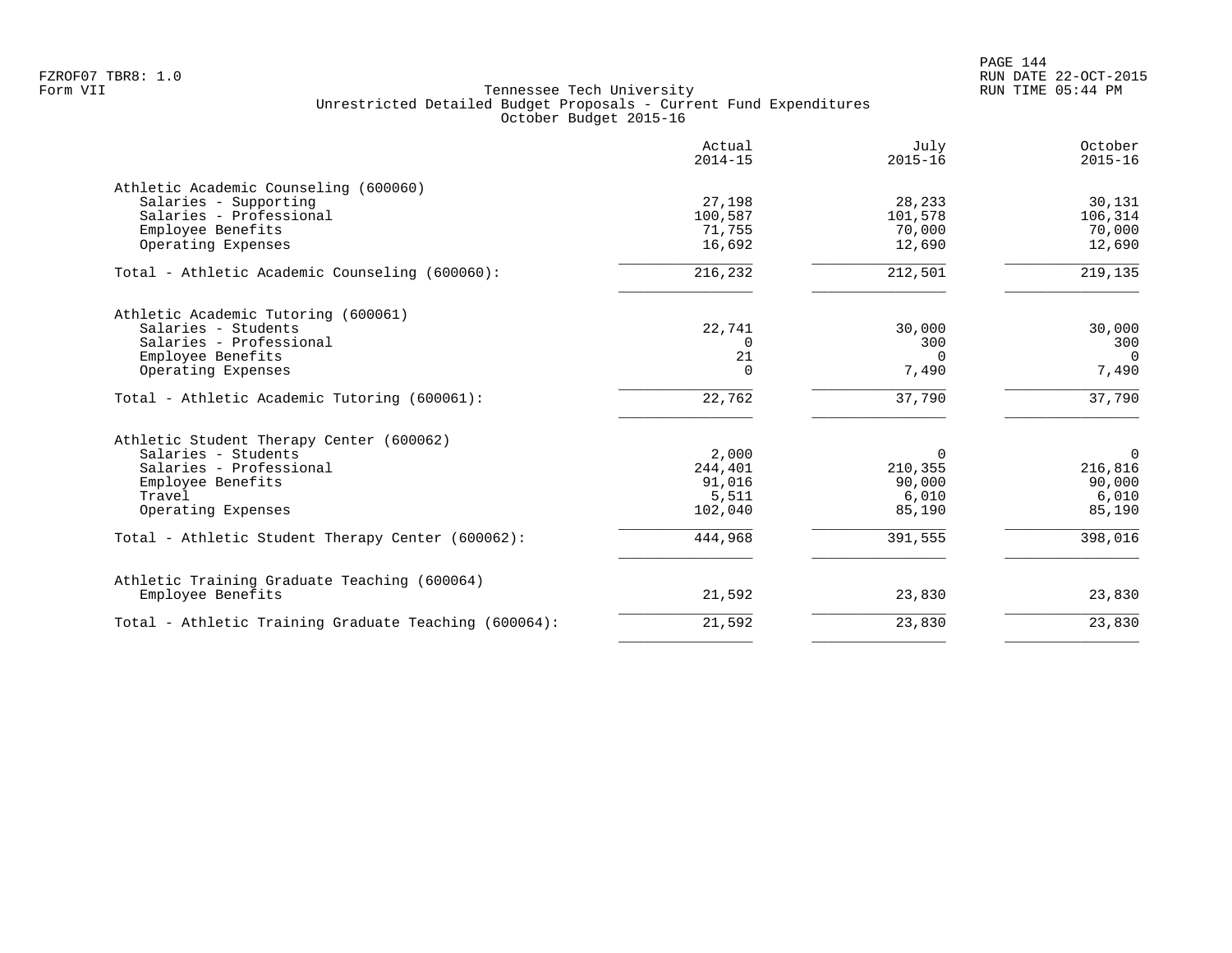|                                                     | Actual<br>$2014 - 15$ | July<br>$2015 - 16$ | October<br>$2015 - 16$ |
|-----------------------------------------------------|-----------------------|---------------------|------------------------|
| Graduation Incentive (600065)                       | 106,027               | 186,530             | $\mathsf{O}$           |
| Operating Expenses                                  |                       |                     |                        |
| Total - Graduation Incentive (600065):              | 106,027               | 186,530             | $\Omega$               |
| Strength and Conditioning (600066)                  |                       |                     |                        |
| Salaries - Supporting                               | 30,742                | 30,742              | 31,242                 |
| Salaries - Students                                 | 4,400                 | 6,000               | 6,000                  |
| Salaries - Professional                             | 70,435                | 70,030              | 70,530                 |
| Employee Benefits<br>Travel                         | 27,950<br>752         | 32,000<br>5,000     | 32,000<br>5,000        |
| Operating Expenses                                  | 24,325                | 12,000              | 12,000                 |
| Total - Strength and Conditioning (600066):         | 158,604               | 155,772             | 156, 772               |
| Restricted Non Sport Specific Ath (600100)          |                       |                     |                        |
| Salaries - Supporting                               | 0                     | 600                 | 0                      |
| Total - Restricted Non Sport Specific Ath (600100): | U                     | 600                 | $\Omega$               |
| Football (601000)                                   |                       |                     |                        |
| Salaries - Supporting                               | 24,211                | 24,428              | 26,327                 |
| Salaries - Professional                             | 478,614               | 506,121             | 510,321                |
| Employee Benefits                                   | 145,981               | 212,000             | 212,000                |
| Travel                                              | 273,024               | 156,030             | 156,030                |
| Operating Expenses<br>Department Revenues           | 295,255<br>$-109$     | 167,420<br>$\Omega$ | 167,420<br>$\Omega$    |
| $Total - Football (601000):$                        | 1,216,976             | 1,065,999           | 1,072,098              |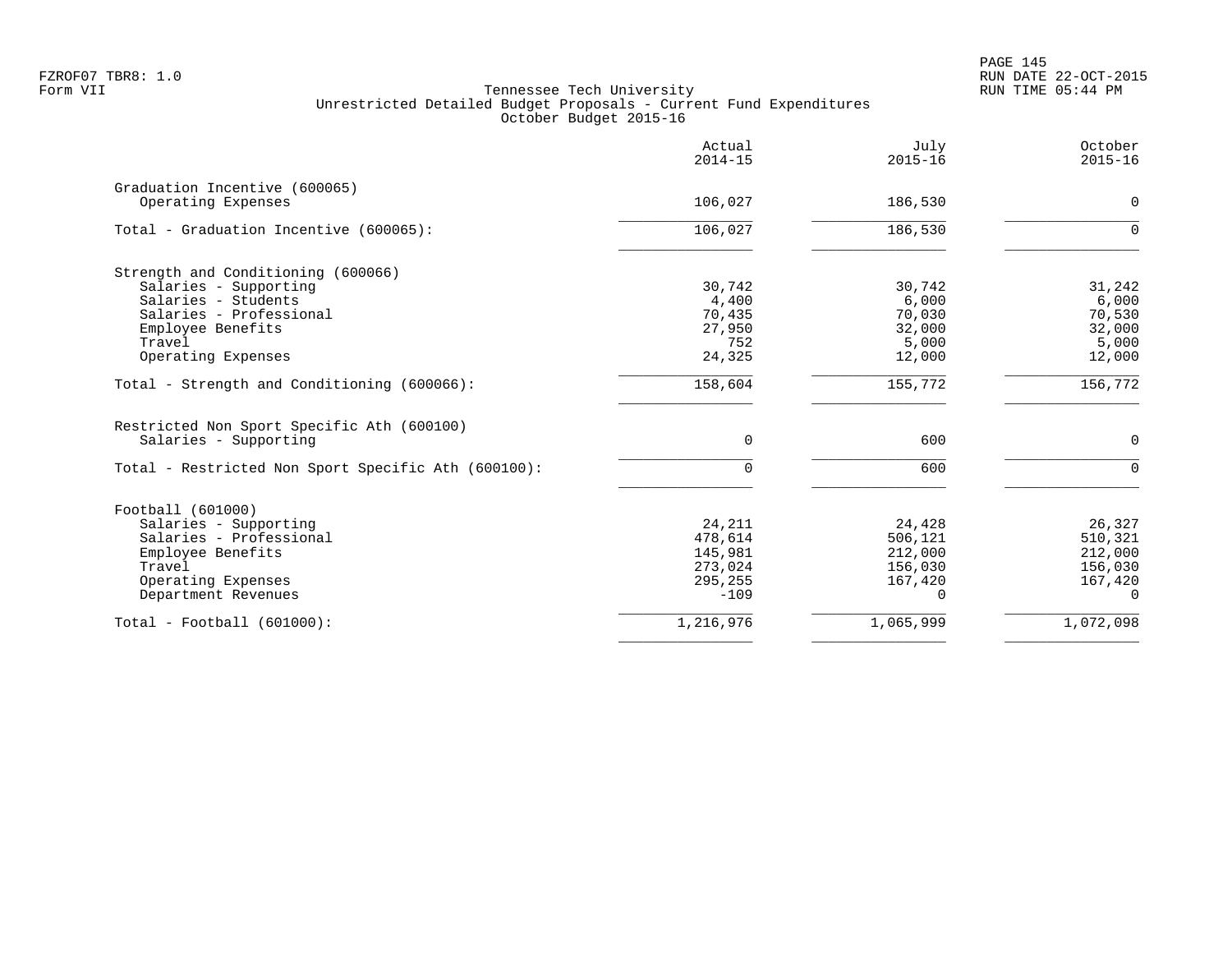|                                      | Actual<br>$2014 - 15$ | July<br>$2015 - 16$ | October<br>$2015 - 16$ |
|--------------------------------------|-----------------------|---------------------|------------------------|
| Mens Basketball (601001)             |                       |                     |                        |
| Salaries - Supporting                | 23,638                | 23,845              | 24,295                 |
| Salaries - Students                  | 730                   | $\Omega$            | $\cap$                 |
| Salaries - Professional              | 269,895               | 264,053             | 265,203                |
| Employee Benefits                    | 109,283               | 90,000              | 90,000                 |
| Travel                               | 257,286               | 149,610             | 149,610                |
| Operating Expenses                   | 135,611               | 124,880             | 124,880                |
| Department Revenues                  | $-126$                |                     | $\Omega$               |
| Total - Mens Basketball (601001):    | 796,317               | 652,388             | 653,988                |
| Baseball (601003)                    |                       |                     |                        |
| Salaries - Professional              | 115,186               | 117,101             | 118,451                |
| Employee Benefits                    | 45,523                | 47,000              | 47,000                 |
| Travel                               | 65,546                | 47,420              | 47,420                 |
| Operating Expenses                   | 77,446                | 47,130              | 47,130                 |
| $Total - Baseball (601003):$         | 303,701               | 258,651             | 260,001                |
| Mens Cross Country (601005)          |                       |                     |                        |
| Salaries - Professional              | 42,466                | 45,400              | 46,000                 |
| Employee Benefits                    | 14,538                | 18,400              | 18,400                 |
| Travel                               | 20,086                | 7,100               | 7,100                  |
| Operating Expenses                   | 7,124                 | 4,880               | 4,880                  |
| Total - Mens Cross Country (601005): | 84,214                | 75,780              | 76,380                 |
|                                      |                       |                     |                        |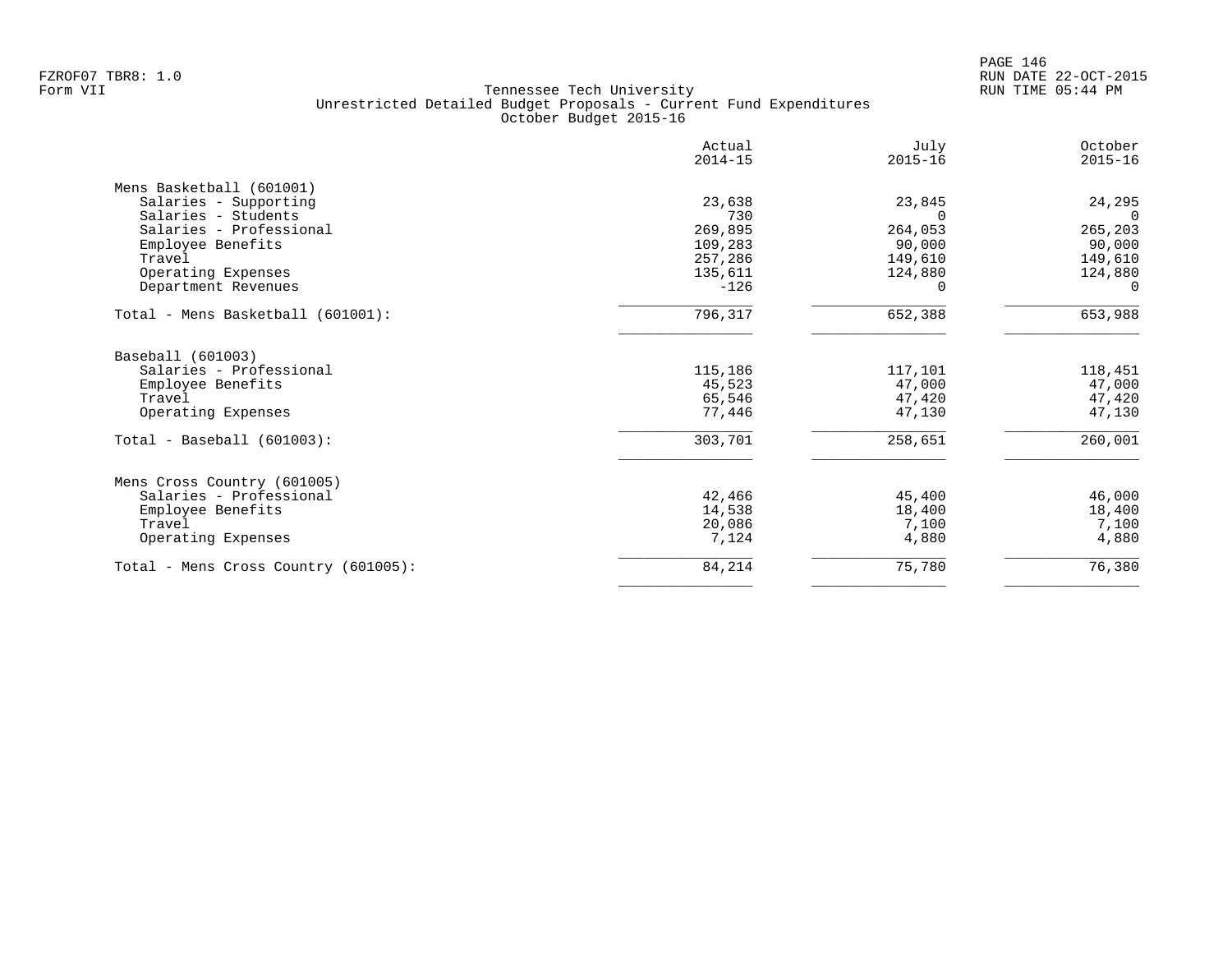PAGE 147 FZROF07 TBR8: 1.0 RUN DATE 22-OCT-2015

|                                           | Actual<br>$2014 - 15$ | July<br>$2015 - 16$ | October<br>$2015 - 16$ |
|-------------------------------------------|-----------------------|---------------------|------------------------|
| Mens Golf (601006)                        |                       |                     |                        |
| Salaries - Professional                   | 24,334                | 25,150              | 25,575                 |
| Employee Benefits                         | 9,257                 | 12,800              | 12,800                 |
| Travel                                    | 28,911                | 24,350              | 24,350                 |
| Operating Expenses                        | 14,463                | 10,000              | 10,000                 |
| Total - Mens Golf $(601006)$ :            | 76,965                | 72,300              | 72,725                 |
| Mens Tennis (601007)                      |                       |                     |                        |
| Salaries - Professional                   | 67,732                | 63,697              | 64,547                 |
| Employee Benefits                         | 31,131                | 27,000              | 27,000                 |
| Travel                                    | 41,484                | 33,000              | 33,000                 |
| Operating Expenses                        | 42,824                | 22,500              | 22,500                 |
| Total - Mens Tennis (601007):             | 183,171               | 146,197             | 147,047                |
| Mens Tennis Tournaments (601008)          |                       |                     |                        |
| Travel                                    | 6,718                 | 0                   | $\mathbf 0$            |
| Total - Mens Tennis Tournaments (601008): | 6,718                 | 0                   | $\mathbf 0$            |
| Mens OVC Golf (601012)                    |                       |                     |                        |
| Travel                                    | 5,278                 | 0                   | 0                      |
| Total - Mens OVC Golf $(601012)$ :        | 5,278                 | 0                   | $\mathbf 0$            |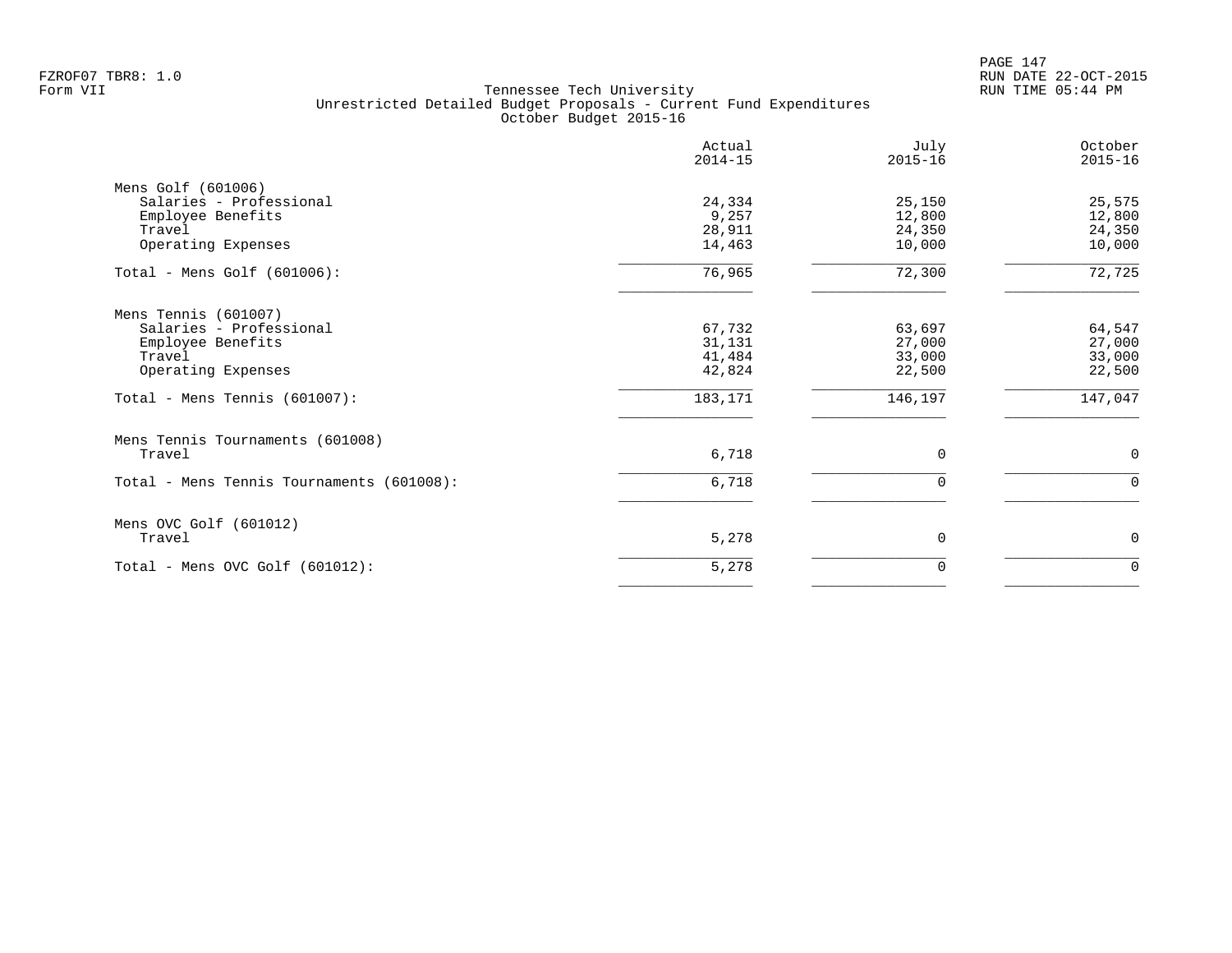# PAGE 148 FZROF07 TBR8: 1.0 RUN DATE 22-OCT-2015

|                                                                                  | Actual<br>$2014 - 15$ | July<br>$2015 - 16$ | October<br>$2015 - 16$ |
|----------------------------------------------------------------------------------|-----------------------|---------------------|------------------------|
| Mens OVC Baseball Tourney (601014)<br>Travel                                     | 23,901                | $\Omega$            | $\mathbf 0$            |
| Total - Mens OVC Baseball Tourney (601014):                                      | 23,901                |                     | $\Omega$               |
| Mens OVC Cross Country Tourney (601016)<br>Travel                                | 3,446                 | $\Omega$            | $\mathbf 0$            |
| Total - Mens OVC Cross Country Tourney (601016):                                 | 3,446                 |                     | $\Omega$               |
| Football Scholarships (601060)<br>Operating Expenses                             | 1,769,614             | 1,645,250           | 1,887,100              |
| Total - Football Scholarships (601060):                                          | 1,769,614             | 1,645,250           | 1,887,100              |
| Mens Basketball Scholarships (601061)<br>Employee Benefits<br>Operating Expenses | 5,723<br>476,259      | 0<br>433,860        | $\Omega$<br>464,370    |
| Total - Mens Basketball Scholarships (601061):                                   | 481,982               | 433,860             | 464,370                |
| Baseball Scholarships (601062)<br>Operating Expenses                             | 294,845               | 333,220             | 374,080                |
| Total - Baseball Scholarships (601062):                                          | 294,845               | 333,220             | 374,080                |
|                                                                                  |                       |                     |                        |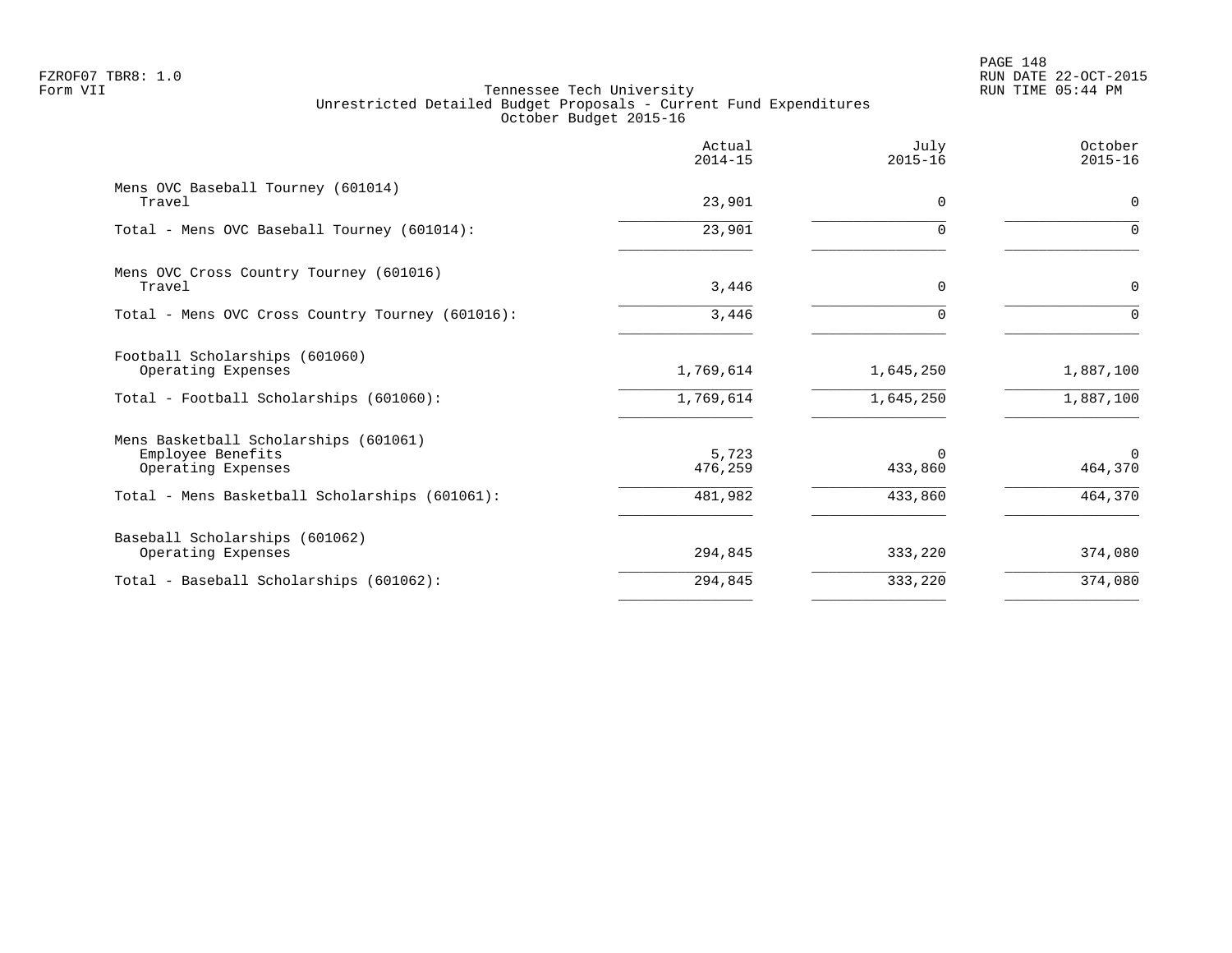|                                                         | Actual<br>$2014 - 15$ | July<br>$2015 - 16$ | October<br>$2015 - 16$ |
|---------------------------------------------------------|-----------------------|---------------------|------------------------|
| Mens Tennis Scholarships (601064)<br>Operating Expenses | 134,418               | 144,520             | 154,470                |
|                                                         |                       |                     |                        |
| Total - Mens Tennis Scholarships (601064):              | 134,418               | 144,520             | 154,470                |
| Mens Golf Scholarships (601065)                         |                       |                     |                        |
| Operating Expenses                                      | 57,240                | 73,640              | 81,540                 |
| Total - Mens Golf Scholarships (601065):                | 57,240                | 73,640              | 81,540                 |
| Mens Cross Country Scholarships (601066)                |                       |                     |                        |
| Operating Expenses                                      | 84,999                | 81,820              | 155,430                |
| Total - Mens Cross Country Scholarships (601066):       | 84,999                | 81,820              | 155,430                |
| Womens Basketball (602000)                              |                       |                     |                        |
| Salaries - Supporting                                   | 20,489                | 20,689              | 22,388                 |
| Salaries - Professional                                 | 224,376               | 226,608             | 227,758                |
| Employee Benefits                                       | 87,230                | 66,000              | 66,000                 |
| Travel<br>Operating Expenses                            | 153,669<br>78,887     | 112,700<br>93,660   | 112,700<br>93,660      |
|                                                         |                       |                     |                        |
| Total - Womens Basketball (602000):                     | 564,651               | 519,657             | 522,506                |
| Womens Volleyball (602004)                              |                       |                     |                        |
| Salaries - Students                                     | 925                   | 550                 | 550                    |
| Salaries - Professional                                 | 91,161                | 92,314              | 96,731                 |
| Employee Benefits                                       | 32,561                | 41,090              | 41,090                 |
| Travel<br>Operating Expenses                            | 54,296<br>26,735      | 33,600<br>21,240    | 33,600<br>21,240       |
|                                                         |                       |                     |                        |
| Total - Womens Volleyball (602004):                     | 205,678               | 188,794             | 193,211                |
|                                                         |                       |                     |                        |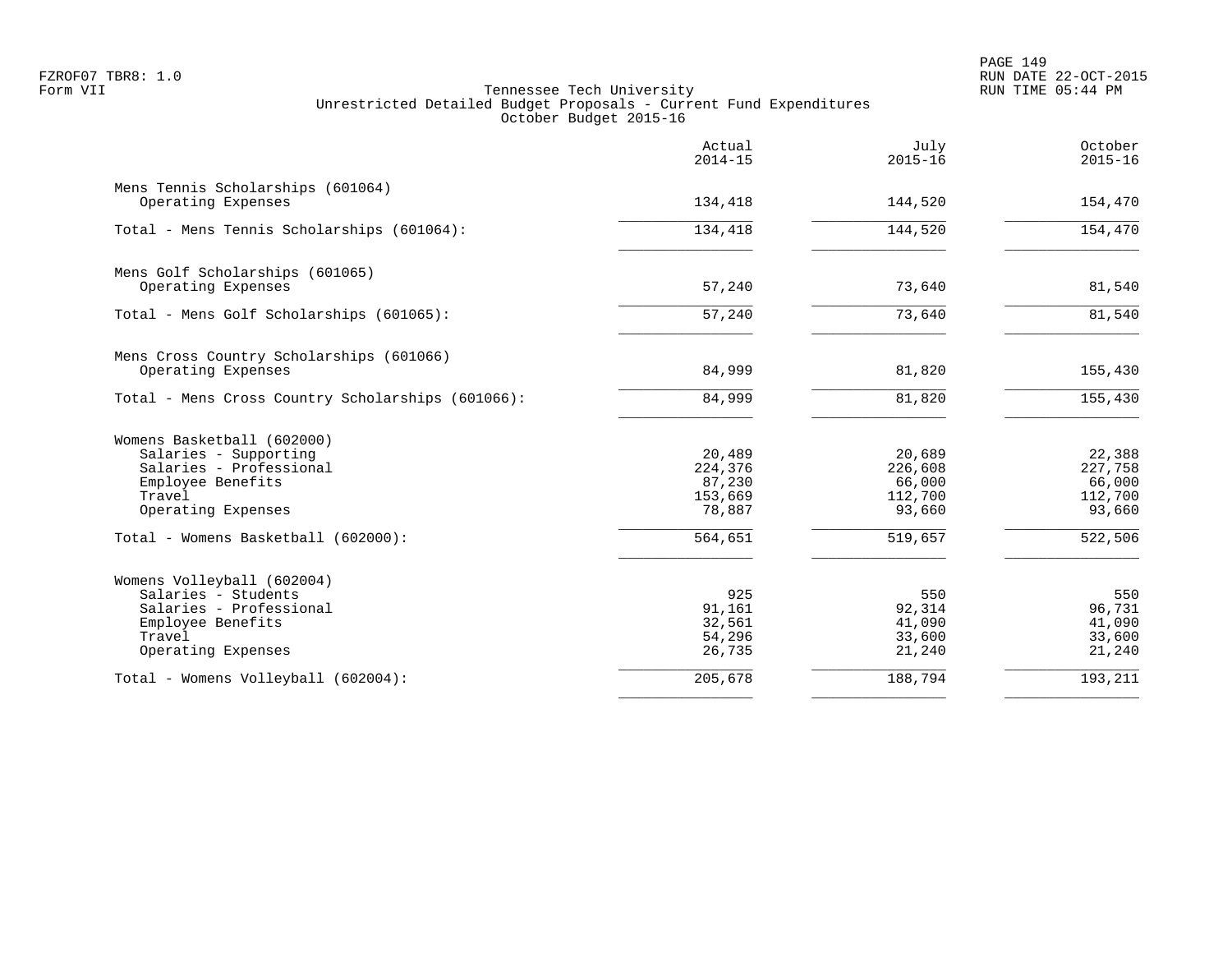|                                                  | Actual<br>$2014 - 15$ | July<br>$2015 - 16$ | October<br>$2015 - 16$ |
|--------------------------------------------------|-----------------------|---------------------|------------------------|
| Womens Volleyball Tournaments (602005)<br>Travel | 8,176                 | $\Omega$            | $\mathbf 0$            |
| Total - Womens Volleyball Tournaments (602005):  | 8,176                 |                     | $\Omega$               |
| Womens Golf (602008)                             |                       |                     |                        |
| Salaries - Professional                          | 24,334                | 25,150              | 25,575                 |
| Employee Benefits                                | 9,257                 | 13,400              | 13,400                 |
| Travel                                           | 25,473                | 26,650              | 26,650                 |
| Operating Expenses                               | 15,492                | 10,000              | 10,000                 |
| Total - Womens Golf (602008):                    | 74,556                | 75,200              | 75,625                 |
| Womens Cross Country Track (602009)              |                       |                     |                        |
| Salaries - Professional                          | 53,363                | 50,500              | 51,200                 |
| Employee Benefits                                | 18,822                | 19,130              | 19,130                 |
| Travel                                           | 62,466                | 19,750              | 19,750                 |
| Operating Expenses                               | 17,328                | 10,000              | 10,000                 |
| Total - Womens Cross Country Track (602009):     | 151,979               | 99,380              | 100,080                |
| Womens Track Tournaments (602010)                |                       |                     |                        |
| Travel                                           | 17,230                | $\Omega$            | 0                      |
| Total - Womens Track Tournaments (602010):       | 17,230                | 0                   | $\Omega$               |
|                                                  |                       |                     |                        |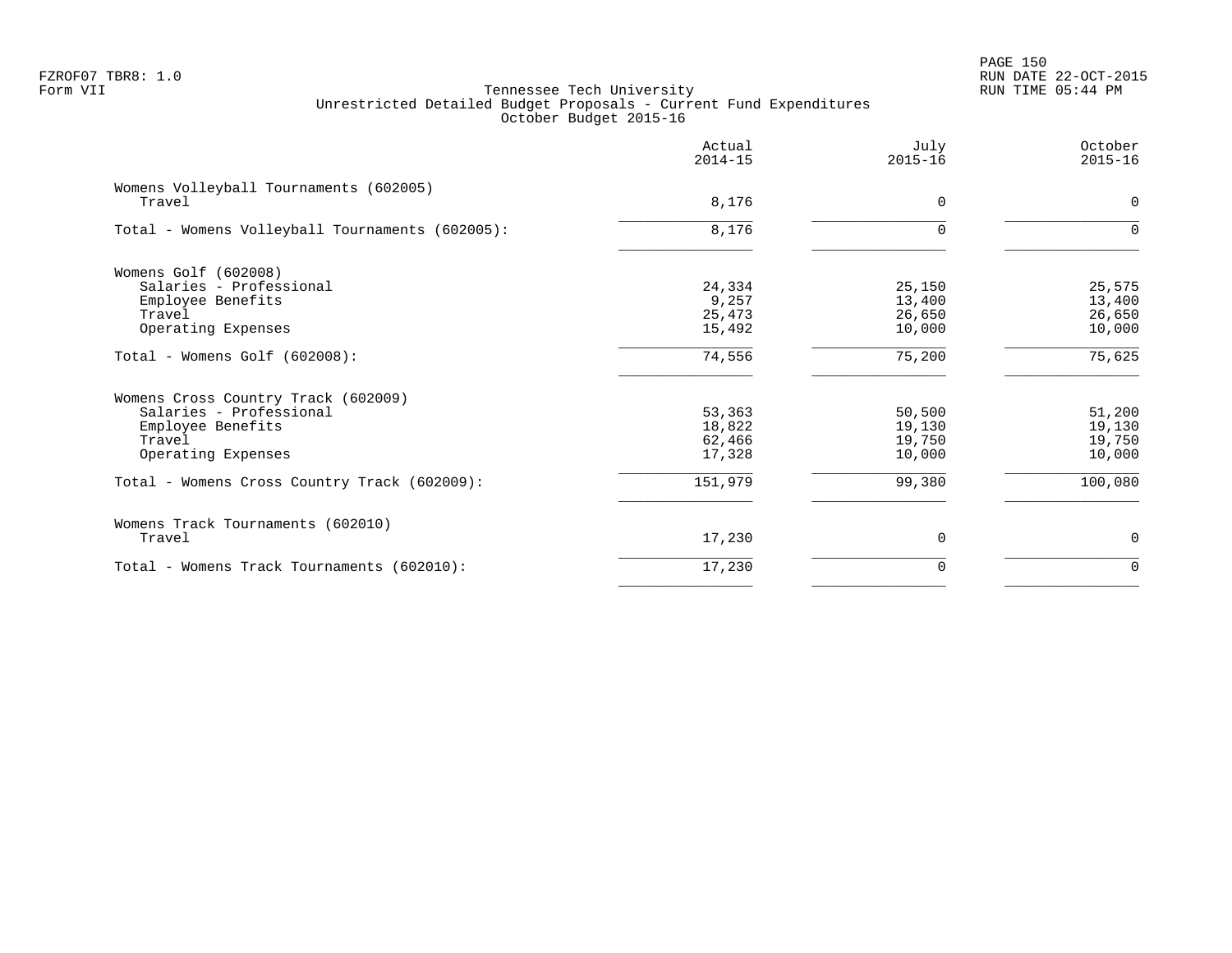|                                                                          | Actual<br>$2014 - 15$     | July<br>$2015 - 16$          | October<br>$2015 - 16$       |
|--------------------------------------------------------------------------|---------------------------|------------------------------|------------------------------|
| Womens Softball (602011)<br>Salaries - Professional<br>Employee Benefits | 97,167<br>25,988          | 99,468<br>47,000             | 100,818<br>47,000            |
| Travel<br>Operating Expenses<br>Capital Outlay                           | 50,514<br>45,350<br>7,900 | 42,960<br>36,440<br>$\Omega$ | 42,960<br>36,440<br>$\Omega$ |
| Total - Womens Softball (602011):                                        | 226,919                   | 225,868                      | 227,218                      |
| Womens Soccer (602012)<br>Salaries - Professional                        | 104,034                   | 103,834                      | 105,184                      |
| Employee Benefits<br>Travel                                              | 33,598<br>51,988          | 44,000<br>47,150             | 44,000<br>47,150             |
| Operating Expenses                                                       | 47,166                    | 33,560                       | 33,560                       |
| Total - Womens Soccer (602012):                                          | 236,786                   | 228,544                      | 229,894                      |
| Womens OVC Softball Tournaments (602013)                                 |                           |                              |                              |
| Travel<br>Operating Expenses                                             | 37,333<br>750             | 0<br>$\Omega$                | 0<br>$\Omega$                |
| Total - Womens OVC Softball Tournaments (602013):                        | 38,083                    | $\Omega$                     | $\Omega$                     |
| Womens OVC Golf (602014)                                                 |                           |                              |                              |
| Travel                                                                   | 4,391                     | 0                            | 0                            |
| Total - Womens OVC Golf (602014):                                        | 4,391                     | 0                            | $\mathbf 0$                  |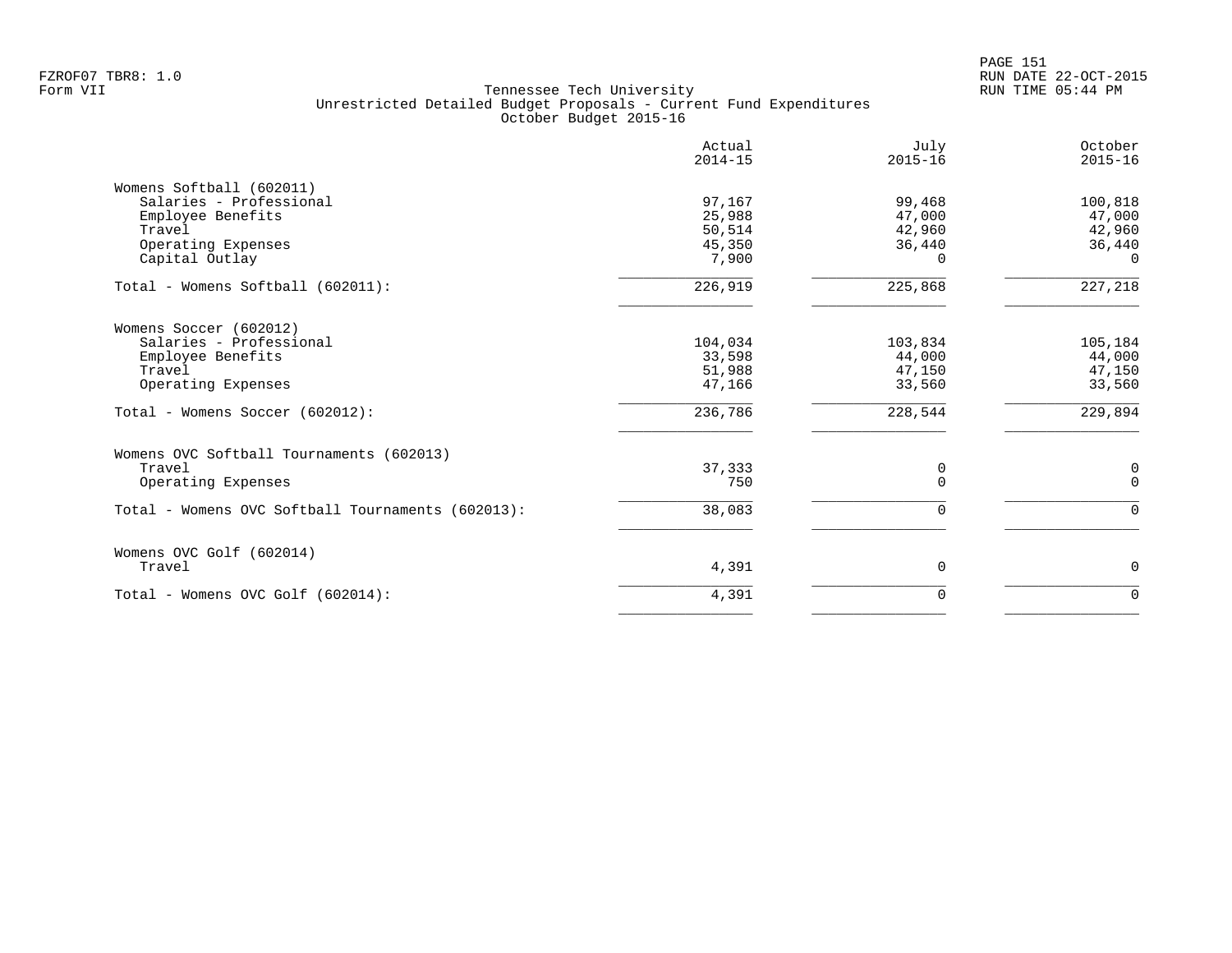PAGE 152 FZROF07 TBR8: 1.0 RUN DATE 22-OCT-2015

|                                                                  | Actual<br>$2014 - 15$ | July<br>$2015 - 16$ | October<br>$2015 - 16$ |
|------------------------------------------------------------------|-----------------------|---------------------|------------------------|
| Womens Basketball Scholarships (602060)<br>Operating Expenses    | 409,855               | 481,730             | 514,910                |
| Total - Womens Basketball Scholarships (602060):                 | 409,855               | 481,730             | 514,910                |
| Womens Volleyball Scholarships (602061)<br>Operating Expenses    | 331,693               | 393,530             | 421,080                |
| Total - Womens Volleyball Scholarships (602061):                 | 331,693               | 393,530             | 421,080                |
| Womens Golf Scholarships (602063)<br>Operating Expenses          | 62,353                | 192,690             | 205,960                |
| Total - Womens Golf Scholarships (602063):                       | 62,353                | 192,690             | 205,960                |
| Womens Softball Scholarships (602064)<br>Operating Expenses      | 349,919               | 385,380             | 411,920                |
| Total - Womens Softball Scholarships (602064):                   | 349,919               | 385,380             | 411,920                |
| Womens Cross Country Scholarships (602065)<br>Operating Expenses | 211,162               | 404,820             | 423,420                |
| Total - Womens Cross Country Scholarships (602065):              | 211,162               | 404,820             | 423,420                |
|                                                                  |                       |                     |                        |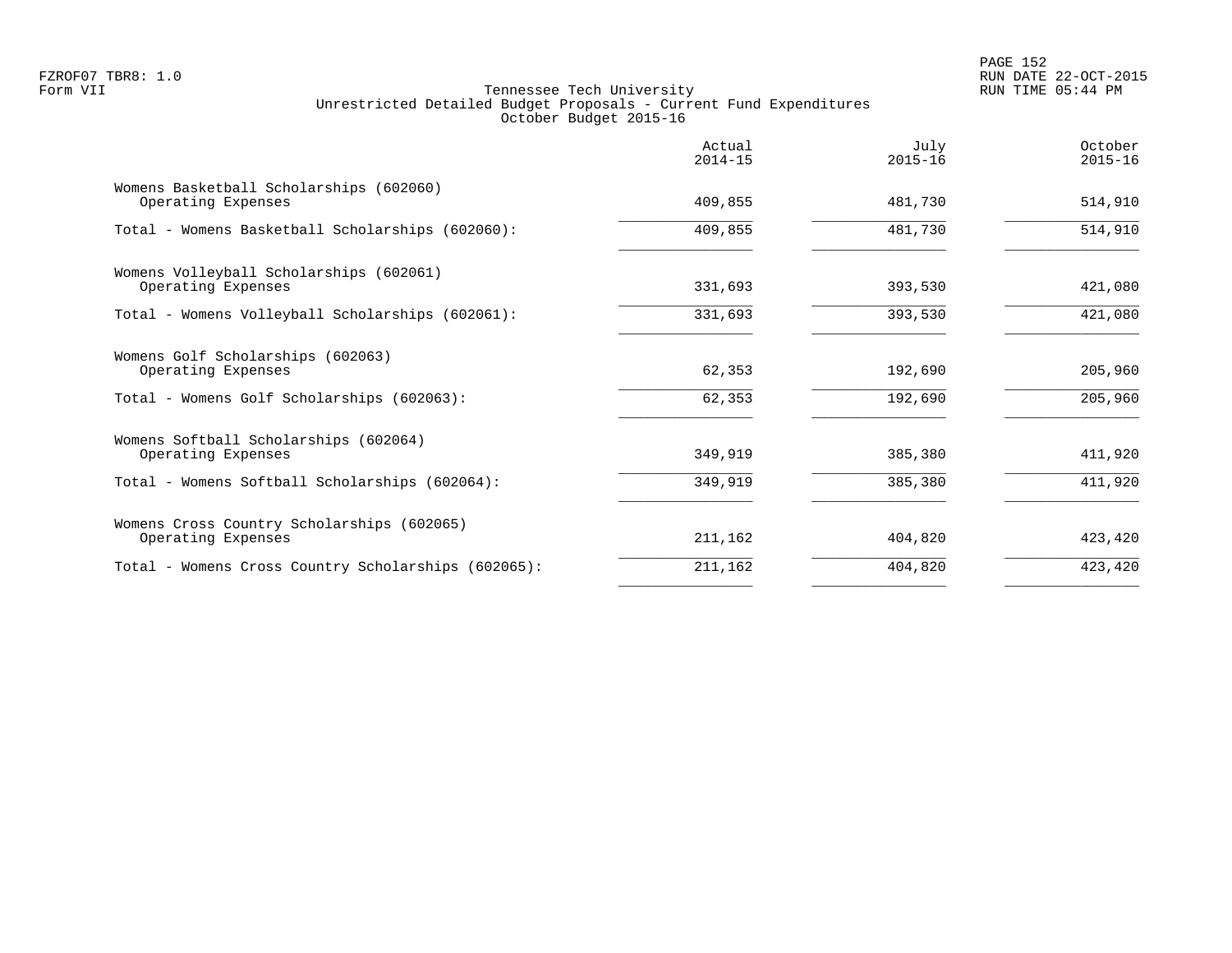PAGE 153 FZROF07 TBR8: 1.0 RUN DATE 22-OCT-2015

|                                                                                                    | Actual<br>$2014 - 15$      | July<br>$2015 - 16$        | October<br>$2015 - 16$     |
|----------------------------------------------------------------------------------------------------|----------------------------|----------------------------|----------------------------|
| Womens Soccer Scholarships (602066)<br>Operating Expenses                                          | 375,415                    | 449,610                    | 480,580                    |
| Total - Womens Soccer Scholarships (602066):                                                       | 375,415                    | 449,610                    | 480,580                    |
| Athletic Motor Pool (650000)<br>Salaries - Professional                                            | 0                          | 4,000                      | 4,000                      |
| Travel<br>Operating Expenses                                                                       | 95<br>41,149               | $\Omega$<br>13,000         | $\Omega$<br>13,000         |
| Total - Athletic Motor Pool (650000):                                                              | 41,244                     | 17,000                     | 17,000                     |
| Athletic Motor Pool Revenue (650001)<br>Travel<br>Operating Expenses                               | $-62,776$<br>$-1,036$      | $\Omega$<br>$-19,000$      | $\Omega$<br>$-19,000$      |
| Total - Athletic Motor Pool Revenue (650001):                                                      | $-63,812$                  | $-19,000$                  | $-19,000$                  |
| Student Sports Comp (650002)<br>Salaries - Professional<br>Employee Benefits<br>Operating Expenses | 38,255<br>14,312<br>31,158 | 52,501<br>14,606<br>15,930 | 53,335<br>14,606<br>15,930 |
| Total - Student Sports Comp (650002):                                                              | 83,725                     | 83,037                     | 83,871                     |
| Student Sports Comp Grad Assist (650003)<br>Employee Benefits                                      | 0                          | 2,780                      | 2,780                      |
| Total - Student Sports Comp Grad Assist (650003):                                                  | $\mathbf 0$                | 2,780                      | 2,780                      |
|                                                                                                    |                            |                            |                            |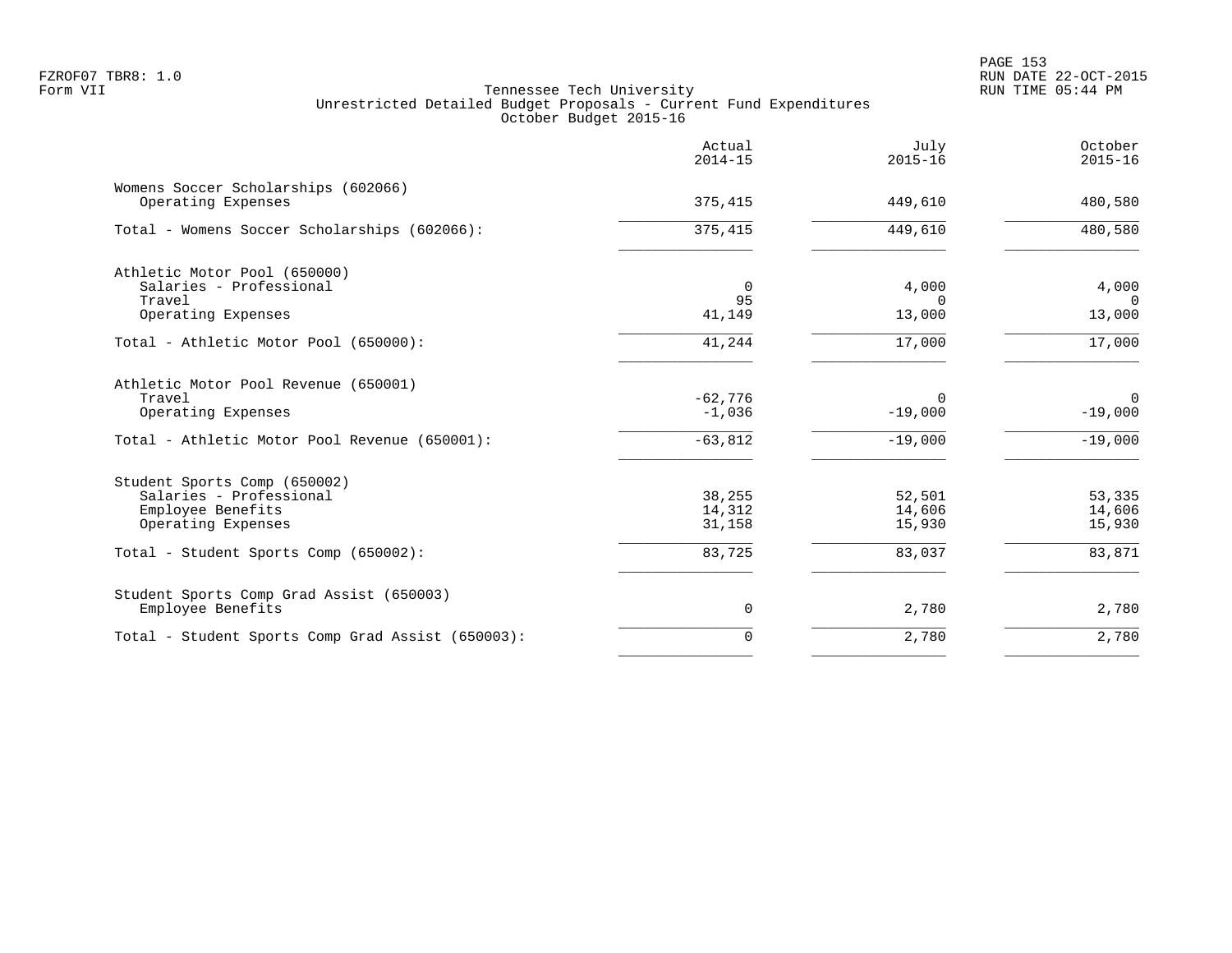|                                                                                                              | Actual<br>$2014 - 15$        | July<br>$2015 - 16$     | October<br>$2015 - 16$  |
|--------------------------------------------------------------------------------------------------------------|------------------------------|-------------------------|-------------------------|
| Tennis Center (650004)<br>Salaries - Professional<br>Employee Benefits                                       | 17,389<br>6,506              | 21,300<br>10,362        | 21,703<br>10,362        |
| Total - Tennis Center (650004):                                                                              | 23,895                       | 31,662                  | 32,065                  |
| Athletic Facilities & Events (650008)<br>Salaries - Students<br>Salaries - Professional<br>Employee Benefits | 0<br>$\mathbf 0$<br>$\Omega$ | 2,000<br>1,000<br>1,000 | 2,000<br>1,000<br>1,000 |
| Total - Athletic Facilities & Events (650008):                                                               | 0                            | 4,000                   | 4,000                   |
| TBR Spouse Dependent Discount (700000)<br>Employee Benefits                                                  | 88,025                       | 89,270                  | 89,270                  |
| Total - TBR Spouse Dependent Discount (700000):                                                              | 88,025                       | 89,270                  | 89,270                  |
| TBR Employ Remission PC191 (700001)<br>Employee Benefits                                                     | 58,409                       | 34,860                  | 34,860                  |
| Total - TBR Employ Remission PC191 (700001):                                                                 | 58,409                       | 34,860                  | 34,860                  |
| E and G Data Processing Allocation (700003)<br>Department Revenues                                           | 586,506                      | 607,170                 | 629,820                 |
| Total - E and G Data Processing Allocation (700003):                                                         | 586,506                      | 607,170                 | 629,820                 |
|                                                                                                              |                              |                         |                         |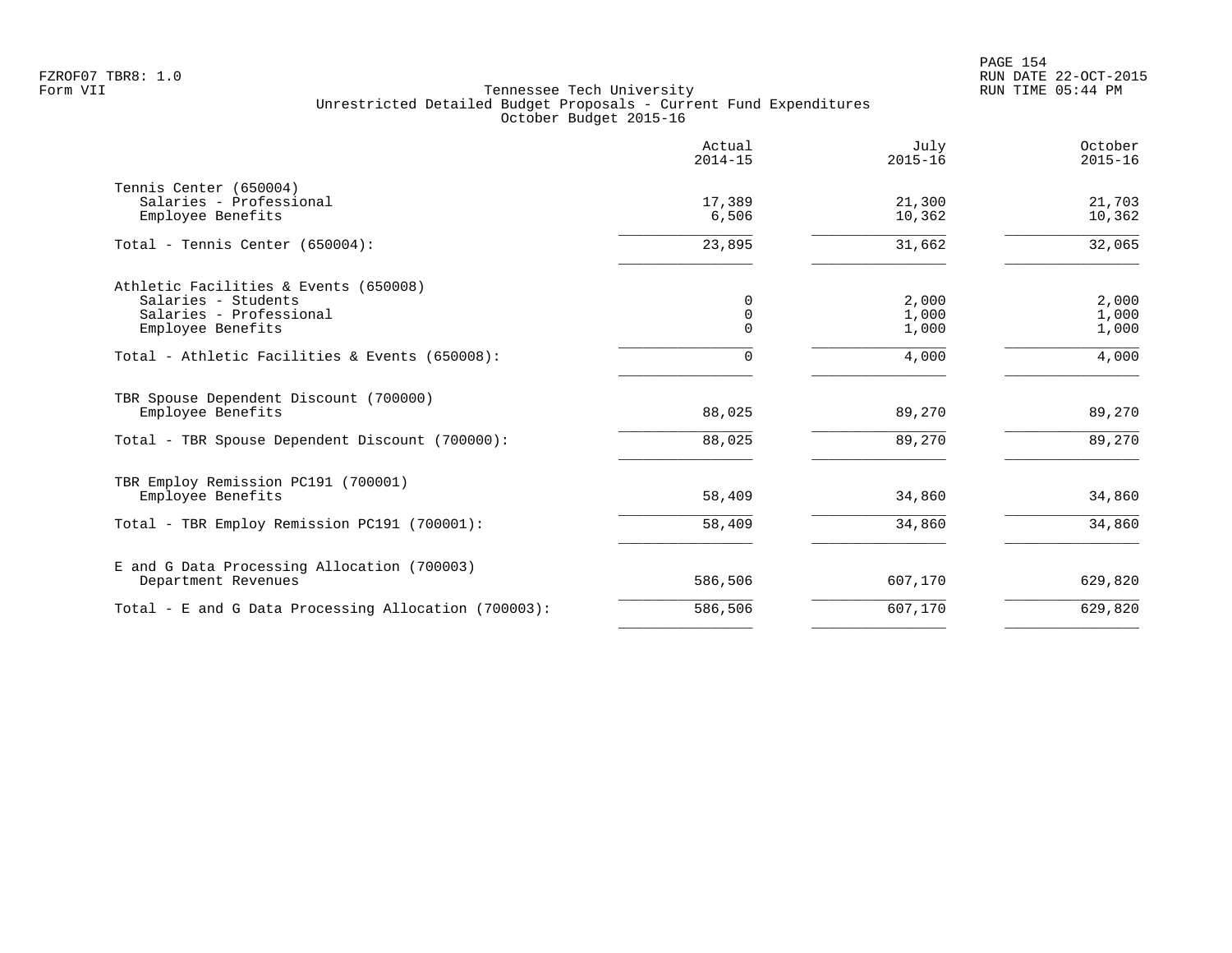|                                                                                                                                                      | Actual<br>$2014 - 15$ | July<br>$2015 - 16$                                | October<br>$2015 - 16$                                  |
|------------------------------------------------------------------------------------------------------------------------------------------------------|-----------------------|----------------------------------------------------|---------------------------------------------------------|
| E and G Claims Adjustment (700004)<br>Operating Expenses                                                                                             | 39,134                | 39,130                                             | 39,130                                                  |
| Total - E and G Claims Adjustment $(700004)$ :                                                                                                       | 39,134                | 39,130                                             | 39,130                                                  |
| E and G Support (700005)<br>Salaries - Administrative<br>Salaries - Supporting<br>Salaries - Professional<br>Employee Benefits<br>Operating Expenses | 19,546<br>22,837      | 6,305<br>22,020<br>87,445<br>192,480<br>$-40, 463$ | 0<br>$\mathbf 0$<br>$\mathbf 0$<br>157,740<br>$-39,187$ |
| Total - E and G Support $(700005)$ :                                                                                                                 | 42,383                | 267,787                                            | 118,553                                                 |
| E and G Other Salary Pool (700009)<br>Salaries - Supporting<br>Salaries - Professional<br>Total - E and G Other Salary Pool (700009):                | $\Omega$              | 21,350<br>21,520<br>42,870                         | 21,350<br>21,520<br>42,870                              |
| Post Office Allocation (700045)<br>Operating Expenses<br>Department Revenues                                                                         | 8,160                 | 1,200                                              | 1,200<br>$\Omega$                                       |
| Total - Post Office Allocation (700045):                                                                                                             | 8,160                 | 1,200                                              | 1,200                                                   |
|                                                                                                                                                      |                       |                                                    |                                                         |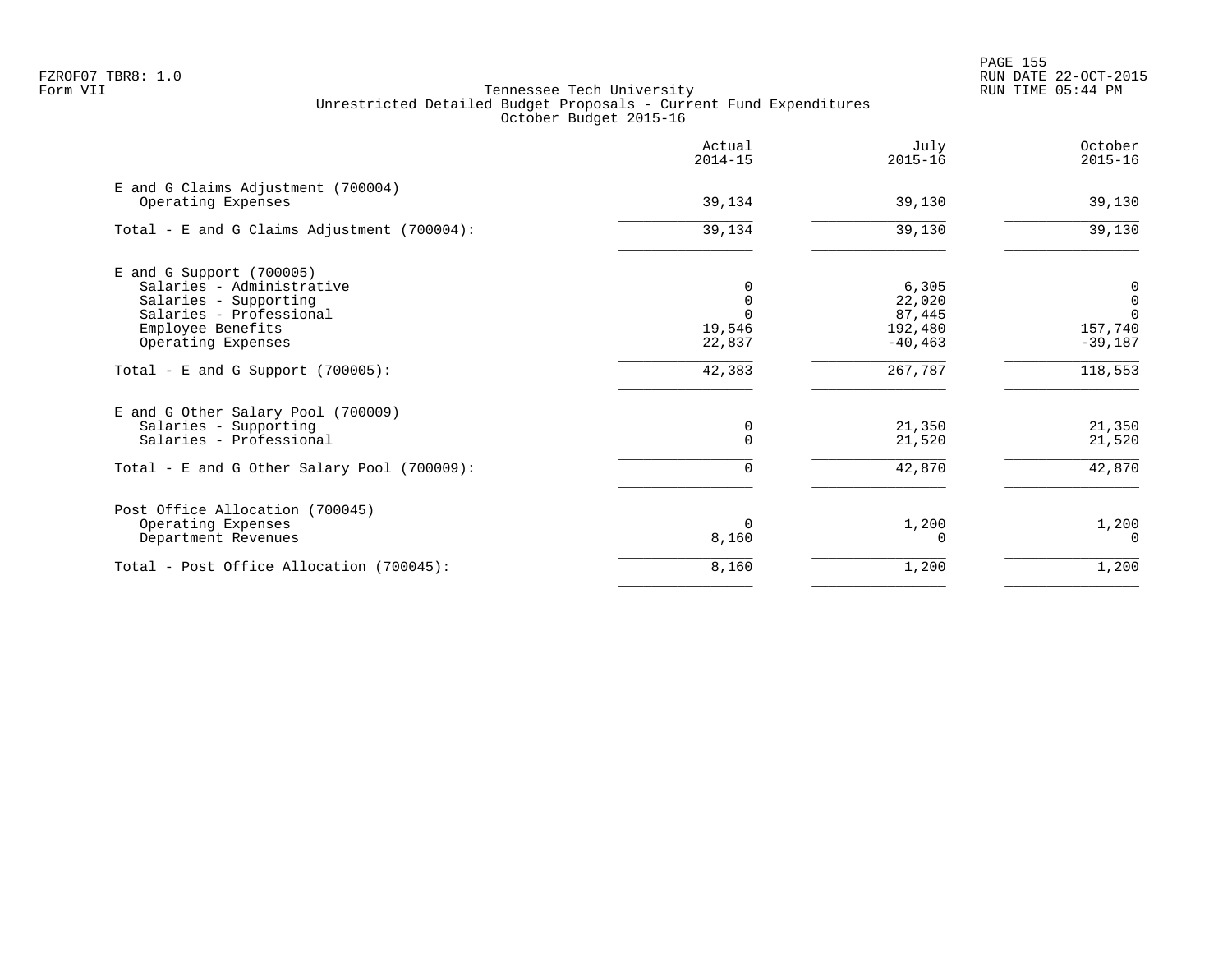| FZROF07 | TBR8: |  |
|---------|-------|--|
|---------|-------|--|

|                                                                                                                                                                                                                           | Actual<br>$2014 - 15$                                                                                             | July<br>$2015 - 16$                                                                                                    | October<br>$2015 - 16$                                                                                                 |
|---------------------------------------------------------------------------------------------------------------------------------------------------------------------------------------------------------------------------|-------------------------------------------------------------------------------------------------------------------|------------------------------------------------------------------------------------------------------------------------|------------------------------------------------------------------------------------------------------------------------|
| TTU Staff Tuit Maint Reimbursment (700068)<br>Employee Benefits                                                                                                                                                           | 62,989                                                                                                            | 36,043                                                                                                                 | 36,043                                                                                                                 |
| Total - TTU Staff Tuit Maint Reimbursment (700068):                                                                                                                                                                       | 62,989                                                                                                            | 36,043                                                                                                                 | 36,043                                                                                                                 |
| Total - Student Services (400):                                                                                                                                                                                           |                                                                                                                   |                                                                                                                        |                                                                                                                        |
| Salaries - Administrative<br>Salaries - Academic<br>Salaries - Supporting<br>Salaries - Students<br>Salaries - Professional<br>Employee Benefits<br>Travel<br>Operating Expenses<br>Capital Outlay<br>Department Revenues | 416,132<br>11,545<br>1,567,028<br>314,879<br>5,945,730<br>3,537,294<br>1,728,119<br>9,283,974<br>7,900<br>587,404 | 435,450<br>$\Omega$<br>1,728,224<br>240,420<br>6,381,408<br>3,820,772<br>1,143,100<br>9,011,690<br>$\Omega$<br>536,377 | 452,153<br>$\Omega$<br>1,719,486<br>244,340<br>6,576,477<br>3,824,789<br>1,215,800<br>9,965,284<br>$\Omega$<br>553,846 |
| Total                                                                                                                                                                                                                     | 23,400,005                                                                                                        | 23, 297, 441                                                                                                           | 24, 552, 175                                                                                                           |
| Total - Student Services (40):                                                                                                                                                                                            |                                                                                                                   |                                                                                                                        |                                                                                                                        |
| Salaries - Administrative<br>Salaries - Academic<br>Salaries - Supporting<br>Salaries - Students<br>Salaries - Professional<br>Employee Benefits<br>Travel<br>Operating Expense<br>Capital Outlay<br>Department Revenues  | 416,132<br>11,545<br>1,567,028<br>314,879<br>5,945,730<br>3,537,294<br>1,728,119<br>9,283,974<br>7,900<br>587,404 | 435,450<br>$\Omega$<br>1,728,224<br>240,420<br>6,381,408<br>3,820,772<br>1,143,100<br>9,011,690<br>$\Omega$<br>536,377 | 452,153<br>$\Omega$<br>1,719,486<br>244,340<br>6,576,477<br>3,824,789<br>1,215,800<br>9,965,284<br>$\Omega$<br>553,846 |
| Total                                                                                                                                                                                                                     | 23,400,005                                                                                                        | 23, 297, 441                                                                                                           | 24, 552, 175                                                                                                           |

 Institutional Support (45) Institutional Support (450)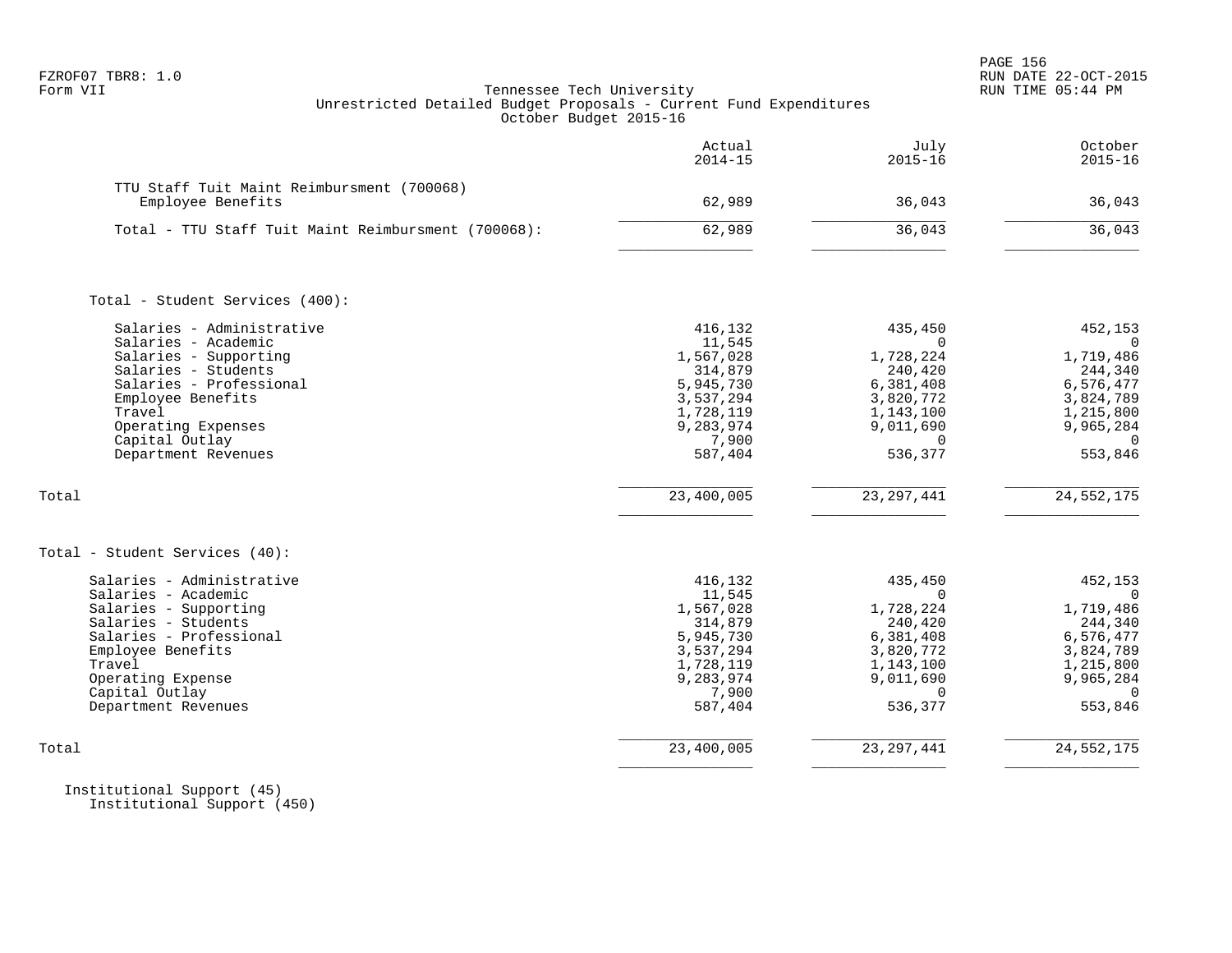|                                      | Actual<br>$2014 - 15$ | July<br>$2015 - 16$ | October<br>$2015 - 16$ |
|--------------------------------------|-----------------------|---------------------|------------------------|
| Presidents Office (110000)           |                       |                     |                        |
| Salaries - Administrative            | 448,187               | 455,957             | 455,957                |
| Salaries - Supporting                | 993                   | 3,000               | 4,000                  |
| Salaries - Students                  | 5,616                 | 3,190               | 3,190                  |
| Salaries - Professional              | 193,011               | 144,562             | 197,383                |
| Employee Benefits                    | 159,360               | 160,130             | 173,450                |
| Travel                               | 18,918                | 4,000               | 16,000                 |
| Operating Expenses                   | 25,446                | 15,720              | 15,720                 |
| Total - Presidents Office (110000):  | 851,531               | 786,559             | 865,700                |
| University Support (110001)          |                       |                     |                        |
| Operating Expenses                   | 0                     | 56,130              | $\mathbf 0$            |
| Total - University Support (110001): | $\Omega$              | 56,130              | $\Omega$               |
| President Emeritus (110002)          |                       |                     |                        |
| Salaries - Professional              | 77,918                | 77,920              | 77,920                 |
| Employee Benefits                    | 4,191                 | 4,185               | 4,185                  |
| Travel                               | 2,225                 | $\Omega$            | 2,000                  |
| Operating Expenses                   | 664                   | 1,040               | 1,040                  |
| Total - President Emeritus (110002): | 84,998                | 83,145              | 85,145                 |
| Faculty Senate (110003)              |                       |                     |                        |
| Salaries - Academic                  | 2,400                 | 2,400               | 2,400                  |
| Employee Benefits                    | 429                   | 1,500               | 1,500                  |
| Travel                               | 1,352                 | 400                 | 400                    |
| Operating Expenses                   | $\Omega$              | 380                 | 380                    |
| Total - Faculty Senate (110003):     | 4,181                 | 4,680               | 4,680                  |
|                                      |                       |                     |                        |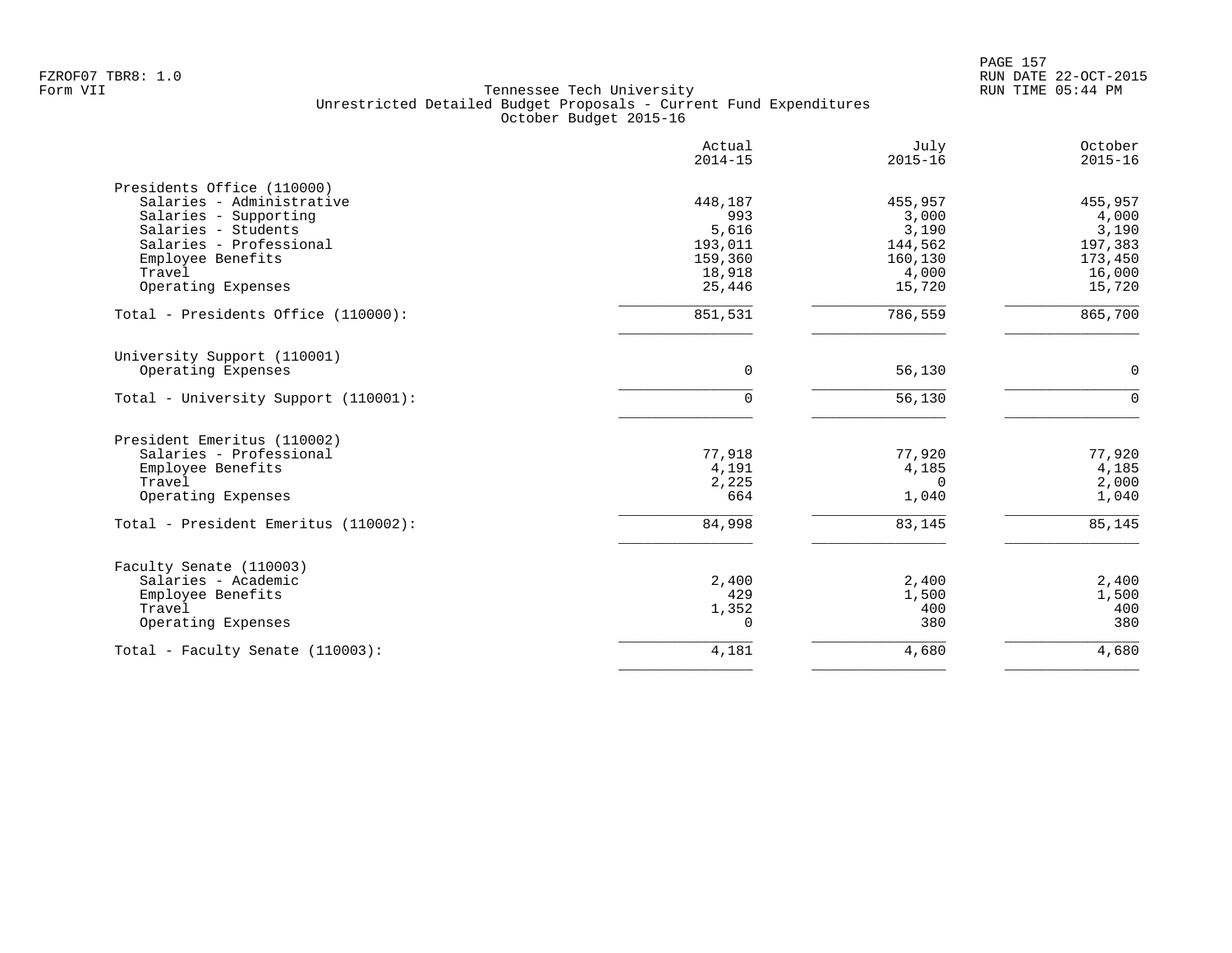PAGE 158 FZROF07 TBR8: 1.0 RUN DATE 22-OCT-2015

|                                                                                           | Actual<br>$2014 - 15$     | July<br>$2015 - 16$     | October<br>$2015 - 16$      |
|-------------------------------------------------------------------------------------------|---------------------------|-------------------------|-----------------------------|
| Staff Development (110005)<br>Operating Expenses                                          | 1,500                     | 1,500                   | 1,500                       |
| Total - Staff Development (110005):                                                       | 1,500                     | 1,500                   | 1,500                       |
| President Grad Assistant (110006)<br>Employee Benefits                                    | 28,332                    | 16,380                  | 24,880                      |
| Total - President Grad Assistant (110006):                                                | 28,332                    | 16,380                  | 24,880                      |
| Staff Moving (110007)<br>Salaries - Administrative<br>Employee Benefits<br>Travel         | 12,000<br>1,835<br>11,317 | 0<br>0<br>$\Omega$      | 0<br>$\,0\,$<br>$\mathbf 0$ |
| Total - Staff Moving (110007):                                                            | 25,152                    | $\Omega$                | $\mathbf 0$                 |
| Staff Awards (110008)<br>Salaries - Supporting<br>Employee Benefits<br>Operating Expenses | 4,000<br>1,587<br>216     | 4,000<br>2,115<br>2,200 | 4,000<br>2,115<br>2,200     |
| Total - Staff Awards (110008):                                                            | $\overline{5,803}$        | 8,315                   | 8,315                       |
| Professional Awards (110009)<br>Salaries - Professional<br>Operating Expenses             | 1,000<br>61               | 1,000<br>50             | 1,000<br>50                 |
| Total - Professional Awards (110009):                                                     | 1,061                     | 1,050                   | 1,050                       |
|                                                                                           |                           |                         |                             |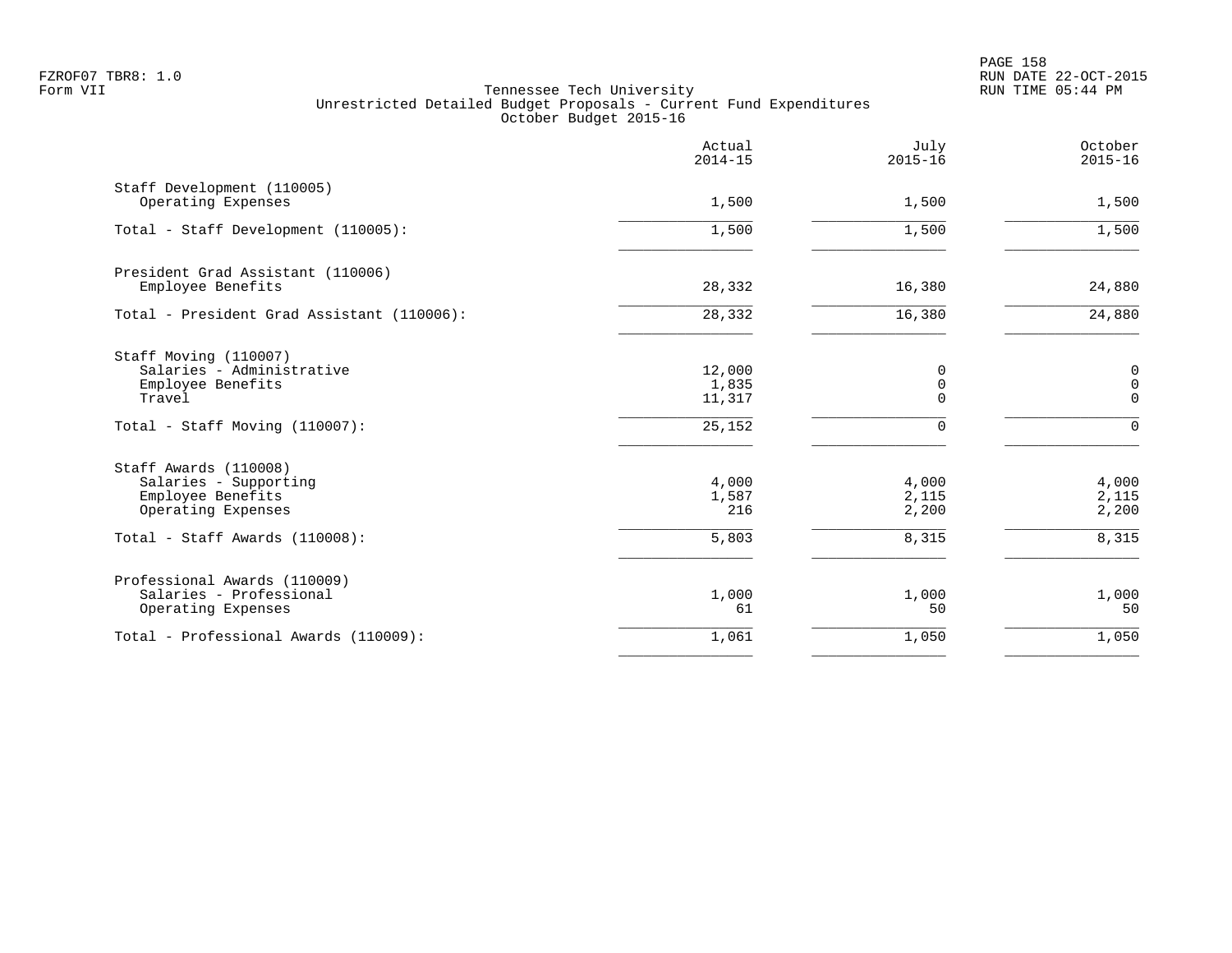|                                                                                                  | Actual<br>$2014 - 15$        | July<br>$2015 - 16$        | October<br>$2015 - 16$           |
|--------------------------------------------------------------------------------------------------|------------------------------|----------------------------|----------------------------------|
| Performance Awards (110010)<br>Operating Expenses                                                | $\mathbf 0$                  | 12,000                     | 12,000                           |
| Total - Performance Awards (110010):                                                             | $\Omega$                     | 12,000                     | 12,000                           |
| Graduation Experience (110012)<br>Salaries - Students<br>Employee Benefits<br>Operating Expenses | 4,369<br>$\Omega$<br>158,193 | $\Omega$<br>100<br>100,110 | $\overline{0}$<br>100<br>144,510 |
| Total - Graduation Experience (110012):                                                          | 162,562                      | 100,210                    | 144,610                          |
| Exec Mgt Strategic Initiatives (110016)<br>Operating Expenses                                    | $\mathbf 0$                  | 372,440                    | 58,636                           |
| Total - Exec Mgt Strategic Initiatives (110016):                                                 | $\mathbf 0$                  | 372,440                    | 58,636                           |
| Marketing Strategic Plans (110017)<br>Travel<br>Operating Expenses                               | 8,136<br>185,330             | 0<br>U                     | $\Omega$<br>150,000              |
| Total - Marketing Strategic Plans (110017):                                                      | 193,466                      | U                          | 150,000                          |
| President GIK Chartwells (110025)<br>Operating Expenses                                          | 10,000                       | 0                          | $\mathbf 0$                      |
| Total - President GIK Chartwells (110025):                                                       | 10,000                       | $\Omega$                   | $\Omega$                         |
|                                                                                                  |                              |                            |                                  |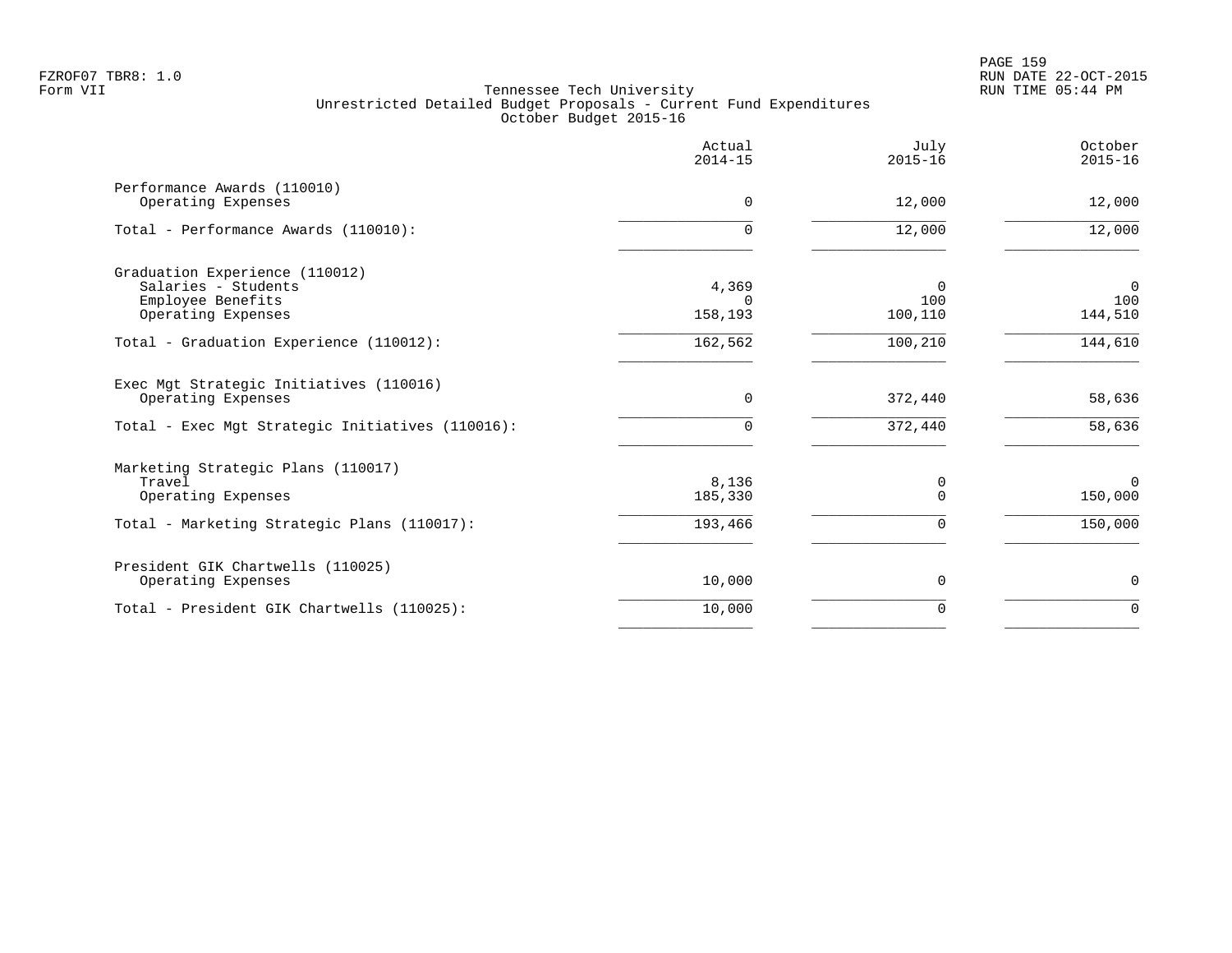|                                                          | Actual<br>$2014 - 15$ | July<br>$2015 - 16$ | October<br>$2015 - 16$ |
|----------------------------------------------------------|-----------------------|---------------------|------------------------|
| University Counsel (110100)<br>Salaries - Administrative | 135,504               | 134,870             | 151,600                |
| Salaries - Students                                      | 735                   | $\Omega$            | $\Omega$               |
| Salaries - Professional                                  | 17,815                | 45,000              | 45,000                 |
| Employee Benefits                                        | 53,215                | 44,510              | 44,510                 |
| Travel                                                   | 4,265                 | 5,000               | 5,000                  |
| Operating Expenses                                       | 13,869                | 6,000               | 21,757                 |
| Total - University Counsel (110100):                     | 225,403               | 235,380             | 267,867                |
| Office of Internal Audit (111000)                        |                       |                     |                        |
| Salaries - Administrative                                | 94,613                | 95,069              | 95,069                 |
| Salaries - Supporting                                    | 27,866                | 34,112              | 38,312                 |
| Salaries - Professional                                  | 56,948                | 57,217              | 60,533                 |
| Employee Benefits                                        | 68,311                | 65,700              | 73,540                 |
| Travel                                                   | 4,323                 | 6,300               | 11,800                 |
| Operating Expenses                                       | 5,426                 | 3,650               | 3,650                  |
| Total - Office of Internal Audit (111000):               | 257,487               | 262,048             | 282,904                |
| Diversity and Legal Affiars (112000)                     |                       |                     |                        |
| Operating Expenses                                       | 43                    | $\mathbf 0$         | $\mathbf 0$            |
| Total - Diversity and Legal Affiars (112000):            | 43                    | $\mathbf 0$         | $\mathbf 0$            |
| Commission on Status of Women (112001)                   |                       |                     |                        |
| Travel                                                   | 150                   | 0                   | $\mathbf 0$            |
| Operating Expenses                                       | 1,814                 | 2,000               | 2,000                  |
| Total - Commission on Status of Women (112001):          | 1,964                 | 2,000               | 2,000                  |
|                                                          |                       |                     |                        |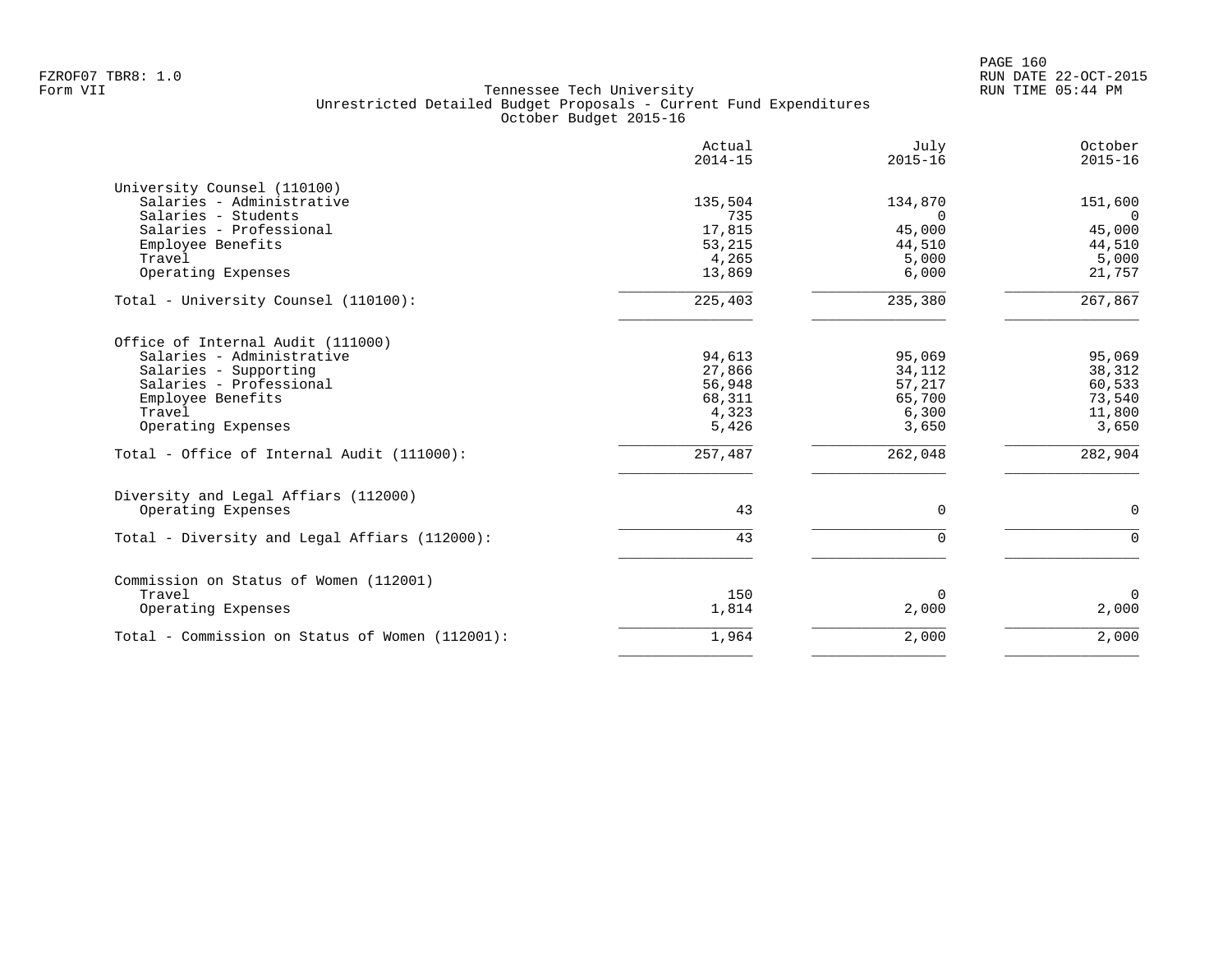| Actual<br>$2014 - 15$ | July<br>$2015 - 16$                                                                                                                        | October<br>$2015 - 16$                                                                                                                  |
|-----------------------|--------------------------------------------------------------------------------------------------------------------------------------------|-----------------------------------------------------------------------------------------------------------------------------------------|
|                       |                                                                                                                                            |                                                                                                                                         |
| 304,013               | 305,525                                                                                                                                    | 305,525                                                                                                                                 |
| 150,750               |                                                                                                                                            | 151,500                                                                                                                                 |
|                       |                                                                                                                                            | 24,686                                                                                                                                  |
| 61,423                | 142,321                                                                                                                                    | 144,111                                                                                                                                 |
|                       |                                                                                                                                            | 198,115                                                                                                                                 |
| $\Omega$              | $\Omega$                                                                                                                                   | 40,460                                                                                                                                  |
| 699,483               | 813,542                                                                                                                                    | 864,397                                                                                                                                 |
|                       |                                                                                                                                            |                                                                                                                                         |
|                       |                                                                                                                                            | 227,250                                                                                                                                 |
|                       |                                                                                                                                            | $\mathbf{0}$                                                                                                                            |
|                       |                                                                                                                                            | $\Omega$                                                                                                                                |
|                       |                                                                                                                                            | 196,085                                                                                                                                 |
|                       |                                                                                                                                            | 125,070                                                                                                                                 |
|                       |                                                                                                                                            | 1,920                                                                                                                                   |
|                       |                                                                                                                                            | 4,500                                                                                                                                   |
| $-1$                  | $\Omega$                                                                                                                                   | $\Omega$                                                                                                                                |
| 535,218               | 534,190                                                                                                                                    | 554,825                                                                                                                                 |
|                       |                                                                                                                                            |                                                                                                                                         |
|                       |                                                                                                                                            | 0                                                                                                                                       |
|                       | $\Omega$                                                                                                                                   | $\mathbf 0$                                                                                                                             |
|                       | $\Omega$                                                                                                                                   | $\Omega$                                                                                                                                |
|                       |                                                                                                                                            | 11,030                                                                                                                                  |
|                       | 400                                                                                                                                        | 7,450                                                                                                                                   |
|                       |                                                                                                                                            | 4,000                                                                                                                                   |
| 35,988                | 75,960                                                                                                                                     | 87,232                                                                                                                                  |
| 86,933                |                                                                                                                                            | 109,712                                                                                                                                 |
|                       | 19,427<br>163,870<br>226,125<br>34,791<br>8,030<br>120,250<br>137,321<br>521<br>8,181<br>4,963<br>7,477<br>295<br>9,944<br>5,979<br>22,287 | 151,500<br>24,186<br>190,010<br>227,250<br>35,350<br>$\Omega$<br>140,100<br>125,070<br>1,920<br>4,500<br>0<br>10,897<br>4,000<br>91,257 |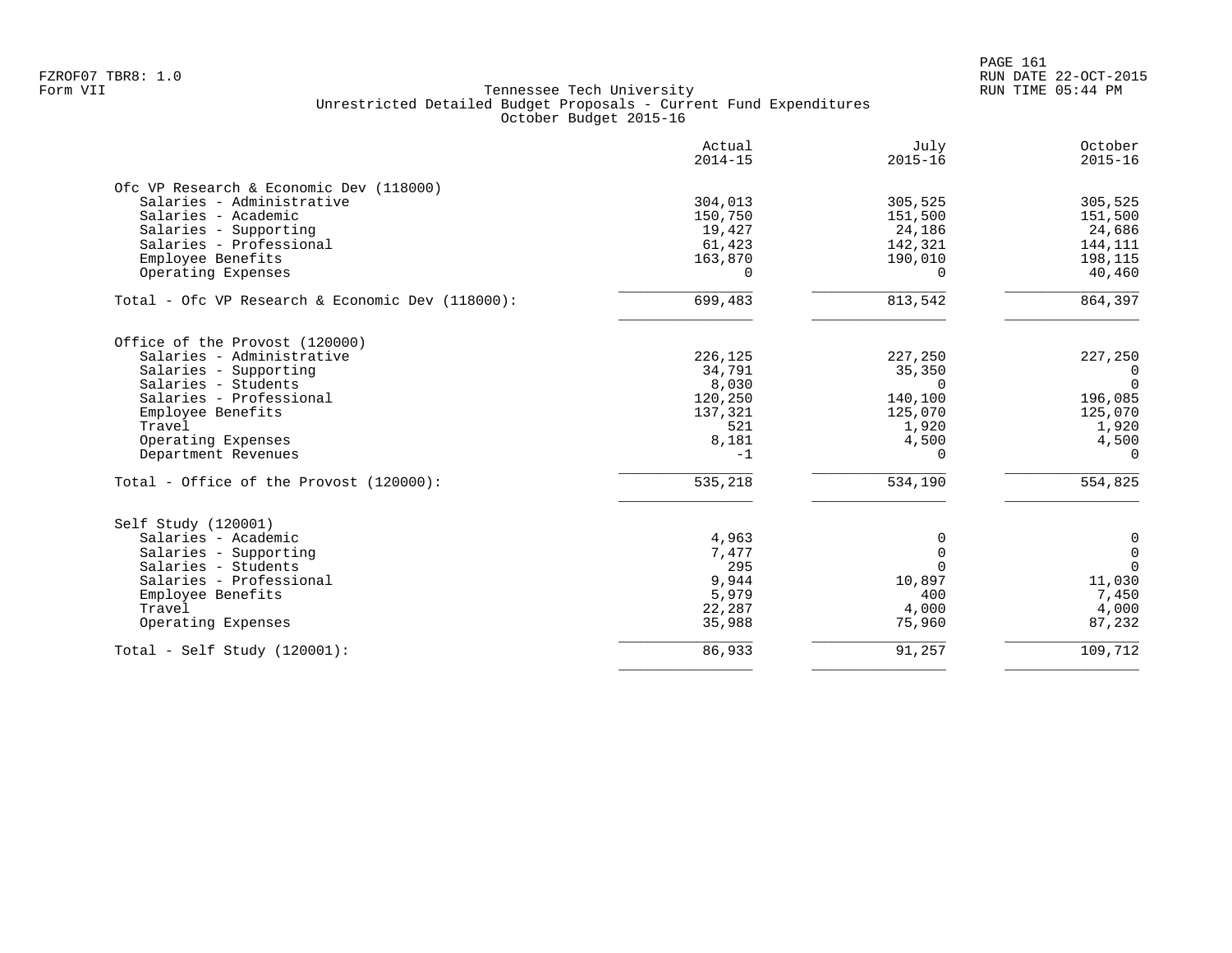| Actual<br>$2014 - 15$ | July<br>$2015 - 16$ | October<br>$2015 - 16$ |
|-----------------------|---------------------|------------------------|
|                       |                     |                        |
| 46,142                | 46,008              | 0                      |
| 1,246                 | 4,000               | $\mathbf 0$            |
| 16,218                | 18,460              | $\mathbf 0$            |
| $\Omega$              | $-800$              | $\mathbf 0$            |
| 2,348                 | 900                 | $\Omega$               |
| 65,954                | 68,568              | $\Omega$               |
|                       |                     |                        |
| 11,643                | 20,410              | 20,410                 |
| 0                     | 3,000               | 3,000                  |
| 11,643                | 23,410              | 23,410                 |
|                       |                     |                        |
| 3,656                 | $\Omega$            | $\Omega$               |
| 3,656                 | $\Omega$            | $\Omega$               |
|                       |                     |                        |
| 93,613                | 94,169              | 94,169                 |
| 169,712               | 180,682             | 181,893                |
| 83,095                | 82,675              | 82,675                 |
| 4,092                 | 2,300               | 6,300                  |
|                       |                     | 8,220                  |
| 359,441               | 372,046             | 373,257                |
|                       | 8,929               | 12,220                 |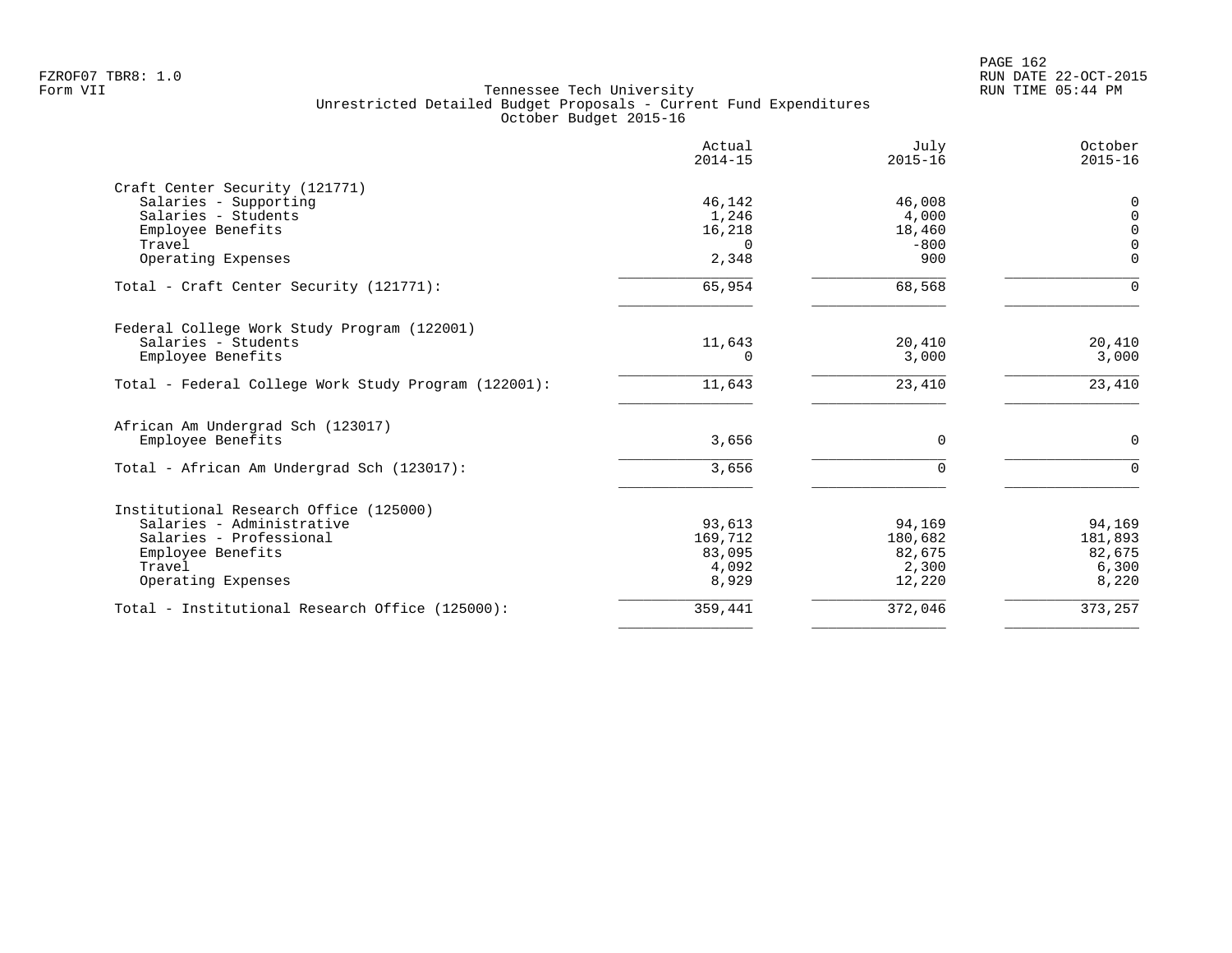PAGE 163 FZROF07 TBR8: 1.0 RUN DATE 22-OCT-2015

| Actual<br>$2014 - 15$                                             | July<br>$2015 - 16$                                            | October<br>$2015 - 16$                                          |
|-------------------------------------------------------------------|----------------------------------------------------------------|-----------------------------------------------------------------|
| $\Omega$                                                          | 9,640                                                          | 9,640                                                           |
| $\Omega$                                                          | 9,640                                                          | 9,640                                                           |
| 151,030<br>39,510<br>7,288<br>31,632<br>76,105<br>2,527<br>16,606 | 151,288<br>49,050<br>1,200<br>36,376<br>73,226<br>480<br>7,340 | 157,000<br>50,050<br>1,200<br>36,731<br>89,666<br>480<br>11,840 |
| 324,698                                                           | 318,960                                                        | 346,967                                                         |
| 40,975<br>40,975                                                  | 46,300<br>46,300                                               | 46,300<br>46,300                                                |
| 2,006                                                             | 2,010                                                          | 2,010                                                           |
| 2,006                                                             | 2,010                                                          | 2,010                                                           |
|                                                                   |                                                                |                                                                 |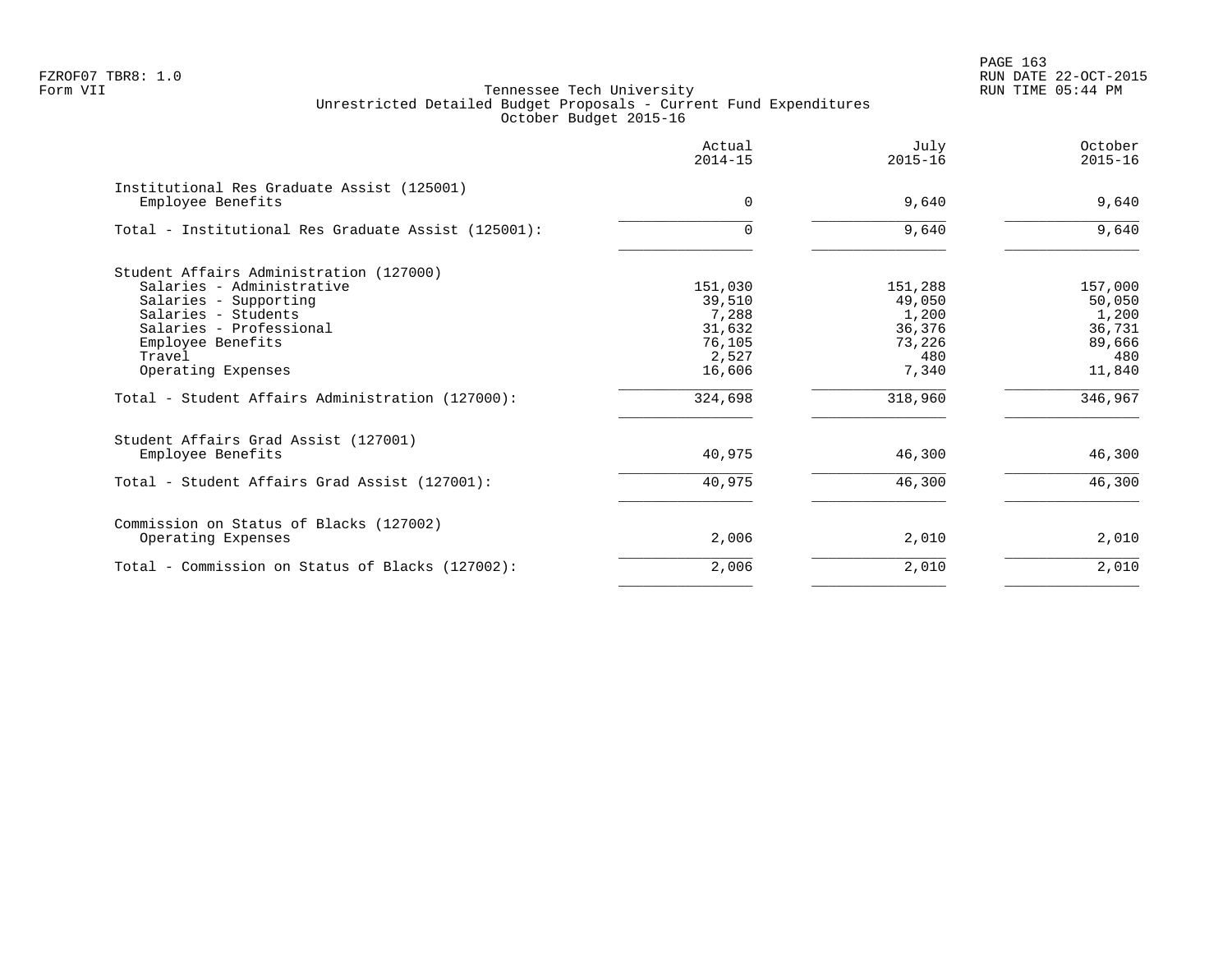| Actual<br>$2014 - 15$ | July<br>$2015 - 16$                                                                                                                           | October<br>$2015 - 16$                                                                                                                              |
|-----------------------|-----------------------------------------------------------------------------------------------------------------------------------------------|-----------------------------------------------------------------------------------------------------------------------------------------------------|
|                       |                                                                                                                                               |                                                                                                                                                     |
| 178,457               | 177,344                                                                                                                                       | 202,300                                                                                                                                             |
| 25,419                | 47,785                                                                                                                                        | 48,285                                                                                                                                              |
| 46,340                | 50,680                                                                                                                                        | 51,180                                                                                                                                              |
| 64,633                | 76,340                                                                                                                                        | 76,340                                                                                                                                              |
| 8,931                 | 750                                                                                                                                           | 750                                                                                                                                                 |
| 7,298                 | 3,760                                                                                                                                         | 3,760                                                                                                                                               |
| 331,078               | 356,659                                                                                                                                       | 382,615                                                                                                                                             |
|                       |                                                                                                                                               |                                                                                                                                                     |
|                       |                                                                                                                                               | 167,300                                                                                                                                             |
|                       |                                                                                                                                               | 436,247                                                                                                                                             |
|                       |                                                                                                                                               | $\Omega$                                                                                                                                            |
|                       |                                                                                                                                               | 657,668                                                                                                                                             |
|                       |                                                                                                                                               | 497,735                                                                                                                                             |
|                       |                                                                                                                                               | 25,670                                                                                                                                              |
|                       |                                                                                                                                               | 157,962                                                                                                                                             |
| $-17$                 | $\Omega$                                                                                                                                      | $\Omega$                                                                                                                                            |
| 1,692,892             | 1,799,585                                                                                                                                     | 1,942,582                                                                                                                                           |
|                       |                                                                                                                                               |                                                                                                                                                     |
|                       |                                                                                                                                               | 120,000                                                                                                                                             |
|                       |                                                                                                                                               | 220,733                                                                                                                                             |
|                       |                                                                                                                                               | $\Omega$                                                                                                                                            |
|                       |                                                                                                                                               | 539,117                                                                                                                                             |
|                       |                                                                                                                                               | 244,790                                                                                                                                             |
|                       |                                                                                                                                               | 1,780                                                                                                                                               |
|                       |                                                                                                                                               | 157,710                                                                                                                                             |
| $-36$                 | $\Omega$                                                                                                                                      | $\Omega$                                                                                                                                            |
| 917,352               | 1,178,562                                                                                                                                     | 1,284,130                                                                                                                                           |
|                       | 137,875<br>393,620<br>15,009<br>568,795<br>475,681<br>21,715<br>80,214<br>105,864<br>189,408<br>554<br>299,788<br>218,350<br>2,983<br>100,441 | 138,650<br>421,376<br>$\Omega$<br>636,849<br>494,800<br>25,670<br>82,240<br>131,300<br>216,163<br>$\Omega$<br>526,449<br>244,790<br>1,780<br>58,080 |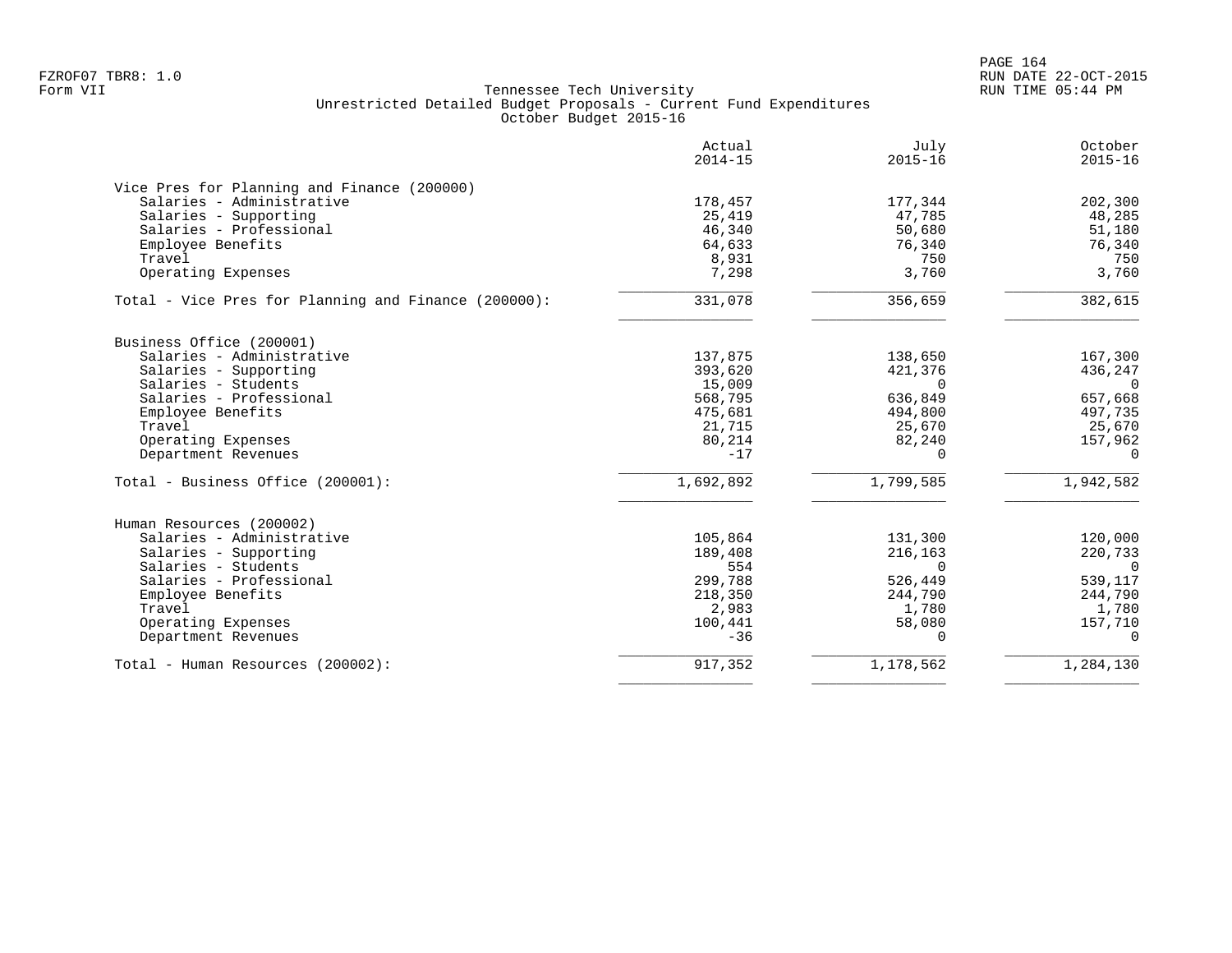PAGE 165 FZROF07 TBR8: 1.0 RUN DATE 22-OCT-2015

|                                                                                                                                                            | Actual<br>$2014 - 15$                                         | July<br>$2015 - 16$                                   | October<br>$2015 - 16$                                                    |
|------------------------------------------------------------------------------------------------------------------------------------------------------------|---------------------------------------------------------------|-------------------------------------------------------|---------------------------------------------------------------------------|
| University Police (200004)<br>Salaries - Supporting<br>Salaries - Professional<br>Employee Benefits<br>Travel<br>Operating Expenses<br>Department Revenues | 598,975<br>135,229<br>358,438<br>3,068<br>107,304<br>$-1,642$ | 620,371<br>121,095<br>355,200<br>2,710<br>82,590<br>∩ | 0<br>$\mathbf 0$<br>$\mathbf 0$<br>$\Omega$<br>$\mathbf 0$<br>$\mathbf 0$ |
| Total - University Police (200004):                                                                                                                        | 1,201,372                                                     | 1,181,966                                             | $\Omega$                                                                  |
| Business Office GA (200008)<br>Employee Benefits<br>Total - Business Office GA (200008):                                                                   | 17,610<br>17,610                                              | 11,420<br>11,420                                      | 11,420<br>11,420                                                          |
| Planning Strategic Initiatives (200009)<br>Operating Expenses<br>Total - Planning Strategic Initiatives (200009):                                          | 468,409                                                       | 0<br>$\Omega$                                         | 101,592<br>101,592                                                        |
| Facilities Rental (200011)<br>Salaries - Administrative<br>Salaries - Supporting<br>Salaries - Students<br>Salaries - Professional<br>Employee Benefits    | 468,409<br>$\Omega$<br>1,658<br>0<br>3,473<br>$-1,562$        | 700<br>800<br>450<br>1,000<br>600                     | 700<br>800<br>450<br>1,000<br>600                                         |
| Total - Facilities Rental (200011):                                                                                                                        | 3,569                                                         | 3,550                                                 | 3,550                                                                     |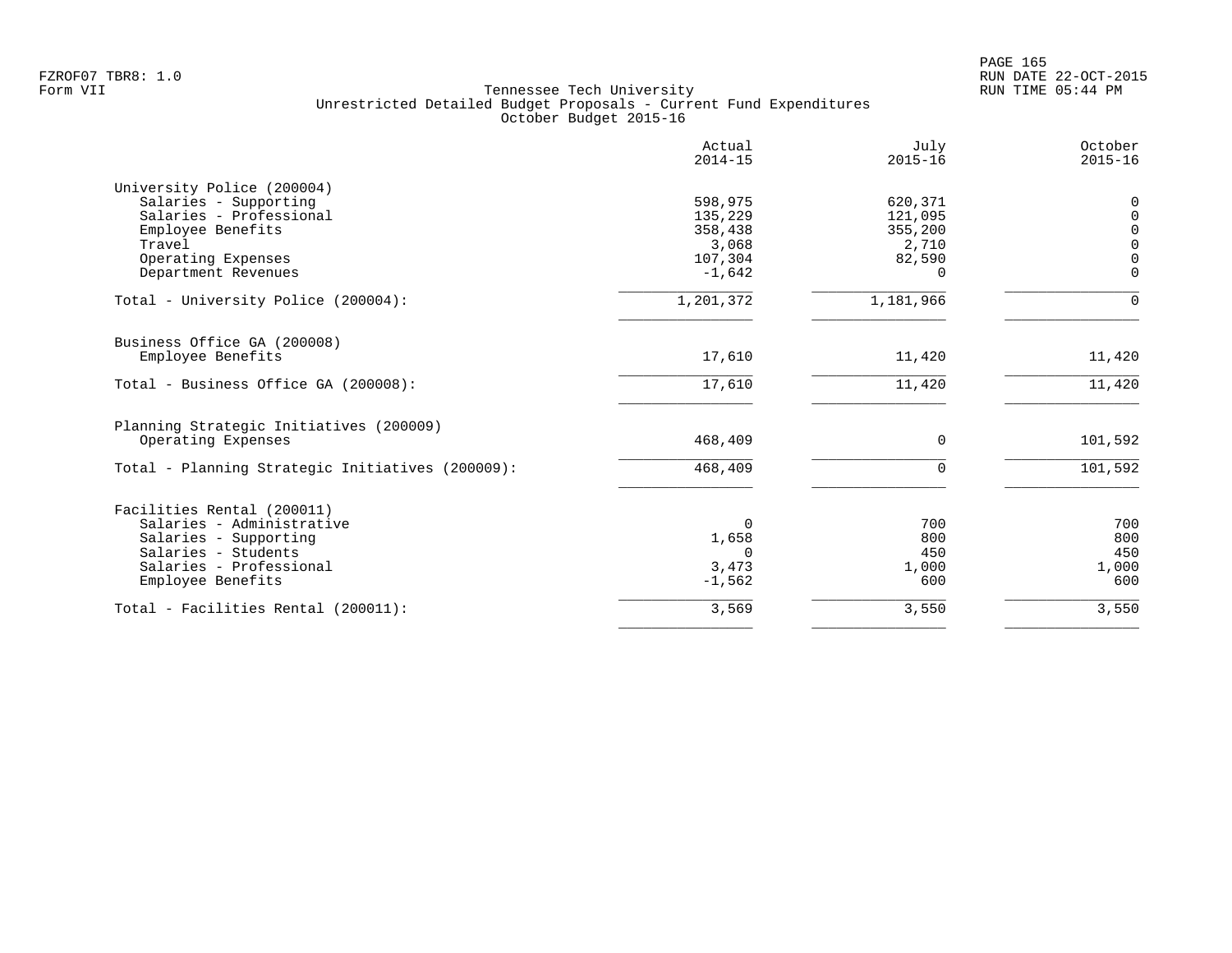PAGE 166 FZROF07 TBR8: 1.0 RUN DATE 22-OCT-2015

|                                                                                                              | Actual<br>$2014 - 15$              | July<br>$2015 - 16$                      | October<br>$2015 - 16$                   |
|--------------------------------------------------------------------------------------------------------------|------------------------------------|------------------------------------------|------------------------------------------|
| University Budget & Planning (200025)<br>Salaries - Professional<br>Employee Benefits<br>Operating Expenses  | 80,400<br>31,807<br>0              | 81,100<br>33,000<br>$\Omega$             | 81,600<br>33,000<br>$-7,000$             |
| Total - University Budget & Planning (200025):                                                               | 112,207                            | 114,100                                  | 107,600                                  |
| Compliance Office (200026)<br>Salaries - Administrative<br>Employee Benefits<br>Travel<br>Operating Expenses | 0<br>$\mathbf 0$<br>2,153<br>4,173 | 97,000<br>29,100<br>$\Omega$<br>$\Omega$ | 99,905<br>38,800<br>$\Omega$<br>$\Omega$ |
| Total - Compliance Office (200026):                                                                          | 6,326                              | 126,100                                  | 138,705                                  |
| PCI Compliance (200030)<br>Operating Expenses                                                                | $\Omega$                           | 5,000                                    | 5,000                                    |
| Total - PCI Compliance (200030):                                                                             | 0                                  | 5,000                                    | 5,000                                    |
| Postage and Mailing (203007)<br>Operating Expenses                                                           | 150,000                            | 170,000                                  | 170,000                                  |
| Total - Postage and Mailing (203007):                                                                        | 150,000                            | 170,000                                  | 170,000                                  |
| Postage and Mailing Transfer In (203008)<br>Operating Expenses<br>Department Revenues                        | $-158,017$<br>$-3,440$             | $\Omega$<br>$-170,000$                   | $\mathbf 0$<br>$-170,000$                |
| Total - Postage and Mailing Transfer In (203008):                                                            | $-161, 457$                        | $-170,000$                               | $-170,000$                               |
|                                                                                                              |                                    |                                          |                                          |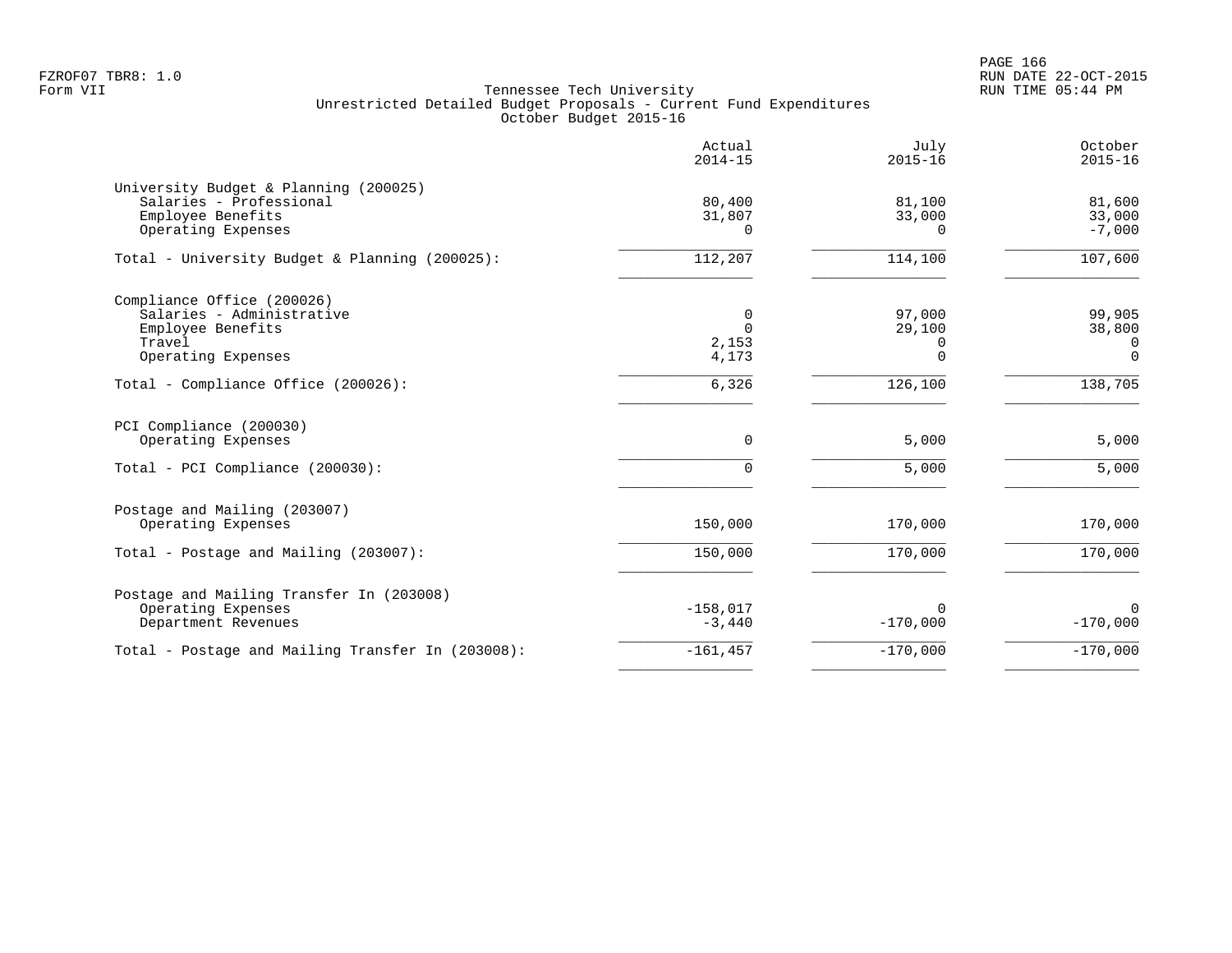|                                                   | Actual<br>$2014 - 15$ | July<br>$2015 - 16$ | October<br>$2015 - 16$ |
|---------------------------------------------------|-----------------------|---------------------|------------------------|
| Printing Services (203009)                        |                       |                     |                        |
| Salaries - Supporting                             | 74,468                | 78,385              | 67,585                 |
| Salaries - Students                               |                       | 2,120               | 2,120                  |
| Salaries - Professional                           | 61,063                | 61,352              | 61,352                 |
| Employee Benefits                                 | 61,802                | 46,190              | 46,190                 |
| Travel                                            |                       | 140                 | 140                    |
| Operating Expenses                                | 119,705               | 68,320              | 68,320                 |
| Department Revenues                               | 8,300                 | 8,300               | 8,300                  |
| Total - Printing Services (203009):               | 325,338               | 264,807             | 254,007                |
| Printing Serv Transf In (203010)                  |                       |                     |                        |
| Operating Expenses                                | $-237,347$            | $\Omega$            | $\Omega$               |
| Department Revenues                               |                       | $-152,650$          | $-141,847$             |
| Total - Printing Serv Transf In (203010):         | $-237,347$            | $-152,650$          | $-141,847$             |
| Printing Serv Allocation Offset (203011)          |                       |                     |                        |
| Operating Expenses                                | $-19,420$             | $\Omega$            | $\mathbf 0$            |
| Department Revenues                               |                       | $-40,000$           | $-40,000$              |
| Total - Printing Serv Allocation Offset (203011): | $-19,420$             | $-40,000$           | $-40,000$              |
| Post Office Spouse Dependent (203014)             |                       |                     |                        |
| Employee Benefits                                 | $\mathbf 0$           | 0                   | 10,830                 |
| Total - Post Office Spouse Dependent (203014):    |                       | $\Omega$            | 10,830                 |
|                                                   |                       |                     |                        |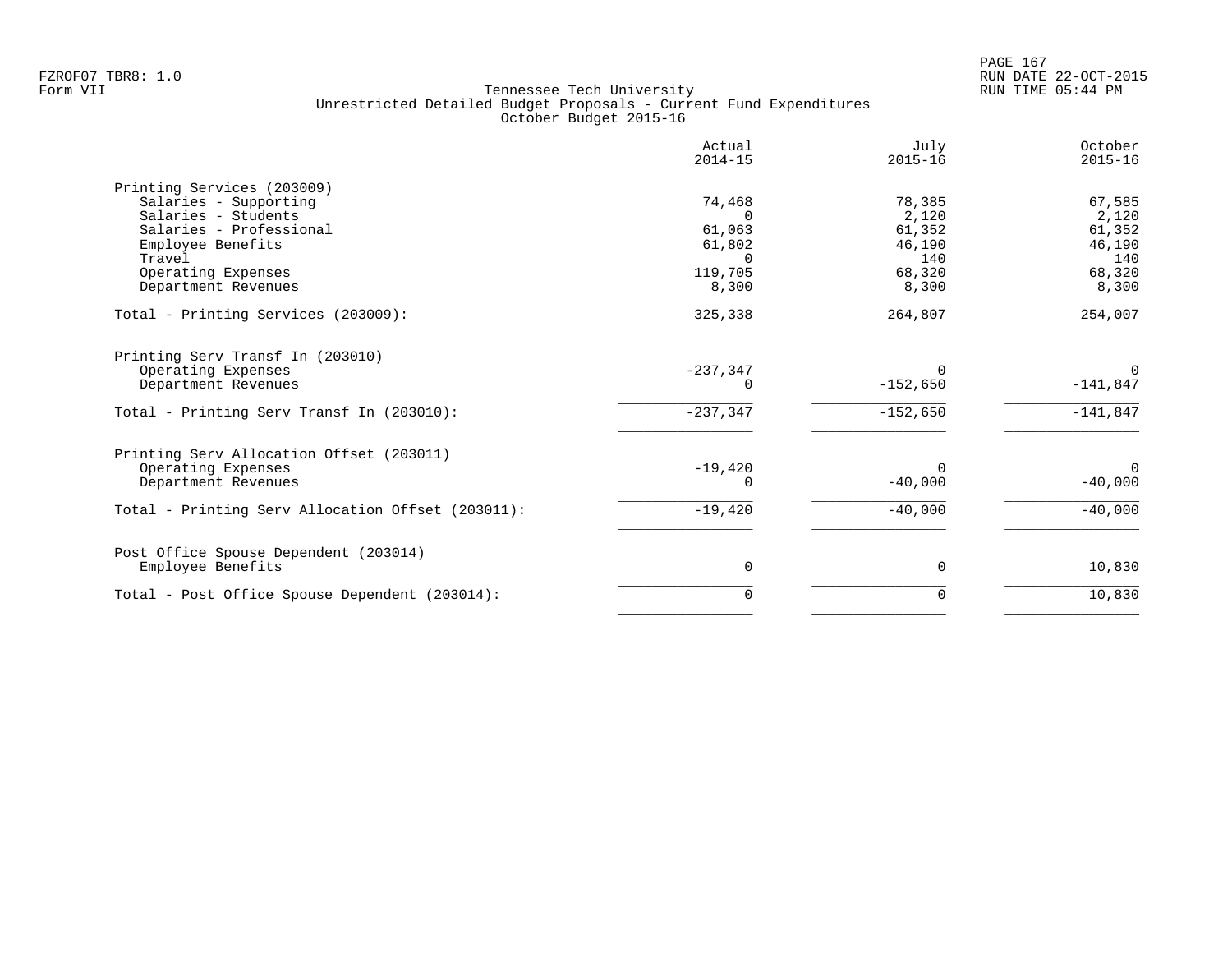PAGE 168 FZROF07 TBR8: 1.0 RUN DATE 22-OCT-2015

|                                                 | Actual<br>$2014 - 15$ | July<br>$2015 - 16$ | October<br>$2015 - 16$ |
|-------------------------------------------------|-----------------------|---------------------|------------------------|
| Post Office PC191 (203015)<br>Employee Benefits | $\Omega$              | $\Omega$            | 3,300                  |
|                                                 |                       |                     |                        |
| Total - Post Office PC191 (203015):             | 0                     | ∩                   | 3,300                  |
| Post Office E&G Operations (203027)             |                       |                     |                        |
| Operating Expenses                              | 0                     | 295,300             | 307,703                |
| Department Revenues                             | $\Omega$              | $\Omega$            | $-14,131$              |
| Total - Post Office E&G Operations (203027):    | O                     | 295,300             | 293,572                |
| CHEC Administrative Services (210000)           |                       |                     |                        |
| Salaries - Administrative                       |                       | 71,638              | 78,940                 |
| Salaries - Supporting                           |                       | 28,578              | 87,616                 |
| Salaries - Professional                         |                       | 50,350              | 49,620                 |
| Employee Benefits                               |                       | 55,661              | 75,535                 |
| Travel                                          |                       | 3,000               | 3,000                  |
| Operating Expenses                              | 8,254                 | 41,824              | 41,824                 |
| Department Revenues                             | $-5,503$              | $-167, 367$         | $-224, 357$            |
| Total - CHEC Administrative Services (210000):  | 2,751                 | 83,684              | 112,178                |
| CHEC Facilities Rentals (210002)                |                       |                     |                        |
| Operating Expenses                              | 0                     | 1,000               | 5,000                  |
| Total - CHEC Facilities Rentals (210002):       | 0                     | 1,000               | 5,000                  |
|                                                 |                       |                     |                        |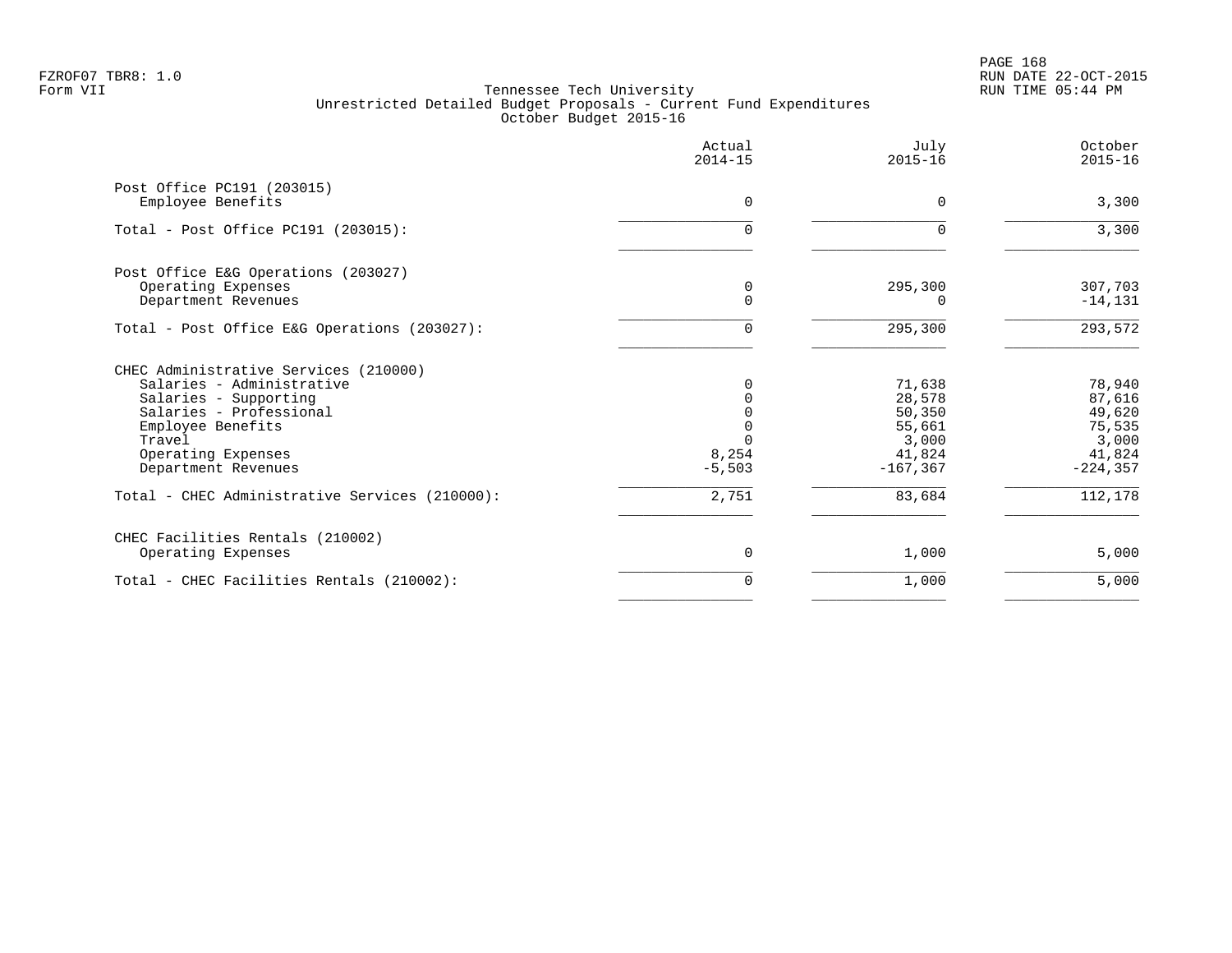| Actual<br>$2014 - 15$ | July<br>$2015 - 16$                                                                                                                      | October<br>$2015 - 16$                                                                                                                         |
|-----------------------|------------------------------------------------------------------------------------------------------------------------------------------|------------------------------------------------------------------------------------------------------------------------------------------------|
|                       |                                                                                                                                          |                                                                                                                                                |
| 0                     | 8,000                                                                                                                                    | 8,000                                                                                                                                          |
|                       |                                                                                                                                          | $-5,333$                                                                                                                                       |
| $\Omega$              | 2,667                                                                                                                                    | 2,667                                                                                                                                          |
|                       |                                                                                                                                          |                                                                                                                                                |
| 0                     | 38,390                                                                                                                                   | 0                                                                                                                                              |
|                       |                                                                                                                                          | $\mathbf 0$                                                                                                                                    |
|                       |                                                                                                                                          | $\mathbf 0$                                                                                                                                    |
|                       |                                                                                                                                          | $\mathbf 0$                                                                                                                                    |
| $\Omega$              | 21,582                                                                                                                                   | $\Omega$                                                                                                                                       |
|                       |                                                                                                                                          |                                                                                                                                                |
| 85,989                | 86,503                                                                                                                                   | 86,503                                                                                                                                         |
|                       |                                                                                                                                          | 99,129                                                                                                                                         |
|                       |                                                                                                                                          | 410                                                                                                                                            |
|                       |                                                                                                                                          | 54,347                                                                                                                                         |
|                       |                                                                                                                                          | 115,365                                                                                                                                        |
|                       |                                                                                                                                          | 4,200                                                                                                                                          |
| $-135$                | $\Omega$                                                                                                                                 | 20,237<br>$\Omega$                                                                                                                             |
| 363,432               | 368,761                                                                                                                                  | 380,191                                                                                                                                        |
|                       |                                                                                                                                          |                                                                                                                                                |
| 27,624                | 27,852                                                                                                                                   | 28,819                                                                                                                                         |
| 747                   | 11,000                                                                                                                                   | 11,000                                                                                                                                         |
|                       |                                                                                                                                          | 258,470                                                                                                                                        |
|                       |                                                                                                                                          | 78,165                                                                                                                                         |
|                       |                                                                                                                                          | 4,000                                                                                                                                          |
| $-21$                 | $\Omega$                                                                                                                                 | 39,430<br>$\Omega$                                                                                                                             |
| 329,764               | 384,245                                                                                                                                  | 419,884                                                                                                                                        |
|                       | $\mathbf 0$<br>$\mathbf 0$<br>0<br>0<br>95,087<br>$\cap$<br>50,267<br>115,743<br>3,576<br>12,905<br>178,163<br>65,438<br>5,972<br>51,841 | $-5,333$<br>16,156<br>10,200<br>$-43, 164$<br>97,459<br>410<br>50,614<br>115,365<br>4,200<br>14,210<br>237,758<br>64,205<br>$\Omega$<br>43,430 |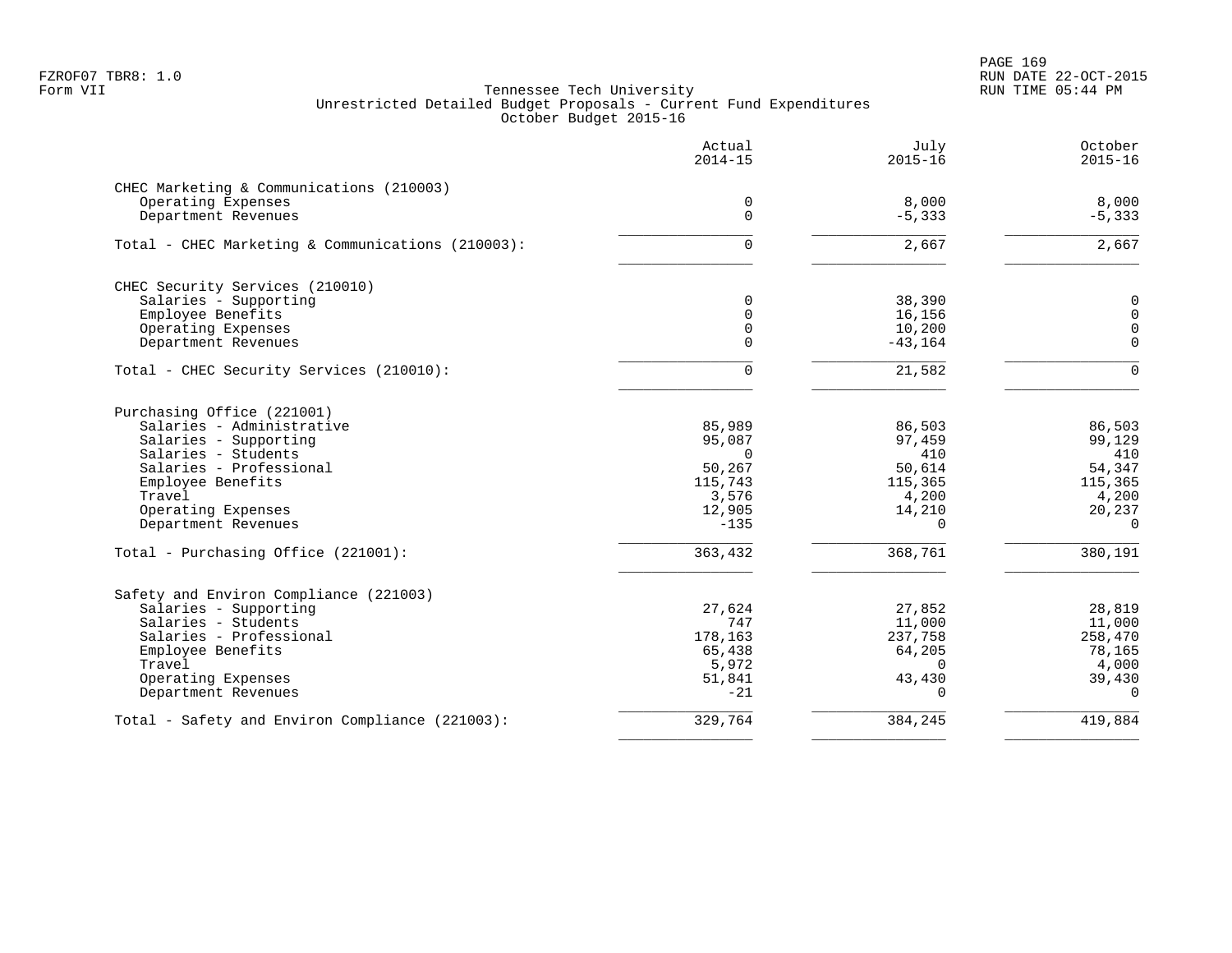PAGE 170 FZROF07 TBR8: 1.0 RUN DATE 22-OCT-2015

|                                               | Actual<br>$2014 - 15$ | July<br>$2015 - 16$ | October<br>$2015 - 16$ |
|-----------------------------------------------|-----------------------|---------------------|------------------------|
| Motor Pool Fuel (221006)                      |                       |                     |                        |
| Operating Expenses                            | 138,950               | 150,000             | 150,000                |
| Total - Motor Pool Fuel (221006):             | 138,950               | 150,000             | 150,000                |
| Motor Pool Fuel Transfer In (221007)          |                       |                     |                        |
| Operating Expenses                            | $-138,950$            | $-150,000$          | $-150,000$             |
| Total - Motor Pool Fuel Transfer In (221007): | $-138,950$            | $-150,000$          | $-150,000$             |
| Telephone Services (231000)                   |                       |                     |                        |
| Salaries - Supporting                         | 86,089                | 93,055              | 98,239                 |
| Salaries - Students                           | 5,086                 | 5,140               | 5,140                  |
| Salaries - Professional                       | 128,640               | 129,451             | 134,224                |
| Employee Benefits<br>Travel                   | 98,362<br>2,962       | 95,790<br>1,000     | 95,790<br>3,000        |
| Operating Expenses                            | 298,599               | 554,470             | 552,470                |
| Department Revenues                           | 99,992                | 100,000             | 100,000                |
| Total - Telephone Services (231000):          | 719,730               | 978,906             | 988,863                |
| Telephone Transfer In (231001)                |                       |                     |                        |
| Operating Expenses                            | $-701, 311$           | $\Omega$            | 0                      |
| Department Revenues                           | $-136$                | $-957,910$          | $-967,863$             |
| Total - Telephone Transfer In (231001):       | $-701,447$            | $-957,910$          | $-967,863$             |
|                                               |                       |                     |                        |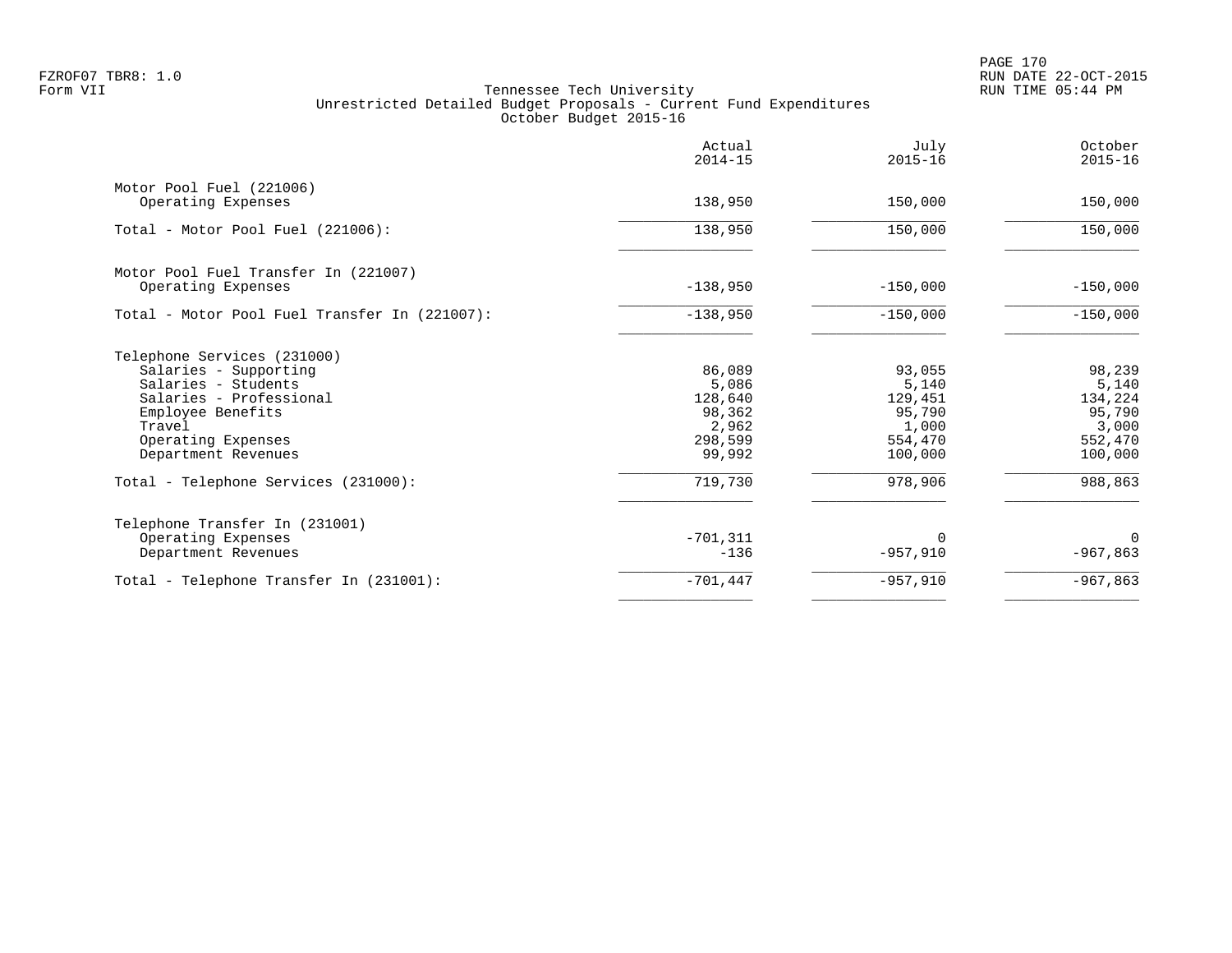|                                                  | Actual<br>$2014 - 15$ | July<br>$2015 - 16$ | October<br>$2015 - 16$ |
|--------------------------------------------------|-----------------------|---------------------|------------------------|
| Cable TV (231002)                                |                       |                     |                        |
| Operating Expenses                               | 89,609                | 102,000             | 102,000                |
| Total - Cable TV $(231002)$ :                    | 89,609                | 102,000             | 102,000                |
| Cable TV Transfer In (231003)                    |                       |                     |                        |
| Operating Expenses                               | $-134,760$            | 0                   | $\Omega$               |
| Department Revenues                              | 0                     | $-102,000$          | $-102,000$             |
| Total - Cable TV Transfer In (231003):           | $-134,760$            | $-102,000$          | $-102,000$             |
| Regulated Waste Disposal (255001)                |                       |                     |                        |
| Operating Expenses                               | 33,258                | 25,000              | 25,000                 |
| Total - Regulated Waste Disposal (255001):       | 33,258                | 25,000              | 25,000                 |
| VP for Univ Advancement Office (300000)          |                       |                     |                        |
| Salaries - Administrative                        | 274,640               | 332,689             | 400,442                |
| Salaries - Supporting                            | 202,222               | 211,423             | 214,923                |
| Salaries - Students                              | 6,461                 | 1,940               | 1,940                  |
| Salaries - Professional                          | 823,887               | 956,266             | 1,102,314              |
| Employee Benefits                                | 468,297               | 516,507             | 554,877                |
| Travel                                           | 10,433                | 12,310              | 12,310                 |
| Operating Expenses                               | 253,079               | 137,920             | 113,472                |
| Capital Outlay                                   | $\Omega$              | 6,970               | 6,970                  |
| Total - VP for Univ Advancement Office (300000): | 2,039,019             | 2,176,025           | 2,407,248              |
|                                                  |                       |                     |                        |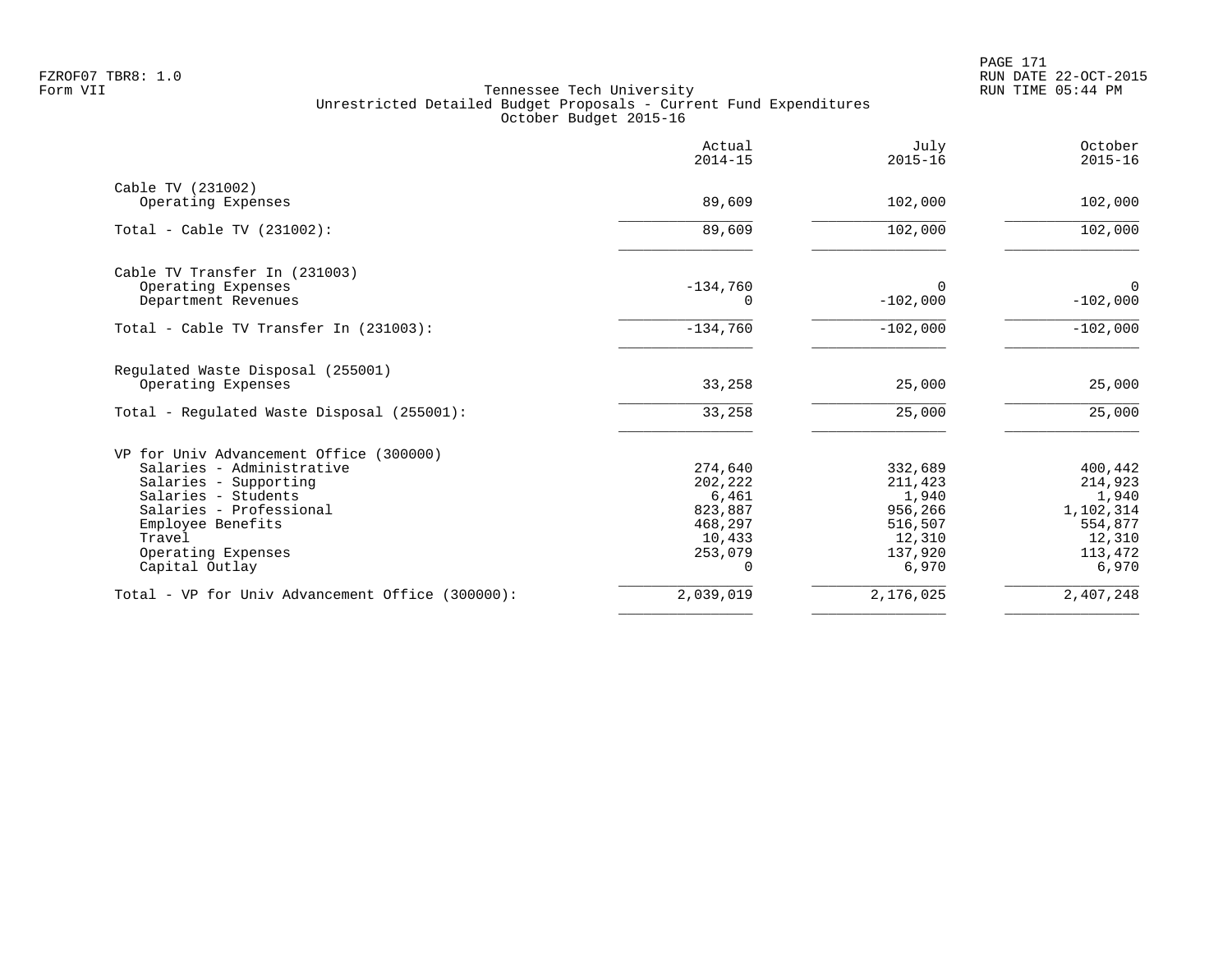PAGE 172 FZROF07 TBR8: 1.0 RUN DATE 22-OCT-2015

|                                                                                                                                                 | Actual<br>$2014 - 15$                 | July<br>$2015 - 16$                       | October<br>$2015 - 16$                          |
|-------------------------------------------------------------------------------------------------------------------------------------------------|---------------------------------------|-------------------------------------------|-------------------------------------------------|
| Univ Advancement Advertising (301000)<br>Operating Expenses                                                                                     | $-750$                                | 3,490                                     | 3,490                                           |
| Total - Univ Advancement Advertising (301000):                                                                                                  | $-750$                                | 3,490                                     | 3,490                                           |
| Univ Advancement Athletic Tickets (301001)<br>Operating Expenses                                                                                | 114,560                               | 114,560                                   | 114,560                                         |
| Total - Univ Advancement Athletic Tickets (301001):                                                                                             | 114,560                               | 114,560                                   | 114,560                                         |
| Univ Adv Graduate Assistant (301003)<br>Employee Benefits                                                                                       | $\Omega$                              | 25,440                                    | 25,440                                          |
| Total - Univ Adv Graduate Assistant (301003):                                                                                                   | $\Omega$                              | 25,440                                    | 25,440                                          |
| Univ Develop and Alumni Relations (302000)<br>Salaries - Supporting<br>Salaries - Students<br>Employee Benefits<br>Travel<br>Operating Expenses | 0<br>2,066<br>104<br>36,523<br>25,055 | 500<br>$\Omega$<br>110<br>6,170<br>18,670 | 500<br>$\overline{0}$<br>110<br>6,170<br>18,670 |
| Total - Univ Develop and Alumni Relations (302000):                                                                                             | 63,748                                | 25,450                                    | 25,450                                          |
| Alumni Relations (302004)<br>Salaries - Supporting<br>Employee Benefits<br>Operating Expenses                                                   | 2,243<br>172<br>6,030                 | 0<br>$\Omega$<br>2,500                    | $\overline{0}$<br>$\Omega$<br>2,500             |
| Total - Alumni Relations (302004):                                                                                                              | 8,445                                 | 2,500                                     | 2,500                                           |
|                                                                                                                                                 |                                       |                                           |                                                 |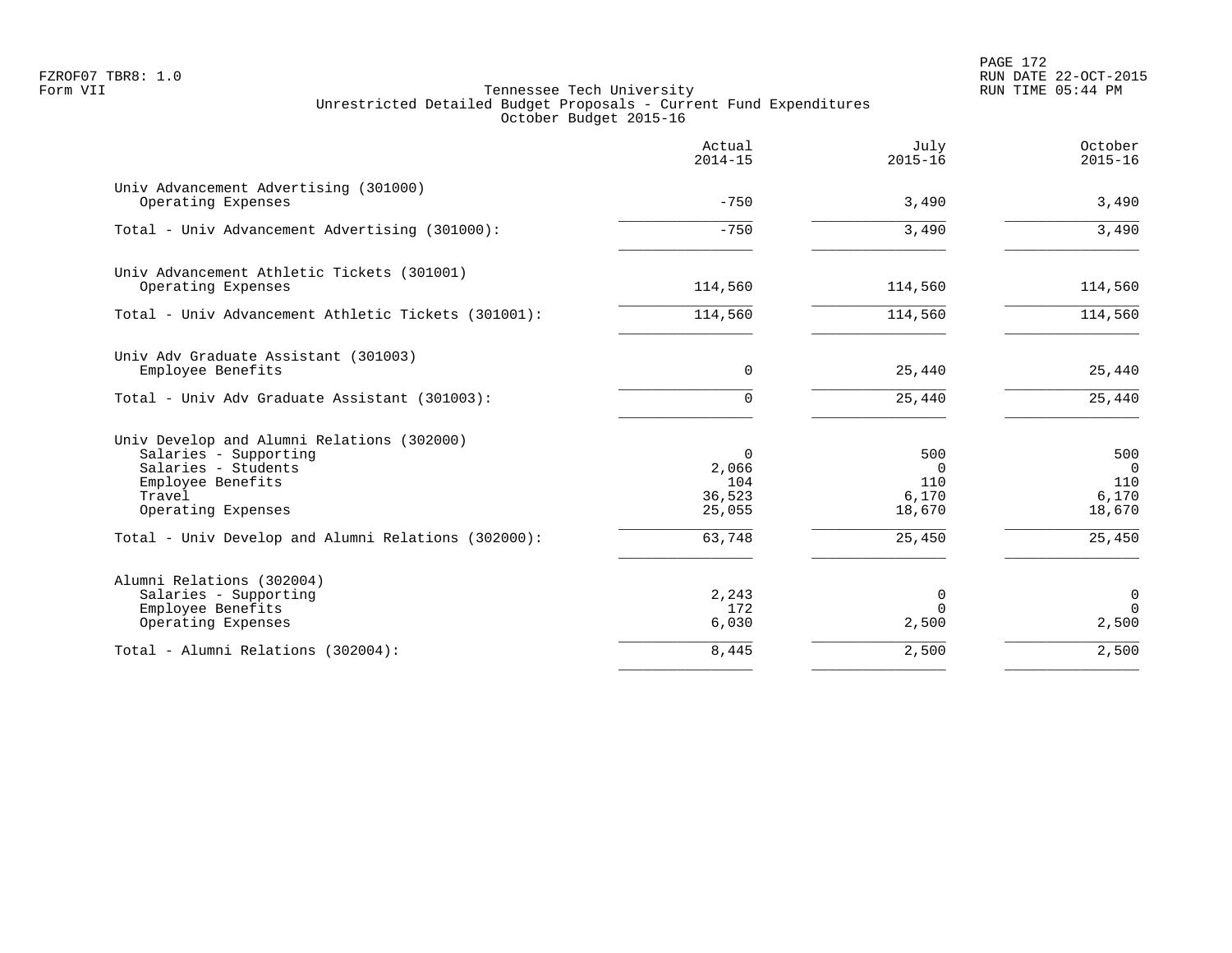|                                                      | Actual<br>$2014 - 15$ | July<br>$2015 - 16$ | October<br>$2015 - 16$ |
|------------------------------------------------------|-----------------------|---------------------|------------------------|
| Communications & Marketing (303000)                  |                       |                     |                        |
| Salaries - Administrative                            | 93,016                | 93,536              | 102,619                |
| Salaries - Supporting                                | 140,479               | 161,280             | 209,881                |
| Salaries - Students                                  | 635                   | <sup>n</sup>        | $\Omega$               |
| Salaries - Professional                              | 384,307               | 394,494             | 392,511                |
| Employee Benefits                                    | 257,789               | 259,970             | 259,970                |
| Travel                                               | 10,379                | 820                 | 820                    |
| Operating Expenses                                   | 195,509               | 20,910              | 318,910                |
| Total - Communications & Marketing (303000):         | 1,082,114             | 931,010             | 1,284,711              |
| Communications & Mrktg Transfer In (303001)          |                       |                     |                        |
| Operating Expenses                                   | $-28,742$             | $\Omega$            | $\overline{0}$         |
| Department Revenues                                  | 0                     | $-4,120$            | $-4,120$               |
|                                                      |                       |                     |                        |
| Total - Communications & Mrktq Transfer In (303001): | $-28,742$             | $-4,120$            | $-4,120$               |
| Web & Digital Media (303003)                         |                       |                     |                        |
| Operating Expenses                                   | 17,528                | $\mathbf 0$         | 0                      |
|                                                      |                       |                     |                        |
| Total - Web & Digital Media (303003):                | 17,528                | $\mathbf 0$         | $\mathbf 0$            |
| Photo Services Office (304000)                       |                       |                     |                        |
| Salaries - Supporting                                | 85,915                | 87,880              | 80,634                 |
| Employee Benefits                                    | 37,016                | 62,960              | 62,960                 |
| Travel                                               | 94                    | 420                 | 420                    |
| Operating Expenses                                   | 18,233                | 27,390              | 27,390                 |
| Department Revenues                                  | 1,500                 | 1,500               | 1,500                  |
| Total - Photo Services Office (304000):              | 142,758               | 180,150             | 172,904                |
|                                                      |                       |                     |                        |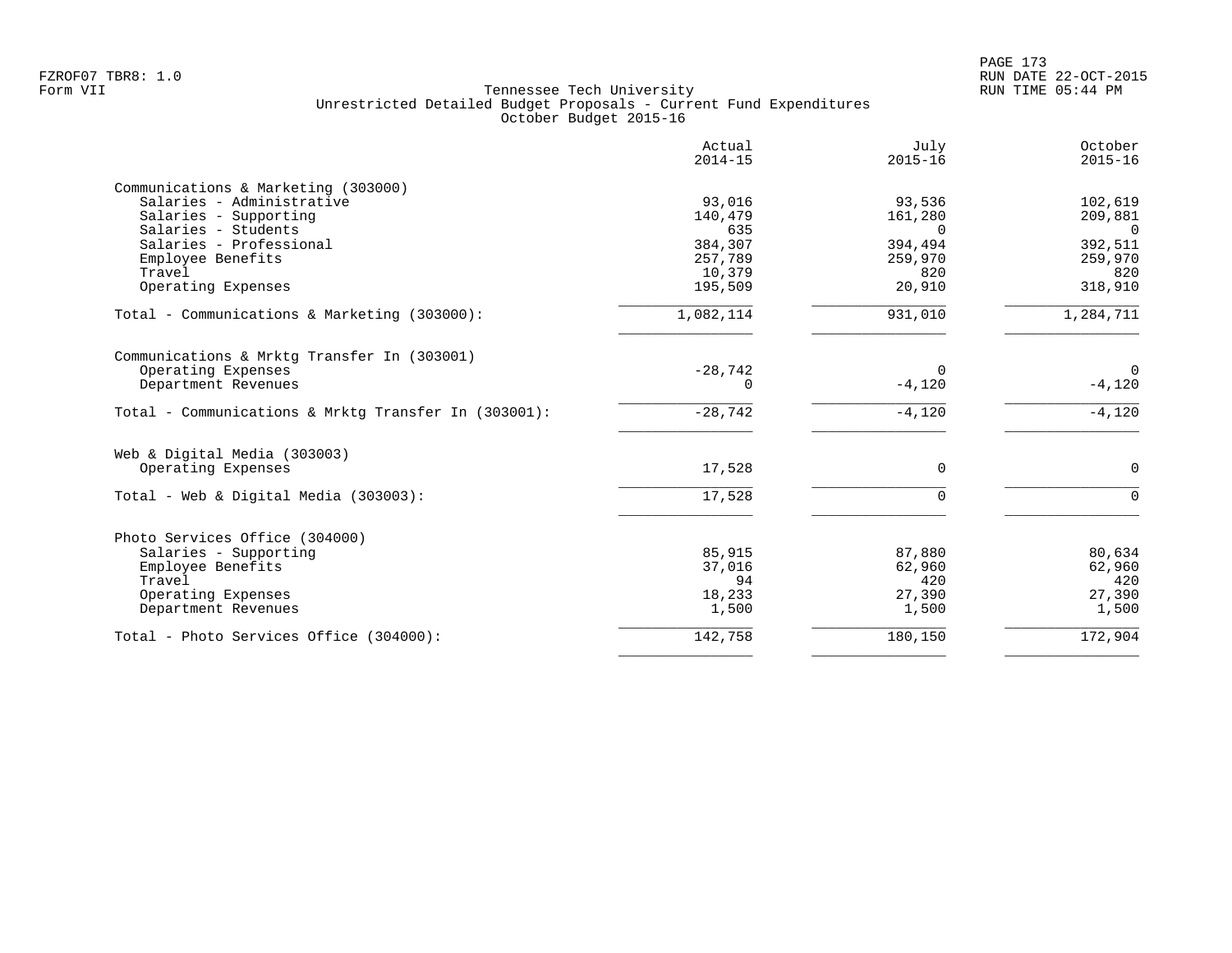|                                                                                                                | Actual<br>$2014 - 15$ | July<br>$2015 - 16$  | October<br>$2015 - 16$ |
|----------------------------------------------------------------------------------------------------------------|-----------------------|----------------------|------------------------|
| Photo Svc Transfer In Revenue (304001)<br>Operating Expenses<br>Department Revenues                            | $-23,028$<br>0        | $-22,500$<br>$-580$  | $-22,500$<br>$-580$    |
| Total - Photo Svc Transfer In Revenue (304001):                                                                | $-23,028$             | $-23,080$            | $-23,080$              |
| Photo Svc Allocation Offset (304002)<br>Operating Expenses<br>Department Revenues                              | $-88,767$<br>0        | 28,250<br>$-152,830$ | 28,250<br>$-145,584$   |
| Total - Photo Svc Allocation Offset (304002):                                                                  | $-88,767$             | $-124,580$           | $-117, 334$            |
| TBR Spouse Dependent Discount (700000)<br>Employee Benefits<br>Total - TBR Spouse Dependent Discount (700000): | 87,530<br>87,530      | 79,600<br>79,600     | 79,600<br>79,600       |
| TBR Employ Remission PC191 (700001)<br>Employee Benefits                                                       | 13,777                | 33,940               | 33,940                 |
| Total - TBR Employ Remission PC191 (700001):                                                                   | 13,777                | 33,940               | 33,940                 |
| E and G Data Processing Allocation (700003)<br>Department Revenues                                             | 519,032               | 537,320              | 557,360                |
| Total - E and G Data Processing Allocation (700003):                                                           | 519,032               | 537,320              | 557,360                |
|                                                                                                                |                       |                      |                        |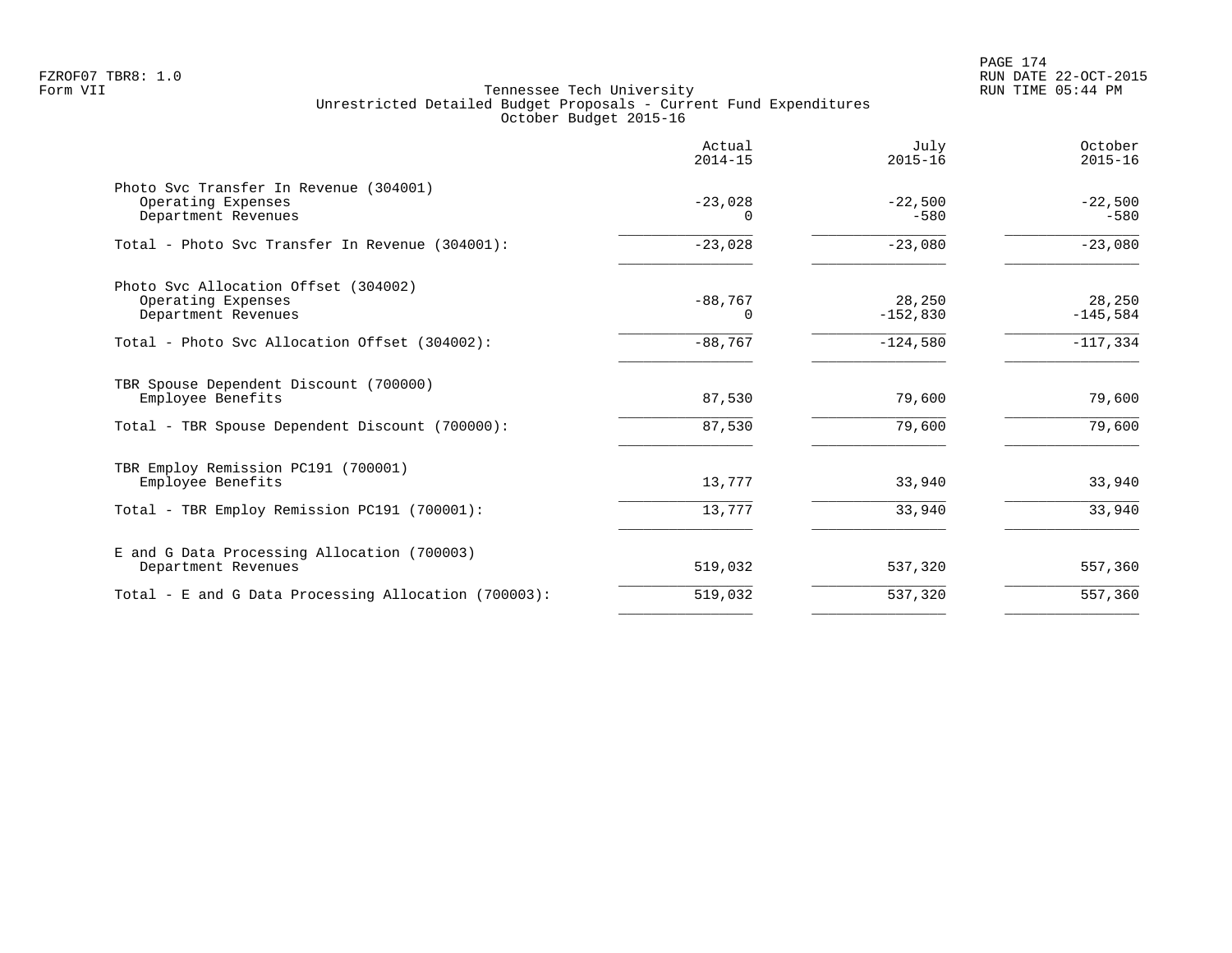|                                                             | Actual<br>$2014 - 15$ | July<br>$2015 - 16$ | October<br>$2015 - 16$ |
|-------------------------------------------------------------|-----------------------|---------------------|------------------------|
| E and G Claims Adjustment (700004)<br>Operating Expenses    | 41,913                | 41,910              | 41,910                 |
| Total - E and G Claims Adjustment (700004):                 | 41,913                | 41,910              | 41,910                 |
| $E$ and G Support (700005)<br>Salaries - Administrative     | 0                     | 37,495              | 0                      |
| Salaries - Academic                                         | $\mathbf 0$           | 2,275               | $\mathbf 0$            |
| Salaries - Supporting                                       | $\Omega$              | 35,310              | 2,970                  |
| Salaries - Professional                                     |                       | 61,680              | 3,220                  |
| Employee Benefits                                           | 25,303                | 279,685             | 240,505                |
| Operating Expenses                                          | $-69,684$             | $-116, 407$         | $-114,494$             |
| Total - E and G Support $(700005)$ :                        | $-44,381$             | 300,038             | 132,201                |
| E and G Other Salary Pool (700009)<br>Salaries - Supporting | $\mathbf 0$           | 15,220              | 15,220                 |
|                                                             |                       |                     |                        |
| Total - E and G Other Salary Pool (700009):                 | $\Omega$              | 15,220              | 15,220                 |
| C C Security Trans (700015)                                 |                       |                     |                        |
| Operating Expenses                                          | $-60,000$             | $-60,000$           | $\mathbf 0$            |
| Total - C C Security Trans (700015):                        | $-60,000$             | $-60,000$           | $\Omega$               |
| TBR Chargeback non RODP (700017)                            |                       |                     |                        |
| Operating Expenses                                          | 523,837               | 527,740             | 534,240                |
| Total - TBR Chargeback non RODP (700017):                   | 523,837               | 527,740             | 534,240                |
|                                                             |                       |                     |                        |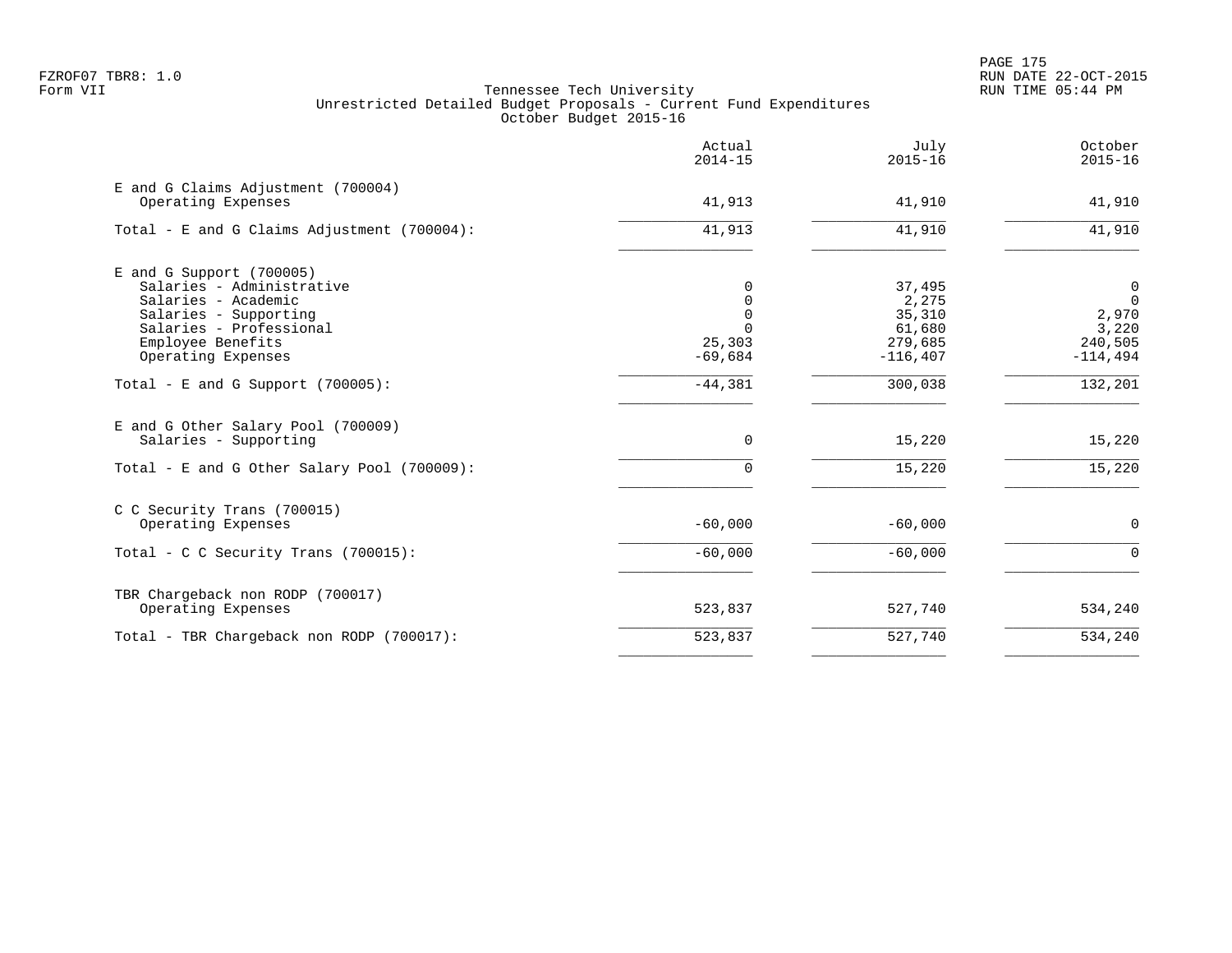PAGE 176 FZROF07 TBR8: 1.0 RUN DATE 22-OCT-2015

|                                                                | Actual<br>$2014 - 15$ | July<br>$2015 - 16$ | October<br>$2015 - 16$ |
|----------------------------------------------------------------|-----------------------|---------------------|------------------------|
| Legal Fees (700023)<br>Operating Expenses                      | 28,406                | 29,000              | 29,000                 |
| Total - Legal Fees $(700023)$ :                                | 28,406                | 29,000              | 29,000                 |
| License Fees (700024)<br>Operating Expenses                    | 10,979                | 20,000              | 20,000                 |
| Total - License Fees (700024):                                 | 10,979                | 20,000              | 20,000                 |
| Membership Fees (700025)<br>Operating Expenses                 | 228,518               | 174,635             | 188,515                |
| Total - Membership Fees (700025):                              | 228,518               | 174,635             | 188,515                |
| Consultation Services (700026)<br>Travel<br>Operating Expenses | 500<br>0              | $\Omega$<br>7,800   | $\mathbf 0$<br>7,800   |
| Total - Consultation Services (700026):                        | 500                   | 7,800               | 7,800                  |
| Banking Services (700027)<br>Operating Expenses                | 454,030               | 452,700             | 452,700                |
| Total - Banking Services (700027):                             | 454,030               | 452,700             | 452,700                |
|                                                                |                       |                     |                        |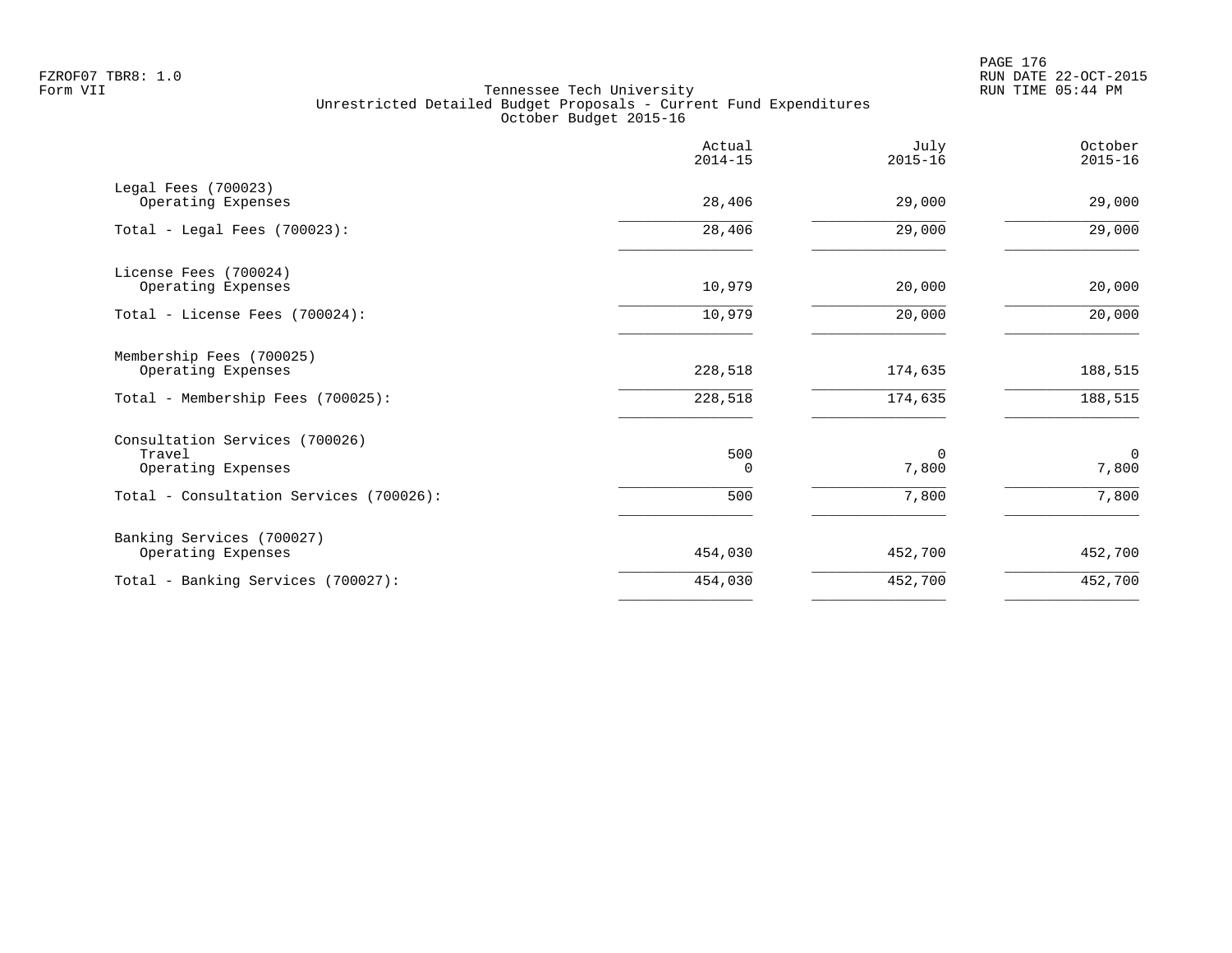PAGE 177 FZROF07 TBR8: 1.0 RUN DATE 22-OCT-2015

|                                                             | Actual<br>$2014 - 15$ | July<br>$2015 - 16$ | October<br>$2015 - 16$ |
|-------------------------------------------------------------|-----------------------|---------------------|------------------------|
| Collection of Debts (700028)<br>Operating Expenses          | 18,952                | 26,770              | 26,770                 |
| Total - Collection of Debts (700028):                       | 18,952                | 26,770              | 26,770                 |
| Provision for Doubtful Accts (700029)<br>Operating Expenses | 184,875               | 80,000              | 80,000                 |
| Total - Provision for Doubtful Accts (700029):              | 184,875               | 80,000              | 80,000                 |
| External Audit (700030)<br>Operating Expenses               | 41,053                | 70,000              | 70,000                 |
| Total - External Audit (700030):                            | 41,053                | 70,000              | 70,000                 |
| Training (700031)<br>Operating Expenses                     | 0                     | 1,360               | 1,360                  |
| Total - Training $(700031)$ :                               | 0                     | 1,360               | 1,360                  |
| Cafeteria Benefits (700032)<br>Operating Expenses           | 6,061                 | 15,000              | 15,000                 |
| Total - Cafeteria Benefits (700032):                        | 6,061                 | 15,000              | 15,000                 |
|                                                             |                       |                     |                        |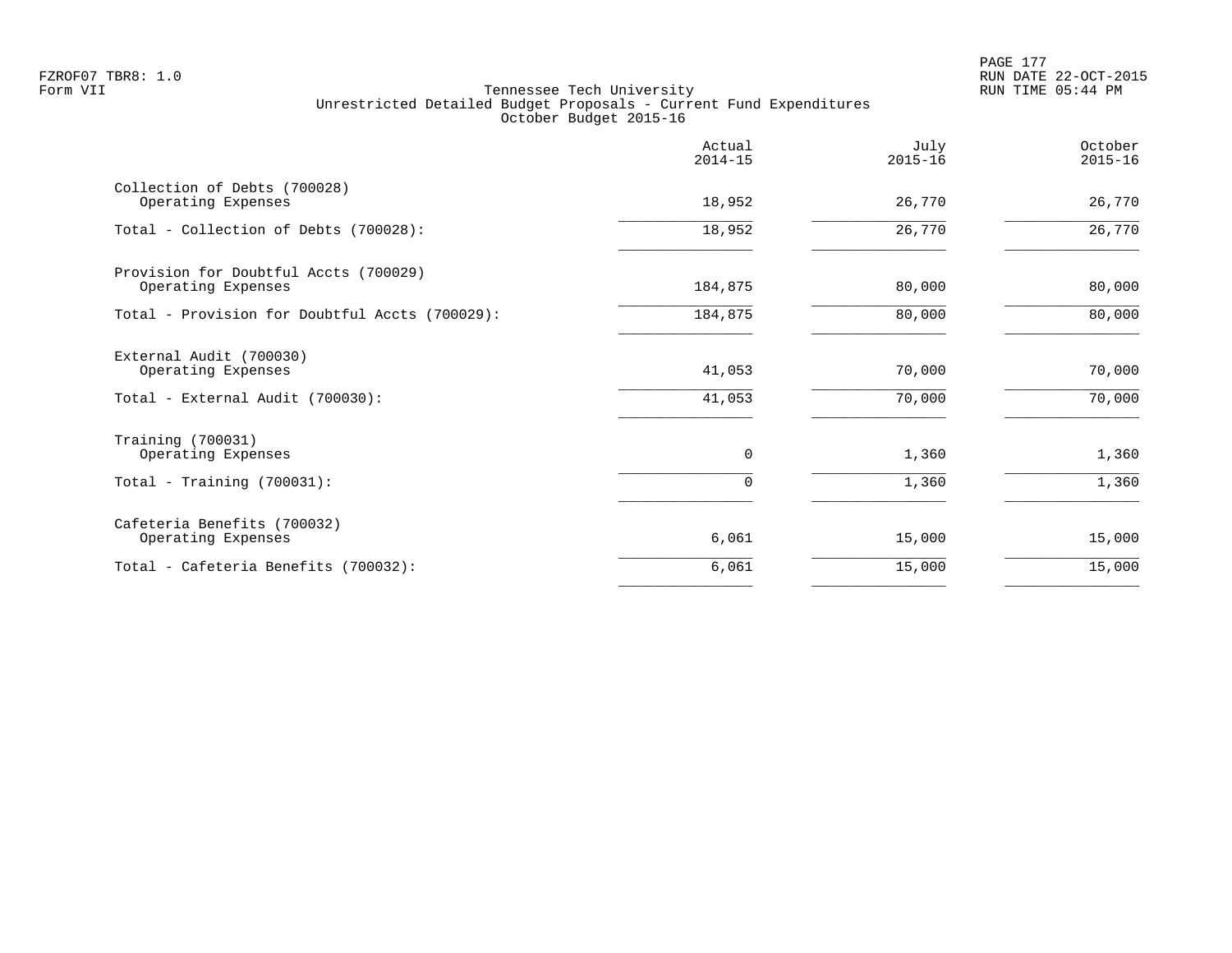|                                                                              | Actual<br>$2014 - 15$ | July<br>$2015 - 16$ | October<br>$2015 - 16$ |
|------------------------------------------------------------------------------|-----------------------|---------------------|------------------------|
| Background Checks (700033)<br>Operating Expenses                             | 7,935                 | 2,700               | 2,700                  |
| Total - Background Checks (700033):                                          | 7,935                 | 2,700               | 2,700                  |
| Allocation to Aux Ent (700037)<br>Department Revenues                        | $-344,190$            | $-313,630$          | $-364, 320$            |
| Total - Allocation to Aux Ent (700037):                                      | $-344,190$            | $-313,630$          | $-364, 320$            |
| Post Office Allocation (700045)<br>Operating Expenses<br>Department Revenues | $\Omega$<br>5,060     | 6,650<br>0          | 6,650<br>$\Omega$      |
| Total - Post Office Allocation (700045):                                     | 5,060                 | 6,650               | 6,650                  |
| System Internal Audit (700061)<br>Operating Expenses                         | 38,800                | 38,800              | 45,900                 |
| Total - System Internal Audit (700061):                                      | 38,800                | 38,800              | 45,900                 |
| TTU Staff Tuit Maint Reimbursment (700068)<br>Employee Benefits              | 11,610                | 7,081               | 7,081                  |
| Total - TTU Staff Tuit Maint Reimbursment (700068):                          | 11,610                | 7,081               | 7,081                  |
|                                                                              |                       |                     |                        |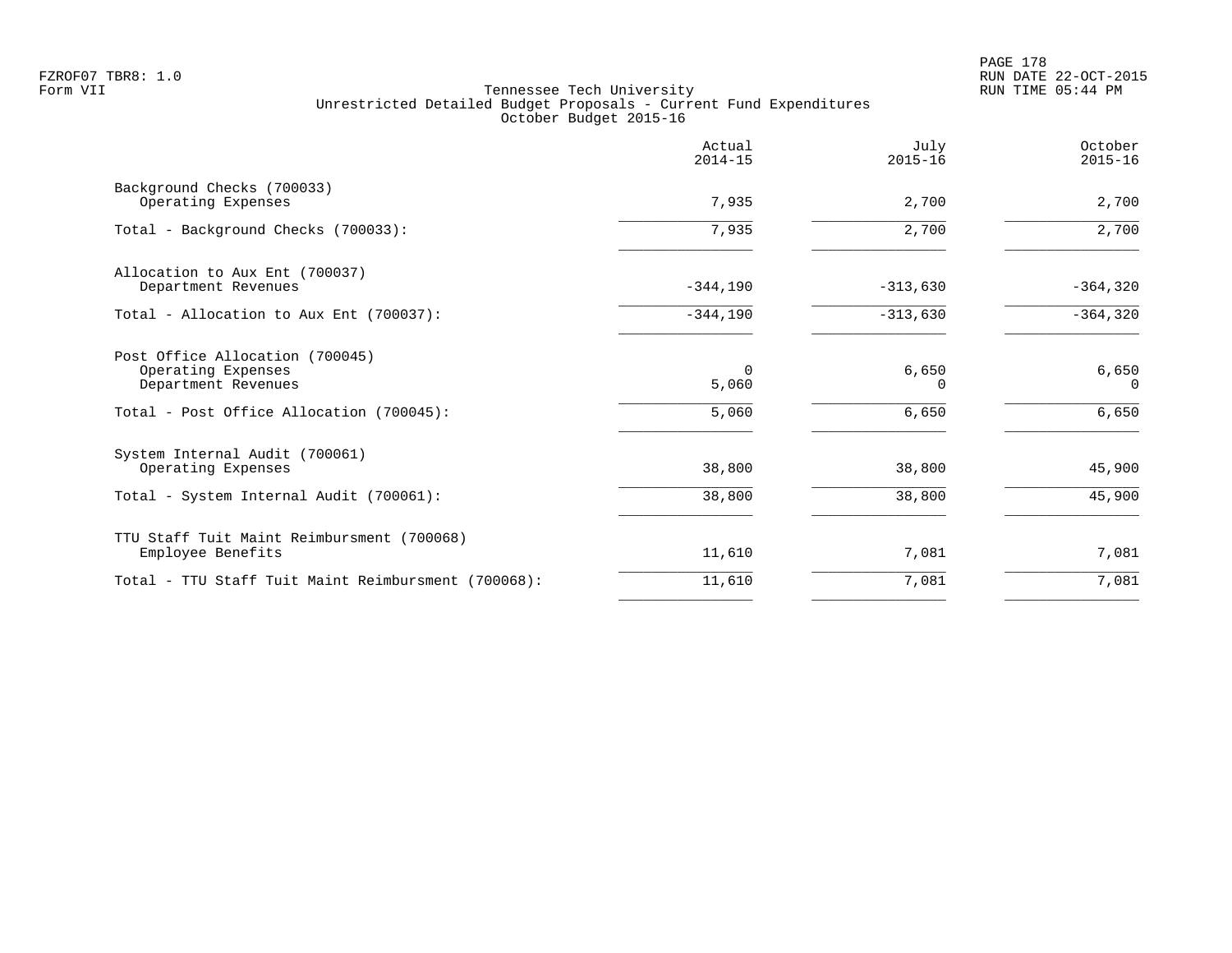# FZROF07 TBR8: 1.0 RUN DATE 22-OCT-2015 Tennessee Tech University Unrestricted Detailed Budget Proposals - Current Fund Expenditures October Budget 2015-16

|                                              | Actual<br>$2014 - 15$ | July<br>$2015 - 16$ | October<br>$2015 - 16$ |
|----------------------------------------------|-----------------------|---------------------|------------------------|
| Total - Institutional Support (450):         |                       |                     |                        |
| Salaries - Administrative                    | 2,340,926             | 2,630,983           | 2,745,279              |
| Salaries - Academic                          | 158,113               | 156,175             | 153,900                |
| Salaries - Supporting                        | 2,103,413             | 2,377,533           | 1,732,629              |
| Salaries - Students                          | 69,780                | 49,860              | 45,860                 |
| Salaries - Professional                      | 3,500,005             | 4, 195, 213         | 4,338,309              |
| Employee Benefits                            | 3, 252, 379           | 3,747,311           | 3,478,539              |
| Travel                                       | 189,402               | 82,570              | 110,160                |
| Operating Expenses                           | 2,702,157             | 3,891,422           | 4,339,506              |
| Capital Outlay                               | 0                     | 6,970               | 6,970                  |
| Department Revenues                          | 278,763               | $-1,462,464$        | $-1,512,975$           |
| Total                                        | 14,594,938            | 15,675,573          | 15, 438, 177           |
|                                              |                       |                     |                        |
| Total - Institutional Support (45):          |                       |                     |                        |
| Salaries - Administrative                    |                       |                     |                        |
| Salaries - Academic                          | 2,340,926             | 2,630,983           | 2,745,279              |
|                                              | 158,113<br>2,103,413  | 156,175             | 153,900                |
| Salaries - Supporting<br>Salaries - Students | 69,780                | 2,377,533<br>49,860 | 1,732,629<br>45,860    |
| Salaries - Professional                      | 3,500,005             | 4, 195, 213         | 4,338,309              |
| Employee Benefits                            | 3, 252, 379           | 3,747,311           | 3,478,539              |
| Travel                                       | 189,402               | 82,570              | 110,160                |
| Operating Expense                            | 2,702,157             | 3,891,422           | 4,339,506              |
| Capital Outlay                               | $\Omega$              | 6,970               | 6,970                  |
| Department Revenues                          | 278,763               | $-1,462,464$        | $-1,512,975$           |

 Physical Plant (50) Physical Plant (500)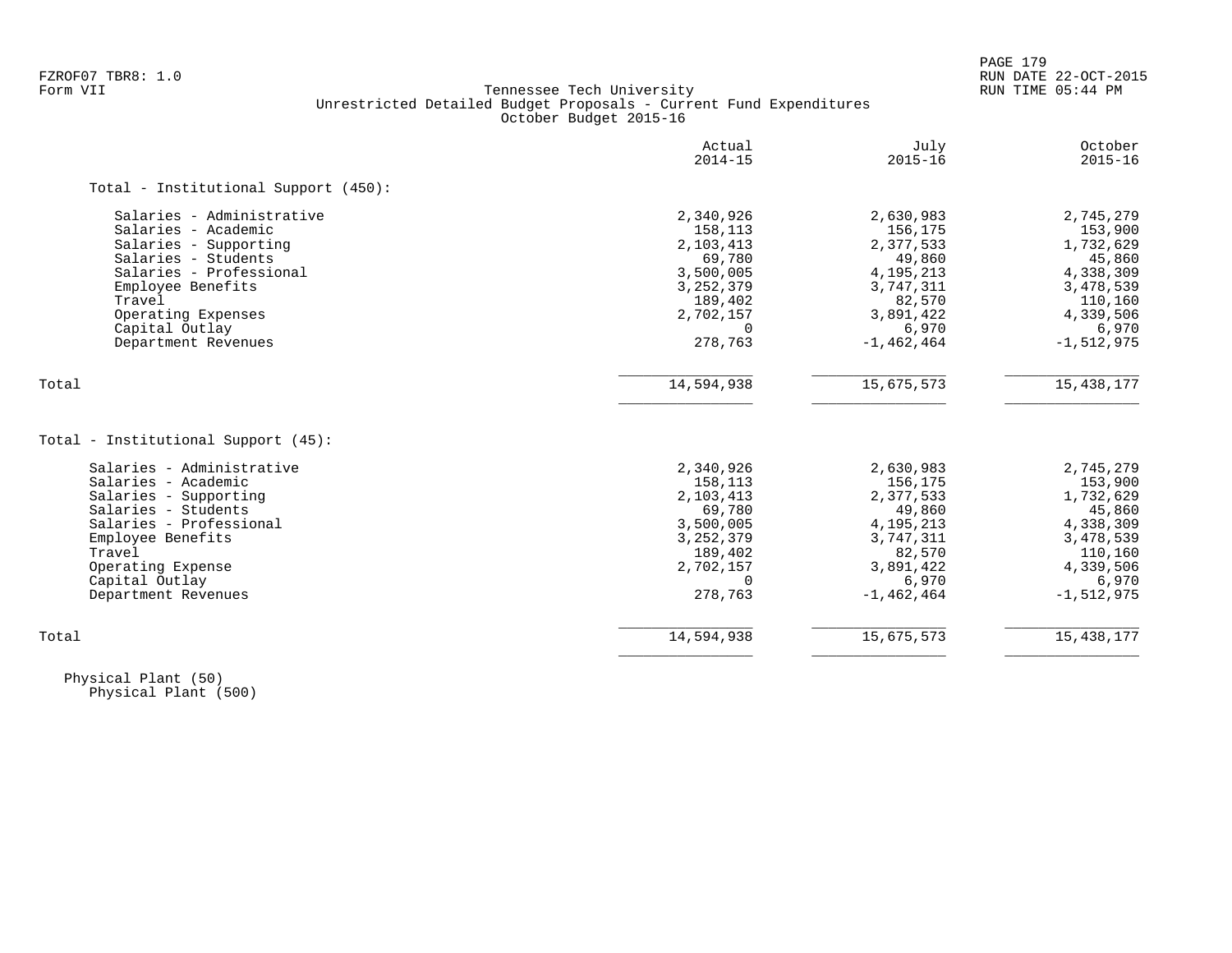|                                               | Actual<br>$2014 - 15$ | July<br>$2015 - 16$ | October<br>$2015 - 16$ |
|-----------------------------------------------|-----------------------|---------------------|------------------------|
| Craft Center Security (121771)                |                       |                     |                        |
| Salaries - Supporting                         | $\Omega$              |                     | 46,651                 |
| Salaries - Students                           |                       |                     | 4,000                  |
| Employee Benefits                             |                       |                     | 18,460                 |
| Travel                                        |                       |                     | $-800$                 |
| Operating Expenses                            | $\Omega$              | $\Omega$            | 900                    |
| Total - Craft Center Security (121771):       | $\Omega$              | U                   | 69,211                 |
| Craft Center Property Insur (121772)          |                       |                     |                        |
| Operating Expenses                            | 37,682                | 37,700              | 37,700                 |
| Total - Craft Center Property Insur (121772): | 37,682                | 37,700              | 37,700                 |
| M and R Craft Center (121773)                 |                       |                     |                        |
| Salaries - Supporting                         | 112,663               | 120,466             | 122,263                |
| Salaries - Students                           | 18,437                | 3,400               | 3,400                  |
| Salaries - Professional                       | 47,230                | 47,560              | 52,294                 |
| Employee Benefits                             | 71,492                | 81,960              | 81,960                 |
| Travel                                        | $-271$                | 200                 | 200                    |
| Operating Expenses                            | 49,571                | 43,050              | 43,050                 |
| Total - M and R Craft Center $(121773)$ :     | 299,122               | 296,636             | 303,167                |
| Utilities Craft Center (121774)               |                       |                     |                        |
| Operating Expenses                            | 225,457               | 260,000             | 260,000                |
| Total - Utilities Craft Center (121774):      | 225,457               | 260,000             | 260,000                |
|                                               |                       |                     |                        |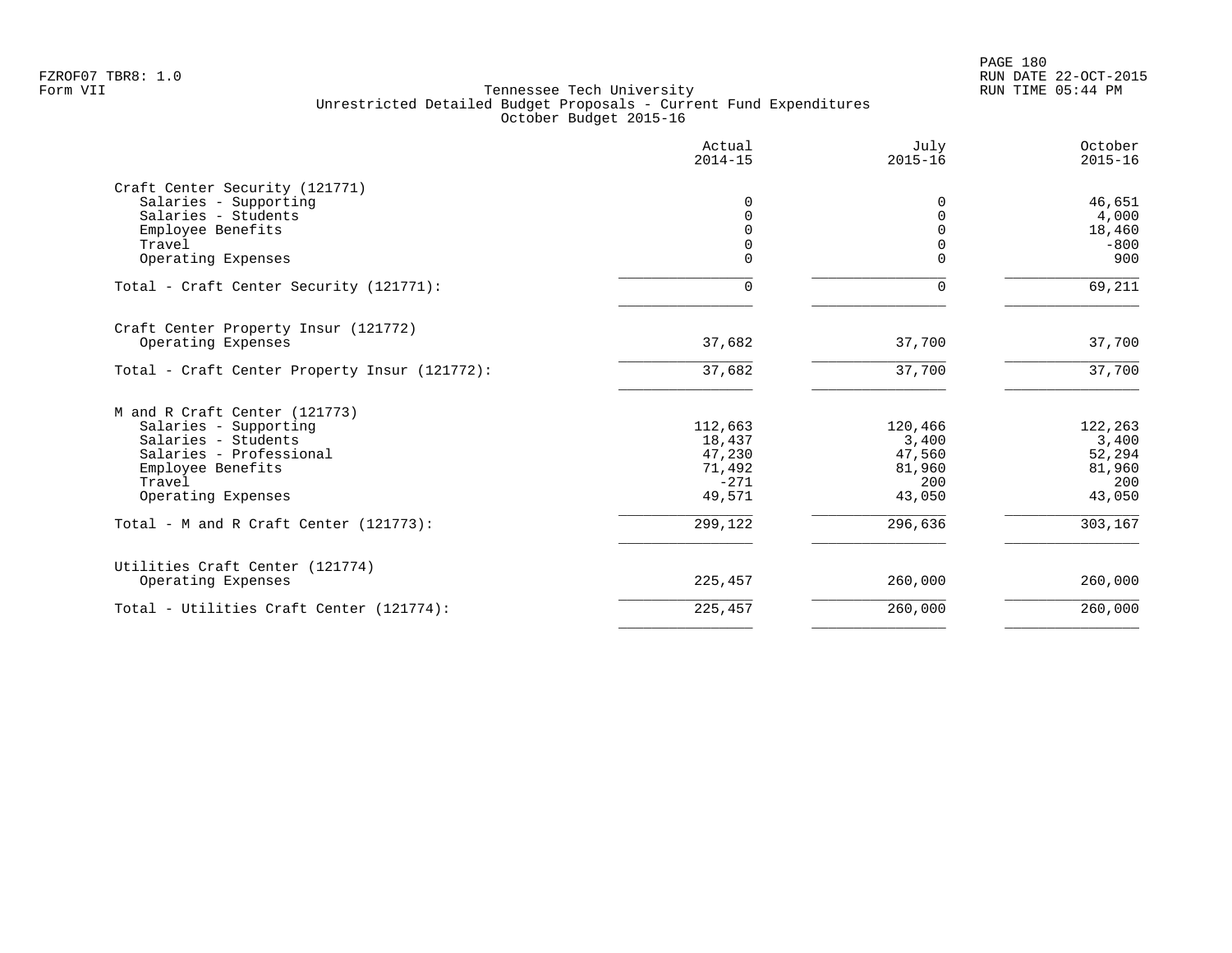PAGE 181 FZROF07 TBR8: 1.0 RUN DATE 22-OCT-2015

|                                                                                                                     | Actual<br>$2014 - 15$       | July<br>$2015 - 16$         | October<br>$2015 - 16$      |
|---------------------------------------------------------------------------------------------------------------------|-----------------------------|-----------------------------|-----------------------------|
| Craft Center Repairs and Renov (121775)<br>Operating Expenses                                                       | 2,570                       | 47,422                      | 47,422                      |
| Total - Craft Center Repairs and Renov (121775):                                                                    | 2,570                       | 47,422                      | $\overline{47,422}$         |
| Federal College Work Study Program (122001)<br>Salaries - Students                                                  | 295                         | 550                         | 550                         |
| Total - Federal College Work Study Program (122001):                                                                | 295                         | 550                         | 550                         |
| M and R University Progrms (127604)<br>Operating Expenses                                                           | 12,893                      | 12,750                      | 12,750                      |
| Total - M and R University Progrms (127604):                                                                        | 12,893                      | 12,750                      | 12,750                      |
| M and R Ag Pavilion (161001)<br>Salaries - Supporting<br>Employee Benefits<br>Total - M and R Ag Pavilion (161001): | 64,697<br>38,089<br>102,786 | 66,738<br>41,720<br>108,458 | 67,834<br>41,720<br>109,554 |
| Greenhouse (162002)<br>Employee Benefits<br>Operating Expenses                                                      | 0<br>2,615                  | 720<br>3,500                | 720<br>3,500                |
| Total - Greenhouse (162002):                                                                                        | 2,615                       | 4,220                       | 4,220                       |
|                                                                                                                     |                             |                             |                             |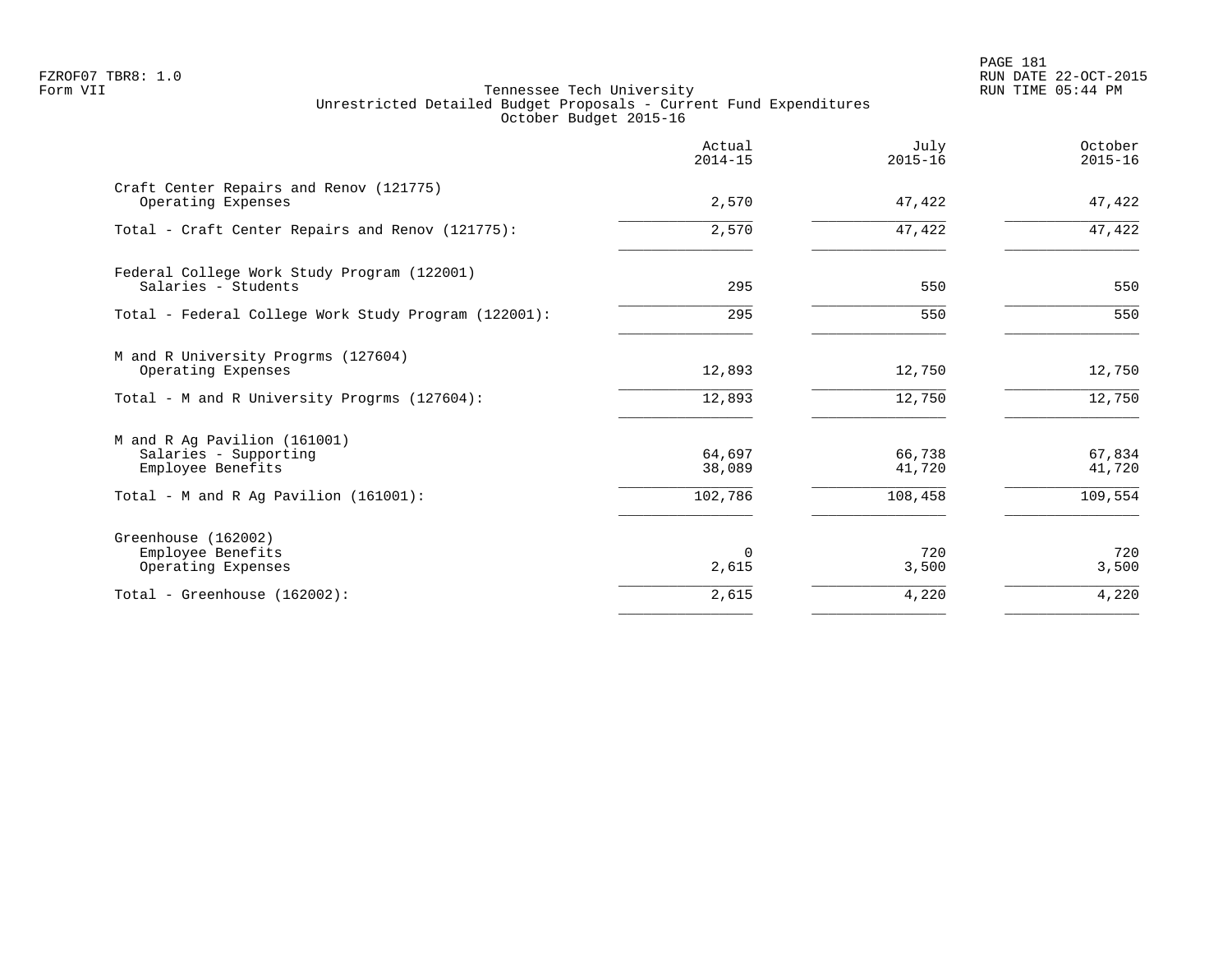|                                                     | Actual<br>$2014 - 15$ | July<br>$2015 - 16$ | October<br>$2015 - 16$ |
|-----------------------------------------------------|-----------------------|---------------------|------------------------|
| M and R Farm (162004)                               |                       |                     |                        |
| Operating Expenses                                  | $\Omega$              | 6,650               | 6,650                  |
| Total - M and R Farm $(162004)$ :                   | 0                     | $6,650$             | 6,650                  |
| University Police (200004)                          |                       |                     |                        |
| Salaries - Supporting                               |                       | $\Omega$            | 638,403                |
| Salaries - Professional                             |                       | <sup>n</sup>        | 119,908                |
| Employee Benefits                                   |                       |                     | 355,200                |
| Travel                                              |                       |                     | 2,710                  |
| Operating Expenses                                  |                       | U                   | 92,508                 |
| Total - University Police (200004):                 | ∩                     | $\Omega$            | 1,208,729              |
| CHEC Security Services (210010)                     |                       |                     |                        |
| Salaries - Supporting                               |                       | 0                   | 45,233                 |
| Employee Benefits                                   |                       | $\Omega$            | 16,706                 |
| Operating Expenses                                  |                       | $\Omega$            | 10,200                 |
| Department Revenues                                 |                       | U                   | $-48,093$              |
| Total - CHEC Security Services (210010):            |                       | 0                   | 24,046                 |
| CHEC Bldg Maintenance and Repairs (210012)          |                       |                     |                        |
| Salaries - Supporting                               |                       | 15,225              | 15,000                 |
| Employee Benefits                                   |                       | 1,270               | 1,270                  |
| Operating Expenses                                  |                       | 82,046              | 82,046                 |
| Department Revenues                                 |                       | $-65,694$           | $-65,544$              |
| Total - CHEC Bldg Maintenance and Repairs (210012): | $\mathbf 0$           | 32,847              | 32,772                 |
|                                                     |                       |                     |                        |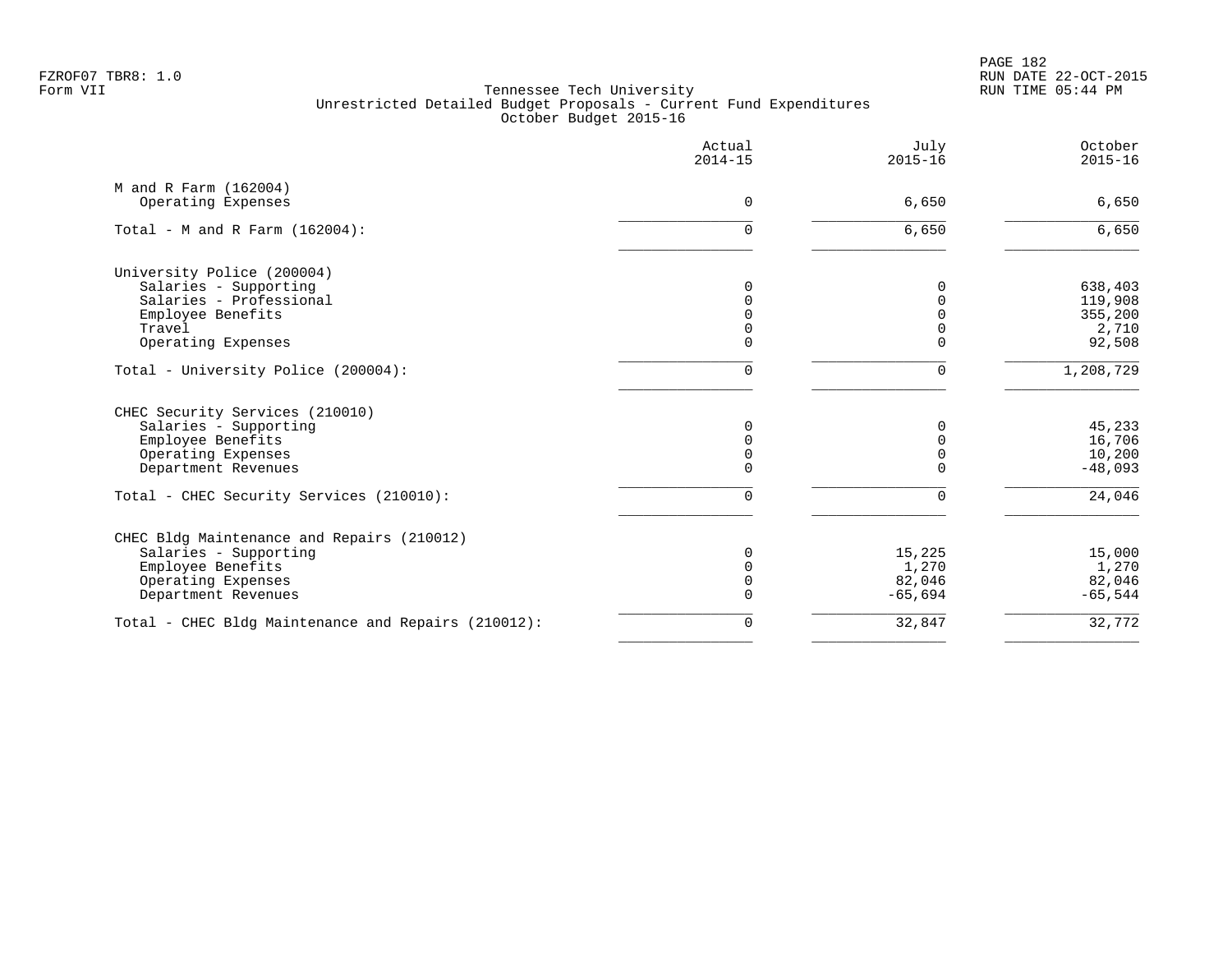|                                                 | Actual<br>$2014 - 15$ | July<br>$2015 - 16$ | October<br>$2015 - 16$ |
|-------------------------------------------------|-----------------------|---------------------|------------------------|
| CHEC Custodial Services (210015)                |                       |                     |                        |
| Operating Expenses                              | 0                     | 76,000              | 76,000                 |
| Department Revenues                             | $\Omega$              | $-50,667$           | $-50,667$              |
| Total - CHEC Custodial Services (210015):       | 0                     | 25,333              | 25,333                 |
| CHEC Landscapting and Grounds (210016)          |                       |                     |                        |
| Operating Expenses                              | 0                     | 18,700              | 18,700                 |
| Department Revenues                             | 0                     | $-12,467$           | $-12,467$              |
| Total - CHEC Landscapting and Grounds (210016): | 0                     | 6,233               | 6, 233                 |
| CHEC Utilities (210017)                         |                       |                     |                        |
| Operating Expenses                              | 0                     | 112,400             | 112,400                |
| Department Revenues                             | 0                     | $-74,933$           | $-74,933$              |
| Total - CHEC Utilities (210017):                | 0                     | 37,467              | 37,467                 |
| CHEC Parking (210018)                           |                       |                     |                        |
| Operating Expenses                              | $\Omega$              | 0                   | 5,000                  |
| Total - CHEC Parking (210018):                  | $\Omega$              | $\Omega$            | 5,000                  |
| Central Receiving (221005)                      |                       |                     |                        |
| Salaries - Supporting                           | 28,756                | 29,326              | 30,867                 |
| Salaries - Students                             | 1,712                 | 6,000               | 6,000                  |
| Employee Benefits                               | 15,813                | 19,600              | 19,600                 |
| Operating Expenses                              | 3,489                 | 3,680               | 3,680                  |
| Total - Central Receiving (221005):             | 49,770                | 58,606              | 60,147                 |
|                                                 |                       |                     |                        |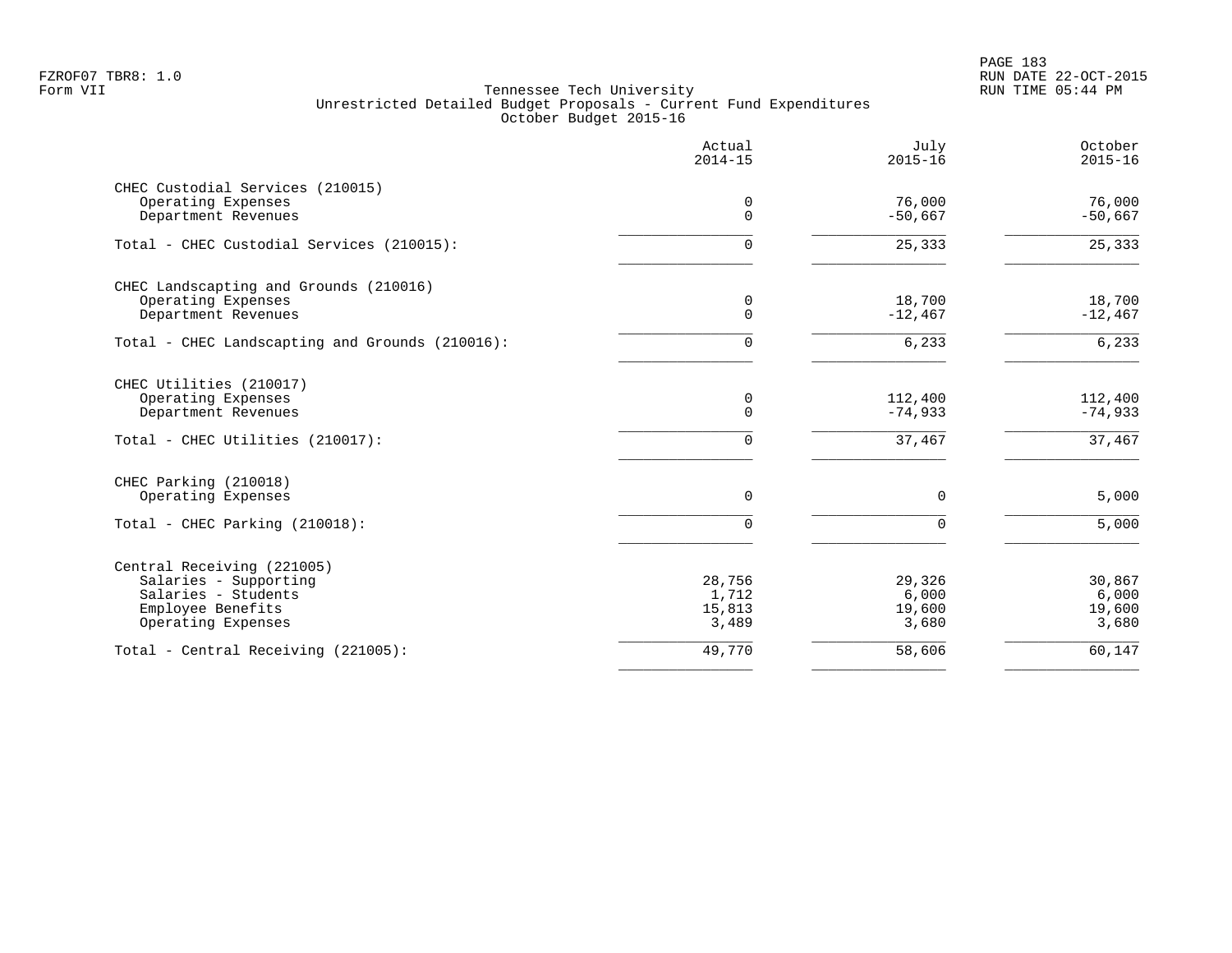|                                              | Actual<br>$2014 - 15$ | July<br>$2015 - 16$ | October<br>$2015 - 16$ |
|----------------------------------------------|-----------------------|---------------------|------------------------|
| Facilities Administration (241000)           |                       |                     |                        |
| Salaries - Administrative                    | 110,090               | 110,736             | 117,389                |
| Salaries - Supporting                        | 127,909               | 131,662             | 133,662                |
| Salaries - Students                          |                       | 6,820               | 6,820                  |
| Salaries - Professional                      | 257,709               | 410,405             | 420,160                |
| Employee Benefits                            | 168,135               | 195,450             | 195,450                |
| Travel                                       | 11,359                | 5,230               | 5,230                  |
| Operating Expenses                           | 117,279               | 113,818             | 113,818                |
| Total - Facilities Administration (241000):  | 792,481               | 974,121             | 992,529                |
| Vehicle Maintenance (241001)                 |                       |                     |                        |
| Travel                                       | 0                     | 7,500               | 7,500                  |
| Operating Expenses                           | 4,862                 | 15,000              | 15,000                 |
| Total - Vehicle Maintenance (241001):        | 4,862                 | 22,500              | 22,500                 |
| Property Insurance (241002)                  |                       |                     |                        |
| Operating Expenses                           | 294,818               | 294,800             | 294,800                |
| Total - Property Insurance (241002):         | 294,818               | 294,800             | 294,800                |
| Facilities Development Fee (241003)          |                       |                     |                        |
| Operating Expenses                           | 134,100               | 134,100             | 134,100                |
| Total - Facilities Development Fee (241003): | 134,100               | 134,100             | 134,100                |
|                                              |                       |                     |                        |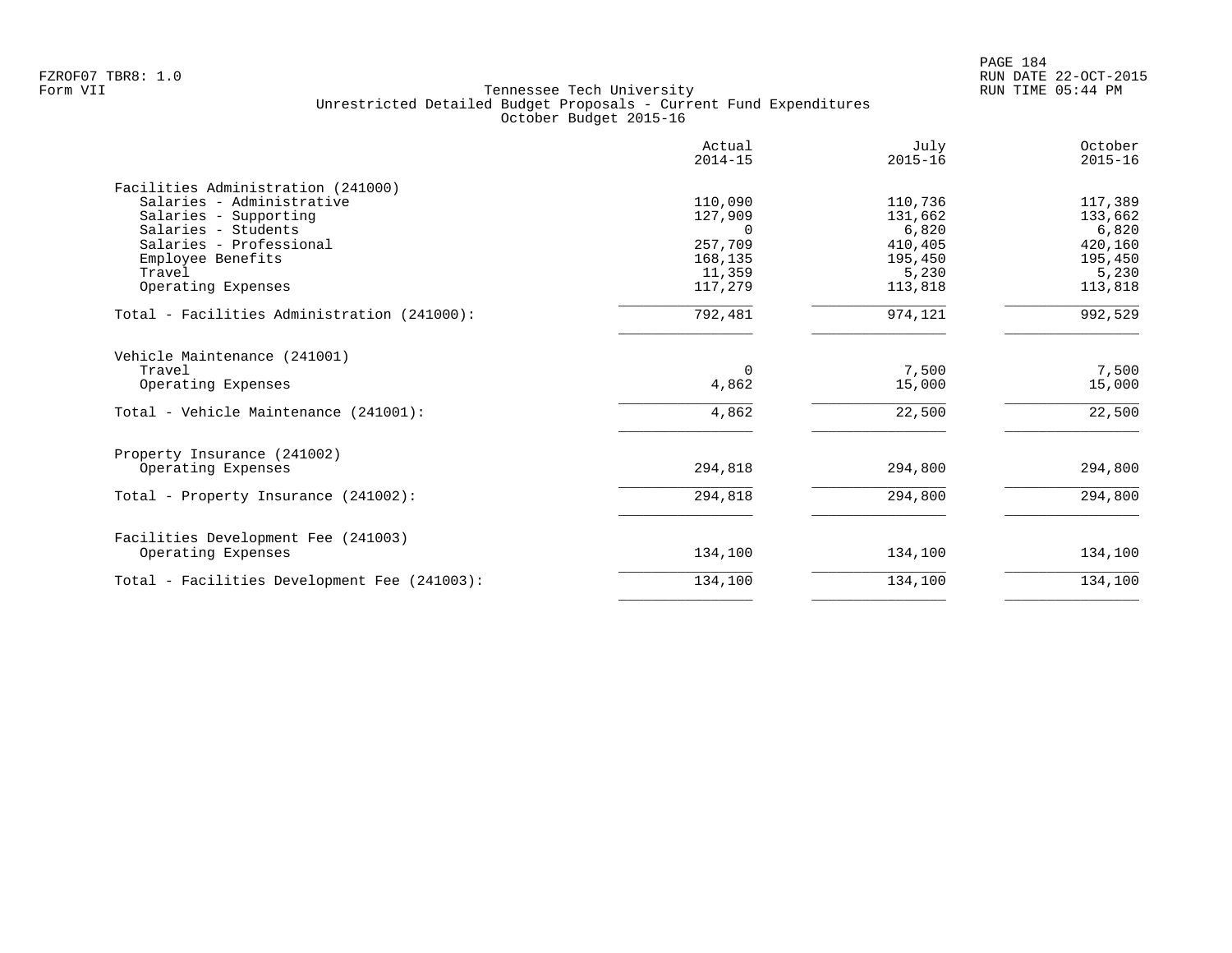|                                                           | Actual<br>$2014 - 15$ | July<br>$2015 - 16$ | October<br>$2015 - 16$ |
|-----------------------------------------------------------|-----------------------|---------------------|------------------------|
| Alumni Building Operations (241004)<br>Operating Expenses | 5,591                 | $\Omega$            | $\mathbf 0$            |
| Total - Alumni Building Operations (241004):              | 5,591                 | ∩                   | $\Omega$               |
| Maintenance and Repairs (251000)                          |                       |                     |                        |
| Salaries - Supporting                                     | 661,339               | 770,364             | 764,595                |
| Salaries - Students                                       | 448                   | $\Omega$            | $\Omega$               |
| Salaries - Professional                                   | 61,097                | 65,070              | 65,570                 |
| Employee Benefits                                         | 411,942               | 422,005             | 422,005                |
| Travel                                                    | 7,884                 | 1,000               | 1,000                  |
| Operating Expenses                                        | 724,127               | 343,410             | 366,123                |
| Department Revenues                                       | $-123$                | $-9.000$            | $-9,000$               |
| Total - Maintenance and Repairs (251000):                 | 1,866,714             | 1,592,849           | 1,610,293              |
| M and R Projects (251001)                                 |                       |                     |                        |
| Operating Expenses                                        | 350,576               | 0                   | 457,128                |
| Total - M and R Projects (251001):                        | 350,576               | 0                   | 457,128                |
| American Disability Act (251002)                          |                       |                     |                        |
| Operating Expenses                                        | 6,510                 | 10,000              | 10,000                 |
| Capital Outlay                                            | 1,037                 | $\Omega$            | $\Omega$               |
| Total - American Disability Act (251002):                 | 7,547                 | 10,000              | 10,000                 |
|                                                           |                       |                     |                        |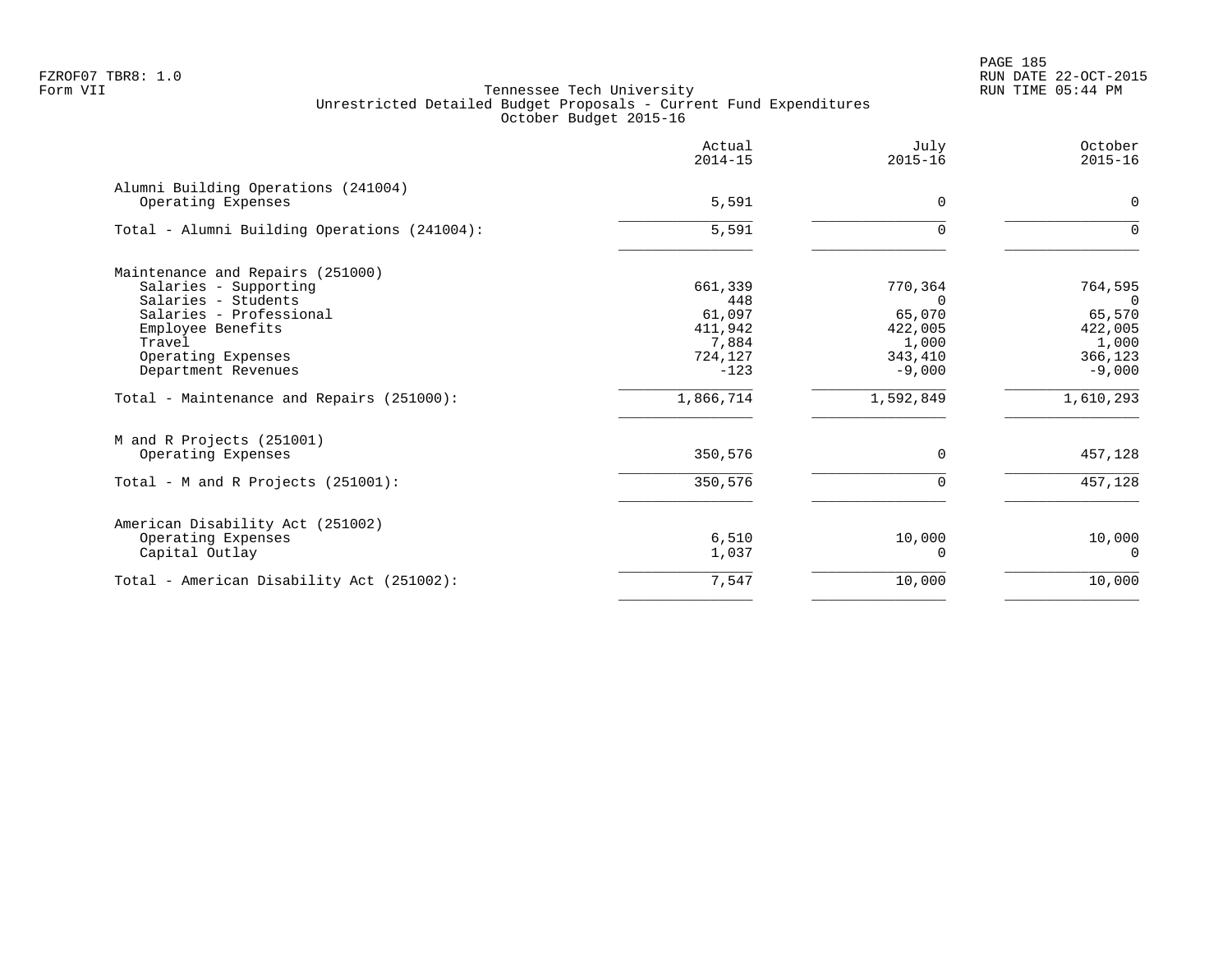PAGE 186 FZROF07 TBR8: 1.0 RUN DATE 22-OCT-2015

|                                                                                                                                                       | Actual<br>$2014 - 15$                                   | July<br>$2015 - 16$                                             | October<br>$2015 - 16$                                          |
|-------------------------------------------------------------------------------------------------------------------------------------------------------|---------------------------------------------------------|-----------------------------------------------------------------|-----------------------------------------------------------------|
| Fire Alarm System (251004)<br>Operating Expenses                                                                                                      | 89,629                                                  | 70,000                                                          | 70,000                                                          |
| Total - Fire Alarm System (251004):                                                                                                                   | 89,629                                                  | 70,000                                                          | 70,000                                                          |
| Building Controls (251005)<br>Operating Expenses                                                                                                      | 24,043                                                  | 25,000                                                          | 25,000                                                          |
| Total - Building Controls (251005):                                                                                                                   | 24,043                                                  | 25,000                                                          | 25,000                                                          |
| M and R HVAC (251006)<br>Salaries - Supporting<br>Salaries - Professional<br>Employee Benefits<br>Travel<br>Operating Expenses<br>Department Revenues | 287,529<br>35,432<br>171,372<br>999<br>360,792<br>$-50$ | 357,083<br>35,609<br>189,260<br>$\Omega$<br>135,040<br>$\Omega$ | 362,811<br>37,005<br>189,260<br>$\Omega$<br>161,468<br>$\Omega$ |
| Total - M and R HVAC (251006):                                                                                                                        | 856,074                                                 | 716,992                                                         | 750,544                                                         |
| Stores for Reissue (251007)<br>Operating Expenses                                                                                                     | 195,600                                                 | 290,000                                                         | 290,000                                                         |
| Total - Stores for Reissue (251007):                                                                                                                  | 195,600                                                 | 290,000                                                         | 290,000                                                         |
| Stores for Reissue Transfer In (251008)<br>Operating Expenses<br>Department Revenues                                                                  | $-198,998$<br>$\Omega$                                  | $\Omega$<br>$-290,000$                                          | $\mathbf 0$<br>$-290,000$                                       |
| Total - Stores for Reissue Transfer In (251008):                                                                                                      | $-198,998$                                              | $-290,000$                                                      | $-290,000$                                                      |
|                                                                                                                                                       |                                                         |                                                                 |                                                                 |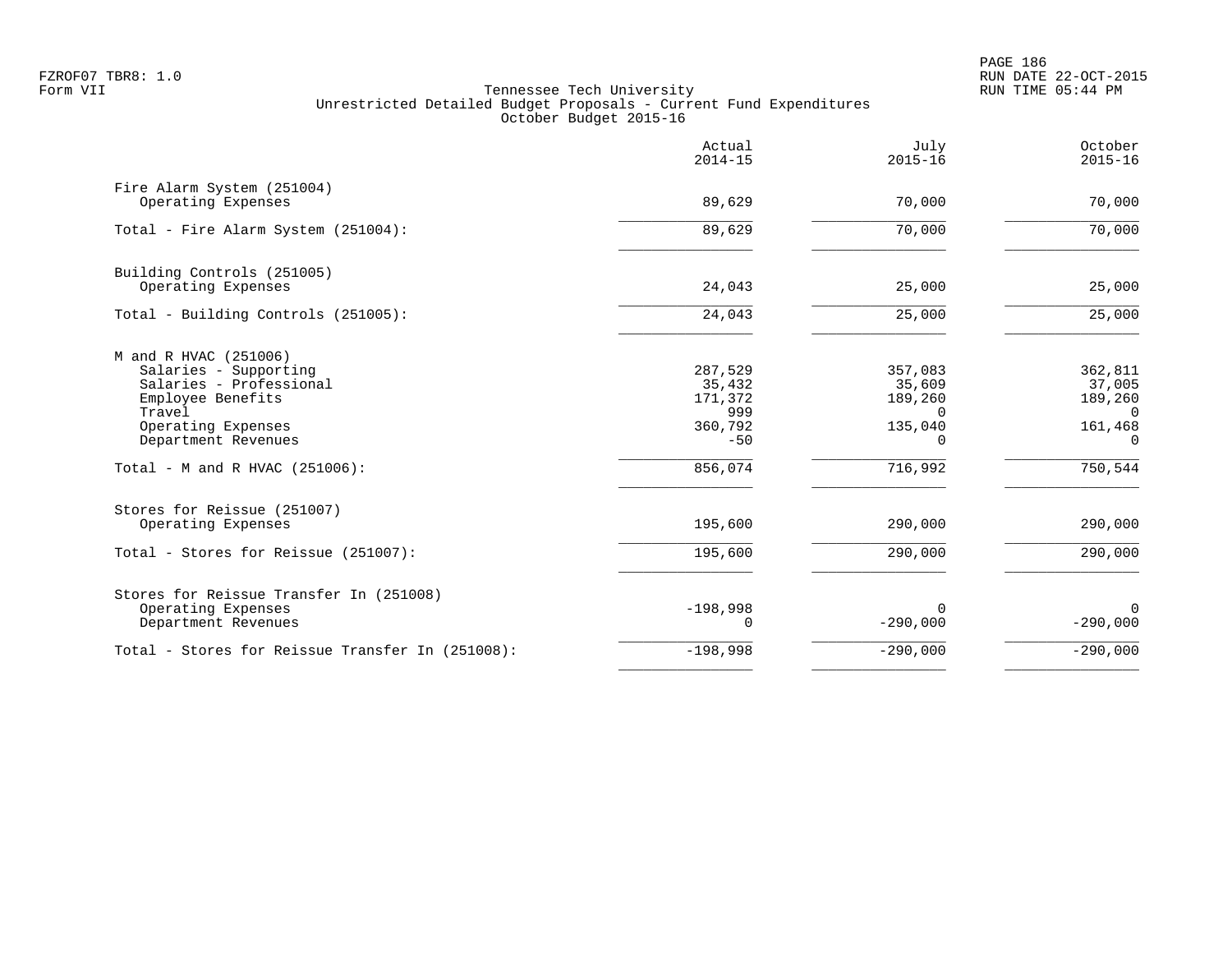PAGE 187 FZROF07 TBR8: 1.0 RUN DATE 22-OCT-2015

|                                                     | Actual<br>$2014 - 15$ | July<br>$2015 - 16$ | October<br>$2015 - 16$ |
|-----------------------------------------------------|-----------------------|---------------------|------------------------|
| Custodial Services (255000)                         |                       |                     |                        |
| Salaries - Supporting                               | 78,880                | 100,436             | 102,808                |
| Employee Benefits                                   | 47,183                | 49,000              | 49,000                 |
| Travel                                              | 230                   | <sup>n</sup>        | $\Omega$               |
| Operating Expenses                                  | 1,361,667             | 1,256,520           | 1,256,520              |
| Total - Custodial Services (255000):                | 1,487,960             | 1,405,956           | 1,408,328              |
| Recycling (255003)                                  |                       |                     |                        |
| Salaries - Supporting                               | 2,316                 |                     | $\mathbf 0$            |
| Salaries - Students                                 | 8,348                 | $\Omega$            | $\mathbf 0$            |
| Employee Benefits                                   | 270                   |                     | $\Omega$               |
| Operating Expenses                                  | 12,530                | 22,000              | 22,000                 |
| Total - Recycling $(255003)$ :                      | 23,464                | 22,000              | 22,000                 |
| Special Event Cost Center (255004)                  |                       |                     |                        |
| Employee Benefits                                   | $\Omega$              | 2,000               | 2,000                  |
| Operating Expenses                                  | 47,972                | 173,000             | 173,000                |
| Total - Special Event Cost Center (255004):         | 47,972                | 175,000             | 175,000                |
| Outside Special Event Cost Center (255007)          |                       |                     |                        |
| Operating Expenses                                  | 13,784                | 16,699              | 16,699                 |
| Total - Outside Special Event Cost Center (255007): | 13,784                | 16,699              | 16,699                 |
|                                                     |                       |                     |                        |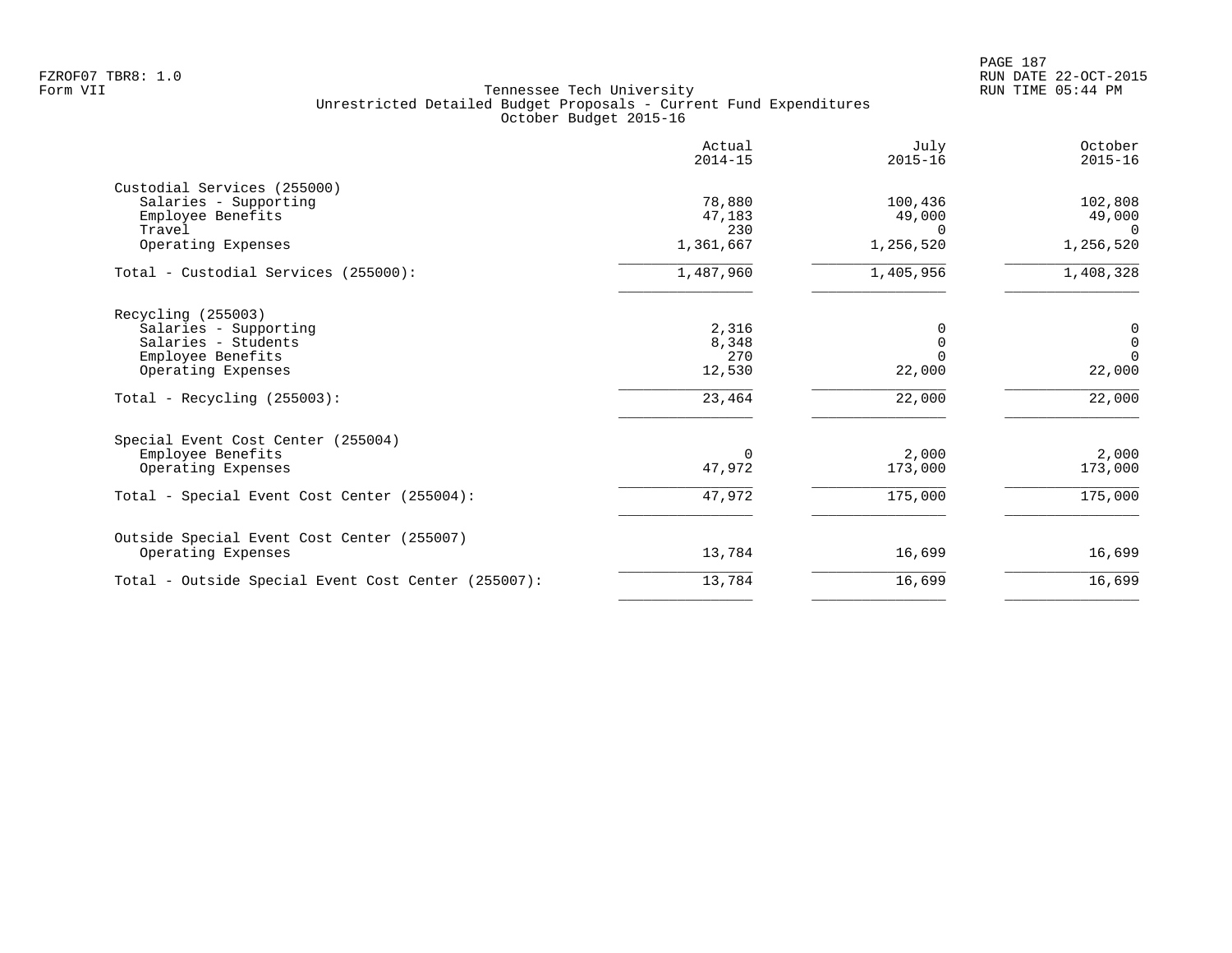PAGE 188 FZROF07 TBR8: 1.0 RUN DATE 22-OCT-2015

|                                              | Actual<br>$2014 - 15$ | July<br>$2015 - 16$ | October<br>$2015 - 16$ |
|----------------------------------------------|-----------------------|---------------------|------------------------|
| Utilities Admin (260000)                     |                       |                     |                        |
| Salaries - Supporting                        | 230,327               | 239,716             | 249,900                |
| Salaries - Professional                      | 37,432                | 37,708              | 39,104                 |
| Employee Benefits                            | 138,641               | 154,350             | 154,350                |
| Travel                                       | $\Omega$              | 500                 | 500                    |
| Operating Expenses                           | 82,622                | 160,220             | 160,220                |
| Total - Utilities Admin (260000):            | 489,022               | 592,494             | 604,074                |
| Utilities Main Campus (260001)               |                       |                     |                        |
| Operating Expenses                           | 5,138,464             | 5,627,400           | 5,627,400              |
| Total - Utilities Main Campus (260001):      | 5,138,464             | 5,627,400           | 5,627,400              |
| Utilities Farm (260002)                      |                       |                     |                        |
| Operating Expenses                           | 42,548                | 51,680              | 51,680                 |
| Total - Utilities Farm (260002):             | 42,548                | 51,680              | 51,680                 |
| Utilities Ag Pavilion (260003)               |                       |                     |                        |
| Operating Expenses                           | 51,272                | 106,600             | 106,600                |
| Total - Utilities Ag Pavilion (260003):      | 51,272                | 106,600             | 106,600                |
| SAF Sustainable Campus Fee (260004)          |                       |                     |                        |
| Salaries - Students                          | 21,198                | $\mathbf 0$         | $\overline{0}$         |
| Employee Benefits                            | 57                    | 700                 | 700                    |
| Operating Expenses                           | 85,720                | 158,760             | 505,212                |
| Capital Outlay                               | 18,901                | 0                   | $\overline{0}$         |
| Department Revenues                          | $-182$                | $\Omega$            | $\Omega$               |
| Total - SAF Sustainable Campus Fee (260004): | 125,694               | 159,460             | 505,912                |
|                                              |                       |                     |                        |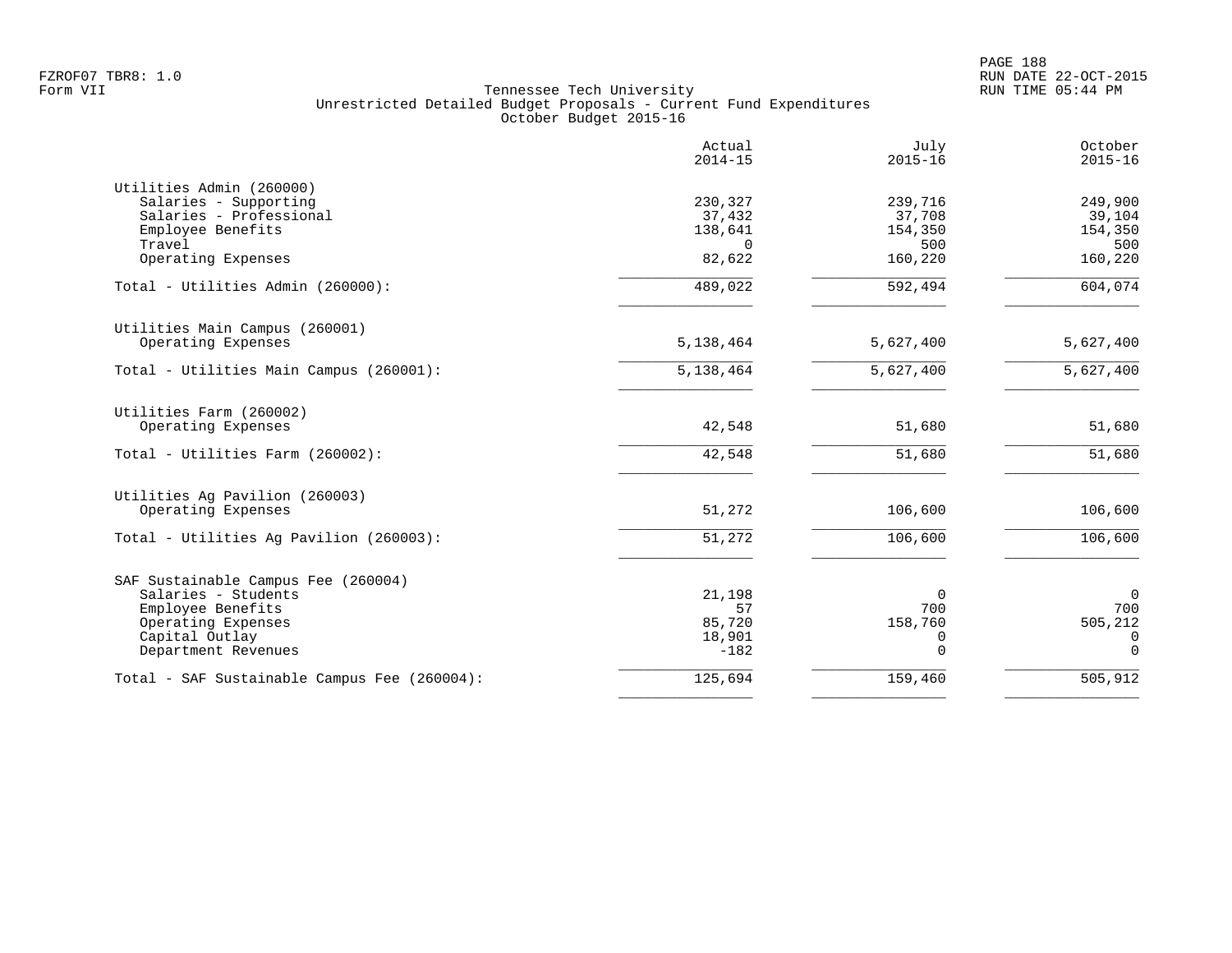|                                                                                                                                                                          | Actual<br>$2014 - 15$                                        | July<br>$2015 - 16$                                            | October<br>$2015 - 16$                                         |
|--------------------------------------------------------------------------------------------------------------------------------------------------------------------------|--------------------------------------------------------------|----------------------------------------------------------------|----------------------------------------------------------------|
| Utilities TVA Energy Reimb (260005)<br>Operating Expenses                                                                                                                | $-261,624$                                                   | $-260,000$                                                     | $-260,000$                                                     |
| Total - Utilities TVA Energy Reimb (260005):                                                                                                                             | $-261,624$                                                   | $-260,000$                                                     | $-260,000$                                                     |
| Utilities TVA Energy Exp (260006)<br>Operating Expenses                                                                                                                  | 79,439                                                       | 111,800                                                        | 111,800                                                        |
| Total - Utilities TVA Energy Exp (260006):                                                                                                                               | 79,439                                                       | 111,800                                                        | 111,800                                                        |
| Utilities Alumni Building (260007)<br>Operating Expenses                                                                                                                 | 2,799                                                        | 30,000                                                         | 30,000                                                         |
| Total - Utilities Alumni Building (260007):                                                                                                                              | 2,799                                                        | 30,000                                                         | 30,000                                                         |
| Sustainability Office (260008)<br>Salaries - Professional<br>Employee Benefits<br>Total - Sustainability Office (260008):                                                | 0<br>0<br>$\Omega$                                           | 55,000<br>6,500<br>61,500                                      | 55,000<br>6,500<br>61,500                                      |
| Grounds Roads and Walks (265000)<br>Salaries - Supporting<br>Salaries - Students<br>Salaries - Professional<br>Employee Benefits<br>Operating Expenses<br>Capital Outlay | 407,200<br>10,630<br>58,324<br>248,906<br>70,347<br>$-1,037$ | 409,455<br>$\Omega$<br>58,614<br>250,125<br>68,380<br>$\Omega$ | 456,178<br>$\Omega$<br>59,114<br>262,019<br>68,380<br>$\Omega$ |
| Total - Grounds Roads and Walks (265000):                                                                                                                                | 794,370                                                      | 786,574                                                        | 845,691                                                        |
|                                                                                                                                                                          |                                                              |                                                                |                                                                |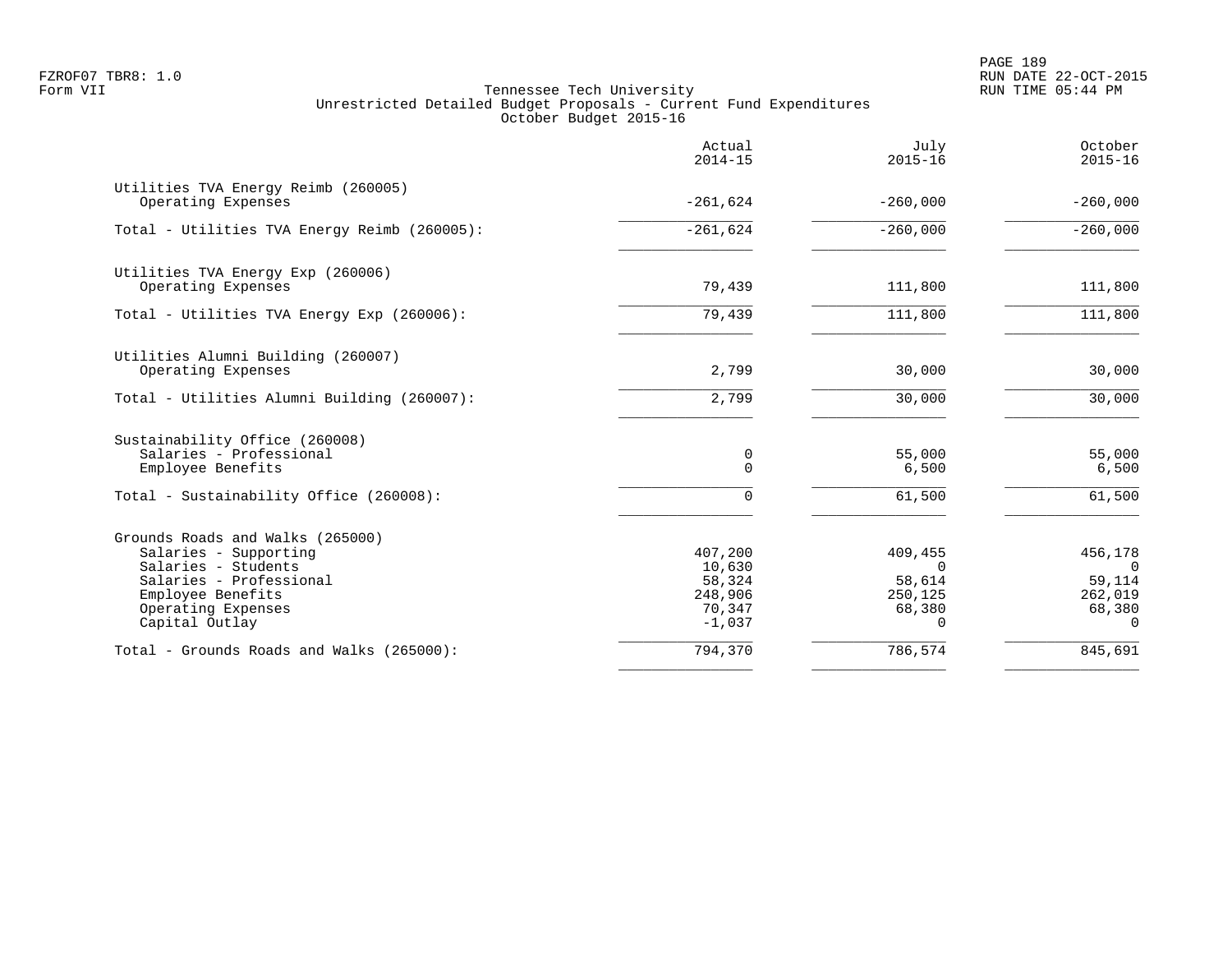|                                                                    | Actual<br>$2014 - 15$ | July<br>$2015 - 16$ | October<br>$2015 - 16$ |
|--------------------------------------------------------------------|-----------------------|---------------------|------------------------|
| Grounds Refuse Disposal (265001)<br>Operating Expenses             | 59,880                | 57,500              | 57,500                 |
| Total - Grounds Refuse Disposal (265001):                          | 59,880                | 57,500              | 57,500                 |
| Major Repairs and Renovations (270000)                             |                       |                     |                        |
| Employee Benefits<br>Operating Expenses                            | 0<br>280,317          | 200<br>159,920      | 200<br>223,960         |
| Total - Major Repairs and Renovations (270000):                    | 280,317               | 160,120             | 224,160                |
| TBR Spouse Dependent Discount (700000)<br>Employee Benefits        | 59,285                | 54,160              | 54,160                 |
| Total - TBR Spouse Dependent Discount (700000):                    | 59,285                | 54,160              | 54,160                 |
| TBR Employ Remission PC191 (700001)<br>Employee Benefits           | 0                     | 6,530               | 6,530                  |
| Total - TBR Employ Remission PC191 (700001):                       | $\Omega$              | 6,530               | 6,530                  |
| E and G Data Processing Allocation (700003)<br>Department Revenues | 41,523                | 42,990              | 44,590                 |
| Total - E and G Data Processing Allocation (700003):               | 41,523                | 42,990              | 44,590                 |
|                                                                    |                       |                     |                        |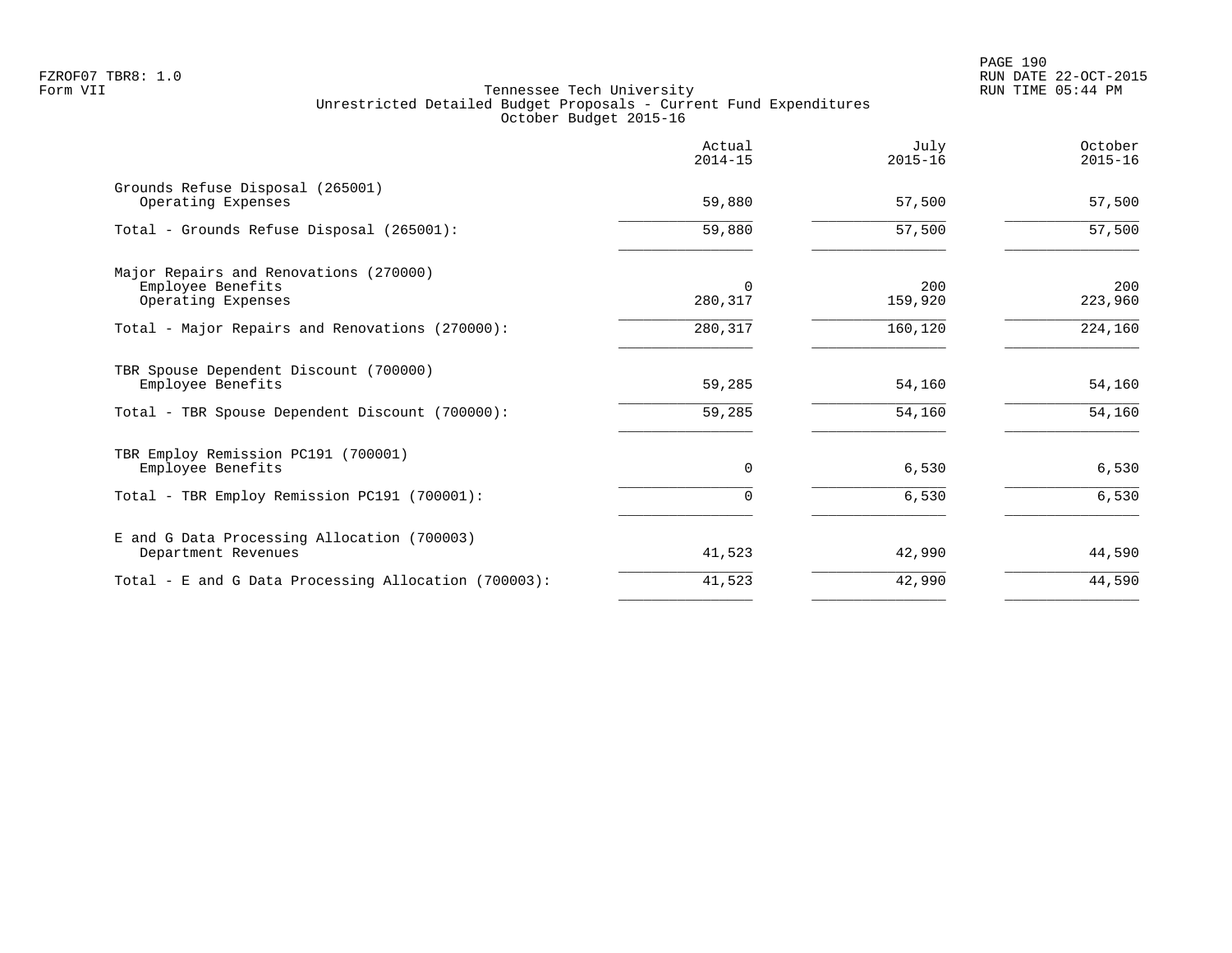|                                                                                                                                                      | Actual<br>$2014 - 15$                           | July<br>$2015 - 16$                              | October<br>$2015 - 16$                              |
|------------------------------------------------------------------------------------------------------------------------------------------------------|-------------------------------------------------|--------------------------------------------------|-----------------------------------------------------|
| E and G Claims Adjustment (700004)<br>Operating Expenses                                                                                             | 13,805                                          | 13,810                                           | 13,810                                              |
| Total - E and G Claims Adjustment (700004):                                                                                                          | 13,805                                          | 13,810                                           | 13,810                                              |
| E and G Support (700005)<br>Salaries - Administrative<br>Salaries - Supporting<br>Salaries - Professional<br>Employee Benefits<br>Operating Expenses | 0<br>$\Omega$<br>$\Omega$<br>9,159<br>$-6, 454$ | 1,660<br>30,945<br>10,570<br>180,389<br>$-8,203$ | 0<br>$\mathbf 0$<br>$\Omega$<br>167,429<br>$-7,877$ |
| Total - E and G Support $(700005)$ :                                                                                                                 | 2,705                                           | 215,361                                          | 159,552                                             |
| E and G Other Salary Pool (700009)<br>Salaries - Supporting<br>Total - E and G Other Salary Pool (700009):                                           | $\mathbf 0$<br>$\Omega$                         | 19,520<br>19,520                                 | 19,520<br>19,520                                    |
| C C Security Trans (700015)<br>Operating Expenses                                                                                                    | $\Omega$                                        | $\Omega$                                         | $-60,000$                                           |
| Total - C C Security Trans (700015):                                                                                                                 | $\Omega$                                        | 0                                                | $-60,000$                                           |
| App Plant Non Utility Allocation (700038)<br>Department Revenues                                                                                     | $-822, 360$                                     | $-979,660$                                       | $-979,690$                                          |
| Total - App Plant Non Utility Allocation (700038):                                                                                                   | $-822,360$                                      | $-979,660$                                       | $-979,690$                                          |
|                                                                                                                                                      |                                                 |                                                  |                                                     |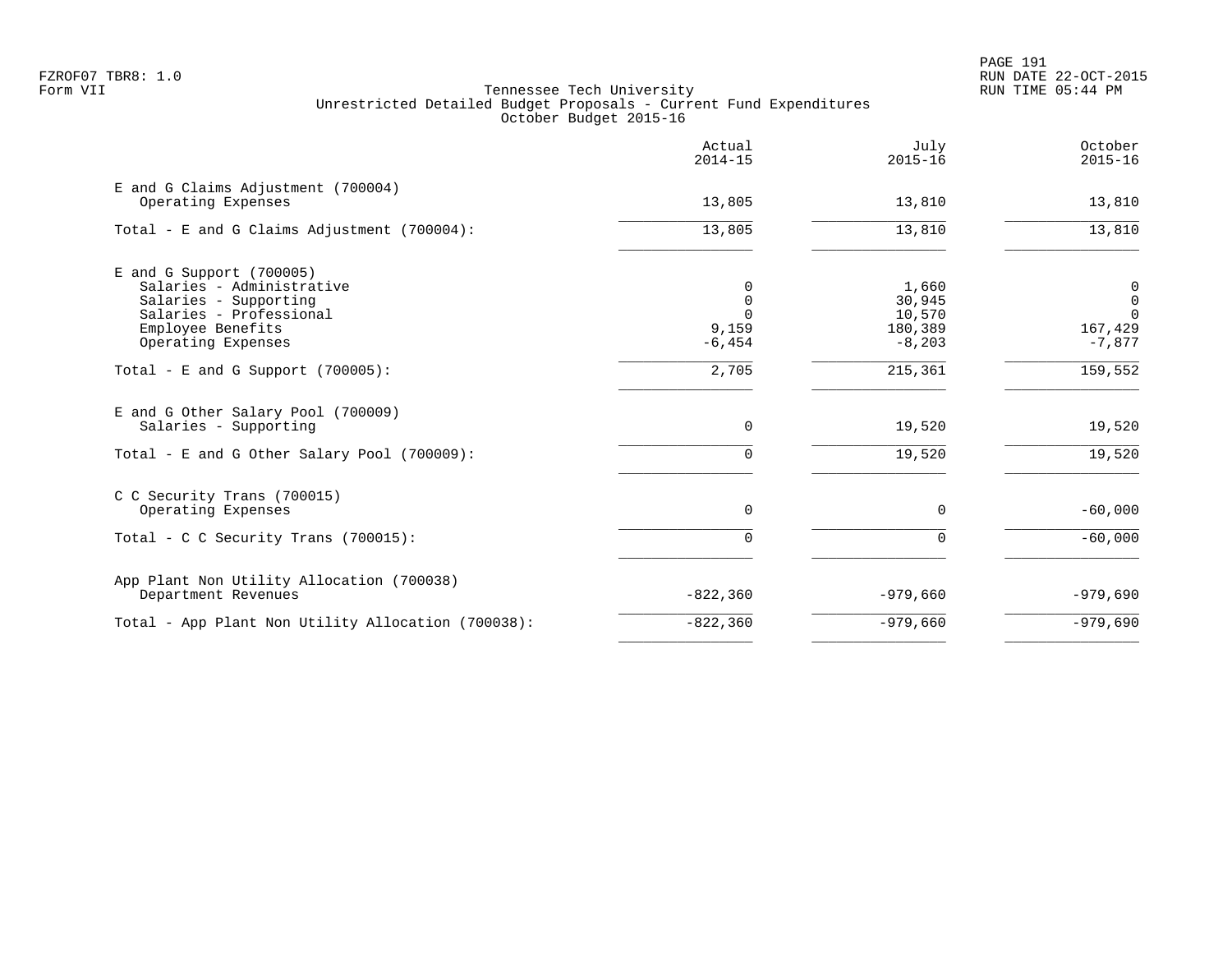PAGE 192 FZROF07 TBR8: 1.0 RUN DATE 22-OCT-2015

|                                                                              | Actual<br>$2014 - 15$ | July<br>$2015 - 16$ | October<br>$2015 - 16$ |
|------------------------------------------------------------------------------|-----------------------|---------------------|------------------------|
| App Plant Utilities Allocation (700039)<br>Department Revenues               | $-850, 120$           | $-941,840$          | $-932,760$             |
| Total - App Plant Utilities Allocation (700039):                             | $-850, 120$           | $-941,840$          | $-932,760$             |
| App Plant CC Utility Alloc (700042)<br>Department Revenues                   | $-18,500$             | $-21,340$           | $-22,630$              |
| Total - App Plant CC Utility Alloc (700042):                                 | $-18,500$             | $-21,340$           | $-22,630$              |
| App Plant CC Non Utility Alloc (700043)<br>Department Revenues               | $-66,340$             | $-65,850$           | $-65,850$              |
| Total - App Plant CC Non Utility Alloc (700043):                             | $-66,340$             | $-65,850$           | $-65,850$              |
| Post Office Allocation (700045)<br>Operating Expenses<br>Department Revenues | $\Omega$<br>4,100     | 4,810<br>$\Omega$   | 4,810<br>$\Omega$      |
| Total - Post Office Allocation (700045):                                     | 4,100                 | 4,810               | 4,810                  |
| Building Maintenance Support (700052)<br>Employee Benefits                   | 0                     | 7,900               | 7,900                  |
| Total - Building Maintenance Support (700052):                               | 0                     | 7,900               | 7,900                  |
|                                                                              |                       |                     |                        |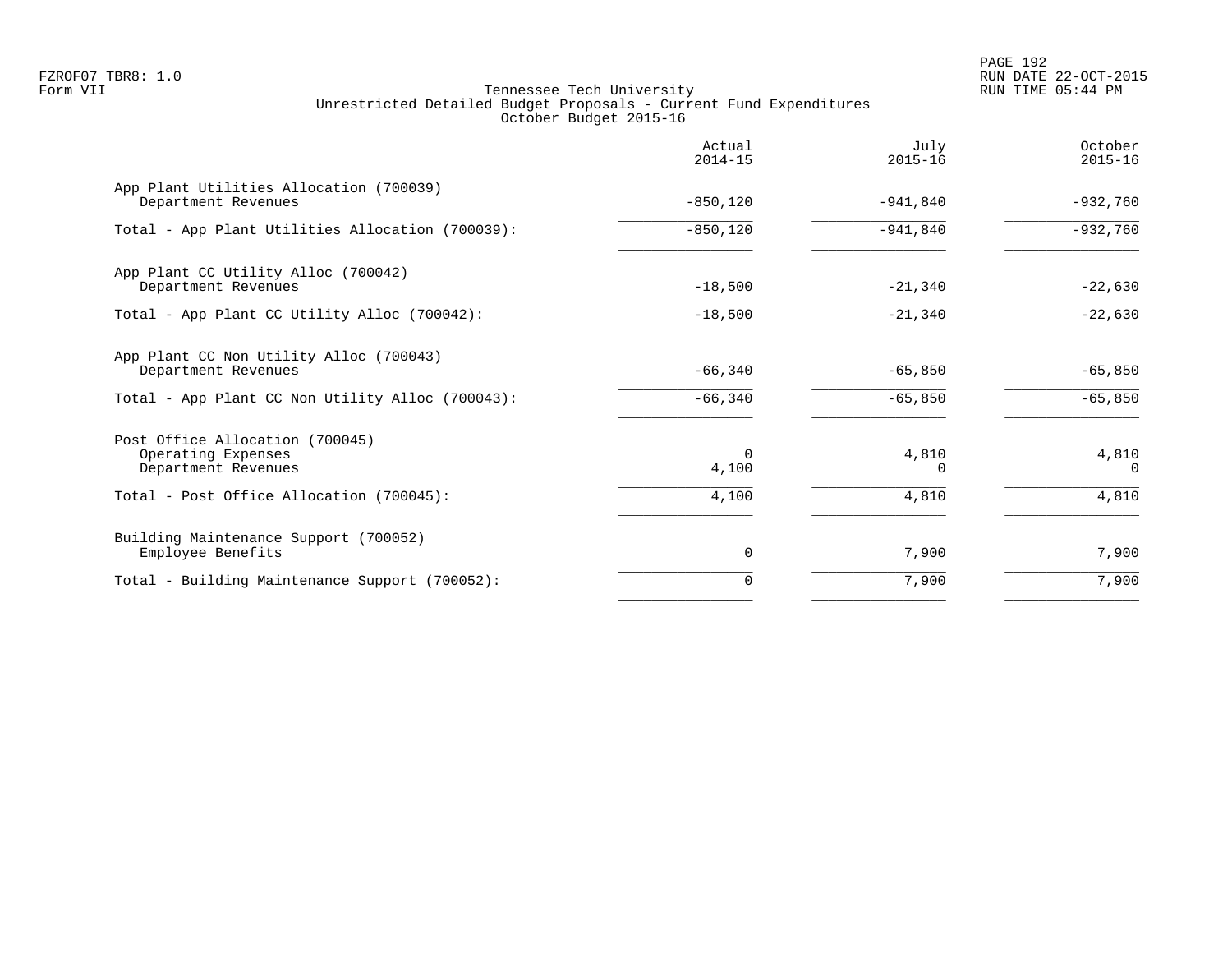PAGE 193

# FZROF07 TBR8: 1.0 RUN DATE 22-OCT-2015 Tennessee Tech University Unrestricted Detailed Budget Proposals - Current Fund Expenditures October Budget 2015-16

|                                                           | Actual<br>$2014 - 15$ | July<br>$2015 - 16$ | October<br>$2015 - 16$ |
|-----------------------------------------------------------|-----------------------|---------------------|------------------------|
| Total - Physical Plant (500):                             |                       |                     |                        |
| Salaries - Administrative                                 | 110,090               | 112,396             | 117,389                |
| Salaries - Supporting                                     | 2,001,616             | 2,290,936           | 3,055,725              |
| Salaries - Students                                       | 61,068                | 16,770              | 20,770                 |
| Salaries - Professional                                   | 497,224               | 720,536             | 848,155                |
| Employee Benefits                                         | 1,380,344             | 1,663,839           | 2,053,139              |
| Travel                                                    | 20,201                | 14,430              | 16,340                 |
| Operating Expenses                                        | 9,518,294             | 9,885,962           | 10,851,657             |
| Capital Outlay                                            | 18,901                | $\Omega$            | $\Omega$               |
| Department Revenues                                       | $-1,712,052$          | $-2,468,461$        | $-2,507,044$           |
| Total                                                     | 11,895,686            | 12, 236, 408        | 14, 456, 131           |
| Total - Physical Plant (50):<br>Salaries - Administrative | 110,090               | 112,396             | 117,389                |
| Salaries - Supporting                                     | 2,001,616             | 2,290,936           | 3,055,725              |
| Salaries - Students                                       | 61,068                | 16,770              | 20,770                 |
| Salaries - Professional                                   | 497,224               | 720,536             | 848,155                |
| Employee Benefits                                         | 1,380,344             | 1,663,839           | 2,053,139              |
| Travel                                                    | 20,201                | 14,430              | 16,340                 |
| Operating Expense                                         | 9,518,294             | 9,885,962           | 10,851,657             |
| Capital Outlay                                            | 18,901                | $\Omega$            | $\Omega$               |
| Department Revenues                                       | $-1,712,052$          | $-2,468,461$        | $-2,507,044$           |
| Total                                                     | 11,895,686            | 12, 236, 408        | 14, 456, 131           |
|                                                           |                       |                     |                        |

 Scholarships and Fellowships (55) Scholarships and Fellowships (550)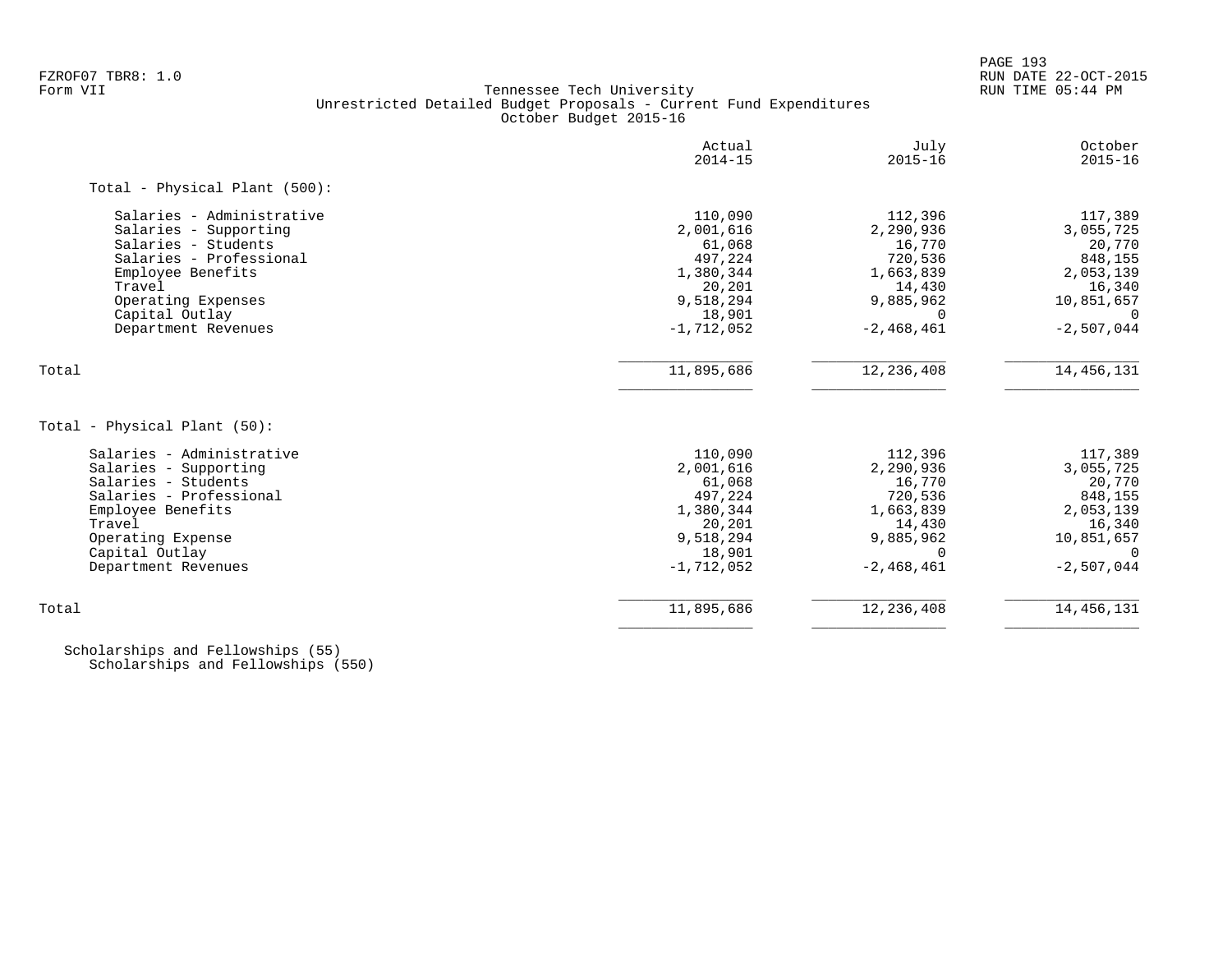|                                                                  | Actual<br>$2014 - 15$ | July<br>$2015 - 16$ | October<br>$2015 - 16$ |
|------------------------------------------------------------------|-----------------------|---------------------|------------------------|
| Alumni Scholarships (120019)<br>Operating Expenses               | 11,000                | 72,780              | 72,780                 |
| Total - Alumni Scholarships (120019):                            | 11,000                | 72,780              | 72,780                 |
| Honors Scholarship (121901)<br>Operating Expenses                | 538,901               | 610,640             | 610,640                |
| Total - Honors Scholarship (121901):                             | 538,901               | 610,640             | 610,640                |
| Comm Coll Scholarship (121902)<br>Operating Expenses             | 254,750               | 134,230             | 134,230                |
| Total - Comm Coll Scholarship (121902):                          | 254,750               | 134,230             | 134,230                |
| Academic Work Study Program (122002)<br>Operating Expenses       | 4,000                 | $\Omega$            | $\mathbf 0$            |
| Total - Academic Work Study Program (122002):                    | 4,000                 |                     | $\Omega$               |
| Financial Aid Housing Scholarship (122003)<br>Operating Expenses | 41,441                | 39,600              | 39,600                 |
| Total - Financial Aid Housing Scholarship (122003):              | 41,441                | 39,600              | 39,600                 |
|                                                                  |                       |                     |                        |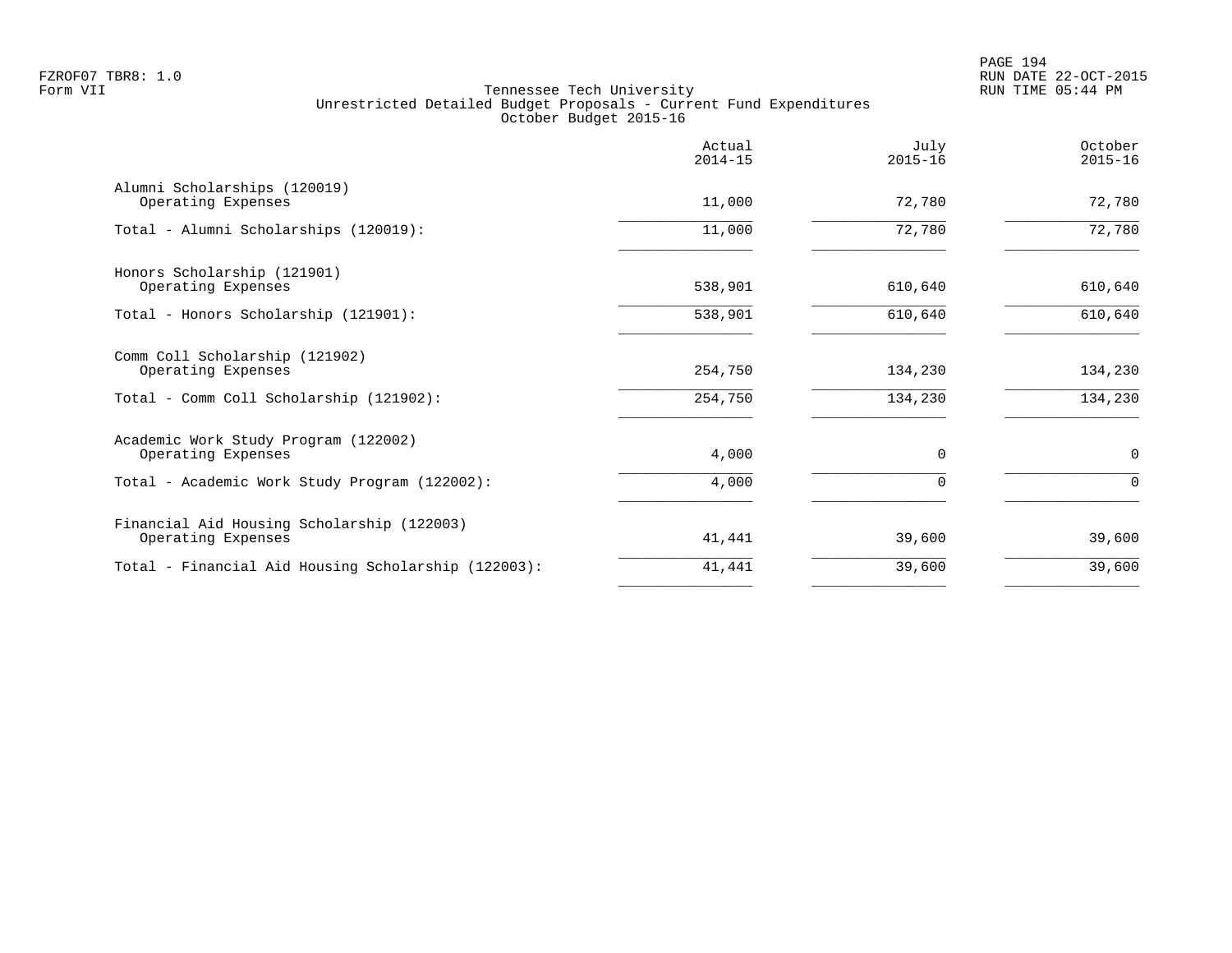PAGE 195 FZROF07 TBR8: 1.0 RUN DATE 22-OCT-2015

|                                                         | Actual<br>$2014 - 15$ | July<br>$2015 - 16$ | October<br>$2015 - 16$ |
|---------------------------------------------------------|-----------------------|---------------------|------------------------|
| SEOG Matching (122004)<br>Operating Expenses            | 70,932                | 64,690              | 64,690                 |
| Total - SEOG Matching (122004):                         | 70,932                | 64,690              | 64,690                 |
| UAS (122005)<br>Operating Expenses                      | 3,835,691             | 3,580,040           | 3,580,040              |
| $Total - UAS (122005):$                                 | 3,835,691             | 3,580,040           | 3,580,040              |
| Science Fair Scholarship (123011)<br>Operating Expenses | 6,000                 | 31,650              | 31,650                 |
| Total - Science Fair Scholarship (123011):              | 6,000                 | 31,650              | 31,650                 |
| Alumni OST Scholarship (123012)<br>Operating Expenses   | 18,000                | 53,310              | 53,310                 |
| Total - Alumni OST Scholarship (123012):                | 18,000                | 53,310              | 53,310                 |
| Boys Girls State Sch (123014)<br>Operating Expenses     | 4,000                 | 11,780              | 11,780                 |
| Total - Boys Girls State Sch (123014):                  | 4,000                 | 11,780              | 11,780                 |
|                                                         |                       |                     |                        |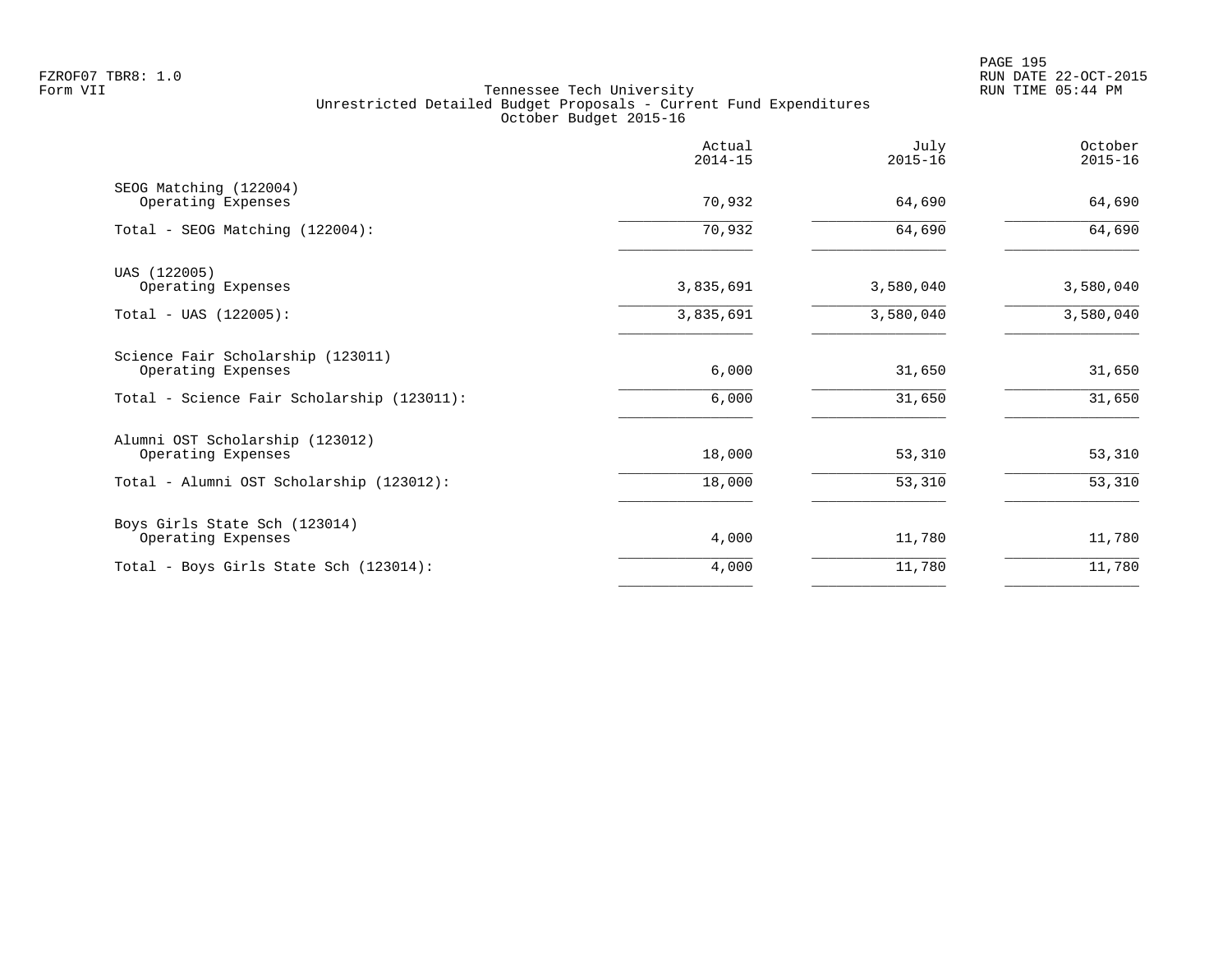|                                                               | Actual<br>$2014 - 15$ | July<br>$2015 - 16$ | October<br>$2015 - 16$ |
|---------------------------------------------------------------|-----------------------|---------------------|------------------------|
| Admissions Hounsing Sch (123015)<br>Operating Expenses        | 124,000               | 217,440             | 217,440                |
| Total - Admissions Hounsing Sch (123015):                     | 124,000               | 217,440             | 217,440                |
| African Am Undergrad Sch (123017)<br>Operating Expenses       | 170,800               | 251,300             | 251,300                |
| Total - African Am Undergrad Sch (123017):                    | 170,800               | 251,300             | 251,300                |
| Minority Housing Sch (123018)<br>Operating Expenses           | $\mathbf 0$           | 123,810             | 123,810                |
| Total - Minority Housing Sch (123018):                        |                       | 123,810             | 123,810                |
| Veterans Yellow Ribbon Program (123020)<br>Operating Expenses | 22,500                | 26,030              | 26,030                 |
| Total - Veterans Yellow Ribbon Program (123020):              | 22,500                | 26,030              | 26,030                 |
| TnCIS Study Abroad Scholarship (123708)<br>Operating Expenses | 14,832                | $\Omega$            | 0                      |
| Total - TnCIS Study Abroad Scholarship (123708):              | 14,832                | 0                   | $\Omega$               |
|                                                               |                       |                     |                        |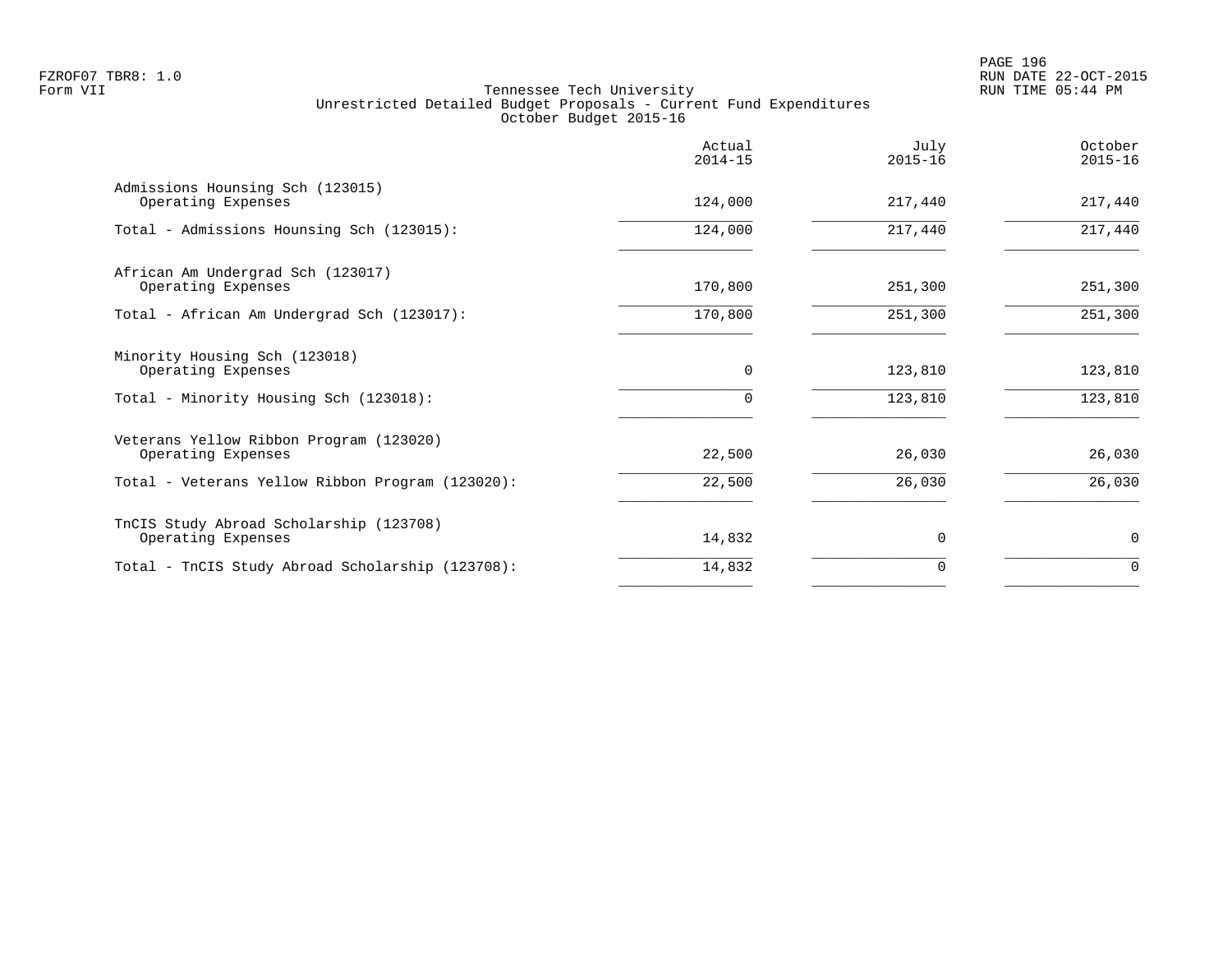PAGE 197 FZROF07 TBR8: 1.0 RUN DATE 22-OCT-2015

|                                                                    | Actual<br>$2014 - 15$ | July<br>$2015 - 16$ | October<br>$2015 - 16$ |
|--------------------------------------------------------------------|-----------------------|---------------------|------------------------|
| UAS International (123720)<br>Operating Expenses                   | $\Omega$              | 12,200              | 12,200                 |
| Total - UAS International (123720):                                | $\Omega$              | 12,200              | 12,200                 |
| International Merit Scholarship (123721)<br>Operating Expenses     | 635,882               | 542,880             | 542,880                |
| Total - International Merit Scholarship (123721):                  | 635,882               | 542,880             | 542,880                |
| International Legacy Scholarship (123722)<br>Operating Expenses    | 6,760                 | 13,920              | 13,920                 |
| Total - International Legacy Scholarship (123722):                 | 6,760                 | 13,920              | 13,920                 |
| Multinational Enhancement Svc Schol (123723)<br>Operating Expenses | 231,000               | 371,200             | 371,200                |
| Total - Multinational Enhancement Svc Schol (123723):              | 231,000               | 371,200             | 371,200                |
| Fulbright Scholars OST (123724)<br>Operating Expenses              | 47,250                | 23,200              | 23,200                 |
| Total - Fulbright Scholars OST (123724):                           | 47,250                | 23,200              | 23,200                 |
|                                                                    |                       |                     |                        |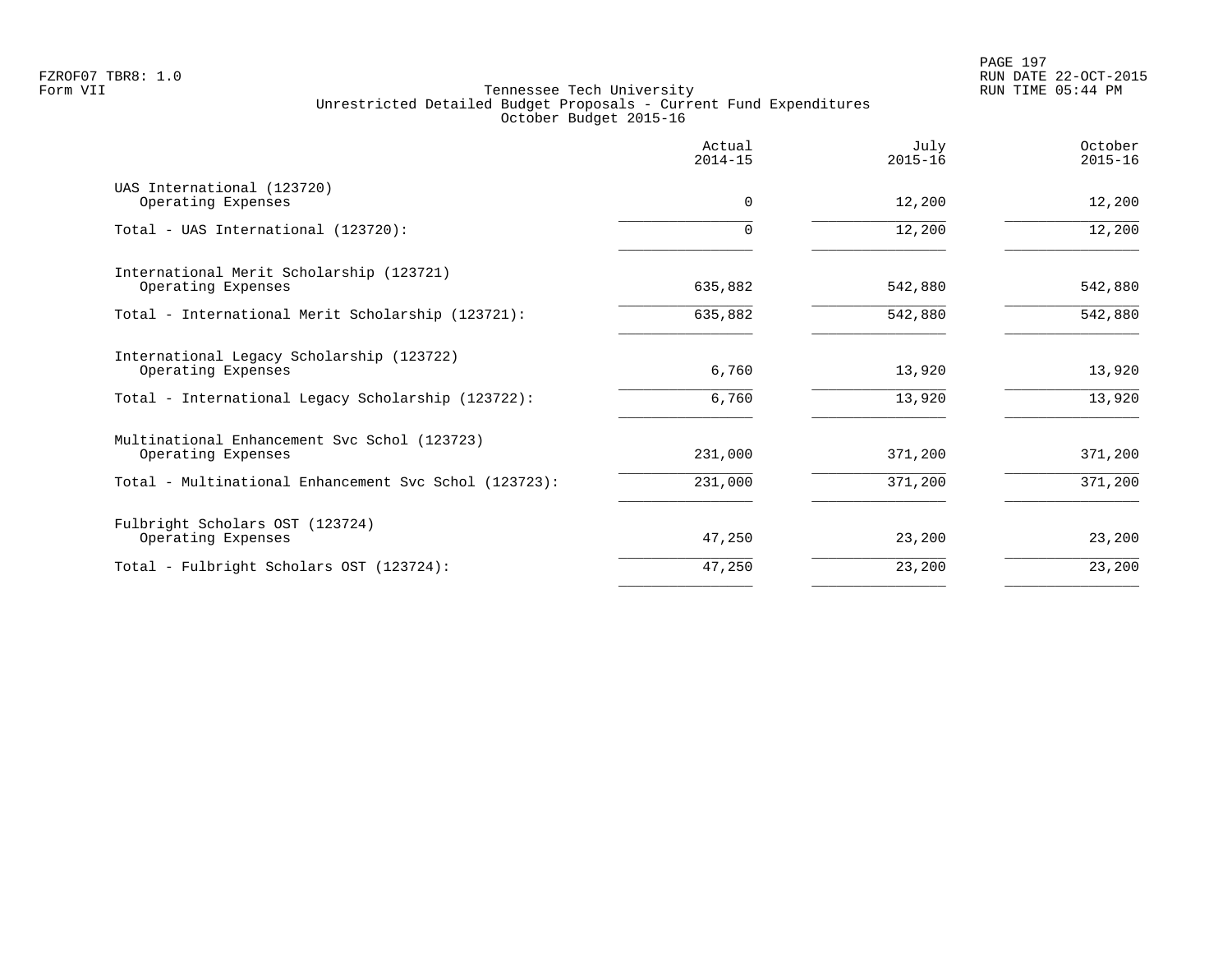PAGE 198 FZROF07 TBR8: 1.0 RUN DATE 22-OCT-2015

|                                                               | Actual<br>$2014 - 15$ | July<br>$2015 - 16$ | October<br>$2015 - 16$ |
|---------------------------------------------------------------|-----------------------|---------------------|------------------------|
| Institutional Scholarship Fund (123800)<br>Operating Expenses | 17,824                | 20,000              | 20,000                 |
| Total - Institutional Scholarship Fund (123800):              | 17,824                | 20,000              | 20,000                 |
| ROTC Housing Scholarship (125601)<br>Operating Expenses       | 114,226               | 123,810             | 123,810                |
| Total - ROTC Housing Scholarship (125601):                    | 114,226               | 123,810             | 123,810                |
| ROTC STEM Scholarships (125604)<br>Operating Expenses         | 132,582               | 100,000             | 100,000                |
| Total - ROTC STEM Scholarships (125604):                      | 132,582               | 100,000             | 100,000                |
| Varsity Spirit Scholarship (129008)<br>Operating Expenses     | 5,000                 | 5,000               | 5,000                  |
| Total - Varsity Spirit Scholarship (129008):                  | 5,000                 | 5,000               | 5,000                  |
| Chemistry LM Scholarships (131509)<br>Operating Expenses      | 0                     | 12,215              | 26,768                 |
| Total - Chemistry LM Scholarships (131509):                   | 0                     | 12,215              | 26,768                 |
|                                                               |                       |                     |                        |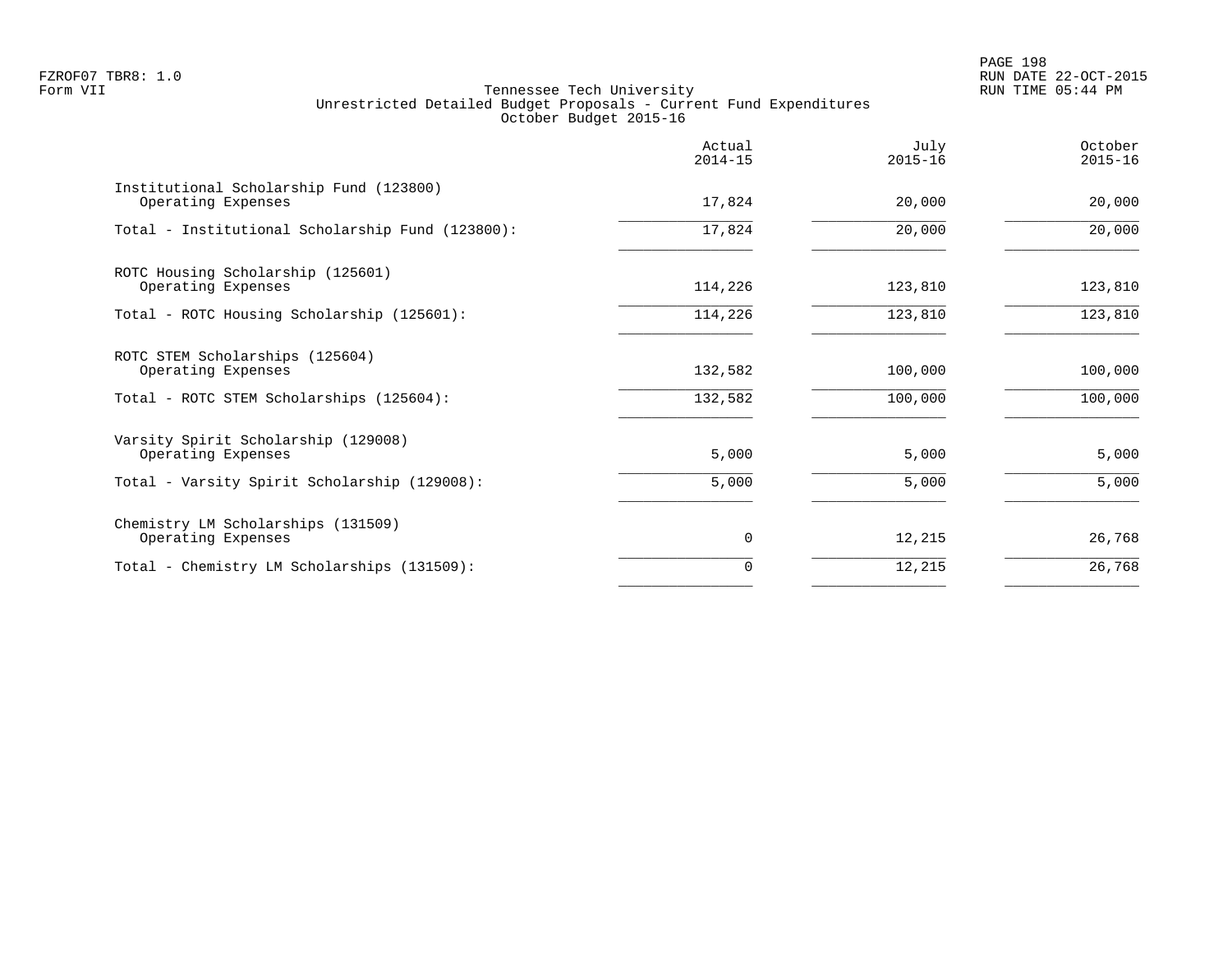PAGE 199 FZROF07 TBR8: 1.0 RUN DATE 22-OCT-2015

|                                                             | Actual<br>$2014 - 15$ | July<br>$2015 - 16$ | October<br>$2015 - 16$ |
|-------------------------------------------------------------|-----------------------|---------------------|------------------------|
| Physics LM Scholarships (135009)<br>Operating Expenses      | $\mathbf 0$           | 4,600               | 12,971                 |
| Total - Physics LM Scholarships (135009):                   | O                     | 4,600               | 12,971                 |
| Don Cook Scholarship (140020)<br>Operating Expenses         | $\mathbf 0$           | 3,700               | 3,700                  |
| Total - Don Cook Scholarship (140020):                      | $\Omega$              | 3,700               | 3,700                  |
| Grad Sch SREB Scholarhsip (176007)<br>Operating Expenses    | 6,688                 | $\Omega$            | $\mathbf 0$            |
| Total - Grad Sch SREB Scholarhsip (176007):                 | 6,688                 | $\Omega$            | $\mathbf 0$            |
| Early Admissions Scholarship (180011)<br>Operating Expenses | $-2,000$              | 70,210              | 70,210                 |
| Total - Early Admissions Scholarship (180011):              | $-2,000$              | 70,210              | 70,210                 |
| Restricted Ext Prog Regl Dev (180013)<br>Operating Expenses | $\mathbf 0$           | 152,910             | 152,910                |
| Total - Restricted Ext Prog Regl Dev (180013):              | 0                     | 152,910             | 152,910                |
|                                                             |                       |                     |                        |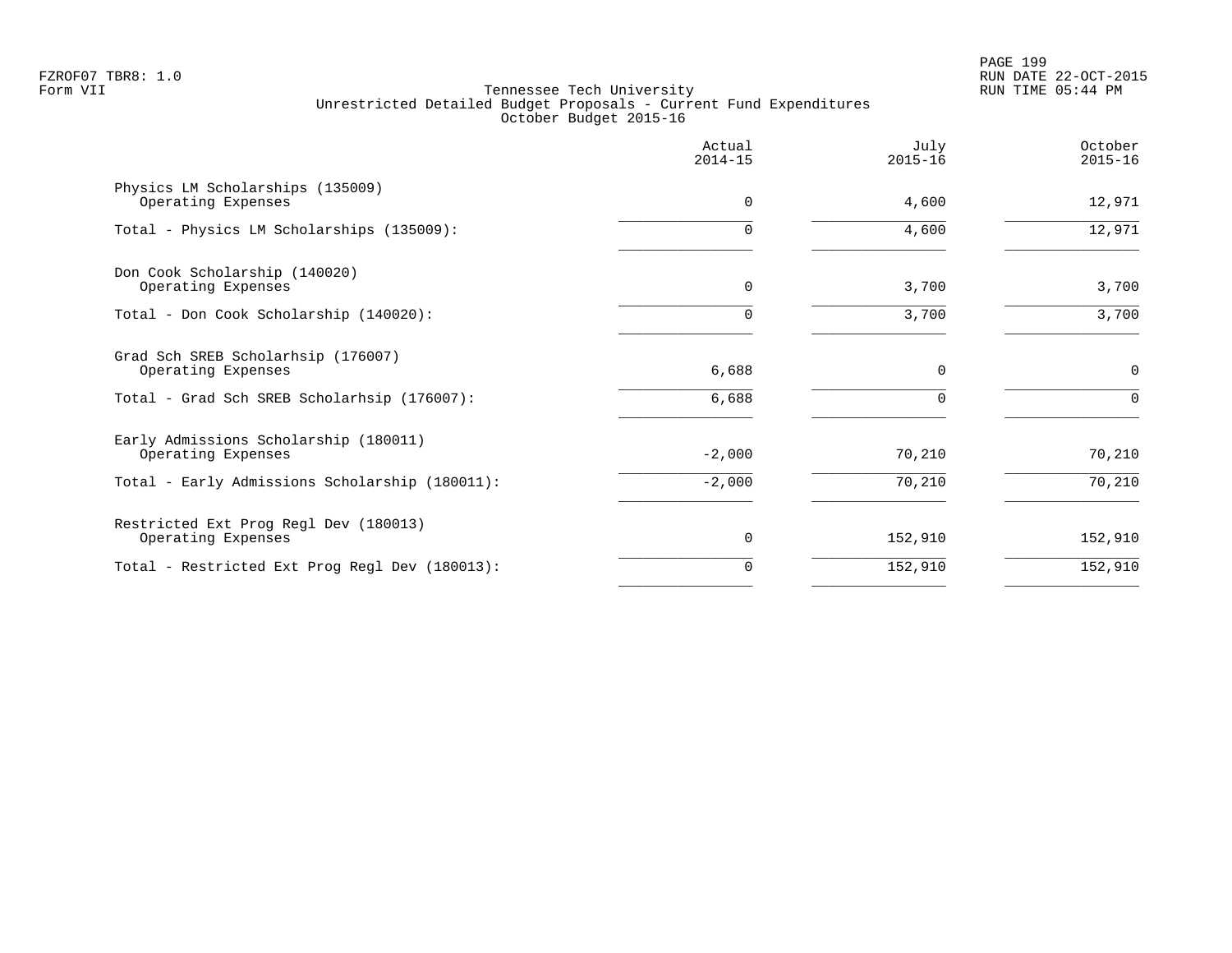|                                                                  | Actual<br>$2014 - 15$ | July<br>$2015 - 16$ | October<br>$2015 - 16$ |
|------------------------------------------------------------------|-----------------------|---------------------|------------------------|
| Graduation Incentive Sch (650006)<br>Operating Expenses          | $\mathbf 0$           | $\Omega$            | 186,530                |
| Total - Graduation Incentive Sch (650006):                       |                       |                     | 186,530                |
| TBR Spouse Dependent Discount (700000)<br>Operating Expenses     | 20,503                | 8,960               | 8,960                  |
| Total - TBR Spouse Dependent Discount (700000):                  | 20,503                | 8,960               | 8,960                  |
| TBR Employ Remission PC191 (700001)<br>Operating Expenses        | 122,126               | 60,090              | 87,216                 |
| Total - TBR Employ Remission PC191 (700001):                     | 122,126               | 60,090              | 87,216                 |
| Non TTU Staff Scholarships (700053)<br>Operating Expenses        | 2,148                 | 2,148               | 2,148                  |
| Total - Non TTU Staff Scholarships (700053):                     | 2,148                 | 2,148               | 2,148                  |
| Armed Forces Dependent Schoarship (700054)<br>Operating Expenses | $\mathbf 0$           | 12,410              | 12,410                 |
| Total - Armed Forces Dependent Schoarship (700054):              | 0                     | 12,410              | 12,410                 |
|                                                                  |                       |                     |                        |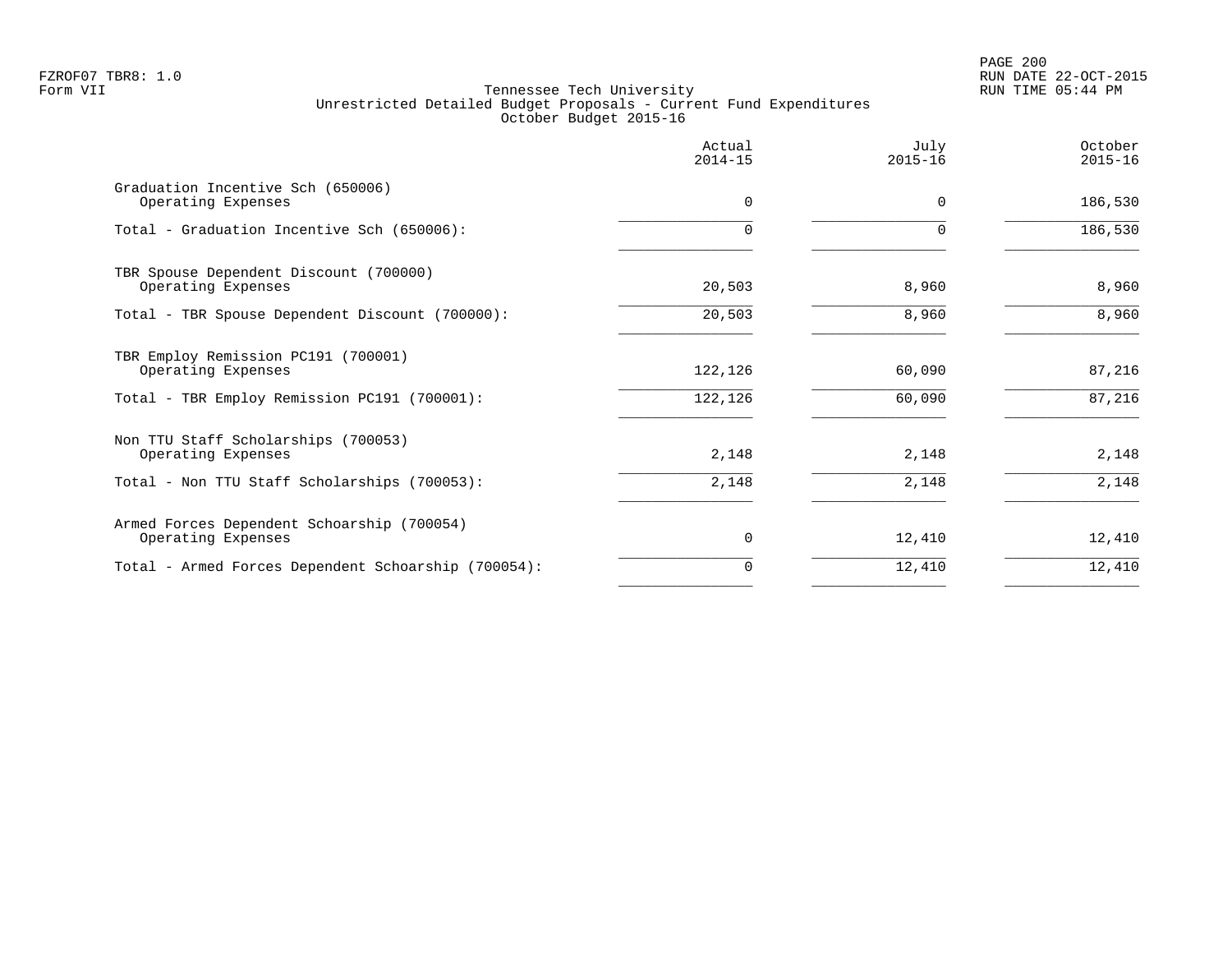|                                                                    | Actual<br>$2014 - 15$ | July<br>$2015 - 16$ | October<br>$2015 - 16$ |
|--------------------------------------------------------------------|-----------------------|---------------------|------------------------|
| TSAC Scholarship Match (700055)<br>Operating Expenses              | 1,500                 | 6,270               | 6,270                  |
| Total - TSAC Scholarship Match (700055):                           | 1,500                 | 6,270               | 6,270                  |
| State Employee Fee Waiver (700056)<br>Operating Expenses           | 203,946               | 151,370             | 202,001                |
| Total - State Employee Fee Waiver (700056):                        | 203,946               | 151,370             | 202,001                |
| Public Schl Teach Dep Discount (700057)<br>Operating Expenses      | 1,267,470             | 1,128,380           | 1,180,470              |
| Total - Public Schl Teach Dep Discount (700057):                   | 1,267,470             | 1,128,380           | 1,180,470              |
| State Employee Dep Discount (700058)<br>Operating Expenses         | 544,734               | 451,960             | 468,934                |
| Total - State Employee Dep Discount (700058):                      | 544,734               | 451,960             | 468,934                |
| Non TTU Faculty Staff Tuition Maint (700059)<br>Operating Expenses | $-568$                | $\Omega$            | $\mathbf 0$            |
| Total - Non TTU Faculty Staff Tuition Maint (700059):              | $-568$                | 0                   | $\Omega$               |
|                                                                    |                       |                     |                        |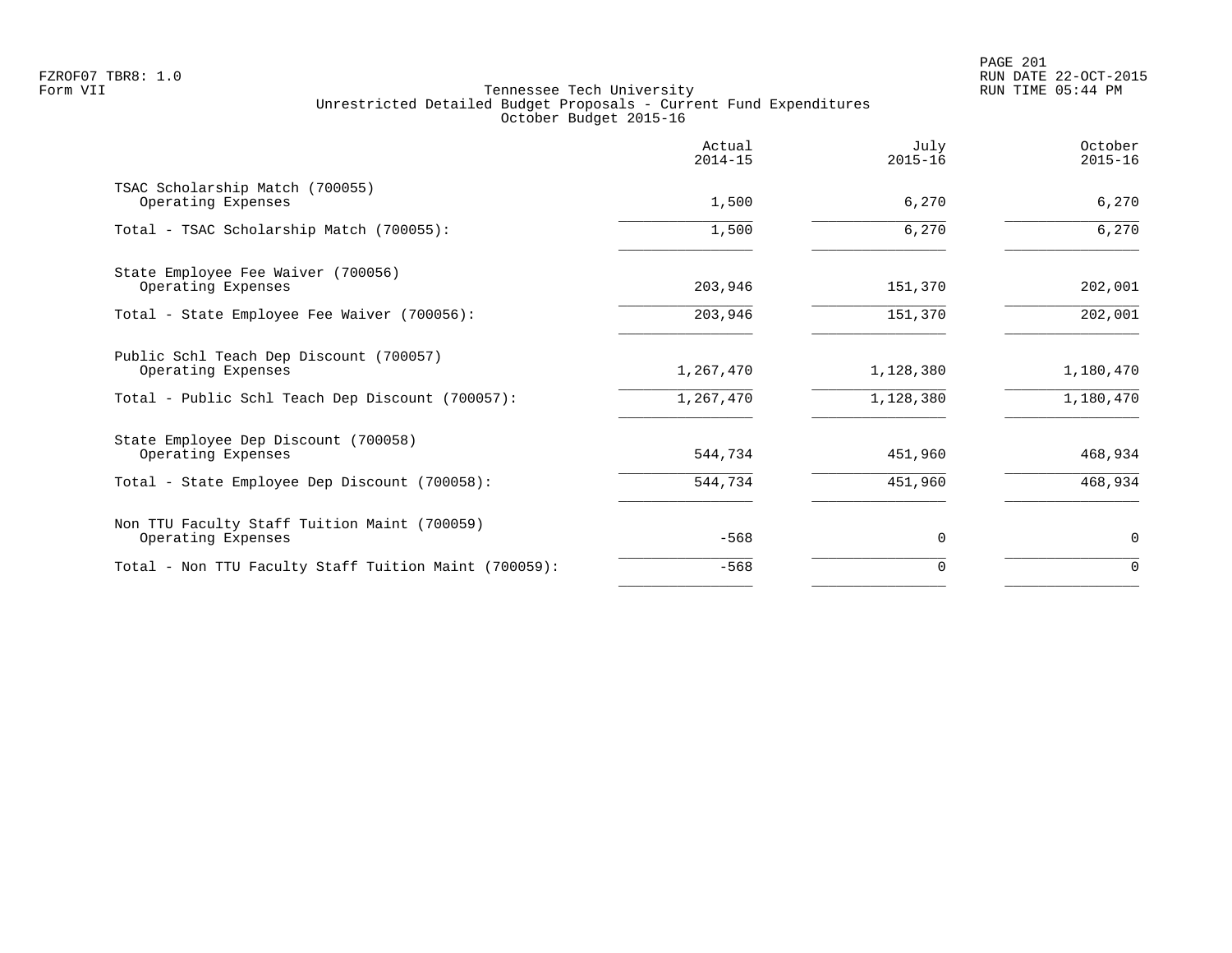| FZROF07 TBR8: 1.0<br>Tennessee Tech University<br>Form VII<br>Unrestricted Detailed Budget Proposals - Current Fund Expenditures<br>October Budget 2015-16                                                                                              |  |                                                                                                                                             |                                                                                                                                          | RUN DATE 22-OCT-2015<br>RUN TIME 05:44 PM                                                                                              |
|---------------------------------------------------------------------------------------------------------------------------------------------------------------------------------------------------------------------------------------------------------|--|---------------------------------------------------------------------------------------------------------------------------------------------|------------------------------------------------------------------------------------------------------------------------------------------|----------------------------------------------------------------------------------------------------------------------------------------|
|                                                                                                                                                                                                                                                         |  | Actual<br>$2014 - 15$                                                                                                                       | July<br>$2015 - 16$                                                                                                                      | October<br>$2015 - 16$                                                                                                                 |
| Scholarship Pool (700071)<br>Operating Expenses                                                                                                                                                                                                         |  | 18,930                                                                                                                                      | $\mathbf 0$                                                                                                                              | $\Omega$                                                                                                                               |
| Total - Scholarship Pool (700071):                                                                                                                                                                                                                      |  | 18,930                                                                                                                                      | $\Omega$                                                                                                                                 | $\Omega$                                                                                                                               |
| Total - Scholarships and Fellowships (550):                                                                                                                                                                                                             |  |                                                                                                                                             |                                                                                                                                          |                                                                                                                                        |
| Operating Expenses                                                                                                                                                                                                                                      |  | 8,492,848                                                                                                                                   | 8,494,733                                                                                                                                | 8,851,008                                                                                                                              |
| Total                                                                                                                                                                                                                                                   |  | 8,492,848                                                                                                                                   | 8,494,733                                                                                                                                | 8,851,008                                                                                                                              |
| Total - Scholarships and Fellowships (55):                                                                                                                                                                                                              |  |                                                                                                                                             |                                                                                                                                          |                                                                                                                                        |
| Operating Expense                                                                                                                                                                                                                                       |  | 8,492,848                                                                                                                                   | 8,494,733                                                                                                                                | 8,851,008                                                                                                                              |
| Total                                                                                                                                                                                                                                                   |  | 8,492,848                                                                                                                                   | 8,494,733                                                                                                                                | 8,851,008                                                                                                                              |
| Total Education and General<br>Salaries - Administrative<br>Salaries - Academic<br>Salaries - Supporting<br>Salaries - Students<br>Salaries - Professional<br>Employee Benefits<br>Travel<br>Operating Expense<br>Capital Outlay<br>Department Revenues |  | 4,831,713<br>37,106,453<br>9,988,900<br>1,670,329<br>17, 118, 355<br>27, 256, 792<br>3,109,242<br>40, 310, 464<br>1,111,916<br>$-1,640,775$ | 5, 414, 715<br>37, 731, 515<br>10,773,648<br>947,600<br>19,210,090<br>27,800,211<br>1,820,745<br>41,384,310<br>378,490<br>$-4, 395, 402$ | 5,549,616<br>37,812,700<br>10,968,396<br>1,107,547<br>20,011,155<br>27,952,236<br>2,064,635<br>51,610,606<br>457,643<br>$-4, 513, 337$ |
| Total                                                                                                                                                                                                                                                   |  | 140,863,389                                                                                                                                 | 141,065,922                                                                                                                              | 153,021,197                                                                                                                            |

PAGE 202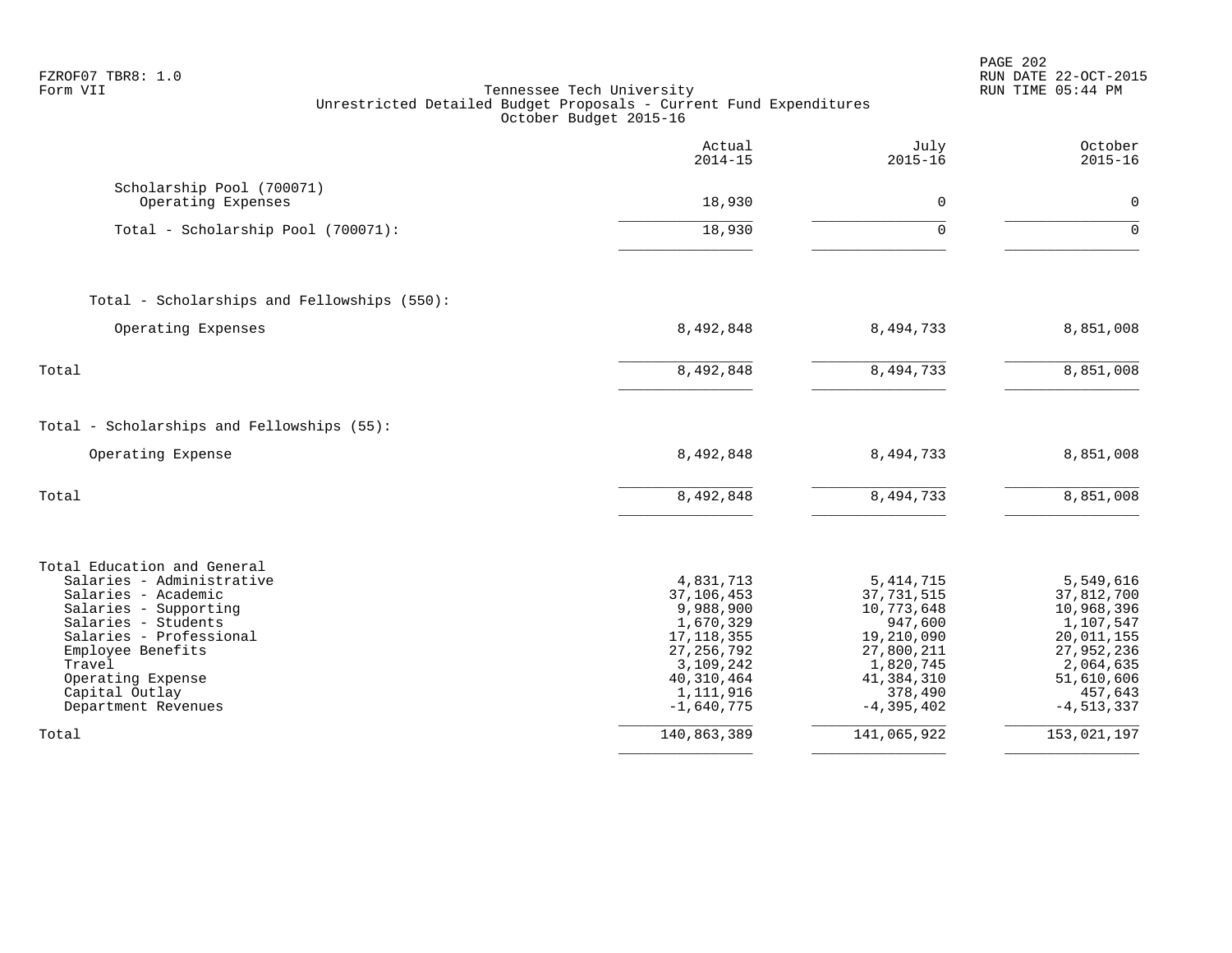PAGE 203 FZROF07 TBR8: 1.0 RUN DATE 22-OCT-2015

|                                                                       | Actual<br>$2014 - 15$ | July<br>$2015 - 16$  | October<br>$2015 - 16$ |
|-----------------------------------------------------------------------|-----------------------|----------------------|------------------------|
| E & G Transfers                                                       |                       |                      |                        |
| Mandatory Transfers                                                   |                       |                      |                        |
| ROI Energy Performance Contract                                       | 243,632               | 245,200              | 245,200                |
| ROI Performance Contr Order 2                                         | 156,717               | 158,460              | 158,460                |
| ROI Energy Perf 2014B 08B 915                                         | 42,860                | 63,530               | 63,530                 |
| ROI Energy Perf 2014B 09A 918                                         | 29,397                | 43,580               | 43,580                 |
|                                                                       |                       |                      |                        |
| Total E & G Mandatory Transfers:                                      | 472,606               | 510,770              | 510,770                |
|                                                                       |                       |                      |                        |
| Non-Mandatory Transfers                                               |                       |                      |                        |
| Transf to Un Ex Plant Extra Maint                                     | 90,000                | 90,000               | 90,000                 |
| Transf to Un Ex Plant Parkg Paving                                    | 214,800               | 214,800              | 214,800                |
| Transf to Un Ex Plant Landscaping<br>Trf to Un Ex Plnt Infrastructure | $\Omega$<br>$\Omega$  | $\Omega$<br>$\Omega$ | 500,000<br>739,830     |
|                                                                       | 156,000               | $\Omega$             | $\overline{0}$         |
| Trf to Un Ex Plt HR Upgrades<br>Trf to Un Ex Plt Extra Maint Local    | 60,000                | 60,000               | 60,000                 |
| Trf to Un Ex Plt West Prop Purchase                                   | 1,496,630             | 1,496,630            | 1,496,630              |
| Trf to Un Ex Plt Var Acad Bldg                                        | 846,750               | 841,000              | 841,000                |
| Trf to Un Ex Plt Facilities Develop                                   | 1,051,615             | 1,030,000            | 1,007,000              |
| Trf to Un Ex Plt Hooper Eblen Seatq                                   | 2,940,000             | $\Omega$             | 0                      |
| Trf to Un Ex Plt Hooper Eblen Boilr                                   | 1,750,000             | $\Omega$             | $\mathbf 0$            |
| Trf to Un Ex Plt Acad Strat Initiat                                   | 75,768                | $\Omega$             | $\mathbf 0$            |
| Trf to Un Ex Plt Interntl House                                       | $\Omega$              | 2,000,000            | 1,000,000              |
| Transfers to RR Computer Ctr                                          | 300,000               | 300,000              | 300,000                |
| Transfers to RR Motor Pool                                            | 6,500                 | 0                    | 0                      |
| Transfers to RR MP Athletics                                          | 22,564                | 2,000                | 2,000                  |
| Transfers to RR MP Ext Educ                                           | $\Omega$              | 1,000                | 1,000                  |
| Transfers to RR MP Arts n Sci                                         | 13,323                | 10,000               | 10,000                 |
| Transfers to RR MP Water Ctr                                          | 11,324                | 12,000               | 12,000                 |
| Transfers to RR Reserves                                              | 1,285,110             | 1,242,600            | 983,597                |
| Transfers to RR Athletic Fund                                         | 184,784               | 222,150              | $\overline{0}$         |
| Transfers to RR Craft Ctr E&G                                         | 65,600                | $\Omega$             | $\Omega$               |
| Transfers to RR Com Equipment Repl                                    | 77,110                | 77,110               | 77,110                 |
| Transfers to RR University Police                                     | 29,750                | 0                    |                        |
| Transfers to RR Electronic Updates                                    | 450,000               | 350,000              | 350,000                |
| Transfers to RR MP Engineering                                        | 5,797                 | $\Omega$             | 0                      |
| Transfers to RR Environment                                           | 17,000                | $\Omega$             | $\Omega$               |
| Transfers to ROI Fitness Center                                       | 1,193,676             | 1,529,220            | 1,538,200              |
| Transfers to ROI Univ Center                                          | 104,005               | 104,835              | 96,403                 |
| Transfers to ROI Eblen Center                                         | 228,810               | 230,645              | 212,097                |
| Transfers from Restricted                                             | $-183,650$            | $\Omega$             | $\Omega$               |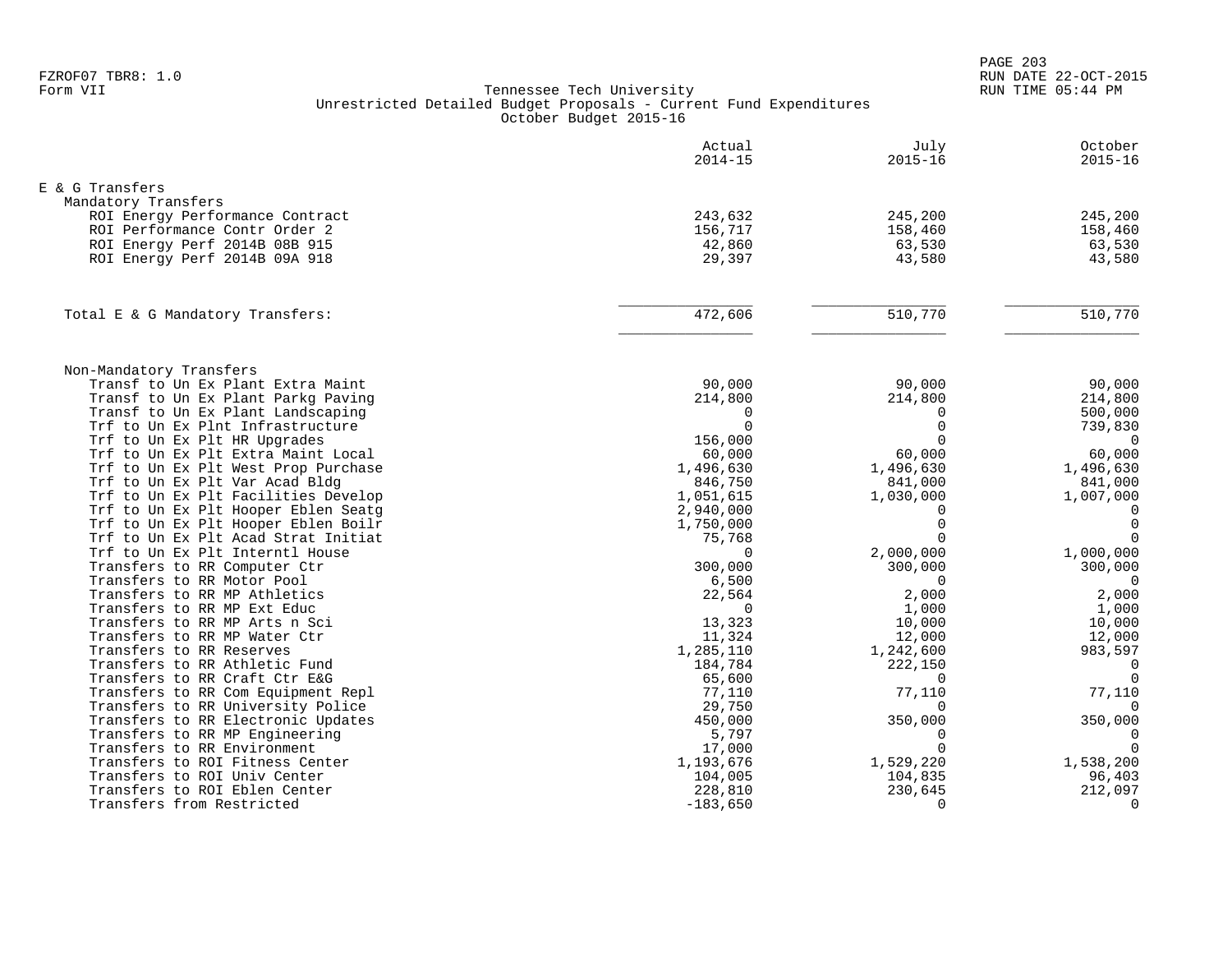| FZROF07 TBR8: 1.0 |  |
|-------------------|--|
| Form VII          |  |

 PAGE 204 FZROF07 TBR8: 1.0 RUN DATE 22-OCT-2015

|                                                        | Actual<br>$2014 - 15$     | July<br>$2015 - 16$   | October<br>$2015 - 16$  |
|--------------------------------------------------------|---------------------------|-----------------------|-------------------------|
| Total E & G Non-Mandatory Transfers:                   | 12,493,266                | 9,813,990             | 9,531,667               |
| Total E & G Transfers                                  | 12,965,872                | 10,324,760            | 10,042,437              |
| Total Education and General (Expenditures & Transfers) |                           |                       |                         |
| Salaries - Administrative                              | 4,831,713                 | 5, 414, 715           | 5,549,616               |
| Salaries - Academic                                    | 37,106,453                | 37, 731, 515          | 37,812,700              |
| Salaries - Supporting<br>Salaries - Students           | 9,988,900                 | 10,773,648            | 10,968,396              |
| Salaries - Professional                                | 1,670,329<br>17, 118, 355 | 947,600<br>19,210,090 | 1,107,547<br>20,011,155 |
| Employee Benefits                                      | 27, 256, 792              | 27,800,211            | 27,952,236              |
| Travel                                                 | 3,109,242                 | 1,820,745             | 2,064,635               |
| Operating Expense                                      | 40,310,464                | 41,384,310            | 51,610,606              |
| Capital Outlay                                         | 1,111,916                 | 378,490               | 457,643                 |
| Department Revenues                                    | $-1,640,775$              | $-4, 395, 402$        | $-4,513,337$            |
| E & G Transfers                                        | 12,965,872                | 10,324,760            | 10,042,437              |
| Total                                                  | 153,829,261               | 151,390,682           | 163,063,634             |
|                                                        |                           |                       |                         |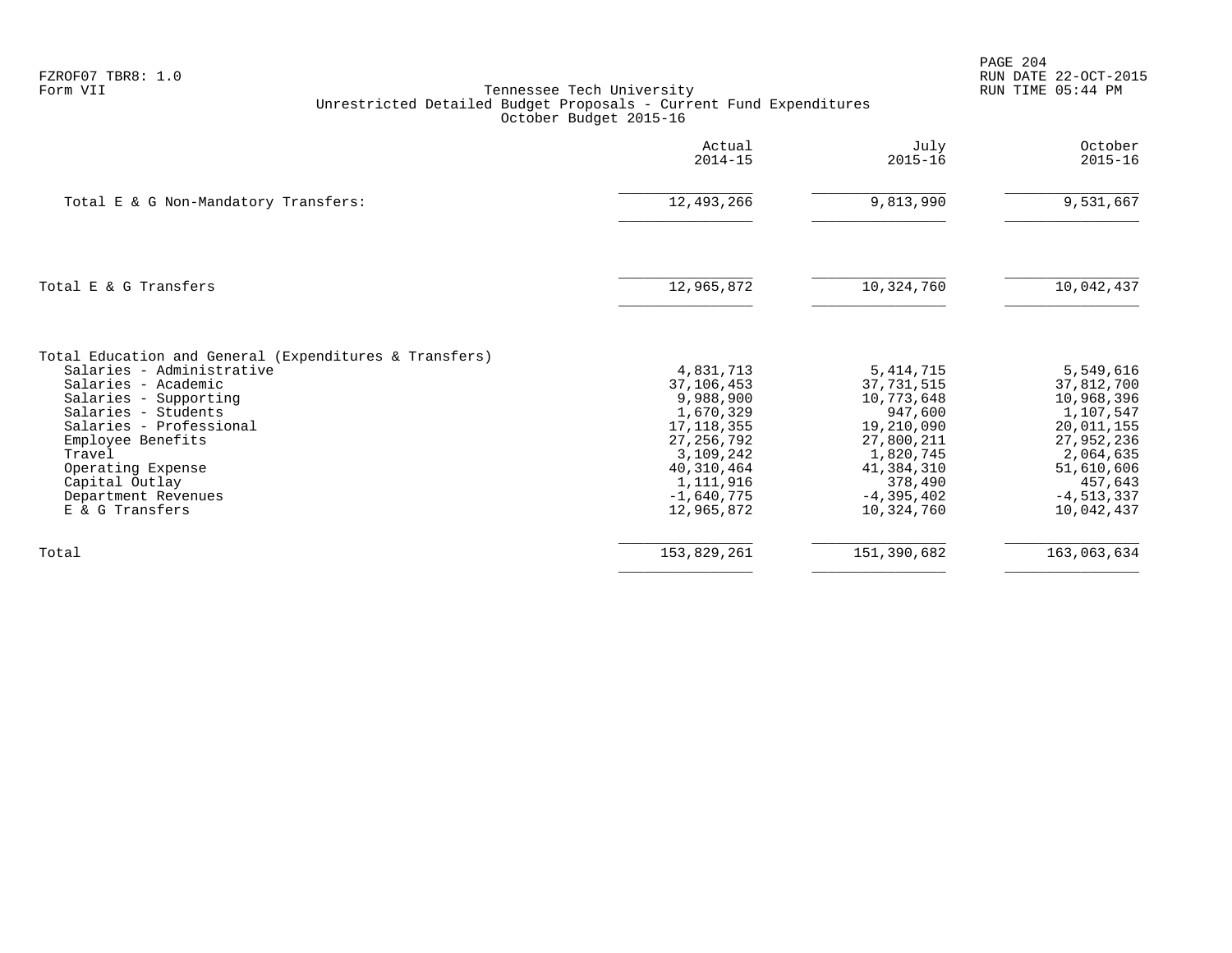PAGE 205 FZROF07 TBR8: 1.0 RUN DATE 22-OCT-2015

|                                                                                                                                                     | Actual<br>$2014 - 15$                         | July<br>$2015 - 16$                          | October<br>$2015 - 16$                       |
|-----------------------------------------------------------------------------------------------------------------------------------------------------|-----------------------------------------------|----------------------------------------------|----------------------------------------------|
| Auxiliaries<br>Auxiliary Expenditures<br>Auxiliary Enterprises Expenditures (710)                                                                   |                                               |                                              |                                              |
| Craft Center Gallery (121776)<br>Salaries - Supporting<br>Salaries - Students<br>Salaries - Professional<br>Employee Benefits<br>Operating Expenses | 1,921<br>6,045<br>38,514<br>13,115<br>116,750 | 4,800<br>4,000<br>36,465<br>12,960<br>75,682 | 4,800<br>4,000<br>35,925<br>12,960<br>75,682 |
| Total - Craft Center Gallery (121776):                                                                                                              | 176,345                                       | 133,907                                      | 133,367                                      |
| Craft Center Housing (121777)<br>Operating Expenses<br>Department Revenues                                                                          | 587<br>3,266                                  | 2,692<br>$\Omega$                            | 2,742<br>$\Omega$                            |
| Total - Craft Center Housing (121777):                                                                                                              | 3,853                                         | 2,692                                        | 2,742                                        |
| Craft Center Food Svc (121780)<br>Operating Expenses                                                                                                | 803                                           | 0                                            | $\mathbf 0$                                  |
| Total - Craft Center Food Svc (121780):                                                                                                             | 803                                           | $\Omega$                                     | $\Omega$                                     |
| Residence Halls Honors (121904)<br>Operating Expenses                                                                                               | 2,412                                         | 18,630                                       | 176,680                                      |
| Total - Residence Halls Honors (121904):                                                                                                            | 2,412                                         | 18,630                                       | 176,680                                      |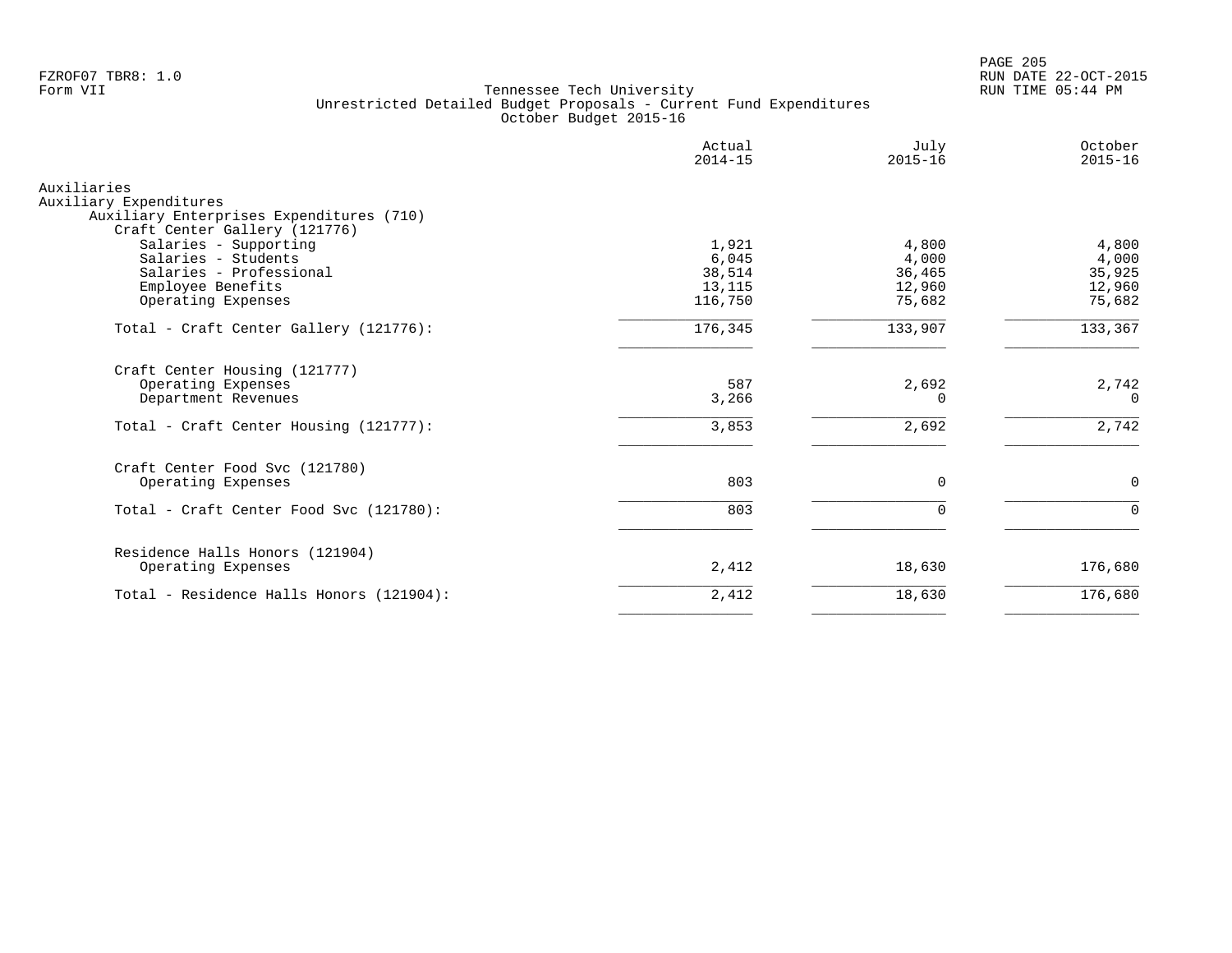PAGE 206 FZROF07 TBR8: 1.0 RUN DATE 22-OCT-2015

|                                                              | Actual<br>$2014 - 15$ | July<br>$2015 - 16$ | October<br>$2015 - 16$ |
|--------------------------------------------------------------|-----------------------|---------------------|------------------------|
| Residence Halls International (123705)<br>Operating Expenses | 12,027                | $\Omega$            | 3,420                  |
| Total - Residence Halls International (123705):              | 12,027                | $\Omega$            | 3,420                  |
| Housing Administration (128000)                              |                       |                     |                        |
| Salaries - Supporting                                        | 96,170                | 95,277              | 95,407                 |
| Salaries - Students                                          | 11,918                | 17,690              | 17,690                 |
| Salaries - Professional                                      | 184,001               | 187,793             | 189,471                |
| Employee Benefits                                            | 94,849                | 82,290              | 82,290                 |
| Travel                                                       | 2,400                 | 500                 | 500                    |
| Operating Expenses                                           | 42,880                | 46,865              | 46,865                 |
| Total - Housing Administration (128000):                     | 432,218               | 430,415             | 432,223                |
| Housing Admin Allocation (128001)                            |                       |                     |                        |
| Operating Expenses                                           | $-429,054$            | $-430, 415$         | $-432, 223$            |
| Total - Housing Admin Allocation (128001):                   | $-429,054$            | $-430, 415$         | $-432, 223$            |
| Residential Halls General (128002)                           |                       |                     |                        |
| Salaries - Supporting                                        | 4,213                 | $\Omega$            | $\Omega$               |
| Salaries - Students                                          | 10,521                | 18,500              | 18,500                 |
| Salaries - Professional                                      | 207,949               | 222,509             | 226,178                |
| Employee Benefits                                            | 86,490                | 88,360              | 88,360                 |
| Travel                                                       | 7,006                 | 5,000               | 5,000                  |
| Operating Expenses                                           | 631,342               | 599,323             | 589,991                |
| Department Revenues                                          | 13,062                | $\Omega$            | $\Omega$               |
| Total - Residential Halls General (128002):                  | 960,583               | 933,692             | 928,029                |
|                                                              |                       |                     |                        |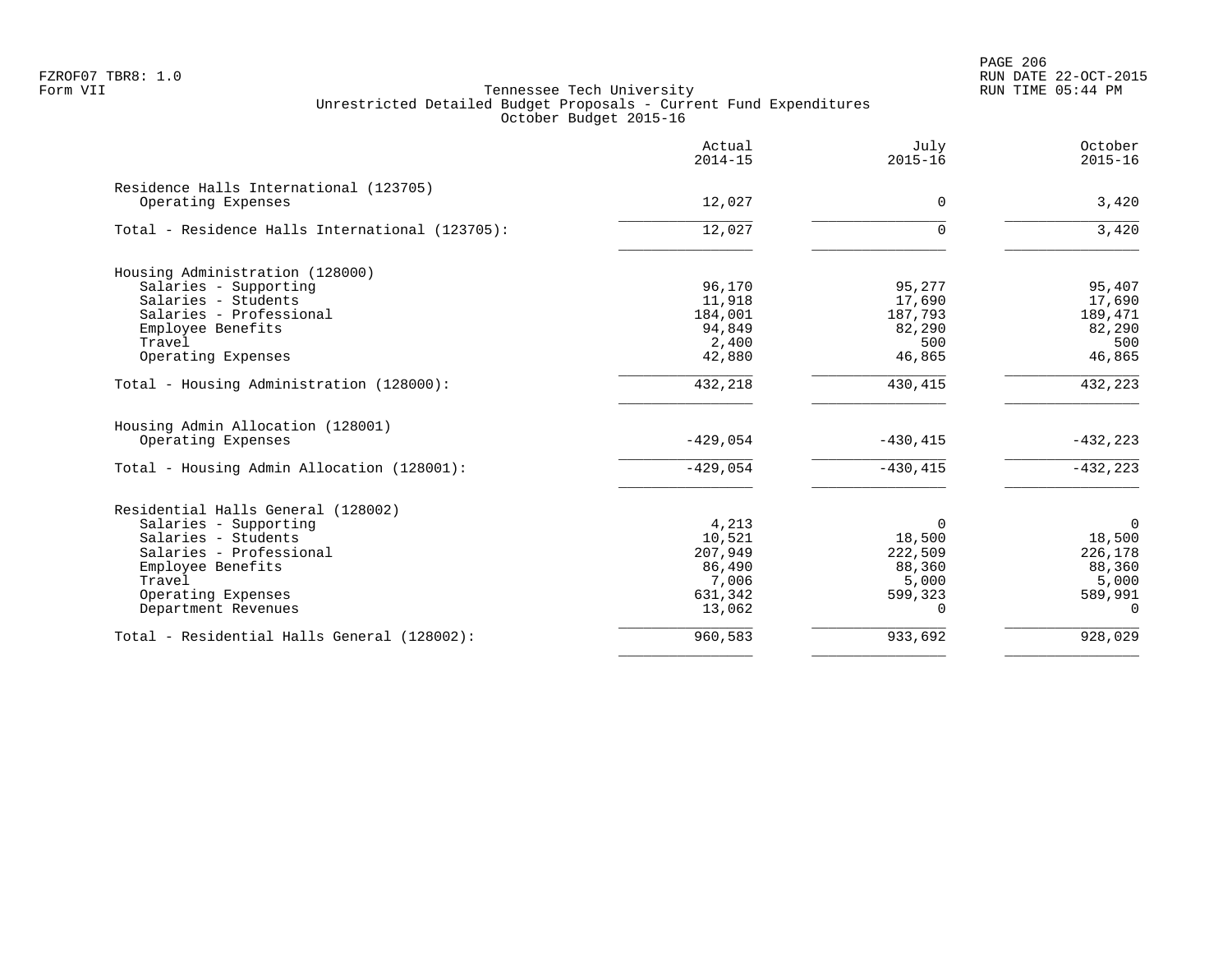PAGE 207 FZROF07 TBR8: 1.0 RUN DATE 22-OCT-2015

|                                                                                               | Actual<br>$2014 - 15$     | July<br>$2015 - 16$          | October<br>$2015 - 16$       |
|-----------------------------------------------------------------------------------------------|---------------------------|------------------------------|------------------------------|
| Residential Halls Telephone (128003)<br>Operating Expenses                                    | 352,580                   | 419,900                      | 419,900                      |
| Total - Residential Halls Telephone (128003):                                                 | 352,580                   | 419,900                      | 419,900                      |
| Res Life GIK Chartwells (128004)<br>Operating Expenses                                        | 3,461                     | 0                            | $\mathbf 0$                  |
| Total - Res Life GIK Chartwells (128004):                                                     | 3,461                     | $\Omega$                     | $\Omega$                     |
| Counselor Fees (128009)<br>Salaries - Students<br>Employee Benefits<br>Operating Expenses     | 415,708<br>2,429<br>314   | 453,800<br>2,880<br>$\Omega$ | 453,800<br>2,880<br>$\Omega$ |
| Total - Counselor Fees (128009):                                                              | 418,451                   | 456,680                      | 456,680                      |
| Summer Conferences (128010)<br>Salaries - Students<br>Employee Benefits<br>Operating Expenses | 16,984<br>1,156<br>57,958 | 19,400<br>900<br>52,500      | 19,400<br>900<br>52,500      |
| Total - Summer Conferences (128010):                                                          | 76,098                    | 72,800                       | 72,800                       |
| Residential Halls Sp Dep Disc (128011)<br>Employee Benefits                                   | 7,379                     | 23,640                       | 23,640                       |
| Total - Residential Halls Sp Dep Disc (128011):                                               | 7,379                     | 23,640                       | 23,640                       |
|                                                                                               |                           |                              |                              |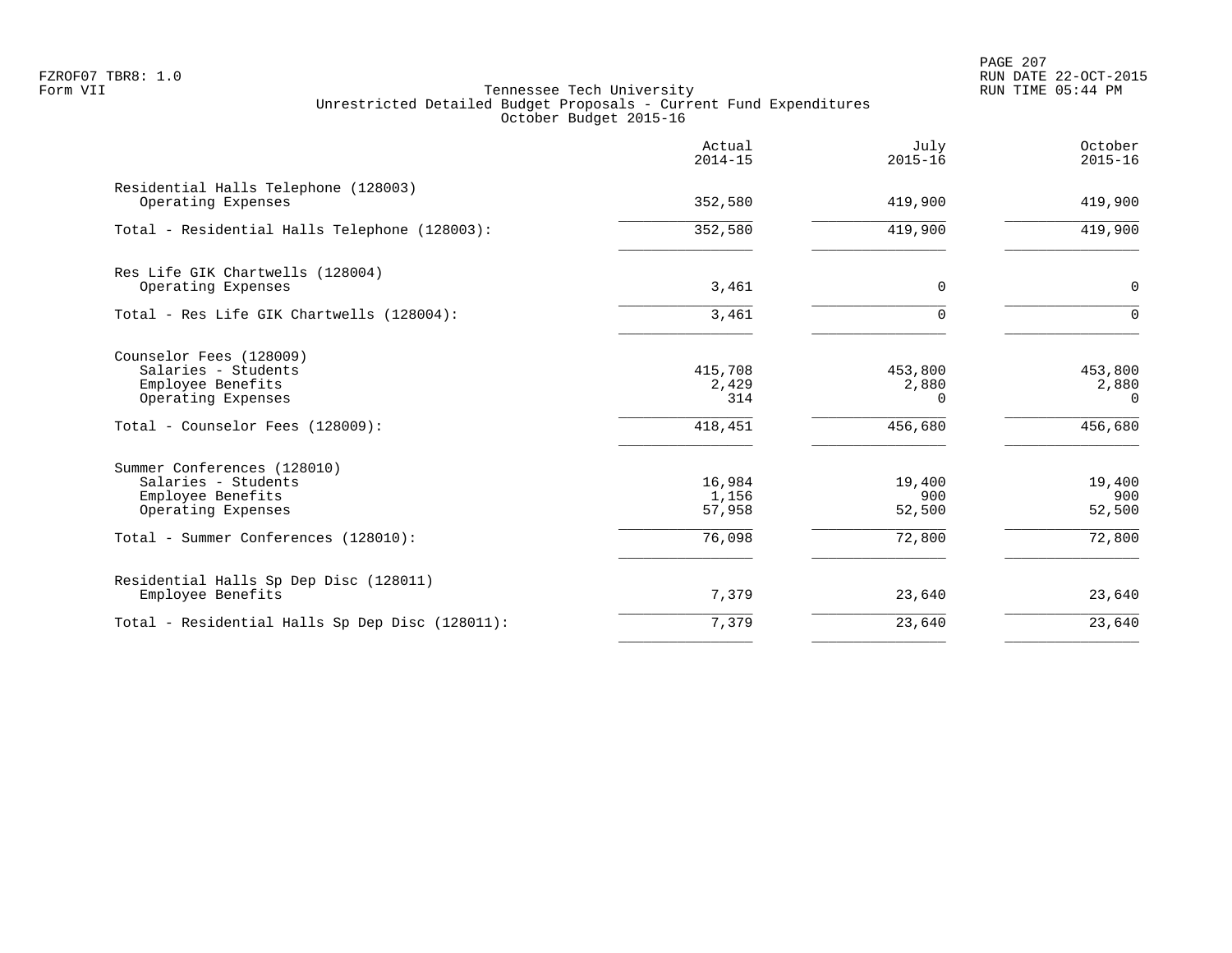PAGE 208 FZROF07 TBR8: 1.0 RUN DATE 22-OCT-2015

|                                                       | Actual<br>$2014 - 15$ | July<br>$2015 - 16$ | October<br>$2015 - 16$ |
|-------------------------------------------------------|-----------------------|---------------------|------------------------|
| Residential Hall PC 191 (128012)<br>Employee Benefits | 8,745                 | 7,260               | 7,260                  |
|                                                       |                       |                     |                        |
| Total - Residential Hall PC 191 (128012):             | 8,745                 | 7,260               | 7,260                  |
| Tech Village Administration (128100)                  |                       |                     |                        |
| Salaries - Supporting                                 | $\Omega$              | 480                 | 480                    |
| Salaries - Students                                   | 45,174                | 49,860              | 49,860                 |
| Salaries - Professional                               | 28,415                | 32,305              | 31,825                 |
| Employee Benefits                                     | 12,167                | 34,695              | 34,695                 |
| Operating Expenses                                    | 67,222<br>3,266       | 83,647<br>$\Omega$  | 95,007<br>$\Omega$     |
| Department Revenues                                   |                       |                     |                        |
| Total - Tech Village Administration (128100):         | 156,244               | 200,987             | 211,867                |
| Tech Village Telephone (128102)                       |                       |                     |                        |
| Operating Expenses                                    | 51,102                | 90,200              | 90,200                 |
| Total - Tech Village Telephone (128102):              | 51,102                | 90,200              | 90,200                 |
| University Recreation Fitness Ctr (128500)            |                       |                     |                        |
| Salaries - Academic                                   | $\Omega$              | 4,000               | 4,000                  |
| Salaries - Supporting                                 | 132,978               | 120,775             | 121,254                |
| Salaries - Students                                   | 146,586               | 111,000             | 111,000                |
| Salaries - Professional                               | 165,168               | 169,962             | 170,550                |
| Employee Benefits                                     | 142,442               | 149,315             | 149,315                |
| Travel                                                | 680                   | $\Omega$            | $\Omega$               |
| Operating Expenses                                    | 60,461                | 77,440              | 77,486                 |
| Department Revenues                                   | 3,266                 | $\Omega$            | $\Omega$               |
| Total - University Recreation Fitness Ctr (128500):   | 651,581               | 632,492             | 633,605                |
|                                                       |                       |                     |                        |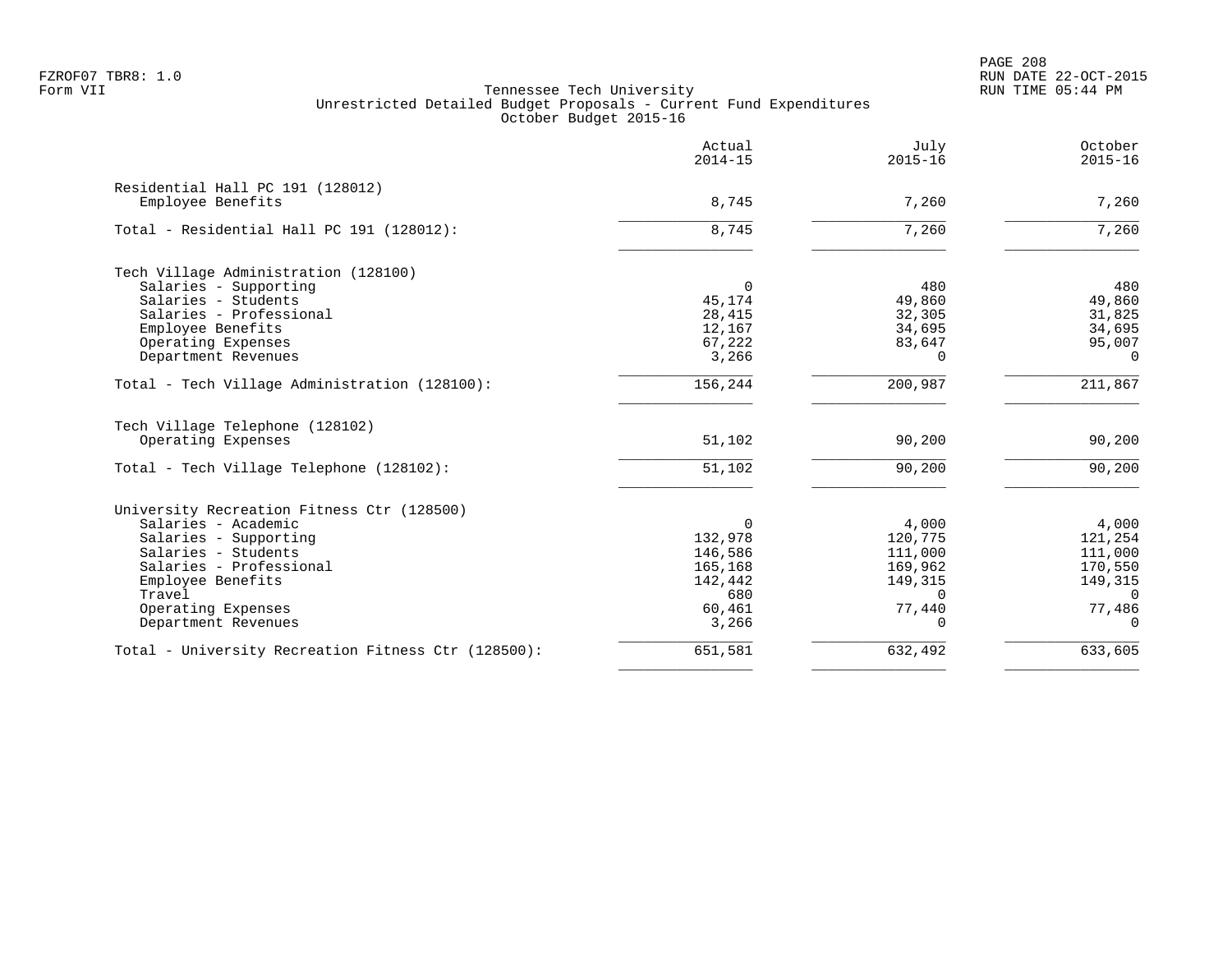PAGE 209 FZROF07 TBR8: 1.0 RUN DATE 22-OCT-2015

|                                                                                                                                                                                 | Actual<br>$2014 - 15$                                  | July<br>$2015 - 16$                                              | October<br>$2015 - 16$                                           |
|---------------------------------------------------------------------------------------------------------------------------------------------------------------------------------|--------------------------------------------------------|------------------------------------------------------------------|------------------------------------------------------------------|
| Fitness Ctr Spouse Dep Disc (128501)<br>Employee Benefits                                                                                                                       | $\Omega$                                               | 4,160                                                            | 4,160                                                            |
| Total - Fitness Ctr Spouse Dep Disc (128501):                                                                                                                                   | $\Omega$                                               | 4,160                                                            | 4,160                                                            |
| Fitness Ctr PC191 (128502)<br>Employee Benefits                                                                                                                                 | 2,112                                                  | $\Omega$                                                         | $\mathbf 0$                                                      |
| Total - Fitness Ctr PC191 (128502):                                                                                                                                             | 2,112                                                  |                                                                  | $\Omega$                                                         |
| Fitness Cheer Clinic (128503)<br>Salaries - Supporting<br>Salaries - Students<br>Salaries - Professional<br>Employee Benefits<br>Travel<br>Operating Expenses<br>Capital Outlay | 26,519<br>20,359<br>16,760<br>10,641<br>197<br>136,378 | 18,097<br>28,650<br>13,113<br>23,300<br>2,000<br>93,700<br>2,500 | 18,112<br>28,650<br>13,085<br>23,300<br>2,000<br>93,700<br>2,500 |
| Total - Fitness Cheer Clinic (128503):                                                                                                                                          | 210,854                                                | 181,360                                                          | 181,347                                                          |
| Residence Halls Engineering (137204)<br>Operating Expenses                                                                                                                      | 43,599                                                 | 41,400                                                           | 107,760                                                          |
| Total - Residence Halls Engineering (137204):                                                                                                                                   | 43,599                                                 | 41,400                                                           | 107,760                                                          |
|                                                                                                                                                                                 |                                                        |                                                                  |                                                                  |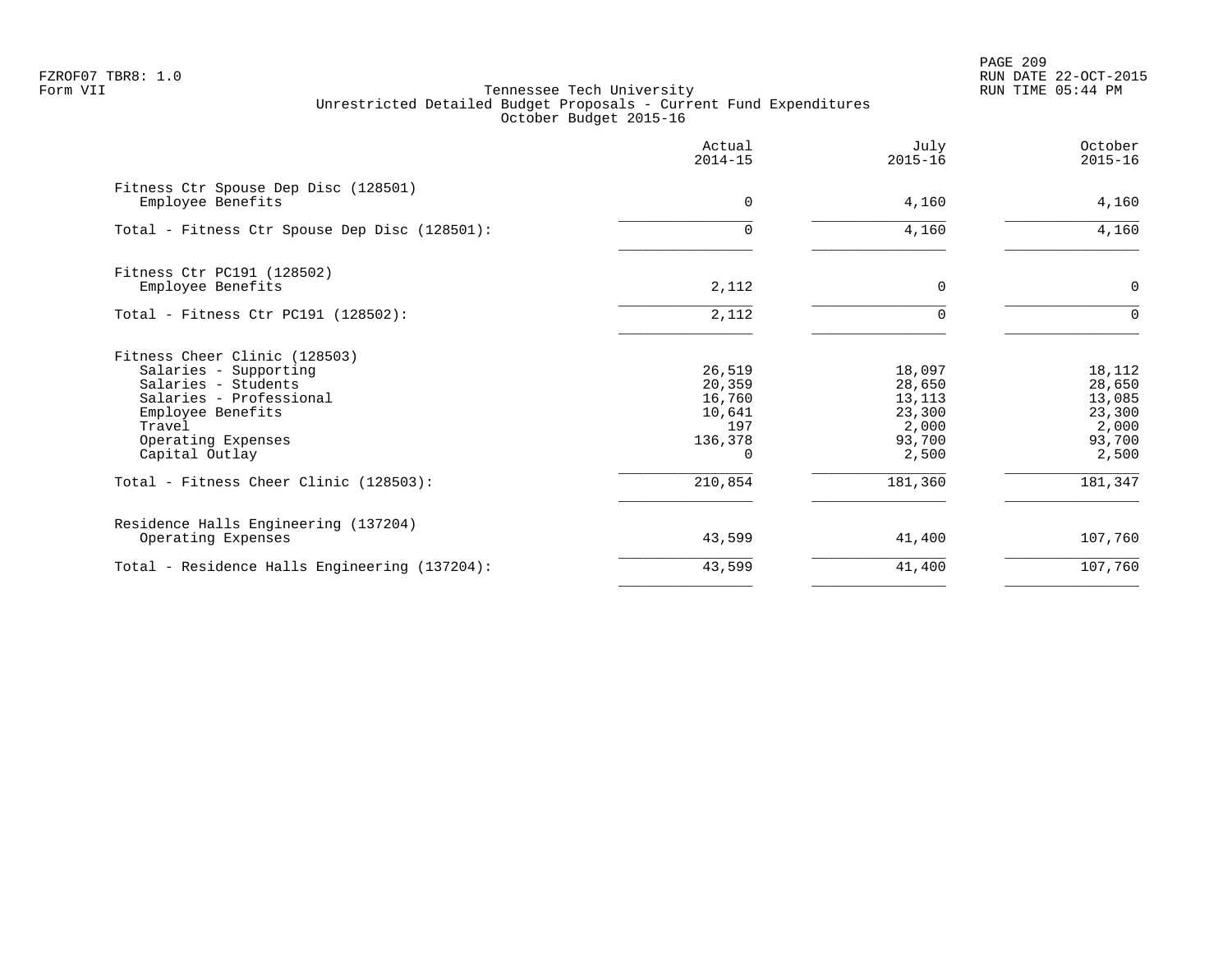|                                                                                                                  | Actual<br>$2014 - 15$              | July<br>$2015 - 16$                | October<br>$2015 - 16$             |
|------------------------------------------------------------------------------------------------------------------|------------------------------------|------------------------------------|------------------------------------|
| Residence Halls Business (140018)<br>Travel<br>Operating Expenses                                                | 1,198<br>23,442                    | $\Omega$<br>28,440                 | 0<br>34,900                        |
| Total - Residence Halls Business (140018):                                                                       | 24,640                             | 28,440                             | 34,900                             |
| Residential Hall Security (200006)<br>Salaries - Supporting<br>Employee Benefits<br>Operating Expenses           | 63,543<br>33,451<br>8,058          | 66,718<br>41,645<br>8,530          | 65,733<br>41,645<br>8,530          |
| Total - Residential Hall Security (200006):                                                                      | 105,052                            | 116,893                            | 115,908                            |
| Director of Auxiliaries (203000)<br>Salaries - Professional<br>Employee Benefits<br>Travel<br>Operating Expenses | 51,879<br>17,156<br>2,646<br>1,370 | 52,962<br>13,755<br>4,010<br>1,660 | 53,878<br>13,755<br>4,010<br>1,660 |
| Total - Director of Auxiliaries (203000):                                                                        | 73,051                             | 72,387                             | 73,303                             |
| Director of Auxil Transfers (203001)<br>Operating Expenses<br>Department Revenues                                | $\Omega$<br>$-65, 312$             | $-72,387$<br>$\Omega$              | $-73,303$<br>$\Omega$              |
| Total - Director of Auxil Transfers (203001):                                                                    | $-65, 312$                         | $-72,387$                          | $-73,303$                          |
|                                                                                                                  |                                    |                                    |                                    |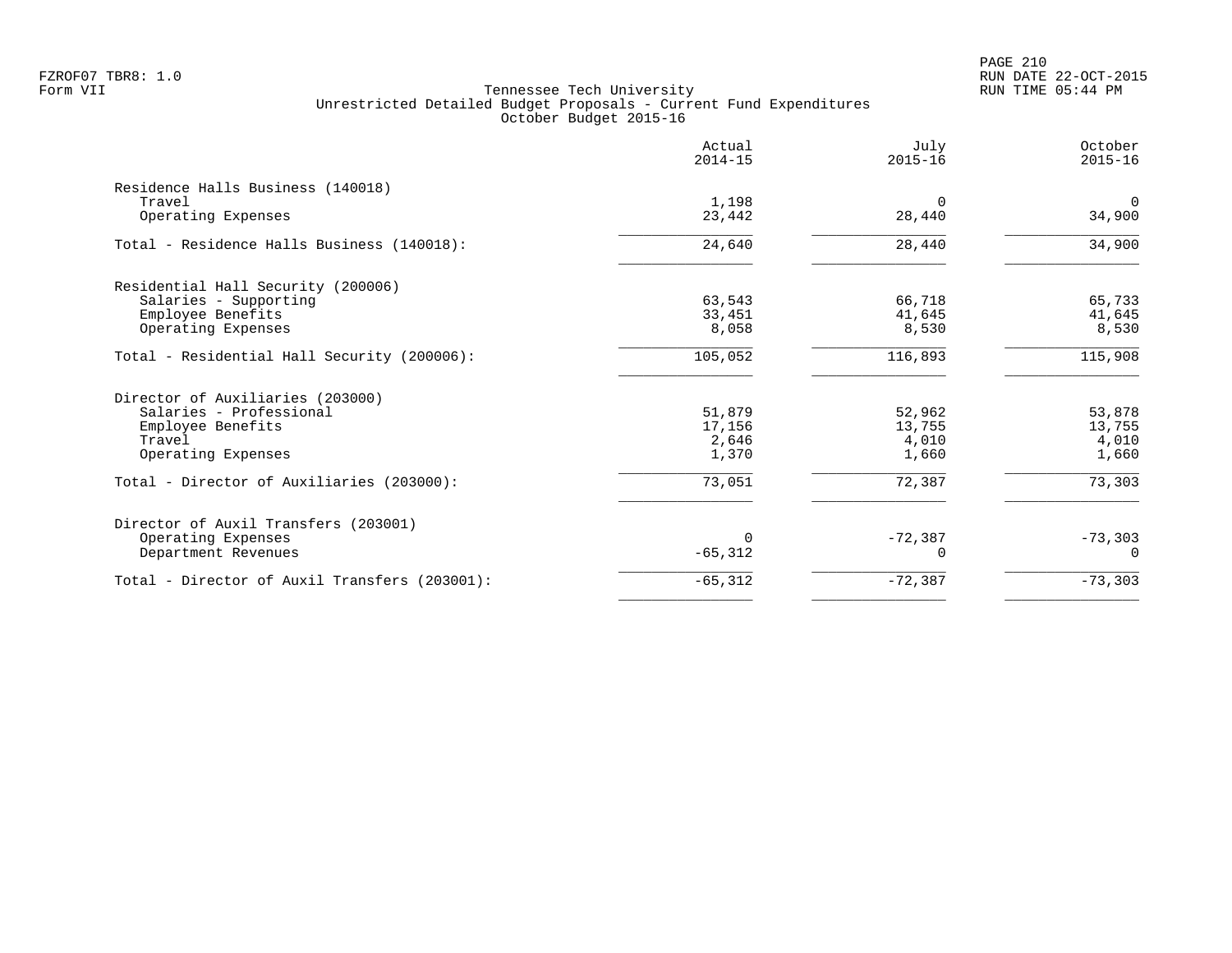PAGE 211 FZROF07 TBR8: 1.0 RUN DATE 22-OCT-2015

|                                               | Actual<br>$2014 - 15$ | July<br>$2015 - 16$ | October<br>$2015 - 16$ |
|-----------------------------------------------|-----------------------|---------------------|------------------------|
| Dining Services (203002)                      |                       |                     |                        |
| Salaries - Supporting                         | 1,729                 | 29,956              | 31,716                 |
| Employee Benefits                             | 955                   | 16,620              | 16,620                 |
| Operating Expenses                            | 22,654                | 41,115              | 41,395                 |
| Department Revenues                           | 19,594                | $\Omega$            | $\Omega$               |
| Total - Dining Services (203002):             | 44,932                | 87,691              | 89,731                 |
| Cafeteria Insurance (203003)                  |                       |                     |                        |
| Operating Expenses                            | 12                    | 10                  | 10                     |
| Total - Cafeteria Insurance (203003):         | 12                    | 10                  | 10                     |
| Cafe Spouse Depend Discount (203004)          |                       |                     |                        |
| Employee Benefits                             | 5,096                 | 8,320               | 8,320                  |
| Total - Cafe Spouse Depend Discount (203004): | 5,096                 | 8,320               | 8,320                  |
| Post Office Administration (203012)           |                       |                     |                        |
| Salaries - Supporting                         | 88,288                | 95,179              | 20,783                 |
| Salaries - Students                           | $\Omega$              | 1,000               | 0                      |
| Employee Benefits                             | 53,055                | 60,570              | 0                      |
| Travel                                        | $\cap$                | 2,200               | $\Omega$               |
| Operating Expenses                            | 15,693                | 47,310              | 6,380                  |
| Department Revenues                           | 3,266                 | $\Omega$            | $\Omega$               |
| Total - Post Office Administration (203012):  | 160,302               | 206,259             | 27,163                 |
|                                               |                       |                     |                        |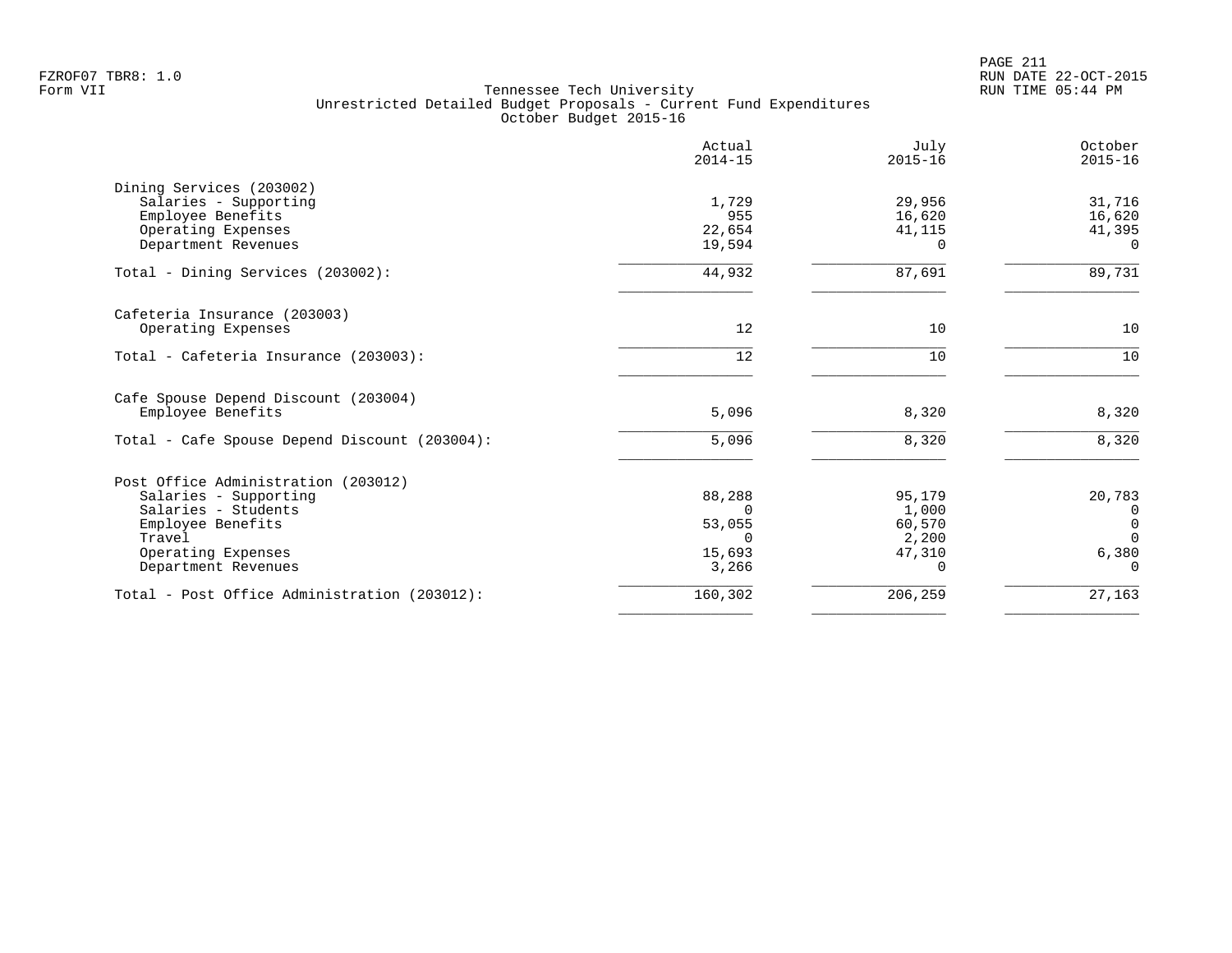PAGE 212 FZROF07 TBR8: 1.0 RUN DATE 22-OCT-2015

|                                                                                                            | Actual<br>$2014 - 15$      | July<br>$2015 - 16$          | October<br>$2015 - 16$       |
|------------------------------------------------------------------------------------------------------------|----------------------------|------------------------------|------------------------------|
| Post Office Spouse Dependent (203014)<br>Employee Benefits                                                 | 6,978                      | 10,830                       | 0                            |
| Total - Post Office Spouse Dependent (203014):                                                             | 6,978                      | 10,830                       | $\mathbf 0$                  |
| Post Office PC191 (203015)<br>Employee Benefits                                                            | $\mathbf 0$                | 3,300                        | $\mathbf 0$                  |
| Total - Post Office PC191 (203015):                                                                        | $\Omega$                   | 3,300                        | $\Omega$                     |
| Bookstore Operating (203016)<br>Operating Expenses<br>Department Revenues                                  | $-10$<br>13,062            | 19,494<br>$\Omega$           | 23,344<br>$\Omega$           |
| Total - Bookstore Operating (203016):                                                                      | 13,052                     | 19,494                       | 23,344                       |
| Vending General (203017)<br>Operating Expenses<br>Department Revenues<br>Total - Vending General (203017): | 9,461<br>6,531<br>15,992   | 18,240<br>$\Omega$<br>18,240 | 18,330<br>$\Omega$<br>18,330 |
| Tech Village General (221010)<br>Salaries - Supporting<br>Employee Benefits<br>Operating Expenses          | 32,974<br>22,706<br>33,020 | 55,206<br>57,775<br>85,000   | 55,523<br>57,775<br>85,000   |
| Total - Tech Village General (221010):                                                                     | 88,700                     | 197,981                      | 198,298                      |
|                                                                                                            |                            |                              |                              |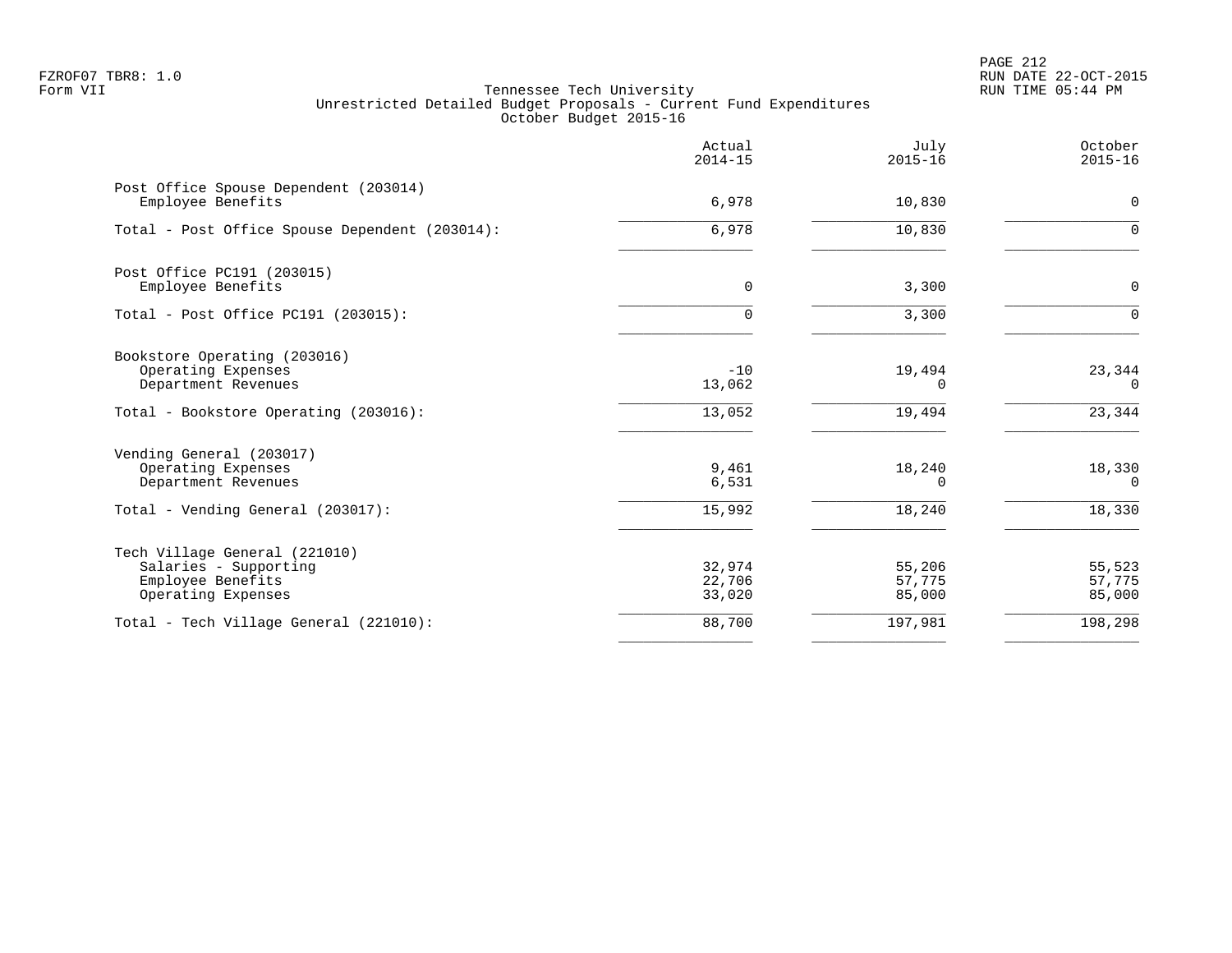PAGE 213 FZROF07 TBR8: 1.0 RUN DATE 22-OCT-2015

|                                               | Actual<br>$2014 - 15$ | July<br>$2015 - 16$ | October<br>$2015 - 16$ |
|-----------------------------------------------|-----------------------|---------------------|------------------------|
| Residence Halls Maintenance (251009)          |                       |                     |                        |
| Salaries - Supporting                         | 270,873               | 309,308             | 311,157                |
| Salaries - Students                           | 3,747                 |                     | $\Omega$               |
| Employee Benefits                             | 150,662               | 100,320             | 100,320                |
| Travel                                        | 660                   | ∩                   | $\Omega$               |
| Operating Expenses                            | 207,668               | 125,000             | 125,000                |
| Total - Residence Halls Maintenance (251009): | 633,610               | 534,628             | 536,477                |
| Residence Hall Custodial (255002)             |                       |                     |                        |
| Salaries - Supporting                         | 98,942                | 137,491             | 137,464                |
| Employee Benefits                             | 65,848                | 64,560              | 64,560                 |
| Operating Expenses                            | 248,853               | 238,750             | 238,750                |
| Total - Residence Hall Custodial (255002):    | 413,643               | 440,801             | 440,774                |
| Tech Village Custodial (255005)               |                       |                     |                        |
| Operating Expenses                            | 17,231                | 29,000              | 29,000                 |
| Total - Tech Village Custodial (255005):      | 17,231                | 29,000              | 29,000                 |
| Fitness Center Custodial (255006)             |                       |                     |                        |
| Operating Expenses                            | 75,000                | 75,000              | 75,000                 |
| Total - Fitness Center Custodial (255006):    | 75,000                | 75,000              | 75,000                 |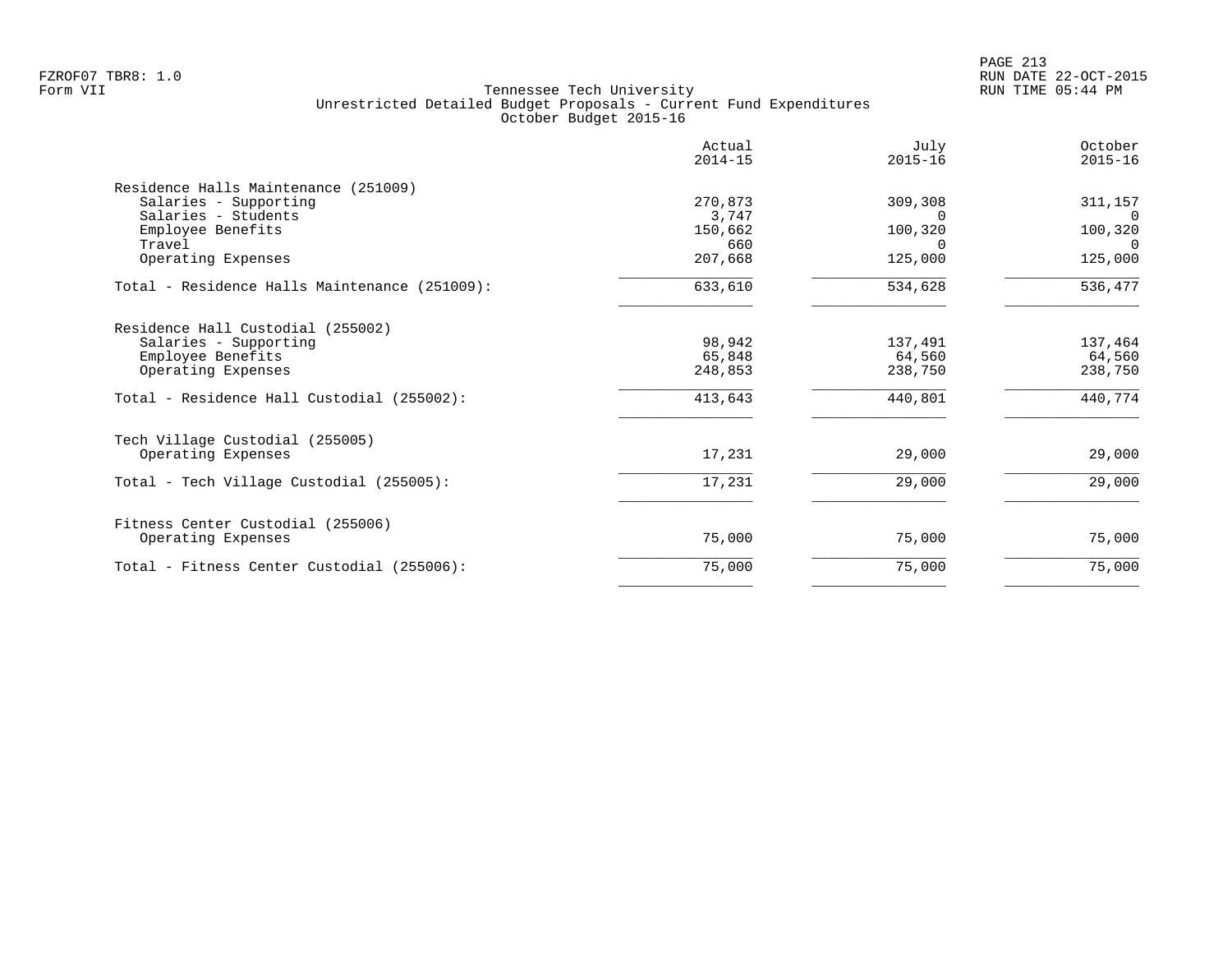PAGE 214 FZROF07 TBR8: 1.0 RUN DATE 22-OCT-2015

|                                                                  | Actual<br>$2014 - 15$ | July<br>$2015 - 16$ | October<br>$2015 - 16$ |
|------------------------------------------------------------------|-----------------------|---------------------|------------------------|
| Auxil Inst Supp Allocation (700046)<br>Department Revenues       | 344,190               | 313,630             | 364,320                |
| Total - Auxil Inst Supp Allocation (700046):                     | 344,190               | 313,630             | 364,320                |
| Auxil Data Processing Allocation (700047)<br>Department Revenues | 38,927                | 40,300              | 41,800                 |
| Total - Auxil Data Processing Allocation (700047):               | 38,927                | 40,300              | 41,800                 |
| Auxil Pro Rata Allocation (700048)<br>Department Revenues        | 1,757,320             | 2,008,700           | 2,000,940              |
| Total - Auxil Pro Rata Allocation (700048):                      | 1,757,320             | 2,008,700           | 2,000,940              |
| Auxil Insurance Allocation (700049)<br>Operating Expenses        | 11,387                | 11,390              | 11,390                 |
| Total - Auxil Insurance Allocation (700049):                     | 11,387                | 11,390              | 11,390                 |
| TTU Staff Scholarships (700067)<br>Employee Benefits             | 162                   | $\Omega$            | 0                      |
| Total - TTU Staff Scholarships (700067):                         | 162                   | $\Omega$            | $\Omega$               |
|                                                                  |                       |                     |                        |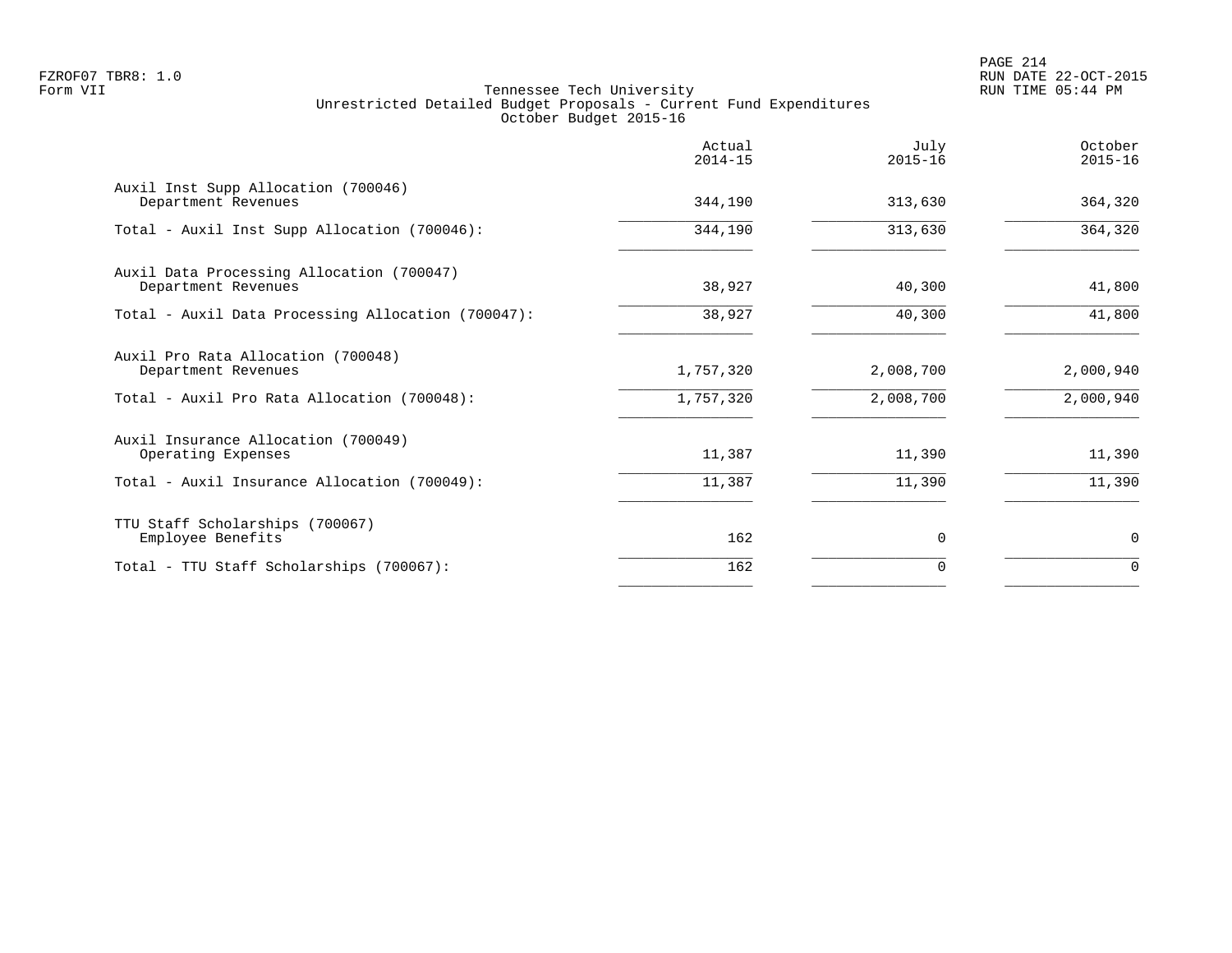PAGE 215

# FZROF07 TBR8: 1.0 RUN DATE 22-OCT-2015 Form VII Tennessee Tech University RUN TIME 05:44 PM Unrestricted Detailed Budget Proposals - Current Fund Expenditures October Budget 2015-16

|                                                                 | Actual<br>$2014 - 15$ | July<br>$2015 - 16$ | October<br>$2015 - 16$ |
|-----------------------------------------------------------------|-----------------------|---------------------|------------------------|
| TTU Staff Tuit Maint Reimbursment (700068)<br>Employee Benefits | $-162$                |                     |                        |
| Total - TTU Staff Tuit Maint Reimbursment (700068):             | $-162$                |                     |                        |

Total - Auxiliary Enterprises Expenditures (710):

|       | Salaries - Academic     |           | 4,000     | 4,000     |
|-------|-------------------------|-----------|-----------|-----------|
|       | Salaries - Supporting   | 818,150   | 933,287   | 862,429   |
|       | Salaries - Students     | 677,042   | 703,900   | 702,900   |
|       | Salaries - Professional | 692,686   | 715,109   | 720,912   |
|       | Employee Benefits       | 737,432   | 807,455   | 732,755   |
|       | Travel                  | 14,787    | 13,710    | 11,510    |
|       | Operating Expenses      | 1,824,661 | 1,828,116 | 2,025,096 |
|       | Capital Outlay          |           | 2,500     | 2,500     |
|       | Department Revenues     | 2,140,438 | 2,362,630 | 2,407,060 |
|       |                         |           |           |           |
| Total |                         | 6,905,196 | 7,370,707 | 7,469,162 |
|       |                         |           |           |           |

# Auxiliary Mandatory Transfers (720)

Auxiliary Nonmandatory Transfers (730)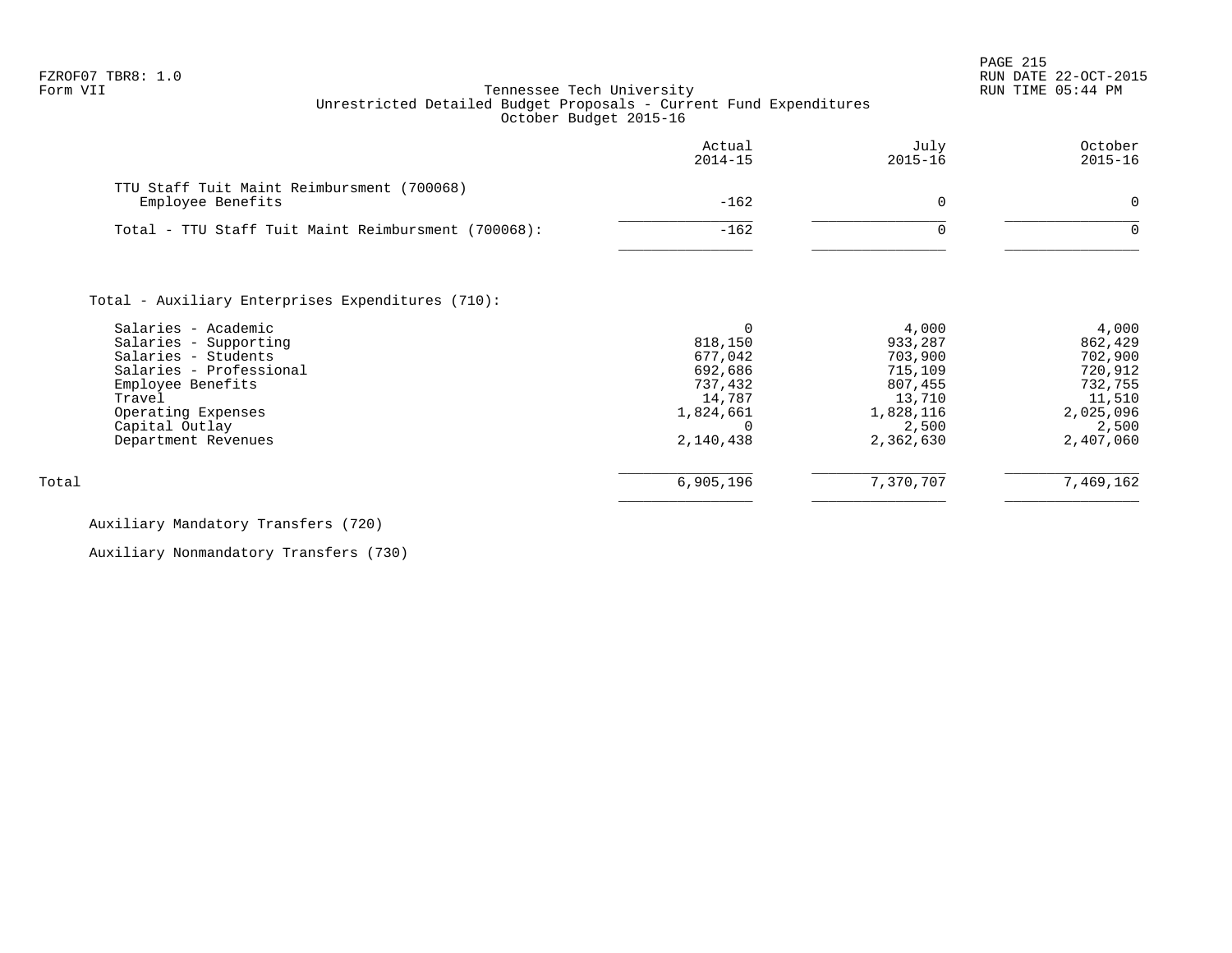PAGE 216 FZROF07 TBR8: 1.0 RUN DATE 22-OCT-2015

# Form VII Tennessee Tech University RUN TIME 05:44 PM Unrestricted Detailed Budget Proposals - Current Fund Expenditures October Budget 2015-16

|                              | Actual      | July        | October     |
|------------------------------|-------------|-------------|-------------|
|                              | $2014 - 15$ | $2015 - 16$ | $2015 - 16$ |
| Total Auxiliary Expenditures |             |             |             |
| Salaries - Academic          |             | 4,000       | 4,000       |
| Salaries - Supporting        | 818,150     | 933,287     | 862,429     |
| Salaries - Students          | 677,042     | 703,900     | 702,900     |
| Salaries - Professional      | 692,686     | 715,109     | 720,912     |
| Employee Benefits            | 737,432     | 807,455     | 732,755     |
| Travel                       | 14,787      | 13,710      | 11,510      |
| Operating Expense            | 1,824,661   | 1,828,116   | 2,025,096   |
| Capital Outlay               |             | 2,500       | 2,500       |
| Department Revenues          | 2,140,438   | 2,362,630   | 2,407,060   |
| Total                        | 6,905,196   | 7,370,707   | 7,469,162   |
|                              |             |             |             |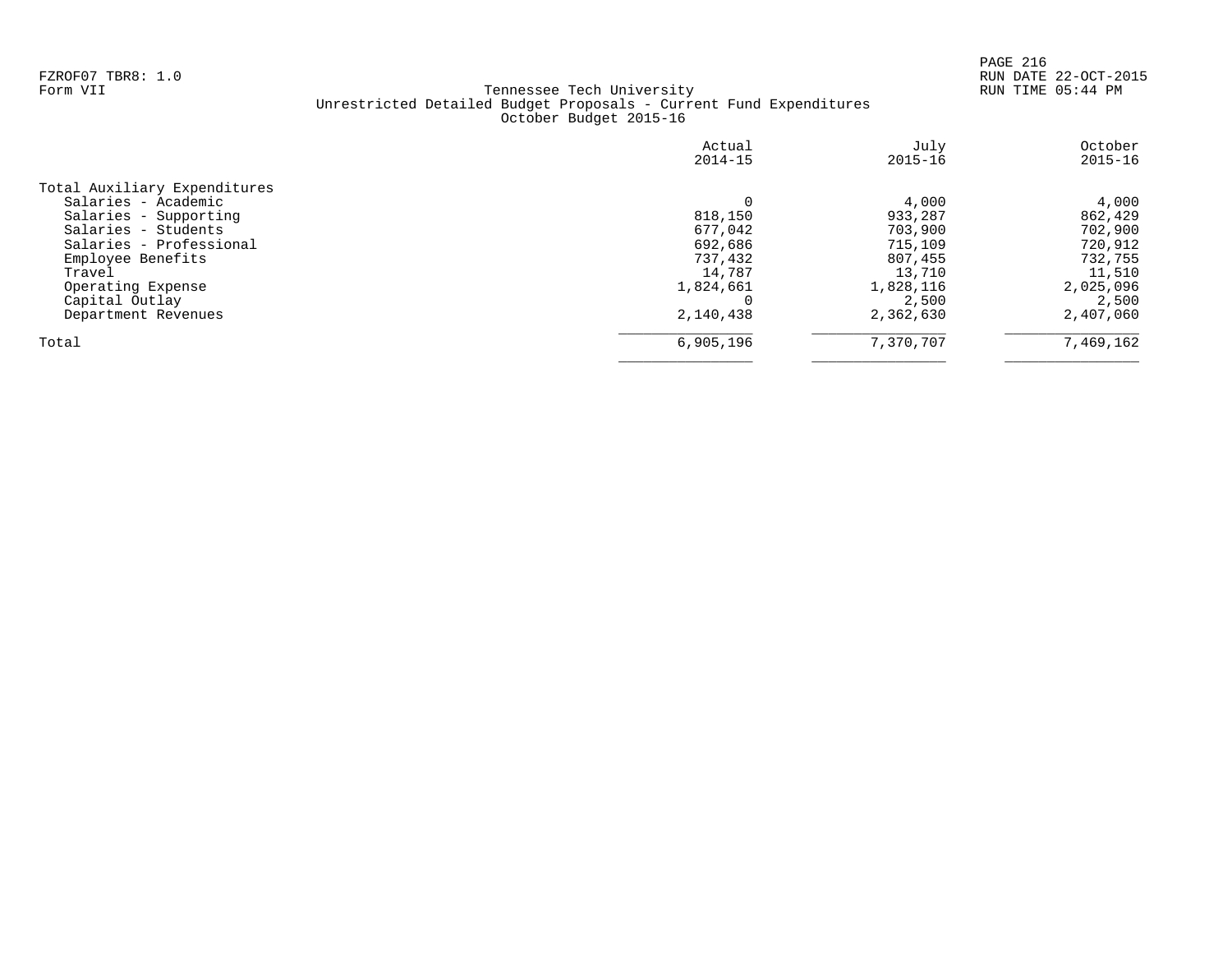PAGE 217 FZROF07 TBR8: 1.0 RUN DATE 22-OCT-2015

### Form VII Tennessee Tech University RUN TIME 05:44 PM Unrestricted Detailed Budget Proposals - Current Fund Expenditures October Budget 2015-16

|                                          | Actual<br>$2014 - 15$ | July<br>$2015 - 16$ | October<br>$2015 - 16$ |
|------------------------------------------|-----------------------|---------------------|------------------------|
| Auxiliary Transfers                      |                       |                     |                        |
| Mandatory Transfers                      |                       |                     |                        |
| ROI Dorms 10TH D 2012C 914 (2004B)       | 342,568               | 347,830             | 347,830                |
| ROI Dorms 10TH Dixie 2005A 914 Bd        | 149,858               | $\Omega$            |                        |
| ROI R H Rep 2007C 914 Bd                 | 186,172               | 186,170             | 112,930                |
| ROI New Dorm 2010 917                    | 1,839,118             | 1,883,010           | 1,292,500              |
| ROI TV Apts 2012A 920                    | 450,712               | 460,900             | 460,900                |
| ROI TV Apts Renov PH2 P921               | 454,656               | 465,840             | 465,840                |
| ROI Warf Ellington P922                  | 26,777                | 5,000               | 25,000                 |
| ROI Jobe Murphy RH P924                  | 14,491                | 10,000              | 25,000                 |
| ROI TV Ph 3 P923                         | 19,335                | 20,000              | 25,000                 |
| ROI Dorms 10TH Dixie 2014A 05A 914       | 1,033                 | 176,140             | 176,140                |
| ROI RH 2015A 914 07C 076125 390252       | $\Omega$              | $\Omega$            | 32,030                 |
| ROI RH 2015B 917 10A 076126 390253       | $\Omega$              | $\Omega$            | 571,570                |
| Total Auxiliary Mandatory Transfers:     | 3,484,720             | 3,554,890           | 3,534,740              |
|                                          |                       |                     |                        |
| Non-Mandatory Transfers                  |                       |                     |                        |
| Transfers to RR Housing                  | 4,225,770             | 2,458,788           | 1,812,607              |
| Transfers to RR Bookstore                | 506,934               | 495,446             | 479,556                |
| Transfers to RR Cafeteria                | 1,928,715             | 2,466,106           | 2,462,746              |
| Transfers to RR Vending                  | 84,353                | 75,490              | 267,977                |
| Transfers to RR Post Office              | 194,191               | 131,661             | 9,647                  |
| Transfers to RR Fitness Center           | 223,818               | 178,458             | 142,958                |
| Transfers to RR CC Housing               | 24,433                | 39,881              | 37,951                 |
| Transfers to RR CC Contr SR              | 297                   | $\Omega$            | $\Omega$               |
| Total Auxiliary Non-Mandatory Transfers: | 7,188,511             | 5,845,830           | 5, 213, 442            |
|                                          |                       |                     |                        |
| Total Auxiliary Transfers                | 10,673,231            | 9,400,720           | 8,748,182              |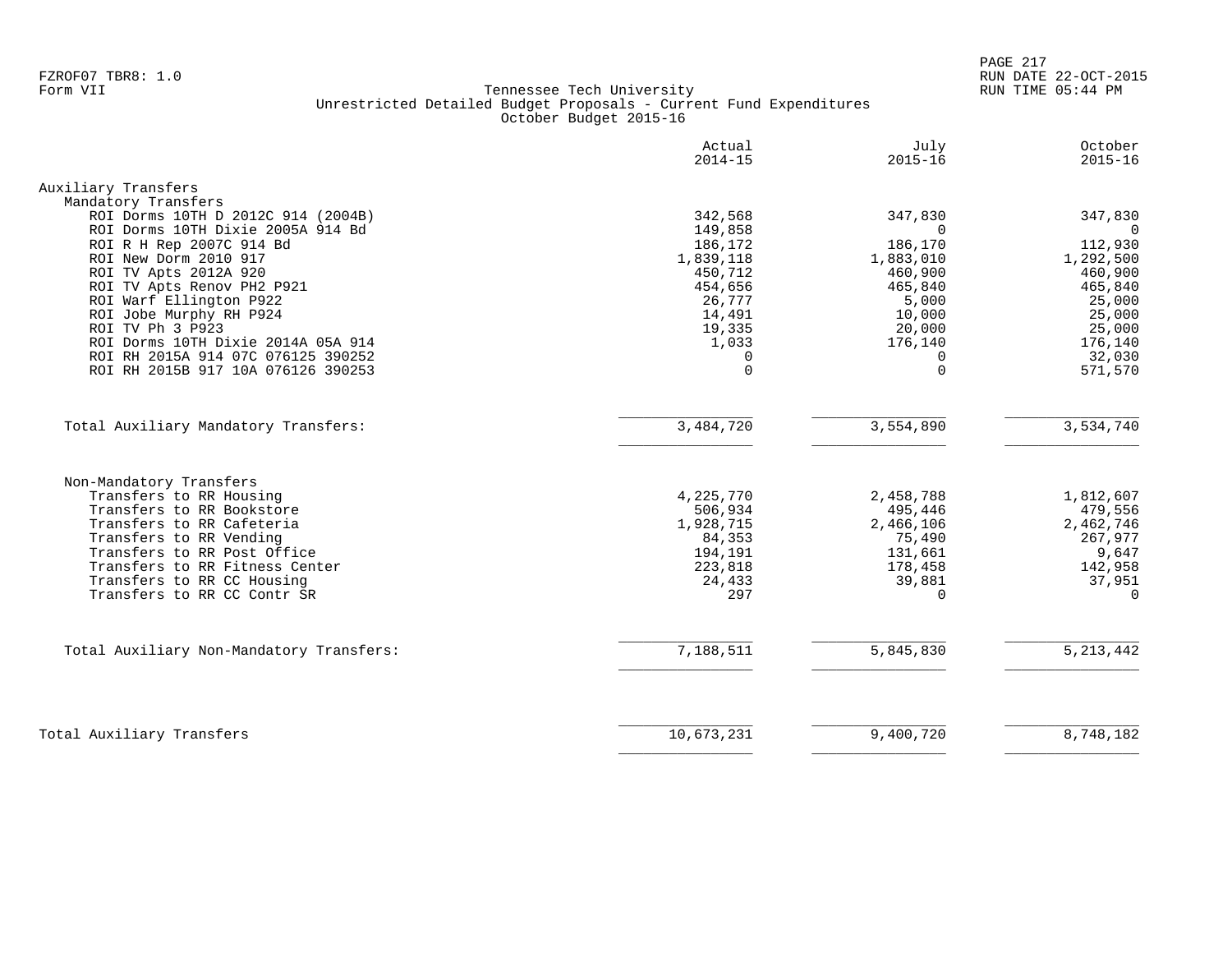# Form VII Tennessee Tech University RUN TIME 05:44 PM Unrestricted Detailed Budget Proposals - Current Fund Expenditures October Budget 2015-16

|                                                        | Actual<br>$2014 - 15$ | July<br>$2015 - 16$ | October<br>$2015 - 16$ |
|--------------------------------------------------------|-----------------------|---------------------|------------------------|
|                                                        |                       |                     |                        |
| Total Auxiliary Enterprises (Expenditures & Transfers) |                       |                     |                        |
| Salaries - Academic                                    | 0                     | 4,000               | 4,000                  |
| Salaries - Supporting                                  | 818,150               | 933,287             | 862,429                |
| Salaries - Students                                    | 677,042               | 703,900             | 702,900                |
| Salaries - Professional                                | 692,686               | 715,109             | 720,912                |
| Employee Benefits                                      | 737,432               | 807,455             | 732,755                |
| Travel                                                 | 14,787                | 13,710              | 11,510                 |
| Operating Expense                                      | 1,824,661             | 1,828,116           | 2,025,096              |
| Capital Outlay                                         | $\Omega$              | 2,500               | 2,500                  |
| Department Revenues                                    | 2,140,438             | 2,362,630           | 2,407,060              |
| Auxiliary Transfers                                    | 10,673,231            | 9,400,720           | 8,748,182              |
| Total                                                  | 17,578,427            | 16,771,427          | 16, 217, 344           |
|                                                        |                       |                     |                        |
| Total Unrestricted                                     |                       |                     |                        |
| Salaries - Administrative                              | 4,831,713             | 5, 414, 715         | 5,549,616              |
| Salaries - Academic                                    | 37,106,453            | 37, 735, 515        | 37,816,700             |
| Salaries - Supporting                                  | 10,807,050            | 11,706,935          | 11,830,825             |
| Salaries - Students                                    | 2,347,371             | 1,651,500           | 1,810,447              |
| Salaries - Professional                                | 17,811,041            | 19,925,199          | 20,732,067             |
| Employee Benefits                                      | 27,994,224            | 28,607,666          | 28,684,991             |
| Travel                                                 | 3,124,029             | 1,834,455           | 2,076,145              |
| Operating Expenses                                     | 42, 135, 125          | 43, 212, 426        | 53,635,702             |
| Capital Outlay                                         | 1,111,916             | 380,990             | 460,143                |
| Department Revenues                                    | 499,663               | $-2,032,772$        | $-2,106,277$           |
| E & G Transfers and Auxiliary Transfers                | 23,639,103            | 19,725,480          | 18,790,619             |
| Total                                                  | 171,407,688           | 168, 162, 109       | 179,280,978            |
|                                                        |                       |                     |                        |